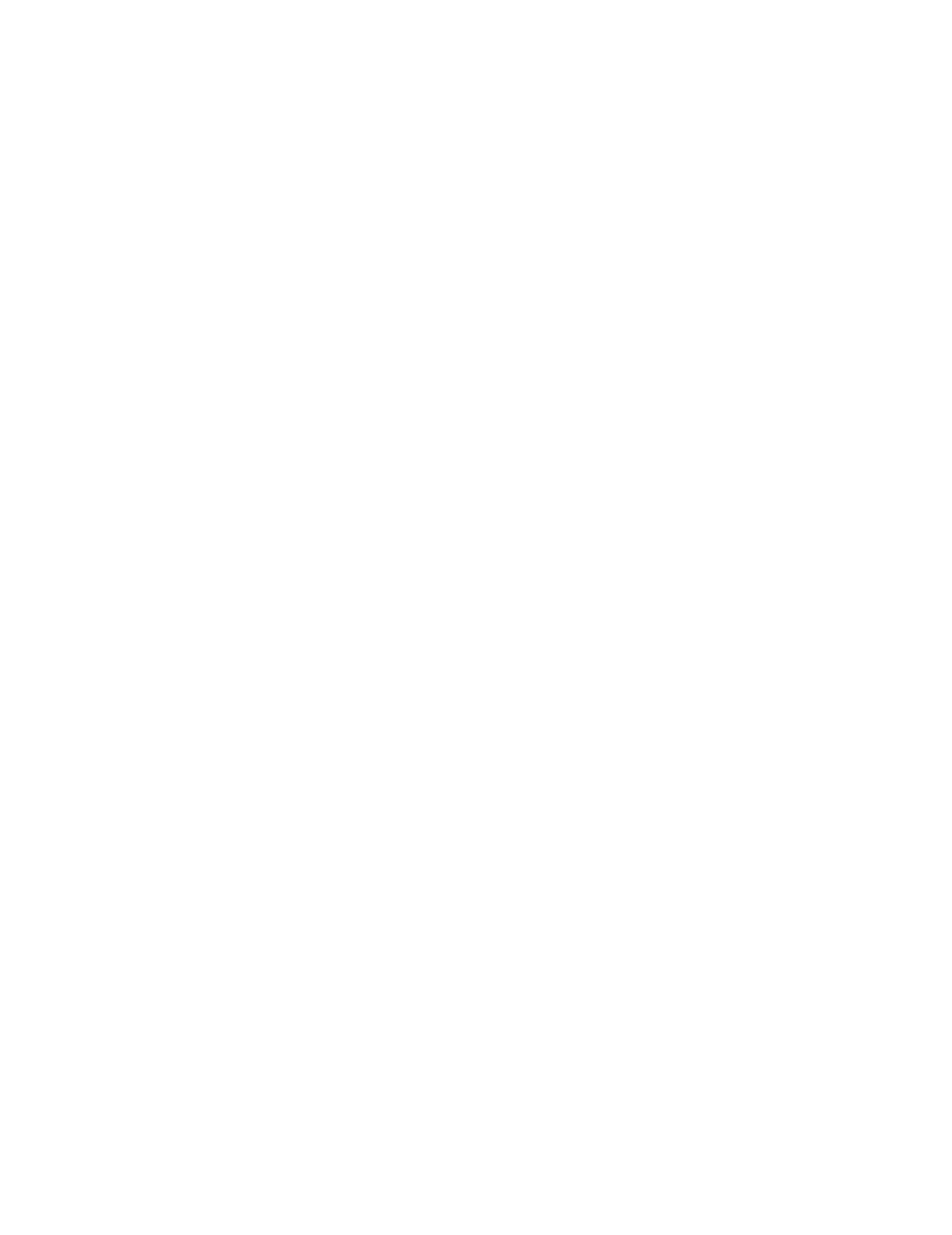## **Table of Contents**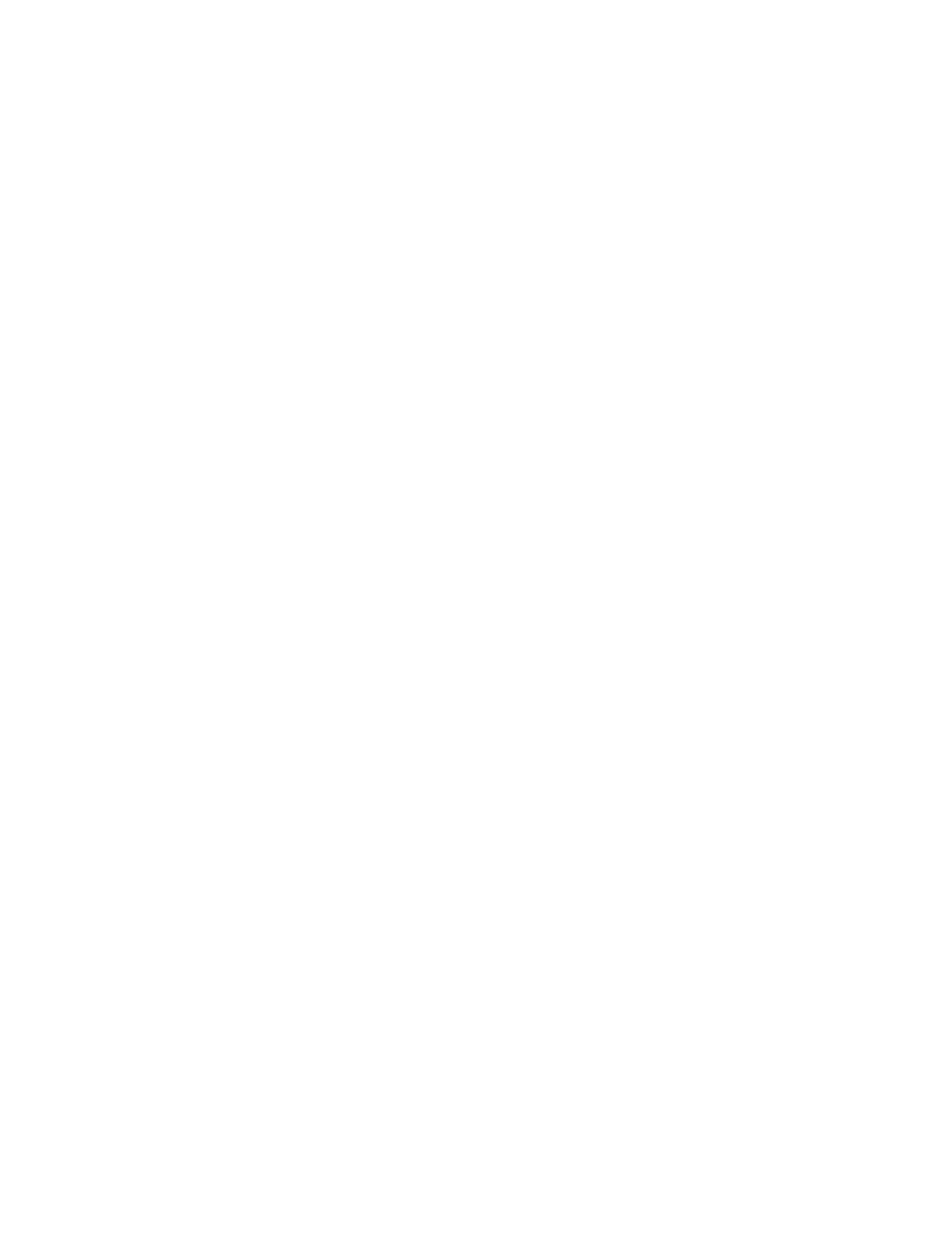## **Introduction**

<span id="page-4-0"></span>Exploring endeavors to develop citizens who are physically, mentally, and emotionally fit; have a high degree of self-reliance, evidenced in such qualities as initiative, courage, and resourcefulness; have positive personal character; have the desire and skills to help others; understand the principles of global social, economic, and government systems; are knowledgeable about and take pride in their American heritage and understand our nation's role in the world; have a keen respect for the basic rights of all people; and are prepared to participate in and provide leadership for a global society.

Exploring has been developed to help fulfill this commitment to teaching all young people the importance of character development, social skills, life skills, good citizenship, and physical fitness. This is a classroom-based program to help students begin an in-depth assessment of their character and personal career search. It supplements and enriches the standard curricula and the student's career awareness.

The program takes the students through a step-by-step, developmental, decision-making process, helping each student become aware of their own strengths and uniqueness. Exploring provides the student with caring mentors and role models from the community, and gives each student an opportunity to learn the relevance of education and the necessity of staying in school. It enhances the students' awareness of what they need to learn in order to become productive members of society and why that is important to them. It also provides the students with examples of moral and ethical choices in the working world.

### **Program Methods**

The sixth and seventh grade program features age-appropriate, theme-oriented lesson plans to be used in the classroom to guide students through career exploration. There are 36 lesson plans and five revised lesson plans in this teacher's guide. They may be conducted by an Exploring representative, community role model, business leader, or classroom teacher.

Exploring incorporates an action-learning process and uses techniques such as role-playing, small group discussions, and scenario analysis. During the career exploration lesson plans, the students engage in critical thinking as they delve into such topics as workplace communication, job searches, and professional behavior analysis.

Lessons are designed to reinforce career education skills in various areas, such as critical thinking, behavior analysis, conflict resolution, problem solving, workplace expectations, and communication skills.

We suggest that at least one lesson be used each week. The discussion topics and activities in each lesson relate to one or more curricula subjects and should be helpful in meeting your school district's educational and developmental subjects.

In some instances, a lesson plan will offer more activities than time allows. It is at the discretion of the teacher to select which activities to conduct during the time allotted, or to decide to continue the lesson at another time.

Lesson plan topics are greatly enhanced by inviting community role models to share their expertise with the class.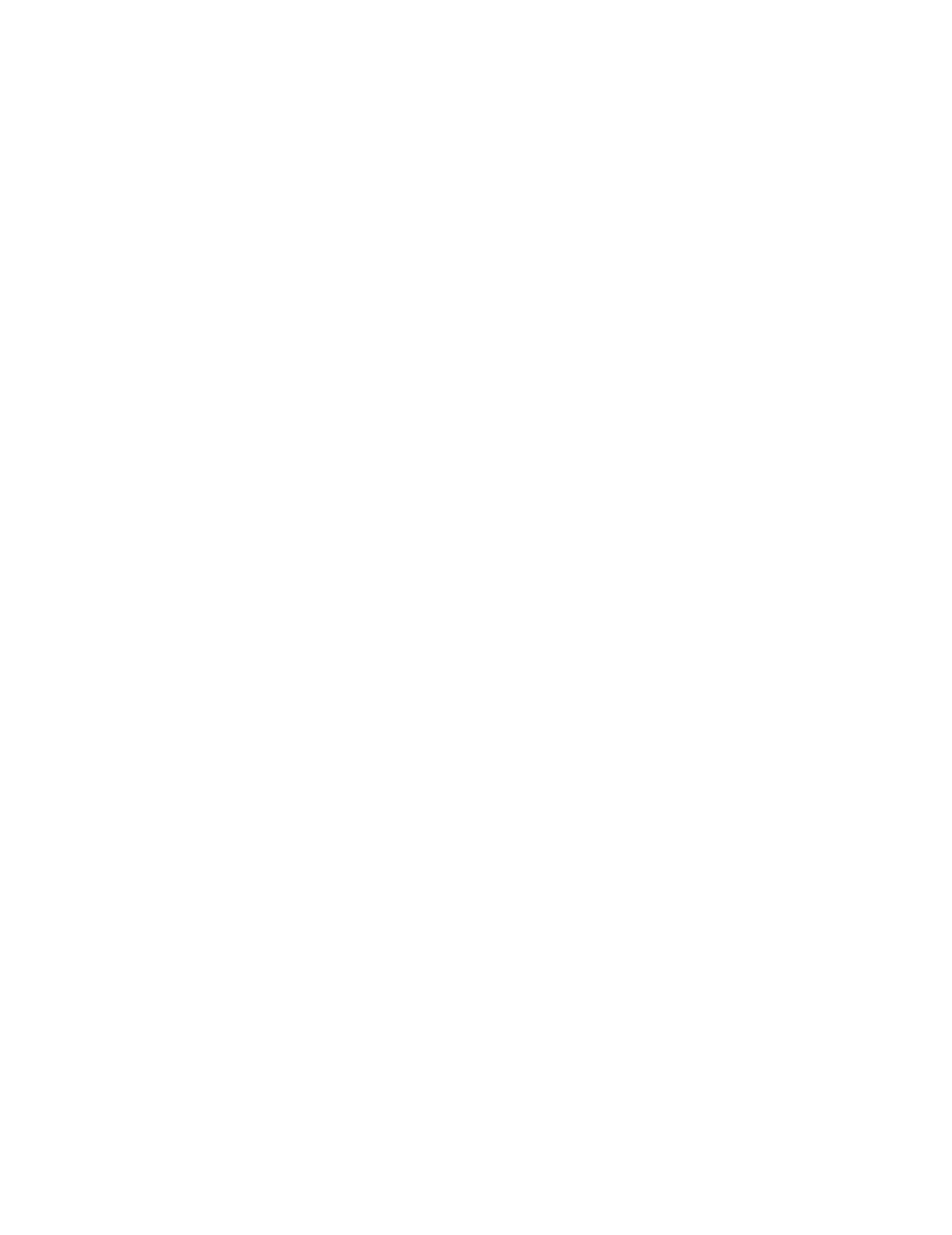### **ABC's of Skills**

#### <span id="page-6-0"></span>**Career Education Focus:**

- 1. Listing skills necessary for a career
- 2. Understanding diversity in the workplace
- 3. Applying skills to a career

**Related Standards:** English/language arts, technology, social studies

#### **Lesson Objectives:**

- 1. Differentiate between knowledge and skills
- 2. Compile a list of skills
- 3. Examine the usefulness of skills

**Materials:** ABC's worksheet, My Skills worksheet, pens and pencils

#### **Procedures:**

Explain to students that in addition to knowledge gained through the classroom, skills are also very important in achieving success in a career. Ask the students if they can name the differences between knowledge and skills.

Tell the students that everyone has different skills. There are some things you do better than your friends and there are some things they do better than you. Even though you can practice some skills and improve them, others are part of your personality. You may have a friend who is naturally good at multiplying. No matter how much you study and take notes in math class, they are still able to do it faster than you. That doesn't mean you aren't good at multiplying, though.

Tell students that they will be using today's worksheets to learn about skills, and that they may discover they have more skills than they realize.

**Activity 1:** Divide the students into small groups for the first worksheet. Pass out the ABC's worksheet. Explain that they are to come up with skills that start with each letter of the alphabet. Although the students are working as a group, each student in the group should fill out their own worksheet. They will need the completed worksheet for the second activity.

**Activity 2:** If the students have moved to work as a group, have them return to their original seats to complete the My Skills worksheet. Pass out the My Skills worksheet and explain to students that they are to use the skills from the first worksheet and pick at least four of those skills that they believe they possess. The students should list the skill and then briefly explain how it is useful.

**Assessment:** Check to make sure all students have completed their own worksheets accurately and thoroughly.

**Reflection:** Lead a class discussion on lessons learned. Were you able to develop a skill for each letter of the alphabet? Were you surprised at the number of skills you possess?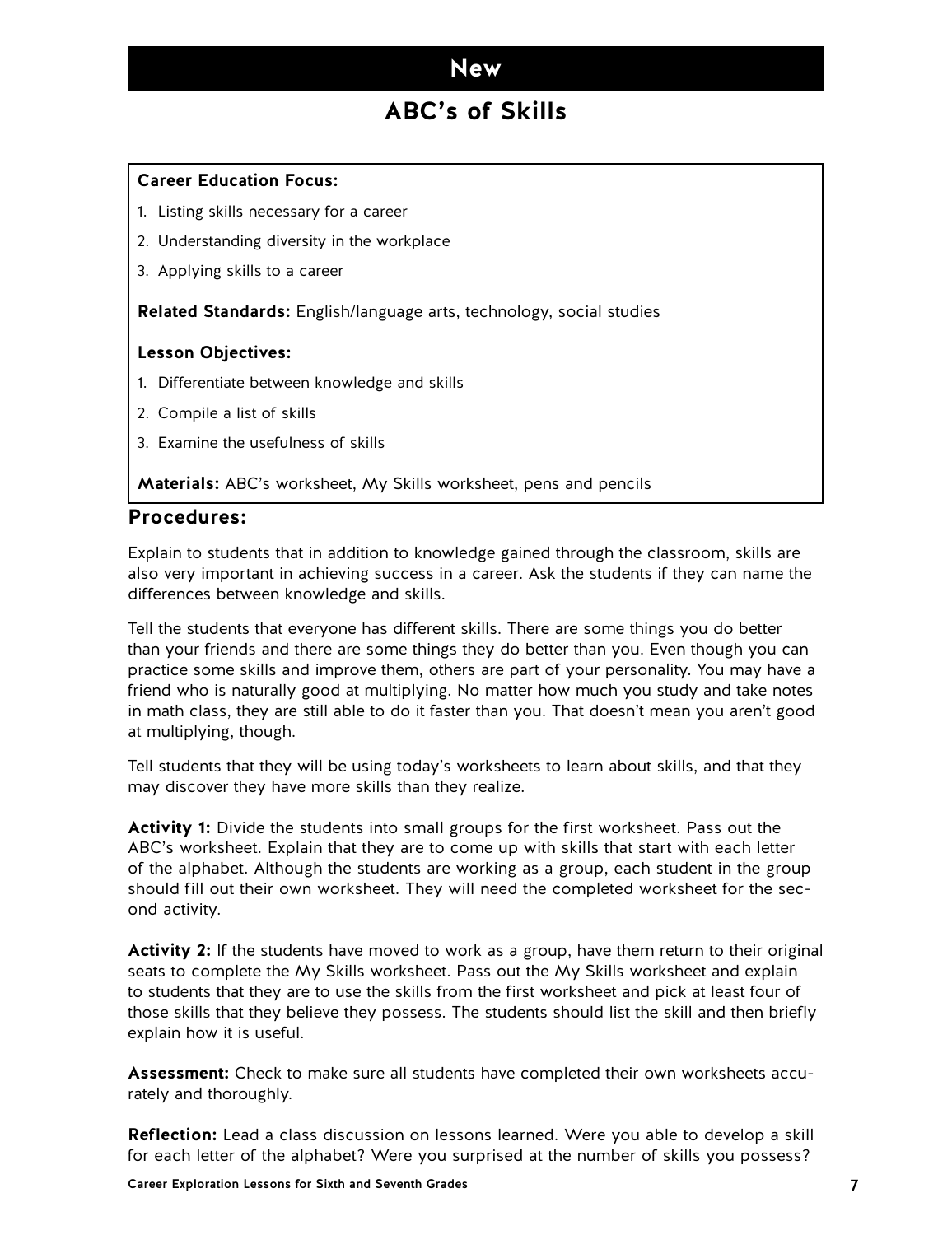## **ACTIVITY 1 ABC's**

Working together as a group, come up with at least one skill for every letter of the alphabet. Although you are working as a group, each person should fill out their own worksheet.

A-B-C-D-E-F- $G-$ H-I-J-K-L- $M -$ N-O-P-Q-R-S-T-U-V-W-X-Y-Z-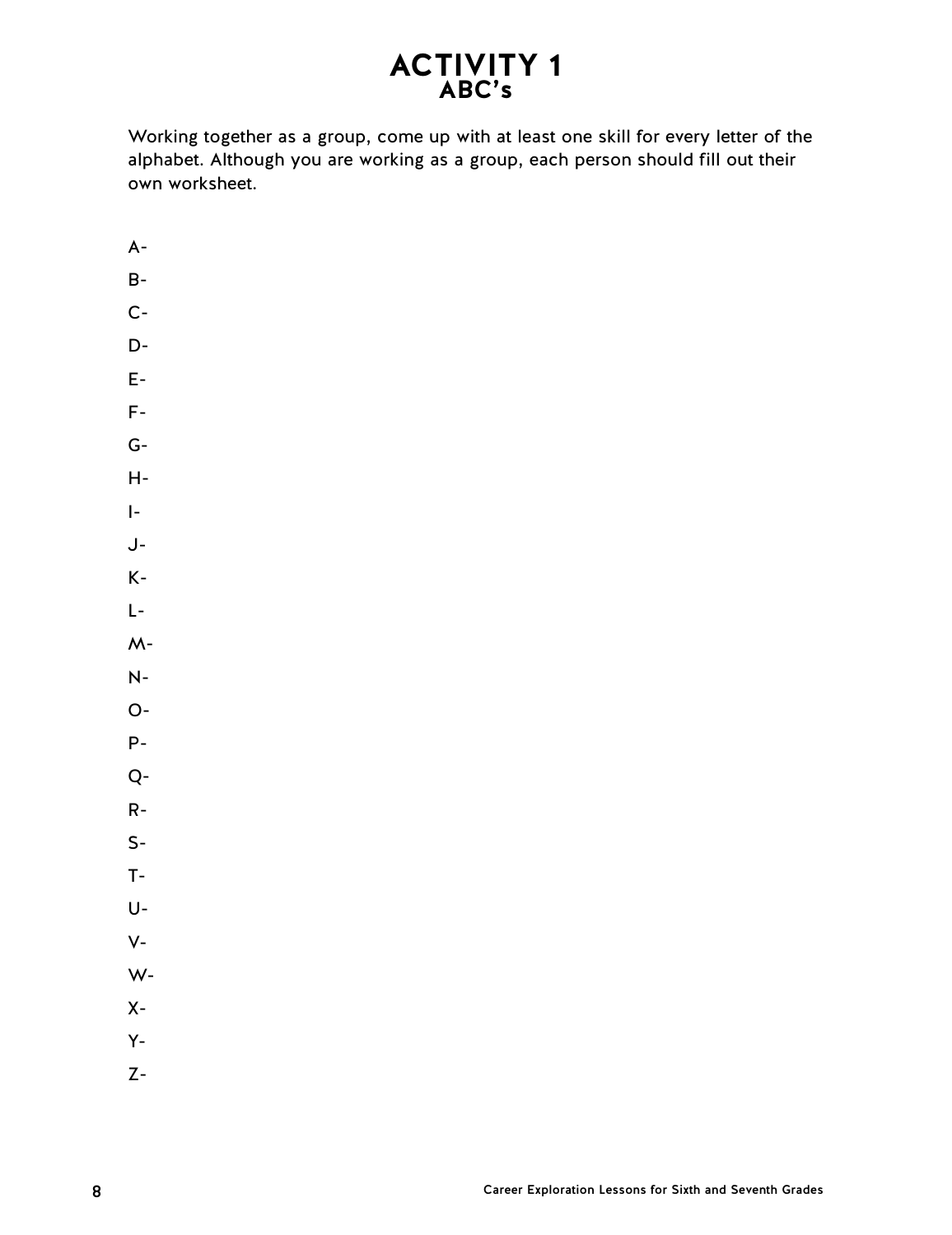## My Skills

Using the list of the skills that your group came up with, pick out four skills you think you have from that list and give an example of how that skill is useful.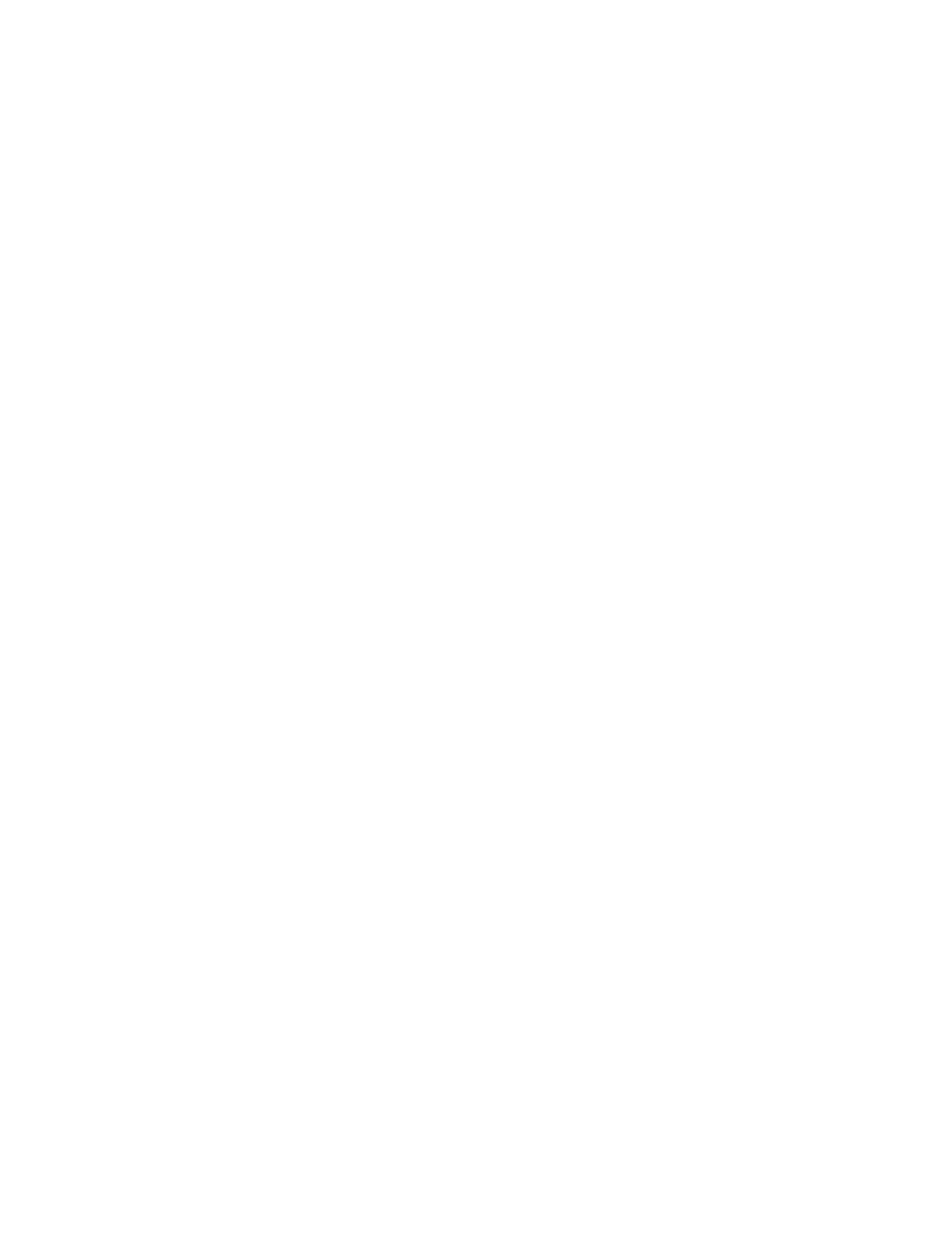## **Achieving Your Career**

#### <span id="page-10-0"></span>**Career Education Focus:**

- 1. Developing research skills
- 2. Identifying requirements for potential careers
- 3. Identifying actions that can be taken now to prepare for careers

**Related Standards:** English/language arts, technology, social studies

#### **Lesson Objectives:**

- 1. Understand the importance of proper planning
- 2. Research potential careers
- 3. Learn to plan now for future careers

**Materials:** How Do I Become A…? worksheet, Planning for my Career worksheet, pens and pencils, internet access

### **Procedures:**

Conduct a class discussion about how to plan to achieve your desired career. Today students will be learning about part of the planning that goes into selecting a career.

Begin the discussion by asking students to name an exotic place they would like to visit. Let the group offer a few suggestions and choose one that is far away and not easily accessible (i.e., Hawaii, Italy, etc.). Ask the students how they would plan a trip from the classroom to this destination. Explain that to get there in the shortest time, they need a map to pick the route that is best for them.

Explain to students that just as they need a map when they take a trip, they also need a map to plan their journey from middle school to achieving the career they desire. Tell the students that, for example, a student may know they want to have a career where they "do something with computers." Explain that depending on what they want to do, there are different routes for them to take after high school. For example, if they want to design websites, they may want a two-year degree at a vocational school. If they are interested in pursuing more, they may obtain various certifications. If they are interested in possibly managing or owning a technology company, they would want to get at least a four-year degree at a university.

**Activity 1:** Pass out the How Do I Become A...? worksheet. Explain to students they are to use an internet search engine like Google to research the education requirements and necessary skills for a career they are interested in pursuing. Encourage students who don't have an idea for a career to pick something that interests them and research it.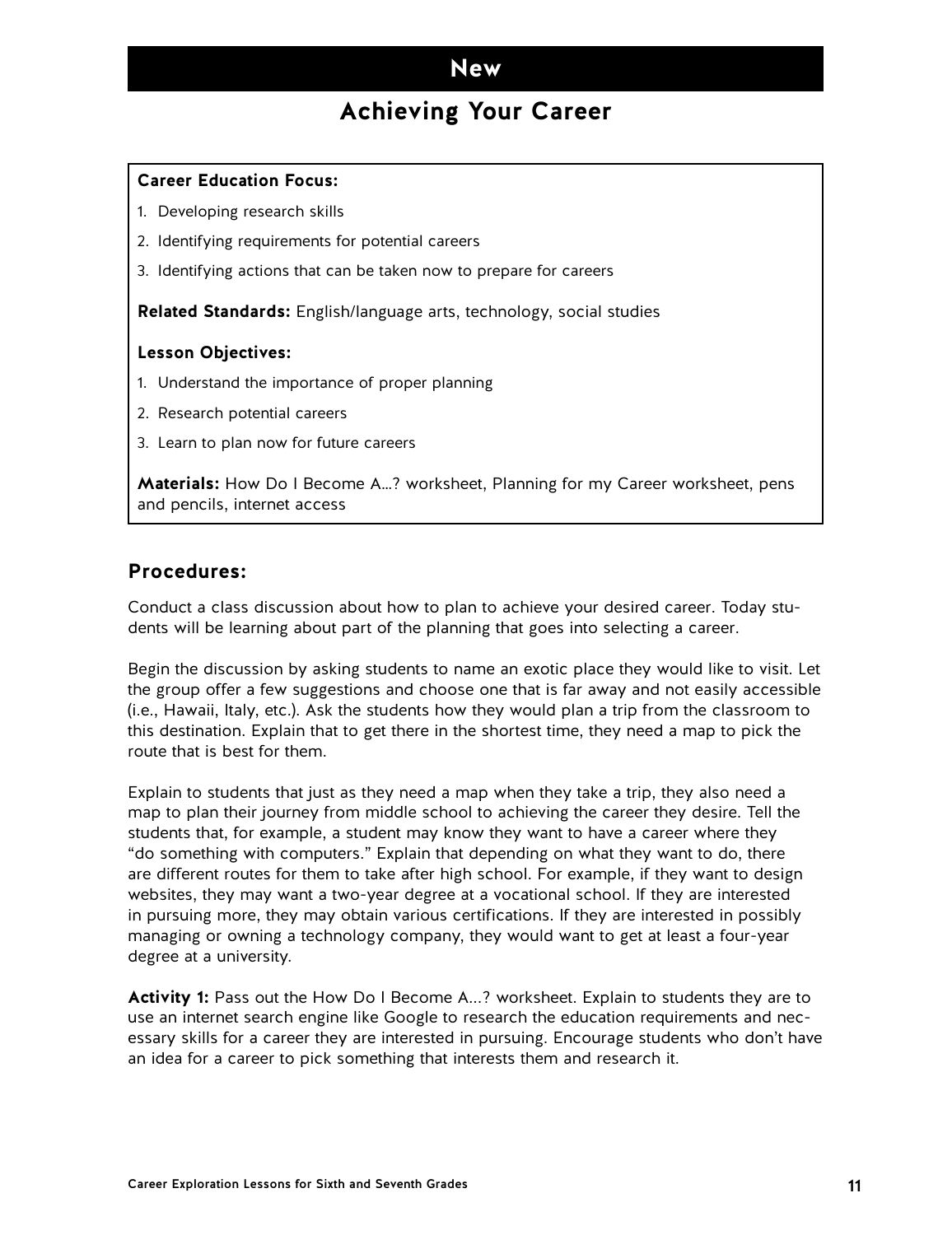**Activity 2:** Pass out the Planning for My Career worksheet. Explain to students they are to use the space provided to write down ideas about exploring different careers.

**Assessment:** Check to make sure all students have completed both worksheets accurately and thoroughly.

**Reflection:** Lead a class discussion. How did you choose which career to research? Share what you can do now to prepare for the career you chose.

**Resource Help:** Adult volunteers to guide and supervise students as they access the internet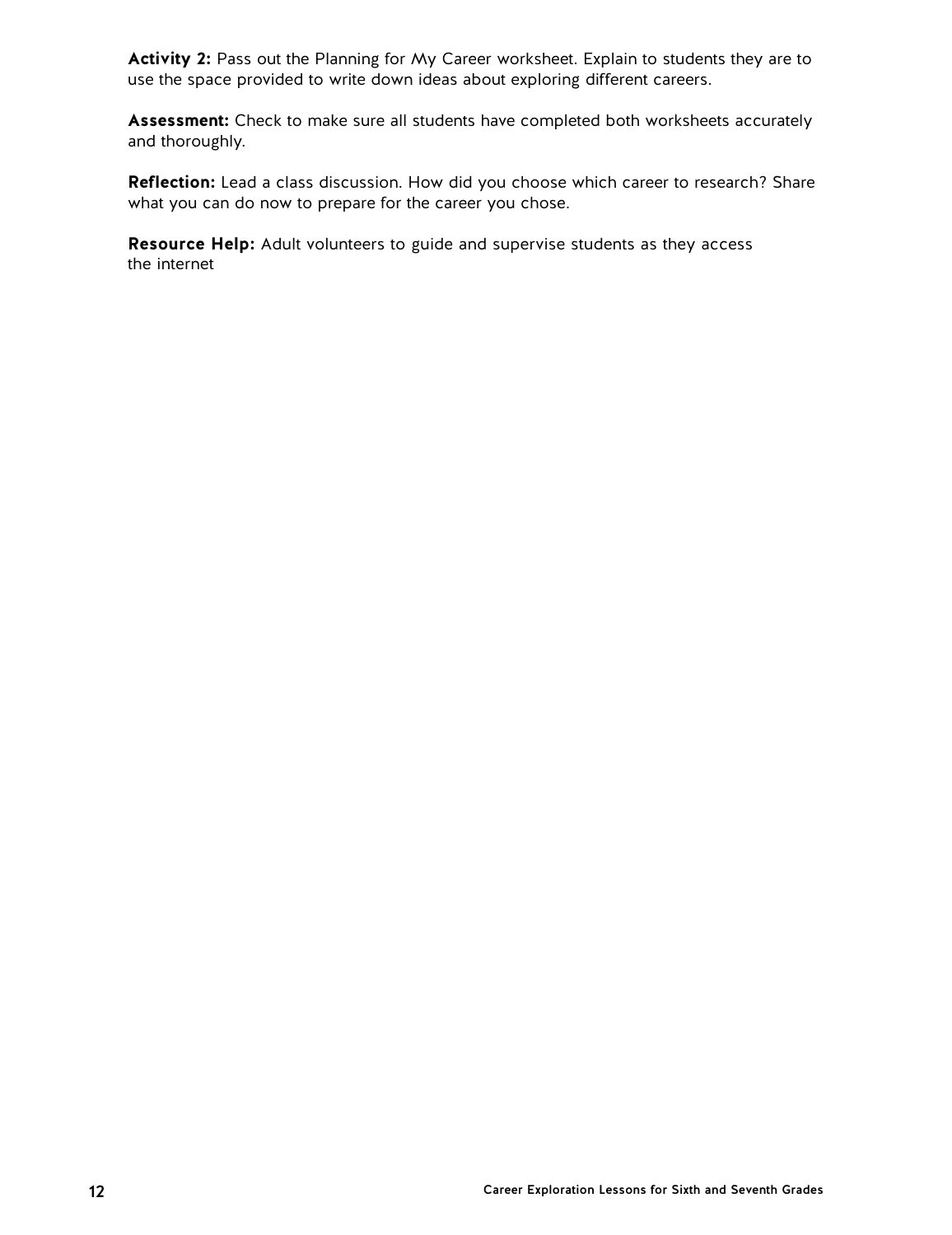## **How Do I Become A...?**

Use the internet to research what kind of education requirements there are for a career you are interested in. Also, try to find out what kind of skills you might need for that career.

### **Example:**

\_\_\_\_\_\_\_\_\_\_\_\_\_\_\_\_\_\_\_\_\_\_\_\_\_\_\_\_\_\_\_\_\_\_\_\_\_\_\_\_\_\_\_\_\_\_\_\_\_\_\_\_\_\_\_\_\_\_\_\_\_\_\_\_\_\_\_\_\_\_\_\_\_\_\_\_\_\_\_\_\_\_\_\_\_\_\_\_\_\_\_\_\_\_\_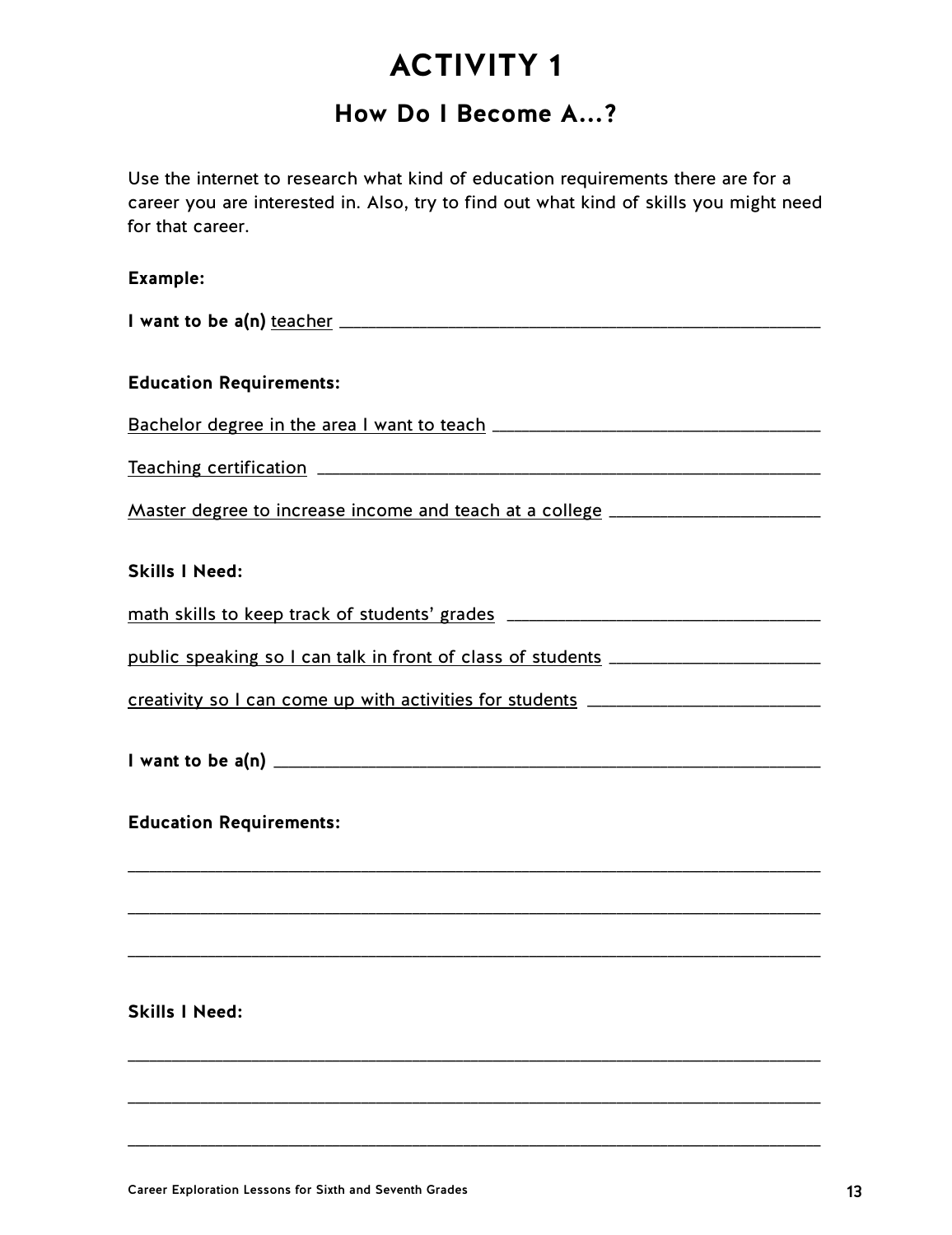## **Planning for My Career**

It's never too early to start preparing for a career that interests you. Although it might seem like a long time before you will be able to start your career, there are things you can do right now to prepare yourself. You can do research and find out what your different options are for your career, or even volunteer somewhere to find out if you would really enjoy a particular career. Use the space below and write a few sentences explaining what you can start doing now to explore a career that interests you.

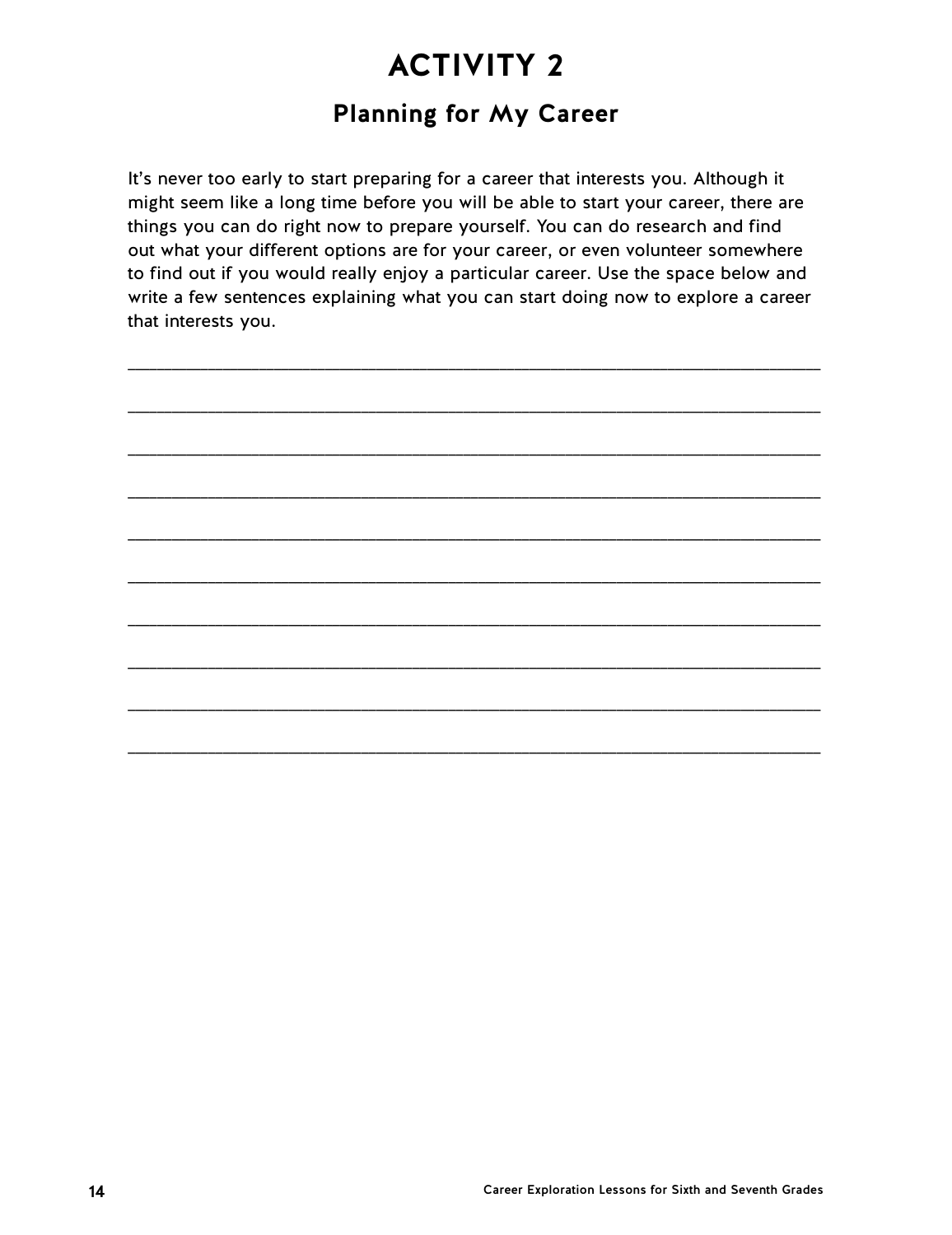### **Ask an Employer**

#### <span id="page-14-0"></span>**Career Education Focus:**

- 1. Understanding what is expected of teenagers in the workplace
- 2. Identifying ways to gain experience as a teenager

**Related Standards:** English/language arts

#### **Lesson Objectives:**

- 1. Examine questions they have about working as a teenager
- 2. Listen to a guest speaker
- 3. Examine what they have learned about working as a teenager

**Materials:** What Do I Want to Learn worksheet, What Did I Learn worksheet, pens and pencils

### **Procedures:**

Arrange for a business person from the community who employs teenagers to talk to the students as a guest speaker. Be sure to provide a copy of the What Did I Learn worksheet as soon as possible before the presentation to the guest speaker so they can cover those questions.

Before the presentation, students should complete the What Do I Want to Learn worksheet.

**Activity 1:** Before the guest speaker begins the presentation, have the students complete the What Do I Want to Learn worksheet. Explain that in the first column, students should list facts they already know about working as a teenager. In the second column, students should list questions they hope will be answered by the speaker. In the third column, the students should list facts they have learned from the speaker.

**Activity 2:** After the guest speaker finishes the presentation, have the students complete the What Did I Learn worksheet. After students have had time to complete the worksheet, ask for volunteers to share their answers with the class.

**Reflection:** Conduct a class discussion on lessons learned.

**Assessment:** Make sure all students have completed both worksheets thoroughly and accurately.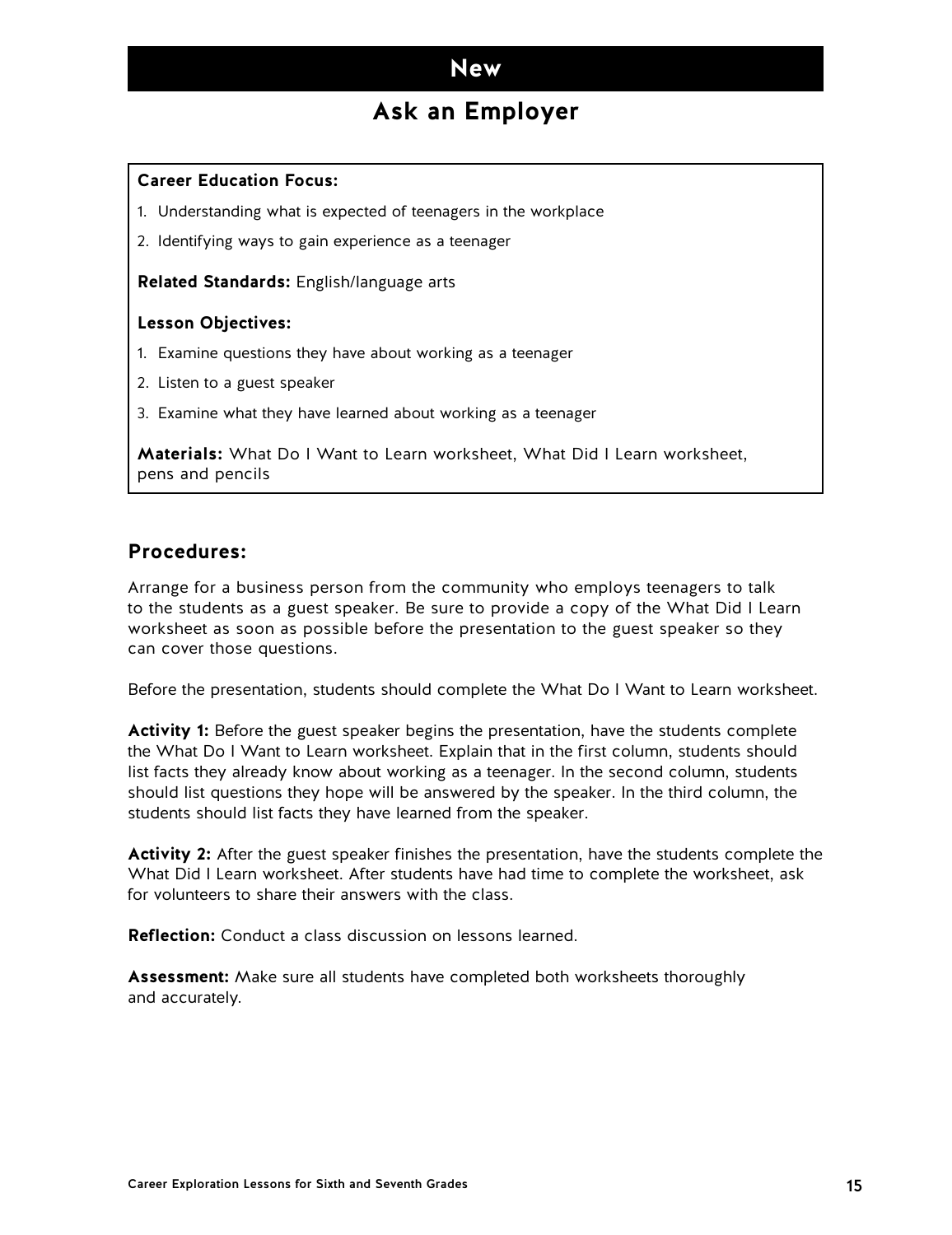## **What Do I Want to Learn?**

| What Do I Know? | What Do I Want<br>to Learn? | What Did I Learn? |
|-----------------|-----------------------------|-------------------|
|                 |                             |                   |
|                 |                             |                   |
|                 |                             |                   |
|                 |                             |                   |
|                 |                             |                   |
|                 |                             |                   |
|                 |                             |                   |
|                 |                             |                   |
|                 |                             |                   |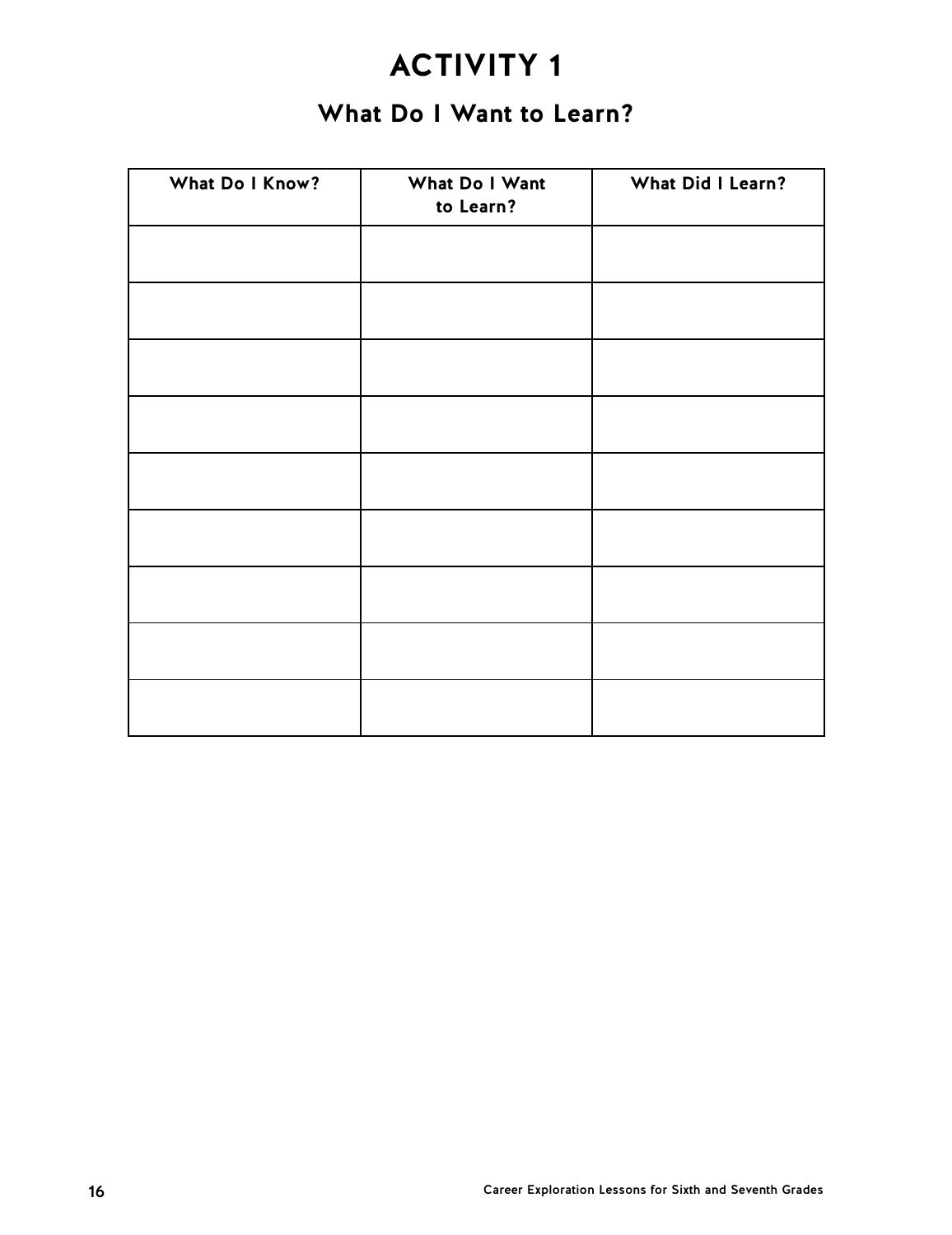## What Did I Learn?

| What are specific concerns employers have about teenage employees?            |
|-------------------------------------------------------------------------------|
| What are the benefits of employers hiring teenage workers?                    |
| How is the experience gained by working beneficial for teenagers?             |
| What are some obstacles specific to teenage workers?                          |
| What skills do employers expect teenagers to have when they<br>begin working? |
| What qualities do employers look for in potential employees?                  |
|                                                                               |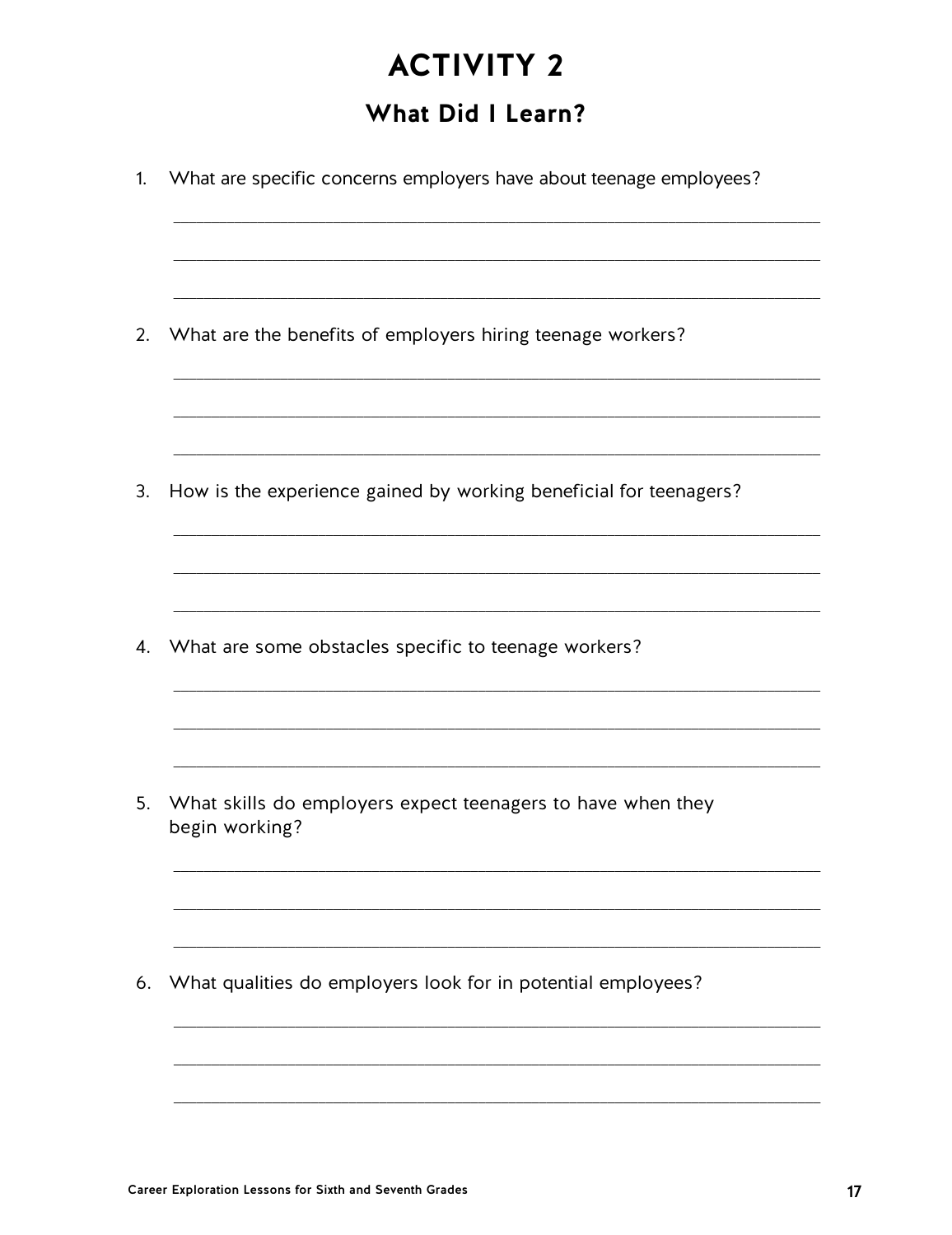7. What do employers view as negative qualities? 8. How can you make your resume stand out from other applicants? 9. What can you do during the application process to increase your chances of getting an interview? 10. How can you stand out during the interview process?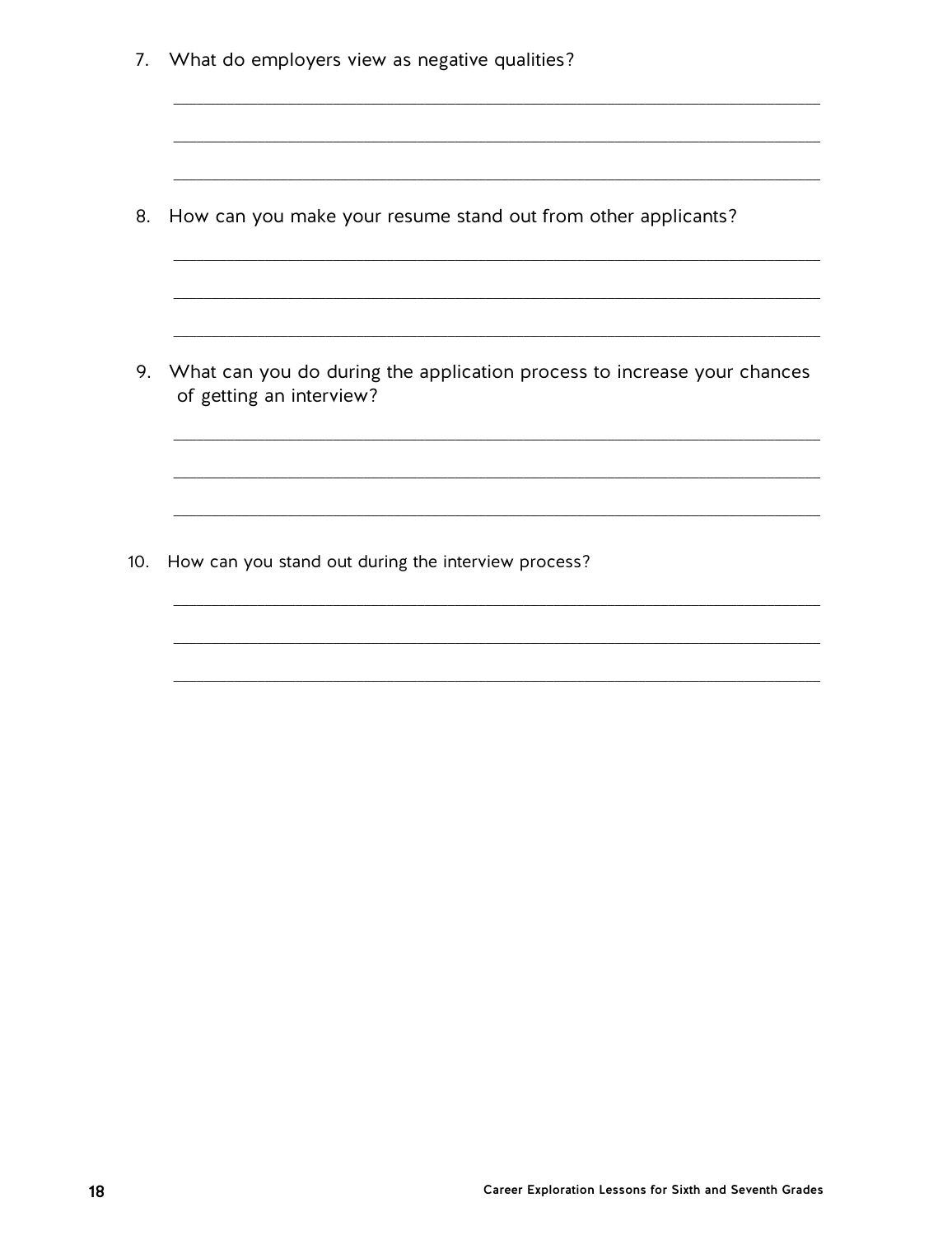## **Avoiding Termination**

#### <span id="page-18-0"></span>**Career Education Focus:**

- 1. Identifying proper behavior for the workplace
- 2. Developing professional standards
- 3. Analyzing inappropriate workplace behavior

#### **Related Standards:** English/language arts

#### **Lesson Objectives:**

- 1. Assess activities and behavior that lead to being terminated
- 2. Evaluate inappropriate behaviors in the workplace
- 3. Evaluate inappropriate behaviors

**Materials:** Inappropriate Behavior worksheet, Correcting Behaviors worksheet, pens and pencils

### **Procedures:**

Explain to students that this lesson will discuss activities and behaviors in the workplace that lead to being terminated. Tell the students that part of being a working adult is recognizing the responsibility that comes with your career.

Discuss the following behaviors/activities that can lead to termination:

- 1. Taking office supplies, such as pens or paper
- 2. Using company money or resources for personal use
- 3. Not learning what your responsibilities or duties are
- 4. Complaining about your job or coworkers
- 5. Writing about your job on blogs or social networks
- 6. Letting your personal life interfere with your job
- 7. Taking long lunches or leaving early; calling in sick too often
- 8. Gossiping
- 9. Using your work computer for personal use—instant messaging, internet

Ask students for ideas of more behaviors that would not be appropriate for the workplace. Also ask the students if there are any behaviors they want to discuss to determine whether they are appropriate.

**Activity 1:** Pass out the Inappropriate Behaviors worksheet. Explain to students they are to read the list of behaviors and circle the ones they believe are not appropriate for the workplace. After students have had time to complete the worksheet, discuss it with the class and clarify any misconceptions they may have about any of the behaviors.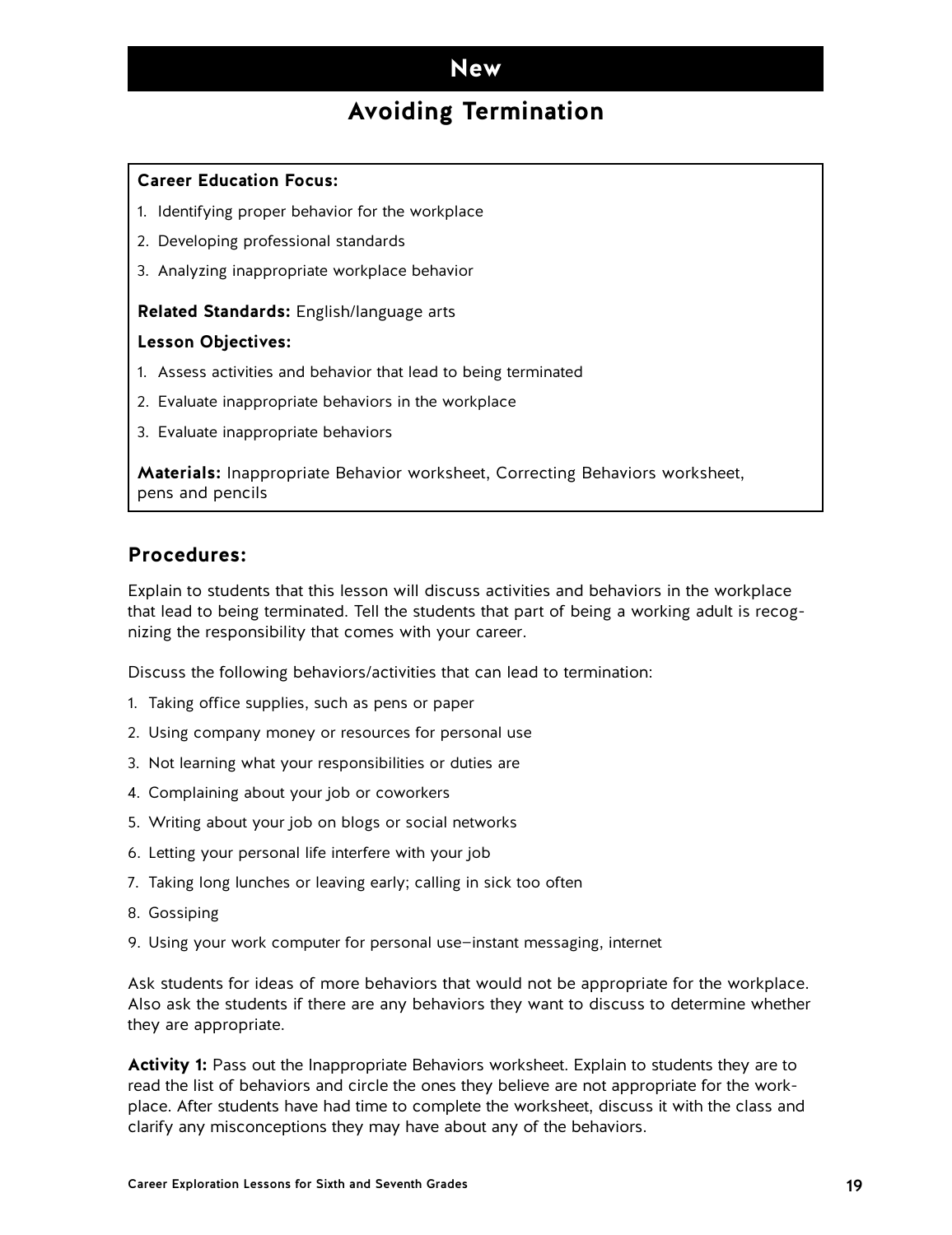**Activity 2:** Pass out the Correcting Behaviors worksheet. Explain to students they are to read the scenarios and correct the behaviors they think are not appropriate. After students have had enough time to complete the worksheet, ask for volunteers to share their answers.

**Assessment:** Make sure all students have completed both worksheets thoroughly and accurately.

**Reflection:** Lead a class discussion on lessons learned. What are some inappropriate behaviors in the workplace? What are appropriate behaviors in the workplace?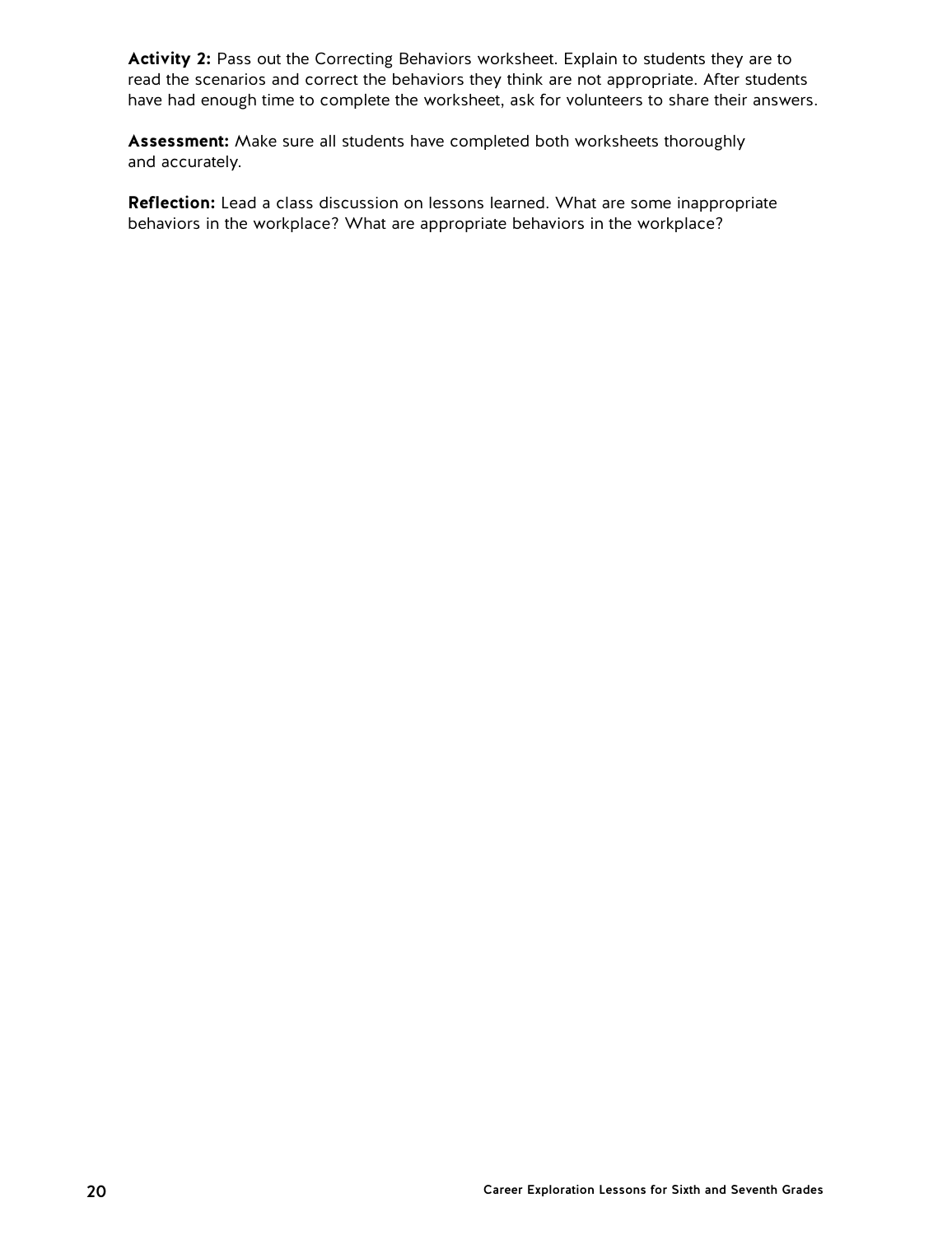### **Inappropriate Behaviors**

Circle behaviors you think are **inappropriate** for the workplace.

- Arriving to work 15 minutes late.
- Bringing a doctor's note to work after you have called in sick.
- Offering to help your coworker with a project.
- Instant messaging your friends when you don't have any work to do.
- Complaining to your coworkers about your boss.
- Asking your boss if you can talk to them about a problem you're having in the office.
- Calling in sick because you were up late the night before.
- Telling your coworker you can't help them because it's not part of your job.
- Waiting until your lunch break to talk to your coworker about your plans for the weekend.
- Writing a message on Facebook or tweeting about your coworker who was fired.
- Asking your boss if you can help with anything when you have finished your work.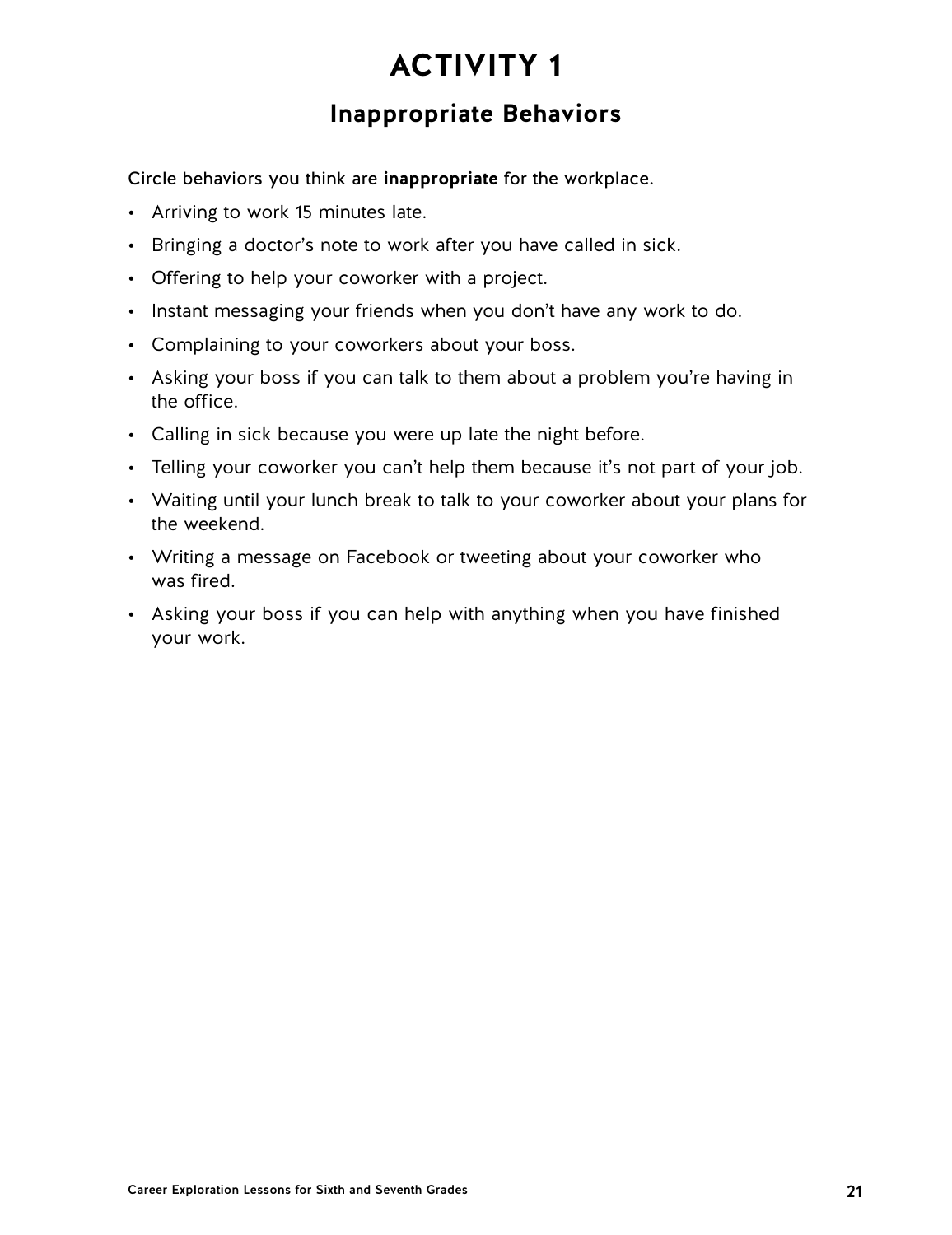## **Correcting Behavior**

Read the following scenarios and use the space provided to write what the worker did wrong and what they should have done instead.

Shannon was on her way back to work from her lunch break. As she drove back, she noticed her favorite store was having a sale. She stopped at the store and browsed for a while before eventually returning to work. Shannon ended up being 30 minutes late.

\_\_\_\_\_\_\_\_\_\_\_\_\_\_\_\_\_\_\_\_\_\_\_\_\_\_\_\_\_\_\_\_\_\_\_\_\_\_\_\_\_\_\_\_\_\_\_\_\_\_\_\_\_\_\_\_\_\_\_\_\_\_\_\_\_\_\_\_\_\_\_\_\_\_\_\_\_\_\_\_\_\_\_\_\_\_\_\_\_\_\_\_\_\_\_

\_\_\_\_\_\_\_\_\_\_\_\_\_\_\_\_\_\_\_\_\_\_\_\_\_\_\_\_\_\_\_\_\_\_\_\_\_\_\_\_\_\_\_\_\_\_\_\_\_\_\_\_\_\_\_\_\_\_\_\_\_\_\_\_\_\_\_\_\_\_\_\_\_\_\_\_\_\_\_\_\_\_\_\_\_\_\_\_\_\_\_\_\_\_\_

\_\_\_\_\_\_\_\_\_\_\_\_\_\_\_\_\_\_\_\_\_\_\_\_\_\_\_\_\_\_\_\_\_\_\_\_\_\_\_\_\_\_\_\_\_\_\_\_\_\_\_\_\_\_\_\_\_\_\_\_\_\_\_\_\_\_\_\_\_\_\_\_\_\_\_\_\_\_\_\_\_\_\_\_\_\_\_\_\_\_\_\_\_\_\_

\_\_\_\_\_\_\_\_\_\_\_\_\_\_\_\_\_\_\_\_\_\_\_\_\_\_\_\_\_\_\_\_\_\_\_\_\_\_\_\_\_\_\_\_\_\_\_\_\_\_\_\_\_\_\_\_\_\_\_\_\_\_\_\_\_\_\_\_\_\_\_\_\_\_\_\_\_\_\_\_\_\_\_\_\_\_\_\_\_\_\_\_\_\_\_

Jacob has been frustrated with his new boss at work. He thinks his boss doesn't like him because he won't trust Jacob with more responsibility. After one of Jacob's coworkers was given a promotion instead of Jacob, he logged onto his Facebook page and posted a message describing how mean his boss was.

\_\_\_\_\_\_\_\_\_\_\_\_\_\_\_\_\_\_\_\_\_\_\_\_\_\_\_\_\_\_\_\_\_\_\_\_\_\_\_\_\_\_\_\_\_\_\_\_\_\_\_\_\_\_\_\_\_\_\_\_\_\_\_\_\_\_\_\_\_\_\_\_\_\_\_\_\_\_\_\_\_\_\_\_\_\_\_\_\_\_\_\_\_\_\_

\_\_\_\_\_\_\_\_\_\_\_\_\_\_\_\_\_\_\_\_\_\_\_\_\_\_\_\_\_\_\_\_\_\_\_\_\_\_\_\_\_\_\_\_\_\_\_\_\_\_\_\_\_\_\_\_\_\_\_\_\_\_\_\_\_\_\_\_\_\_\_\_\_\_\_\_\_\_\_\_\_\_\_\_\_\_\_\_\_\_\_\_\_\_\_

\_\_\_\_\_\_\_\_\_\_\_\_\_\_\_\_\_\_\_\_\_\_\_\_\_\_\_\_\_\_\_\_\_\_\_\_\_\_\_\_\_\_\_\_\_\_\_\_\_\_\_\_\_\_\_\_\_\_\_\_\_\_\_\_\_\_\_\_\_\_\_\_\_\_\_\_\_\_\_\_\_\_\_\_\_\_\_\_\_\_\_\_\_\_\_

\_\_\_\_\_\_\_\_\_\_\_\_\_\_\_\_\_\_\_\_\_\_\_\_\_\_\_\_\_\_\_\_\_\_\_\_\_\_\_\_\_\_\_\_\_\_\_\_\_\_\_\_\_\_\_\_\_\_\_\_\_\_\_\_\_\_\_\_\_\_\_\_\_\_\_\_\_\_\_\_\_\_\_\_\_\_\_\_\_\_\_\_\_\_\_

Tom is taking college classes at night while working in the office during the day. One day he didn't have his homework ready for class, so while at work he did his homework at his desk. When he was about to leave for class, he realized he didn't have a pen or notebook for class, so he went to the supply closet in the office and took a pen and notebook to use in class.

\_\_\_\_\_\_\_\_\_\_\_\_\_\_\_\_\_\_\_\_\_\_\_\_\_\_\_\_\_\_\_\_\_\_\_\_\_\_\_\_\_\_\_\_\_\_\_\_\_\_\_\_\_\_\_\_\_\_\_\_\_\_\_\_\_\_\_\_\_\_\_\_\_\_\_\_\_\_\_\_\_\_\_\_\_\_\_\_\_\_\_\_\_\_\_

\_\_\_\_\_\_\_\_\_\_\_\_\_\_\_\_\_\_\_\_\_\_\_\_\_\_\_\_\_\_\_\_\_\_\_\_\_\_\_\_\_\_\_\_\_\_\_\_\_\_\_\_\_\_\_\_\_\_\_\_\_\_\_\_\_\_\_\_\_\_\_\_\_\_\_\_\_\_\_\_\_\_\_\_\_\_\_\_\_\_\_\_\_\_\_

\_\_\_\_\_\_\_\_\_\_\_\_\_\_\_\_\_\_\_\_\_\_\_\_\_\_\_\_\_\_\_\_\_\_\_\_\_\_\_\_\_\_\_\_\_\_\_\_\_\_\_\_\_\_\_\_\_\_\_\_\_\_\_\_\_\_\_\_\_\_\_\_\_\_\_\_\_\_\_\_\_\_\_\_\_\_\_\_\_\_\_\_\_\_\_

\_\_\_\_\_\_\_\_\_\_\_\_\_\_\_\_\_\_\_\_\_\_\_\_\_\_\_\_\_\_\_\_\_\_\_\_\_\_\_\_\_\_\_\_\_\_\_\_\_\_\_\_\_\_\_\_\_\_\_\_\_\_\_\_\_\_\_\_\_\_\_\_\_\_\_\_\_\_\_\_\_\_\_\_\_\_\_\_\_\_\_\_\_\_\_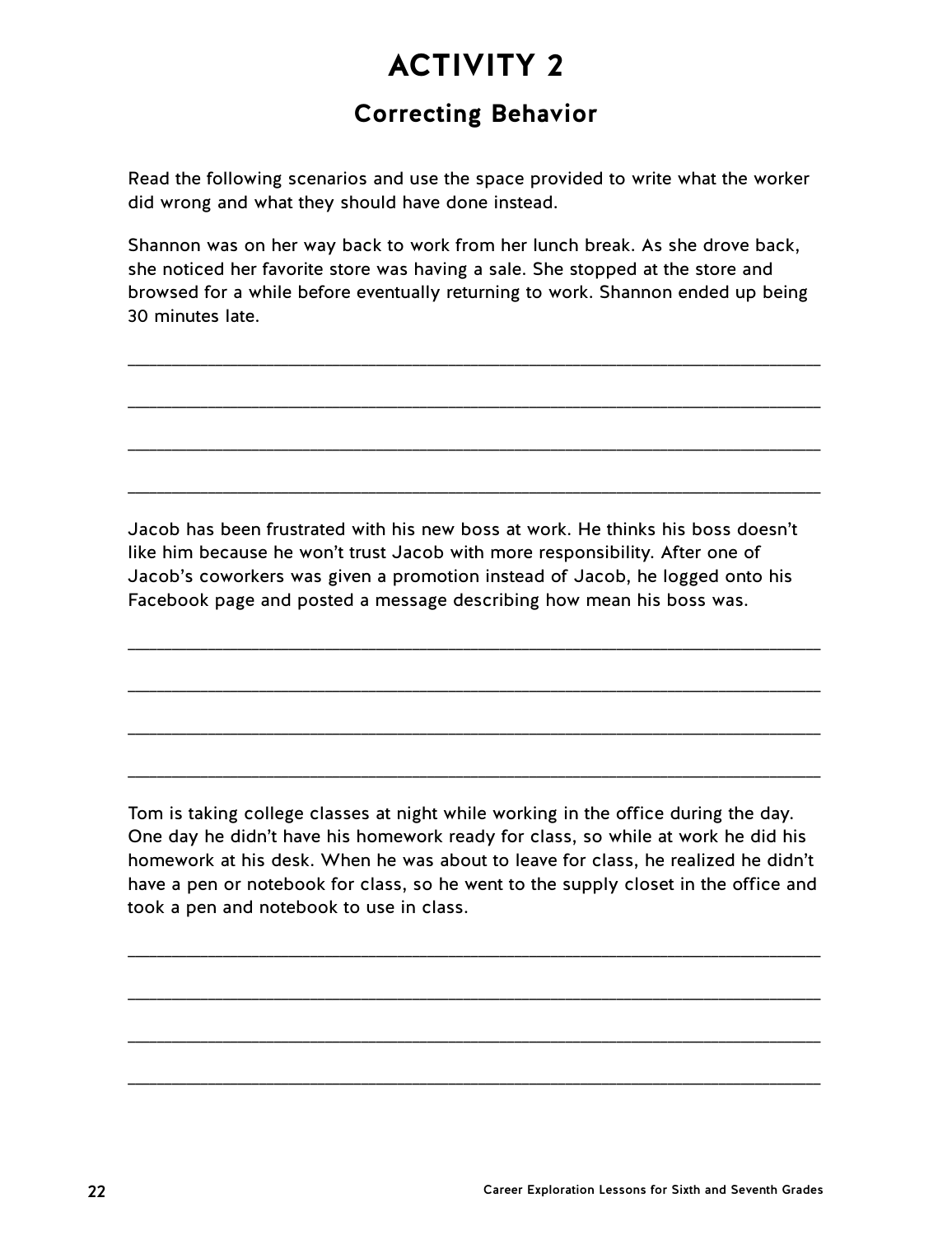Michael is working on an important project at his desk that he has to finish by the end of the day. He stops to check his email and sees he has an email from his best friend. Michael notices that his boss has gone to lunch, so he logs onto his instant message program and talks to his friend for the next hour until his boss gets back from lunch.

\_\_\_\_\_\_\_\_\_\_\_\_\_\_\_\_\_\_\_\_\_\_\_\_\_\_\_\_\_\_\_\_\_\_\_\_\_\_\_\_\_\_\_\_\_\_\_\_\_\_\_\_\_\_\_\_\_\_\_\_\_\_\_\_\_\_\_\_\_\_\_\_\_\_\_\_\_\_\_\_\_\_\_\_\_\_\_\_\_\_\_\_\_\_\_

\_\_\_\_\_\_\_\_\_\_\_\_\_\_\_\_\_\_\_\_\_\_\_\_\_\_\_\_\_\_\_\_\_\_\_\_\_\_\_\_\_\_\_\_\_\_\_\_\_\_\_\_\_\_\_\_\_\_\_\_\_\_\_\_\_\_\_\_\_\_\_\_\_\_\_\_\_\_\_\_\_\_\_\_\_\_\_\_\_\_\_\_\_\_\_

\_\_\_\_\_\_\_\_\_\_\_\_\_\_\_\_\_\_\_\_\_\_\_\_\_\_\_\_\_\_\_\_\_\_\_\_\_\_\_\_\_\_\_\_\_\_\_\_\_\_\_\_\_\_\_\_\_\_\_\_\_\_\_\_\_\_\_\_\_\_\_\_\_\_\_\_\_\_\_\_\_\_\_\_\_\_\_\_\_\_\_\_\_\_\_

\_\_\_\_\_\_\_\_\_\_\_\_\_\_\_\_\_\_\_\_\_\_\_\_\_\_\_\_\_\_\_\_\_\_\_\_\_\_\_\_\_\_\_\_\_\_\_\_\_\_\_\_\_\_\_\_\_\_\_\_\_\_\_\_\_\_\_\_\_\_\_\_\_\_\_\_\_\_\_\_\_\_\_\_\_\_\_\_\_\_\_\_\_\_\_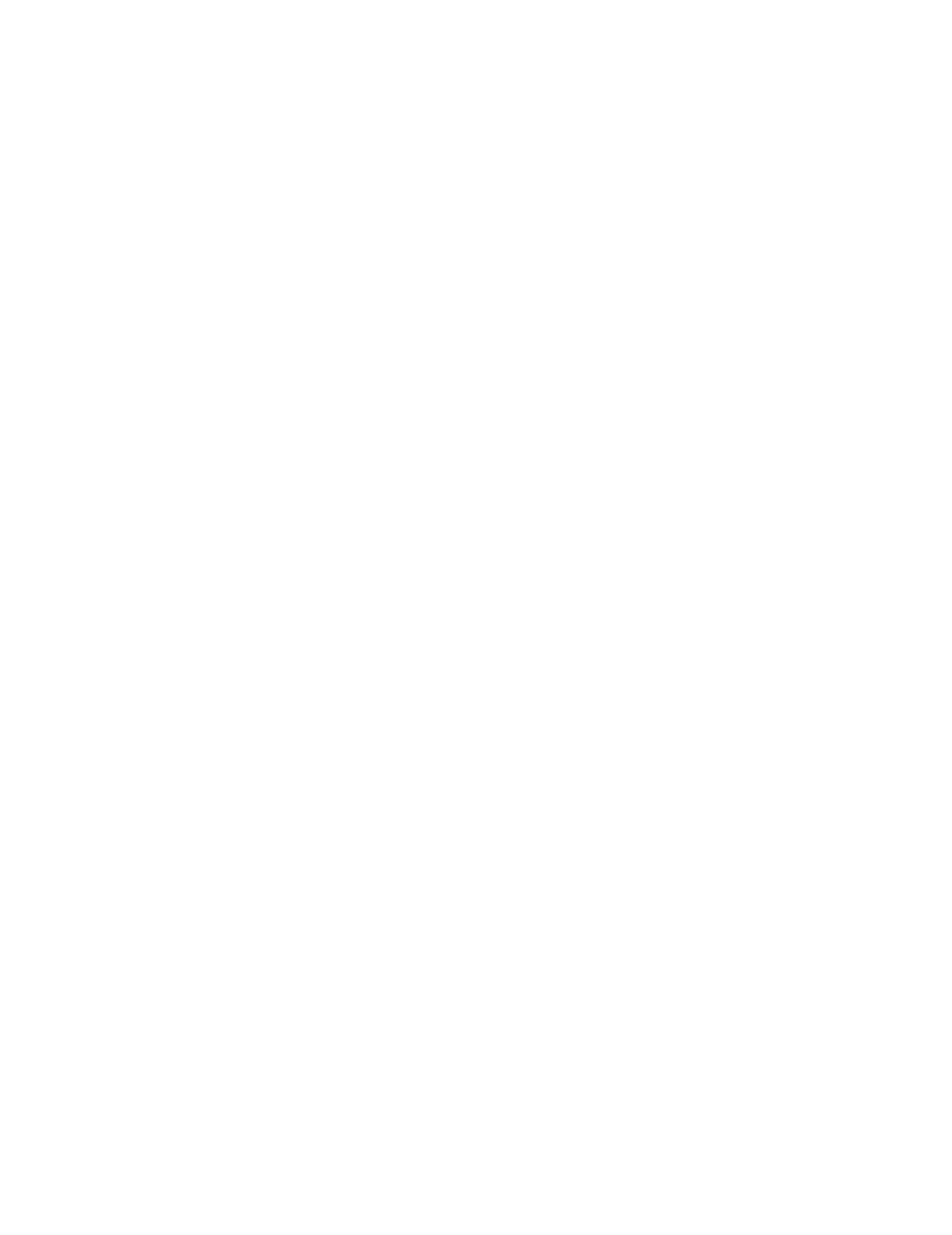### **Becoming A Proactive Worker**

### <span id="page-24-0"></span>**Career Education Focus:**

- 1. Analyzing workplace conflict
- 2. Contrasting appropriate and inappropriate workplace behaviors

**Related Standards:** English/language arts, technology, social studies

### **Lesson Objectives:**

- 1. Differentiate between "proactive" and "reactive"
- 2. Examine and analyze conflict scenarios
- 3. Rewrite reactive statements as proactive statements

**Materials:** Proactive or Reactive worksheet, Be Proactive Instead worksheet, pens and pencils

### **Procedures:**

Explain to the group that there will be times in their career when they will have to make a decision to be proactive or reactive. Ask the group if they know the definitions of "proactive" and "reactive." Explain that "reactive" refers to an action caused by being stressed or upset. Explain that "proactive" refers to an action done in anticipation of a future problem or need. Ask for a volunteer from the group to restate the definitions in their own words to ensure they understand.

Tell the students that even though they are learning about being proactive to help them deal with difficult situations in their career, the same principles can be applied now to conflicts with their teachers and/or classmates at school. Ask the students to volunteer experiences they have had with conflict at school—without naming names. Ask them to share with the group, if they feel comfortable, how they dealt with the conflict. Share examples from your personal experience about times that you have had to deal with a difficult situation in work or school. After sharing with the group what the conflict was, ask the group if they can come up with both proactive and reactive ways to deal with the conflict.

Explain to the students that it is important to learn to be proactive in order to be mature and professional. Tell the students that many times one reactive response leads to even more reactive responses from other people, but a proactive response can stop a conflict before it gets out of hand.

**Activity 1:** Pass out the Proactive or Reactive worksheet. Explain to students that they need to read both of the scenarios and determine if the person acted proactively or reactively. Tell them to write their answer in the space provided and explain why they chose their answer.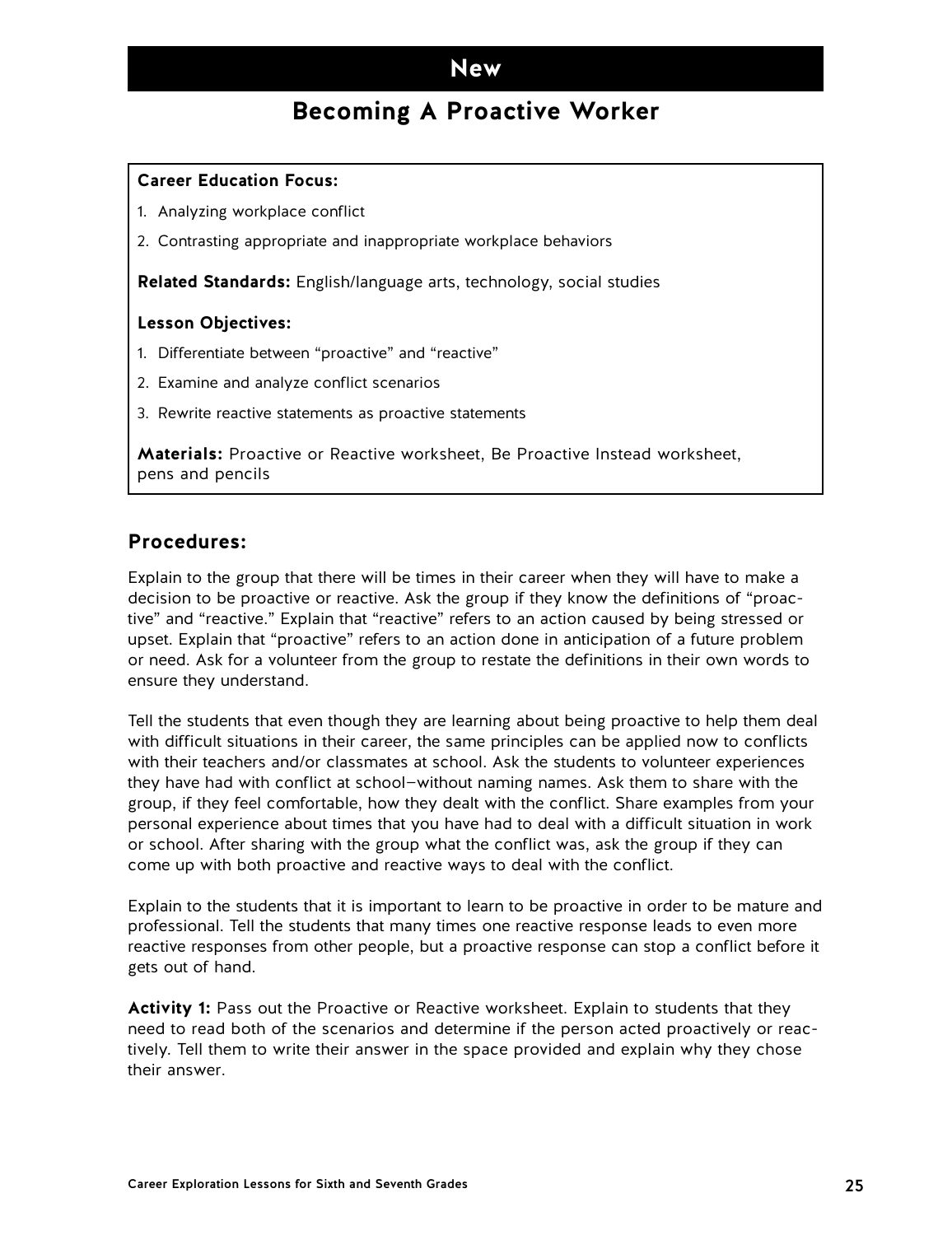Activity 2: Pass out the Be Proactive Instead worksheet. Explain to students they should read each reactive statement and rewrite it to make a proactive statement. Use the sample group of answers if the students are struggling with the exercise.

**Assessment:** Check to make sure all students have completed both worksheets accurately and thoroughly.

**Reflection:** Lead a class discussion on lessons learned. What does it mean to be proactive? What does it mean to be reactive? Why is it better to be proactive?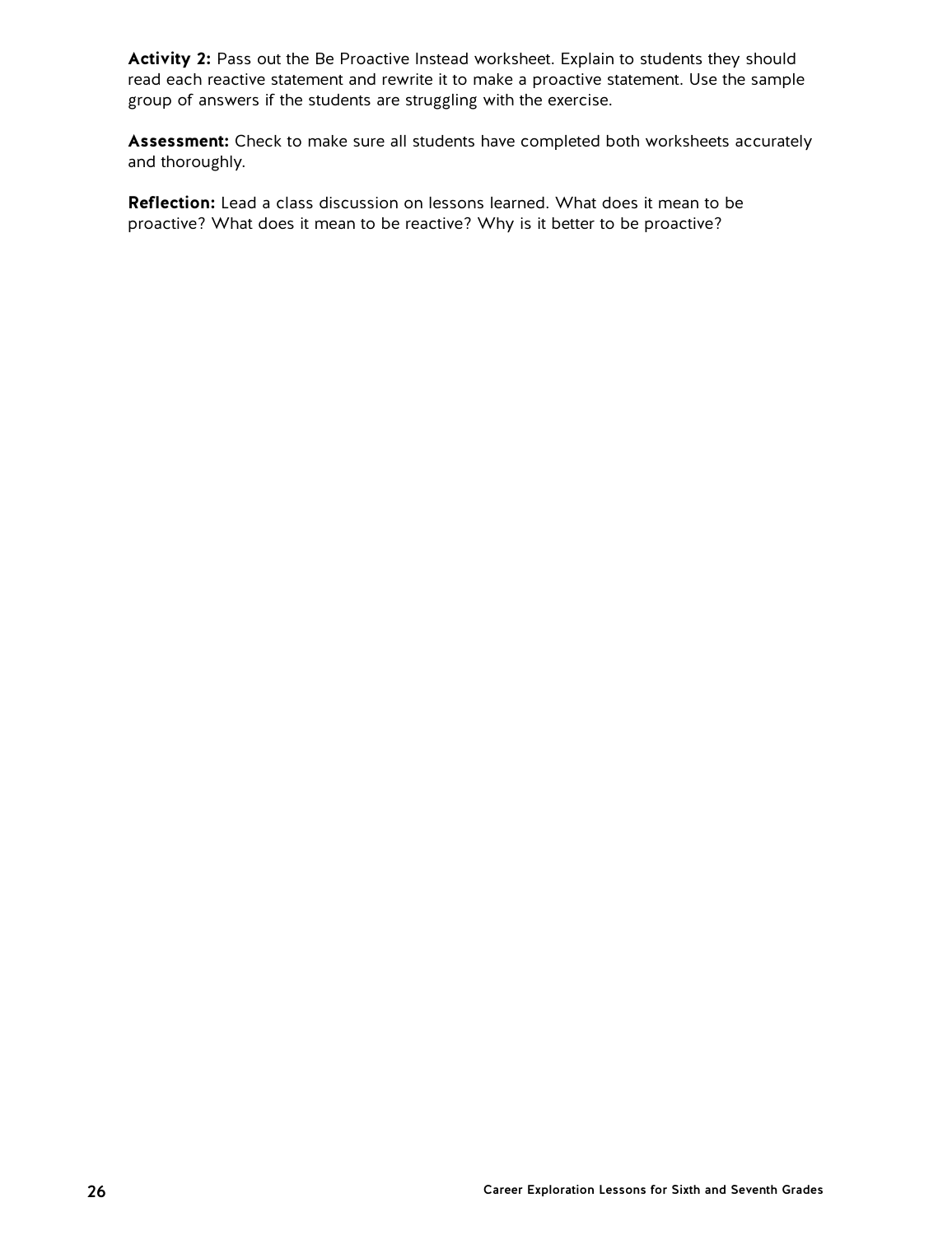### **Proactive or Reactive**

Read the following scenarios and decide if they were handled in a proactive or reactive way. Explain why you picked your answer.

Kate and Juliet have been best friends for several years. One morning when they are riding the bus to school, Kate is excited to tell Juliet about her birthday presents from the night before. Juliet acts happy for Kate and the two spend the bus ride talking about Kate's birthday presents. Later that same day, Kate overhears Juliet telling one of their other friends about how rude Kate was for "bragging" about her birthday presents during the entire bus ride.

During the bus ride home, Kate apologizes to Juliet for spending the bus ride that morning talking about her new things without letting Juliet know she overheard her earlier. Kate then asks Juliet what she wants to talk about on the way home.

\_\_\_\_\_\_\_\_\_\_\_\_\_\_\_\_\_\_\_\_\_\_\_\_\_\_\_\_\_\_\_\_\_\_\_\_\_\_\_\_\_\_\_\_\_\_\_\_\_\_\_\_\_\_\_\_\_\_\_\_\_\_\_\_\_\_\_\_\_\_\_\_\_\_\_\_\_\_\_\_\_\_\_\_\_\_\_\_\_\_\_\_\_\_\_

\_\_\_\_\_\_\_\_\_\_\_\_\_\_\_\_\_\_\_\_\_\_\_\_\_\_\_\_\_\_\_\_\_\_\_\_\_\_\_\_\_\_\_\_\_\_\_\_\_\_\_\_\_\_\_\_\_\_\_\_\_\_\_\_\_\_\_\_\_\_\_\_\_\_\_\_\_\_\_\_\_\_\_\_\_\_\_\_\_\_\_\_\_\_\_

Was Kate proactive or reactive? How can you tell?

Best friends Jack and John are on the school basketball team. One day at practice, all of the other players come up to Jack and tell him they heard that he doesn't like any of them. Jack tells them he wants to be friends with them and has never said anything bad about them. The other players tell him what John told them, that Jack didn't like any of them.

Jack is angry at John for spreading a rumor about him. He decides he is going to get back at John by spreading a mean rumor about him.

\_\_\_\_\_\_\_\_\_\_\_\_\_\_\_\_\_\_\_\_\_\_\_\_\_\_\_\_\_\_\_\_\_\_\_\_\_\_\_\_\_\_\_\_\_\_\_\_\_\_\_\_\_\_\_\_\_\_\_\_\_\_\_\_\_\_\_\_\_\_\_\_\_\_\_\_\_\_\_\_\_\_\_\_\_\_\_\_\_\_\_\_\_\_\_

\_\_\_\_\_\_\_\_\_\_\_\_\_\_\_\_\_\_\_\_\_\_\_\_\_\_\_\_\_\_\_\_\_\_\_\_\_\_\_\_\_\_\_\_\_\_\_\_\_\_\_\_\_\_\_\_\_\_\_\_\_\_\_\_\_\_\_\_\_\_\_\_\_\_\_\_\_\_\_\_\_\_\_\_\_\_\_\_\_\_\_\_\_\_\_

Was Jack proactive or reactive? How can you tell?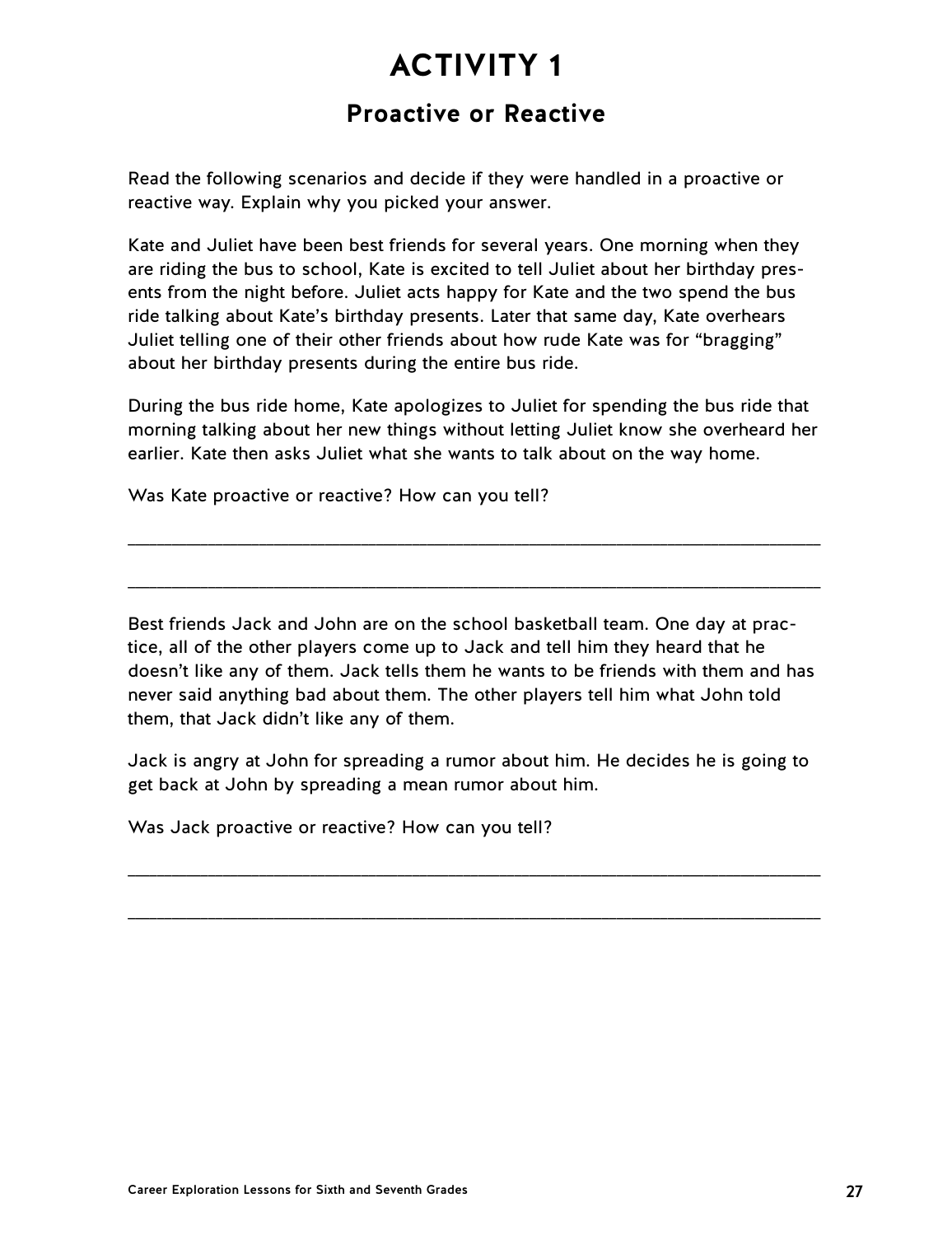## **Be Proactive Instead**

Rewrite each of these reactive statements into a more positive, proactive decision.

\_\_\_\_\_\_\_\_\_\_\_\_\_\_\_\_\_\_\_\_\_\_\_\_\_\_\_\_\_\_\_\_\_\_\_\_\_\_\_\_\_\_\_\_\_\_\_\_\_\_\_\_\_\_\_\_\_\_\_\_\_\_\_\_\_\_\_\_\_\_\_\_\_\_\_\_\_\_\_\_\_\_\_\_\_\_\_\_\_\_\_\_\_\_\_

\_\_\_\_\_\_\_\_\_\_\_\_\_\_\_\_\_\_\_\_\_\_\_\_\_\_\_\_\_\_\_\_\_\_\_\_\_\_\_\_\_\_\_\_\_\_\_\_\_\_\_\_\_\_\_\_\_\_\_\_\_\_\_\_\_\_\_\_\_\_\_\_\_\_\_\_\_\_\_\_\_\_\_\_\_\_\_\_\_\_\_\_\_\_\_

\_\_\_\_\_\_\_\_\_\_\_\_\_\_\_\_\_\_\_\_\_\_\_\_\_\_\_\_\_\_\_\_\_\_\_\_\_\_\_\_\_\_\_\_\_\_\_\_\_\_\_\_\_\_\_\_\_\_\_\_\_\_\_\_\_\_\_\_\_\_\_\_\_\_\_\_\_\_\_\_\_\_\_\_\_\_\_\_\_\_\_\_\_\_\_

\_\_\_\_\_\_\_\_\_\_\_\_\_\_\_\_\_\_\_\_\_\_\_\_\_\_\_\_\_\_\_\_\_\_\_\_\_\_\_\_\_\_\_\_\_\_\_\_\_\_\_\_\_\_\_\_\_\_\_\_\_\_\_\_\_\_\_\_\_\_\_\_\_\_\_\_\_\_\_\_\_\_\_\_\_\_\_\_\_\_\_\_\_\_\_

\_\_\_\_\_\_\_\_\_\_\_\_\_\_\_\_\_\_\_\_\_\_\_\_\_\_\_\_\_\_\_\_\_\_\_\_\_\_\_\_\_\_\_\_\_\_\_\_\_\_\_\_\_\_\_\_\_\_\_\_\_\_\_\_\_\_\_\_\_\_\_\_\_\_\_\_\_\_\_\_\_\_\_\_\_\_\_\_\_\_\_\_\_\_\_

I'll try if I have time.

That's just the way I am.

You don't know what you're talking about.

I can't to do this.

You ruined my weekend.

### **Possible answers to the preceding statements:**

I'll try if I have time. (I will make time for this because it's important.)

That's just the way I am. (I can work toward being a better and more mature person.)

You don't know what you're talking about. (I should listen because you may know more about this than I do.)

I can't do this. (I will practice and keep trying until I can do this.)

You ruined my weekend. (I can still have a good weekend even though you are in a bad mood.)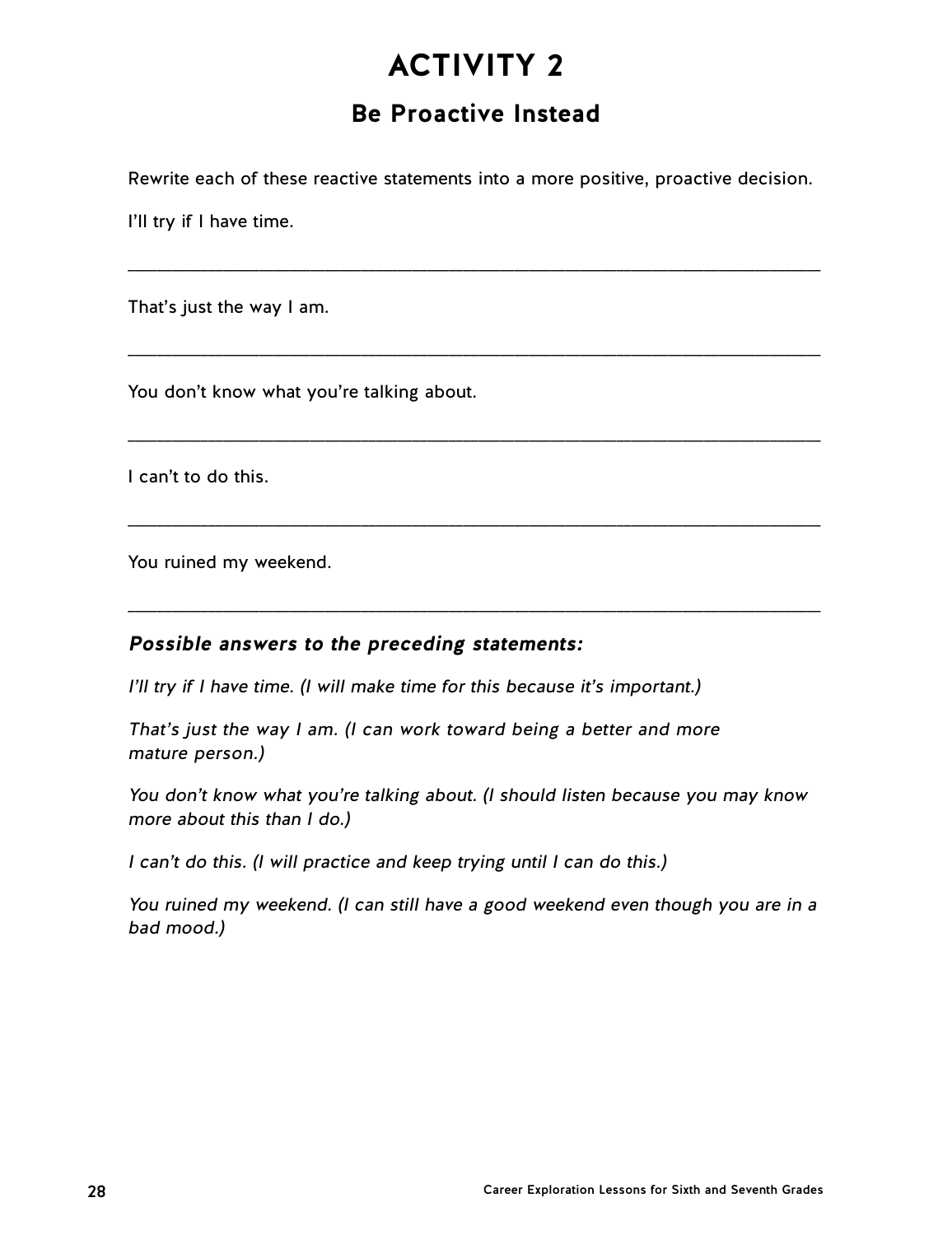### **Body Language**

#### <span id="page-28-0"></span>**Career Education Focus:**

- 1. Understanding the effects of body language
- 2. Identifying appropriate behavior for the workplace

**Related Standards:** English/language arts

#### **Lesson Objectives:**

- 1. Discuss different types of body language and their effects
- 2. Model communicating nonverbally

**Materials:** Guess My Emotion worksheet, Find My Group worksheet, Nonverbal Communication worksheet, pens and pencils

### **Procedures:**

Conduct a class discussion about the effects of body language in the workplace. Explain to students they must be aware of their body language so they do not send the wrong signals to their coworkers and boss. Ask the students if they can think of positive and negative examples of body language.

Discuss the following examples of body language and how they are interpreted:

- Standing with your hands on your hips—Aggressive
- Standing upright—Confidence
- Arms crossed on your chest—Defensive
- Resting your hand on your cheek—Thinking
- Touching or rubbing your nose—Doubt, lying
- Resting your head in your hands—Boredom
- Tapping your fingers—Impatience
- Biting your nails—Nervous, insecure
- Playing with your hair—Insecure
- Rubbing your eyes—Disbelief, doubt

**Activity 1:** Before the lesson begins, make copies of the Guess My Emotion worksheet provided. Divide students into small groups and provide each group with a list of emotions cut into strips. Each student will take two strips. Instruct the students not to show anyone else in their group which strips they have. Students will take turns acting out the emotions they were given to their group. The rest of the group will try to guess what emotions the student is attempting to convey. The instructor should monitor each group to make sure all students have an opportunity to act out their selected emotions before time is up. After the groups have finished, conduct a discussion about what students learned during the activity.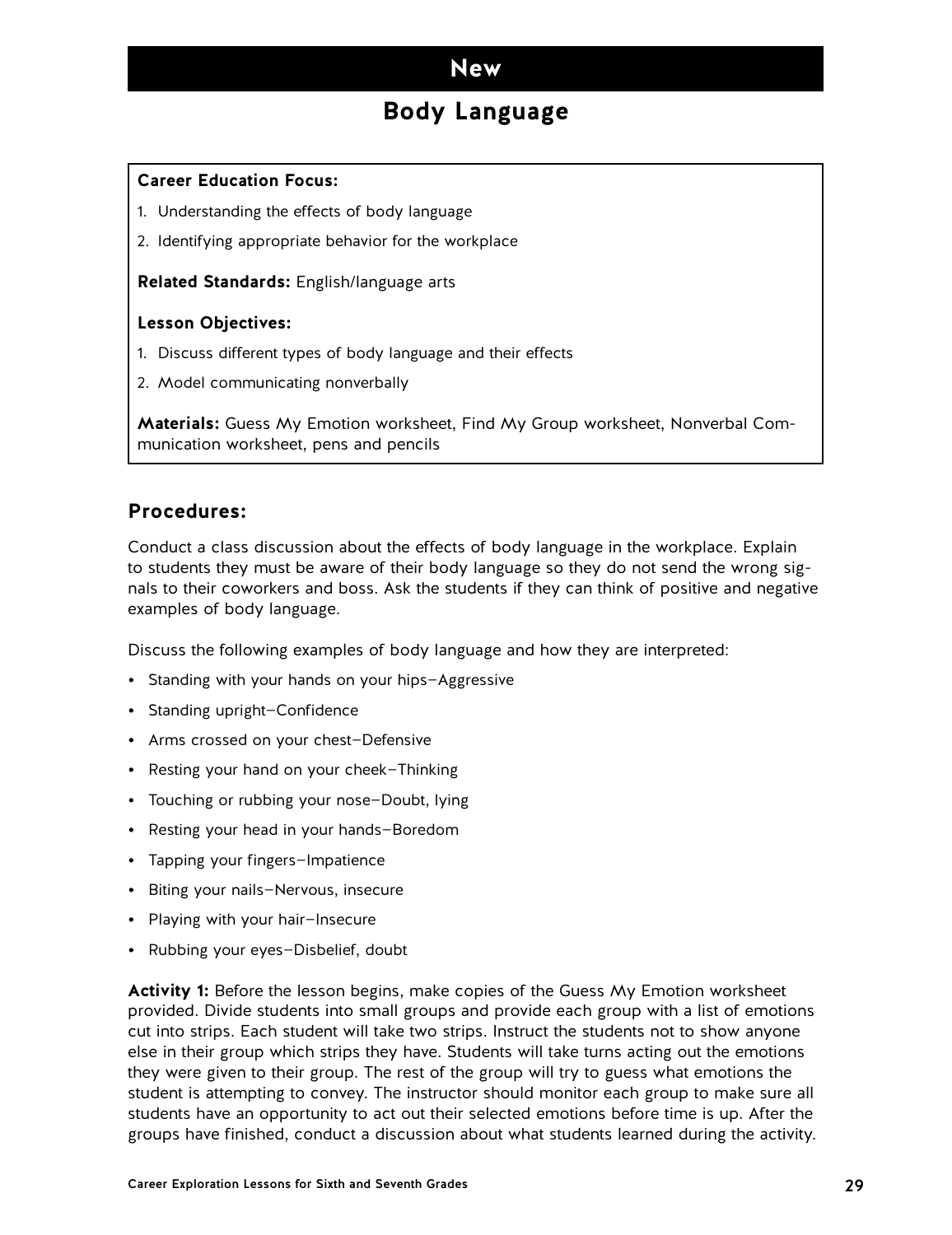**Activity 2:** Before the lesson begins, make copies of the Find My Group worksheet provided so there will be one per student. Put the list of emotions in a box or bag and have each student draw one out. Tell the students their goal is to find everyone else in the room with the same emotion as them without talking. They must use nonverbal communication to find the other students with the same emotion as them. After the students have completed this activity, pass out the Nonverbal Communication worksheet. Explain to students they are to answer the questions based on their experiences during this lesson. After students have had enough time to complete the worksheet, conduct a class discussion about what they have learned.

**Assessment:** Make sure all students have completed both worksheets thoroughly and accurately.

**Reflection:** Lead a class discussion on lessons learned. What can nonverbal communication say about you? How can nonverbal communication be helpful? What types of nonverbal communication can be negative?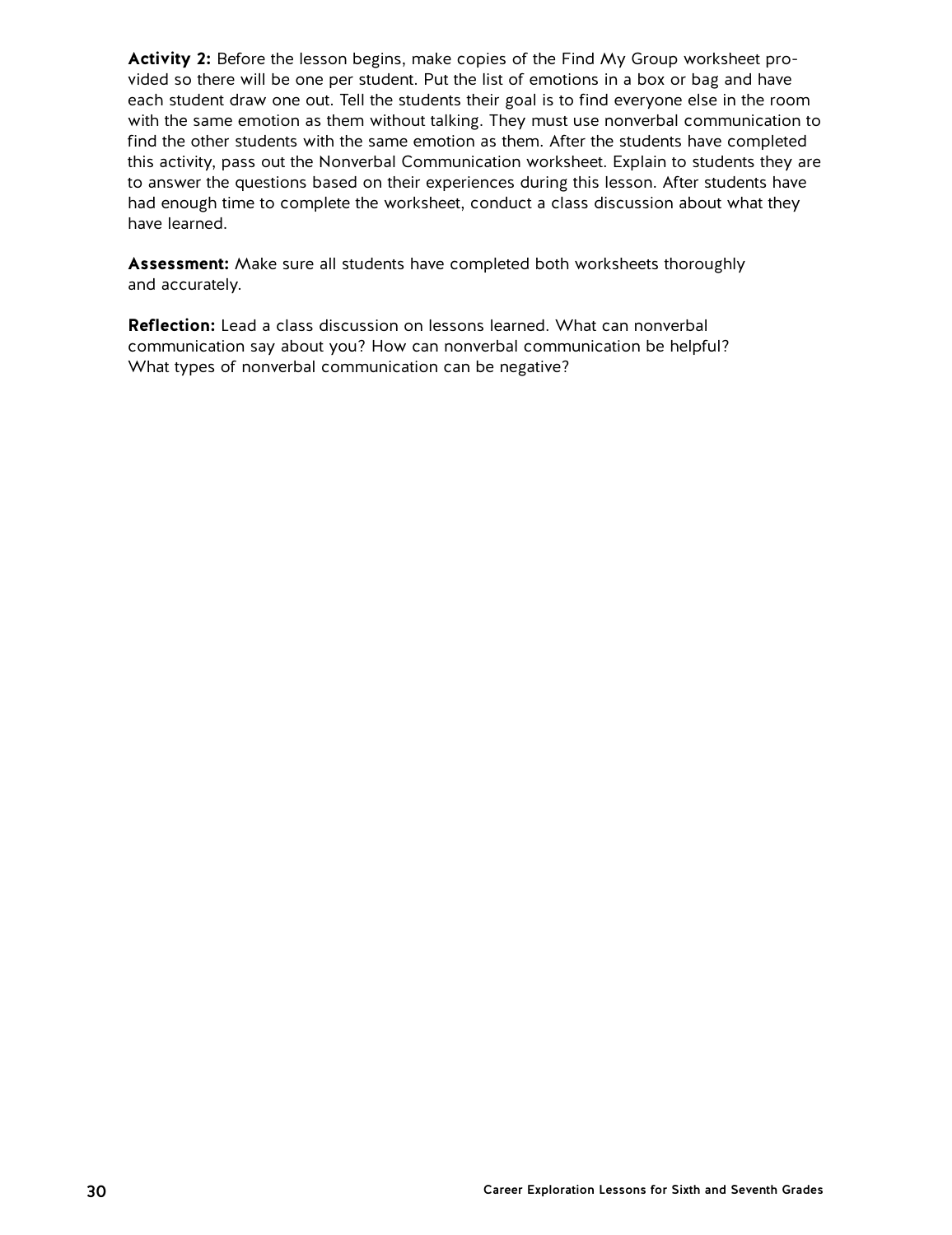## **Guess My Emotion**

Cut out a copy of each emotion for every group so that each student will receive two emotions. Instruct them not to show anyone else their paper.

| <b>Happy</b> | <b>Frustrated</b> |
|--------------|-------------------|
| Mad          | <b>Sleepy</b>     |
| <b>Bored</b> | Impatient         |
| <b>Sad</b>   | <b>Nervous</b>    |
| Confidence   | Lying             |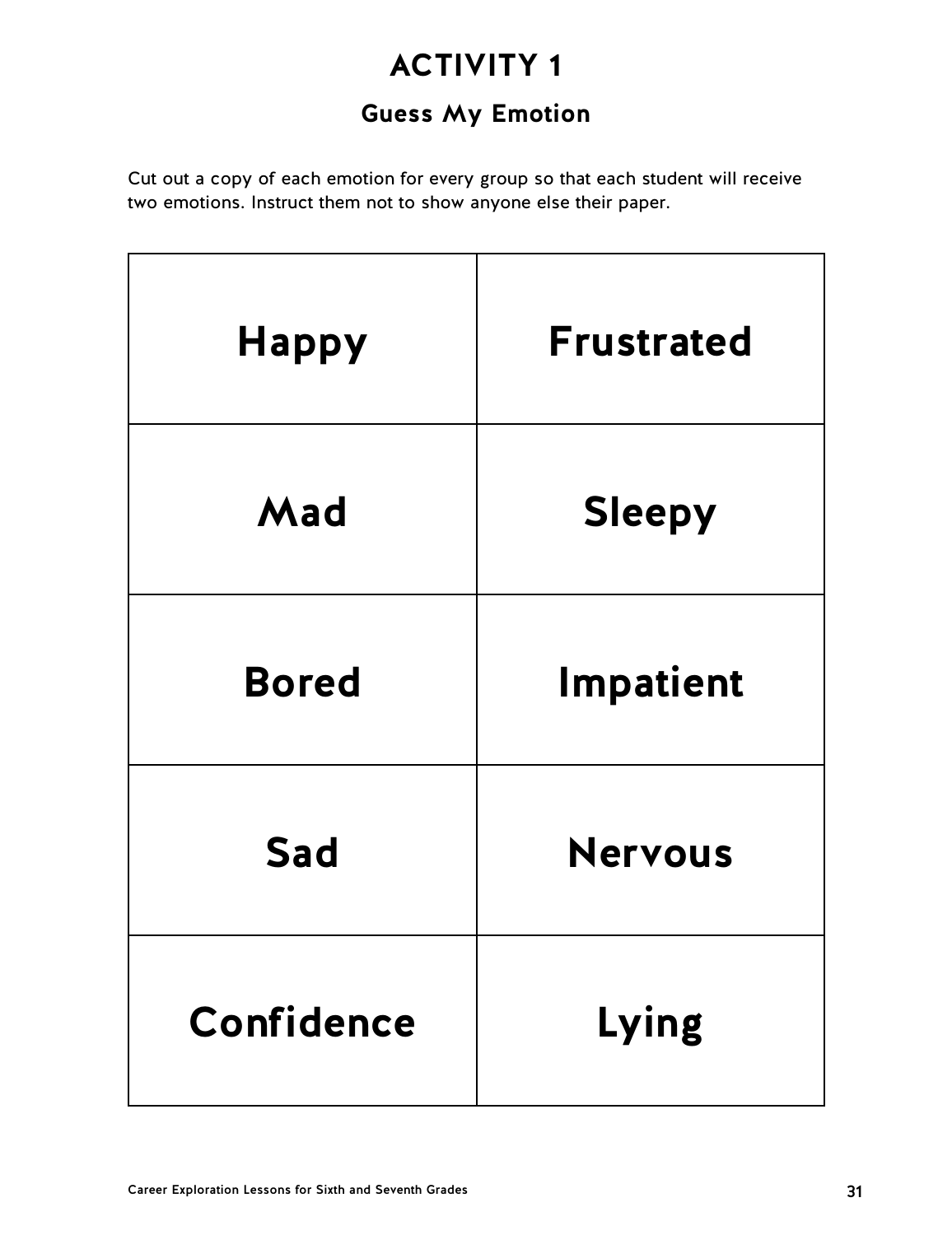## **Find My Group**

Happy Frustrated Mad Sleepy Bored Impatient Sad Nervous Confidence Lying

## **Nonverbal Communication**

1. What emotions were the easiest for you to communicate through body language? Why?

\_\_\_\_\_\_\_\_\_\_\_\_\_\_\_\_\_\_\_\_\_\_\_\_\_\_\_\_\_\_\_\_\_\_\_\_\_\_\_\_\_\_\_\_\_\_\_\_\_\_\_\_\_\_\_\_\_\_\_\_\_\_\_\_\_\_\_\_\_\_\_\_\_\_\_\_\_\_\_\_\_\_\_\_\_\_\_

\_\_\_\_\_\_\_\_\_\_\_\_\_\_\_\_\_\_\_\_\_\_\_\_\_\_\_\_\_\_\_\_\_\_\_\_\_\_\_\_\_\_\_\_\_\_\_\_\_\_\_\_\_\_\_\_\_\_\_\_\_\_\_\_\_\_\_\_\_\_\_\_\_\_\_\_\_\_\_\_\_\_\_\_\_\_\_

\_\_\_\_\_\_\_\_\_\_\_\_\_\_\_\_\_\_\_\_\_\_\_\_\_\_\_\_\_\_\_\_\_\_\_\_\_\_\_\_\_\_\_\_\_\_\_\_\_\_\_\_\_\_\_\_\_\_\_\_\_\_\_\_\_\_\_\_\_\_\_\_\_\_\_\_\_\_\_\_\_\_\_\_\_\_\_

\_\_\_\_\_\_\_\_\_\_\_\_\_\_\_\_\_\_\_\_\_\_\_\_\_\_\_\_\_\_\_\_\_\_\_\_\_\_\_\_\_\_\_\_\_\_\_\_\_\_\_\_\_\_\_\_\_\_\_\_\_\_\_\_\_\_\_\_\_\_\_\_\_\_\_\_\_\_\_\_\_\_\_\_\_\_\_

\_\_\_\_\_\_\_\_\_\_\_\_\_\_\_\_\_\_\_\_\_\_\_\_\_\_\_\_\_\_\_\_\_\_\_\_\_\_\_\_\_\_\_\_\_\_\_\_\_\_\_\_\_\_\_\_\_\_\_\_\_\_\_\_\_\_\_\_\_\_\_\_\_\_\_\_\_\_\_\_\_\_\_\_\_\_\_

\_\_\_\_\_\_\_\_\_\_\_\_\_\_\_\_\_\_\_\_\_\_\_\_\_\_\_\_\_\_\_\_\_\_\_\_\_\_\_\_\_\_\_\_\_\_\_\_\_\_\_\_\_\_\_\_\_\_\_\_\_\_\_\_\_\_\_\_\_\_\_\_\_\_\_\_\_\_\_\_\_\_\_\_\_\_\_

\_\_\_\_\_\_\_\_\_\_\_\_\_\_\_\_\_\_\_\_\_\_\_\_\_\_\_\_\_\_\_\_\_\_\_\_\_\_\_\_\_\_\_\_\_\_\_\_\_\_\_\_\_\_\_\_\_\_\_\_\_\_\_\_\_\_\_\_\_\_\_\_\_\_\_\_\_\_\_\_\_\_\_\_\_\_\_

\_\_\_\_\_\_\_\_\_\_\_\_\_\_\_\_\_\_\_\_\_\_\_\_\_\_\_\_\_\_\_\_\_\_\_\_\_\_\_\_\_\_\_\_\_\_\_\_\_\_\_\_\_\_\_\_\_\_\_\_\_\_\_\_\_\_\_\_\_\_\_\_\_\_\_\_\_\_\_\_\_\_\_\_\_\_\_

\_\_\_\_\_\_\_\_\_\_\_\_\_\_\_\_\_\_\_\_\_\_\_\_\_\_\_\_\_\_\_\_\_\_\_\_\_\_\_\_\_\_\_\_\_\_\_\_\_\_\_\_\_\_\_\_\_\_\_\_\_\_\_\_\_\_\_\_\_\_\_\_\_\_\_\_\_\_\_\_\_\_\_\_\_\_\_

2. What emotions were the hardest for you to communicate through body language? Why?

3. During the group activities, which types of body language were the easiest for you to understand? Why?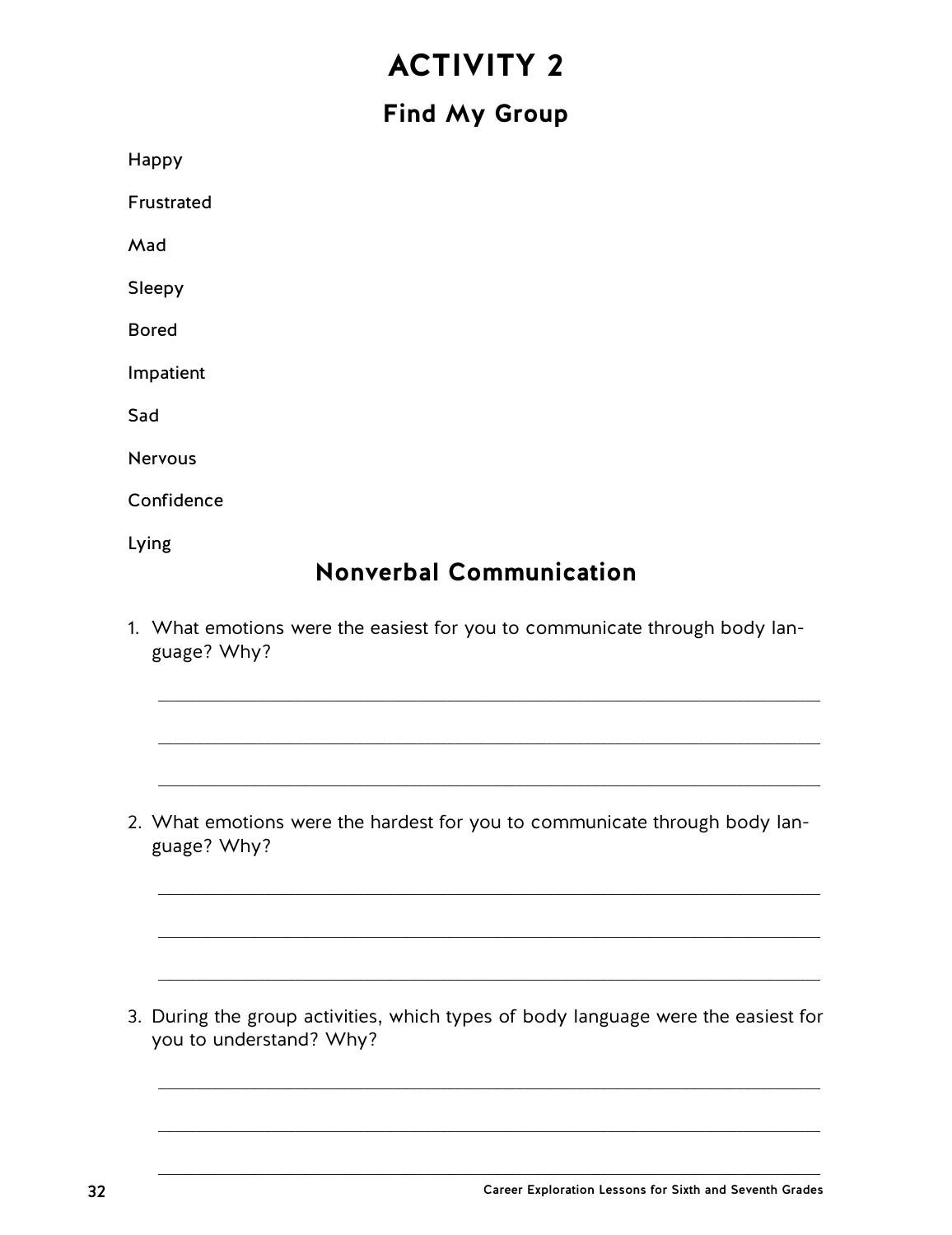4. During the group activities, which types of body language were the hardest for you to understand? Why?

5. What ways can body language affect a workplace either positively or negatively?

6. What else have you learned about body language in today's lesson?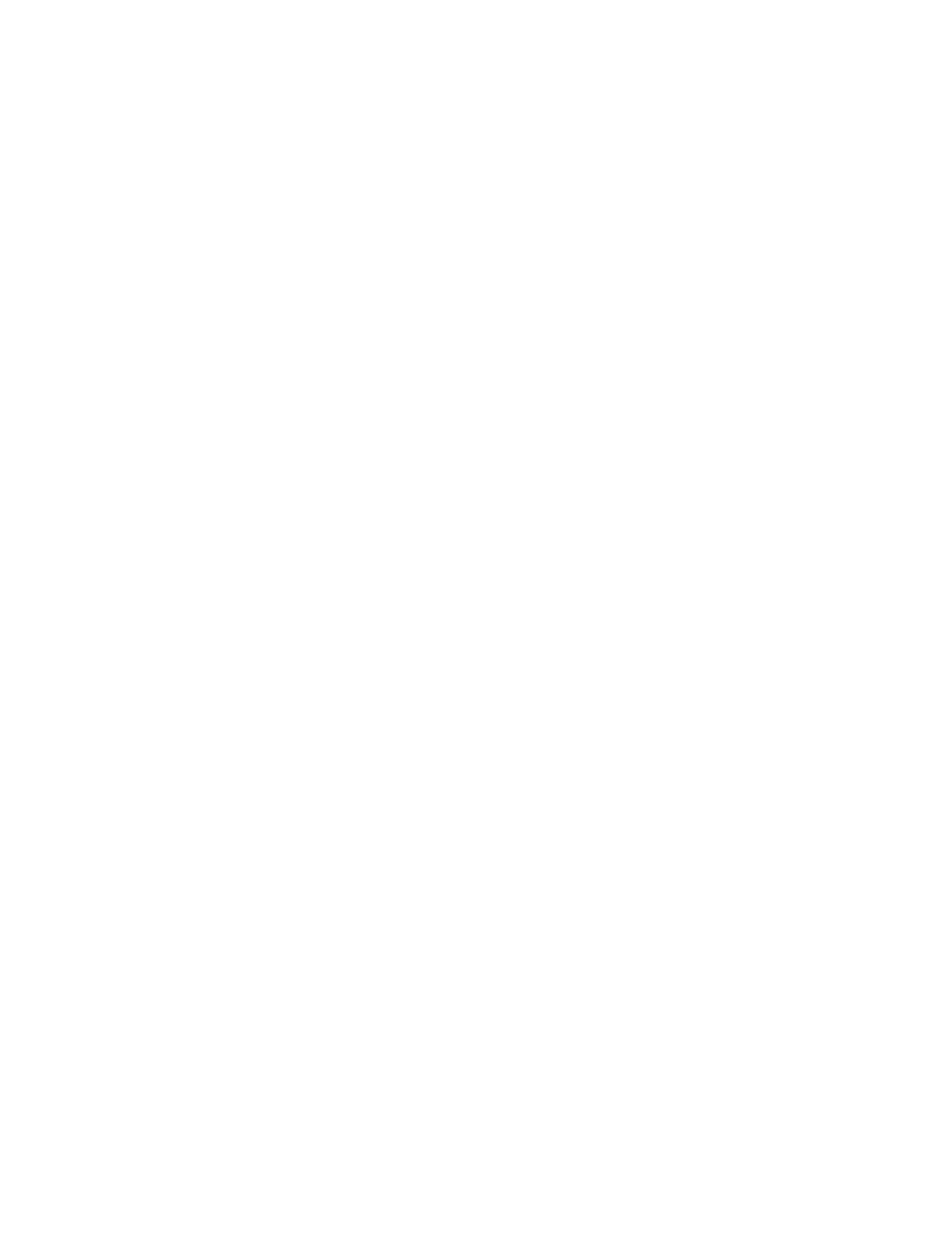## **Preparing for Career Exploration**

### <span id="page-34-0"></span>**Career Education Focus:**

- 1. Identifying prior knowledge of career exploration
- 2. Identifying questions about career exploration

**Related Standards:** English/language arts

### **Lesson Objectives:**

- 1. Establish expectations for this series of lessons
- 2. Recognize questions they hope to answer during this series of lessons

**Materials:** Self-Survey worksheet, Self Survey II worksheet, pens and pencils

### **Procedures:**

Explain to students that during the next lesson, they will begin to explore various careers. Briefly discuss the following topics with students as examples of topics they will cover during this unit:

- Learning what is appropriate behavior in the workplace
- Exploring different career options
- How to look for a job
- Identifying your personal strengths
- Learning how to interact and communicate with coworkers
- How to set goals now for their future careers

Allow the students a few minutes to discuss any career goals they have already set for themselves.

**Activity 1:** Pass out the Self-Survey worksheet. Explain to students this worksheet will help them focus on what they hope to gain during this series of lessons about career exploration. Tell the students to answer the questions as thoroughly as they can. After the students have had enough time to complete the worksheet, read through the questions and give students opportunities to share their answers with the class.

**Activity 2:** Pass out the Self-Survey II worksheet. Explain to students this worksheet will also help them start thinking about their future career and what they would like to learn during this series of lessons. After the students have had enough time to complete the worksheet, ask for volunteers to share what they have written.

**Assessment:** Make sure all students have completed both worksheets thoroughly and accurately.

**Reflection:** Lead a class discussion on lessons learned and expectations for the upcoming Career Exploration lesson. How did this exercise help you? What do you expect in the upcoming Career Exploration lesson?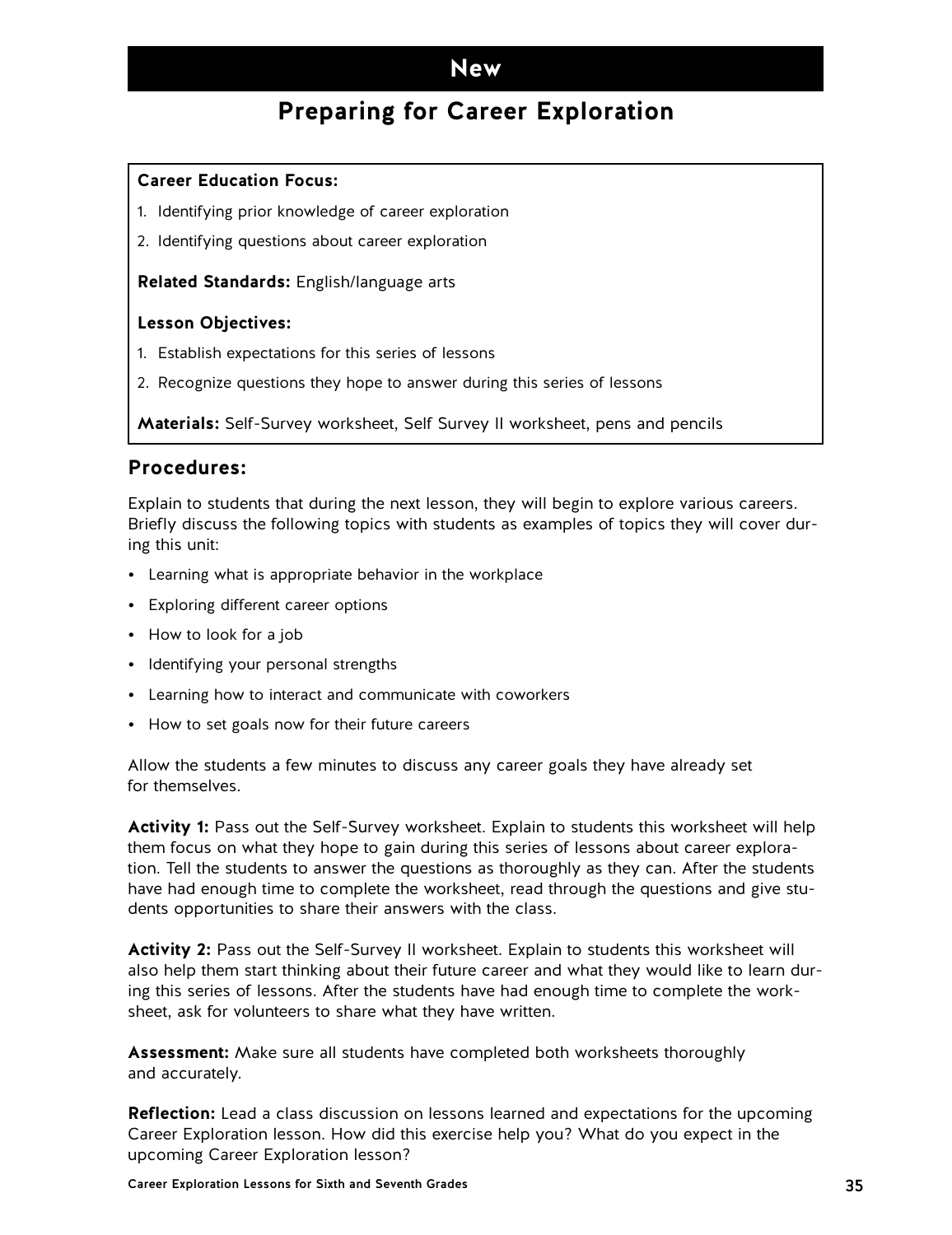## Self-Survey

| 1. What kind of careers are you interested in exploring?                                              |
|-------------------------------------------------------------------------------------------------------|
|                                                                                                       |
|                                                                                                       |
| 2. Why do these careers interest you?                                                                 |
|                                                                                                       |
|                                                                                                       |
| 3. What do you hope to learn about these careers during this series<br>of lessons?                    |
|                                                                                                       |
|                                                                                                       |
| 4. What questions do you have about careers that you hope to answer during<br>this series of lessons? |
|                                                                                                       |
|                                                                                                       |
|                                                                                                       |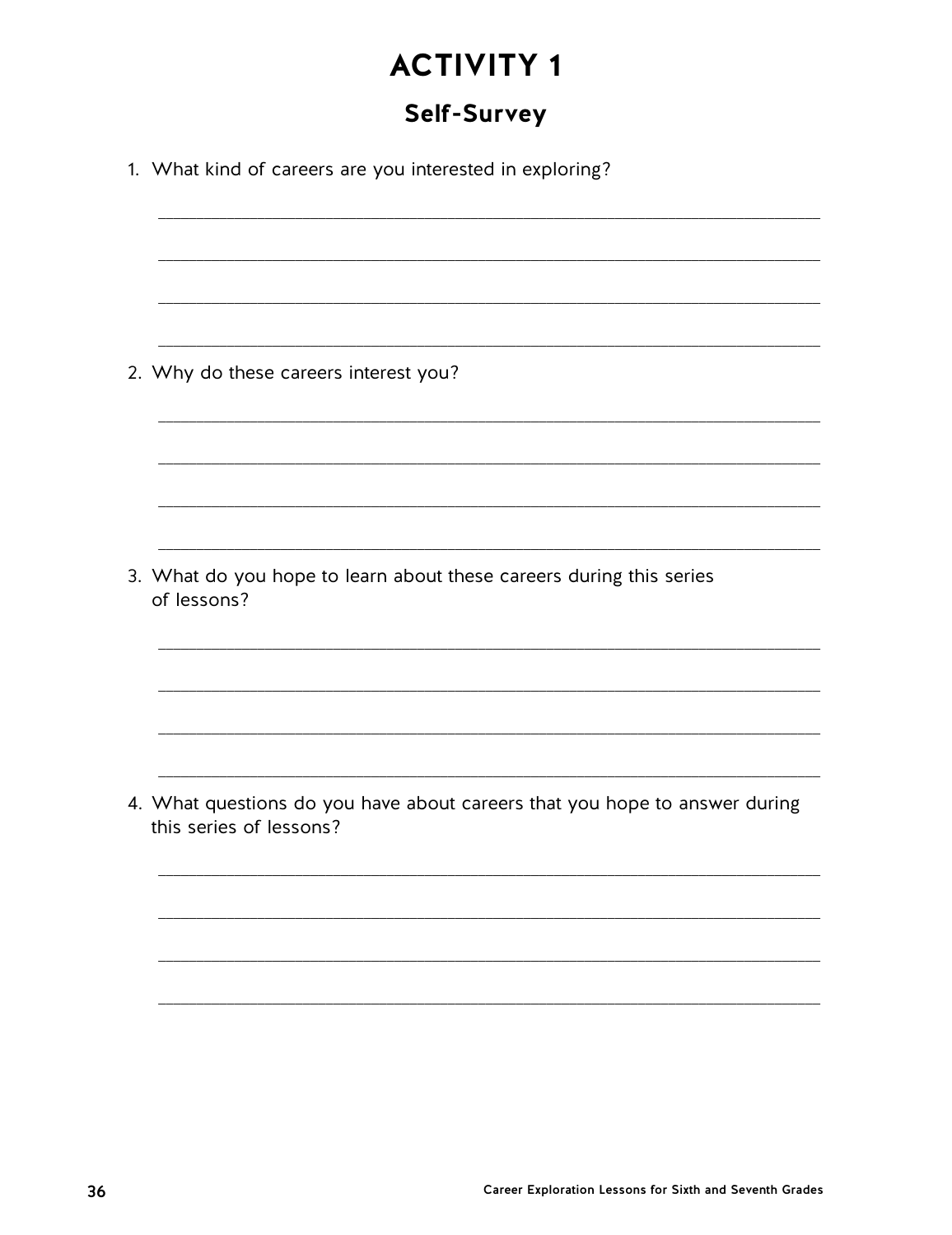# **Self-Survey II**

Read the following statements and circle whether or not the statement applies to you.

| I want to go to college after high school.                 | <b>YES</b> | NO.       |
|------------------------------------------------------------|------------|-----------|
| I want to go to vocational/technical or trade school.      | <b>YES</b> | <b>NO</b> |
| I want to start working after high school.                 | <b>YES</b> | NO.       |
| I have family or friends encouraging me to attend college. | <b>YES</b> | NO.       |
| When I have a job, I want to work with my hands.           | <b>YES</b> | NO.       |
| I want to work inside or in an office.                     | <b>YES</b> | NO.       |
| I want to work outside.                                    | <b>YES</b> | <b>NO</b> |
| I want to work with people.                                | YES        | NO.       |

1. Do you have any hobbies or interests that could relate to a career that interests you?

\_\_\_\_\_\_\_\_\_\_\_\_\_\_\_\_\_\_\_\_\_\_\_\_\_\_\_\_\_\_\_\_\_\_\_\_\_\_\_\_\_\_\_\_\_\_\_\_\_\_\_\_\_\_\_\_\_\_\_\_\_\_\_\_\_\_\_\_\_\_\_\_\_\_\_\_\_\_\_\_\_\_\_\_\_\_\_

\_\_\_\_\_\_\_\_\_\_\_\_\_\_\_\_\_\_\_\_\_\_\_\_\_\_\_\_\_\_\_\_\_\_\_\_\_\_\_\_\_\_\_\_\_\_\_\_\_\_\_\_\_\_\_\_\_\_\_\_\_\_\_\_\_\_\_\_\_\_\_\_\_\_\_\_\_\_\_\_\_\_\_\_\_\_\_

\_\_\_\_\_\_\_\_\_\_\_\_\_\_\_\_\_\_\_\_\_\_\_\_\_\_\_\_\_\_\_\_\_\_\_\_\_\_\_\_\_\_\_\_\_\_\_\_\_\_\_\_\_\_\_\_\_\_\_\_\_\_\_\_\_\_\_\_\_\_\_\_\_\_\_\_\_\_\_\_\_\_\_\_\_\_\_

\_\_\_\_\_\_\_\_\_\_\_\_\_\_\_\_\_\_\_\_\_\_\_\_\_\_\_\_\_\_\_\_\_\_\_\_\_\_\_\_\_\_\_\_\_\_\_\_\_\_\_\_\_\_\_\_\_\_\_\_\_\_\_\_\_\_\_\_\_\_\_\_\_\_\_\_\_\_\_\_\_\_\_\_\_\_\_

\_\_\_\_\_\_\_\_\_\_\_\_\_\_\_\_\_\_\_\_\_\_\_\_\_\_\_\_\_\_\_\_\_\_\_\_\_\_\_\_\_\_\_\_\_\_\_\_\_\_\_\_\_\_\_\_\_\_\_\_\_\_\_\_\_\_\_\_\_\_\_\_\_\_\_\_\_\_\_\_\_\_\_\_\_\_\_

\_\_\_\_\_\_\_\_\_\_\_\_\_\_\_\_\_\_\_\_\_\_\_\_\_\_\_\_\_\_\_\_\_\_\_\_\_\_\_\_\_\_\_\_\_\_\_\_\_\_\_\_\_\_\_\_\_\_\_\_\_\_\_\_\_\_\_\_\_\_\_\_\_\_\_\_\_\_\_\_\_\_\_\_\_\_\_

2. Does anyone you know have a career that interests you? If so, what questions could you ask them to learn more about the career?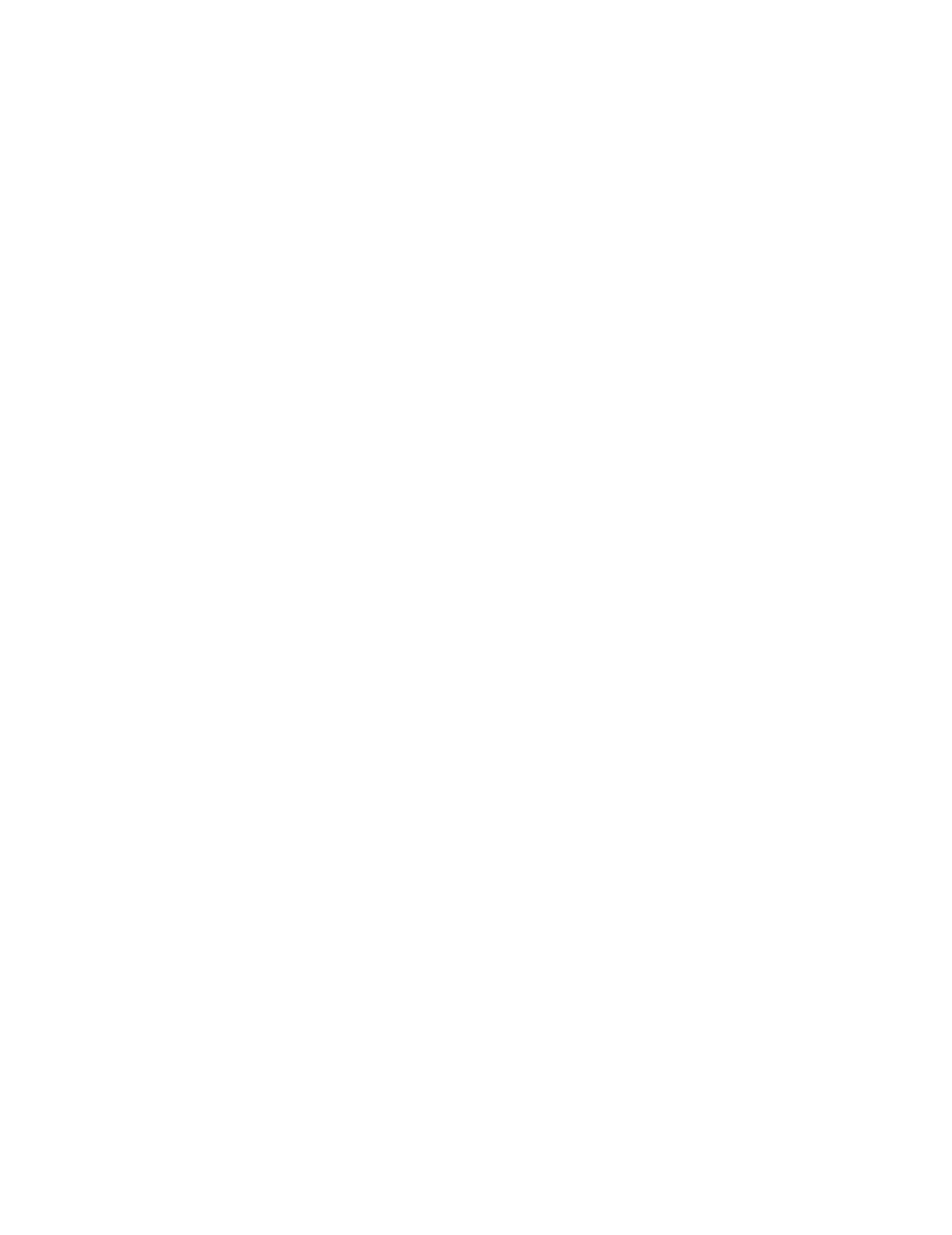## **Career Exploration**

#### **Career Education Focus:**

- 1. Exploring potential careers
- 2. Identifying diverse career options

**Related Standards:** English/language arts, technology

### **Lesson Objectives:**

- 1. Discuss careers in a field that interests them
- 2. Examine a possible career in their chosen field
- 3. Evaluate what they have learned about the career they have researched

**Materials:** Career Exploration worksheet, What Have You Learned worksheet, pens and pencils, internet access

### **Procedures:**

Tell the students they will be exploring careers during this lesson. Encourage them to explore careers they have not previously researched, and explain that they may develop new interests as they research careers.

Discuss the following questions with the students:

- 1. What is career exploration? Why is it important to begin exploring careers now?
- 2. What career fields already interest the students?
- 3. Do any students know someone who works in the field that interests them?
- 4. Do students have any questions about a career field that they hope to answer during the lesson?

**Activity 1:** Pass out the Career Exploration worksheet. Have students access the following website: www.bls.gov/k12/index.htm. Tell the students they are to pick one of the 12 career groups listed that interests them. They should then pick a career in that group to research, and use the information on the corresponding page to answer the questions on the worksheet. After students have had time to complete the worksheet, ask for volunteers to share what they have learned.

**Activity 2:** Pass out the What Have You Learned worksheet. Tell students they are to use the information from the career they chose on the first worksheet to answer these questions. After students have had time to complete the worksheet, ask for volunteers to talk about whether they became more or less interested in the career after researching it.

**Assessment:** Make sure all students have completed both worksheets thoroughly and accurately in their own words.

**Reflection:** Lead a class discussion on lessons learned. What career did you choose to explore and why? Describe what you learned about the career you chose.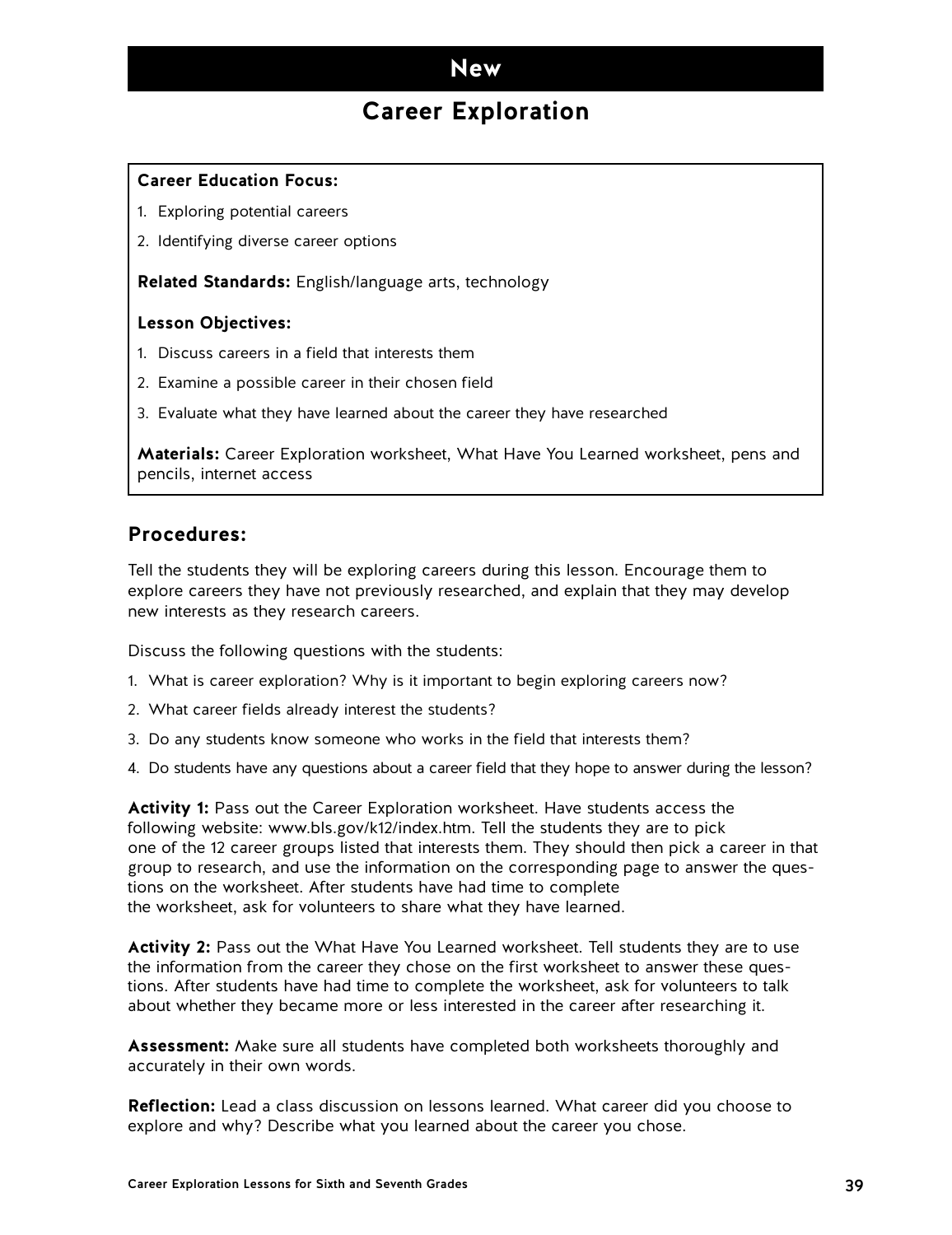# **Career Exploration**

In your own words, answer the following questions about the career you chose.

1. What career did you choose to explore? Why did you choose this career?

2. What does a person with this job do?

3. What kind of education would you need to have this job?

4. Approximately how much money would you make with this job?

5. How many of these jobs are there in the United States?

6. What is the future for this job? Will it become more or less popular? Why?

7. What are jobs that are similar to this one?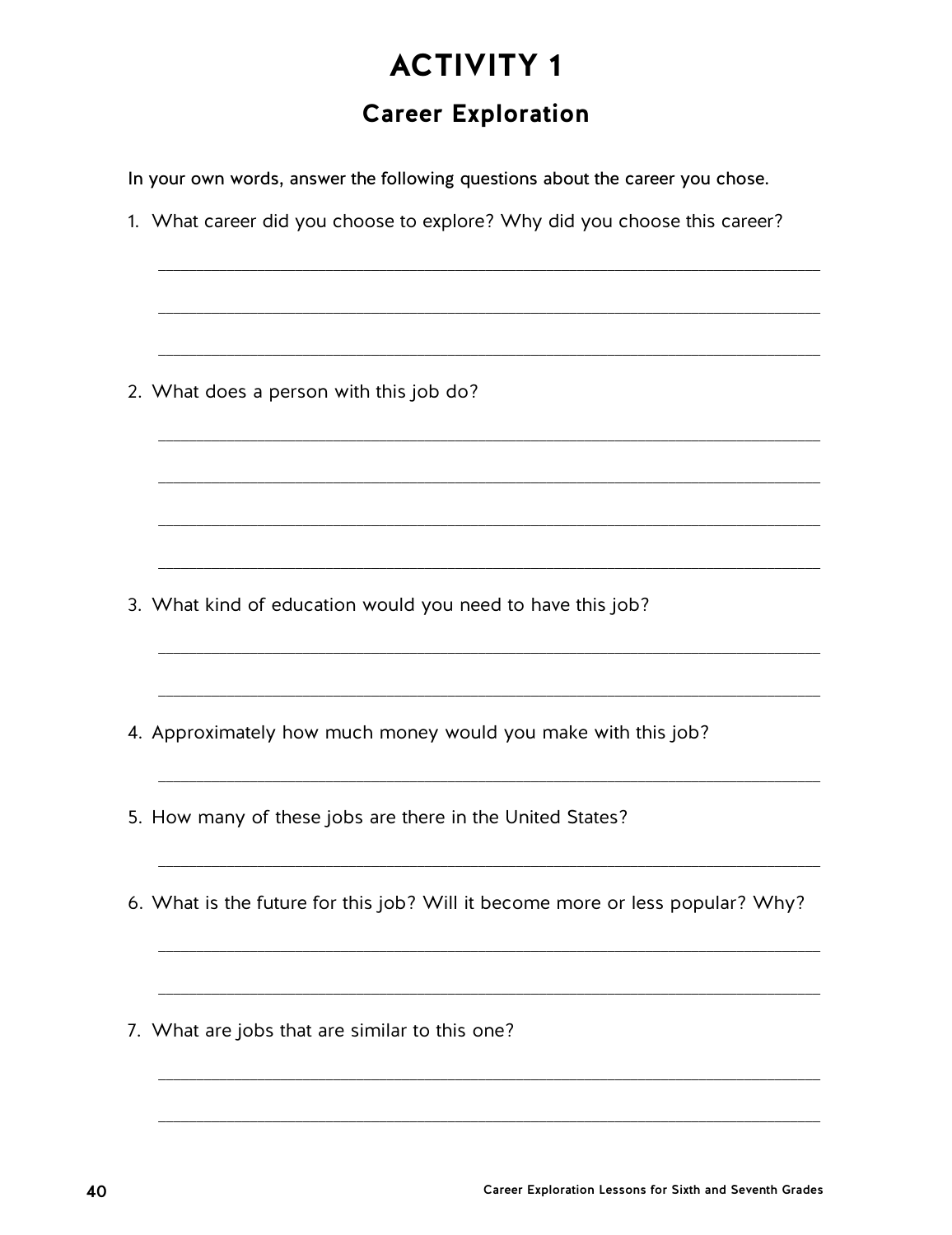# **What Have You Learned**

- 1. What interested you about the career you chose to explore?
- 2. What did you learn about the career? 3. After exploring the career, are you more or less interested in the career? Why?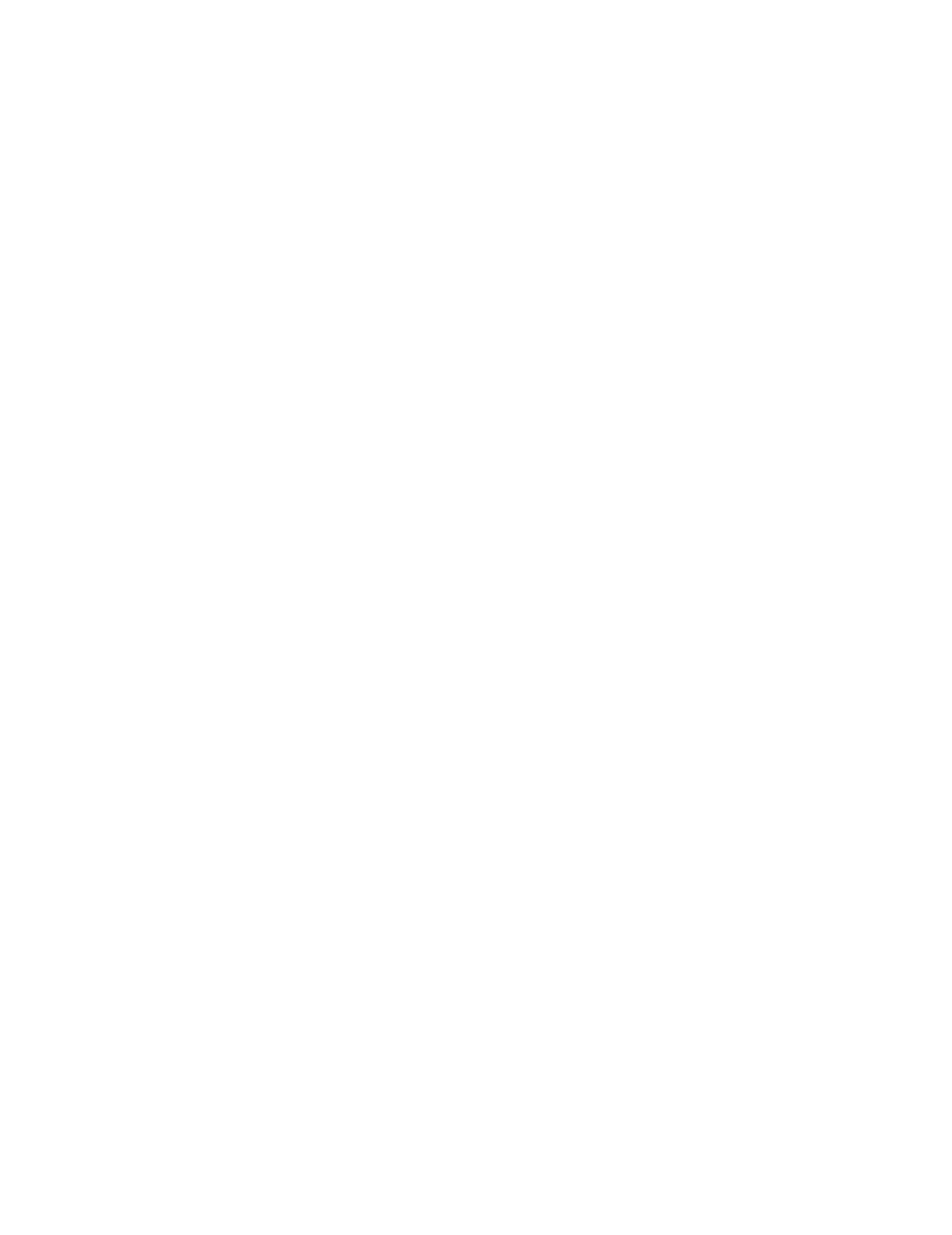## **Career Fair**

### **Career Education Focus:**

- 1. Developing a professional work ethic
- 2. Preparing for career situations

### **Related Standards:** English/language arts

### **Lesson Objectives:**

- 1. Assess strategies for success at career fairs
- 2. Prepare for a mini-interview
- 3. Research potential companies for a job fair

**Materials:** Promoting Yourself worksheet, Company Research worksheet, internet access

## **Procedures:**

Conduct a class discussion about career fairs. Ask the group if they know the definition of a career fair. If they do not know, explain that a career fair is when a group of businesses gather in one location open to the public to meet with job seekers. Tell the students many colleges will host career fairs for businesses interested in hiring new college graduates. This lesson will prepare the students for success when they attend a career fair.

Discuss the following strategies for success at a career fair:

- \* If necessary, sign-up for the fair. Some career fairs require registration ahead of time and will not admit anyone who isn't registered. If possible, also submit your resumes to the career fair ahead of time.
- \* Bring enough resumes. Make sure that you have enough resumes to hand out to any companies that interest you.
- \* Dress professionally. It is possible that some companies may conduct interviews at a career fair, so be prepared to look professional.
- \* Research what companies will be represented at the career fair. By finding out who will be present at the fair ahead of time, you can visit every company that interests you while saving time looking for a company that isn't present.
- \* Be prepared for "mini-interviews." If there is a large crowd at the career fair, you may only have a couple of minutes to make an impression. Be ready to make yourself stand out in a short amount of time.
- \* After the job fair, follow-up with companies that interest you. Make contact with a specific person from the company at the job fair and check-in with them a few days later. This will help you stand out from the crowd.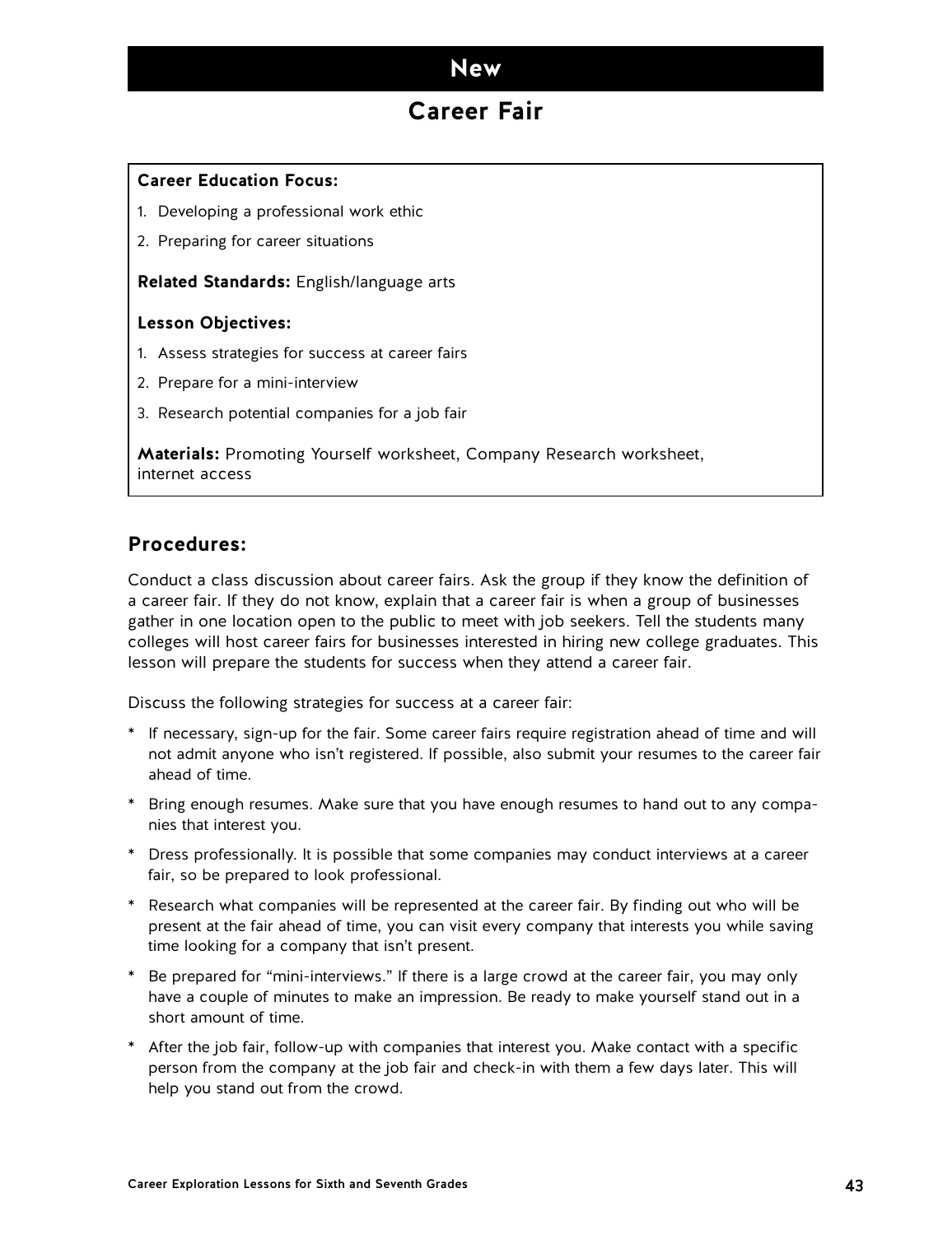**Activity 1:** Pass out the Promoting Yourself worksheet. Explain to students they are to answer the questions as if they are preparing for a two-minute mini-interview with a company at a job fair. For this activity, the students can assume the company is in any field that interests them. After students have had time to complete the worksheet, ask for volunteers to share their answers. Encourage students to address the class as if they are speaking to a potential employer at a job fair.

**Activity 2:** Pass out the Company Research worksheet. Explain to students they are to research three different companies on the internet as if they are preparing for a real job fair. Encourage students to choose companies in fields that interest them. Once students have had time to complete the worksheet, ask for volunteers to share their answers with the class.

**Assessment:** Make sure all students have completed both worksheets thoroughly and accurately.

**Reflection:** Lead a class discussion on lessons learned. What did you learn about yourself by doing this exercise? Why is it important to research a company before applying for a job?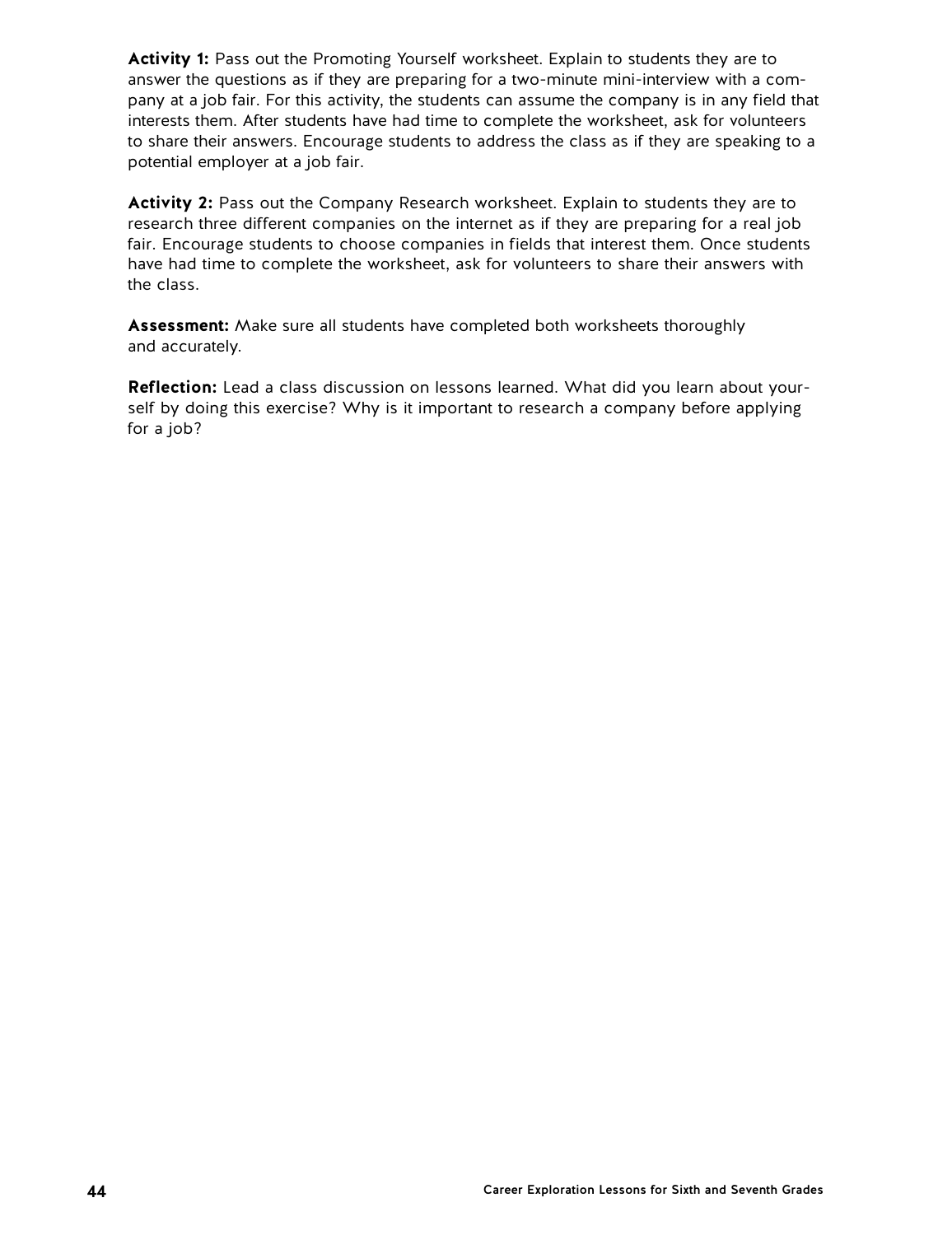# **Promoting Yourself**

| 1. What qualities do you have that you would want to tell a potential<br>employer about?                              |  |  |  |  |  |  |  |  |  |  |
|-----------------------------------------------------------------------------------------------------------------------|--|--|--|--|--|--|--|--|--|--|
| 2. What would make you a good fit for this company?                                                                   |  |  |  |  |  |  |  |  |  |  |
| 3. Why are you interested in working for this company?                                                                |  |  |  |  |  |  |  |  |  |  |
| 4. What makes you stand out from other potential employees at the job fair?                                           |  |  |  |  |  |  |  |  |  |  |
| 5. Write down two questions you could ask the company to demonstrate you<br>researched and prepared for the job fair. |  |  |  |  |  |  |  |  |  |  |
| 6. Why do you think it's important to follow up with the business a few<br>days later?                                |  |  |  |  |  |  |  |  |  |  |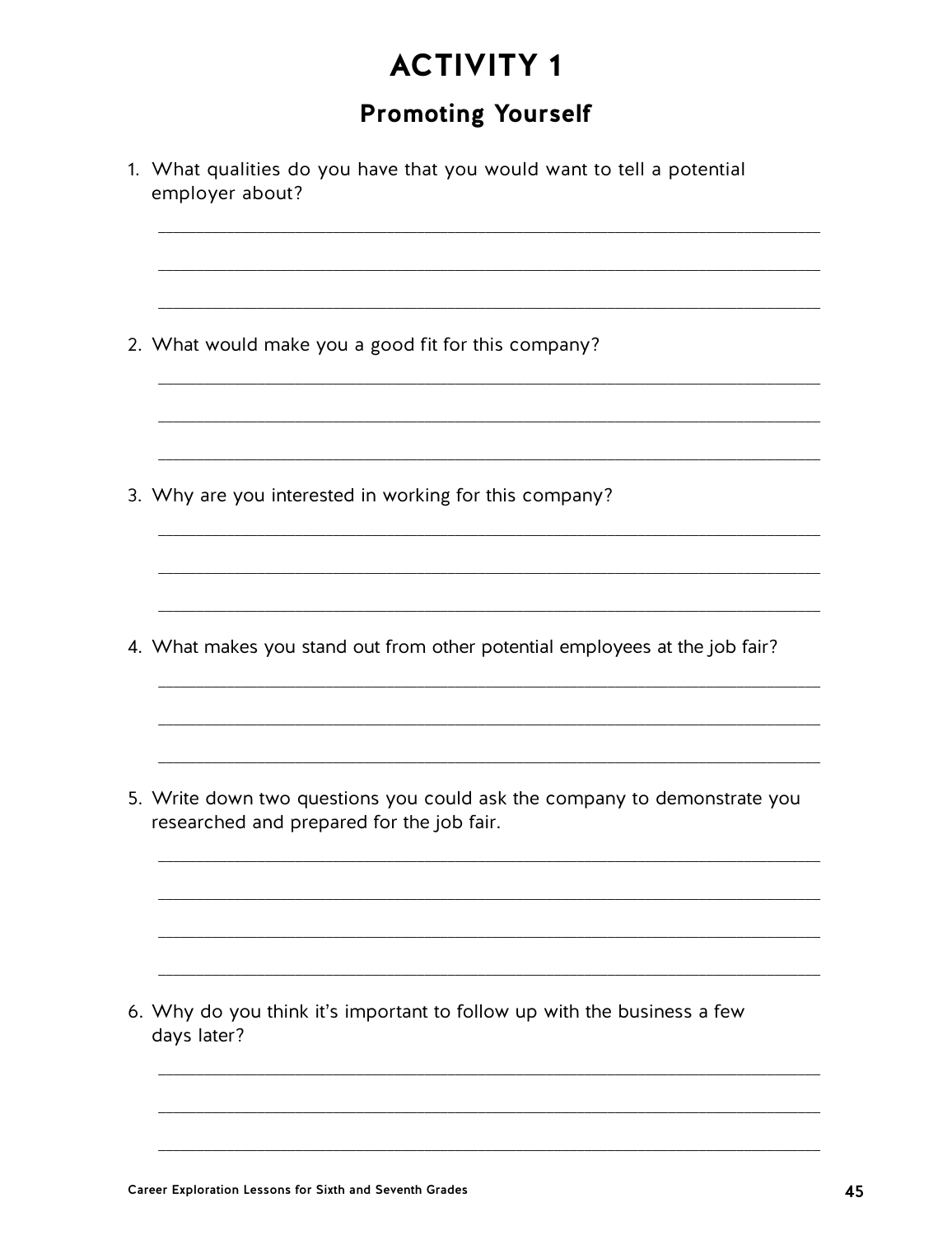# **Company Research**

| <b>Company 1</b>                                                                                                                                         |
|----------------------------------------------------------------------------------------------------------------------------------------------------------|
|                                                                                                                                                          |
| What type of company is this? How do they make money?                                                                                                    |
|                                                                                                                                                          |
|                                                                                                                                                          |
| Why are you interested in this company?                                                                                                                  |
|                                                                                                                                                          |
|                                                                                                                                                          |
| What are some questions you could prepare before the job interview to ask a<br>company representative?                                                   |
|                                                                                                                                                          |
|                                                                                                                                                          |
| Find at least three facts about this company that you could use at the job fair to<br>show the company representative you have researched their company. |
|                                                                                                                                                          |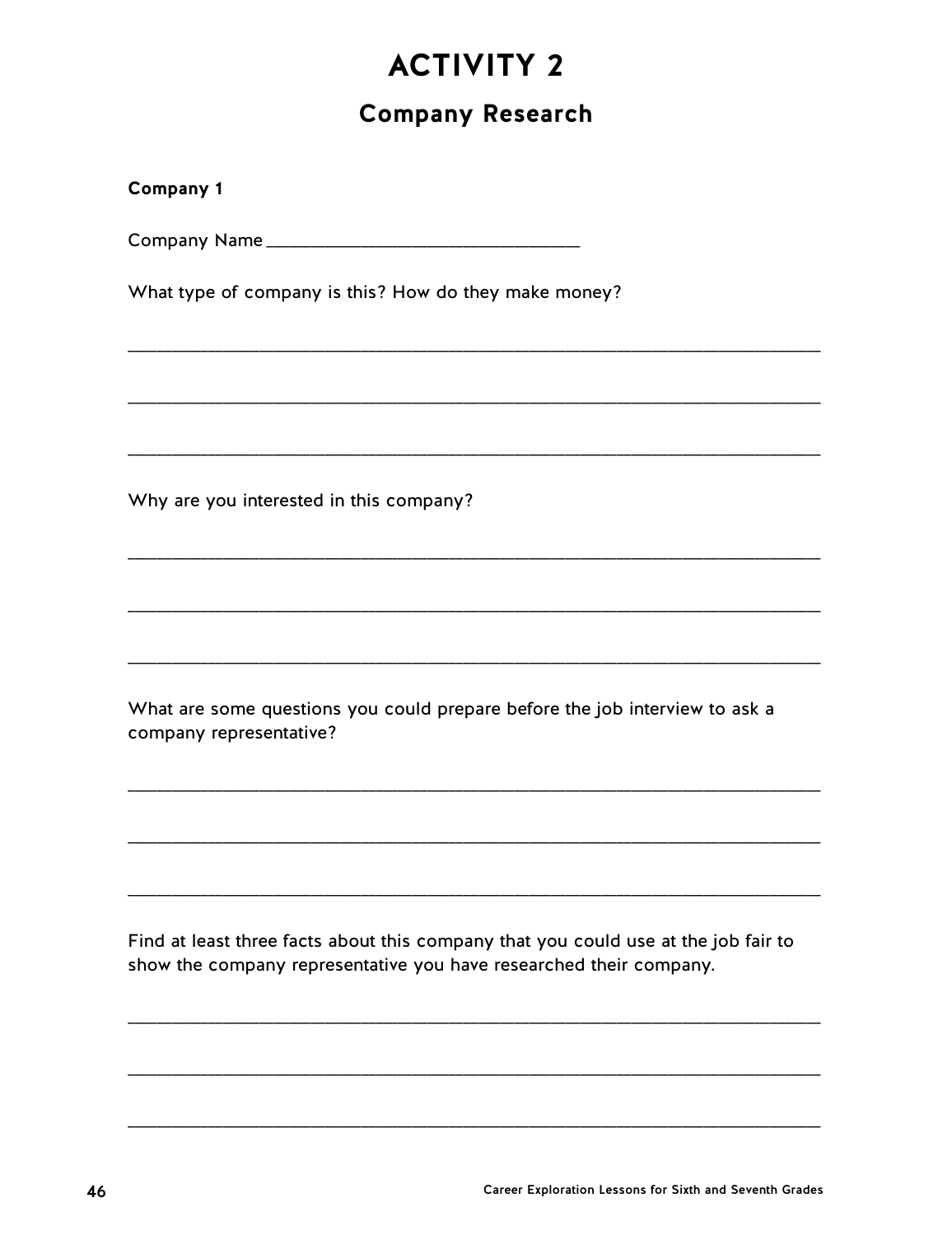### Company 2

What type of company is this? How do they make money?

Why are you interested in this company?

What are some questions you could prepare before the job interview to ask a company representative?

Find at least three facts about this company that you could use at the job fair to show the company representative you have researched their company.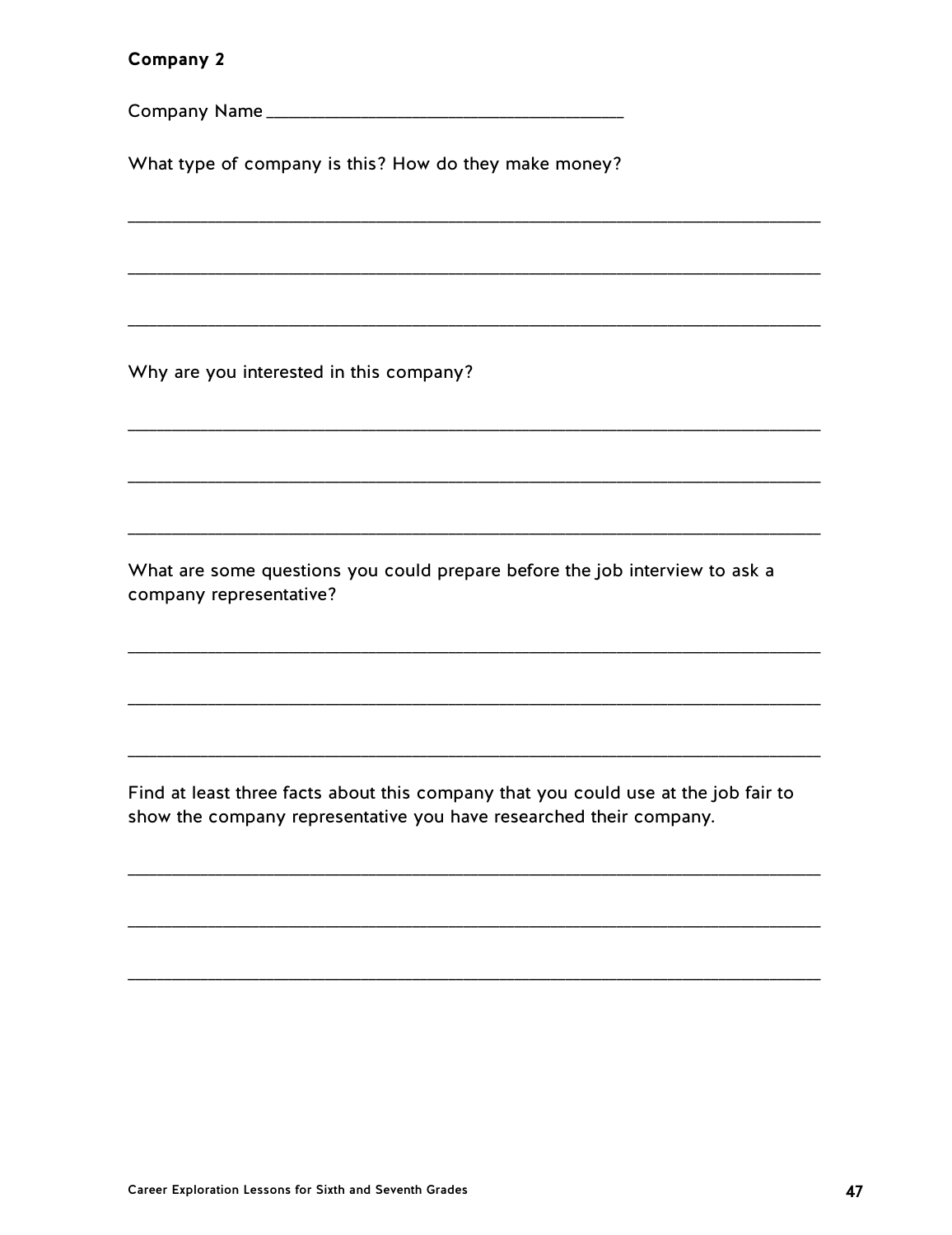### Company 3

What type of company is this? How do they make money?

Why are you interested in this company?

What are some questions you could prepare before the job interview to ask a company representative?

Find at least three facts about this company that you could use at the job fair to show the company representative you have researched their company.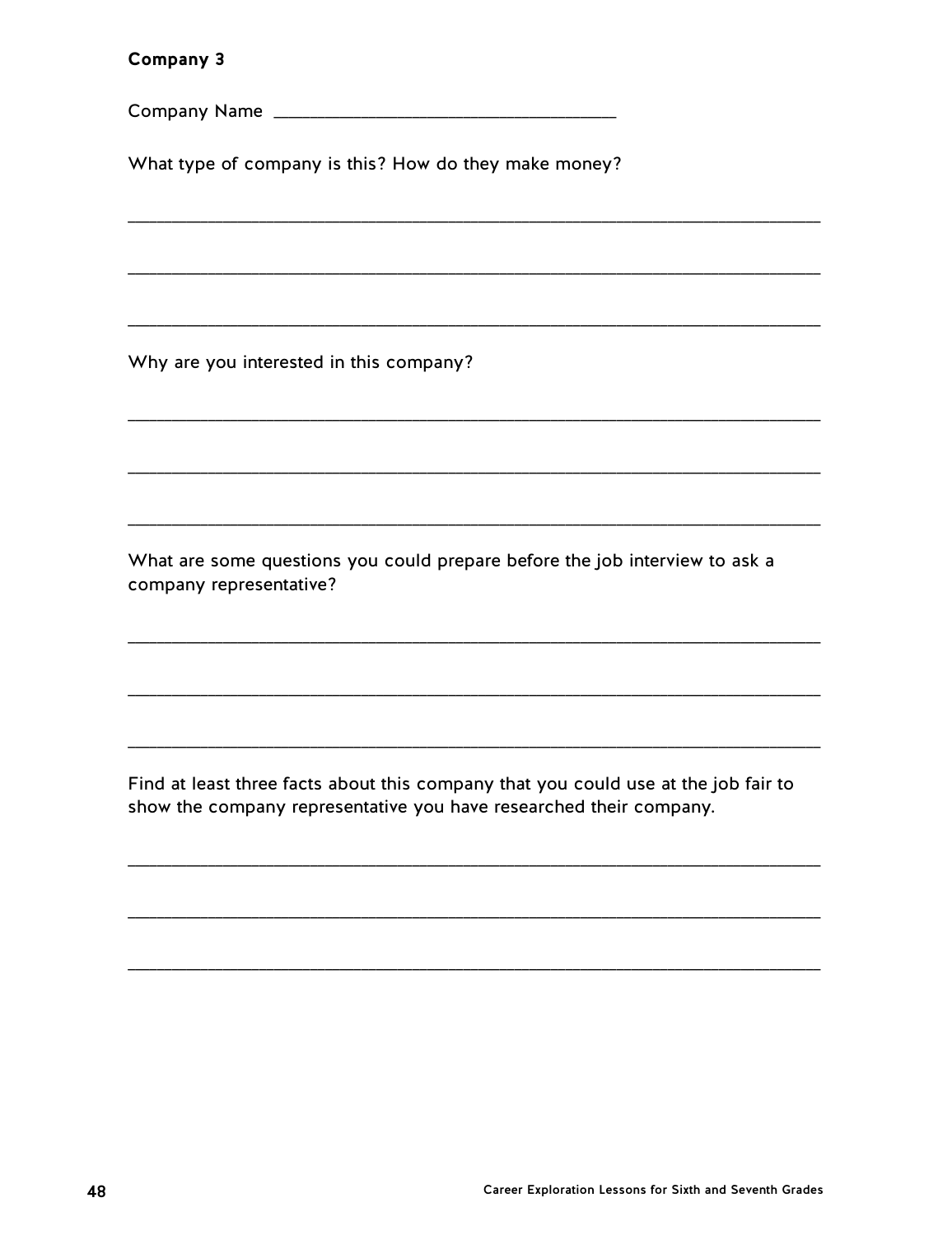## **Career Terminology**

### **Career Education Focus:**

- 1. Understanding commonly used career terms
- 2. Developing professional communication skills

**Related Standards:** English/language arts

#### **Lesson Objectives:**

- 1. Establish importance of understanding career terminology
- 2. Define commonly used career terms
- 3. Solve a puzzle using career definitions

**Materials:** Career Definitions worksheet, Career Crossword worksheet, pens and pencils, internet access

## **Procedures:**

Conduct a class discussion on the importance of understanding career terminology. Ask students for examples of areas that have their own "lingo," such as the internet and sports.

Ask students to share experiences when they have not understood instructions or a situation because they were unfamiliar with the terminology being used. Give examples of why it is important to understand commonly used terms in career exploration, such as knowing the difference between full- or part-time employment and internships, or being able to properly fill out a job application.

Explain different strategies students may use to find out definitions for terms they are unfamiliar with, such as:

- Looking up the definitions in a dictionary
- Using an online source, such as www.dictionary.com or www.m-w.com
- Using a search engine, such as Google, to look up unfamiliar words or phrases

**Activity 1:** Pass out the Career Definitions worksheet. Explain to students they are to use the internet to look up definitions for each of the words and phrases listed. After students have had enough time to complete the worksheet, ask for volunteers to share their answers.

**Activity 2:** Pass out the Career Crossword worksheet. Explain to students they are to use the vocabulary words they have learned today to fill in the puzzle.

**Assessment:** Check to make sure all students found appropriate definitions for the Career Definitions worksheet. Check to make sure all students correctly filled out Career Crossword.

**Reflection:** Lead a class discussion on lessons learned. What are benefits? Why are they important to consider when looking for a job? What is the difference between an intern and job shadowing?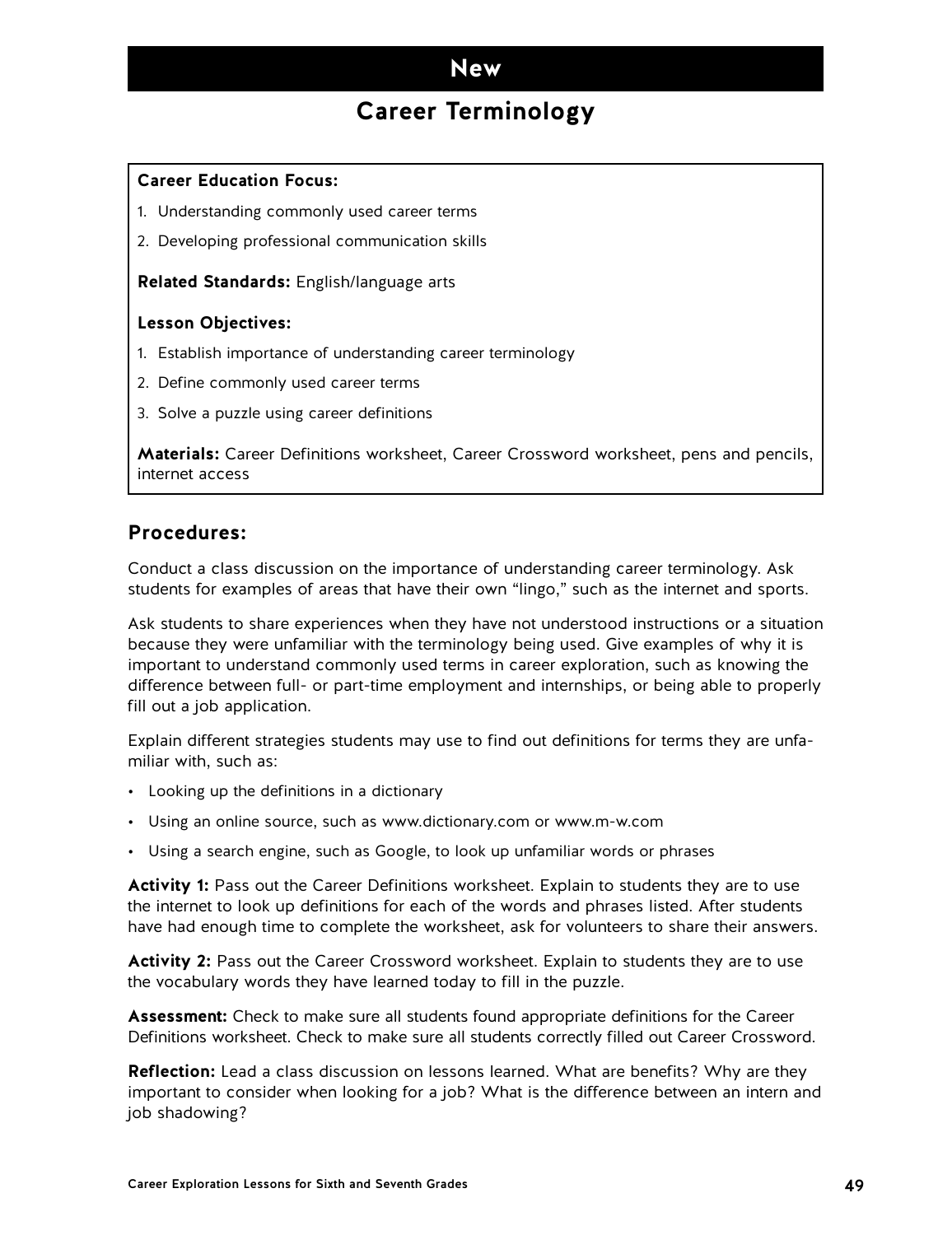# **Career Definitions**

Look up definitions for each of the following words related to career exploration on the internet.

background check:

benefits: contract: cover letter: intern: interview:

job shadow: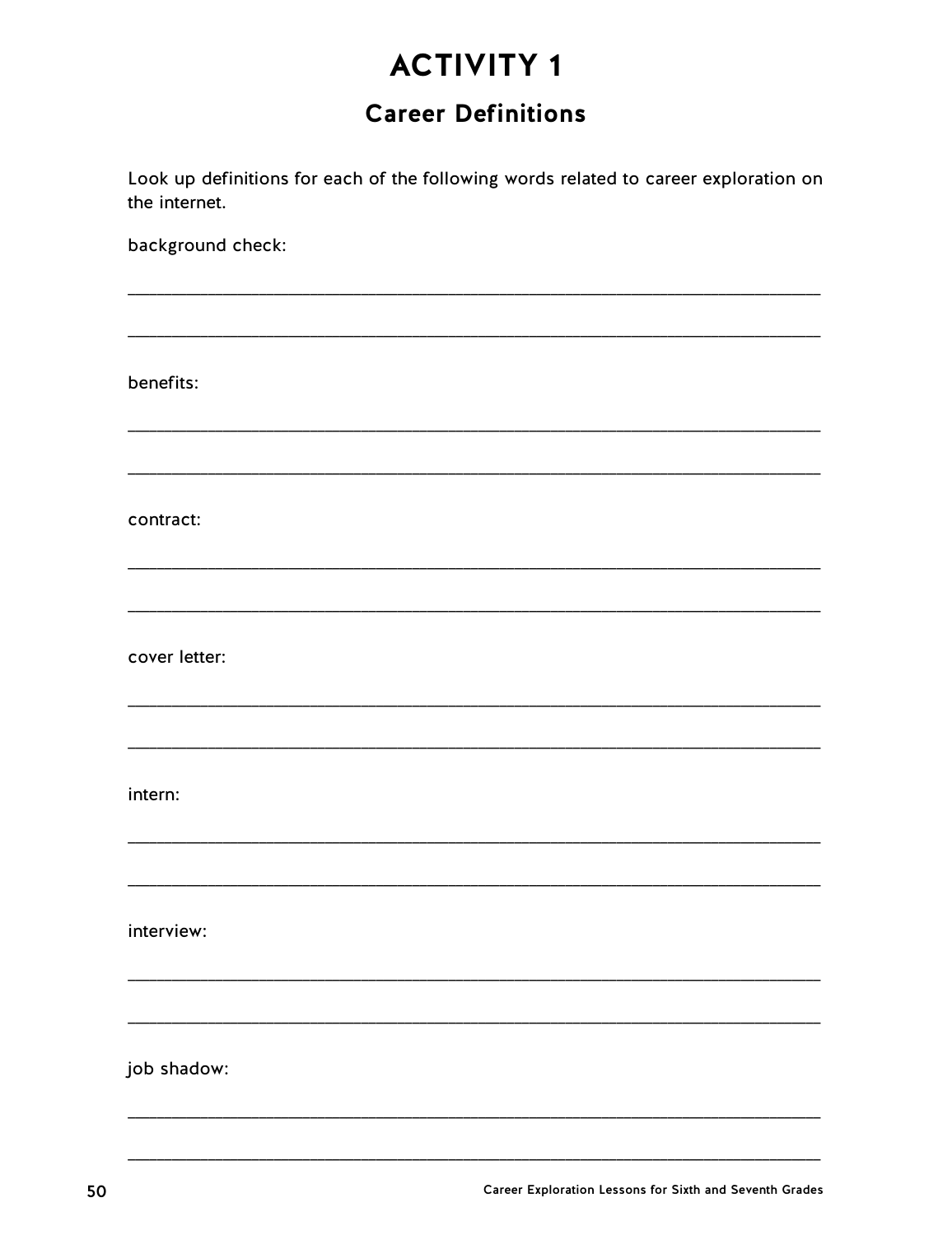mentor:

references:

resume: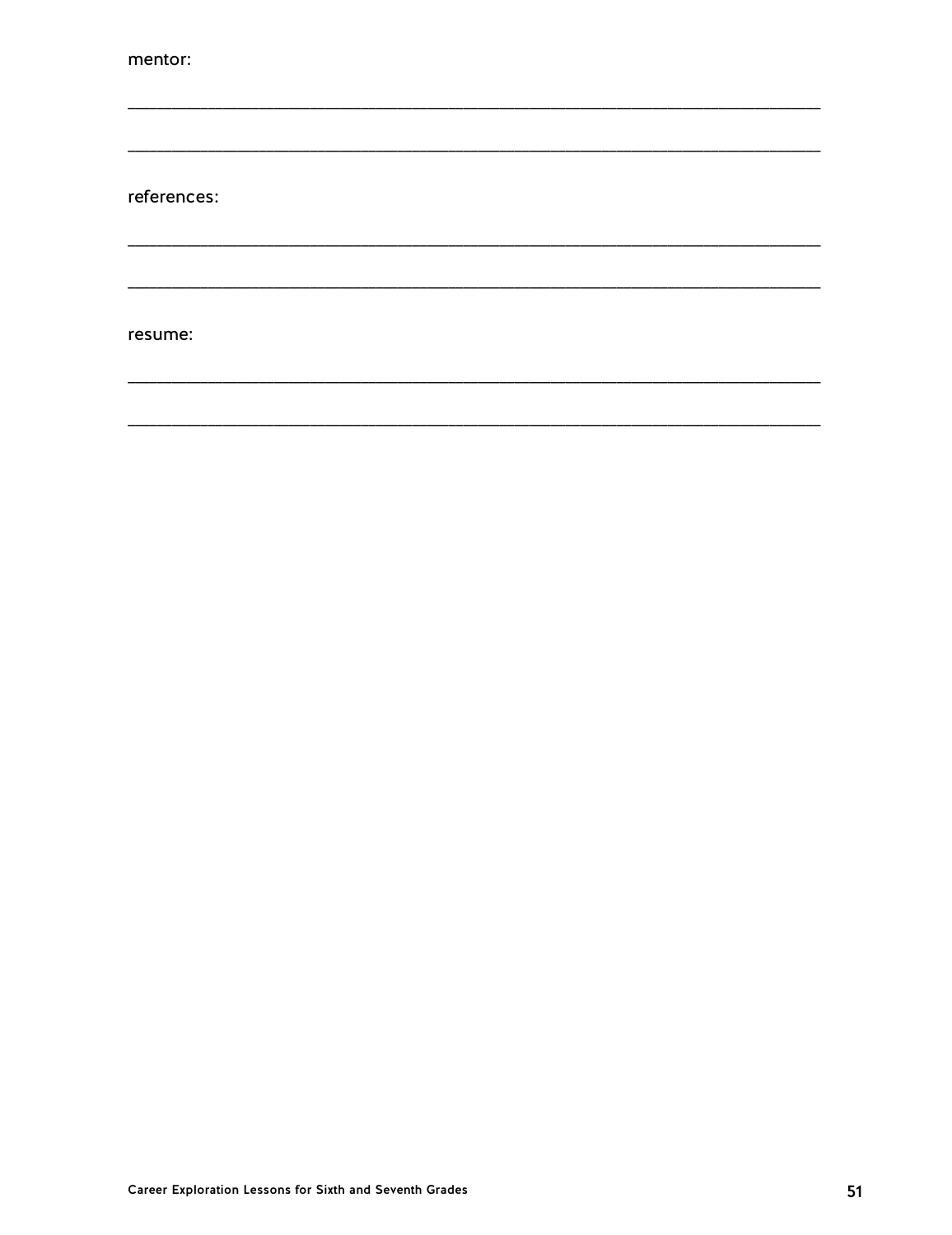# **Career Crossword**



## **Across:**

- 4. Used by employers to make sure you were telling the truth on your resume (two words)
- 5. A temporary position, usually during a summer or semester, that provides experience
- 6. Attached to your resume, this letter describes your strengths and experience (two words)
- 8. A meeting between you and your potential employer to show why you would make a good employee
- 9. Payment for your work other than money, such as vacation time and insurance
- 10. An experienced worker you can go to for advice

## **Down:**

- 1. An agreement between you and your company
- 2. A group of people who will tell a potential employer about your strengths and experience
- 3. Brief visits to a business where you observe workers and ask questions
- 7. A summary of your education, accomplishments, and experience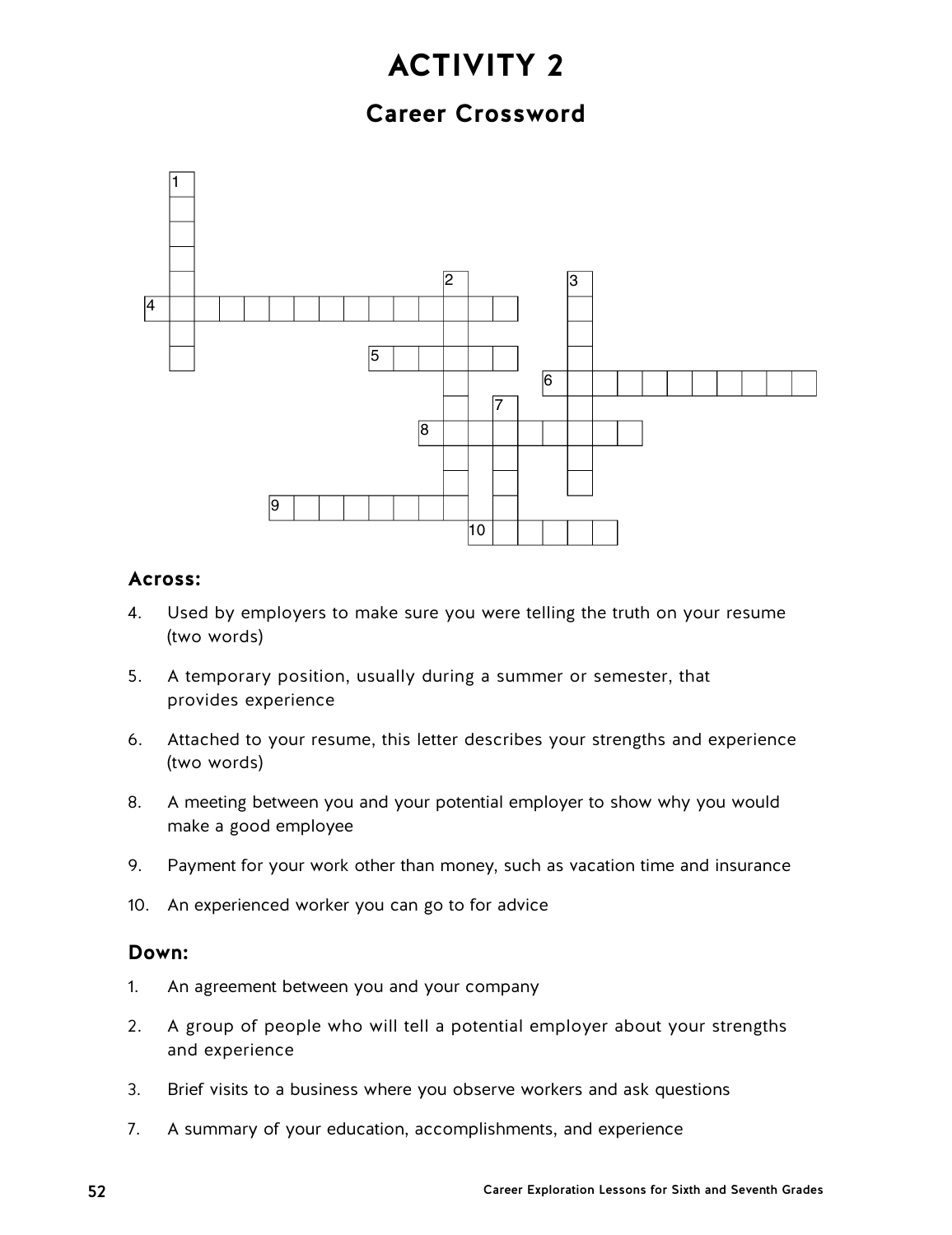# **Conflict Resolution**

### **Career Education Focus:**

- 1. Identifying appropriate workplace behavior
- 2. Understand mature techniques to resolve conflict

#### **Related Standards:** English/language arts

### **Lesson Objectives:**

- 1. Appraise techniques to resolve workplace conflict
- 2. Resolve conflict scenarios
- 3. Evaluate what they have learned about conflict resolution

**Materials:** Conflict Scenarios worksheet, Conflict Resolution Journaling worksheet, pens and pencils

### **Procedures:**

Conduct a class discussion about conflict in the workplace. Begin by asking students if any of them have experienced conflict that was difficult to resolve. Ask the students if they have any ideas about how to properly resolve conflict.

Discuss the following types of positive and negative conflict resolution:

- Accommodate (neutral)—One person gives in to another, whether they want to or not. They do this because they believe ending the conflict is more important than winning. This is a positive technique because the conflict is resolved, but the accommodator may eventually become frustrated with "giving in" to every conflict, thus leading to negative outcomes.
- Avoidance (negative)—This is most often a negative solution. Both sides avoid the conflict, which can be helpful in minor conflicts. But for an important conflict, this is a negative solution because people try to avoid the issue, even though it won't go away and will eventually grow into a larger problem.
- Collaborative (positive)—This strategy involves a group of people working together to reach a solution that meets the needs of everyone involved. It is most useful when there is a group of people involved in the conflict, when previous attempts to resolve the conflict have failed, or when the conflict is important and must be resolved.
- Competitive (negative)—This strategy is most often used by a boss or supervisor. They use their power to make a decision when there is an emergency and the conflict must be resolved immediately. This style may be used after other styles have failed. This leads to a negative outcome in conflicts that are not emergencies, because people affected by this decision can have their feelings hurt and become resentful.
- Compromise (positive)—This strategy attempts to partially satisfy everyone involved in the conflict. It requires everyone involved to give up something in order for everyone involved to get something they want. This strategy is useful when a deadline is approaching and there is not a clear decision of what is best for everyone.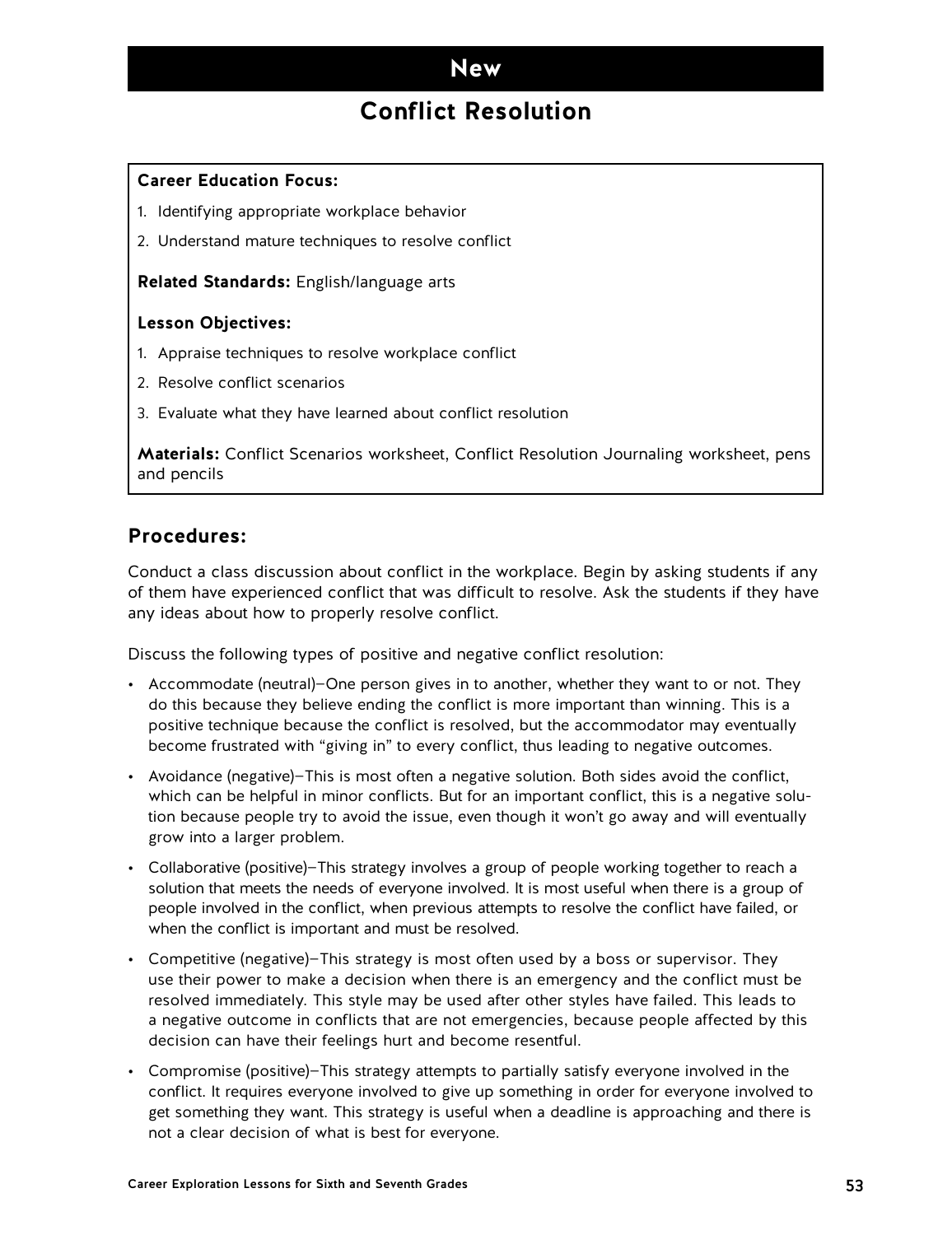Activity 1: Pass out the Conflict Scenarios worksheet. Explain to students they are to read each scenario and use the techniques they have learned to resolve the conflict. Tell the students to list which technique they would use and then explain how they would use that technique to resolve the conflict. Explain to students there may be more than one method to resolve the conflict. After students have had enough time to complete the worksheet, conduct a class discussion about how they resolved the conflicts.

**Activity 2:** Pass out the Conflict Resolution Journaling worksheet. Explain to students they are to answer each question using information they have learned from this lesson. Tell the students that since the answers should be based on their own thoughts and experiences, there are no right answers. After students have had enough time to complete the worksheet, conduct a class discussion about each of the questions. Since the students' answers may be personal, they may not want to share their answers.

**Assessment:** Make sure all students have completed both worksheets thoroughly and accurately.

**Reflection:** Lead a class discussion on lessons learned. Why is conflict resolution important in the workplace?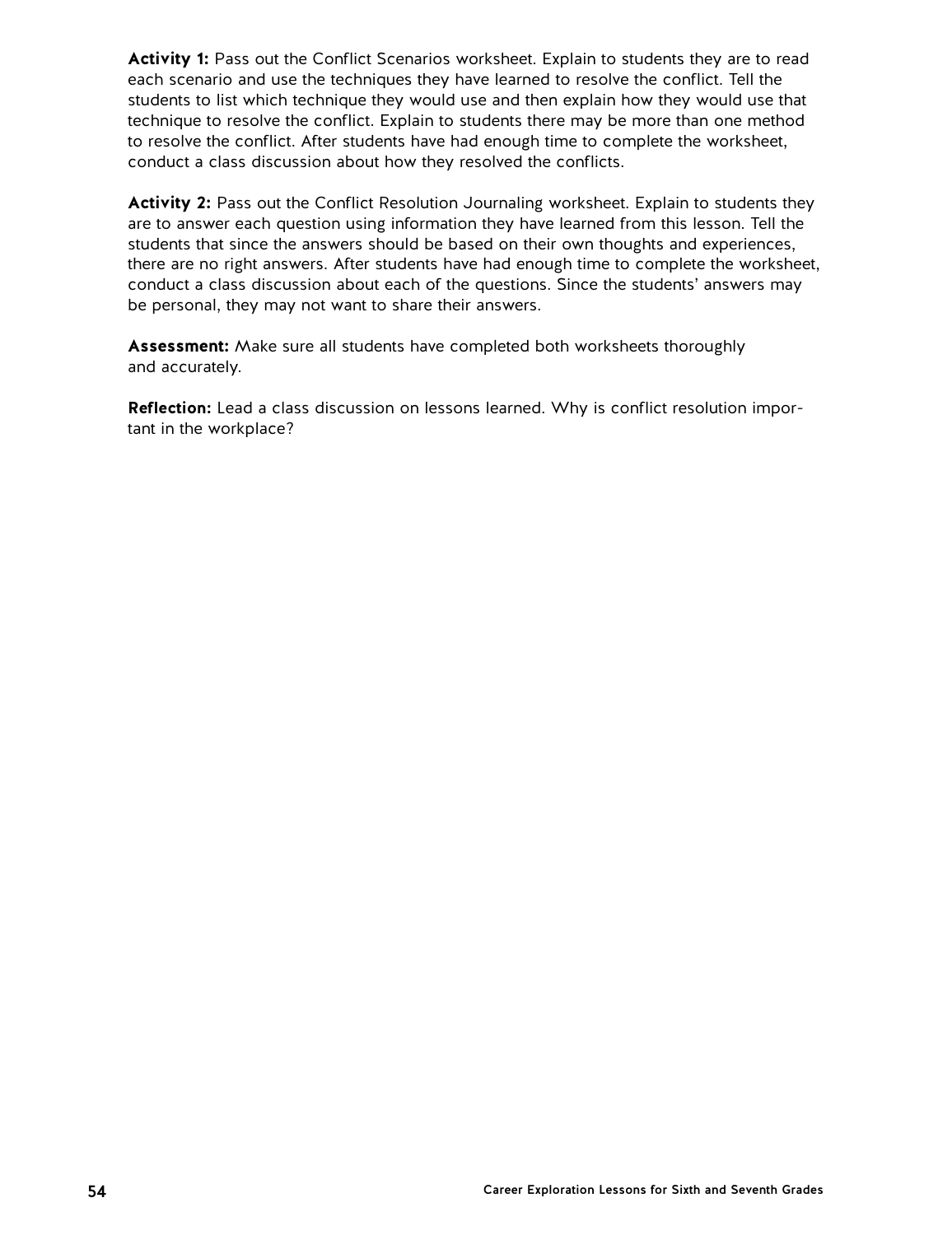# **ACTIVITY 1 Conflict Scenarios**

Your supervisor called a staff meeting to discuss a major project you will be working on with a coworker. Your supervisor is a "baby boomer" (born 1946-1964), you are "Generation X" (born 1965–1980), and your coworker is a "millennial" (born 1981-1999). As the meeting begins, you quickly discover that each employee views the project differently, and has a different work style and ethic. The discussion becomes heated and progress is not being made because of conflicting work styles and communication difficulties between the different generations. How can the conflict be resolved?

\_\_\_\_\_\_\_\_\_\_\_\_\_\_\_\_\_\_\_\_\_\_\_\_\_\_\_\_\_\_\_\_\_\_\_\_\_\_\_\_\_\_\_\_\_\_\_\_\_\_\_\_\_\_\_\_\_\_\_\_\_\_\_\_\_\_\_\_\_\_\_\_\_\_\_\_\_\_\_\_\_\_\_\_\_\_\_\_\_\_\_\_\_\_\_

\_\_\_\_\_\_\_\_\_\_\_\_\_\_\_\_\_\_\_\_\_\_\_\_\_\_\_\_\_\_\_\_\_\_\_\_\_\_\_\_\_\_\_\_\_\_\_\_\_\_\_\_\_\_\_\_\_\_\_\_\_\_\_\_\_\_\_\_\_\_\_\_\_\_\_\_\_\_\_\_\_\_\_\_\_\_\_\_\_\_\_\_\_\_\_

\_\_\_\_\_\_\_\_\_\_\_\_\_\_\_\_\_\_\_\_\_\_\_\_\_\_\_\_\_\_\_\_\_\_\_\_\_\_\_\_\_\_\_\_\_\_\_\_\_\_\_\_\_\_\_\_\_\_\_\_\_\_\_\_\_\_\_\_\_\_\_\_\_\_\_\_\_\_\_\_\_\_\_\_\_\_\_\_\_\_\_\_\_\_\_

\_\_\_\_\_\_\_\_\_\_\_\_\_\_\_\_\_\_\_\_\_\_\_\_\_\_\_\_\_\_\_\_\_\_\_\_\_\_\_\_\_\_\_\_\_\_\_\_\_\_\_\_\_\_\_\_\_\_\_\_\_\_\_\_\_\_\_\_\_\_\_\_\_\_\_\_\_\_\_\_\_\_\_\_\_\_\_\_\_\_\_\_\_\_\_

You and a coworker, Juliet, are planning an office birthday for your boss. You have picked out all the decorations and it is time to order the cake. You think your boss would want a chocolate cake, but Juliet insists on ordering an ice cream cake because it is her favorite. The two of you discuss it for awhile, but neither one of you will give in and you are both becoming frustrated. How can this conflict be resolved?

\_\_\_\_\_\_\_\_\_\_\_\_\_\_\_\_\_\_\_\_\_\_\_\_\_\_\_\_\_\_\_\_\_\_\_\_\_\_\_\_\_\_\_\_\_\_\_\_\_\_\_\_\_\_\_\_\_\_\_\_\_\_\_\_\_\_\_\_\_\_\_\_\_\_\_\_\_\_\_\_\_\_\_\_\_\_\_\_\_\_\_\_\_\_\_

\_\_\_\_\_\_\_\_\_\_\_\_\_\_\_\_\_\_\_\_\_\_\_\_\_\_\_\_\_\_\_\_\_\_\_\_\_\_\_\_\_\_\_\_\_\_\_\_\_\_\_\_\_\_\_\_\_\_\_\_\_\_\_\_\_\_\_\_\_\_\_\_\_\_\_\_\_\_\_\_\_\_\_\_\_\_\_\_\_\_\_\_\_\_\_

\_\_\_\_\_\_\_\_\_\_\_\_\_\_\_\_\_\_\_\_\_\_\_\_\_\_\_\_\_\_\_\_\_\_\_\_\_\_\_\_\_\_\_\_\_\_\_\_\_\_\_\_\_\_\_\_\_\_\_\_\_\_\_\_\_\_\_\_\_\_\_\_\_\_\_\_\_\_\_\_\_\_\_\_\_\_\_\_\_\_\_\_\_\_\_

\_\_\_\_\_\_\_\_\_\_\_\_\_\_\_\_\_\_\_\_\_\_\_\_\_\_\_\_\_\_\_\_\_\_\_\_\_\_\_\_\_\_\_\_\_\_\_\_\_\_\_\_\_\_\_\_\_\_\_\_\_\_\_\_\_\_\_\_\_\_\_\_\_\_\_\_\_\_\_\_\_\_\_\_\_\_\_\_\_\_\_\_\_\_\_

You work in an office with cubicles. The coworker next to your cubicle, Milton, listens to the radio all morning, which is very distracting for you. When you try to explain your problem to your boss, he tells you he doesn't have time to deal with it right now. He says that you and Milton need to resolve the problem together. How can this conflict be resolved?

\_\_\_\_\_\_\_\_\_\_\_\_\_\_\_\_\_\_\_\_\_\_\_\_\_\_\_\_\_\_\_\_\_\_\_\_\_\_\_\_\_\_\_\_\_\_\_\_\_\_\_\_\_\_\_\_\_\_\_\_\_\_\_\_\_\_\_\_\_\_\_\_\_\_\_\_\_\_\_\_\_\_\_\_\_\_\_\_\_\_\_\_\_\_\_

\_\_\_\_\_\_\_\_\_\_\_\_\_\_\_\_\_\_\_\_\_\_\_\_\_\_\_\_\_\_\_\_\_\_\_\_\_\_\_\_\_\_\_\_\_\_\_\_\_\_\_\_\_\_\_\_\_\_\_\_\_\_\_\_\_\_\_\_\_\_\_\_\_\_\_\_\_\_\_\_\_\_\_\_\_\_\_\_\_\_\_\_\_\_\_

\_\_\_\_\_\_\_\_\_\_\_\_\_\_\_\_\_\_\_\_\_\_\_\_\_\_\_\_\_\_\_\_\_\_\_\_\_\_\_\_\_\_\_\_\_\_\_\_\_\_\_\_\_\_\_\_\_\_\_\_\_\_\_\_\_\_\_\_\_\_\_\_\_\_\_\_\_\_\_\_\_\_\_\_\_\_\_\_\_\_\_\_\_\_\_

\_\_\_\_\_\_\_\_\_\_\_\_\_\_\_\_\_\_\_\_\_\_\_\_\_\_\_\_\_\_\_\_\_\_\_\_\_\_\_\_\_\_\_\_\_\_\_\_\_\_\_\_\_\_\_\_\_\_\_\_\_\_\_\_\_\_\_\_\_\_\_\_\_\_\_\_\_\_\_\_\_\_\_\_\_\_\_\_\_\_\_\_\_\_\_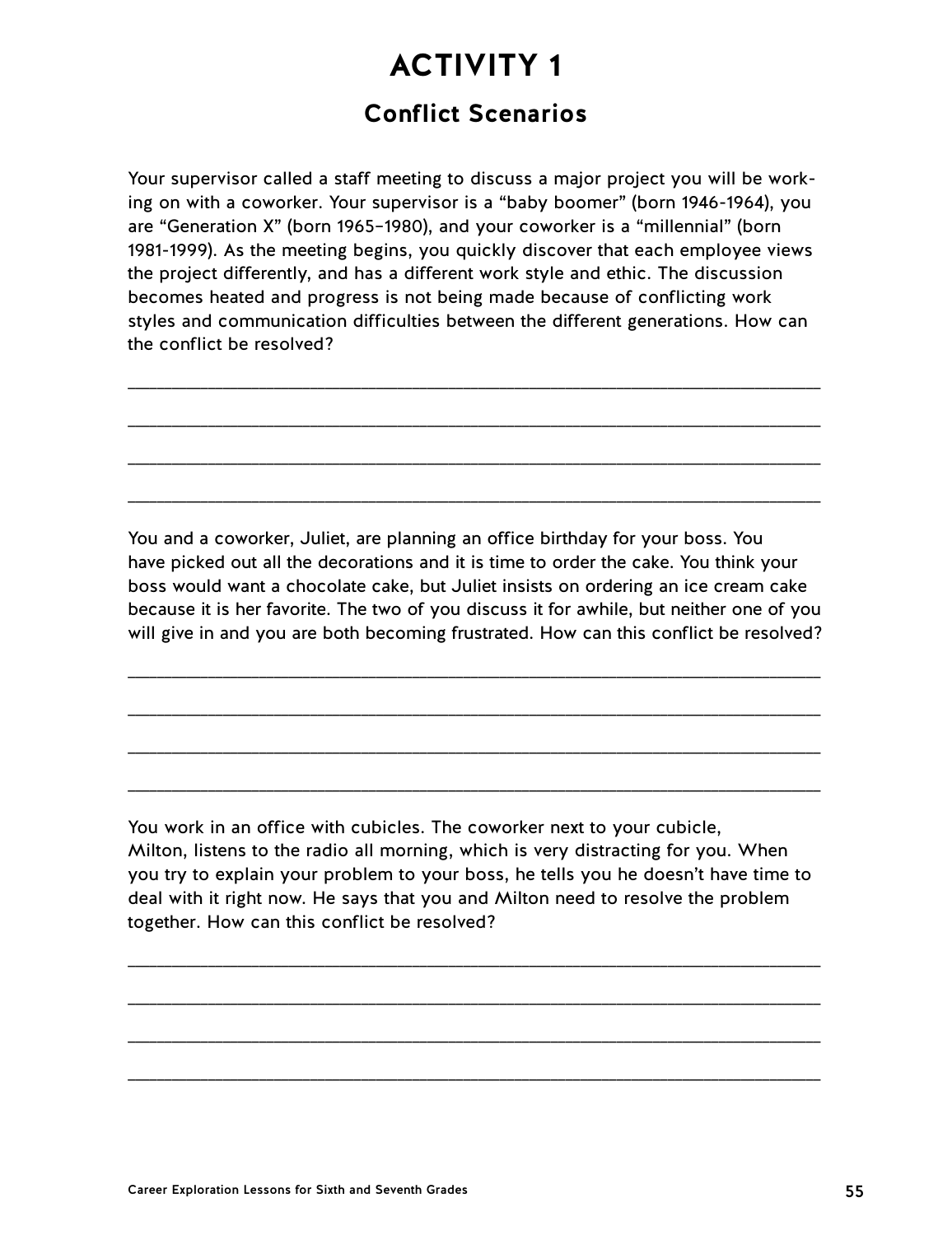# **Conflict Resolution Journaling**

After learning the different types of conflict resolution, which technique do you feel most comfortable using? Why?

How can you begin using these conflict resolution techniques in your life now?

Can you think of a recent conflict that would have had a more positive outcome if you had used one of the techniques? Describe it and what technique you would use without using anyone's real name.

How can learning these conflict resolution techniques benefit you when you begin your career?

What is the most important thing you have learned about conflict resolution in today's lesson?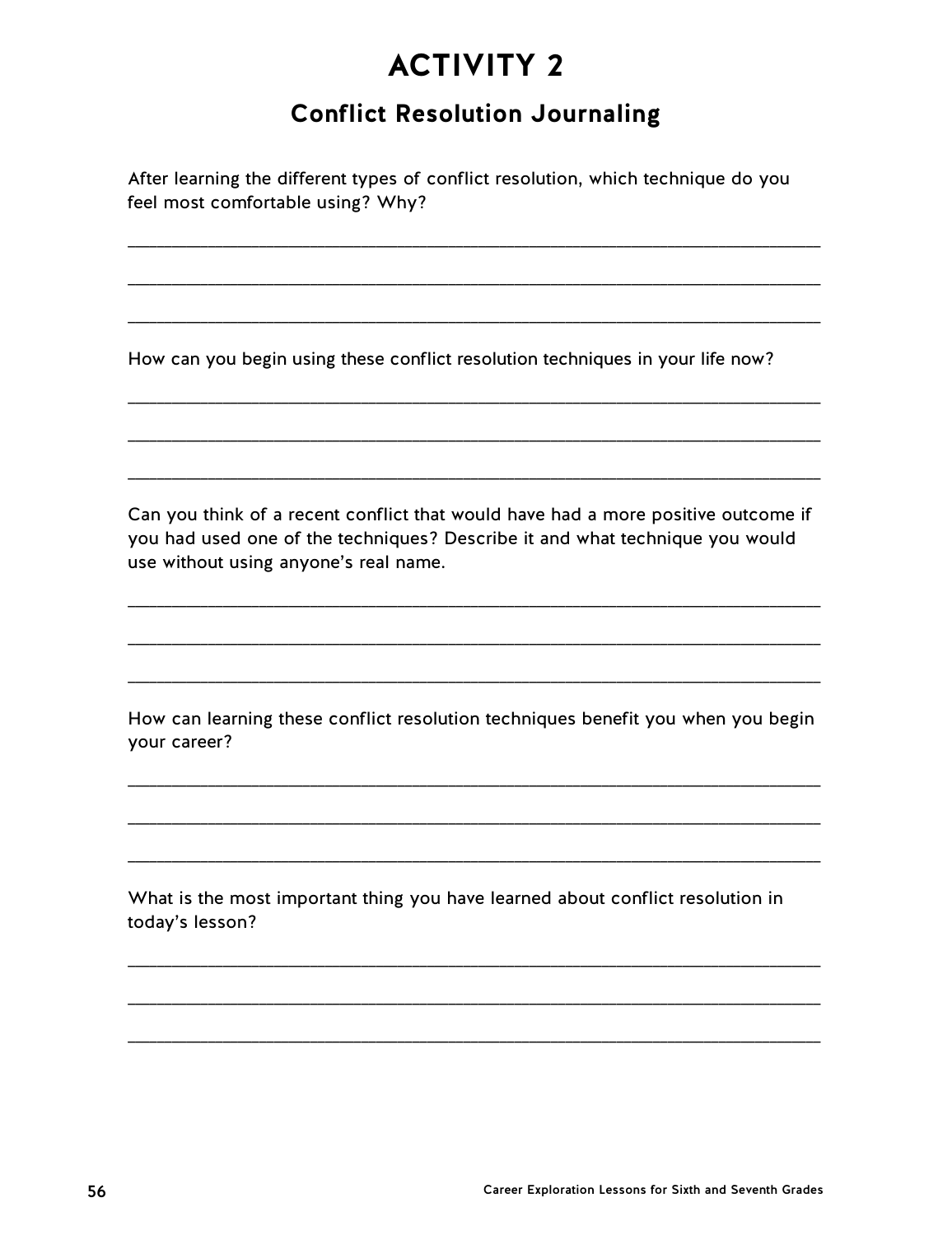# **Dealing With Difficult Coworkers**

#### **Career Education Focus:**

- 1. Identifying how to handle office conflict
- 2. Developing professional maturity
- 3. Preparing for difficult situations in the workplace

#### **Related Standards:** English/language arts

#### **Lesson Objectives:**

- 1. Discuss how to interact with difficult coworkers
- 2. Critique scenarios with difficult coworkers
- 3. Formulate plans to handle difficult coworkers

**Materials:** Handling a Difficult Situation worksheet, What Would You Do? worksheet, pens and pencils

## **Procedures:**

Tell the students this lesson will explore strategies to deal with difficult coworkers. Ask the students if they have ever had to work together on a project with someone who was difficult. Allow students to share their experiences, but remind them to not use anyone's name.

Discuss the following examples of strategies with the students:

- Forgive the coworker if they did something to hurt you
- Decide if it is really important for the coworker to know you are right
- Don't respond or wait to respond if someone says something negative
- Don't talk with a coworker about your negative feelings for another coworker
- Try to understand how your coworker feels
- Try to understand how other people see your actions
- Look for lessons to be learned through the conflict
- Ask yourself what is the worst case scenario if you do or do not respond
- Avoid heated discussions or raising your voice
- Step outside or close your office door for a few minutes to calm down
- Be nice to someone, even if they aren't nice to you

**Activity 1:** Pass out the Handling a Difficult Situation worksheet. Explain to students they are to read the scenarios and use the space below to explain what they think the person should have done differently. After the students have had enough time to complete the worksheet, ask for volunteers to share their answers.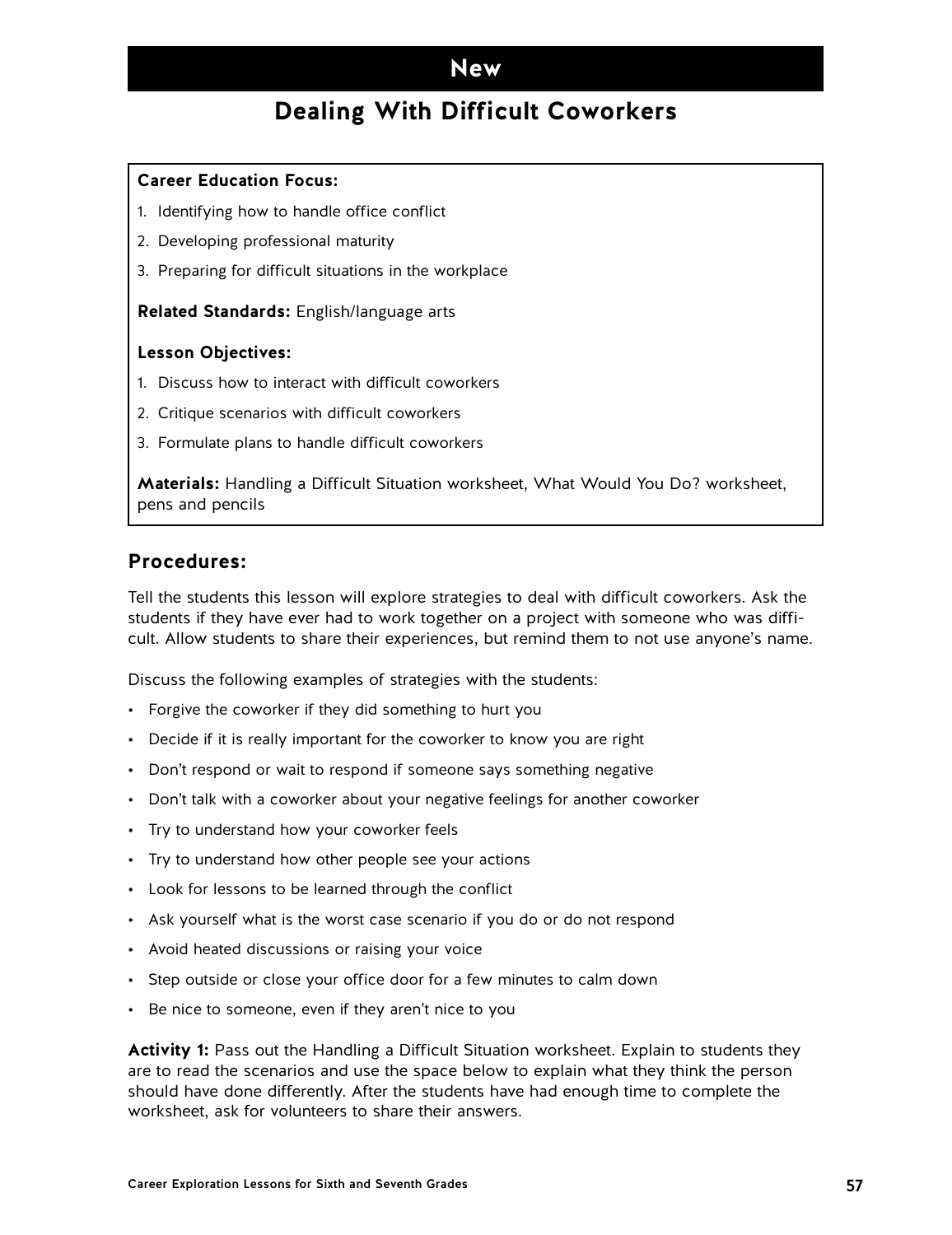**Activity 2:** Pass out the What Would You Do? worksheet. Explain to students they are to read the scenarios and use the strategies they have learned to answer how they would resolve the scenarios. After the students have had enough time to complete the worksheet, ask for volunteers to share their answers.

**Assessment:** Make sure all students have completed both worksheets thoroughly and accurately.

**Reflection:** Lead a class discussion on lessons learned. What will you take away from this lesson that will help you in the workplace?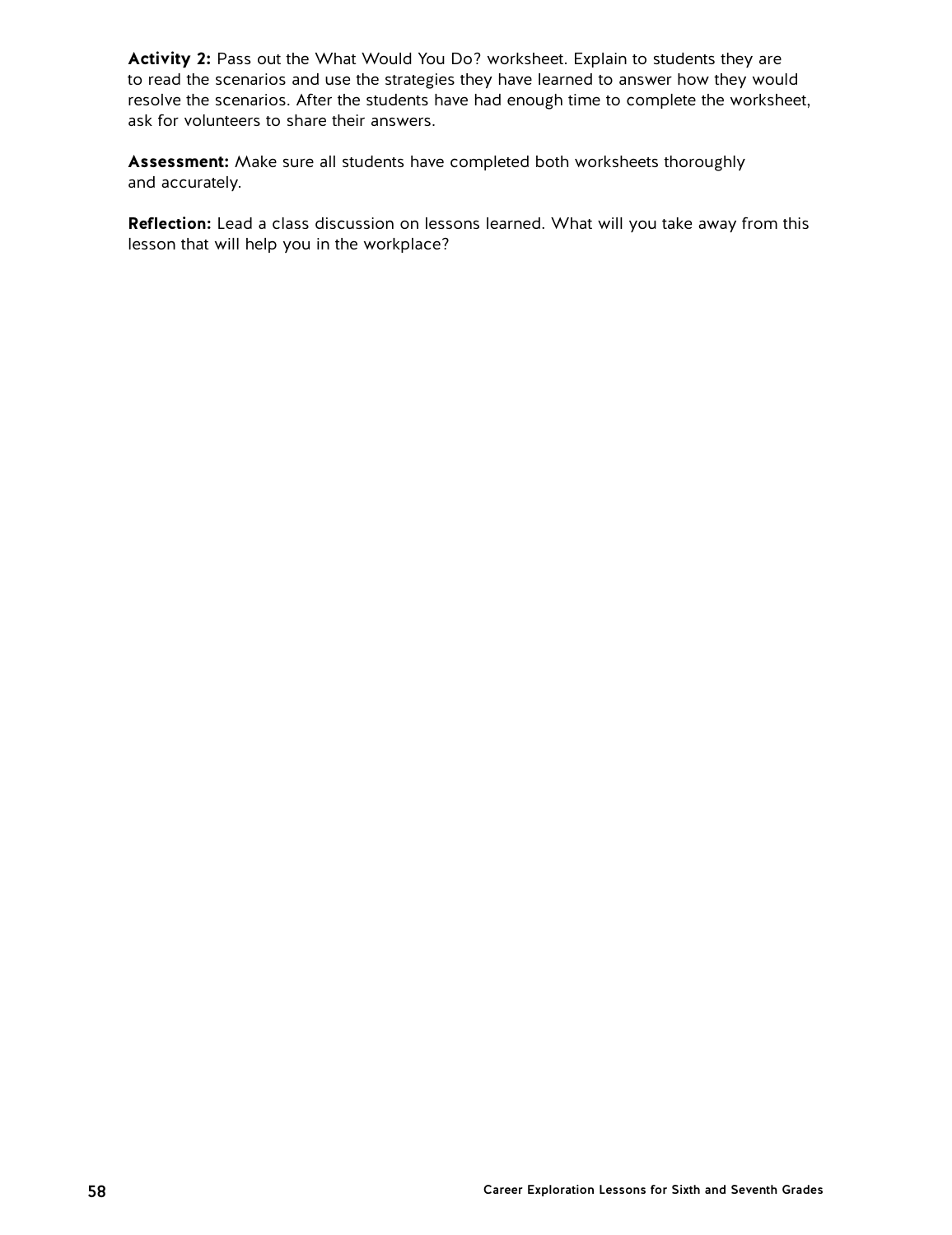# **Handling a Difficult Situation**

Read the following scenarios and analyze John's reaction to his coworkers. Use the space below the scenarios to write what John should have done differently.

John works in a cubicle between Claire and Kate, who are best friends. Whenever Claire or Kate wants to say something to the other, instead of getting up and going to the other person's cubicle, they raise their voice and talk back and forth from their own cubicles. One day while they were talking back and forth, John became frustrated because he couldn't concentrate on his work. He stood up and said, "You two need to shut up because some people are trying to work."

\_\_\_\_\_\_\_\_\_\_\_\_\_\_\_\_\_\_\_\_\_\_\_\_\_\_\_\_\_\_\_\_\_\_\_\_\_\_\_\_\_\_\_\_\_\_\_\_\_\_\_\_\_\_\_\_\_\_\_\_\_\_\_\_\_\_\_\_\_\_\_\_\_\_\_\_\_\_\_\_\_\_\_\_\_\_\_\_\_\_\_\_\_\_\_

\_\_\_\_\_\_\_\_\_\_\_\_\_\_\_\_\_\_\_\_\_\_\_\_\_\_\_\_\_\_\_\_\_\_\_\_\_\_\_\_\_\_\_\_\_\_\_\_\_\_\_\_\_\_\_\_\_\_\_\_\_\_\_\_\_\_\_\_\_\_\_\_\_\_\_\_\_\_\_\_\_\_\_\_\_\_\_\_\_\_\_\_\_\_\_

\_\_\_\_\_\_\_\_\_\_\_\_\_\_\_\_\_\_\_\_\_\_\_\_\_\_\_\_\_\_\_\_\_\_\_\_\_\_\_\_\_\_\_\_\_\_\_\_\_\_\_\_\_\_\_\_\_\_\_\_\_\_\_\_\_\_\_\_\_\_\_\_\_\_\_\_\_\_\_\_\_\_\_\_\_\_\_\_\_\_\_\_\_\_\_

\_\_\_\_\_\_\_\_\_\_\_\_\_\_\_\_\_\_\_\_\_\_\_\_\_\_\_\_\_\_\_\_\_\_\_\_\_\_\_\_\_\_\_\_\_\_\_\_\_\_\_\_\_\_\_\_\_\_\_\_\_\_\_\_\_\_\_\_\_\_\_\_\_\_\_\_\_\_\_\_\_\_\_\_\_\_\_\_\_\_\_\_\_\_\_

\_\_\_\_\_\_\_\_\_\_\_\_\_\_\_\_\_\_\_\_\_\_\_\_\_\_\_\_\_\_\_\_\_\_\_\_\_\_\_\_\_\_\_\_\_\_\_\_\_\_\_\_\_\_\_\_\_\_\_\_\_\_\_\_\_\_\_\_\_\_\_\_\_\_\_\_\_\_\_\_\_\_\_\_\_\_\_\_\_\_\_\_\_\_\_

What should John have done differently?

Richard leaves his cell phone on his desk during the day. He keeps the ring tone volume turned up all the way so he can hear it ring if he is away from his desk. One day he left it on his desk while he went to lunch. Jacob is in the cubicle next to Richard, and every few minutes when Richard was at lunch, his cell phone rang and Jacob had to listen to the ringtone play over and over because Richard wasn't there to answer it. Finally, Jacob had enough, and he walked over to Richard's desk and took the battery out of the cell phone.

\_\_\_\_\_\_\_\_\_\_\_\_\_\_\_\_\_\_\_\_\_\_\_\_\_\_\_\_\_\_\_\_\_\_\_\_\_\_\_\_\_\_\_\_\_\_\_\_\_\_\_\_\_\_\_\_\_\_\_\_\_\_\_\_\_\_\_\_\_\_\_\_\_\_\_\_\_\_\_\_\_\_\_\_\_\_\_\_\_\_\_\_\_\_\_

\_\_\_\_\_\_\_\_\_\_\_\_\_\_\_\_\_\_\_\_\_\_\_\_\_\_\_\_\_\_\_\_\_\_\_\_\_\_\_\_\_\_\_\_\_\_\_\_\_\_\_\_\_\_\_\_\_\_\_\_\_\_\_\_\_\_\_\_\_\_\_\_\_\_\_\_\_\_\_\_\_\_\_\_\_\_\_\_\_\_\_\_\_\_\_

\_\_\_\_\_\_\_\_\_\_\_\_\_\_\_\_\_\_\_\_\_\_\_\_\_\_\_\_\_\_\_\_\_\_\_\_\_\_\_\_\_\_\_\_\_\_\_\_\_\_\_\_\_\_\_\_\_\_\_\_\_\_\_\_\_\_\_\_\_\_\_\_\_\_\_\_\_\_\_\_\_\_\_\_\_\_\_\_\_\_\_\_\_\_\_

\_\_\_\_\_\_\_\_\_\_\_\_\_\_\_\_\_\_\_\_\_\_\_\_\_\_\_\_\_\_\_\_\_\_\_\_\_\_\_\_\_\_\_\_\_\_\_\_\_\_\_\_\_\_\_\_\_\_\_\_\_\_\_\_\_\_\_\_\_\_\_\_\_\_\_\_\_\_\_\_\_\_\_\_\_\_\_\_\_\_\_\_\_\_\_

\_\_\_\_\_\_\_\_\_\_\_\_\_\_\_\_\_\_\_\_\_\_\_\_\_\_\_\_\_\_\_\_\_\_\_\_\_\_\_\_\_\_\_\_\_\_\_\_\_\_\_\_\_\_\_\_\_\_\_\_\_\_\_\_\_\_\_\_\_\_\_\_\_\_\_\_\_\_\_\_\_\_\_\_\_\_\_\_\_\_\_\_\_\_\_

What should Jacob have done differently?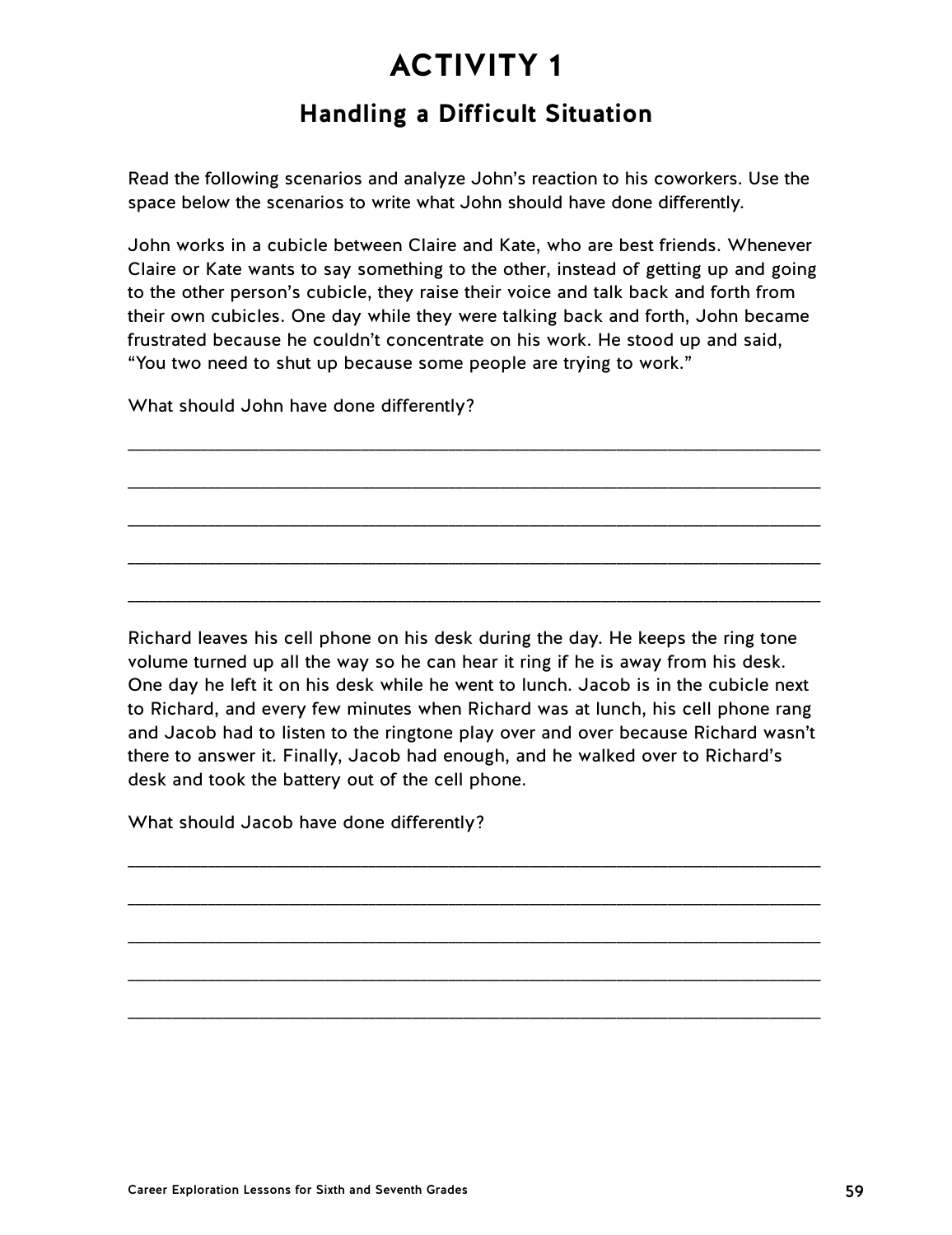## **What Would You Do?**

Read the following scenarios and use the space below to write what you would do to resolve the conflict.

Every morning when you are beginning to work, your coworker Juliet comes to sit in your cubicle with you. Even though you are trying to respond to emails and return phone messages, Juliet spends at least 30 minutes telling you about everything she did the night before. Lately, you have noticed your boss watching the two of you every morning and you are afraid of getting in trouble for talking too much during work.

\_\_\_\_\_\_\_\_\_\_\_\_\_\_\_\_\_\_\_\_\_\_\_\_\_\_\_\_\_\_\_\_\_\_\_\_\_\_\_\_\_\_\_\_\_\_\_\_\_\_\_\_\_\_\_\_\_\_\_\_\_\_\_\_\_\_\_\_\_\_\_\_\_\_\_\_\_\_\_\_\_\_\_\_\_\_\_\_\_\_\_\_\_\_\_

\_\_\_\_\_\_\_\_\_\_\_\_\_\_\_\_\_\_\_\_\_\_\_\_\_\_\_\_\_\_\_\_\_\_\_\_\_\_\_\_\_\_\_\_\_\_\_\_\_\_\_\_\_\_\_\_\_\_\_\_\_\_\_\_\_\_\_\_\_\_\_\_\_\_\_\_\_\_\_\_\_\_\_\_\_\_\_\_\_\_\_\_\_\_\_

\_\_\_\_\_\_\_\_\_\_\_\_\_\_\_\_\_\_\_\_\_\_\_\_\_\_\_\_\_\_\_\_\_\_\_\_\_\_\_\_\_\_\_\_\_\_\_\_\_\_\_\_\_\_\_\_\_\_\_\_\_\_\_\_\_\_\_\_\_\_\_\_\_\_\_\_\_\_\_\_\_\_\_\_\_\_\_\_\_\_\_\_\_\_\_

\_\_\_\_\_\_\_\_\_\_\_\_\_\_\_\_\_\_\_\_\_\_\_\_\_\_\_\_\_\_\_\_\_\_\_\_\_\_\_\_\_\_\_\_\_\_\_\_\_\_\_\_\_\_\_\_\_\_\_\_\_\_\_\_\_\_\_\_\_\_\_\_\_\_\_\_\_\_\_\_\_\_\_\_\_\_\_\_\_\_\_\_\_\_\_

\_\_\_\_\_\_\_\_\_\_\_\_\_\_\_\_\_\_\_\_\_\_\_\_\_\_\_\_\_\_\_\_\_\_\_\_\_\_\_\_\_\_\_\_\_\_\_\_\_\_\_\_\_\_\_\_\_\_\_\_\_\_\_\_\_\_\_\_\_\_\_\_\_\_\_\_\_\_\_\_\_\_\_\_\_\_\_\_\_\_\_\_\_\_\_

Using the strategies you learned in this lesson, how would you resolve the situation?

Your cubicle is next to Miles. During the afternoon while you are trying to work, he listens to music through his computer speakers. At first you didn't mind because the music wasn't very loud. But lately he has been playing the music louder, and some of the music has offensive lyrics.

\_\_\_\_\_\_\_\_\_\_\_\_\_\_\_\_\_\_\_\_\_\_\_\_\_\_\_\_\_\_\_\_\_\_\_\_\_\_\_\_\_\_\_\_\_\_\_\_\_\_\_\_\_\_\_\_\_\_\_\_\_\_\_\_\_\_\_\_\_\_\_\_\_\_\_\_\_\_\_\_\_\_\_\_\_\_\_\_\_\_\_\_\_\_\_

\_\_\_\_\_\_\_\_\_\_\_\_\_\_\_\_\_\_\_\_\_\_\_\_\_\_\_\_\_\_\_\_\_\_\_\_\_\_\_\_\_\_\_\_\_\_\_\_\_\_\_\_\_\_\_\_\_\_\_\_\_\_\_\_\_\_\_\_\_\_\_\_\_\_\_\_\_\_\_\_\_\_\_\_\_\_\_\_\_\_\_\_\_\_\_

\_\_\_\_\_\_\_\_\_\_\_\_\_\_\_\_\_\_\_\_\_\_\_\_\_\_\_\_\_\_\_\_\_\_\_\_\_\_\_\_\_\_\_\_\_\_\_\_\_\_\_\_\_\_\_\_\_\_\_\_\_\_\_\_\_\_\_\_\_\_\_\_\_\_\_\_\_\_\_\_\_\_\_\_\_\_\_\_\_\_\_\_\_\_\_

\_\_\_\_\_\_\_\_\_\_\_\_\_\_\_\_\_\_\_\_\_\_\_\_\_\_\_\_\_\_\_\_\_\_\_\_\_\_\_\_\_\_\_\_\_\_\_\_\_\_\_\_\_\_\_\_\_\_\_\_\_\_\_\_\_\_\_\_\_\_\_\_\_\_\_\_\_\_\_\_\_\_\_\_\_\_\_\_\_\_\_\_\_\_\_

\_\_\_\_\_\_\_\_\_\_\_\_\_\_\_\_\_\_\_\_\_\_\_\_\_\_\_\_\_\_\_\_\_\_\_\_\_\_\_\_\_\_\_\_\_\_\_\_\_\_\_\_\_\_\_\_\_\_\_\_\_\_\_\_\_\_\_\_\_\_\_\_\_\_\_\_\_\_\_\_\_\_\_\_\_\_\_\_\_\_\_\_\_\_\_

Using the strategies you learned in this lesson, how would you resolve the situation?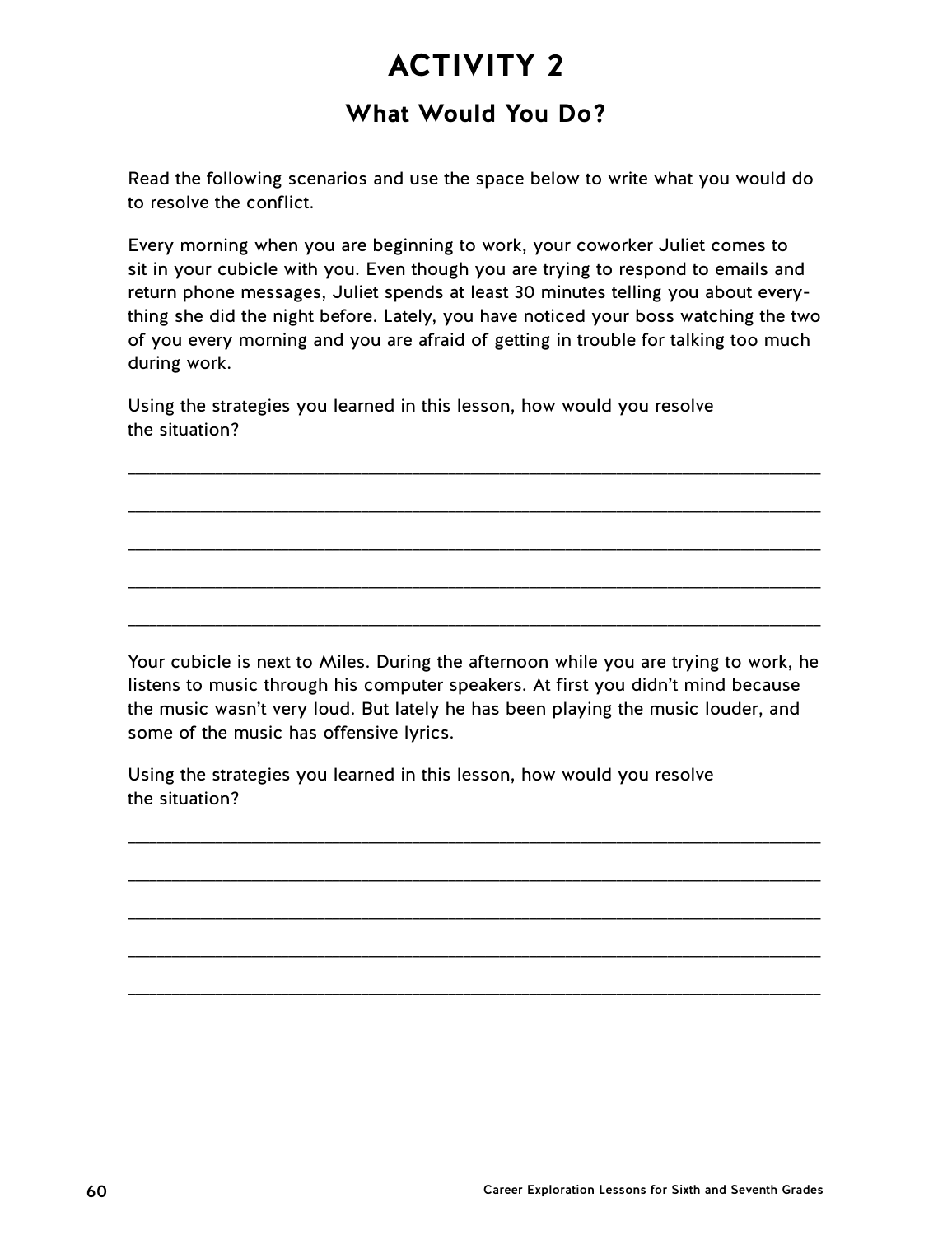## **Dress for Success**

### **Career Education Focus:**

- 1. Developing awareness of expectations in the workplace
- 2. Identifying appropriate dress for the workplace

**Related Standards:** English/language arts

### **Lesson Objectives:**

- 1. Compare types of dress code.
- 2. Distinguish between appropriate and inappropriate dress for the workplace.

**Materials:** Dress for Success worksheet, Appropriate Clothing for the Workplace worksheet, pens and pencils

## **Procedures:**

Explain to students that proper dress includes clothing that is clean, not torn, fits properly, is not revealing, and does not have offensive writing. It should not be something you would wear to the beach, to do yard work, or exercise.

Tell students that each workplace is unique in their dress code. Depending on the specific dress code for their environment, they will need to follow the code for business formal, business professional, business casual, or casual.

Business formal is at the highest level of the dress code. It is conservative, usually a dark business suit, dress shirt with a tie, and dress shoes. For women it is a suit with a skirt, hose, and closed toe/heel shoes.

Business professional dress is generally used for interviews, office visits, and career fairs. You should wear a conservative suit with the jacket and pants or skirt matching in both fabric and color. A dress is also acceptable.

Business casual is the most common dress code you will see. It should be conservative and nice. Button down shirts, pants, blouses, sport coats and skirts are appropriate. Business casual shoes do not include athletic shoes or flip flops. Skirts should be knee-length or longer. Hats are not appropriate in the workplace.

Casual wear is the most difficult dress code to understand. It should still be work-appropriate, which means neat and conservative. Jeans are ok with polo shirts or button-downs. A t-shirt may be acceptable if it is in good condition and does not have a slogan or ad on it.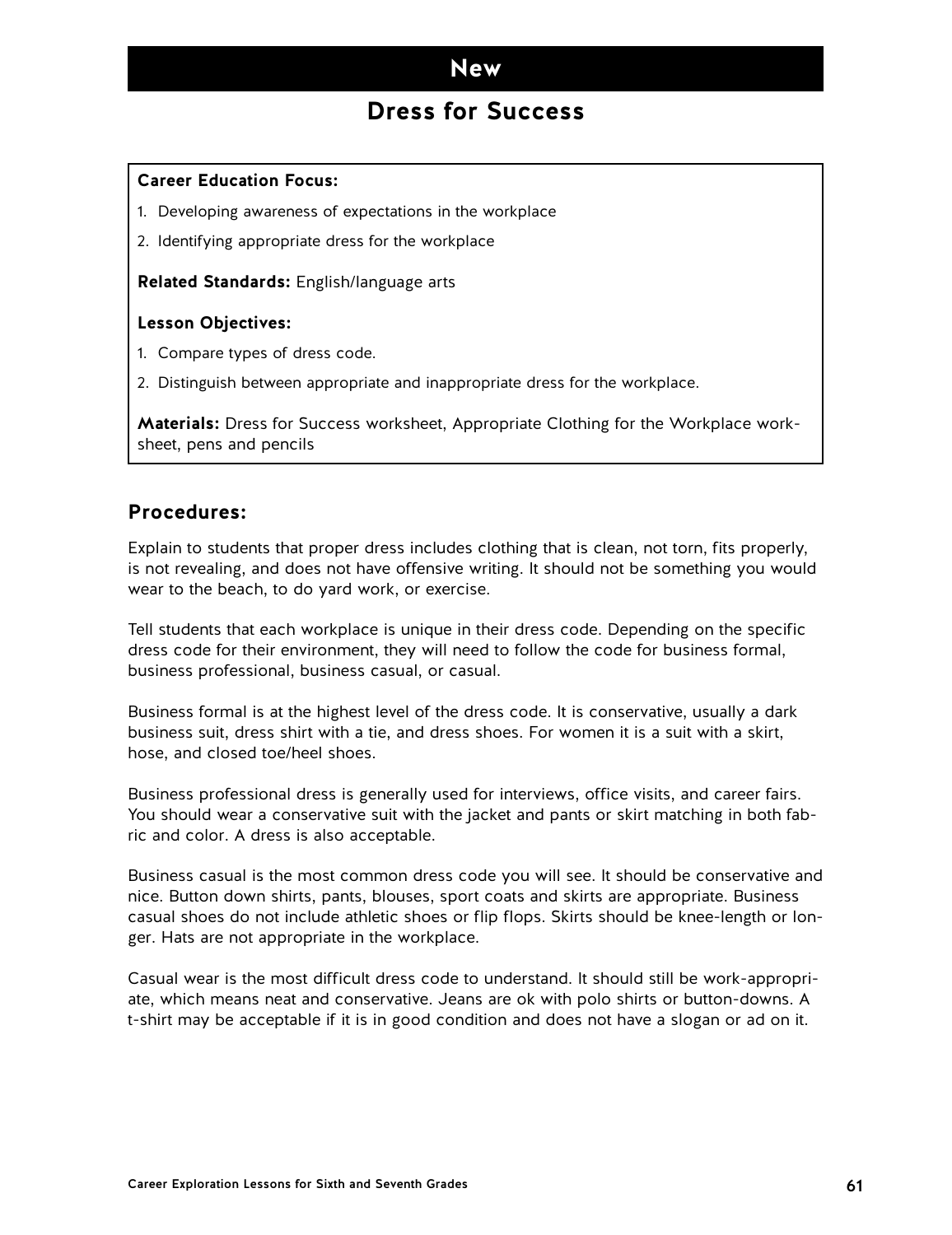**Activity 1:** Pass out the Dress for Success worksheet and have students complete it.

**Activity 2:** Pass out the Appropriate Clothing for the Workplace worksheet and have students complete it. Ask for volunteers to share their answers and discuss any inappropriate responses.

**Assessment:** Make sure students have completed both worksheets thoroughly and accurately.

**Reflection:** Lead a class discussion on material covered. Have you ever had a job that required a uniform? Defend the need for a dress code or the lack of a dress code in certain businesses.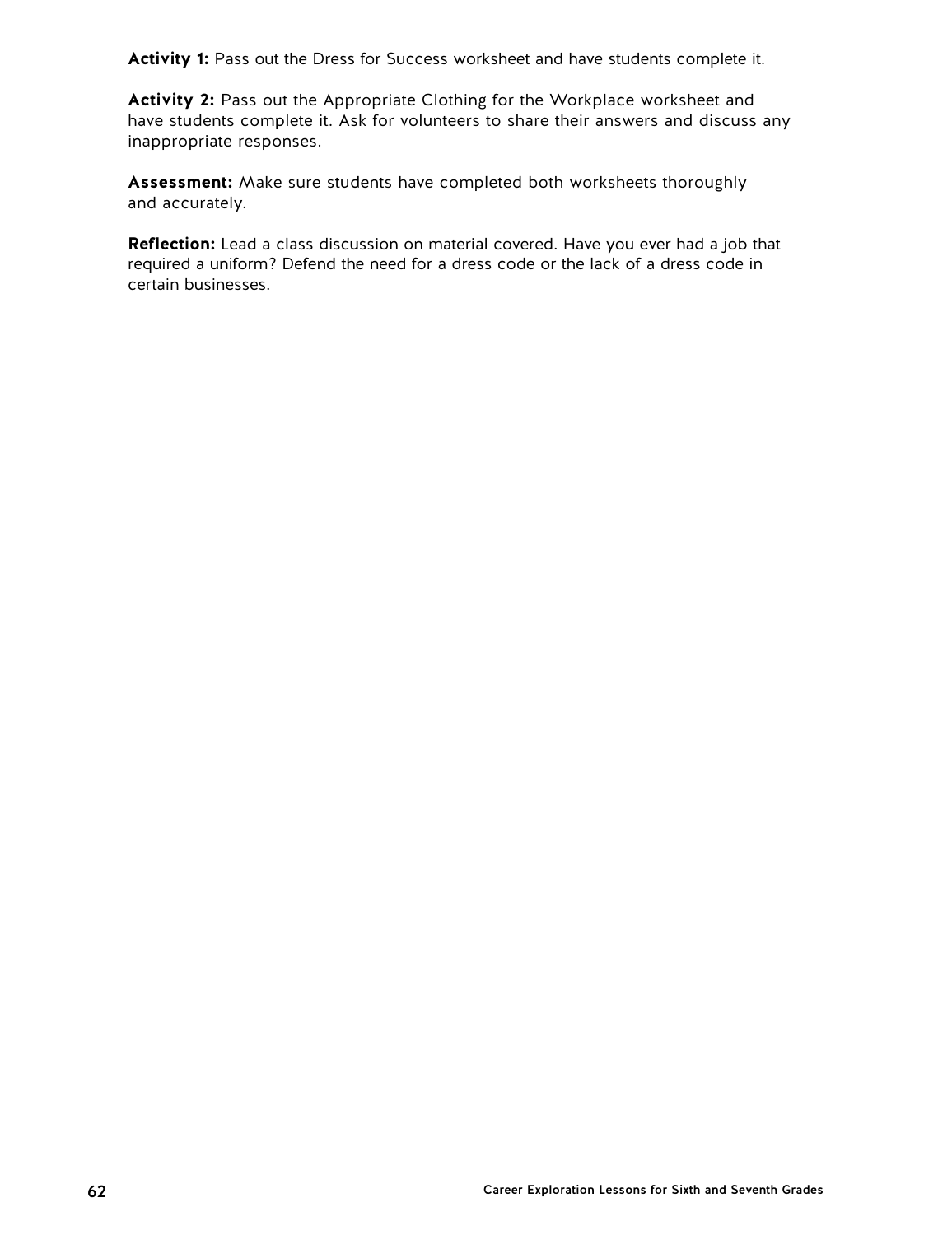# **Dress for Success**

Find the 15 items listed below in the word search puzzle. These items may be worn in the workplace.

| U             | P                       | $\sf S$   | D            | S         | $\sf S$        | G           | H           | D                       | P              | T            | ${\sf R}$   | G            | Q       | L            |
|---------------|-------------------------|-----------|--------------|-----------|----------------|-------------|-------------|-------------------------|----------------|--------------|-------------|--------------|---------|--------------|
| K             | $\mathsf{C}$            | B         | $\mathsf T$  | $\sf S$   | H              | G           | Χ           | A                       | A              | K            | I           | $\sf S$      | T       | χ            |
| B             | $\overline{\mathsf{N}}$ | Χ         | E            | $\circ$   | D              | I           | K           | $\sf S$                 | N              | A            | E           | J            | I       | $\sf S$      |
| W             | $\mathsf Z$             | ${\sf R}$ | $\sf S$      | ٧         | O              | W           | $\mathsf R$ | K                       | T              | $\mathsf T$  | T           | U            | U       | ٧            |
| χ             | D                       | A         | Υ            | ${\sf R}$ | $\sf S$        | $\sf B$     | ${\sf R}$   | T                       | $\sf S$        | P            | P           | N            | $\sf S$ | H            |
| $\mathsf F$   | Μ                       | Q         | Υ            | O         | E              | P           | T           | $\mathsf C$             | B              | Χ            | A           | D            | ٧       | $\mathsf{I}$ |
| A             | ${\sf M}$               | T         | $\mathsf C$  | ${\sf R}$ | Q              | F           | T           | Χ                       | Г              | $\vee$       | Υ           | $\mathsf{C}$ | ٧       | G            |
| J             | Н                       | K         | $\mathsf{I}$ | ${\sf R}$ | N              | $\circ$     | A           | J                       | $\mathsf{C}$   | $\mathsf T$  | $\mathsf Z$ | K            | Q       | L            |
| ٧             | $\sf S$                 | W         | F            | B         | G              | J           | V           | $\mathsf O$             | W              | $\mathsf T$  | U           | Н            | Q       | E            |
| Υ             | G                       | Υ         | V            | T         | E              | $\mathsf C$ | V           | $\overline{\mathsf{N}}$ | L              | E            | L           | P            | $\sf S$ | P            |
| O             | $\mathsf{I}$            | D         | Q            | U         | $\mathsf{I}$   | L           | $\mathsf Z$ | Q                       | G              | K            | A           | $\circ$      | J       | J            |
| $\mathsf R$   | E                       | T         | A            | E         | W              | $\sf S$     | T           | P                       | $\circ$        | $\mathsf{C}$ | Η           | G            | K       | $\circ$      |
| P             | $\circ$                 | G         | $\mathsf T$  | $\sf S$   | K              | I           | ${\sf R}$   | T                       | B              | A            | F           | Q            | Υ       | $\circ$      |
| ٧             | ٧                       | N         | ${\sf R}$    | E         | W              | K           | N           | $\circ$                 | G              | J            | A           | Μ            | K       | W            |
| ٧             | E                       | J         | E            | ${\sf R}$ | T              | L           | K           | P                       | O              | L            | O           | $\sf S$      | O       | W            |
|               |                         |           |              |           |                |             |             |                         |                |              |             |              |         |              |
| <b>BELT</b>   |                         |           |              |           | <b>JEANS</b>   |             |             |                         |                | <b>SKIRT</b> |             |              |         |              |
| <b>BOOTS</b>  |                         |           |              |           | <b>LOAFERS</b> |             |             |                         |                | <b>SOCKS</b> |             |              |         |              |
| <b>DRESS</b>  |                         |           |              |           | <b>PANTS</b>   |             |             |                         | <b>SUIT</b>    |              |             |              |         |              |
| <b>HOSE</b>   |                         |           |              |           | <b>POLO</b>    |             |             |                         | <b>SWEATER</b> |              |             |              |         |              |
| <b>JACKET</b> |                         |           |              |           | <b>SHIRT</b>   |             |             |                         | <b>TIE</b>     |              |             |              |         |              |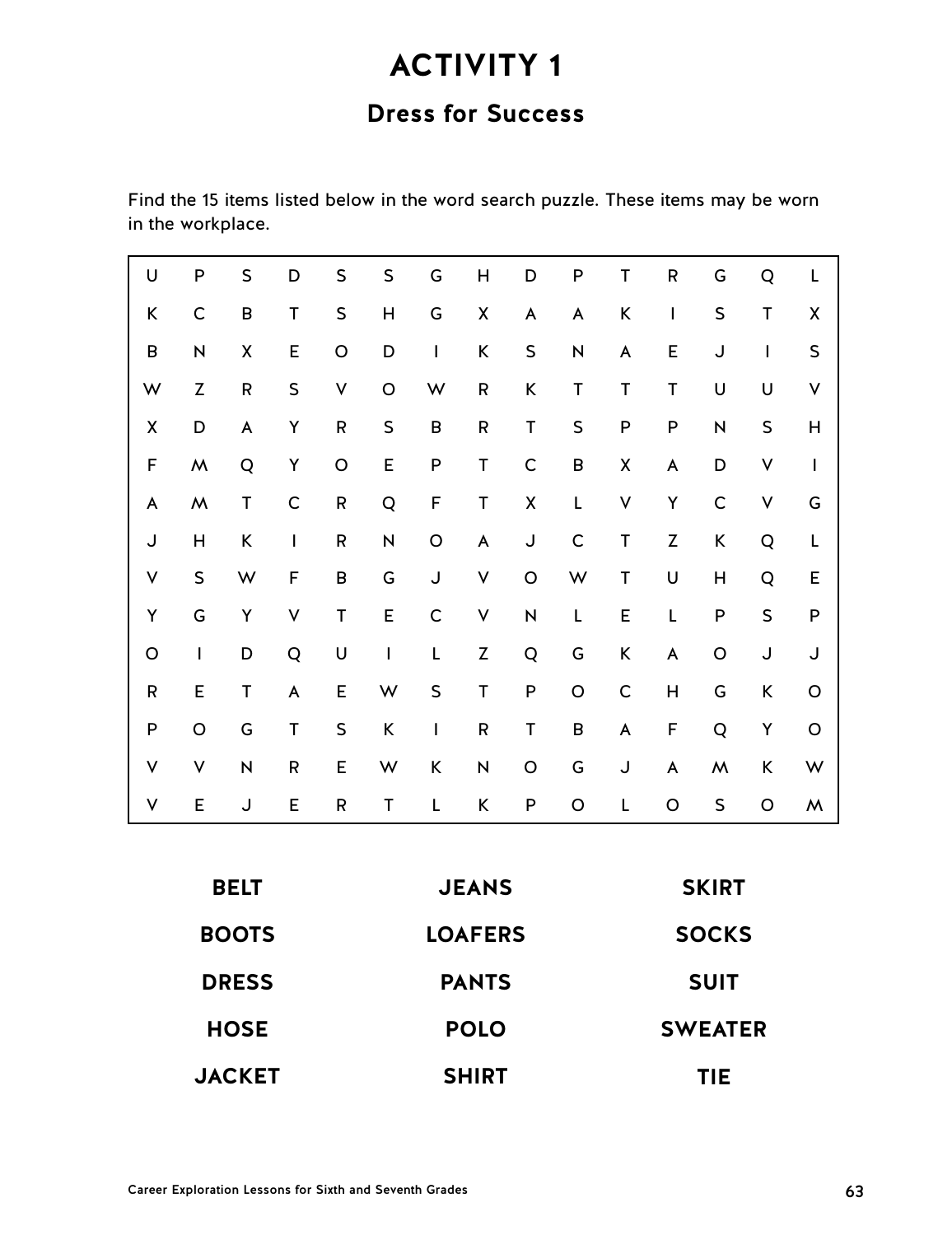# **Appropriate Clothing for the Workplace**

Circle 10 items that are not appropriate for the workplace.

Jeans

**Skirt** 

Offensive T-shirt

Slacks

Flip flops

Athletic shoes

Revealing clothing

Ripped jeans

Shirt with company logo

**Sweatpants** 

Sweater

**Turtleneck** 

Short shorts

Suit

Dirty shirt

Uniform provided by employer

Tank top

Hat

Slacks

Dressy capris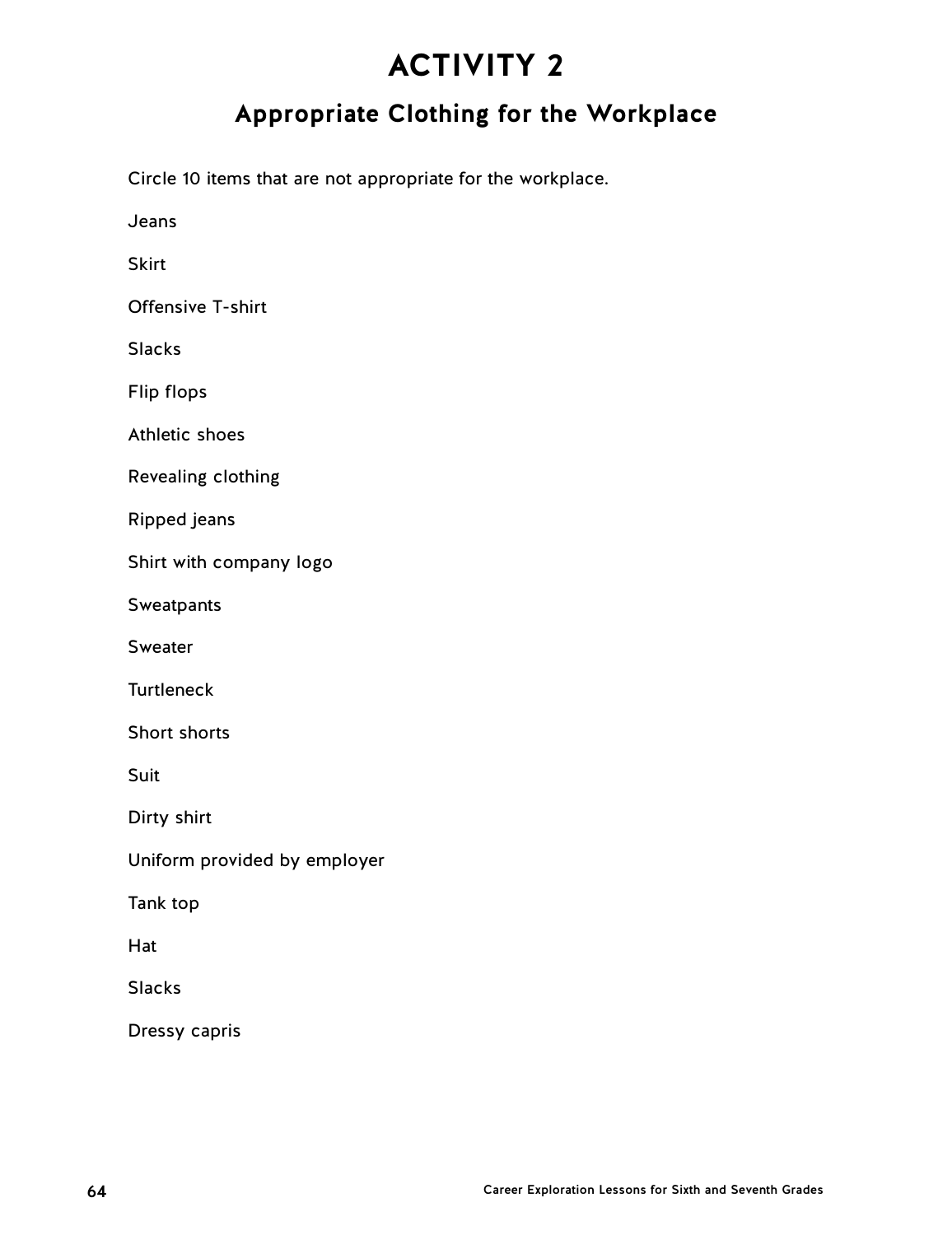## **Ethics**

### **Career Education Focus:**

- 1. Understanding how to resolve ethical issues at work
- 2. Developing professional behavior standards

**Related Standards:** English/language arts

### **Lesson Objectives:**

- 1. Discuss how to resolve ethical problems
- 2. Assess steps taken to resolve ethical problems
- 3. Journal responses to questions about ethics

**Materials:** What Would You Do worksheet, Ethics Journal worksheet, pens and pencils

### **Procedures:**

Begin the class discussion by asking the students if they know what ethics are. Explain that ethics are deciding what is right or wrong, as well as knowing responsible and appropriate ways of conducting yourself.

Discuss the following steps to make an ethical decision with the students:

- 1. Identify the problem.
- 2. List all facts that affect your decision.
- 3. Identify people who would be affected by your decision.
- 4. Identify what each person would want you to do.
- 5. List at least three pros and cons for each option.
- 6. Choose the best, most ethical option.

Ask the students if they have ever had an ethical problem that was hard to resolve. Ask for volunteers to share their experiences. Be sure to tell the students not to use anyone's real name. Ask the students how it would have been easier to resolve the problem using the steps they have learned.

**Activity 1:** Pass out the What Would You Do worksheet. Explain that students are to follow the steps they have learned to resolve the ethical problem on the worksheet. Tell the students to write under each step how they have applied that step to the problem. After students have had enough time to complete the worksheet, lead a class discussion about the problem.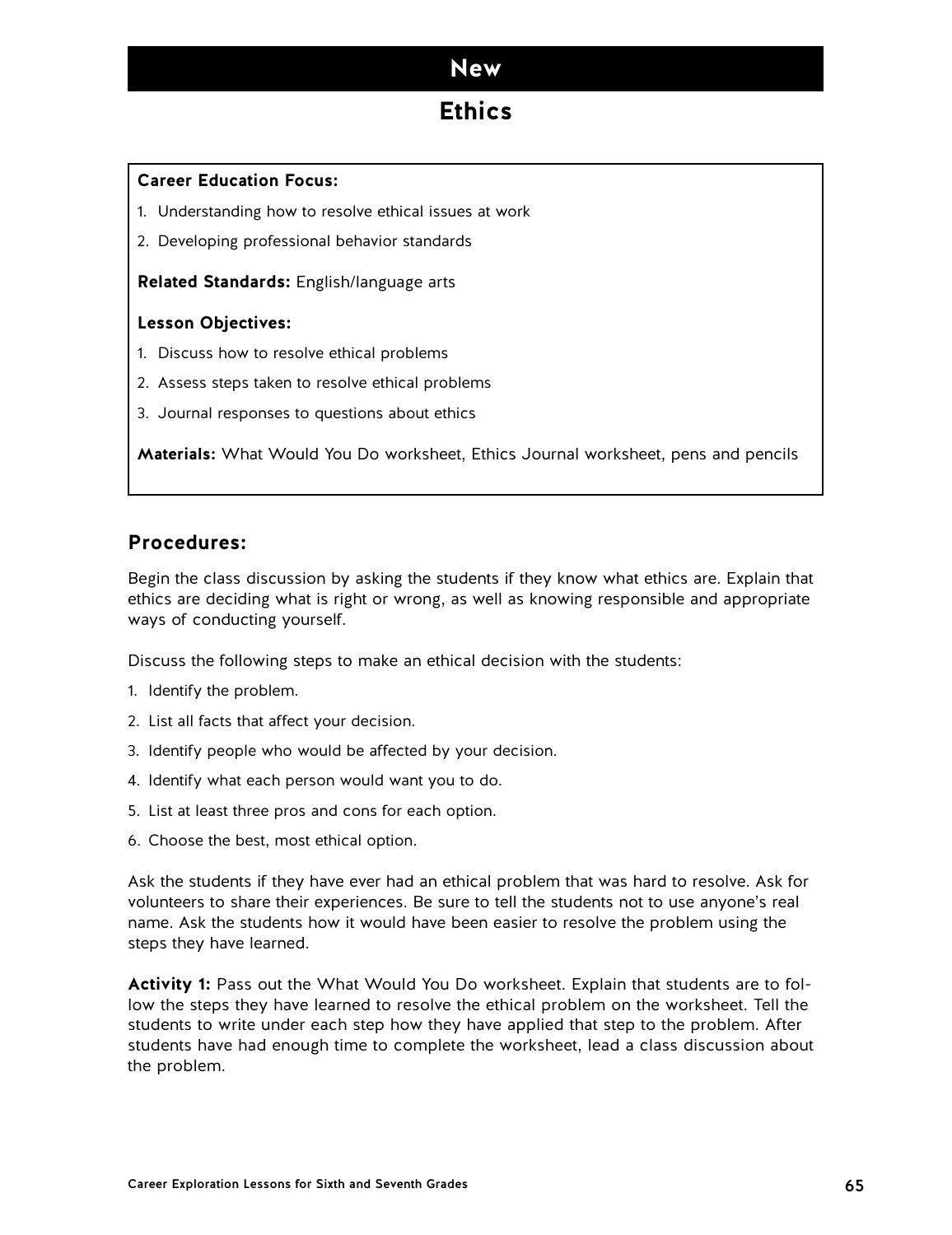Activity 2: Pass out the Ethics Journal worksheet. Explain to students they are to journal their thoughts about each question. Remind students there is not a right or wrong answer; they are simply to write what they think about each question. After students have had enough time to complete the worksheet, ask for volunteers to share their thoughts.

**Assessment:** Make sure all students have completed both worksheets thoroughly and accurately.

**Reflection:** Lead a class discussion on lessons learned. What are ethics? Express what having good ethics says about you as a person.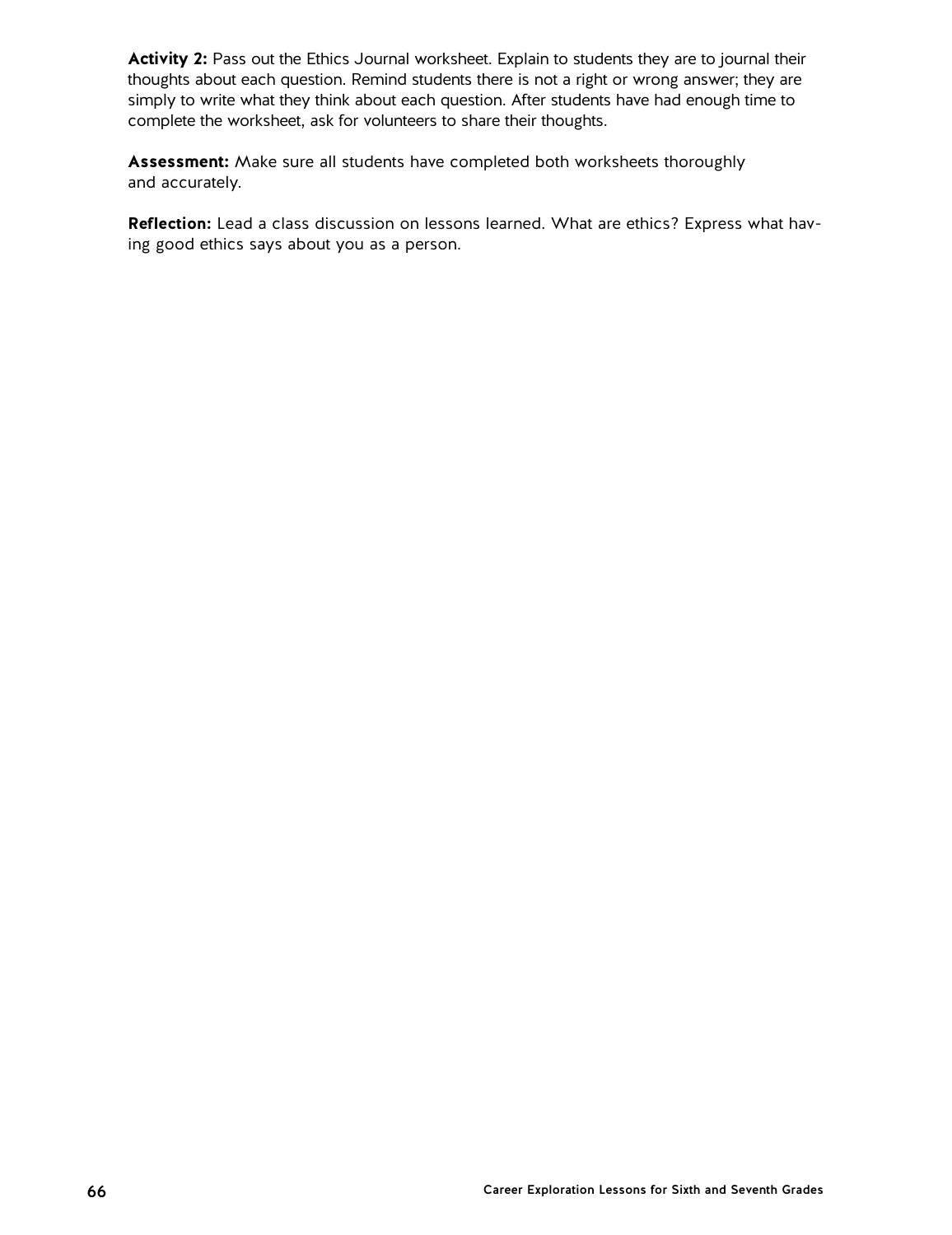## **What Would You Do?**

Follow the directions for each step to make the best decision in resolving the ethical problem.

Your teacher gave you a take-home test that you were supposed to finish over the weekend. You spent the weekend at your friend's house and forgot about the test. You realize when you get to class on Monday that you didn't finish your test. The person who sits in front of you has lost their test, but you find it under your chair. You know that you can erase their name and write yours on the test, and turn it in and no one will know what you've done.

\_\_\_\_\_\_\_\_\_\_\_\_\_\_\_\_\_\_\_\_\_\_\_\_\_\_\_\_\_\_\_\_\_\_\_\_\_\_\_\_\_\_\_\_\_\_\_\_\_\_\_\_\_\_\_\_\_\_\_\_\_\_\_\_\_\_\_\_\_\_\_\_\_\_\_\_\_\_\_\_\_\_\_\_\_\_\_

\_\_\_\_\_\_\_\_\_\_\_\_\_\_\_\_\_\_\_\_\_\_\_\_\_\_\_\_\_\_\_\_\_\_\_\_\_\_\_\_\_\_\_\_\_\_\_\_\_\_\_\_\_\_\_\_\_\_\_\_\_\_\_\_\_\_\_\_\_\_\_\_\_\_\_\_\_\_\_\_\_\_\_\_\_\_\_

\_\_\_\_\_\_\_\_\_\_\_\_\_\_\_\_\_\_\_\_\_\_\_\_\_\_\_\_\_\_\_\_\_\_\_\_\_\_\_\_\_\_\_\_\_\_\_\_\_\_\_\_\_\_\_\_\_\_\_\_\_\_\_\_\_\_\_\_\_\_\_\_\_\_\_\_\_\_\_\_\_\_\_\_\_\_\_

\_\_\_\_\_\_\_\_\_\_\_\_\_\_\_\_\_\_\_\_\_\_\_\_\_\_\_\_\_\_\_\_\_\_\_\_\_\_\_\_\_\_\_\_\_\_\_\_\_\_\_\_\_\_\_\_\_\_\_\_\_\_\_\_\_\_\_\_\_\_\_\_\_\_\_\_\_\_\_\_\_\_\_\_\_\_\_

\_\_\_\_\_\_\_\_\_\_\_\_\_\_\_\_\_\_\_\_\_\_\_\_\_\_\_\_\_\_\_\_\_\_\_\_\_\_\_\_\_\_\_\_\_\_\_\_\_\_\_\_\_\_\_\_\_\_\_\_\_\_\_\_\_\_\_\_\_\_\_\_\_\_\_\_\_\_\_\_\_\_\_\_\_\_\_

\_\_\_\_\_\_\_\_\_\_\_\_\_\_\_\_\_\_\_\_\_\_\_\_\_\_\_\_\_\_\_\_\_\_\_\_\_\_\_\_\_\_\_\_\_\_\_\_\_\_\_\_\_\_\_\_\_\_\_\_\_\_\_\_\_\_\_\_\_\_\_\_\_\_\_\_\_\_\_\_\_\_\_\_\_\_\_

\_\_\_\_\_\_\_\_\_\_\_\_\_\_\_\_\_\_\_\_\_\_\_\_\_\_\_\_\_\_\_\_\_\_\_\_\_\_\_\_\_\_\_\_\_\_\_\_\_\_\_\_\_\_\_\_\_\_\_\_\_\_\_\_\_\_\_\_\_\_\_\_\_\_\_\_\_\_\_\_\_\_\_\_\_\_\_

\_\_\_\_\_\_\_\_\_\_\_\_\_\_\_\_\_\_\_\_\_\_\_\_\_\_\_\_\_\_\_\_\_\_\_\_\_\_\_\_\_\_\_\_\_\_\_\_\_\_\_\_\_\_\_\_\_\_\_\_\_\_\_\_\_\_\_\_\_\_\_\_\_\_\_\_\_\_\_\_\_\_\_\_\_\_\_

\_\_\_\_\_\_\_\_\_\_\_\_\_\_\_\_\_\_\_\_\_\_\_\_\_\_\_\_\_\_\_\_\_\_\_\_\_\_\_\_\_\_\_\_\_\_\_\_\_\_\_\_\_\_\_\_\_\_\_\_\_\_\_\_\_\_\_\_\_\_\_\_\_\_\_\_\_\_\_\_\_\_\_\_\_\_\_

\_\_\_\_\_\_\_\_\_\_\_\_\_\_\_\_\_\_\_\_\_\_\_\_\_\_\_\_\_\_\_\_\_\_\_\_\_\_\_\_\_\_\_\_\_\_\_\_\_\_\_\_\_\_\_\_\_\_\_\_\_\_\_\_\_\_\_\_\_\_\_\_\_\_\_\_\_\_\_\_\_\_\_\_\_\_\_

\_\_\_\_\_\_\_\_\_\_\_\_\_\_\_\_\_\_\_\_\_\_\_\_\_\_\_\_\_\_\_\_\_\_\_\_\_\_\_\_\_\_\_\_\_\_\_\_\_\_\_\_\_\_\_\_\_\_\_\_\_\_\_\_\_\_\_\_\_\_\_\_\_\_\_\_\_\_\_\_\_\_\_\_\_\_\_

\_\_\_\_\_\_\_\_\_\_\_\_\_\_\_\_\_\_\_\_\_\_\_\_\_\_\_\_\_\_\_\_\_\_\_\_\_\_\_\_\_\_\_\_\_\_\_\_\_\_\_\_\_\_\_\_\_\_\_\_\_\_\_\_\_\_\_\_\_\_\_\_\_\_\_\_\_\_\_\_\_\_\_\_\_\_\_

\_\_\_\_\_\_\_\_\_\_\_\_\_\_\_\_\_\_\_\_\_\_\_\_\_\_\_\_\_\_\_\_\_\_\_\_\_\_\_\_\_\_\_\_\_\_\_\_\_\_\_\_\_\_\_\_\_\_\_\_\_\_\_\_\_\_\_\_\_\_\_\_\_\_\_\_\_\_\_\_\_\_\_\_\_\_\_

\_\_\_\_\_\_\_\_\_\_\_\_\_\_\_\_\_\_\_\_\_\_\_\_\_\_\_\_\_\_\_\_\_\_\_\_\_\_\_\_\_\_\_\_\_\_\_\_\_\_\_\_\_\_\_\_\_\_\_\_\_\_\_\_\_\_\_\_\_\_\_\_\_\_\_\_\_\_\_\_\_\_\_\_\_\_\_

\_\_\_\_\_\_\_\_\_\_\_\_\_\_\_\_\_\_\_\_\_\_\_\_\_\_\_\_\_\_\_\_\_\_\_\_\_\_\_\_\_\_\_\_\_\_\_\_\_\_\_\_\_\_\_\_\_\_\_\_\_\_\_\_\_\_\_\_\_\_\_\_\_\_\_\_\_\_\_\_\_\_\_\_\_\_\_

- 1. Identify the problem.
- 2. List all facts that affect your decision.
- 3. Identify people who would be affected by your decision.
- 4. Identify what each person would want you to do.

5. List at least three pros and cons for each option.

6. Choose the best, most ethical option.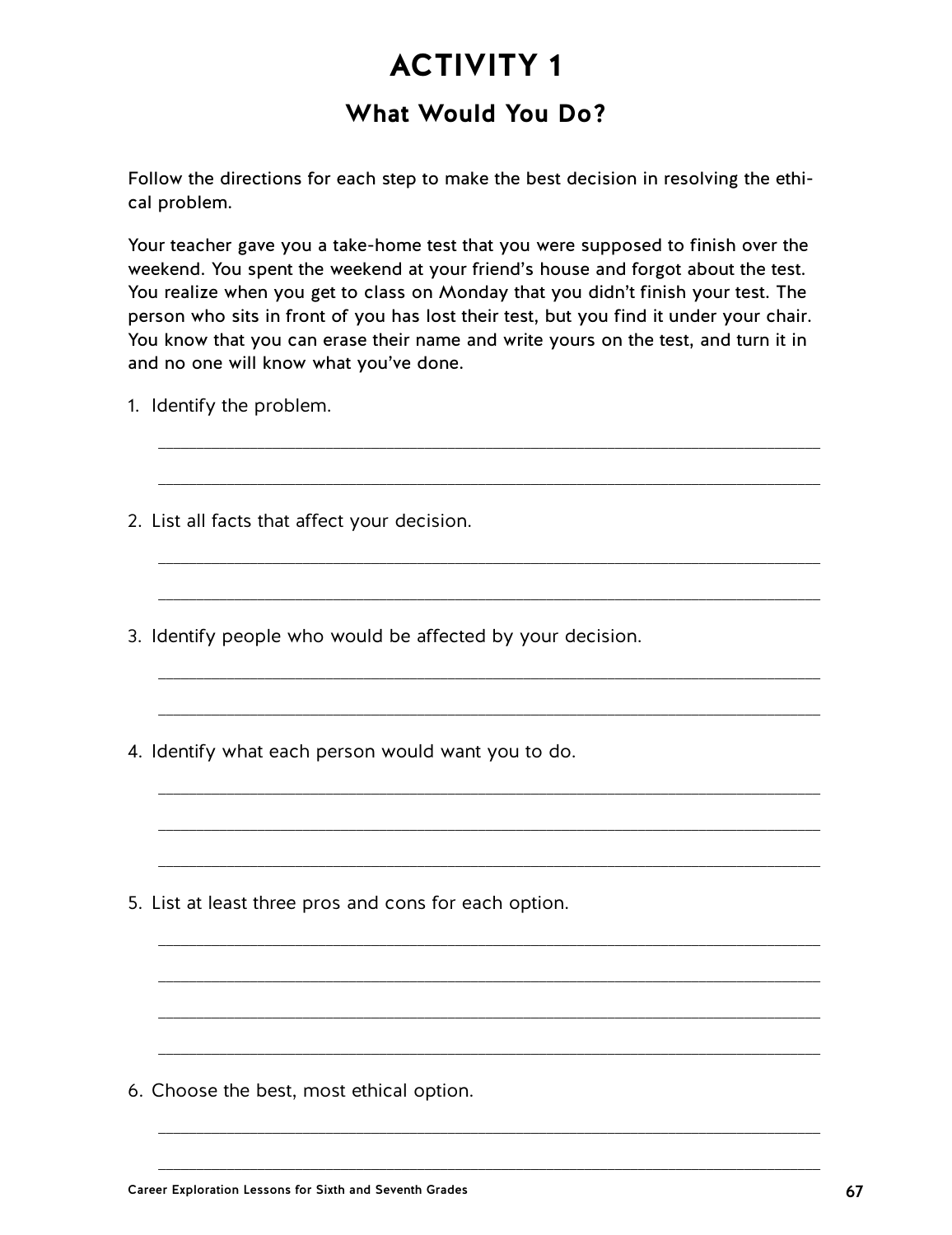# **Ethics Journal**

Use the spaces below to journal your thoughts about each question. Explain why you chose your answer.

Is it ethical to cheat on a test or homework?

Is it ethical to tell your teacher if you know one of your friends cheated on a test?

Is it ethical to brainstorm ideas for a research paper with your friends?

Is it ethical to study for a test with a group of your friends?

Is it ethical to copy and paste paragraphs from an encyclopedia in your research paper, as long as you properly cite your source?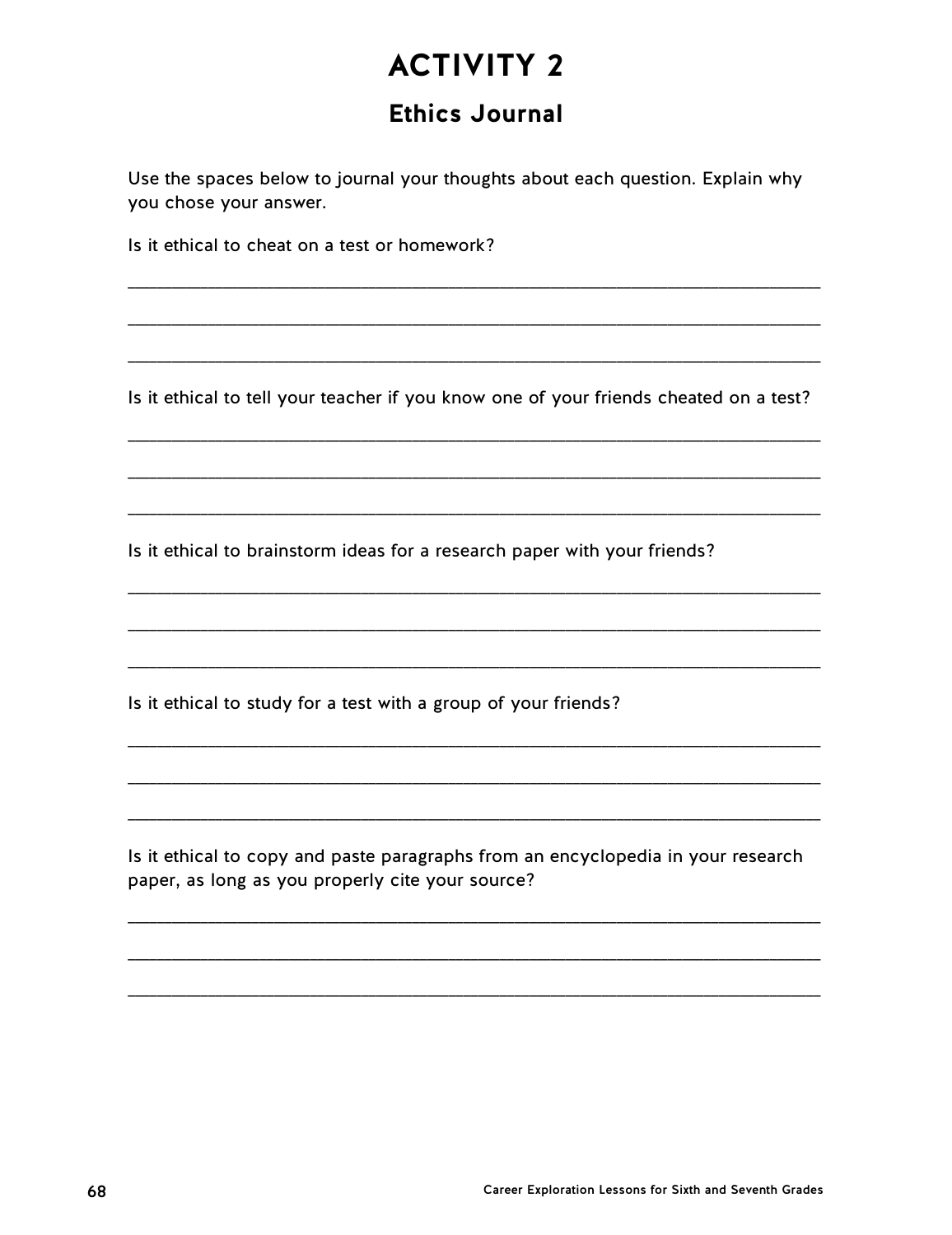## **Express Yourself**

### **Career Education Focus:**

- 1. Developing communication skills for the workplace
- 2. Identifying different types of communication

**Related Standards:** English/language arts

### **Lesson Objectives:**

- 1. Compare the differences between verbal and written communication
- 2. Assess whether they communicate better verbally or in writing
- 3. Evaluate previous miscommunication experiences

**Materials:** Express Yourself worksheet, Miscommunication worksheet, pens and pencils

### **Procedures:**

Conduct a class discussion about the differences between verbal and written communication.

Tell students today they are going to learn about verbal and written communication. Ask students for examples of when they would communicate verbally or in writing. Ask students which type of communication they prefer.

Tell students it is important for them to be able to communicate both verbally and in writing, no matter which style they prefer. Explain that there will be circumstances in school and in their careers where they will not be able to choose how they communicate. Lead a discussion about possible scenarios at school or work when students would not be able to choose how they communicate. Examples could include oral projects (verbal), and responding to emails sent by teachers or employers (written).

**Activity 1:** Pass out the Express Yourself worksheet. Explain the instructions to students and give them time to complete the worksheet individually. Afterward, ask for volunteers to share their answers.

**Activity 2:** Pass out the Miscommunication worksheet. Explain the instructions to students and give them time to complete the worksheet individually. Tell students they will be describing a situation where someone misinterpreted something they said. Make sure the students understand they should not use anyone's real name. Afterward, ask for volunteers to share their responses. Again, remind students not to use anyone's real name.

**Assessment:** Check to make sure students have completed both worksheets with answers that demonstrate an understanding of the subject.

**Reflection:** Lead a class discussion on lessons learned. Compare and contrast verbal and written expression. Explain how you might tell if you are being misunderstood.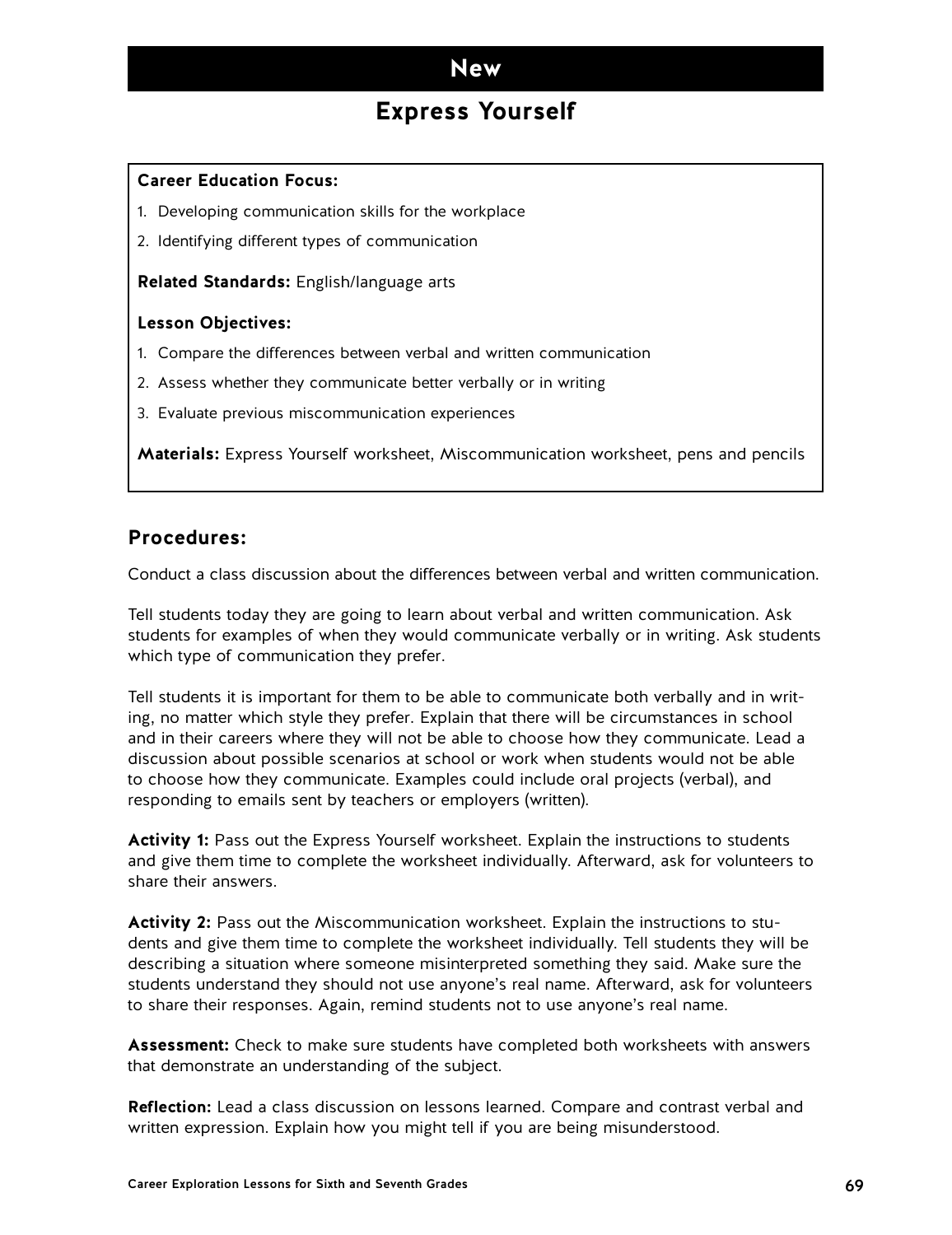# **Express Yourself**

Are you better at expressing yourself verbally or in writing? Provide examples of times you have used your preferred communication style.

Why do you think a person might be more comfortable expressing themselves either verbally or in writing?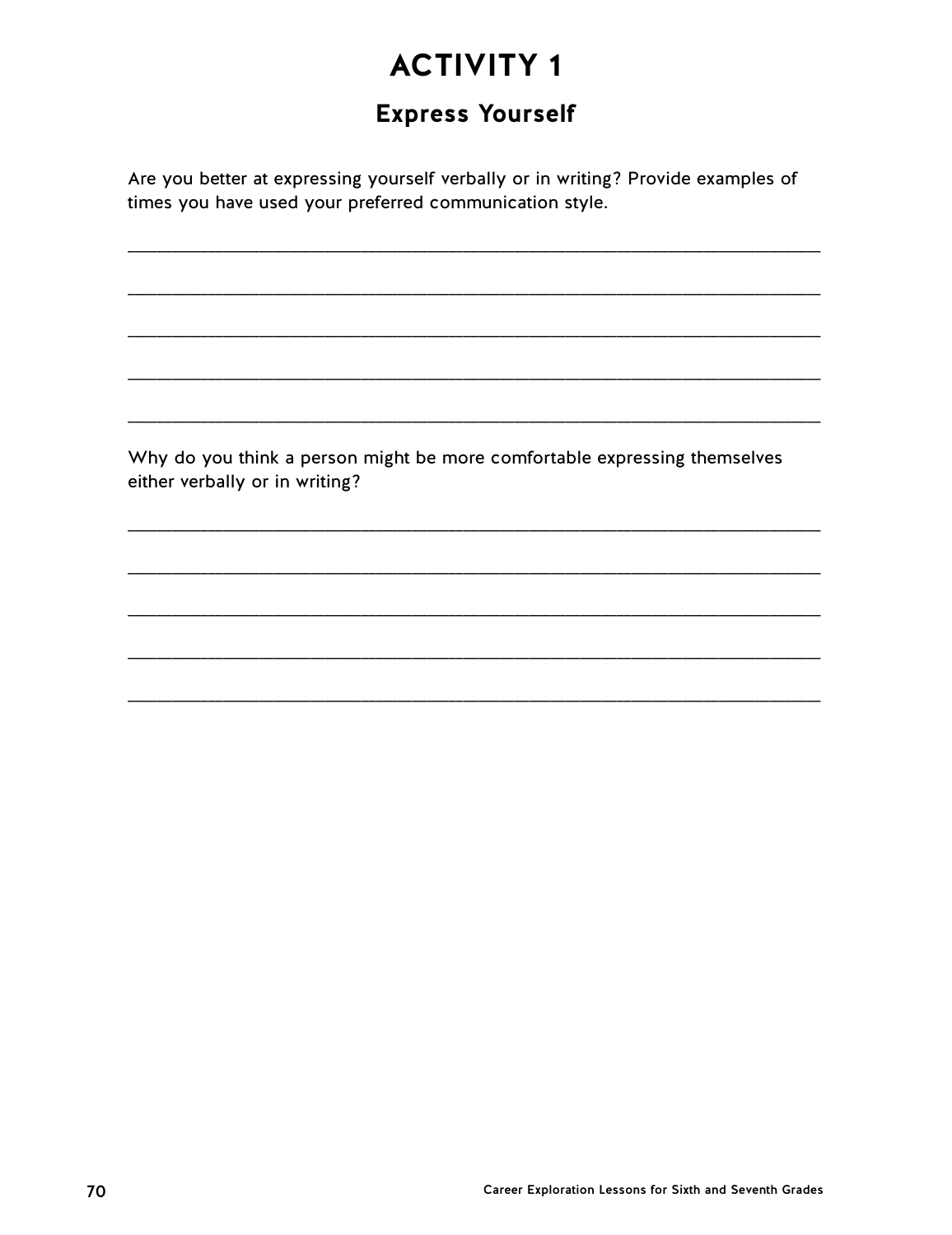# Miscommunication

Think of a time when someone misinterpreted what you said. Describe the situation.

Why do you think there was miscommunication? What could you have done differently to make yourself understood?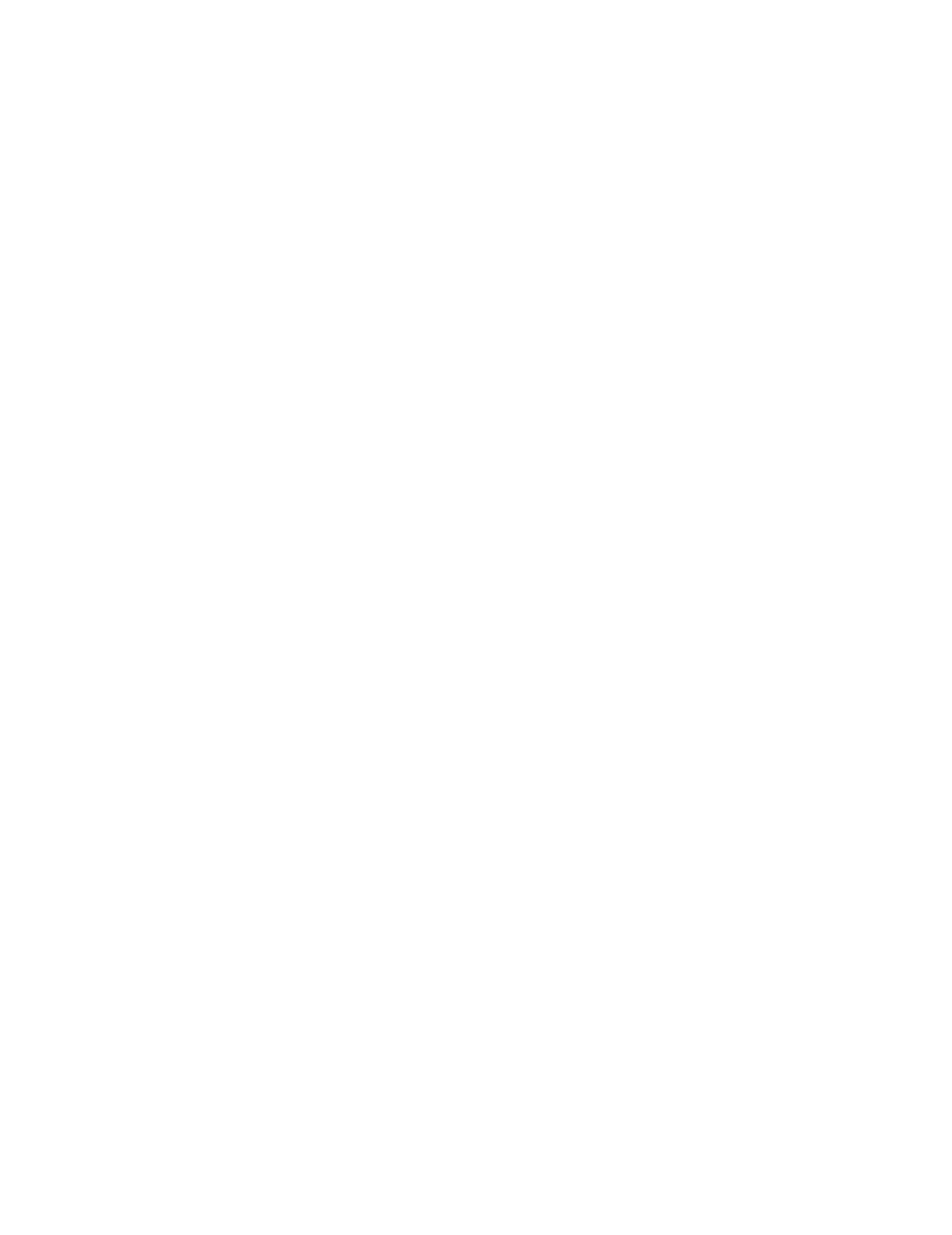# **Revised**

# **Future Career Choices: Conducting a Job Search**

### **Career Education Focus:**

- 1. Demonstrating the use of various technologies
- 2. Knowing the value of lifelong learning
- 3. Demonstrating critical thinking
- 4. Analyzing and evaluating academic and career skills needed in several occupational clusters
- 5. Differentiating among personal qualities that are needed to obtain and retain jobs in specific career clusters

**Related Standards:** English/language arts, career education, mathematics, science, technology

### **Lesson Objectives:**

- 1. Model experiences that simulate a job search
- 2. Formulate the importance of education and its relationship to jobs and salaries
- 3. Appraise their strengths and weaknesses that correspond with jobs that interest them

**Materials:** Computers with internet access, 10 copies of the local newspaper particularly the job announcement section, Conducting a Job Search worksheet

### **Procedures:**

Divide the class into two groups. Designate some students to use the available computers to conduct their job search while the other students use the newspapers. After a period of time, have the computer group switch with the newspaper group. By doing this, all students will have access to both media to conduct their job search.

**Activity 1:** For the completion of this activity, each student should imagine that they are 25 years old. Lead the class in a discussion of how to conduct a job search. Ask: "What are your personal qualities that will influence your choice of job? What are your likes and dislikes with regard to work activities?" Pause for several minutes to allow each student to make a list of at least five personal qualities that will influence their job choice. The personal qualities might include a preference for working outside, with people, with computers, with numbers, or in an academic environment; using their hands; earning a high salary; having summers off; constructing buildings; writing reports; supervising people; conducting investigations; etc.

**Activity 2:** Have students access the following website: www.careerbuilder.com. If there are not enough computers available for each student, the students may use the classified ads section from the newspapers.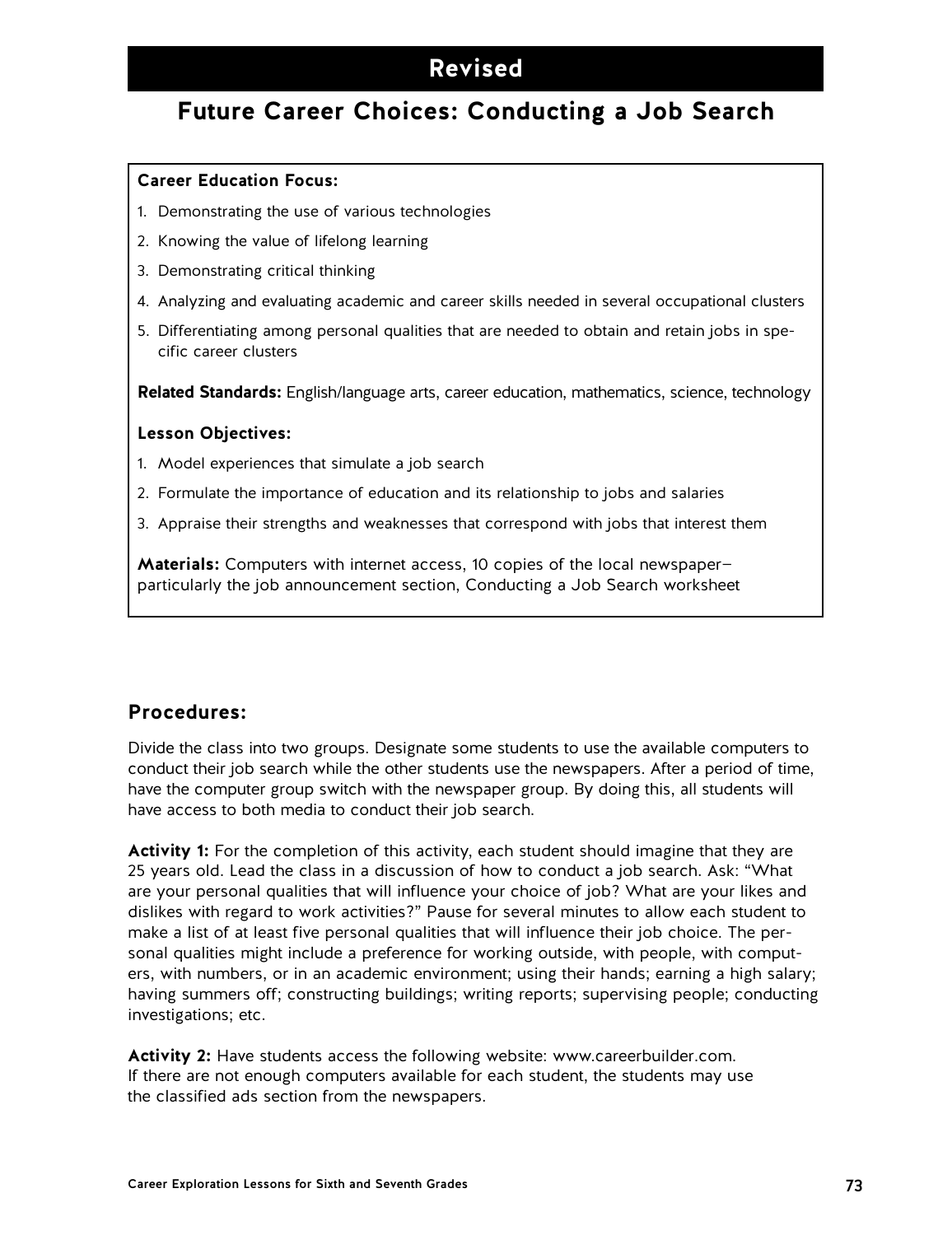Instruct the students to enter information into the box at the top-left titled "Find a Job." In the "Keywords" field, they should enter careers they would like to research. In the "Location" field, they can enter either where they live now or an area they are interested in moving to. They may use the "Careers by Category" drop-down box to narrow their search.

Students should use the information they find to complete the worksheet Conducting a Job Search.

**Reflection:** Lead a class discussion on lessons learned. Discuss the importance of searching for a job that interests you. Describe other ways to find a job besides newspapers and computers.

**Resource Help:** Career counselors, guidance counselors

**Assessment:** Grade the worksheets for completeness of the assignment and the clarity and quality of the work.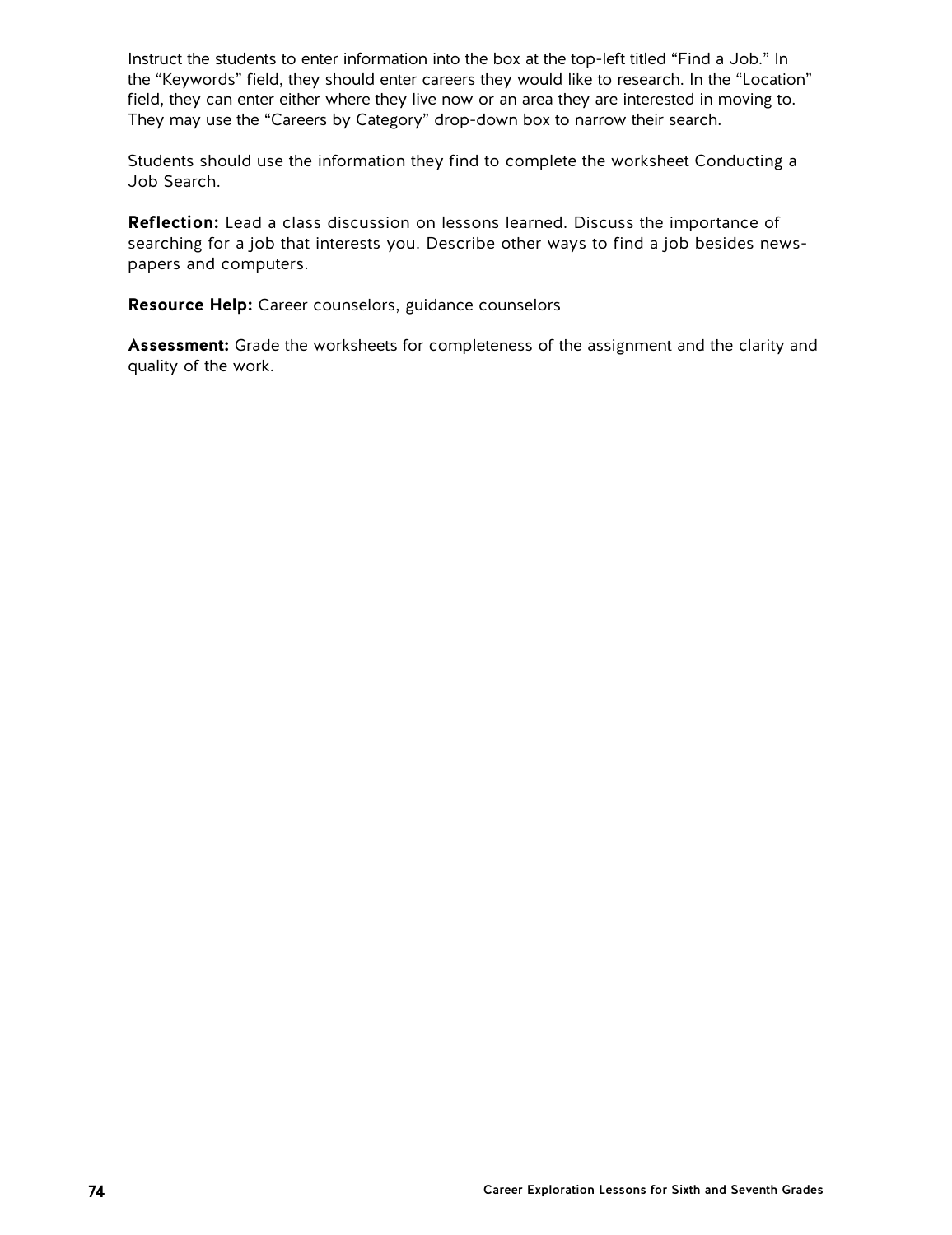# **Conducting a Job Search**

1. Identify three jobs that interest you. Clip the three job announcements from the newspaper or print a copy of the job announcements from the computer. Attach the three announcements to this sheet before submitting the completed work to your teacher. Job 1 \_\_\_\_\_\_\_\_\_\_\_\_\_\_\_\_\_\_\_\_\_\_\_\_\_\_\_\_\_\_\_\_\_\_\_\_\_\_\_\_\_\_\_\_\_\_\_\_\_\_\_\_\_\_\_\_\_\_\_\_\_\_\_\_\_\_\_\_\_\_\_\_\_\_\_\_\_\_\_\_ Job 2 \_\_\_\_\_\_\_\_\_\_\_\_\_\_\_\_\_\_\_\_\_\_\_\_\_\_\_\_\_\_\_\_\_\_\_\_\_\_\_\_\_\_\_\_\_\_\_\_\_\_\_\_\_\_\_\_\_\_\_\_\_\_\_\_\_\_\_\_\_\_\_\_\_\_\_\_\_\_\_ Job 3 \_\_\_\_\_\_\_\_\_\_\_\_\_\_\_\_\_\_\_\_\_\_\_\_\_\_\_\_\_\_\_\_\_\_\_\_\_\_\_\_\_\_\_\_\_\_\_\_\_\_\_\_\_\_\_\_\_\_\_\_\_\_\_\_\_\_\_\_\_\_\_\_\_\_\_\_\_\_\_ 2. For the three jobs that you selected, give an explanation as to why you selected each job. Job 1 \_\_\_\_\_\_\_\_\_\_\_\_\_\_\_\_\_\_\_\_\_\_\_\_\_\_\_\_\_\_\_\_\_\_\_\_\_\_\_\_\_\_\_\_\_\_\_\_\_\_\_\_\_\_\_\_\_\_\_\_\_\_\_\_\_\_\_\_\_\_\_\_\_\_\_\_\_\_\_\_ Job 2 \_\_\_\_\_\_\_\_\_\_\_\_\_\_\_\_\_\_\_\_\_\_\_\_\_\_\_\_\_\_\_\_\_\_\_\_\_\_\_\_\_\_\_\_\_\_\_\_\_\_\_\_\_\_\_\_\_\_\_\_\_\_\_\_\_\_\_\_\_\_\_\_\_\_\_\_\_\_\_ Job 3 \_\_\_\_\_\_\_\_\_\_\_\_\_\_\_\_\_\_\_\_\_\_\_\_\_\_\_\_\_\_\_\_\_\_\_\_\_\_\_\_\_\_\_\_\_\_\_\_\_\_\_\_\_\_\_\_\_\_\_\_\_\_\_\_\_\_\_\_\_\_\_\_\_\_\_\_\_\_\_ 3. Choose one of the jobs from above as your first choice for work. Write a brief description of the job. \_\_\_\_\_\_\_\_\_\_\_\_\_\_\_\_\_\_\_\_\_\_\_\_\_\_\_\_\_\_\_\_\_\_\_\_\_\_\_\_\_\_\_\_\_\_\_\_\_\_\_\_\_\_\_\_\_\_\_\_\_\_\_\_\_\_\_\_\_\_\_\_\_\_\_\_\_\_\_\_\_\_\_\_\_\_\_ \_\_\_\_\_\_\_\_\_\_\_\_\_\_\_\_\_\_\_\_\_\_\_\_\_\_\_\_\_\_\_\_\_\_\_\_\_\_\_\_\_\_\_\_\_\_\_\_\_\_\_\_\_\_\_\_\_\_\_\_\_\_\_\_\_\_\_\_\_\_\_\_\_\_\_\_\_\_\_\_\_\_\_\_\_\_\_ \_\_\_\_\_\_\_\_\_\_\_\_\_\_\_\_\_\_\_\_\_\_\_\_\_\_\_\_\_\_\_\_\_\_\_\_\_\_\_\_\_\_\_\_\_\_\_\_\_\_\_\_\_\_\_\_\_\_\_\_\_\_\_\_\_\_\_\_\_\_\_\_\_\_\_\_\_\_\_\_\_\_\_\_\_\_\_ 4. Why did you select that job as your first choice? Identify at least two characteristics of this position that appealed to you. \_\_\_\_\_\_\_\_\_\_\_\_\_\_\_\_\_\_\_\_\_\_\_\_\_\_\_\_\_\_\_\_\_\_\_\_\_\_\_\_\_\_\_\_\_\_\_\_\_\_\_\_\_\_\_\_\_\_\_\_\_\_\_\_\_\_\_\_\_\_\_\_\_\_\_\_\_\_\_\_\_\_\_\_\_\_\_ \_\_\_\_\_\_\_\_\_\_\_\_\_\_\_\_\_\_\_\_\_\_\_\_\_\_\_\_\_\_\_\_\_\_\_\_\_\_\_\_\_\_\_\_\_\_\_\_\_\_\_\_\_\_\_\_\_\_\_\_\_\_\_\_\_\_\_\_\_\_\_\_\_\_\_\_\_\_\_\_\_\_\_\_\_\_\_ \_\_\_\_\_\_\_\_\_\_\_\_\_\_\_\_\_\_\_\_\_\_\_\_\_\_\_\_\_\_\_\_\_\_\_\_\_\_\_\_\_\_\_\_\_\_\_\_\_\_\_\_\_\_\_\_\_\_\_\_\_\_\_\_\_\_\_\_\_\_\_\_\_\_\_\_\_\_\_\_\_\_\_\_\_\_\_ 5. Given the job that you selected above, what steps must you complete to be prepared for this position in the future? \_\_\_\_\_\_\_\_\_\_\_\_\_\_\_\_\_\_\_\_\_\_\_\_\_\_\_\_\_\_\_\_\_\_\_\_\_\_\_\_\_\_\_\_\_\_\_\_\_\_\_\_\_\_\_\_\_\_\_\_\_\_\_\_\_\_\_\_\_\_\_\_\_\_\_\_\_\_\_\_\_\_\_\_\_\_\_ \_\_\_\_\_\_\_\_\_\_\_\_\_\_\_\_\_\_\_\_\_\_\_\_\_\_\_\_\_\_\_\_\_\_\_\_\_\_\_\_\_\_\_\_\_\_\_\_\_\_\_\_\_\_\_\_\_\_\_\_\_\_\_\_\_\_\_\_\_\_\_\_\_\_\_\_\_\_\_\_\_\_\_\_\_\_\_

\_\_\_\_\_\_\_\_\_\_\_\_\_\_\_\_\_\_\_\_\_\_\_\_\_\_\_\_\_\_\_\_\_\_\_\_\_\_\_\_\_\_\_\_\_\_\_\_\_\_\_\_\_\_\_\_\_\_\_\_\_\_\_\_\_\_\_\_\_\_\_\_\_\_\_\_\_\_\_\_\_\_\_\_\_\_\_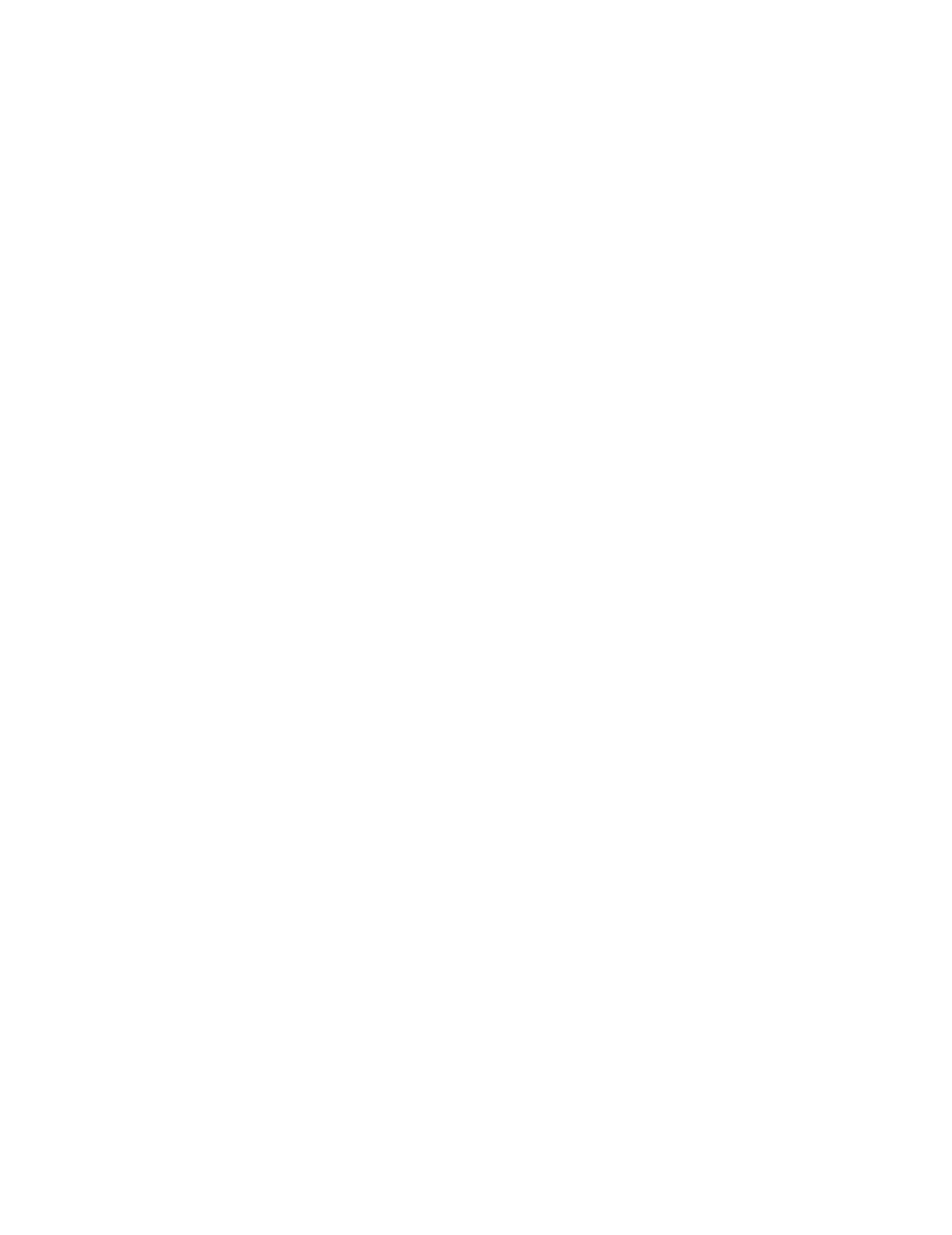## **Getting Along With Your Boss**

### **Career Education Focus:**

- 1. Identifying appropriate workplace behavior
- 2. Understanding how to work with different personalities in the workplace

**Related Standards:** English/language arts

### **Lesson Objectives:**

- 1. Evaluate different types of difficult bosses
- 2. Generate strategies to deal with difficult bosses

**Materials:** Ten Ways I Can Work Better With My Boss worksheet, How to Work With Your Boss worksheet, pens and pencils

### **Procedures:**

Ask the students if they have ever had a teacher who they felt treated them unfairly. Explain to the students when they begin their careers, they may encounter bosses who may treat them in ways the students feel is unfair.

Discuss the following types of bosses and strategies to deal with these bosses:

#### **The Over-Attentive Boss**

- Always watches your work
- Constantly gives you advice
- Makes you nervous by their constant attention, causing more mistakes

How to deal with the over-attentive boss:

- Ask coworkers you trust if they have similar experiences with the boss
- Ask the boss if you can report your progress to them
- Make a list of finished assignments each day or week for the boss

#### **The Mean Boss**

- Insults or belittles you
- Criticizes you in front of others
- Always assigns you the most undesirable tasks

How to deal with the mean boss:

- Meet with the boss when you are both in good moods to discuss your relationship.
- They may not realize how you feel, so cite specific examples of when you feel you were treated unfairly.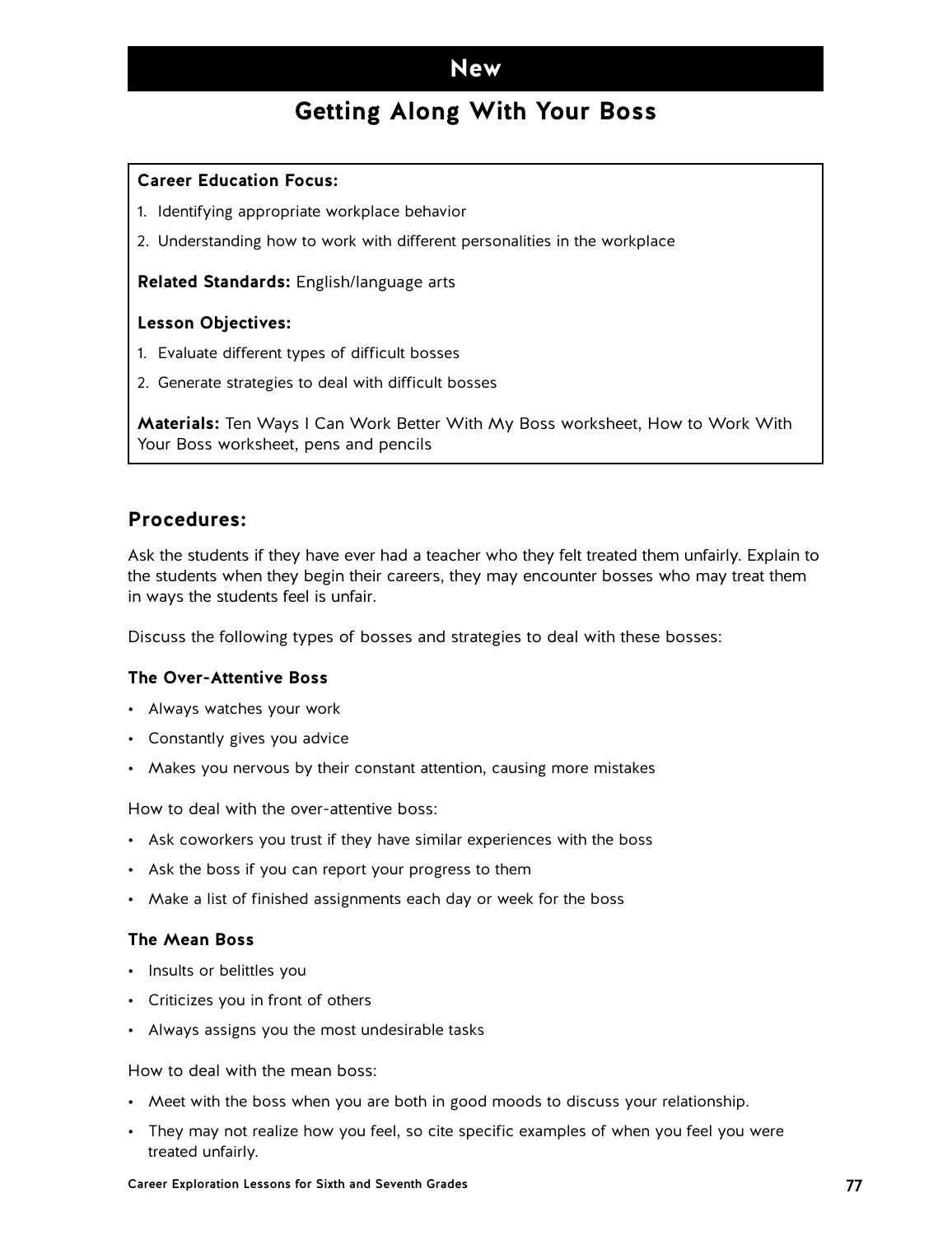- If they do not take your feelings seriously, speak to their boss.
- If the negative behavior continues, you may have to find another job.

### **The Unreasonable Boss**

- Expects your job to be more important than anything else in your life, including school and your family.
- Constantly gives you unreasonable amounts of work that you are unable to finish by staying late or taking home with you.

How to deal with the unreasonable boss:

- Meet with your boss one-on-one to discuss how you feel about how you have been treated.
- Use specific examples of time where you feel you were given unreasonable amounts of work.
- If you still feel they treat you unreasonable, talk to their boss.

### **The Missing Boss**

- Assigns you tasks and disappears without explaining directions
- Leaves you in charge without properly training you

How to deal with the missing boss:

- Ask your coworkers for help with simple tasks.
- Ask your boss if you can schedule time before or after work for more training.
- Ask your boss for periodic progress reports.

**Activity 1:** Pass out the Ten Ways I Can Work Better With My Boss worksheet. Explain to students they are to list 10 ways they can be a better employee. After students have had time to complete the worksheet, ask for volunteers to share their ideas.

**Activity 2:** Pass out the How to Work With Your Boss worksheet. Explain to students they are to read about each type of boss and identify two ways to work better with that type of boss. After students have had time to complete the worksheet, ask for volunteers to share their answers with the class.

**Assessment:** Make sure all students have completed both worksheets thoroughly and accurately.

**Reflection:** Lead a class discussion on lessons learned. Evaluate why it is important to get along with your boss. Review the four types of bosses discussed today.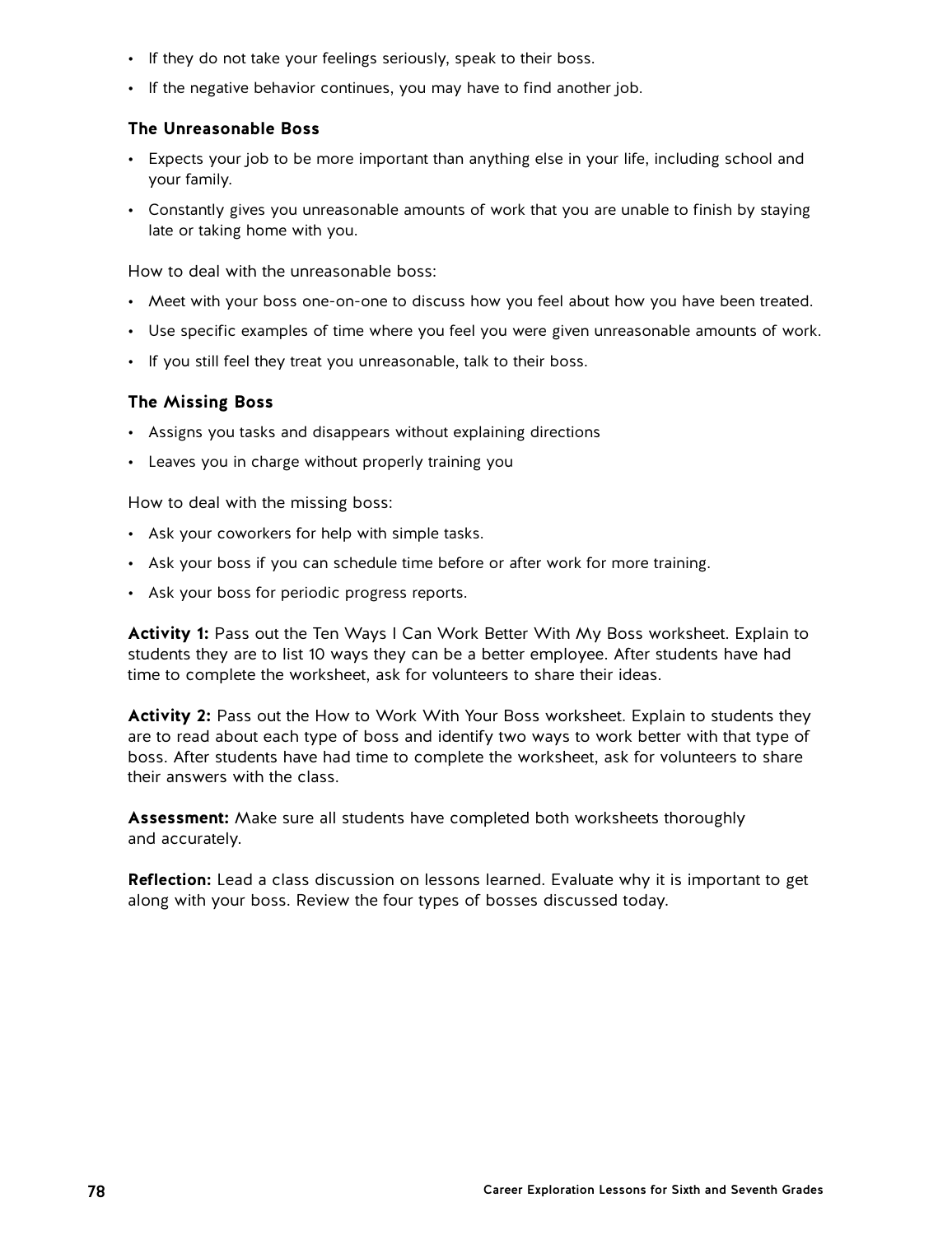# Ten Ways I Can Work Better With My Boss

Think of 10 ways you can be a good employee. Your ideas may include things that make you look good and ways you can make your boss look good. Example: Be a good listener when your boss is speaking.

| 1. |                                                                                                                       |  |  |
|----|-----------------------------------------------------------------------------------------------------------------------|--|--|
| 2. |                                                                                                                       |  |  |
| 3. |                                                                                                                       |  |  |
| 4. |                                                                                                                       |  |  |
| 5. |                                                                                                                       |  |  |
|    |                                                                                                                       |  |  |
| 6. |                                                                                                                       |  |  |
| 7. | <u> 1980 - Jan Amerikaanse kommunister († 1950)</u>                                                                   |  |  |
| 8. | <u> 1980 - Johann Barn, mars and de British Barn, mars and de British Barn, mars and de British Barn, mars and de</u> |  |  |
| 9. |                                                                                                                       |  |  |
|    |                                                                                                                       |  |  |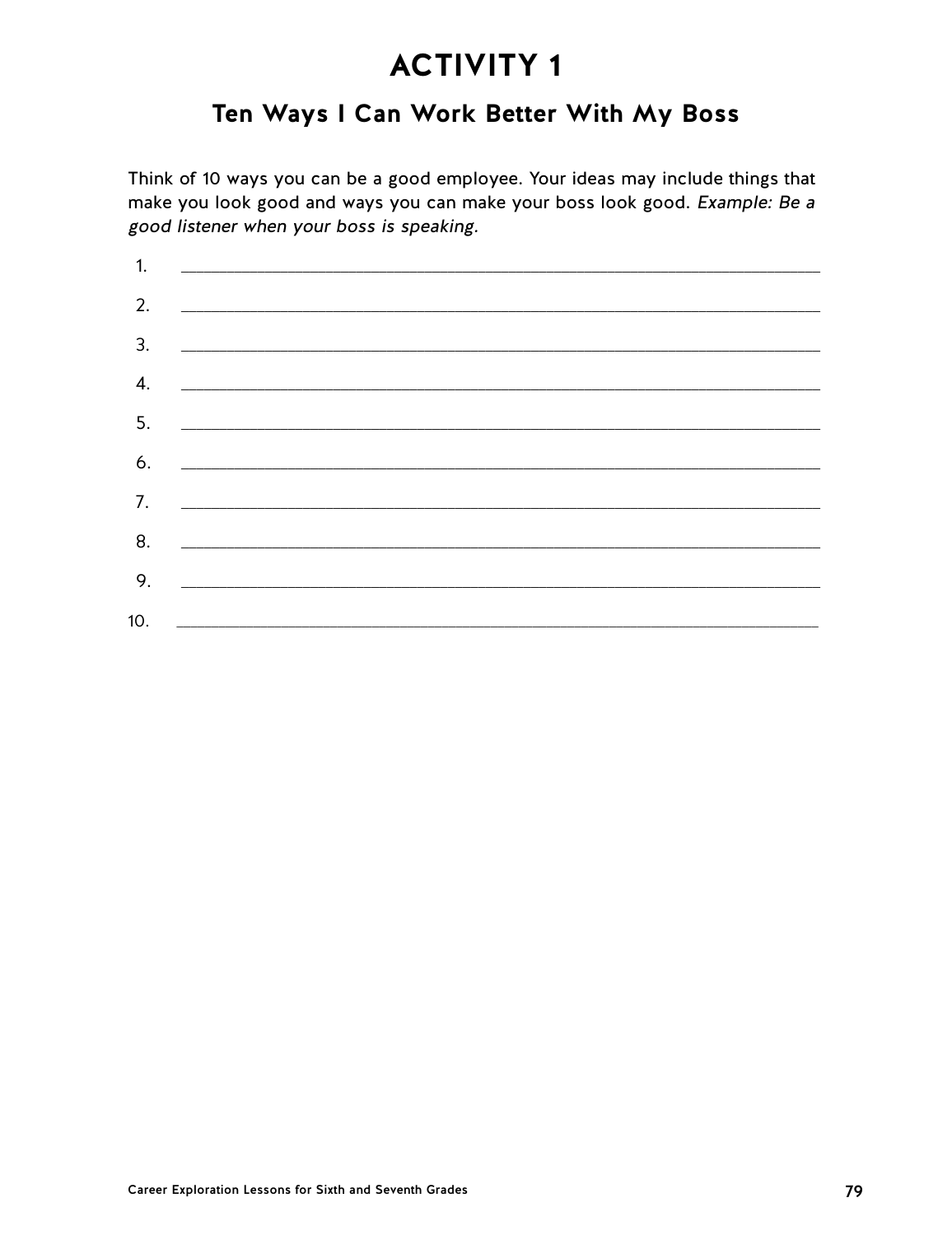## **How to Work With Your Boss**

Read the brief description about each type of boss and write down two ideas of how you can work better with that boss.

A. The **over-attentive boss** keeps close watch over all information and resources. The boss wants constant progress updates, wants to make all decisions, and may be unwilling to listen to employees' ideas. This type of boss tends to question employees about their decisions, their work style, and the results.

List two ways you can deal with this type of boss:

- 1. \_\_\_\_\_\_\_\_\_\_\_\_\_\_\_\_\_\_\_\_\_\_\_\_\_\_\_\_\_\_\_\_\_\_\_\_\_\_\_\_\_\_\_\_\_\_\_\_\_\_\_\_\_\_\_\_\_\_\_\_\_\_\_\_\_\_\_\_\_\_\_\_\_\_\_\_\_\_\_\_\_\_\_\_\_\_\_ 2. \_\_\_\_\_\_\_\_\_\_\_\_\_\_\_\_\_\_\_\_\_\_\_\_\_\_\_\_\_\_\_\_\_\_\_\_\_\_\_\_\_\_\_\_\_\_\_\_\_\_\_\_\_\_\_\_\_\_\_\_\_\_\_\_\_\_\_\_\_\_\_\_\_\_\_\_\_\_\_\_\_\_\_\_\_\_\_
- B. The **mean boss** uses negative criticism to manage employees. It is not unusual for this boss to be feared and disliked by the employees.

List two ways you can deal with this type of boss:

- $1.$
- $2.$
- C. The **unreasonable boss** is a workaholic and may not have a life outside the office. This boss expects their employees to work just as hard as or harder. The expectations of this boss may be unrealistic because the bar is set high and the employee is expected to succeed.

List two ways you can deal with this type of boss:

- 1. \_\_\_\_\_\_\_\_\_\_\_\_\_\_\_\_\_\_\_\_\_\_\_\_\_\_\_\_\_\_\_\_\_\_\_\_\_\_\_\_\_\_\_\_\_\_\_\_\_\_\_\_\_\_\_\_\_\_\_\_\_\_\_\_\_\_\_\_\_\_\_\_\_\_\_\_\_\_\_\_\_\_\_\_\_\_\_ 2. \_\_\_\_\_\_\_\_\_\_\_\_\_\_\_\_\_\_\_\_\_\_\_\_\_\_\_\_\_\_\_\_\_\_\_\_\_\_\_\_\_\_\_\_\_\_\_\_\_\_\_\_\_\_\_\_\_\_\_\_\_\_\_\_\_\_\_\_\_\_\_\_\_\_\_\_\_\_\_\_\_\_\_\_\_\_\_
- D. The **missing boss** has little or no interaction with employees. This boss is rarely seen until the project is complete. You may feel frustrated due to lack of direction, feedback, and constructive criticism.

List two ways you can deal with this type of boss:

1. \_\_\_\_\_\_\_\_\_\_\_\_\_\_\_\_\_\_\_\_\_\_\_\_\_\_\_\_\_\_\_\_\_\_\_\_\_\_\_\_\_\_\_\_\_\_\_\_\_\_\_\_\_\_\_\_\_\_\_\_\_\_\_\_\_\_\_\_\_\_\_\_\_\_\_\_\_\_\_\_\_\_\_\_\_\_\_ 2. \_\_\_\_\_\_\_\_\_\_\_\_\_\_\_\_\_\_\_\_\_\_\_\_\_\_\_\_\_\_\_\_\_\_\_\_\_\_\_\_\_\_\_\_\_\_\_\_\_\_\_\_\_\_\_\_\_\_\_\_\_\_\_\_\_\_\_\_\_\_\_\_\_\_\_\_\_\_\_\_\_\_\_\_\_\_\_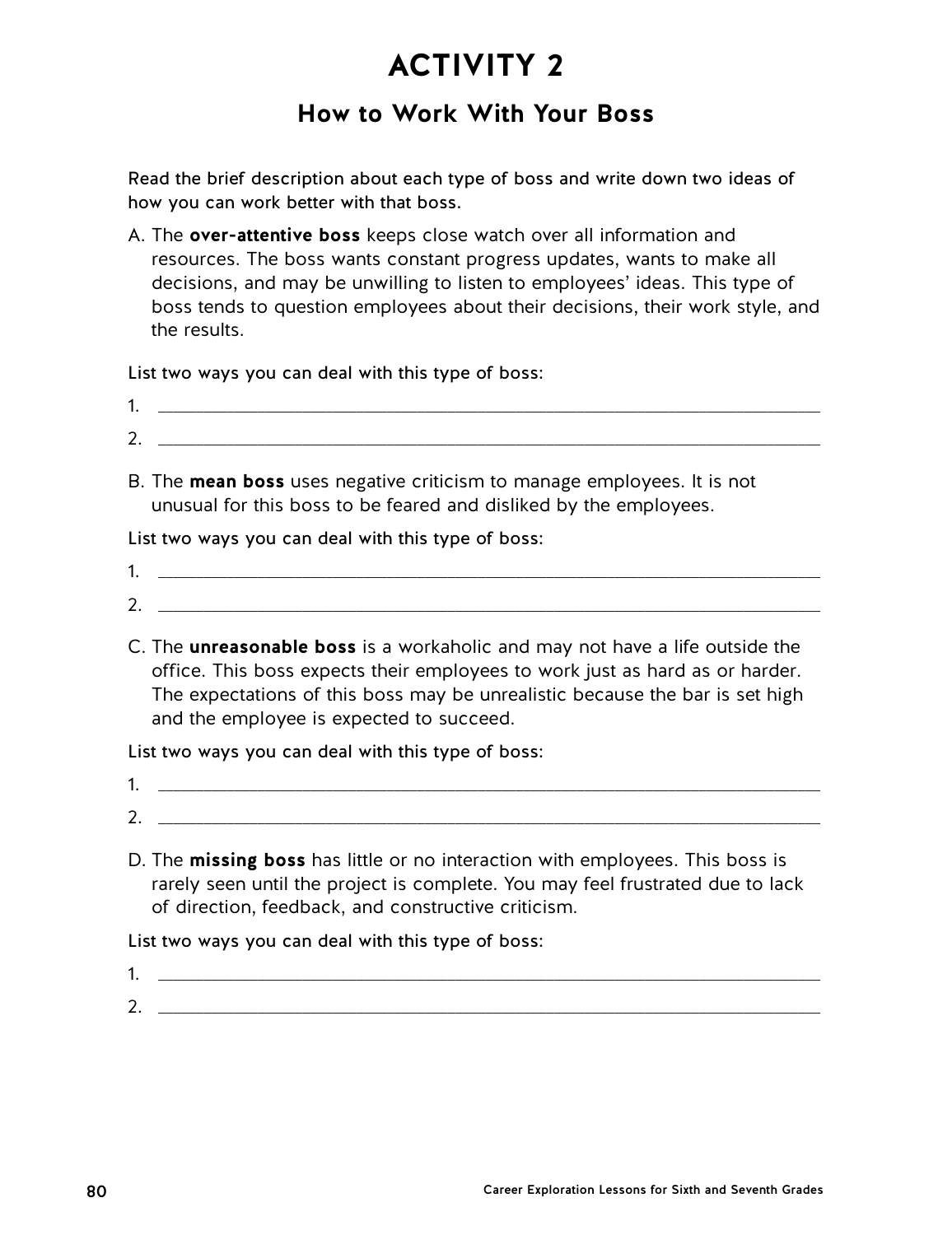## **Job Interviews**

### **Career Education Focus:**

- 1. Preparing for future job interviews
- 2. Developing proper social skills for career success

**Related Standards:** English/language arts

### **Lesson Objectives:**

- 1. Break down the interview process with students
- 2. Illustrate proper answers to typical interview questions
- 3. Role-play interview situations

**Materials:** Interview Preparation worksheet, Interview Role-Play worksheet, pens and pencils

### **Procedures:**

Tell the students this lesson will explore what to expect when interviewing for a job. Ask the students if any of them have ever been through an interview process. If no one has, ask them to share what they know about interviews.

Discuss the following interview topics with the students:

- 1. Dress appropriately for the interview
- 2. Use proper language (i.e. no slang, no profanity)
- 3. Arrive early to the interview
- 4. Research information about your potential job
- 5. Research information about the company interviewing you
- 6. Do not eat, drink, or chew gum during the interview
- 7. Stay calm, relax, and be yourself

**Activity 1:** Pass out the Interview Preparation worksheet. Explain to students they are to answer the questions on the worksheet as if they are being interviewed for a job. After the students have had enough time to complete the worksheet, ask for volunteers to share their answers or discuss any questions they had about the interview process.

**Activity 2:** Divide students into pairs. If there is a student without a partner, allow one group of three. Explain to the students they are to pretend to interview their partner for a job. The student conducting the interview should record their partner's answers on their own worksheet. After students have completed an interview, they are to role-play the interview from the opposite perspective. Make sure students have enough time to both interview their partner and be interviewed.

**Assessment:** Make sure all students have completed the Interview Preparation worksheet thoroughly and accurately. Make sure all students have interviewed their partner for the Interview Role-Play worksheet.

**Reflection:** Lead a class discussion on lessons learned. Why are good interview skills important? What advice would you give a friend interviewing for a job?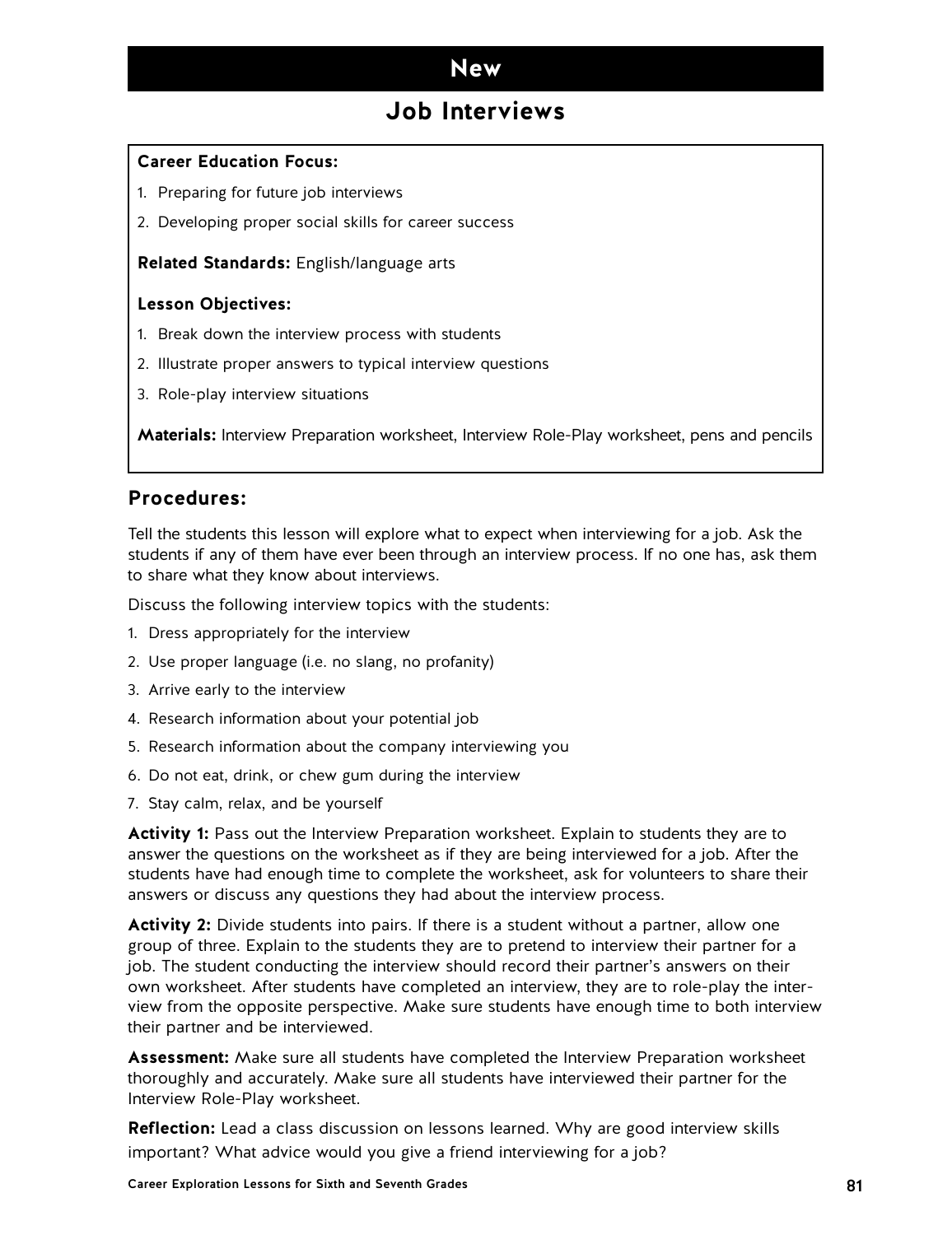# **Interview Preparation**

Answer the following questions as you would in a real job interview.

| 1. What is your greatest strength?                        |  |  |  |  |
|-----------------------------------------------------------|--|--|--|--|
|                                                           |  |  |  |  |
| 2. What is your greatest weakness?                        |  |  |  |  |
|                                                           |  |  |  |  |
| 3. What motivates you?                                    |  |  |  |  |
|                                                           |  |  |  |  |
| 4. Do you prefer to work alone or as part of a team? Why? |  |  |  |  |
|                                                           |  |  |  |  |
| 5. How do you handle stress?                              |  |  |  |  |
|                                                           |  |  |  |  |
| 6. What are your hobbies?                                 |  |  |  |  |
|                                                           |  |  |  |  |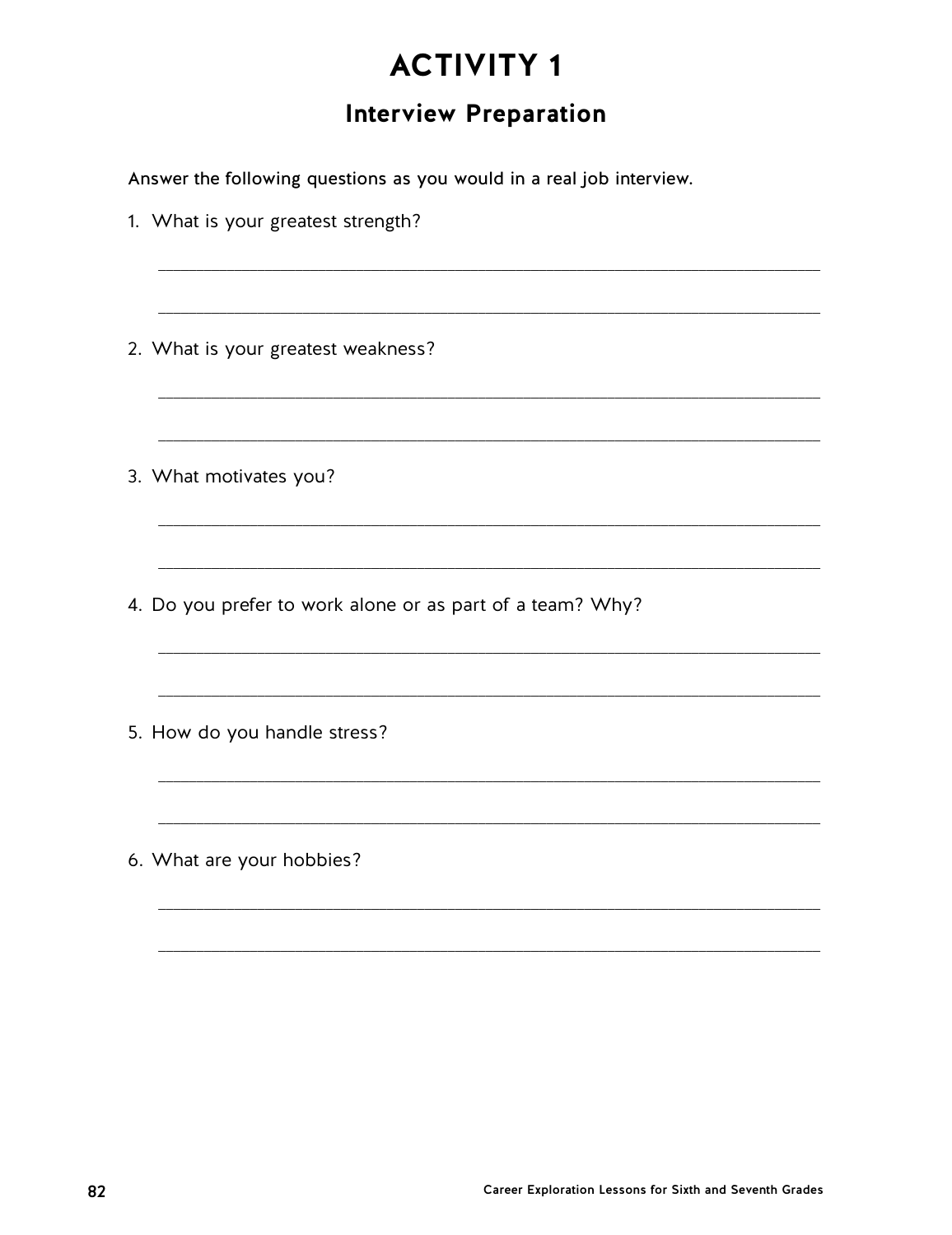# **Interview Role-Play**

Now it's your turn to interview someone. Ask these questions to your assigned partner as if you are interviewing them for a job.

| 1. What is your greatest strength?                        |  |  |  |
|-----------------------------------------------------------|--|--|--|
|                                                           |  |  |  |
| 2. What is your greatest weakness?                        |  |  |  |
|                                                           |  |  |  |
| 3. What motivates you?                                    |  |  |  |
|                                                           |  |  |  |
| 4. Do you prefer to work alone or as part of a team? Why? |  |  |  |
|                                                           |  |  |  |
| 5. How do you handle stress?                              |  |  |  |
|                                                           |  |  |  |
| 6. What are your hobbies?                                 |  |  |  |
|                                                           |  |  |  |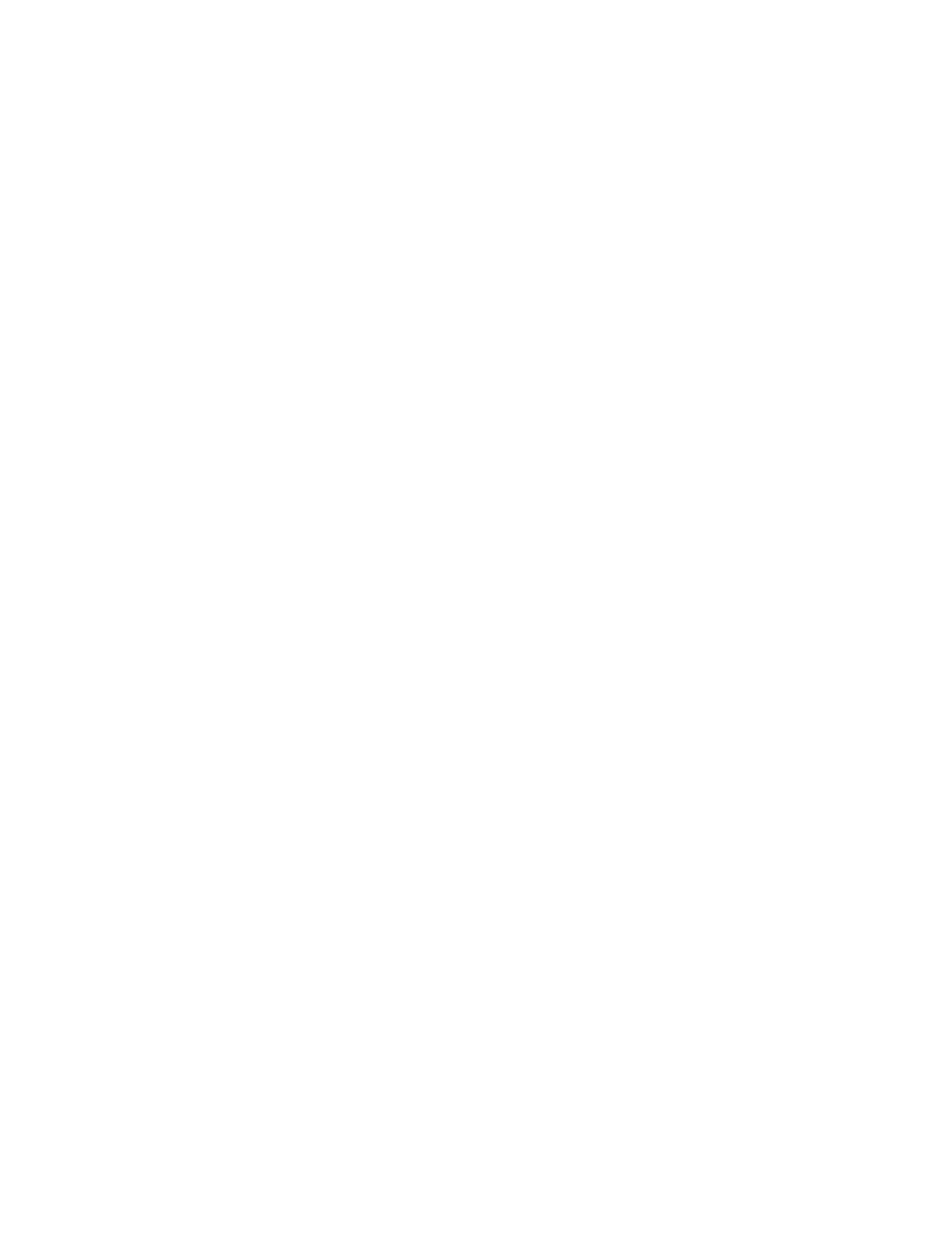## **Know Your Rights**

### **Career Education Focus:**

- 1. Understanding your rights as an employee
- 2. Identifying appropriate behavior for the workplace
- 3. Learning how to deal with difficult situations in the workplace

#### **Related Standards:** English/language arts

#### **Lesson Objectives:**

- 1. Appraise illegal questions for employers to ask
- 2. Construct strategies to deal with inappropriate questions

**Materials:** Legal or Not worksheet, Interview Scenarios worksheet, pens and pencils

### **Procedures:**

Begin the lesson by explaining to the students that just as there are rules all employees must follow, there are also rules all employers must follow. Tell the students this lesson will focus on topics that employers are not allowed to ask their employees.

Discuss why each of the following topics is inappropriate:

- Race
- Age
- Religion
- Where an employee is from
- Marital/family status (i.e., who the employee lives with)
- Disabilities

Discuss the follow strategies for employees to use when asked inappropriate questions:

- Provide an answer that you feel like sharing.
- Ask the employer to rephrase the question. They may not have intended to ask the question in a way that made you uncomfortable.
- Explain to the employer that you don't feel comfortable answering the question.

**Activity 1:** Pass out the Legal or Not worksheet. Explain to students they are to circle the questions they think are inappropriate for their employer to ask. After students have had time to complete the worksheet, lead a discussion through each question to make sure the entire group understands what is and isn't appropriate.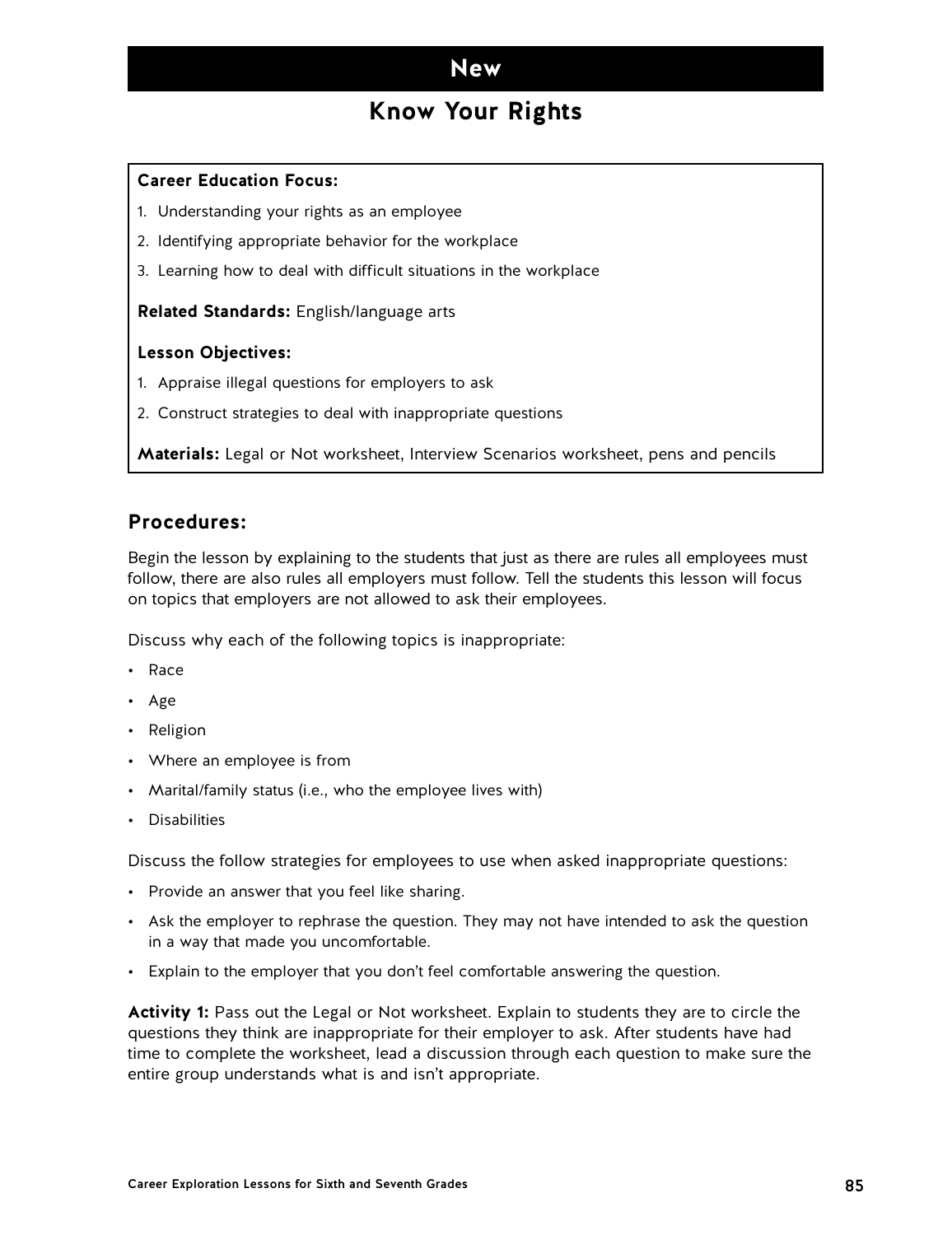Activity 2: Pass out the Interview Scenarios worksheet. Explain to students they need to read each scenario and use the space below to write how they would respond to the situation. After students have had enough time to complete the worksheet, lead a class discussion about their responses.

**Assessment:** Make sure all students have completed both worksheets thoroughly and accurately.

**Reflection:** Lead a class discussion on lessons learned. Explain why these types of questions are inappropriate for an interview. How did you feel during the interview scenarios? Did the questions make you uncomfortable?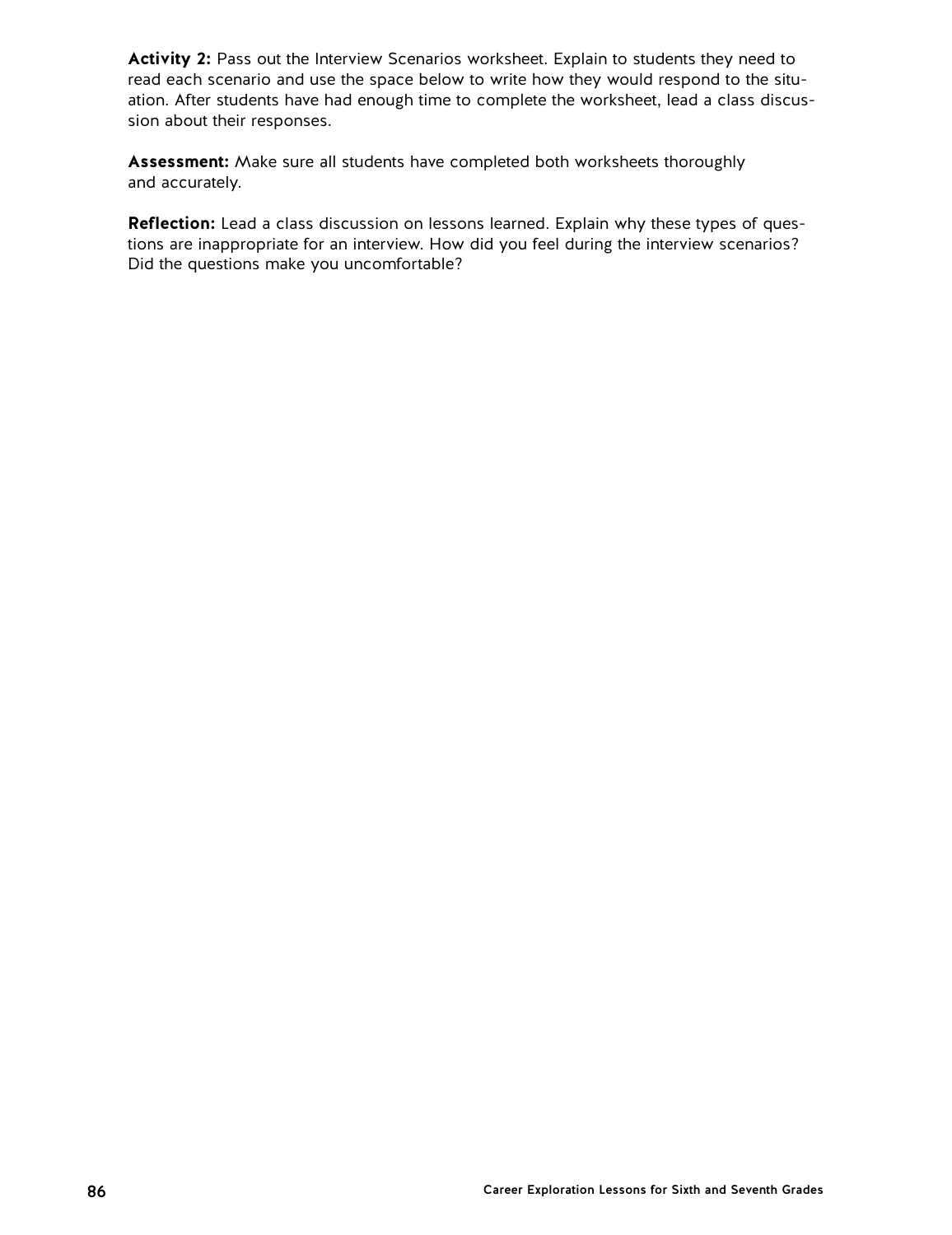# **Legal or Not?**

Circle the questions below that you think are not okay for an employer to ask you.

What do you know about our company?

How old are you?

Where were you born?

Do you like to read?

With whom do you live?

Where did you go to school?

Why are you in a wheelchair?

What are your hobbies?

Are you married?

What are your favorite TV shows?

Do you go to church?

Do you live with your parents?

How far would your drive to work be?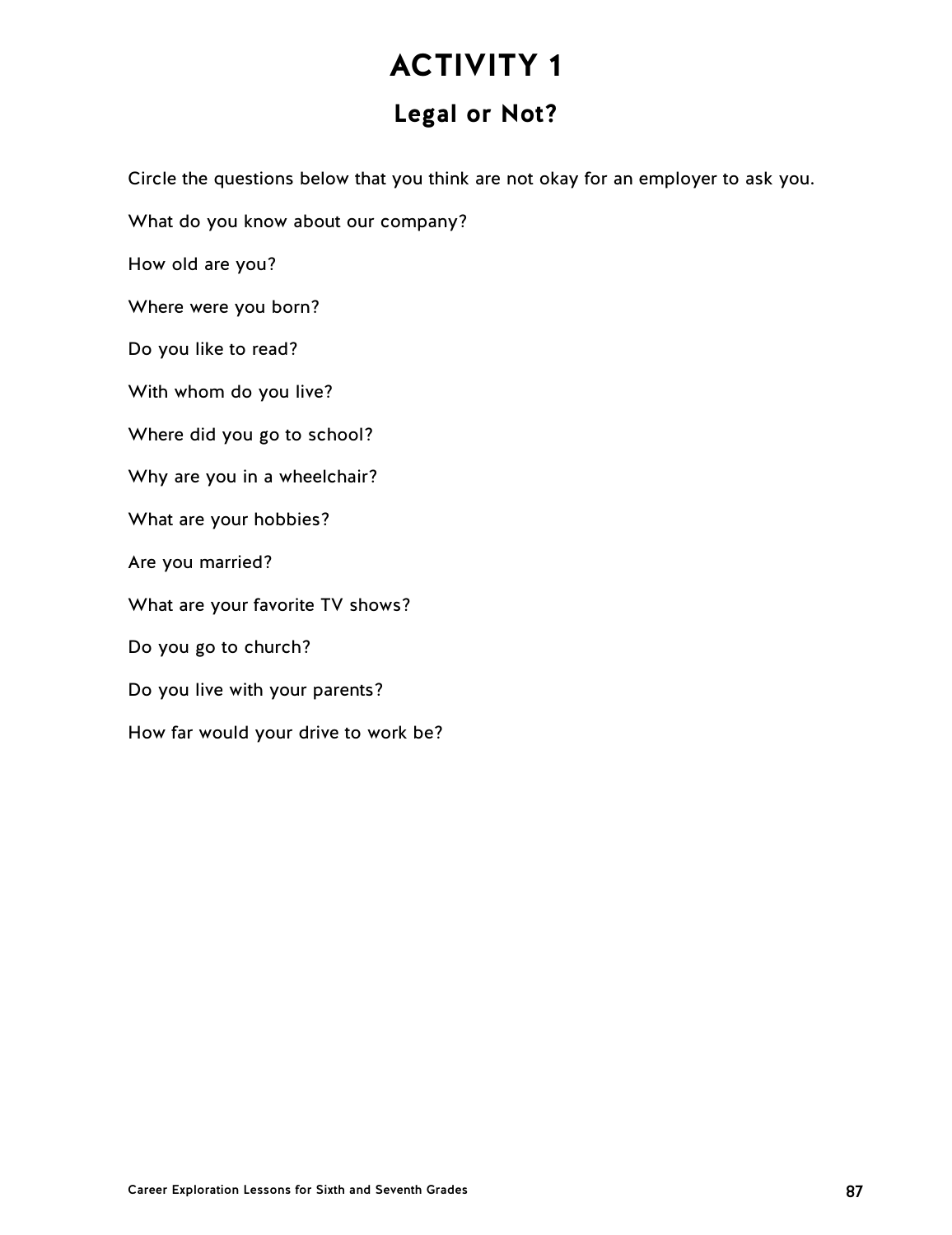# **Interview Scenarios**

You are interviewing with an educational program that wants to hire someone to mentor high school students after regular school hours, and the interview is going well. The individual that will be your supervisor has said, "Your resume is just what we are looking for and your answers this morning indicate that you have the experience we need in this position. Do you have any children at home?"

\_\_\_\_\_\_\_\_\_\_\_\_\_\_\_\_\_\_\_\_\_\_\_\_\_\_\_\_\_\_\_\_\_\_\_\_\_\_\_\_\_\_\_\_\_\_\_\_\_\_\_\_\_\_\_\_\_\_\_\_\_\_\_\_\_\_\_\_\_\_\_\_\_\_\_\_\_\_\_\_\_\_\_\_\_\_\_\_\_\_\_\_\_\_\_

\_\_\_\_\_\_\_\_\_\_\_\_\_\_\_\_\_\_\_\_\_\_\_\_\_\_\_\_\_\_\_\_\_\_\_\_\_\_\_\_\_\_\_\_\_\_\_\_\_\_\_\_\_\_\_\_\_\_\_\_\_\_\_\_\_\_\_\_\_\_\_\_\_\_\_\_\_\_\_\_\_\_\_\_\_\_\_\_\_\_\_\_\_\_\_

\_\_\_\_\_\_\_\_\_\_\_\_\_\_\_\_\_\_\_\_\_\_\_\_\_\_\_\_\_\_\_\_\_\_\_\_\_\_\_\_\_\_\_\_\_\_\_\_\_\_\_\_\_\_\_\_\_\_\_\_\_\_\_\_\_\_\_\_\_\_\_\_\_\_\_\_\_\_\_\_\_\_\_\_\_\_\_\_\_\_\_\_\_\_\_

\_\_\_\_\_\_\_\_\_\_\_\_\_\_\_\_\_\_\_\_\_\_\_\_\_\_\_\_\_\_\_\_\_\_\_\_\_\_\_\_\_\_\_\_\_\_\_\_\_\_\_\_\_\_\_\_\_\_\_\_\_\_\_\_\_\_\_\_\_\_\_\_\_\_\_\_\_\_\_\_\_\_\_\_\_\_\_\_\_\_\_\_\_\_\_

The individual being interviewed is in a wheelchair. Although he is a great candidate for the job, the person conducting the interview seems hesitant when asking questions. Finally the interviewer asks, "Are you able to use your legs at all? Do you have any other limitations?"

\_\_\_\_\_\_\_\_\_\_\_\_\_\_\_\_\_\_\_\_\_\_\_\_\_\_\_\_\_\_\_\_\_\_\_\_\_\_\_\_\_\_\_\_\_\_\_\_\_\_\_\_\_\_\_\_\_\_\_\_\_\_\_\_\_\_\_\_\_\_\_\_\_\_\_\_\_\_\_\_\_\_\_\_\_\_\_\_\_\_\_\_\_\_\_

\_\_\_\_\_\_\_\_\_\_\_\_\_\_\_\_\_\_\_\_\_\_\_\_\_\_\_\_\_\_\_\_\_\_\_\_\_\_\_\_\_\_\_\_\_\_\_\_\_\_\_\_\_\_\_\_\_\_\_\_\_\_\_\_\_\_\_\_\_\_\_\_\_\_\_\_\_\_\_\_\_\_\_\_\_\_\_\_\_\_\_\_\_\_\_

\_\_\_\_\_\_\_\_\_\_\_\_\_\_\_\_\_\_\_\_\_\_\_\_\_\_\_\_\_\_\_\_\_\_\_\_\_\_\_\_\_\_\_\_\_\_\_\_\_\_\_\_\_\_\_\_\_\_\_\_\_\_\_\_\_\_\_\_\_\_\_\_\_\_\_\_\_\_\_\_\_\_\_\_\_\_\_\_\_\_\_\_\_\_\_

\_\_\_\_\_\_\_\_\_\_\_\_\_\_\_\_\_\_\_\_\_\_\_\_\_\_\_\_\_\_\_\_\_\_\_\_\_\_\_\_\_\_\_\_\_\_\_\_\_\_\_\_\_\_\_\_\_\_\_\_\_\_\_\_\_\_\_\_\_\_\_\_\_\_\_\_\_\_\_\_\_\_\_\_\_\_\_\_\_\_\_\_\_\_\_

A college student is being interviewed by a local discount store that is open seven days a week. The student has indicated his schedule is flexible and will work when needed. The individual conducting the interview asks, "Will church be a problem for you on Sunday?"

\_\_\_\_\_\_\_\_\_\_\_\_\_\_\_\_\_\_\_\_\_\_\_\_\_\_\_\_\_\_\_\_\_\_\_\_\_\_\_\_\_\_\_\_\_\_\_\_\_\_\_\_\_\_\_\_\_\_\_\_\_\_\_\_\_\_\_\_\_\_\_\_\_\_\_\_\_\_\_\_\_\_\_\_\_\_\_\_\_\_\_\_\_\_\_

\_\_\_\_\_\_\_\_\_\_\_\_\_\_\_\_\_\_\_\_\_\_\_\_\_\_\_\_\_\_\_\_\_\_\_\_\_\_\_\_\_\_\_\_\_\_\_\_\_\_\_\_\_\_\_\_\_\_\_\_\_\_\_\_\_\_\_\_\_\_\_\_\_\_\_\_\_\_\_\_\_\_\_\_\_\_\_\_\_\_\_\_\_\_\_

\_\_\_\_\_\_\_\_\_\_\_\_\_\_\_\_\_\_\_\_\_\_\_\_\_\_\_\_\_\_\_\_\_\_\_\_\_\_\_\_\_\_\_\_\_\_\_\_\_\_\_\_\_\_\_\_\_\_\_\_\_\_\_\_\_\_\_\_\_\_\_\_\_\_\_\_\_\_\_\_\_\_\_\_\_\_\_\_\_\_\_\_\_\_\_

\_\_\_\_\_\_\_\_\_\_\_\_\_\_\_\_\_\_\_\_\_\_\_\_\_\_\_\_\_\_\_\_\_\_\_\_\_\_\_\_\_\_\_\_\_\_\_\_\_\_\_\_\_\_\_\_\_\_\_\_\_\_\_\_\_\_\_\_\_\_\_\_\_\_\_\_\_\_\_\_\_\_\_\_\_\_\_\_\_\_\_\_\_\_\_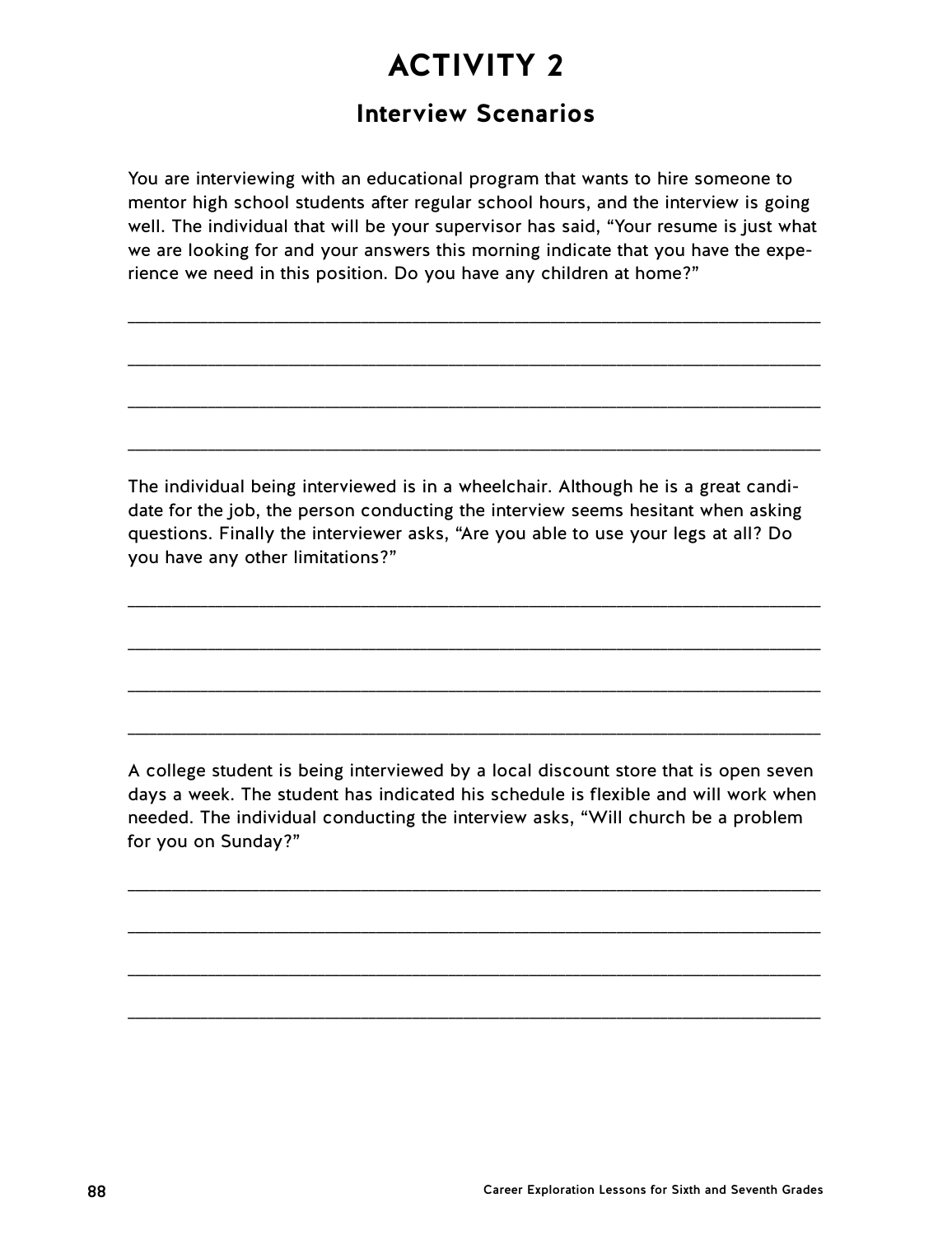## **Learning Styles: Which One Am I**

#### **Career Education Focus:**

- 1. Developing awareness of different learning styles
- 2. Preparing for diverse abilities and personalities in the workplace
- 3. Identifying career abilities and skills

**Related Standards:** English/language arts

#### **Lesson Objectives:**

- 1. Recognize three types of learning styles
- 2. Appraise their type of learning style

**Materials:** Finding My Learning Style worksheet, How Do I Learn? worksheet, pens and pencils

### **Procedures:**

Explain to the group there are three major types of learning styles: auditory, visual, and tactile. During the next series of lessons, they will explore each learning style to determine which ones are most beneficial to them.

Define each type of learning style for the students. "Auditory" is learning with sound, speech, dialog, or noise. "Visual" is learning with sight, mental imagery, or video. "Tactile" is learning with "hands-on" activities.

Ask the students for examples of each of the types of learning styles in the classroom. Examples you could provide would be: auditory—listening to lectures, reading out loud in the classroom, and group discussions; visual—drawing maps, outlining processes, taking notes, and watching videos, tactile—lab classes, taking field trips or visiting museums, and playing learning games.

Tell the students that during the next few lessons, they will learn more about each of the learning styles. This will prepare them for success in the classroom and the workplace.

**Activity 1:** Pass out the Finding My Learning Style worksheet. Explain to students that this worksheet will give them an idea of which of the three types of learning styles is best for them. Tell the students to read each question and circle the answer that best applies to them. When they are done, they need to add up their answers for each letter and write their answers in the space provided. After students have had time to complete the worksheet, ask for volunteers to share their answers. Ask the students if they scored highest in the area they thought they would or if they were surprised by their result.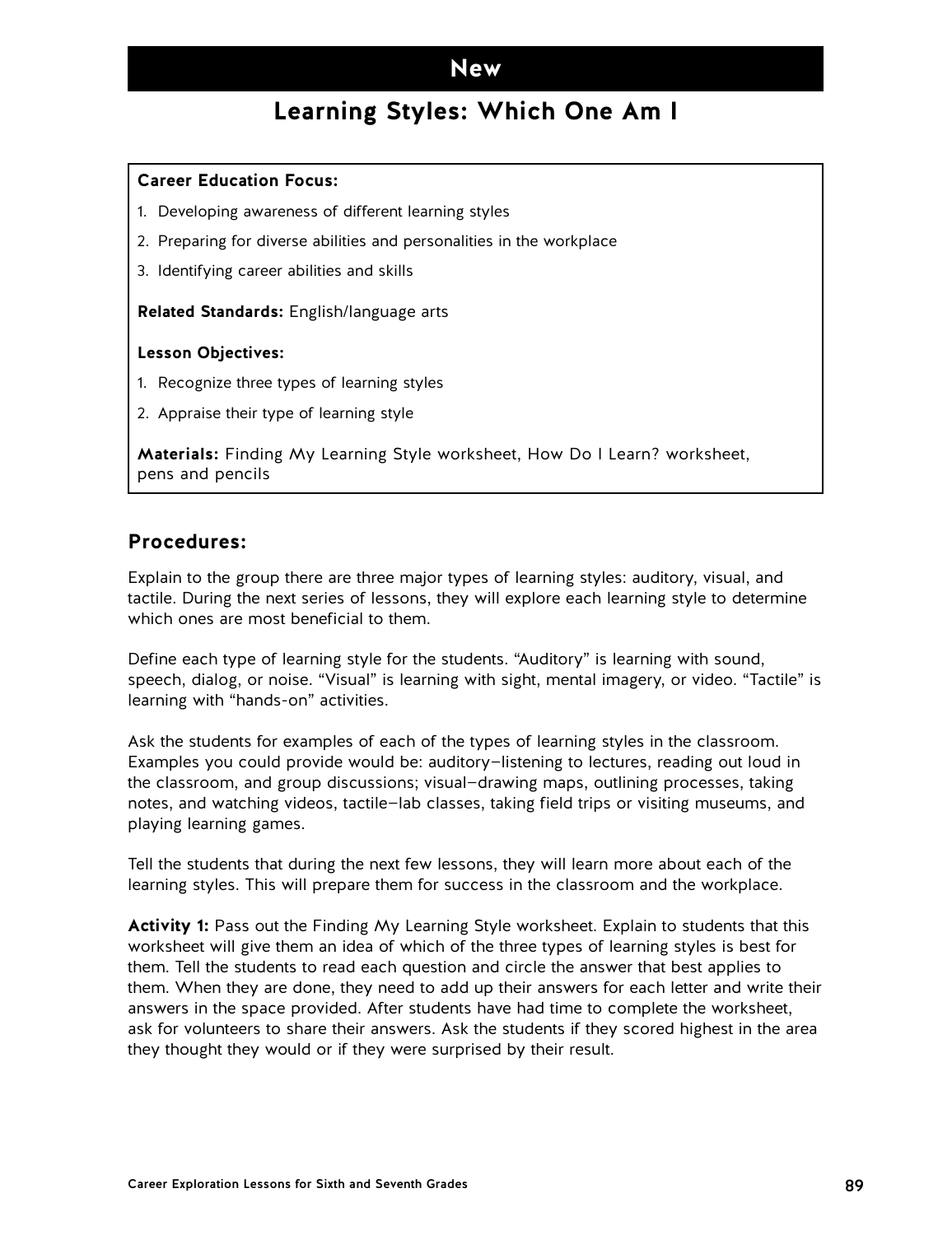**Activity 2:** Pass out the How Do I Learn worksheet. Tell the students to read the Visual Learner page and circle all that apply to them. Count how many traits they circled and write the number at the bottom of the page. They should do the same for the Auditory Learner and Tactile Learner sheets. After students have had time to complete the worksheet, ask for volunteers to share their answers and whether or not the results of the two activities match.

**Assessment:** Make sure all students have completed both worksheets thoroughly and accurately.

**Reflection:** Lead a class discussion on lessons learned. Compare and contrast the three learning styles we discussed today. How will knowing your learning style help you in school? When looking for a job/career?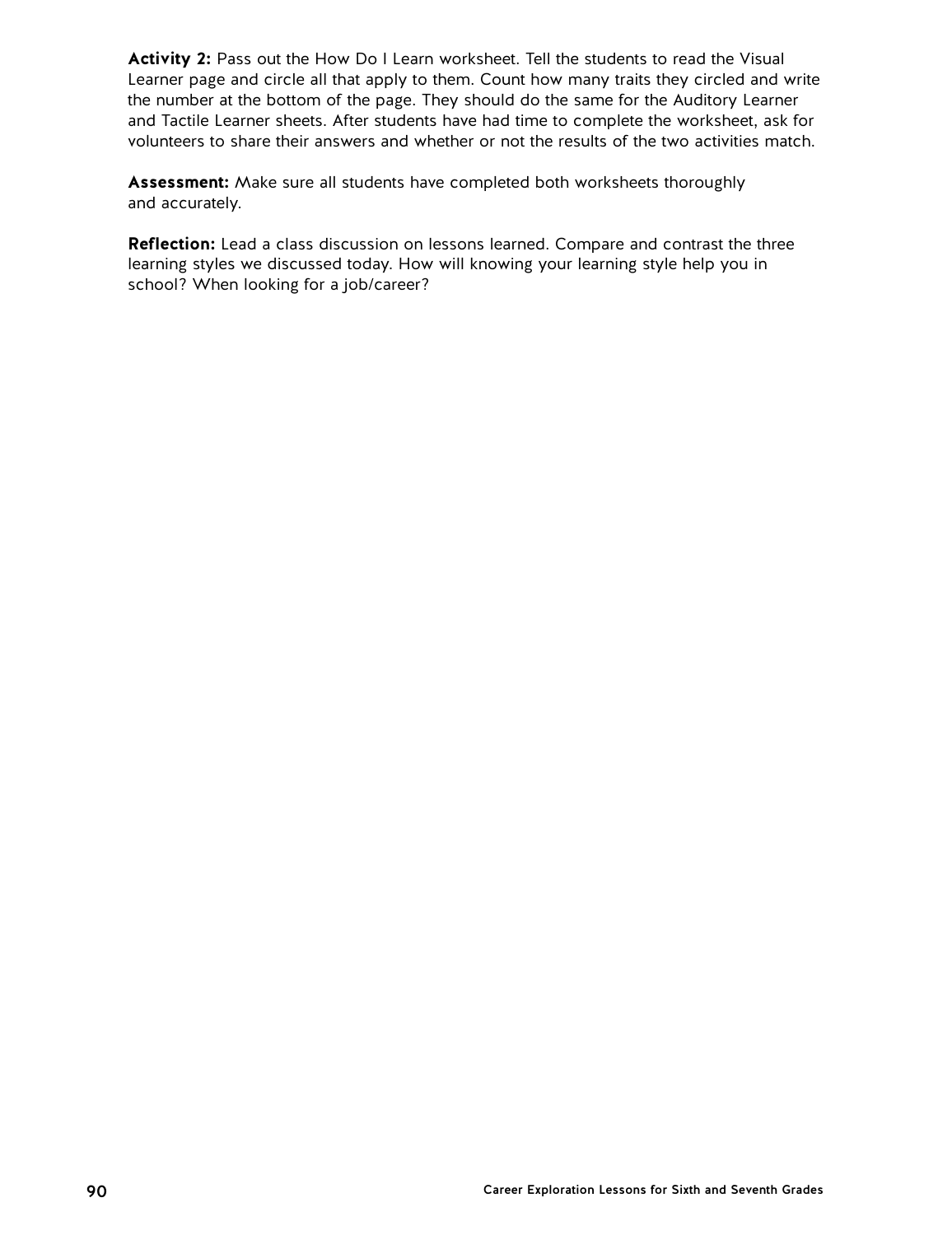# **ACTIVITY 1 Finding My Learning Style**

Circle the answer that best fits you.

- 1. I do best on tests that include:
	- a. Short definitions, fill in the blank, or multiple choice
	- b. Diagramming, reading maps, or showing a process
	- c. Writing responses to lectures or oral exams
- 2. I do worst on tests that include:
	- a. Long or essay questions
	- b. Listen and respond
	- c. Reading passages and writing answers
- 3. I study best by:
	- a. Taking lots of breaks and studying while listening to music
	- b. Using flashcards and highlighters to review notes
	- c. Studying with a group of friends
- 4. In class, I:
	- a. Have a hard time sitting still
	- b. Copy what is on the board in your notes
	- c. Like to read out loud and speak in class
- 5. To find out how something worked, I would:
	- a. Watch a video or demonstration about it
	- b. Read about it or listen to someone explain it
	- c. Figure it out on my own by taking it apart

Add up your answers for each letter and write them next to the letters below.

- A \_\_\_\_
- B \_\_\_\_
- $C \_$

If you answered mostly As, you scored the highest for tactile learning. If you answered mostly Bs, you scored the highest for visual learning. If you answered mostly Cs, you scored the highest for auditory learning. It is possible to have more than one type of learning style.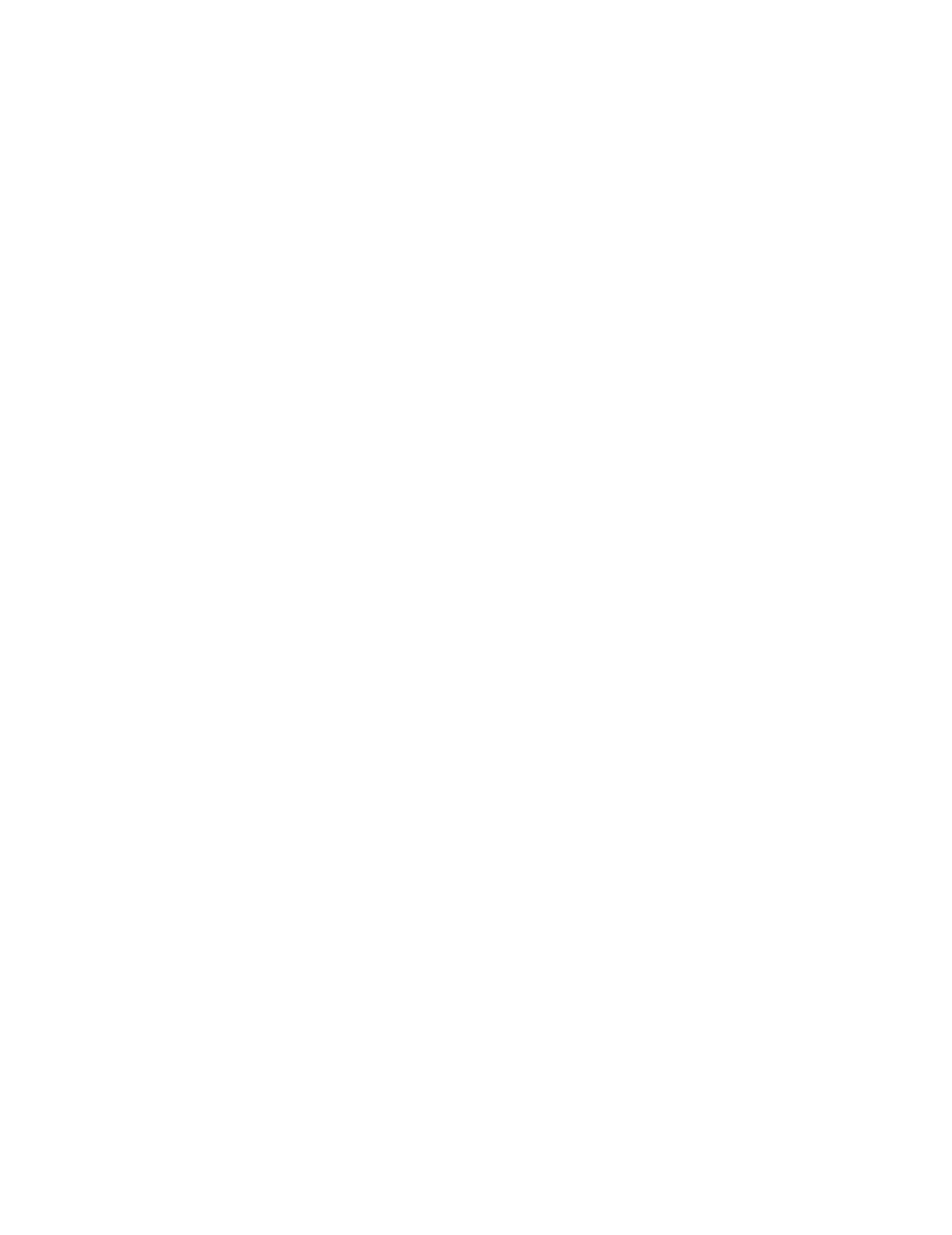# **How Do I Learn**

This activity reviews the three types of learning styles. Read the Visual Learner sheet and circle all traits that apply to you. Then read the Auditory Learner sheet and circle all that apply to you. Finally, read the Tactile Learner sheet and circle all that apply to you. Count the circles on each sheet and write the number of the bottom of each page. Which learning style has the highest number on the bottom of the page? Does it match the result of the previous learning style activity?

## **The Visual Learner learns through seeing...**

These learners can either process information randomly or absorb what unfolds in sequence before their eyes. They need to see the teacher's body language and facial expression to fully understand the content of a lesson. They tend to prefer sitting at the front of the classroom to avoid visual obstructions (e.g. people's heads).

### **DO YOU…**

- Have a strong sense of color
- Follow written directions well
- Process what you hear slowly
- "Translate" word messages into pictures or images
- Closely watch a speaker's body language and facial expressions
- Get very distracted by noise or people talking in the background
- Use mental pictures to remember things
- Know something by seeing it
- Conjure up the image of a form by seeing it in your "mind's eye"
- Have a vivid imagination
- Often stare and need something to watch
- Not talk at length
- Become impatient or lose focus when extensive listening is required
- Prefer the visual arts and media
- Often prefer to take notes or draw pictures to absorb information
- Like to write on the blackboard
- Remember quickly and easily what is read
- Learn better after seeing or writing something
- Get called a "bookworm"
- Love to read books, journals, magazines
- Perform hands-on tasks well

### **How many did you circle? \_\_\_\_\_**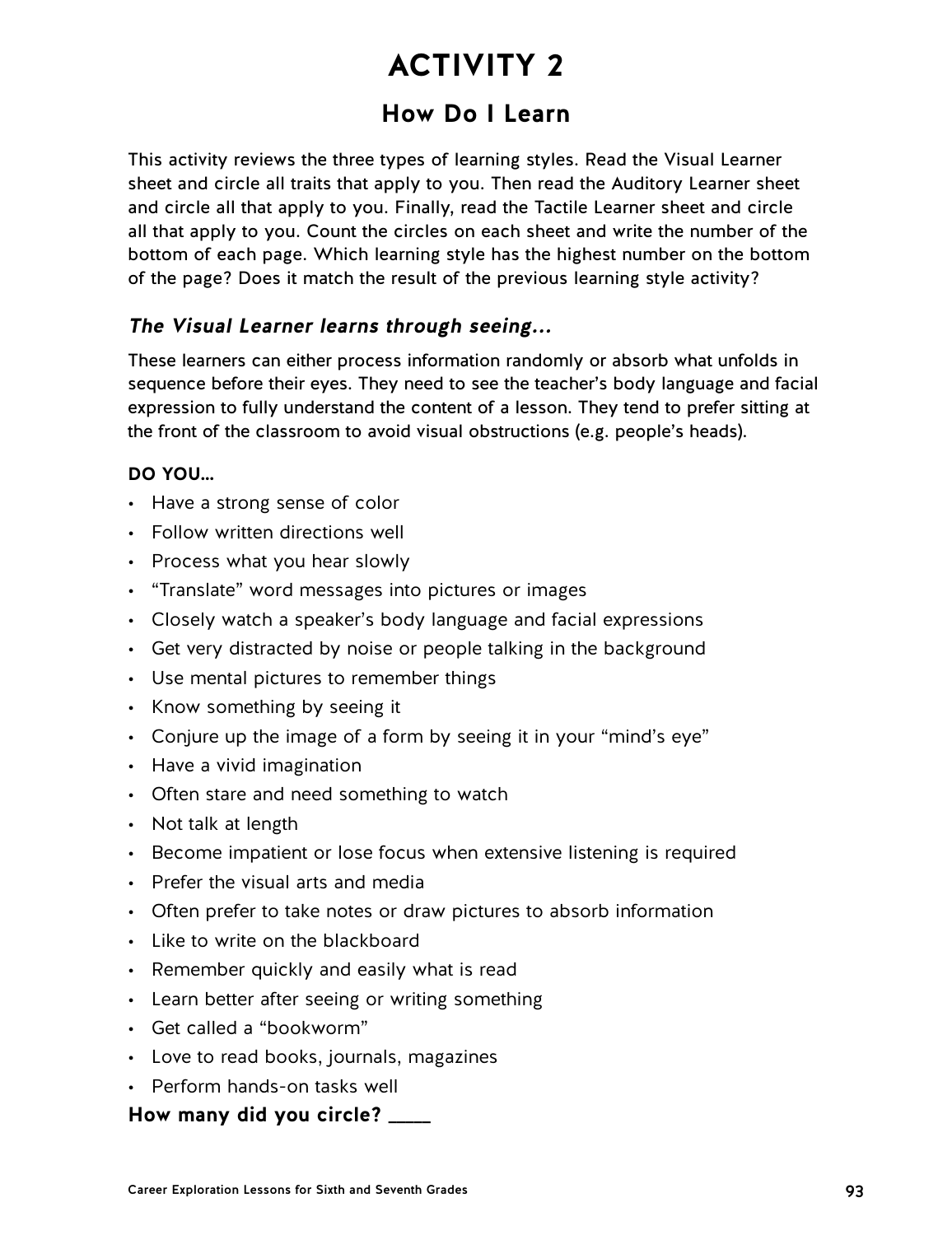## **The Auditory Learner learns through listening...**

The auditory learner needs to be able to focus on what is being said, and may find taking in information through the other senses at the same time distracting. The auditory learner processes new information in the order in which it is presented, but also benefits from verbal discussion following the presentation.

They learn best through verbal lectures, discussions, talking things through, and listening to what others have to say. Auditory learners interpret the underlying meanings of speech through listening to tone of voice, pitch, speed, and other nuances. Written information may have little meaning until it is heard.

## **DO YOU…**

- Tend to remember and repeat ideas that are verbally presented
- Learn well through lectures
- Listen well
- Reproduce symbols, letters, or words by hearing them
- Like to talk
- Enjoy plays, dialogues, dramas
- Learn concepts by listening to tapes
- Enjoy music
- Repeat or fulfill verbal instructions
- Learn best through verbalization
- Hum or talk to yourself or others
- Usually not remain quiet for great lengths of time
- Talk at length, just to hear yourself talk!
- Like to use other people as a sounding board
- Enjoy question/answer sessions
- Find small group discussions stimulating and informative
- Prefer to discuss things with others
- Like to participate in class discussions/debates
- Like to make speeches and presentations
- Do well in tasks requiring phonetic analysis
- Have difficulty copying from the blackboard

## **How many did you circle? \_\_\_\_\_**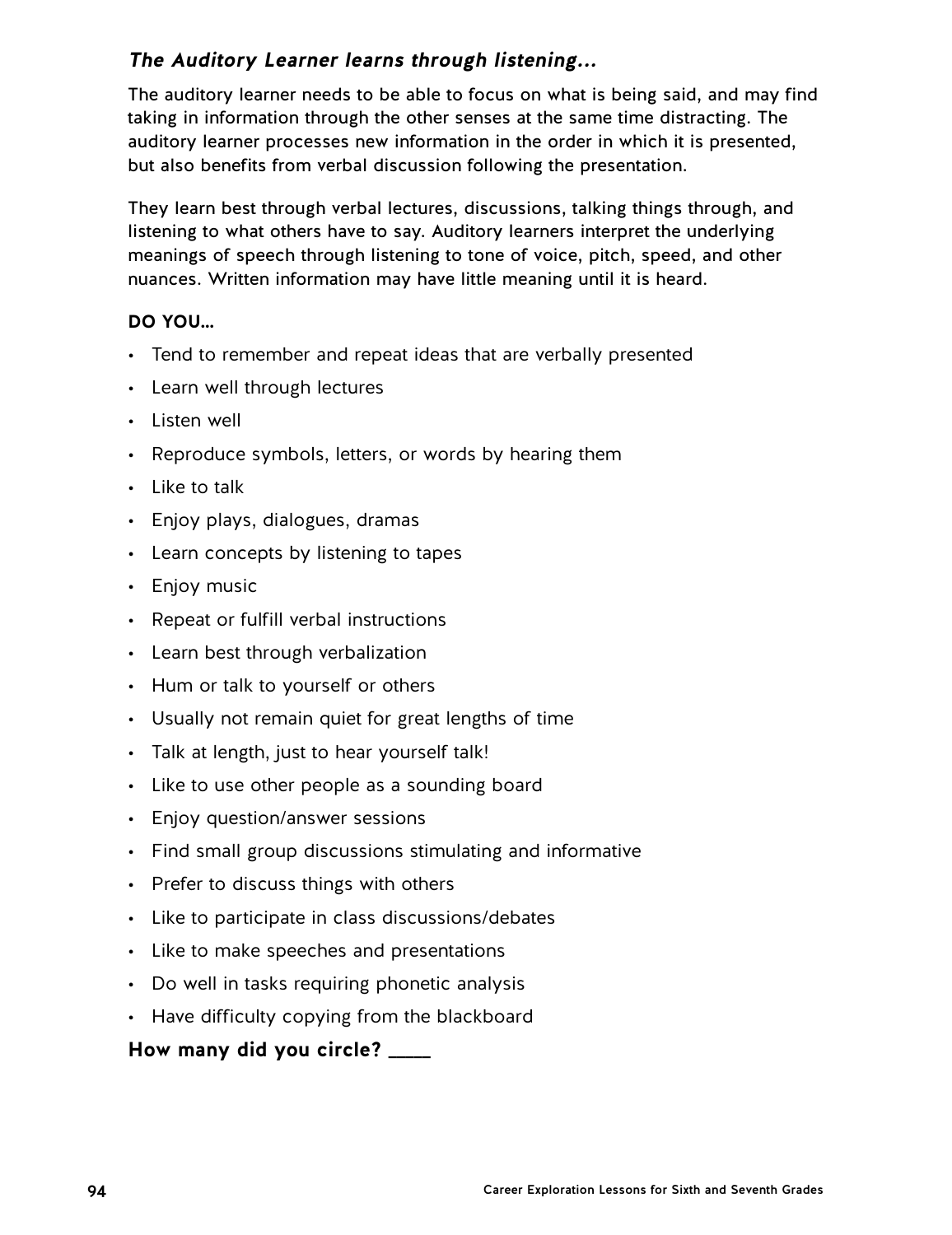## **Tactile Learners learn through moving, doing, and touching...**

These students like a "hands-on" approach to learning. They learn best by doing, being directly involved in their learning. They process information as their body moves. Because the entire body is involved, this type of student takes longer to process new information.

### **DO YOU…**

- Involve the sense of touch in learning
- Like to do artwork
- Like to piece things together
- Enjoy doodling
- Like to trace words and pictures
- Enjoy tasks requiring manipulation
- Often like to chew gum while studying
- Often fidget or find reasons to move
- Have problems paying attention to visual or auditory presentations
- Want to be "doing" something
- $\cdot$  Try things out
- Like to manipulate objects (eg. mold a piece of clay to learn a new concept)
- Gesture when speaking
- Have trouble listening
- Respond to music by physical movement
- Learn better when able to move during learning
- Like to move hands (doodling, tapping) while learning
- Like to take frequent study breaks
- Use bright colors to highlight reading material
- Like to listen to music while studying
- Like to skim through reading material to get a rough idea what it is about before settling down to read it in detail

## **How many did you circle? \_\_\_\_\_**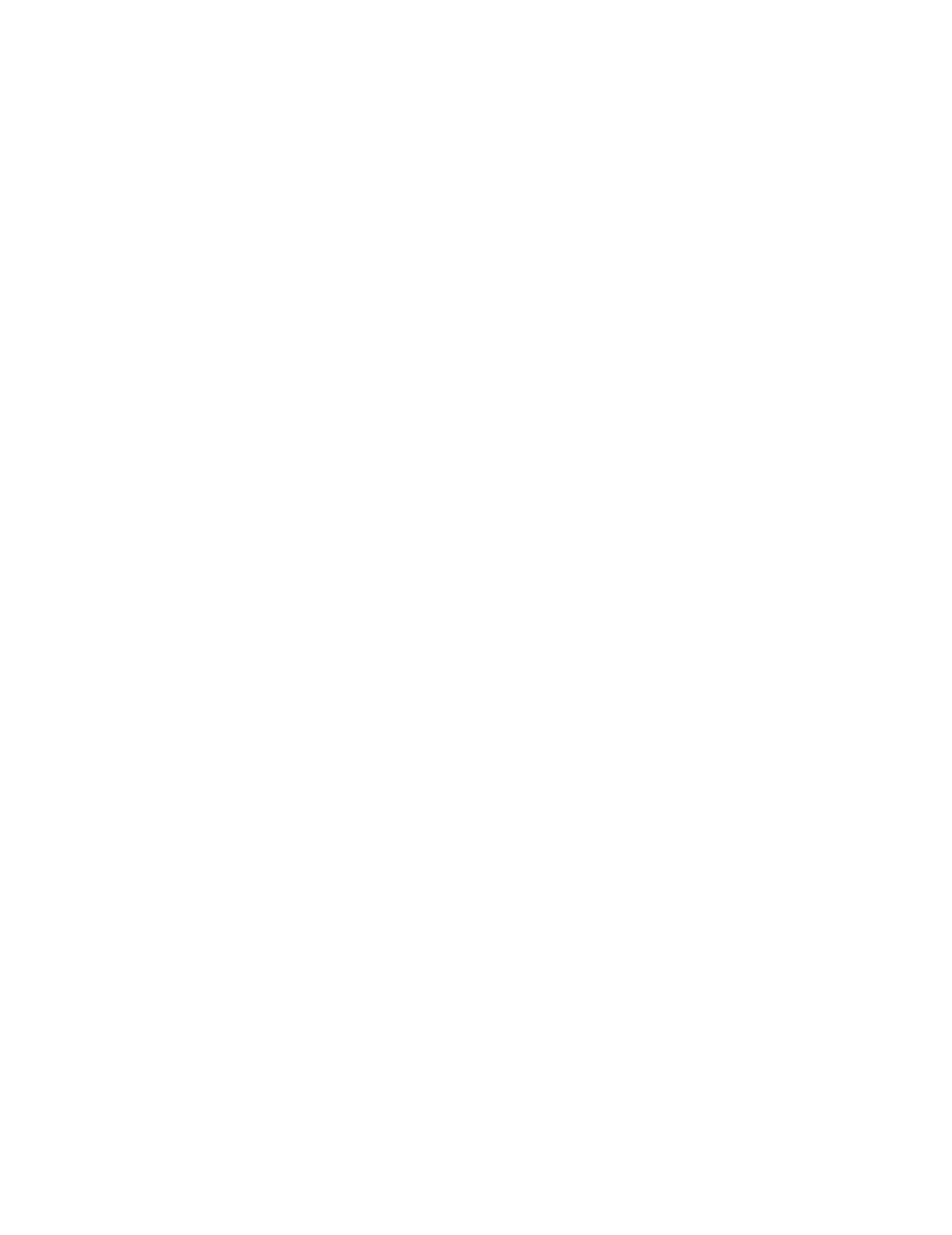# **Learning Styles: Auditory**

#### **Career Education Focus:**

- 1. Developing awareness of different learning styles
- 2. Preparing for diverse abilities and personalities in the workplace
- 3. Identifying career abilities and skills
- 4. Adapting your strengths for the workplace

**Related Standards:** English/language arts

#### **Lesson Objectives:**

- 1. Recall information about auditory learning from a previous lesson
- 2. Characterize auditory learning
- 3. Rewrite visual and tactile learning scenarios for auditory learners

**Materials:** Visual to Auditory worksheet, Tactile to Auditory worksheet, pens and pencils

### **Procedures:**

Begin the lesson by asking the class to name the three types of learning styles that were covered in the previous lesson. Ask the class what they remember about auditory learning from the previous lesson. Ask for volunteers to raise their hands if they scored highest as auditory learners on the previous worksheet.

Tell the class this lesson will explore auditory learning. Discuss the following traits of auditory learning with the students:

- Auditory learners comprehend reading better with white noise in the background
- Auditory learners use phrases such as "I hear you, "It rings a bell," and "That clicks" in conversation
- Auditory learners benefit from putting information into a song, rap, or poem
- Auditory learners like to read aloud in class or raise their hand to speak in class
- Auditory learners understand directions better when they are read to them rather than reading them on their own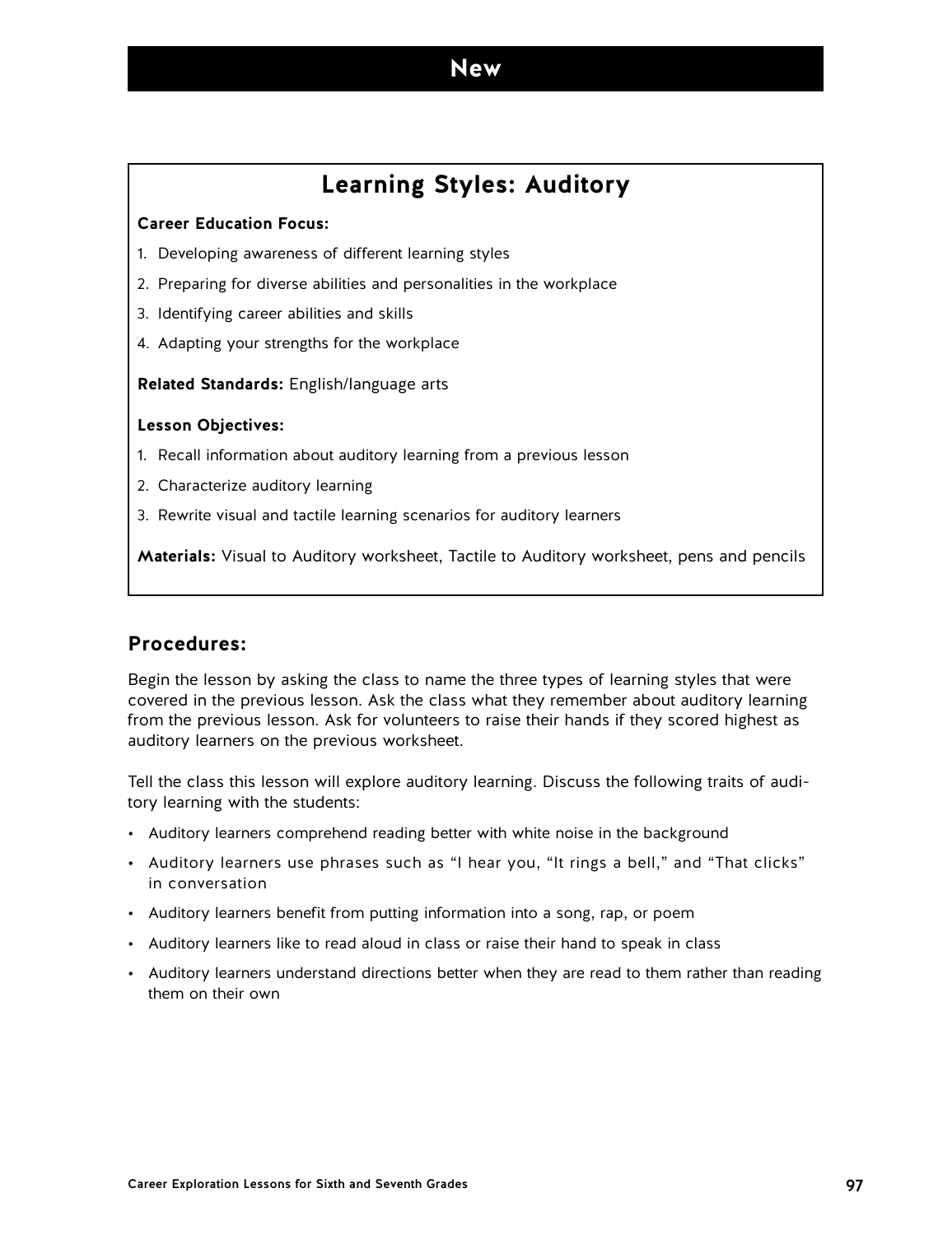Activity 1: Pass out the Visual to Auditory worksheet. Explain to students they are to read the scenarios which describe visual learning situations in the classroom and adapt them for auditory learners. After students have had enough time to complete the worksheet, ask for volunteers to share their answers.

Activity 2: Pass out the Tactile to Auditory worksheet. Explain to students they are to read the scenarios which describe tactile learning situations in the classroom and adapt them for auditory learners. After students have had enough time to complete the worksheet, ask for volunteers to share their answers.

**Assessment:** Make sure all students have completed both worksheets thoroughly and accurately.

**Reflection:** Lead a class discussion on lessons learned. Evaluate your classroom—is it more of a visual, tactile, or auditory classroom? Defend your answer.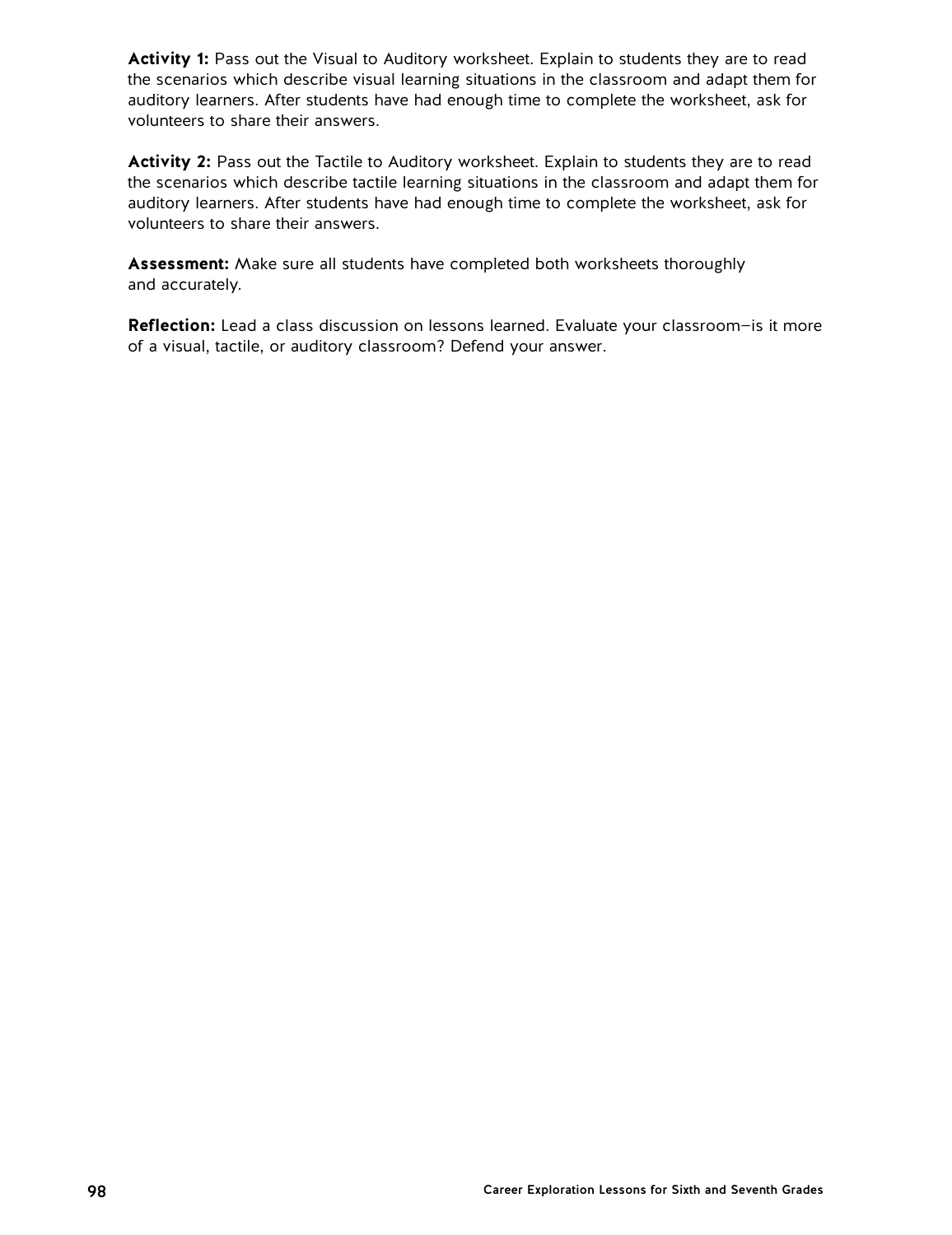# **Visual to Auditory**

Read the following scenario describing a classroom lesson for visual learners. Use what you have learned about auditory learners to adapt the lesson for auditory learners.

The teacher is allowing students to review for tomorrow's test during today's class time. Students are to be quiet and remain seated.

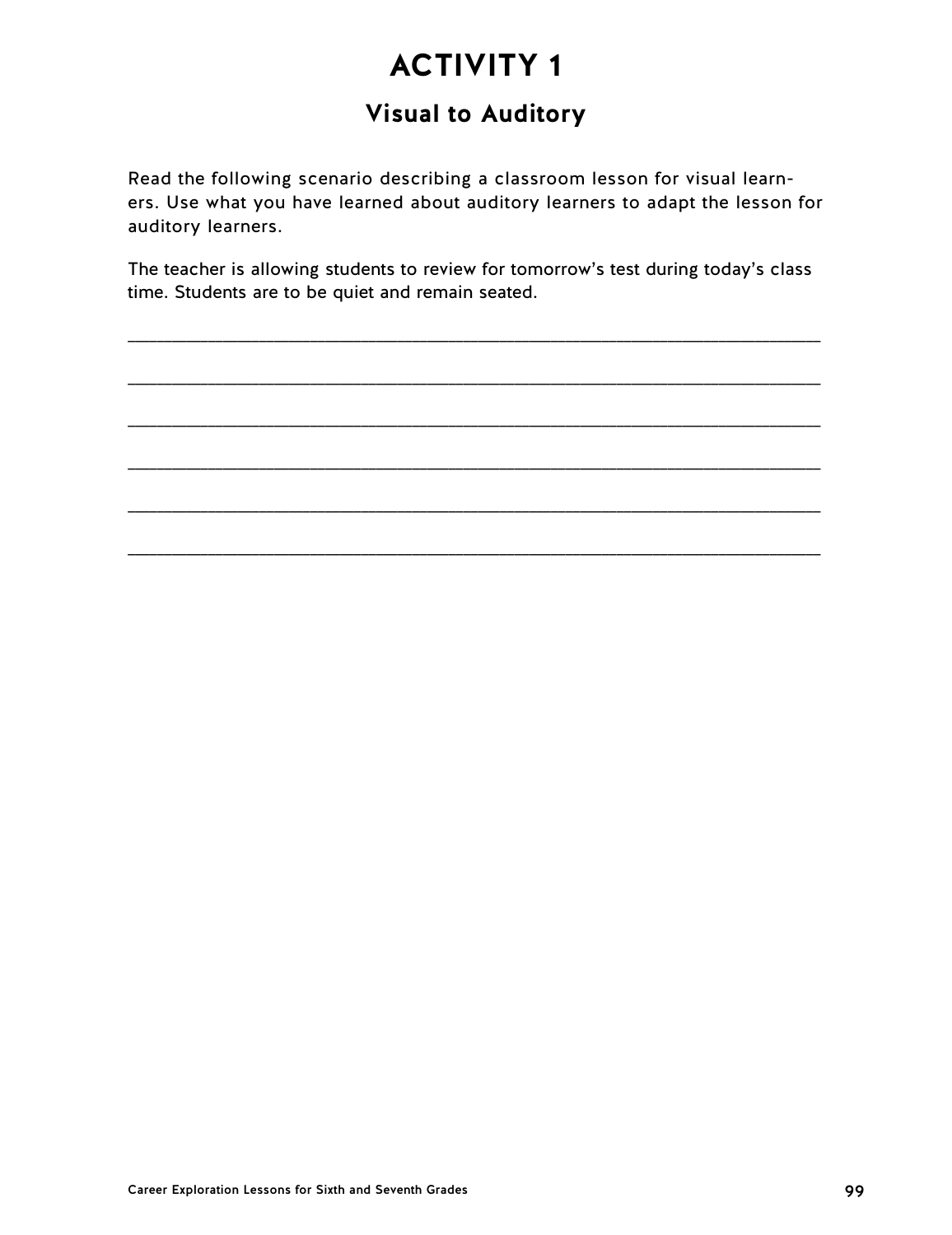# **Tactile to Auditory**

Read the following scenarios describing a classroom lesson for tactile learners. Use what you have learned about auditory learners to adapt the lessons for auditory learners.

During class, students are divided into groups of two. The groups will role-play a job interview, with one person conducting the interview and one person being interviewed.

\_\_\_\_\_\_\_\_\_\_\_\_\_\_\_\_\_\_\_\_\_\_\_\_\_\_\_\_\_\_\_\_\_\_\_\_\_\_\_\_\_\_\_\_\_\_\_\_\_\_\_\_\_\_\_\_\_\_\_\_\_\_\_\_\_\_\_\_\_\_\_\_\_\_\_\_\_\_\_\_\_\_\_\_\_\_\_\_\_\_\_\_\_\_\_

\_\_\_\_\_\_\_\_\_\_\_\_\_\_\_\_\_\_\_\_\_\_\_\_\_\_\_\_\_\_\_\_\_\_\_\_\_\_\_\_\_\_\_\_\_\_\_\_\_\_\_\_\_\_\_\_\_\_\_\_\_\_\_\_\_\_\_\_\_\_\_\_\_\_\_\_\_\_\_\_\_\_\_\_\_\_\_\_\_\_\_\_\_\_\_

\_\_\_\_\_\_\_\_\_\_\_\_\_\_\_\_\_\_\_\_\_\_\_\_\_\_\_\_\_\_\_\_\_\_\_\_\_\_\_\_\_\_\_\_\_\_\_\_\_\_\_\_\_\_\_\_\_\_\_\_\_\_\_\_\_\_\_\_\_\_\_\_\_\_\_\_\_\_\_\_\_\_\_\_\_\_\_\_\_\_\_\_\_\_\_

\_\_\_\_\_\_\_\_\_\_\_\_\_\_\_\_\_\_\_\_\_\_\_\_\_\_\_\_\_\_\_\_\_\_\_\_\_\_\_\_\_\_\_\_\_\_\_\_\_\_\_\_\_\_\_\_\_\_\_\_\_\_\_\_\_\_\_\_\_\_\_\_\_\_\_\_\_\_\_\_\_\_\_\_\_\_\_\_\_\_\_\_\_\_\_

\_\_\_\_\_\_\_\_\_\_\_\_\_\_\_\_\_\_\_\_\_\_\_\_\_\_\_\_\_\_\_\_\_\_\_\_\_\_\_\_\_\_\_\_\_\_\_\_\_\_\_\_\_\_\_\_\_\_\_\_\_\_\_\_\_\_\_\_\_\_\_\_\_\_\_\_\_\_\_\_\_\_\_\_\_\_\_\_\_\_\_\_\_\_\_

\_\_\_\_\_\_\_\_\_\_\_\_\_\_\_\_\_\_\_\_\_\_\_\_\_\_\_\_\_\_\_\_\_\_\_\_\_\_\_\_\_\_\_\_\_\_\_\_\_\_\_\_\_\_\_\_\_\_\_\_\_\_\_\_\_\_\_\_\_\_\_\_\_\_\_\_\_\_\_\_\_\_\_\_\_\_\_\_\_\_\_\_\_\_\_

In science class the teacher is reading from the book and reviewing the assignment with the students. After reviewing each section of information, the teacher stops and conducts an experiment to demonstrate the lesson just reviewed. When possible, the teacher allows a student to conduct the experiment instead.

\_\_\_\_\_\_\_\_\_\_\_\_\_\_\_\_\_\_\_\_\_\_\_\_\_\_\_\_\_\_\_\_\_\_\_\_\_\_\_\_\_\_\_\_\_\_\_\_\_\_\_\_\_\_\_\_\_\_\_\_\_\_\_\_\_\_\_\_\_\_\_\_\_\_\_\_\_\_\_\_\_\_\_\_\_\_\_\_\_\_\_\_\_\_\_

\_\_\_\_\_\_\_\_\_\_\_\_\_\_\_\_\_\_\_\_\_\_\_\_\_\_\_\_\_\_\_\_\_\_\_\_\_\_\_\_\_\_\_\_\_\_\_\_\_\_\_\_\_\_\_\_\_\_\_\_\_\_\_\_\_\_\_\_\_\_\_\_\_\_\_\_\_\_\_\_\_\_\_\_\_\_\_\_\_\_\_\_\_\_\_

\_\_\_\_\_\_\_\_\_\_\_\_\_\_\_\_\_\_\_\_\_\_\_\_\_\_\_\_\_\_\_\_\_\_\_\_\_\_\_\_\_\_\_\_\_\_\_\_\_\_\_\_\_\_\_\_\_\_\_\_\_\_\_\_\_\_\_\_\_\_\_\_\_\_\_\_\_\_\_\_\_\_\_\_\_\_\_\_\_\_\_\_\_\_\_

\_\_\_\_\_\_\_\_\_\_\_\_\_\_\_\_\_\_\_\_\_\_\_\_\_\_\_\_\_\_\_\_\_\_\_\_\_\_\_\_\_\_\_\_\_\_\_\_\_\_\_\_\_\_\_\_\_\_\_\_\_\_\_\_\_\_\_\_\_\_\_\_\_\_\_\_\_\_\_\_\_\_\_\_\_\_\_\_\_\_\_\_\_\_\_

\_\_\_\_\_\_\_\_\_\_\_\_\_\_\_\_\_\_\_\_\_\_\_\_\_\_\_\_\_\_\_\_\_\_\_\_\_\_\_\_\_\_\_\_\_\_\_\_\_\_\_\_\_\_\_\_\_\_\_\_\_\_\_\_\_\_\_\_\_\_\_\_\_\_\_\_\_\_\_\_\_\_\_\_\_\_\_\_\_\_\_\_\_\_\_

\_\_\_\_\_\_\_\_\_\_\_\_\_\_\_\_\_\_\_\_\_\_\_\_\_\_\_\_\_\_\_\_\_\_\_\_\_\_\_\_\_\_\_\_\_\_\_\_\_\_\_\_\_\_\_\_\_\_\_\_\_\_\_\_\_\_\_\_\_\_\_\_\_\_\_\_\_\_\_\_\_\_\_\_\_\_\_\_\_\_\_\_\_\_\_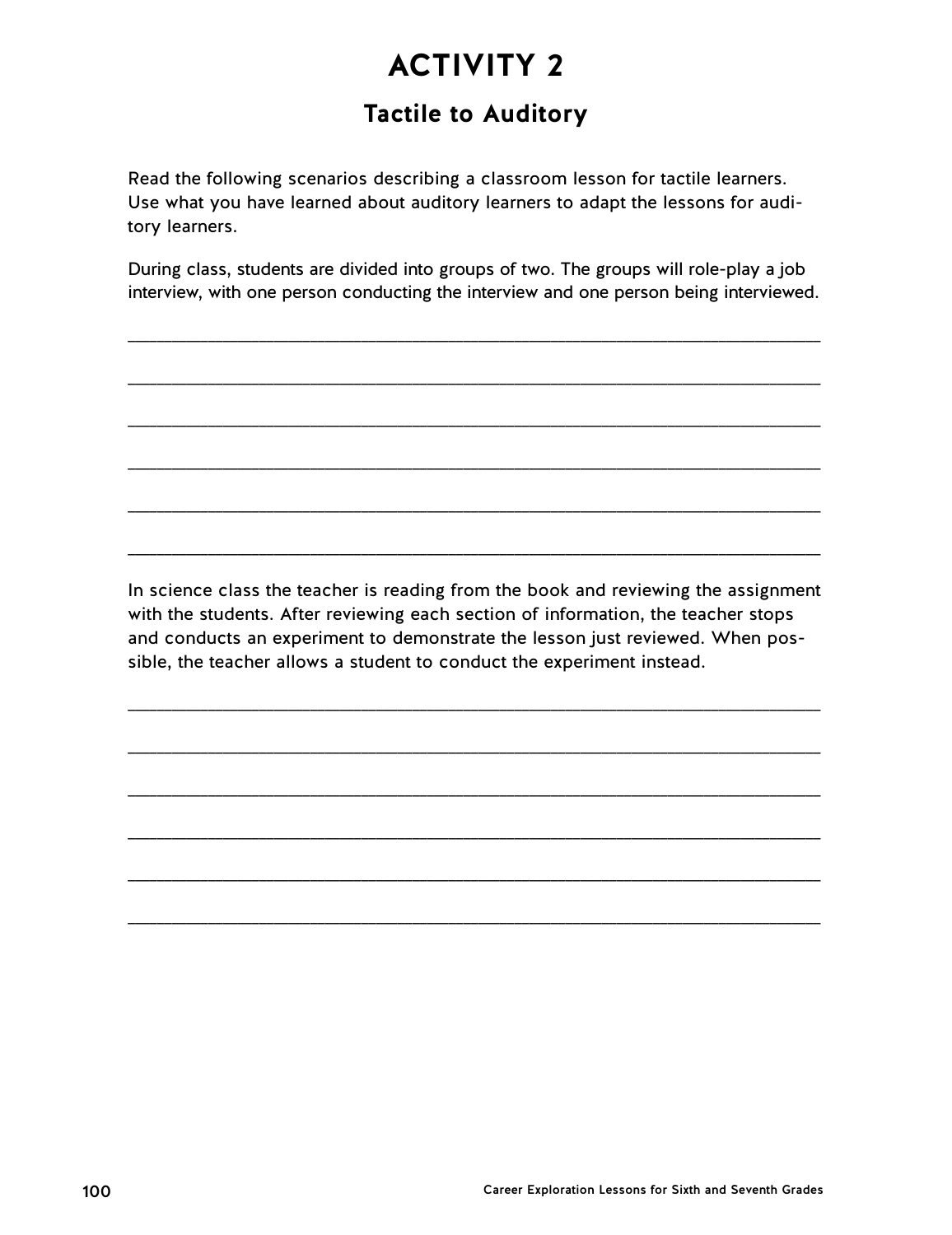## **Learning Styles: Tactile**

#### **Career Education Focus:**

- 1. Developing awareness of different learning styles
- 2. Preparing for diverse abilities and personalities in the workplace
- 3. Identifying career abilities and skills
- 4. Adapting your strengths for the workplace

**Related Standards:** English/language arts

#### **Lesson Objectives:**

- 1. Recall information about tactile learning from a previous lesson
- 2. Characterize tactile learning
- 3. Rewrite auditory and visual learning scenarios for tactile learners

**Materials:** Auditory to Tactile worksheet, Visual to Tactile worksheet, pens and pencils

### **Procedures:**

Begin the lesson by asking the class to name the three types of learning styles that were covered in a previous lesson. Ask the class for volunteers to tell what they remember about auditory and visual learning from the previous lessons. Ask the class what they remember about tactile learning from the previous lesson. Ask for volunteers to raise their hands if they scored highest as tactile learners on the previous worksheet.

Tell the class this lesson will explore tactile learning. Discuss the following traits of tactile learning with the students:

- Tactile learners can remember complex directions once they have acted them out
- Tactile learners benefit from role playing in the classroom
- Tactile learners enjoy lab classes, such as science
- Tactile learners use flash cards and memory games when they study
- Tactile learners study with music or television playing in the background
- Tactile learners can't sit still for long and have to take breaks when they study

**Activity 1:** Pass out the Auditory to Tactile worksheet. Explain to students they are to read the scenarios which describe auditory learning situations in the classroom and adapt them for tactile learners. After students have had enough time to complete the worksheet, ask for volunteers to share their answers.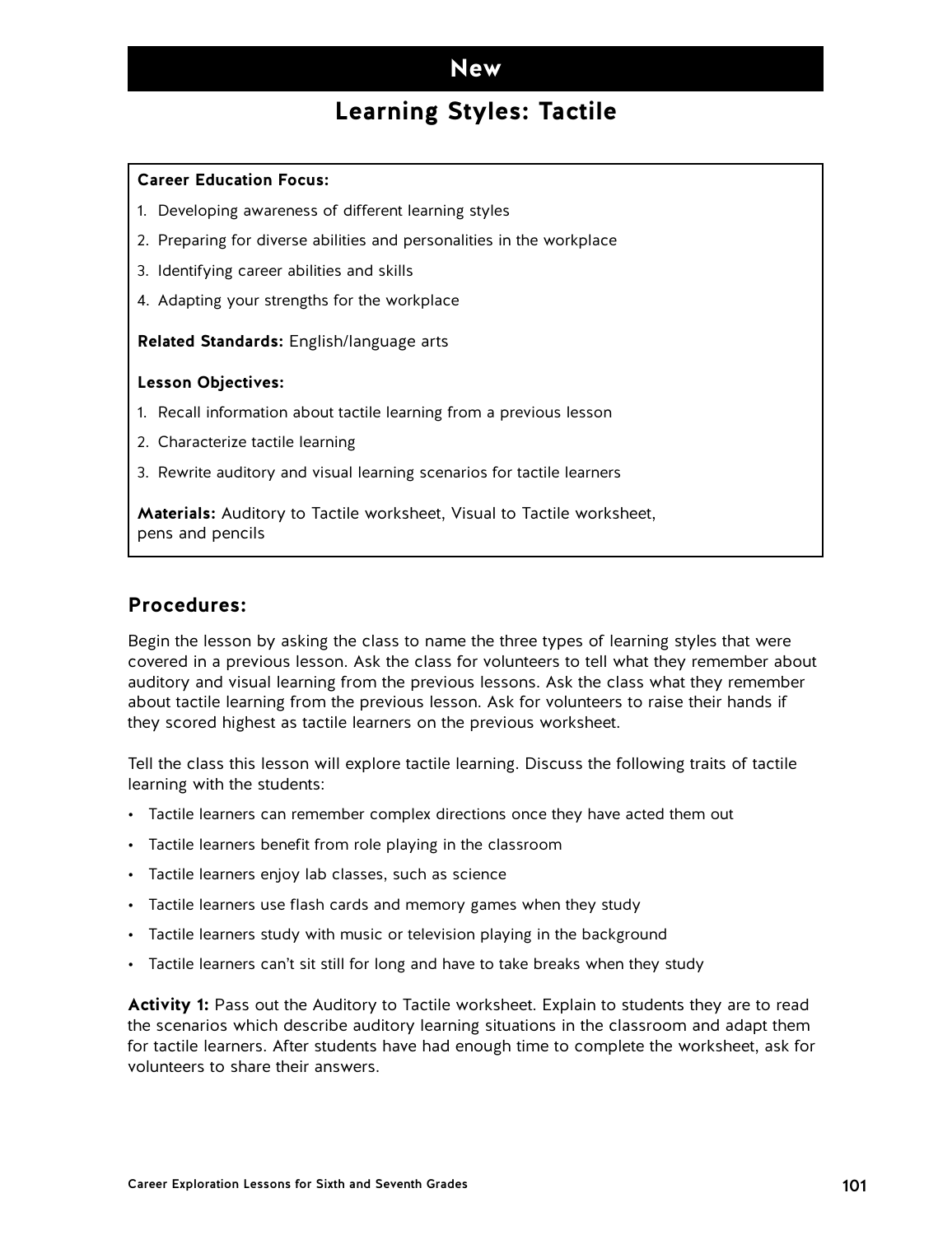**Activity 2:** Pass out the Visual to Tactile worksheet. Explain to students they are to read the scenarios which describe visual learning situations in the classroom and adapt them for tactile learners. After students have had enough time to complete the worksheet, ask for volunteers to share their answers.

**Assessment:** Make sure all students have completed both worksheets thoroughly and accurately.

**Reflection:** Lead a class discussion on lessons learned. Describe how a tactile learner learns best. Select activities you have done in class that would be geared to tactile learners.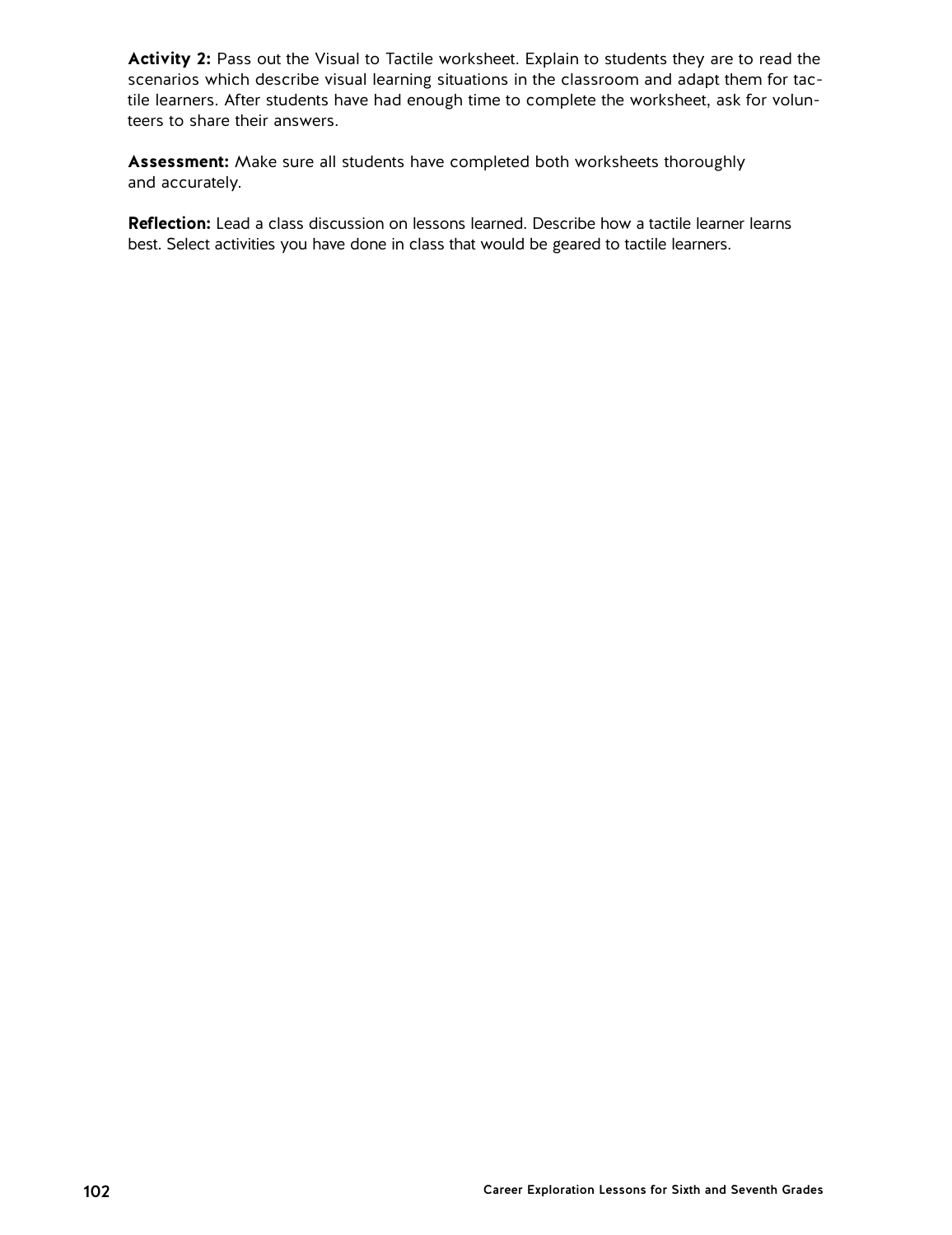# **Auditory to Tactile**

Read the following scenarios describing a classroom lesson for auditory learners. Use what you have learned about tactile learners to adapt the lessons for tactile learners.

Students are in Mrs. Green's classroom studying geography. She is reading to the class from the textbook. She also asks for volunteers to read to the class.

\_\_\_\_\_\_\_\_\_\_\_\_\_\_\_\_\_\_\_\_\_\_\_\_\_\_\_\_\_\_\_\_\_\_\_\_\_\_\_\_\_\_\_\_\_\_\_\_\_\_\_\_\_\_\_\_\_\_\_\_\_\_\_\_\_\_\_\_\_\_\_\_\_\_\_\_\_\_\_\_\_\_\_\_\_\_\_\_\_\_\_\_\_\_\_

\_\_\_\_\_\_\_\_\_\_\_\_\_\_\_\_\_\_\_\_\_\_\_\_\_\_\_\_\_\_\_\_\_\_\_\_\_\_\_\_\_\_\_\_\_\_\_\_\_\_\_\_\_\_\_\_\_\_\_\_\_\_\_\_\_\_\_\_\_\_\_\_\_\_\_\_\_\_\_\_\_\_\_\_\_\_\_\_\_\_\_\_\_\_\_

\_\_\_\_\_\_\_\_\_\_\_\_\_\_\_\_\_\_\_\_\_\_\_\_\_\_\_\_\_\_\_\_\_\_\_\_\_\_\_\_\_\_\_\_\_\_\_\_\_\_\_\_\_\_\_\_\_\_\_\_\_\_\_\_\_\_\_\_\_\_\_\_\_\_\_\_\_\_\_\_\_\_\_\_\_\_\_\_\_\_\_\_\_\_\_

\_\_\_\_\_\_\_\_\_\_\_\_\_\_\_\_\_\_\_\_\_\_\_\_\_\_\_\_\_\_\_\_\_\_\_\_\_\_\_\_\_\_\_\_\_\_\_\_\_\_\_\_\_\_\_\_\_\_\_\_\_\_\_\_\_\_\_\_\_\_\_\_\_\_\_\_\_\_\_\_\_\_\_\_\_\_\_\_\_\_\_\_\_\_\_

\_\_\_\_\_\_\_\_\_\_\_\_\_\_\_\_\_\_\_\_\_\_\_\_\_\_\_\_\_\_\_\_\_\_\_\_\_\_\_\_\_\_\_\_\_\_\_\_\_\_\_\_\_\_\_\_\_\_\_\_\_\_\_\_\_\_\_\_\_\_\_\_\_\_\_\_\_\_\_\_\_\_\_\_\_\_\_\_\_\_\_\_\_\_\_

\_\_\_\_\_\_\_\_\_\_\_\_\_\_\_\_\_\_\_\_\_\_\_\_\_\_\_\_\_\_\_\_\_\_\_\_\_\_\_\_\_\_\_\_\_\_\_\_\_\_\_\_\_\_\_\_\_\_\_\_\_\_\_\_\_\_\_\_\_\_\_\_\_\_\_\_\_\_\_\_\_\_\_\_\_\_\_\_\_\_\_\_\_\_\_

During Mr. Jones' class, students were divided into study groups to prepare for class presentations. After collecting information for their presentation, each group presented an oral report on their assigned subject.

\_\_\_\_\_\_\_\_\_\_\_\_\_\_\_\_\_\_\_\_\_\_\_\_\_\_\_\_\_\_\_\_\_\_\_\_\_\_\_\_\_\_\_\_\_\_\_\_\_\_\_\_\_\_\_\_\_\_\_\_\_\_\_\_\_\_\_\_\_\_\_\_\_\_\_\_\_\_\_\_\_\_\_\_\_\_\_\_\_\_\_\_\_\_\_

\_\_\_\_\_\_\_\_\_\_\_\_\_\_\_\_\_\_\_\_\_\_\_\_\_\_\_\_\_\_\_\_\_\_\_\_\_\_\_\_\_\_\_\_\_\_\_\_\_\_\_\_\_\_\_\_\_\_\_\_\_\_\_\_\_\_\_\_\_\_\_\_\_\_\_\_\_\_\_\_\_\_\_\_\_\_\_\_\_\_\_\_\_\_\_

\_\_\_\_\_\_\_\_\_\_\_\_\_\_\_\_\_\_\_\_\_\_\_\_\_\_\_\_\_\_\_\_\_\_\_\_\_\_\_\_\_\_\_\_\_\_\_\_\_\_\_\_\_\_\_\_\_\_\_\_\_\_\_\_\_\_\_\_\_\_\_\_\_\_\_\_\_\_\_\_\_\_\_\_\_\_\_\_\_\_\_\_\_\_\_

\_\_\_\_\_\_\_\_\_\_\_\_\_\_\_\_\_\_\_\_\_\_\_\_\_\_\_\_\_\_\_\_\_\_\_\_\_\_\_\_\_\_\_\_\_\_\_\_\_\_\_\_\_\_\_\_\_\_\_\_\_\_\_\_\_\_\_\_\_\_\_\_\_\_\_\_\_\_\_\_\_\_\_\_\_\_\_\_\_\_\_\_\_\_\_

\_\_\_\_\_\_\_\_\_\_\_\_\_\_\_\_\_\_\_\_\_\_\_\_\_\_\_\_\_\_\_\_\_\_\_\_\_\_\_\_\_\_\_\_\_\_\_\_\_\_\_\_\_\_\_\_\_\_\_\_\_\_\_\_\_\_\_\_\_\_\_\_\_\_\_\_\_\_\_\_\_\_\_\_\_\_\_\_\_\_\_\_\_\_\_

\_\_\_\_\_\_\_\_\_\_\_\_\_\_\_\_\_\_\_\_\_\_\_\_\_\_\_\_\_\_\_\_\_\_\_\_\_\_\_\_\_\_\_\_\_\_\_\_\_\_\_\_\_\_\_\_\_\_\_\_\_\_\_\_\_\_\_\_\_\_\_\_\_\_\_\_\_\_\_\_\_\_\_\_\_\_\_\_\_\_\_\_\_\_\_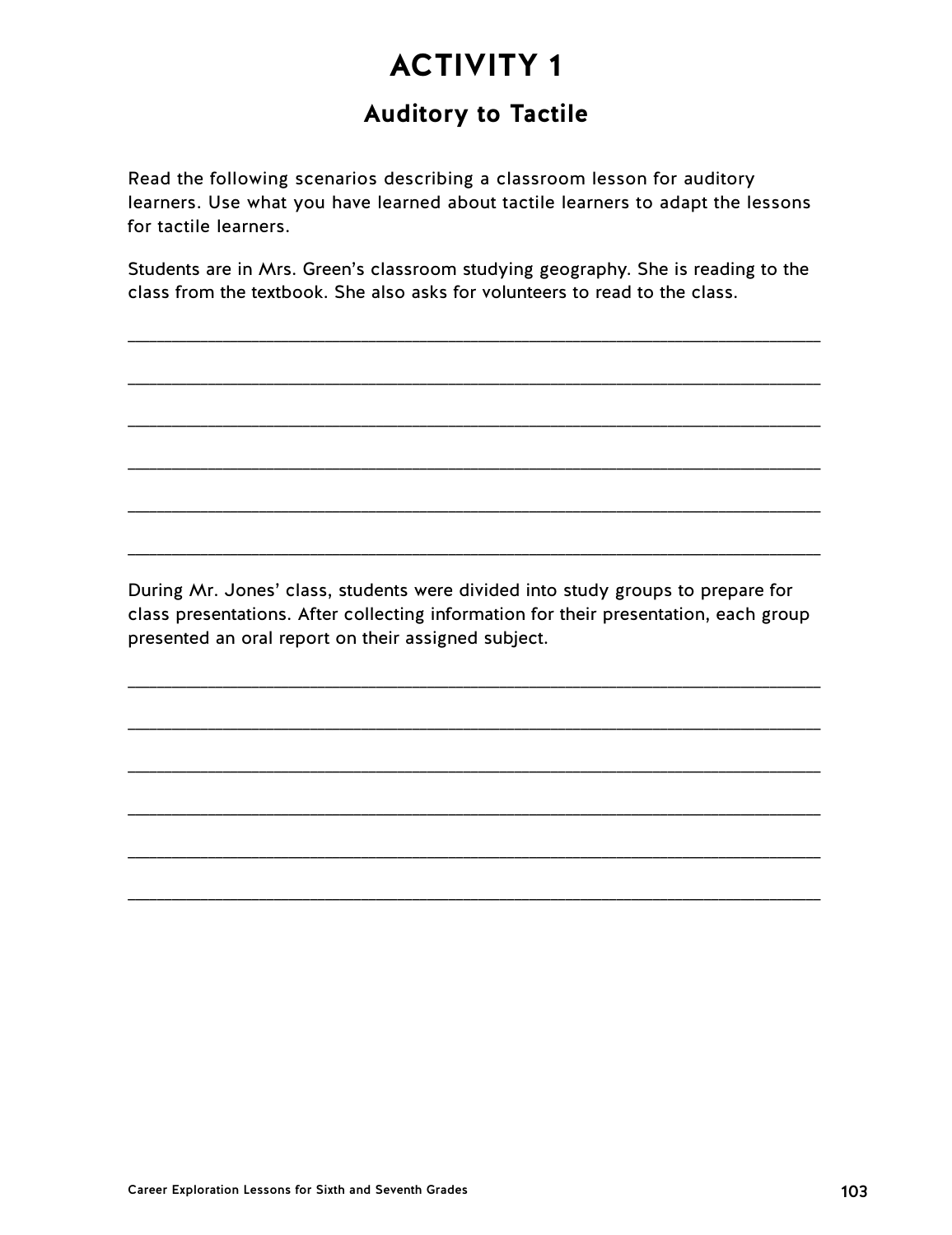# **Visual to Tactile**

Read the following scenarios describing a classroom lesson for visual learners. Use what you have learned about tactile learners to adapt the lessons for tactile learners.

The teacher is allowing students to review for tomorrow's test during today's class time. Students are to be quiet and remain seated.

The English teacher assigns an essay to be written during class time. After writing the essay, the student must take the last paragraph of the essay and diagram the sentences.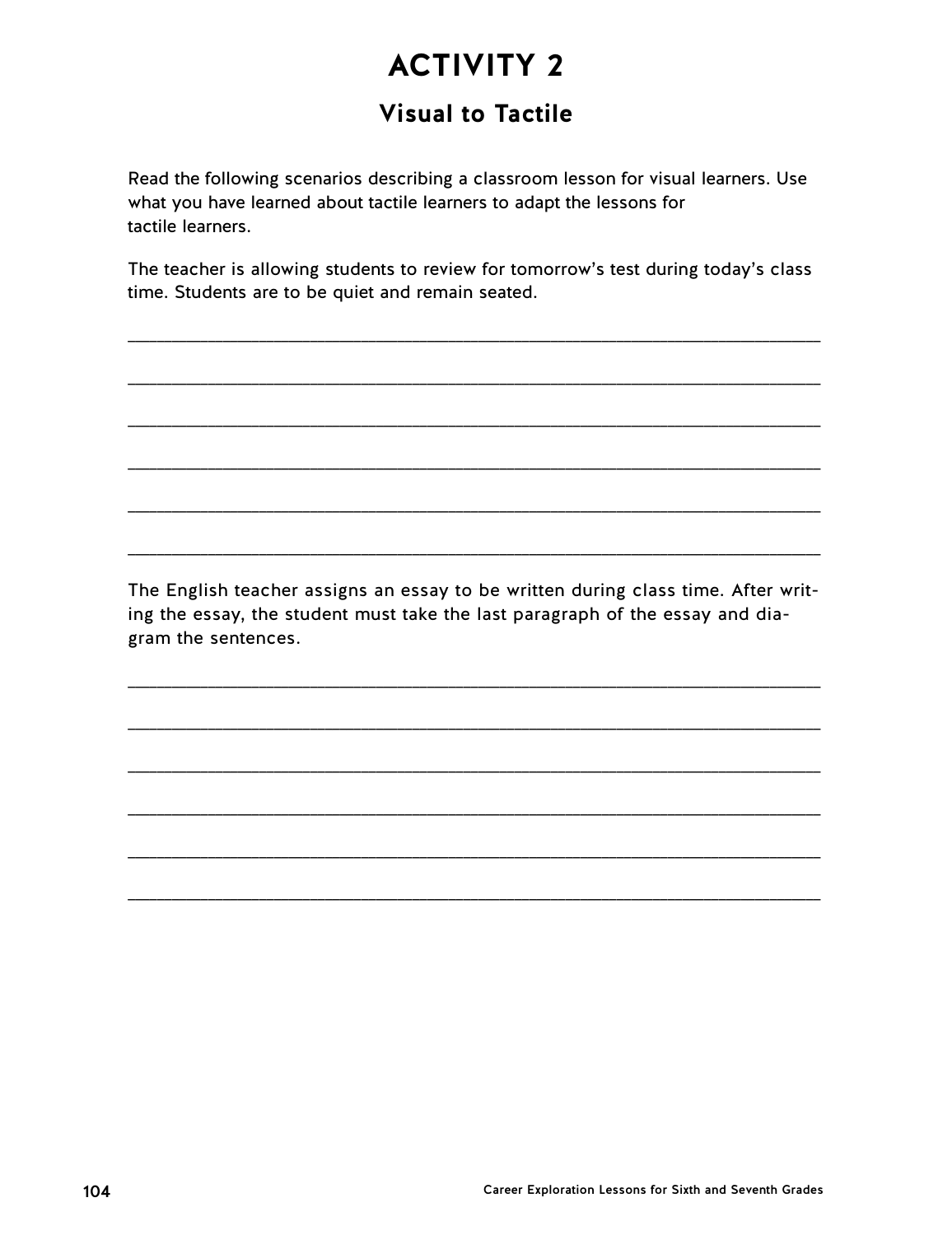## **Learning Styles: Visual**

#### **Career Education Focus:**

- 1. Developing awareness of different learning styles
- 2. Preparing for diverse abilities and personalities in the workplace
- 3. Identifying career abilities and skills
- 4. Adapting your strengths for the workplace

**Related Standards:** English/language arts

#### **Lesson Objectives:**

- 1. Articulate information about visual learning from a previous lesson
- 2. Discuss visual learning
- 3. Rewrite auditory and tactile learning scenarios for visual learners

**Materials:** Auditory to Visual worksheet, Tactile to Visual worksheet, pens and pencils

### **Procedures:**

Begin the lesson by asking the class to name the three types of learning styles that were covered in a previous lesson. Ask the class for volunteers to tell what they remember about auditory learning from the previous lesson. Ask the class what they remember about visual learning from the previous lesson. Ask for volunteers to raise their hands if they scored highest as visual learners on the previous worksheet.

Tell the class this lesson will explore visual learning. Discuss the following traits of visual learning with the students:

- Visual learners like to create diagrams, concept maps, and webs to help them remember information
- Visual learners understand information better when it is presented in graphs, pie charts, and other colorful pictures
- Visual learners learn better from watching videos than students who are auditory or tactile learners
- Visual learners copy everything a teacher writes on the board
- Visual learners use highlighters and markers in their notes
- Visual learners circle and underline words

**Activity 1:** Pass out the Auditory to Visual worksheet. Explain to students they are to read the scenarios which describe auditory learning situations in the classroom and adapt them for visual learners. After students have had enough time to complete the worksheet, ask for volunteers to share their answers.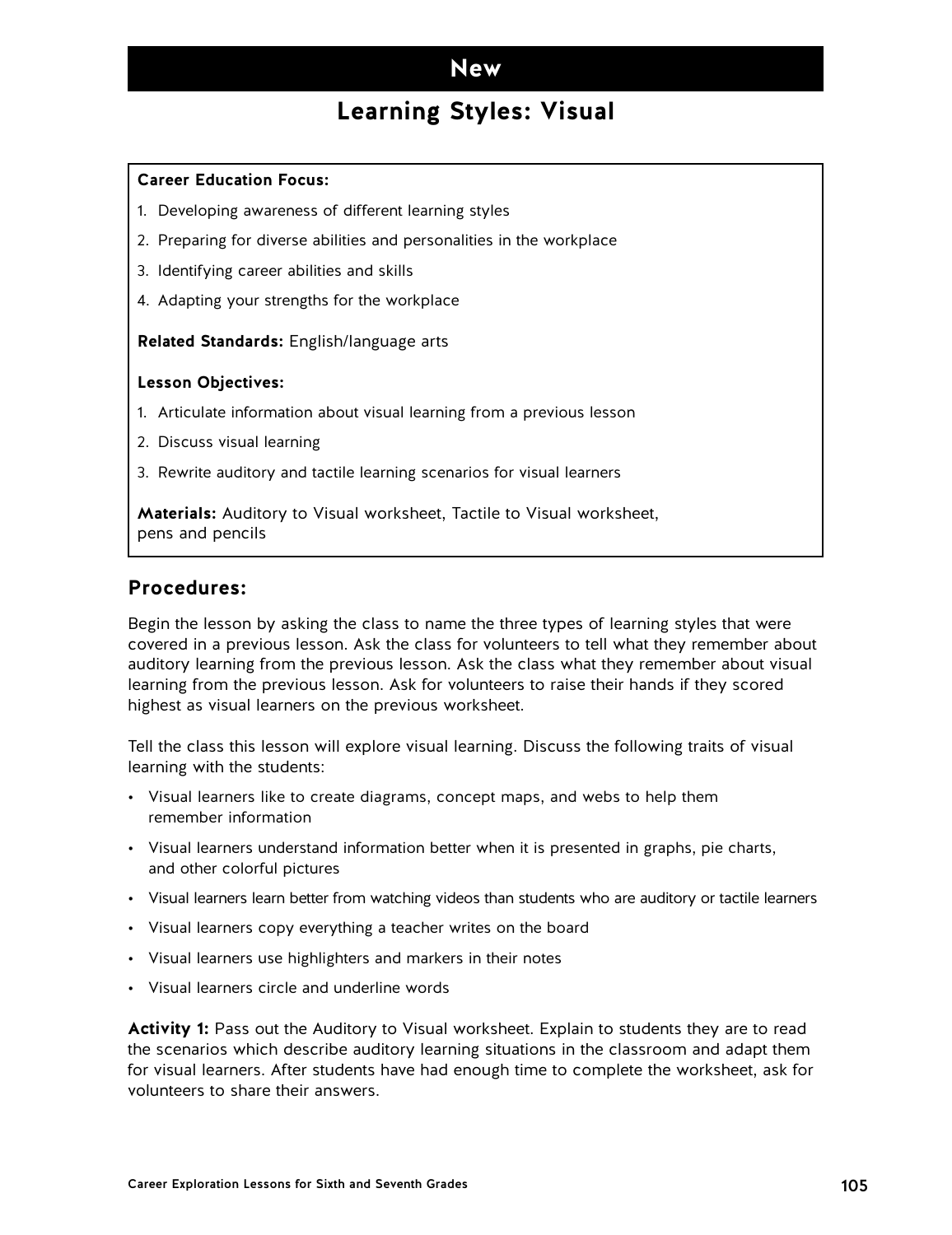Activity 2: Pass out the Tactile to Visual worksheet. Explain to students they are to read the scenarios which describe tactile learning situations in the classroom and adapt them for visual learners. After students have had enough time to complete the worksheet, ask for volunteers to share their answers.

**Assessment:** Make sure all students have completed both worksheets thoroughly and accurately.

**Reflection:** Lead a class discussion on lessons learned. Describe how a visual learner learns best. Describe some activities you have done in class that would be geared to visual learners.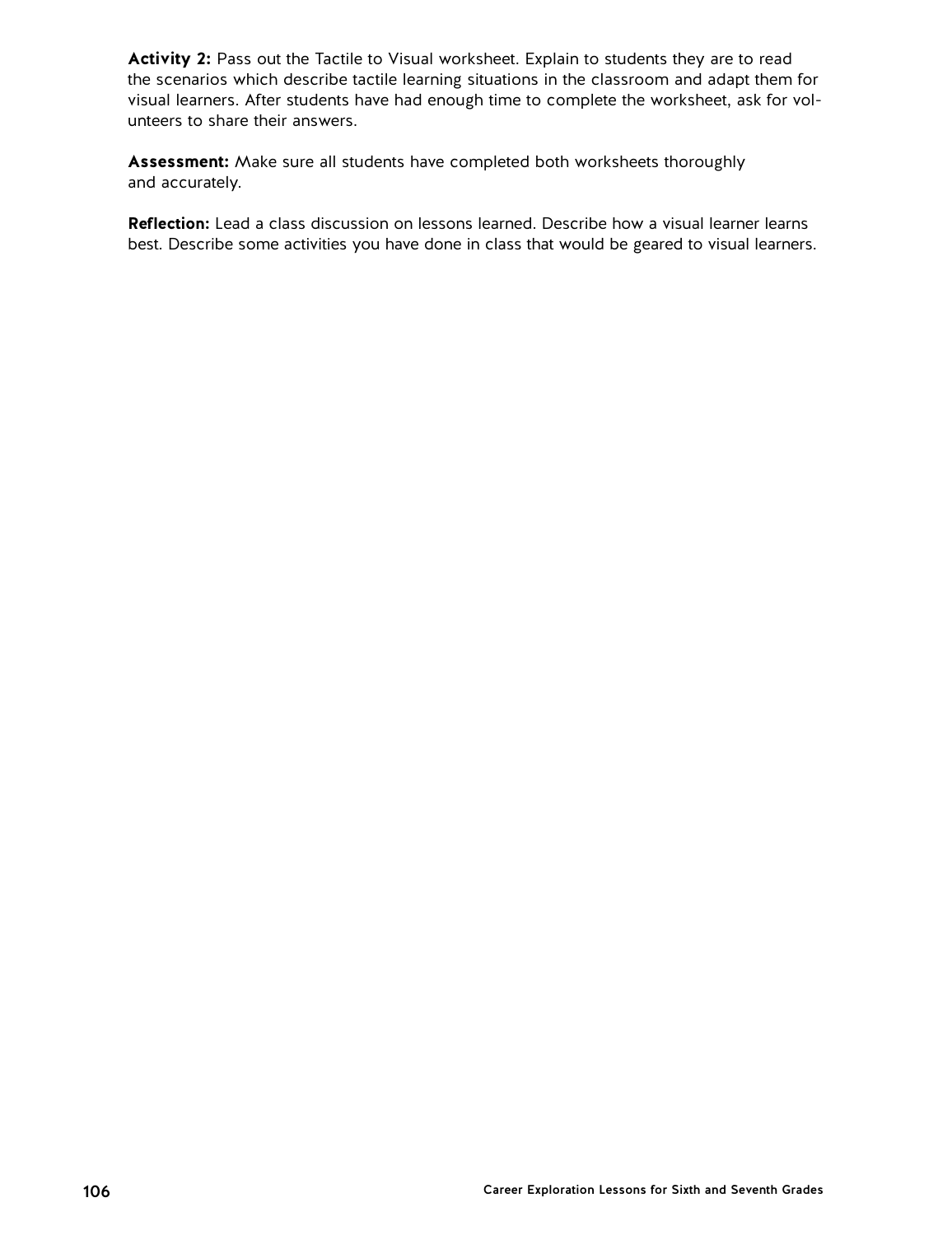# **Auditory to Visual**

Read the following scenarios describing a classroom lesson for auditory learners. Use what you have learned about visual learners to adapt the lessons for visual learners.

Students are in Mrs. Green's classroom studying geography. She is reading to the class from the textbook. She also asks for volunteers to read to the class.

\_\_\_\_\_\_\_\_\_\_\_\_\_\_\_\_\_\_\_\_\_\_\_\_\_\_\_\_\_\_\_\_\_\_\_\_\_\_\_\_\_\_\_\_\_\_\_\_\_\_\_\_\_\_\_\_\_\_\_\_\_\_\_\_\_\_\_\_\_\_\_\_\_\_\_\_\_\_\_\_\_\_\_\_\_\_\_\_\_\_\_\_\_\_\_

\_\_\_\_\_\_\_\_\_\_\_\_\_\_\_\_\_\_\_\_\_\_\_\_\_\_\_\_\_\_\_\_\_\_\_\_\_\_\_\_\_\_\_\_\_\_\_\_\_\_\_\_\_\_\_\_\_\_\_\_\_\_\_\_\_\_\_\_\_\_\_\_\_\_\_\_\_\_\_\_\_\_\_\_\_\_\_\_\_\_\_\_\_\_\_

\_\_\_\_\_\_\_\_\_\_\_\_\_\_\_\_\_\_\_\_\_\_\_\_\_\_\_\_\_\_\_\_\_\_\_\_\_\_\_\_\_\_\_\_\_\_\_\_\_\_\_\_\_\_\_\_\_\_\_\_\_\_\_\_\_\_\_\_\_\_\_\_\_\_\_\_\_\_\_\_\_\_\_\_\_\_\_\_\_\_\_\_\_\_\_

\_\_\_\_\_\_\_\_\_\_\_\_\_\_\_\_\_\_\_\_\_\_\_\_\_\_\_\_\_\_\_\_\_\_\_\_\_\_\_\_\_\_\_\_\_\_\_\_\_\_\_\_\_\_\_\_\_\_\_\_\_\_\_\_\_\_\_\_\_\_\_\_\_\_\_\_\_\_\_\_\_\_\_\_\_\_\_\_\_\_\_\_\_\_\_

\_\_\_\_\_\_\_\_\_\_\_\_\_\_\_\_\_\_\_\_\_\_\_\_\_\_\_\_\_\_\_\_\_\_\_\_\_\_\_\_\_\_\_\_\_\_\_\_\_\_\_\_\_\_\_\_\_\_\_\_\_\_\_\_\_\_\_\_\_\_\_\_\_\_\_\_\_\_\_\_\_\_\_\_\_\_\_\_\_\_\_\_\_\_\_

\_\_\_\_\_\_\_\_\_\_\_\_\_\_\_\_\_\_\_\_\_\_\_\_\_\_\_\_\_\_\_\_\_\_\_\_\_\_\_\_\_\_\_\_\_\_\_\_\_\_\_\_\_\_\_\_\_\_\_\_\_\_\_\_\_\_\_\_\_\_\_\_\_\_\_\_\_\_\_\_\_\_\_\_\_\_\_\_\_\_\_\_\_\_\_

During Mr. Smith's class, students were divided into study groups to prepare for class presentations. After collecting information for their presentation, each group presented an oral report on their assigned subject.

\_\_\_\_\_\_\_\_\_\_\_\_\_\_\_\_\_\_\_\_\_\_\_\_\_\_\_\_\_\_\_\_\_\_\_\_\_\_\_\_\_\_\_\_\_\_\_\_\_\_\_\_\_\_\_\_\_\_\_\_\_\_\_\_\_\_\_\_\_\_\_\_\_\_\_\_\_\_\_\_\_\_\_\_\_\_\_\_\_\_\_\_\_\_\_

\_\_\_\_\_\_\_\_\_\_\_\_\_\_\_\_\_\_\_\_\_\_\_\_\_\_\_\_\_\_\_\_\_\_\_\_\_\_\_\_\_\_\_\_\_\_\_\_\_\_\_\_\_\_\_\_\_\_\_\_\_\_\_\_\_\_\_\_\_\_\_\_\_\_\_\_\_\_\_\_\_\_\_\_\_\_\_\_\_\_\_\_\_\_\_

\_\_\_\_\_\_\_\_\_\_\_\_\_\_\_\_\_\_\_\_\_\_\_\_\_\_\_\_\_\_\_\_\_\_\_\_\_\_\_\_\_\_\_\_\_\_\_\_\_\_\_\_\_\_\_\_\_\_\_\_\_\_\_\_\_\_\_\_\_\_\_\_\_\_\_\_\_\_\_\_\_\_\_\_\_\_\_\_\_\_\_\_\_\_\_

\_\_\_\_\_\_\_\_\_\_\_\_\_\_\_\_\_\_\_\_\_\_\_\_\_\_\_\_\_\_\_\_\_\_\_\_\_\_\_\_\_\_\_\_\_\_\_\_\_\_\_\_\_\_\_\_\_\_\_\_\_\_\_\_\_\_\_\_\_\_\_\_\_\_\_\_\_\_\_\_\_\_\_\_\_\_\_\_\_\_\_\_\_\_\_

\_\_\_\_\_\_\_\_\_\_\_\_\_\_\_\_\_\_\_\_\_\_\_\_\_\_\_\_\_\_\_\_\_\_\_\_\_\_\_\_\_\_\_\_\_\_\_\_\_\_\_\_\_\_\_\_\_\_\_\_\_\_\_\_\_\_\_\_\_\_\_\_\_\_\_\_\_\_\_\_\_\_\_\_\_\_\_\_\_\_\_\_\_\_\_

\_\_\_\_\_\_\_\_\_\_\_\_\_\_\_\_\_\_\_\_\_\_\_\_\_\_\_\_\_\_\_\_\_\_\_\_\_\_\_\_\_\_\_\_\_\_\_\_\_\_\_\_\_\_\_\_\_\_\_\_\_\_\_\_\_\_\_\_\_\_\_\_\_\_\_\_\_\_\_\_\_\_\_\_\_\_\_\_\_\_\_\_\_\_\_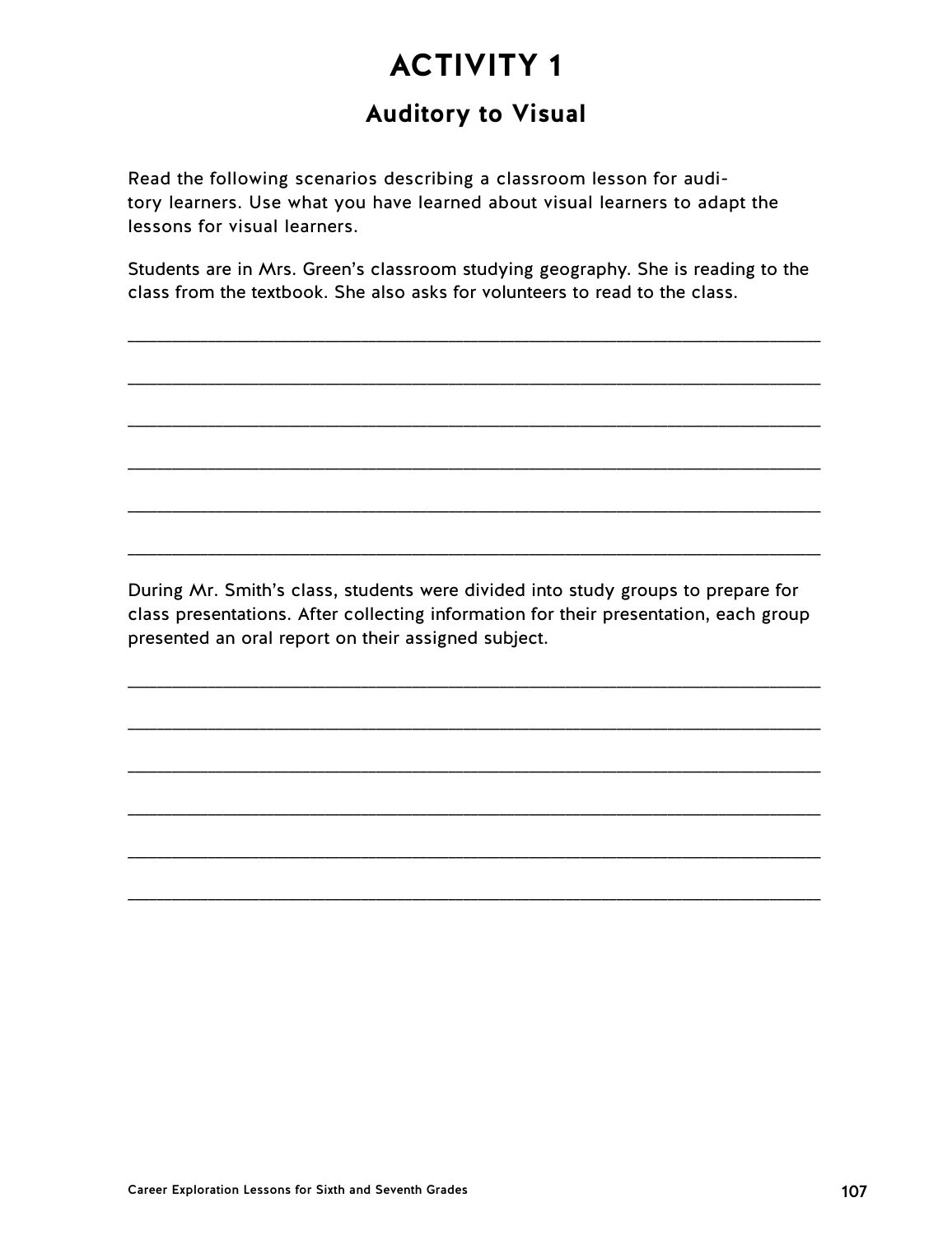# **ACTIVITY 2 Tactile to Visual**

Read the following scenarios describing a classroom lesson for tactile learners. Use what you have learned about visual learners to adapt the lessons for visual learners.

During class, students are divided into groups of two. The groups will role-play a job interview, with one person conducting the interview and one person being interviewed.

\_\_\_\_\_\_\_\_\_\_\_\_\_\_\_\_\_\_\_\_\_\_\_\_\_\_\_\_\_\_\_\_\_\_\_\_\_\_\_\_\_\_\_\_\_\_\_\_\_\_\_\_\_\_\_\_\_\_\_\_\_\_\_\_\_\_\_\_\_\_\_\_\_\_\_\_\_\_\_\_\_\_\_\_\_\_\_\_\_\_\_\_\_\_\_

\_\_\_\_\_\_\_\_\_\_\_\_\_\_\_\_\_\_\_\_\_\_\_\_\_\_\_\_\_\_\_\_\_\_\_\_\_\_\_\_\_\_\_\_\_\_\_\_\_\_\_\_\_\_\_\_\_\_\_\_\_\_\_\_\_\_\_\_\_\_\_\_\_\_\_\_\_\_\_\_\_\_\_\_\_\_\_\_\_\_\_\_\_\_\_

\_\_\_\_\_\_\_\_\_\_\_\_\_\_\_\_\_\_\_\_\_\_\_\_\_\_\_\_\_\_\_\_\_\_\_\_\_\_\_\_\_\_\_\_\_\_\_\_\_\_\_\_\_\_\_\_\_\_\_\_\_\_\_\_\_\_\_\_\_\_\_\_\_\_\_\_\_\_\_\_\_\_\_\_\_\_\_\_\_\_\_\_\_\_\_

\_\_\_\_\_\_\_\_\_\_\_\_\_\_\_\_\_\_\_\_\_\_\_\_\_\_\_\_\_\_\_\_\_\_\_\_\_\_\_\_\_\_\_\_\_\_\_\_\_\_\_\_\_\_\_\_\_\_\_\_\_\_\_\_\_\_\_\_\_\_\_\_\_\_\_\_\_\_\_\_\_\_\_\_\_\_\_\_\_\_\_\_\_\_\_

\_\_\_\_\_\_\_\_\_\_\_\_\_\_\_\_\_\_\_\_\_\_\_\_\_\_\_\_\_\_\_\_\_\_\_\_\_\_\_\_\_\_\_\_\_\_\_\_\_\_\_\_\_\_\_\_\_\_\_\_\_\_\_\_\_\_\_\_\_\_\_\_\_\_\_\_\_\_\_\_\_\_\_\_\_\_\_\_\_\_\_\_\_\_\_

\_\_\_\_\_\_\_\_\_\_\_\_\_\_\_\_\_\_\_\_\_\_\_\_\_\_\_\_\_\_\_\_\_\_\_\_\_\_\_\_\_\_\_\_\_\_\_\_\_\_\_\_\_\_\_\_\_\_\_\_\_\_\_\_\_\_\_\_\_\_\_\_\_\_\_\_\_\_\_\_\_\_\_\_\_\_\_\_\_\_\_\_\_\_\_

In science class the teacher is reading from the book and reviewing the assignment with the students. As she reviews each section of information, she stops and conducts an experiment to demonstrate the lesson she just reviewed. When possible, she allows a student to conduct the experiment for her.

\_\_\_\_\_\_\_\_\_\_\_\_\_\_\_\_\_\_\_\_\_\_\_\_\_\_\_\_\_\_\_\_\_\_\_\_\_\_\_\_\_\_\_\_\_\_\_\_\_\_\_\_\_\_\_\_\_\_\_\_\_\_\_\_\_\_\_\_\_\_\_\_\_\_\_\_\_\_\_\_\_\_\_\_\_\_\_\_\_\_\_\_\_\_\_

\_\_\_\_\_\_\_\_\_\_\_\_\_\_\_\_\_\_\_\_\_\_\_\_\_\_\_\_\_\_\_\_\_\_\_\_\_\_\_\_\_\_\_\_\_\_\_\_\_\_\_\_\_\_\_\_\_\_\_\_\_\_\_\_\_\_\_\_\_\_\_\_\_\_\_\_\_\_\_\_\_\_\_\_\_\_\_\_\_\_\_\_\_\_\_

\_\_\_\_\_\_\_\_\_\_\_\_\_\_\_\_\_\_\_\_\_\_\_\_\_\_\_\_\_\_\_\_\_\_\_\_\_\_\_\_\_\_\_\_\_\_\_\_\_\_\_\_\_\_\_\_\_\_\_\_\_\_\_\_\_\_\_\_\_\_\_\_\_\_\_\_\_\_\_\_\_\_\_\_\_\_\_\_\_\_\_\_\_\_\_

\_\_\_\_\_\_\_\_\_\_\_\_\_\_\_\_\_\_\_\_\_\_\_\_\_\_\_\_\_\_\_\_\_\_\_\_\_\_\_\_\_\_\_\_\_\_\_\_\_\_\_\_\_\_\_\_\_\_\_\_\_\_\_\_\_\_\_\_\_\_\_\_\_\_\_\_\_\_\_\_\_\_\_\_\_\_\_\_\_\_\_\_\_\_\_

\_\_\_\_\_\_\_\_\_\_\_\_\_\_\_\_\_\_\_\_\_\_\_\_\_\_\_\_\_\_\_\_\_\_\_\_\_\_\_\_\_\_\_\_\_\_\_\_\_\_\_\_\_\_\_\_\_\_\_\_\_\_\_\_\_\_\_\_\_\_\_\_\_\_\_\_\_\_\_\_\_\_\_\_\_\_\_\_\_\_\_\_\_\_\_

\_\_\_\_\_\_\_\_\_\_\_\_\_\_\_\_\_\_\_\_\_\_\_\_\_\_\_\_\_\_\_\_\_\_\_\_\_\_\_\_\_\_\_\_\_\_\_\_\_\_\_\_\_\_\_\_\_\_\_\_\_\_\_\_\_\_\_\_\_\_\_\_\_\_\_\_\_\_\_\_\_\_\_\_\_\_\_\_\_\_\_\_\_\_\_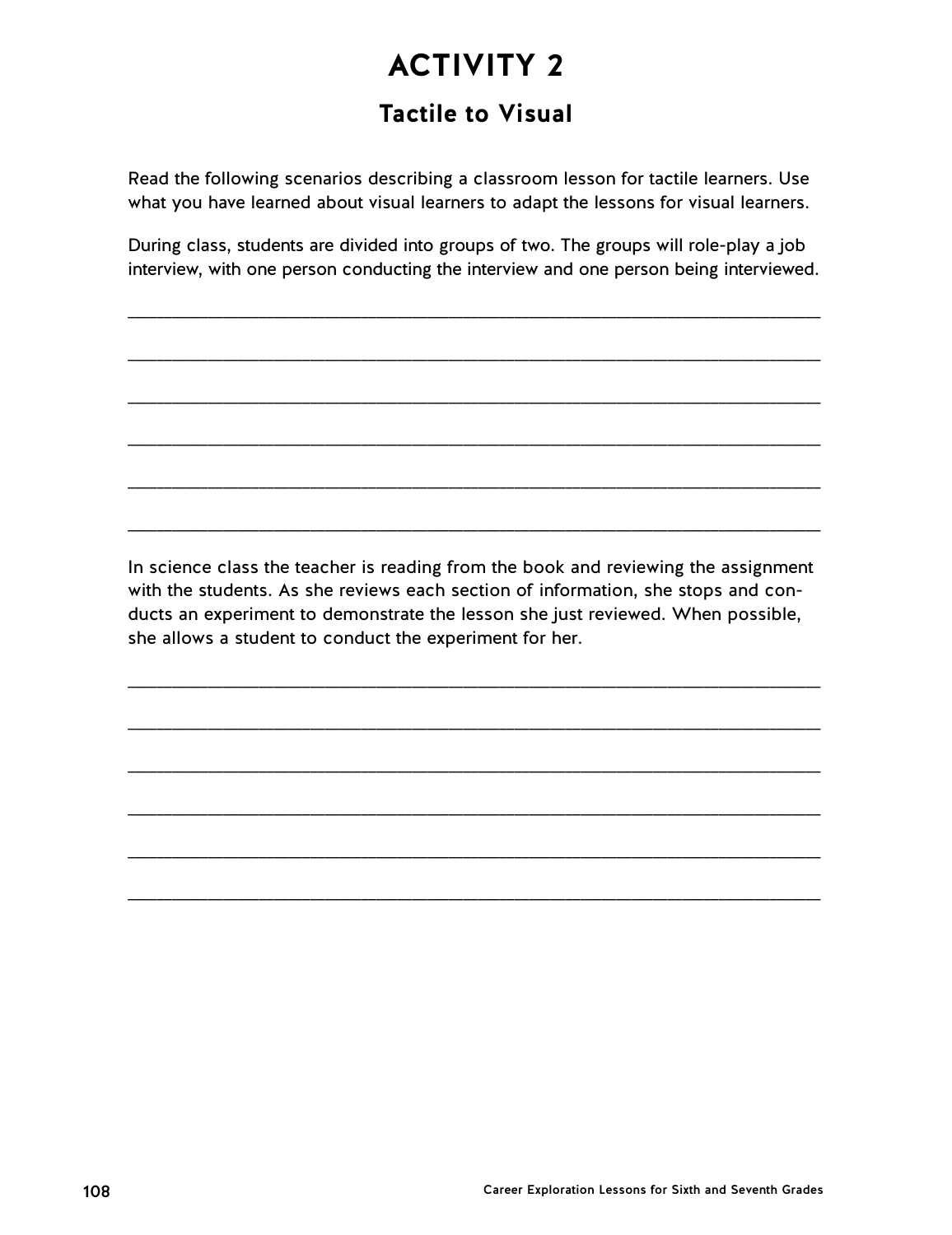## **Revised**

## **Mapping Your Future**

#### **Career Education Focus:**

- 1. Developing knowledge and skills in career awareness
- 2. Demonstrating awareness of job-seeking and job and/or postsecondary education application skills
- 3. Completing steps in goal setting
- 4. Analyzing and evaluating academic and career skills needed in several occupational clusters
- 5. Describing how career development is a continuous process with a series of choices
- 6. Applying research skills for career exploration
- 7. Exploring the 16 career clusters

**Related Standards:** English/language arts, career education, social studies, and science

#### **Lesson Objectives:**

- 1. Examine occupations and career clusters and identify at least two career or occupational areas of interest
- 2. Understand that all legal work is valuable
- 3. Recognize the relationship between school-related learning experiences and preparation for future careers and job opportunities

**Materials:** internet; Career Cluster Research worksheet if internet access is available; Determining Career Clusters of Interest to Me worksheet if internet access is unavailable

#### **Procedures:**

A teacher-led discussion should begin this lesson and should emphasize the value of all work. The discussion should stress that careers and job choices should be made on the basis of the individual's strong personal interests. Students should be advised that research findings have determined that adults are most successful in careers and jobs where they are happy doing the work. Therefore, each student should begin their inquiry into career and job prospects on the basis of personal interests. The questions for the oral discussion might include: What are your personal interests for a job? What kind of work do you think that you would like to do? What do you enjoy spending your time doing? In what areas do you consider yourself talented? Do you have talents or areas of strength that your parents or other adults have noticed or commended?

In addition to the emphasis on personal interests as the driving factor in career and job choices, students should be advised about being realistic in the selection of their future career or job. It is important to emphasize that students should give consideration to more than simply an interest in a single subject or interest area in making a career choice.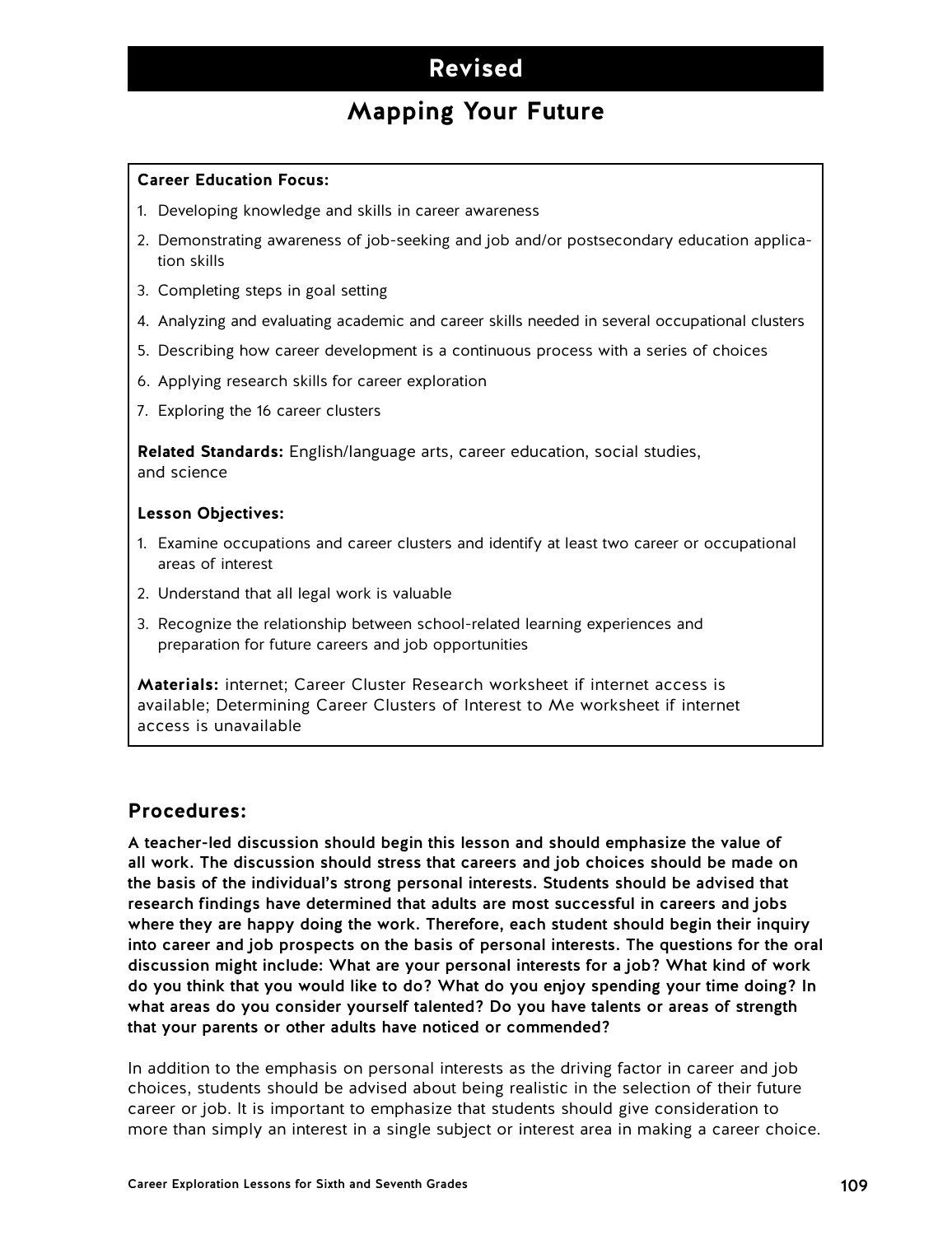Further, students should be advised that many of the glamorous careers, such as those of a rock star, professional athlete, movie star, rap singer, and basketball or football star, are extremely difficult to attain. Students should be advised that the chances of getting these glamorous jobs are very slim because of the rare combination of opportunity and physical attributes that result in such rare accomplishments.

**Activity 1:** Have students log onto the following website: www.careerclusters.org/12clusters.cfm

Explain they are to research each career cluster listed on their Career Cluster Research worksheet. They may either summarize the career cluster in their own words or list jobs they think would fit into that career cluster. Tell the students they also should indicate whether or not the career cluster interests them.

**Activity 2:** Use the Determining Career Clusters of Interest to Me worksheet if internet access is unavailable. By reading and responding to the series of questions on the worksheet, each student should be able to determine the one or two career or occupational clusters that match their interests. The last question requires students to offer evidence as to how his or her career or job choices are a good match.

**Reflection:** Conduct a class discussion on lessons learned. Choose two career clusters that interest you and explain why. Rank the clusters from your favorite to least favorite. Compare with a friend.

**Resource Help:** Library media specialist or computer laboratory specialist who can provide students with access to online computers, guidance counselors, or career education counselors

**Assessment:** Grade the worksheet, assessing its completeness and the overall quality of the final product. Bonus points might be awarded for satisfactory completion of learning task.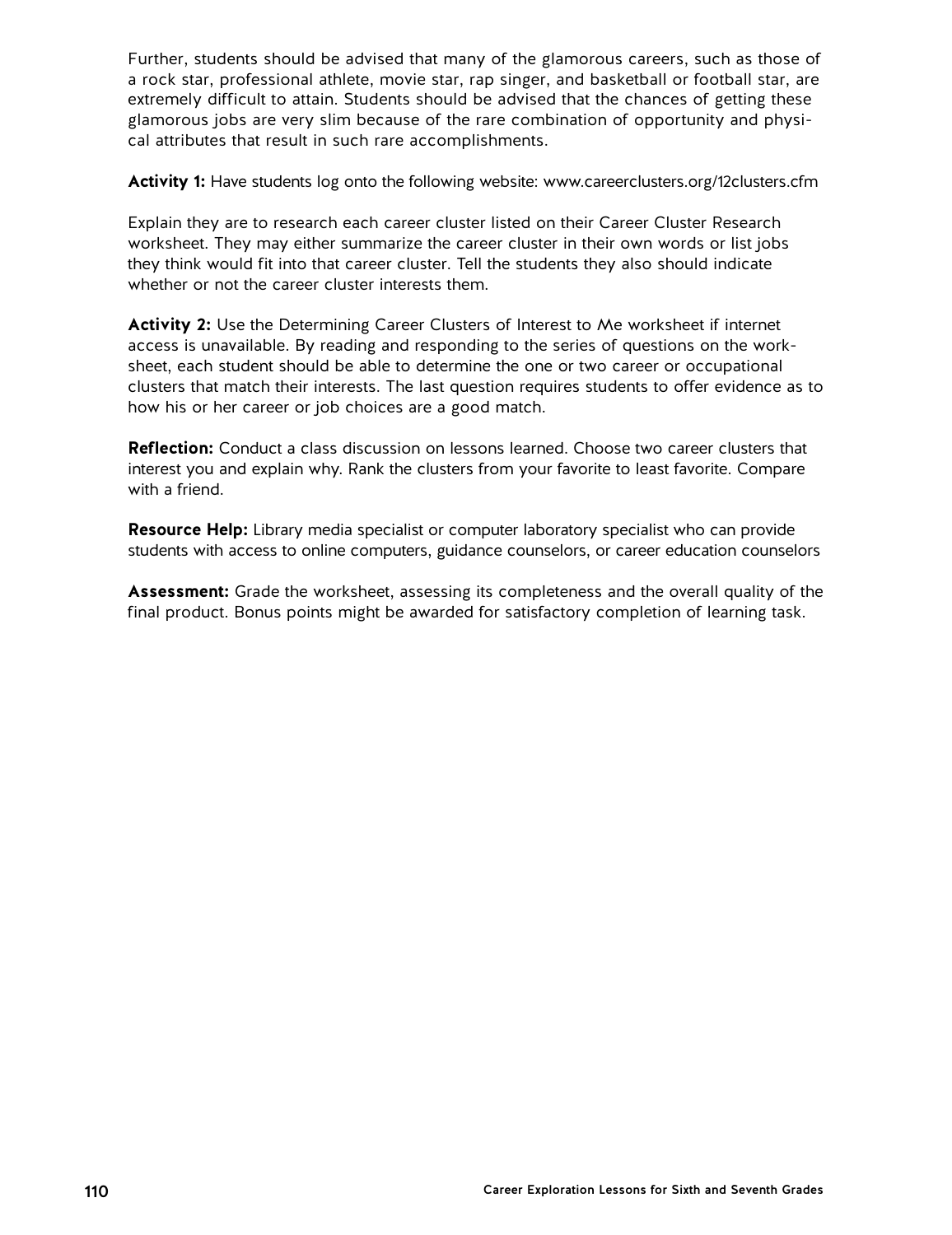## **Career Cluster Research**

Access the following website: www.careertech.org/career-clusters/glance/clusters.html.

Use the information on this page to write either a brief description of each career cluster in your own words or examples of jobs that fit into that career cluster.

| Agriculture, Food and Natural Resources |
|-----------------------------------------|
|                                         |
|                                         |
|                                         |
| <b>Architecture and Construction</b>    |
|                                         |
|                                         |
|                                         |
| Arts, A/V Technology and Communications |
|                                         |
|                                         |
|                                         |
| Business, Management and Administration |
|                                         |
|                                         |
| Does this career cluster interest you?  |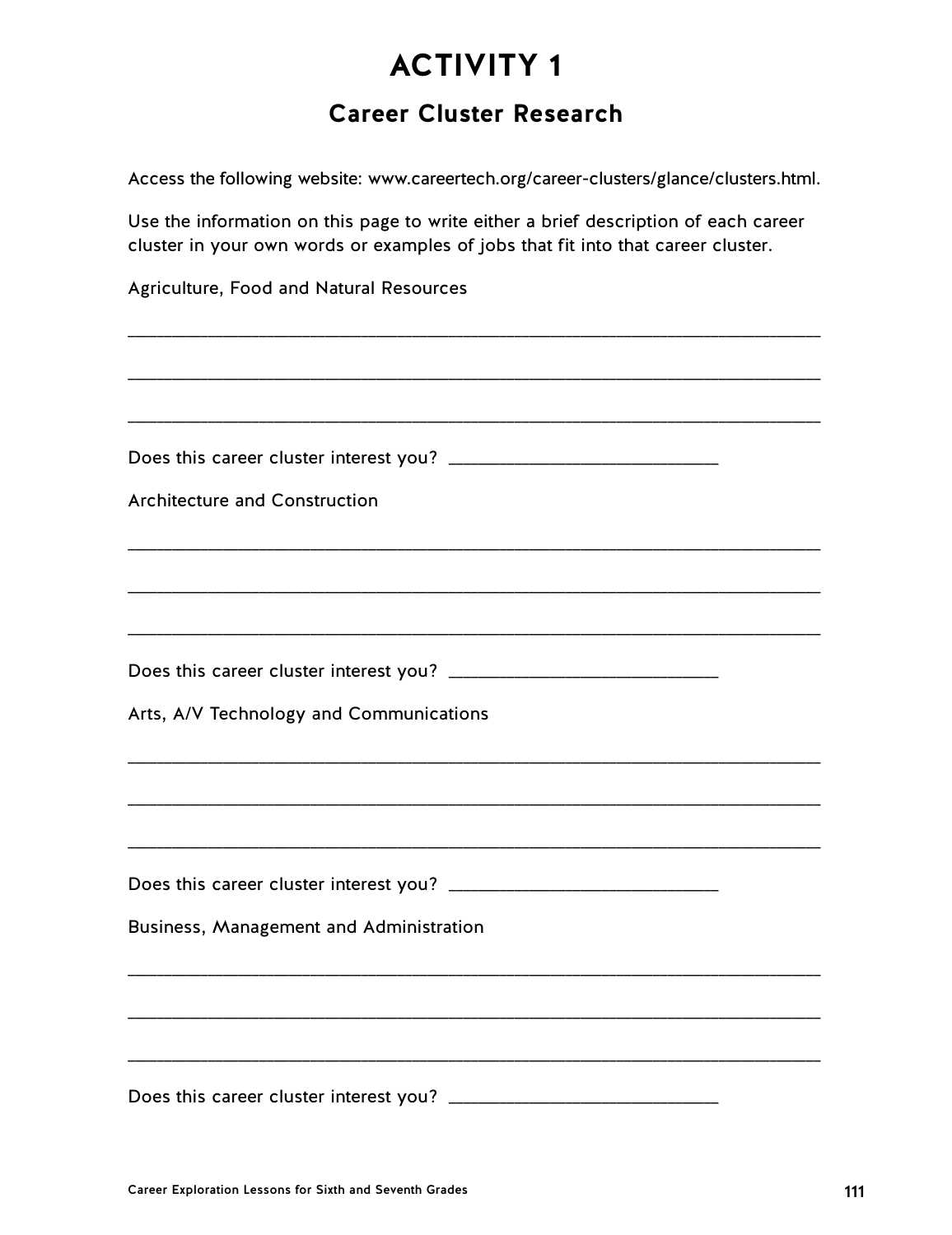| <b>Education and Training</b>          |  |
|----------------------------------------|--|
|                                        |  |
|                                        |  |
|                                        |  |
| Finance                                |  |
|                                        |  |
|                                        |  |
|                                        |  |
| Government and Public Administration   |  |
|                                        |  |
|                                        |  |
|                                        |  |
| <b>Health Science</b>                  |  |
|                                        |  |
|                                        |  |
| Does this career cluster interest you? |  |
| <b>Hospitality and Tourism</b>         |  |
|                                        |  |
|                                        |  |
| Does this career cluster interest you? |  |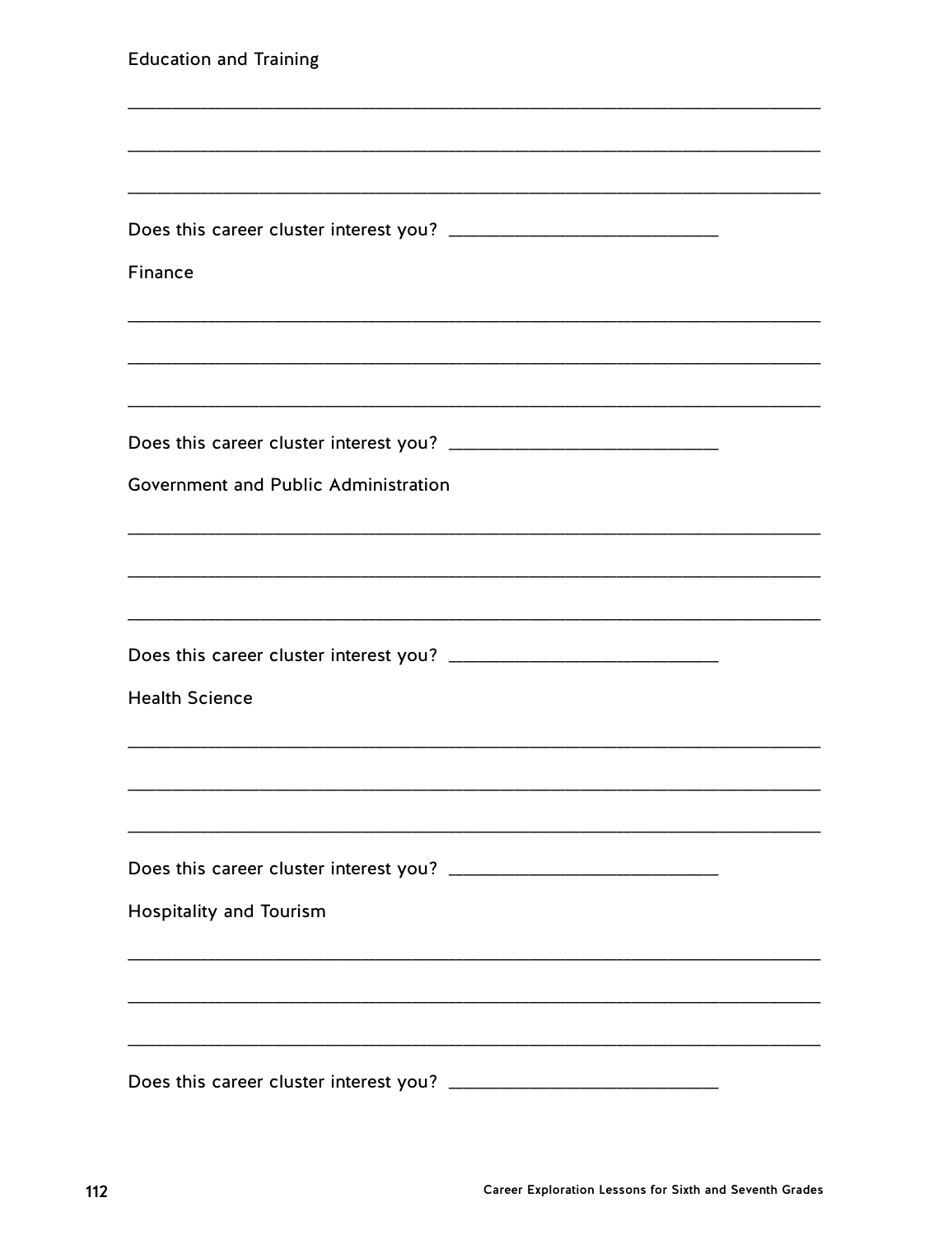| <b>Human Services</b>                         |
|-----------------------------------------------|
|                                               |
|                                               |
|                                               |
| <b>Information Technology</b>                 |
|                                               |
|                                               |
|                                               |
| Law, Public Safety, Corrections, and Security |
|                                               |
|                                               |
|                                               |
| Manufacturing                                 |
|                                               |
|                                               |
|                                               |
| Marketing                                     |
|                                               |
|                                               |
| Does this career cluster interest you?        |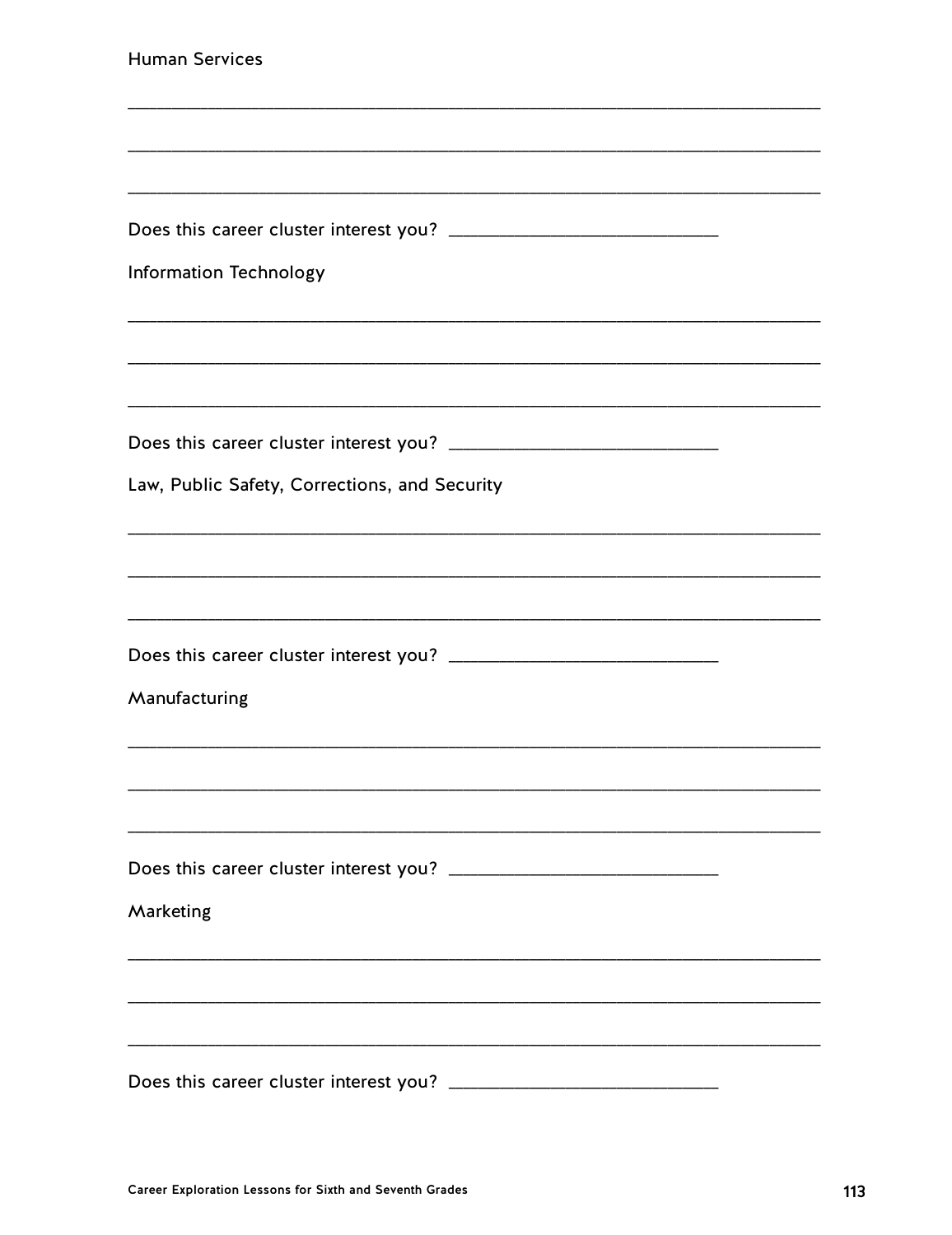| Science, Technology, Engineering, and Mathematics |  |  |
|---------------------------------------------------|--|--|
|                                                   |  |  |
|                                                   |  |  |
|                                                   |  |  |
|                                                   |  |  |
| Transportation, Distribution, and Logistics       |  |  |
|                                                   |  |  |
|                                                   |  |  |
|                                                   |  |  |
|                                                   |  |  |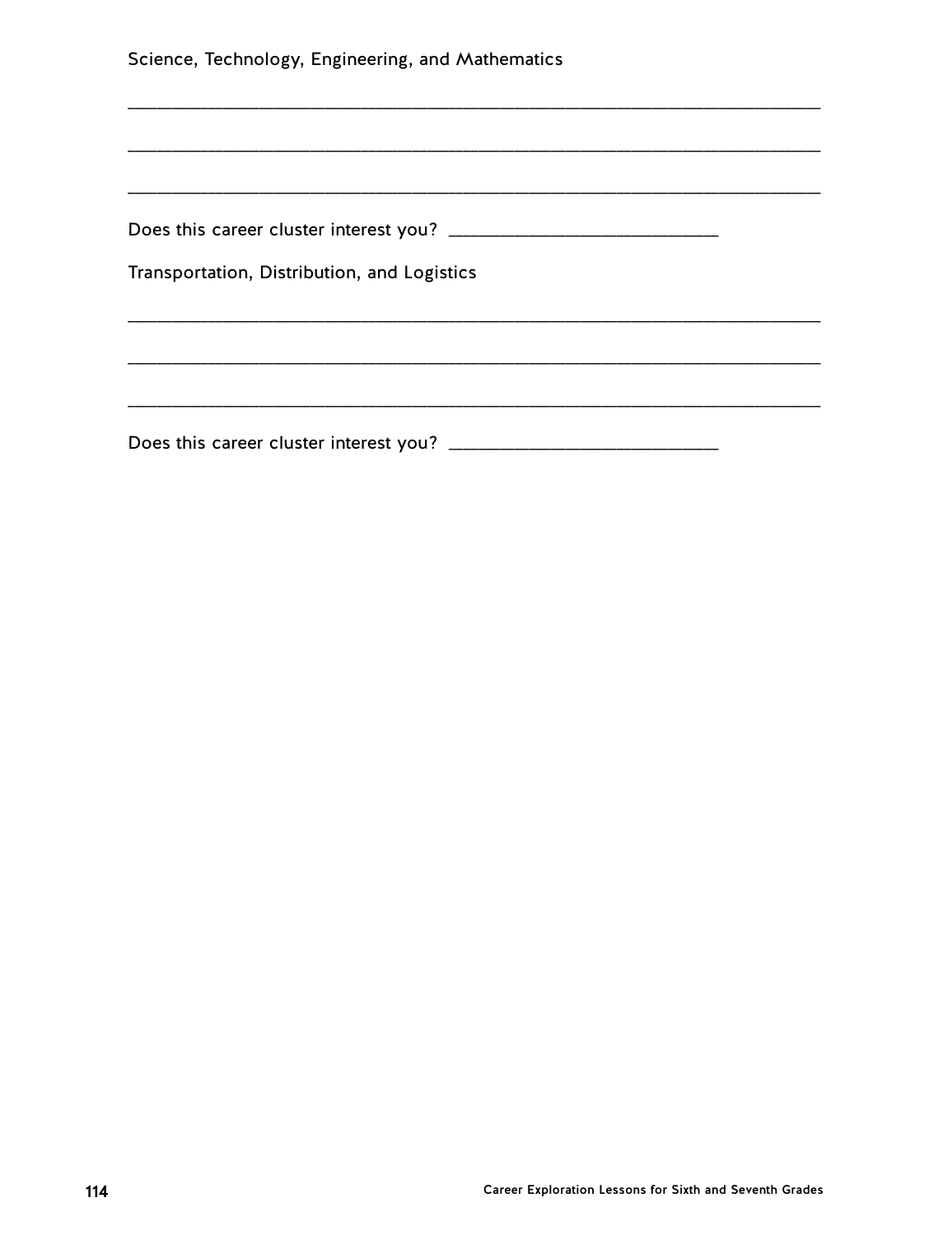## **Determining Career Clusters of Interest to Me**

By reading and responding to the series of questions that follow, determine the one or two career or occupational clusters that match your interests. The last question requires you to offer evidence as to how your career or job choices are a good match.

1. Which subjects or school-related activities interest you the most? Circle one or two subjects. In the "other" spaces at the bottom, you can write in other activities at school.

| Mathematics                                                |
|------------------------------------------------------------|
| Social studies                                             |
| <b>Science</b>                                             |
| English/language arts                                      |
| Physical education                                         |
| Health                                                     |
| Art                                                        |
| Music                                                      |
| Computer technology                                        |
| <b>Recreational time</b>                                   |
| Tech education (woodworking or mechanical shop activities) |
| Other                                                      |
| Other                                                      |
| Other                                                      |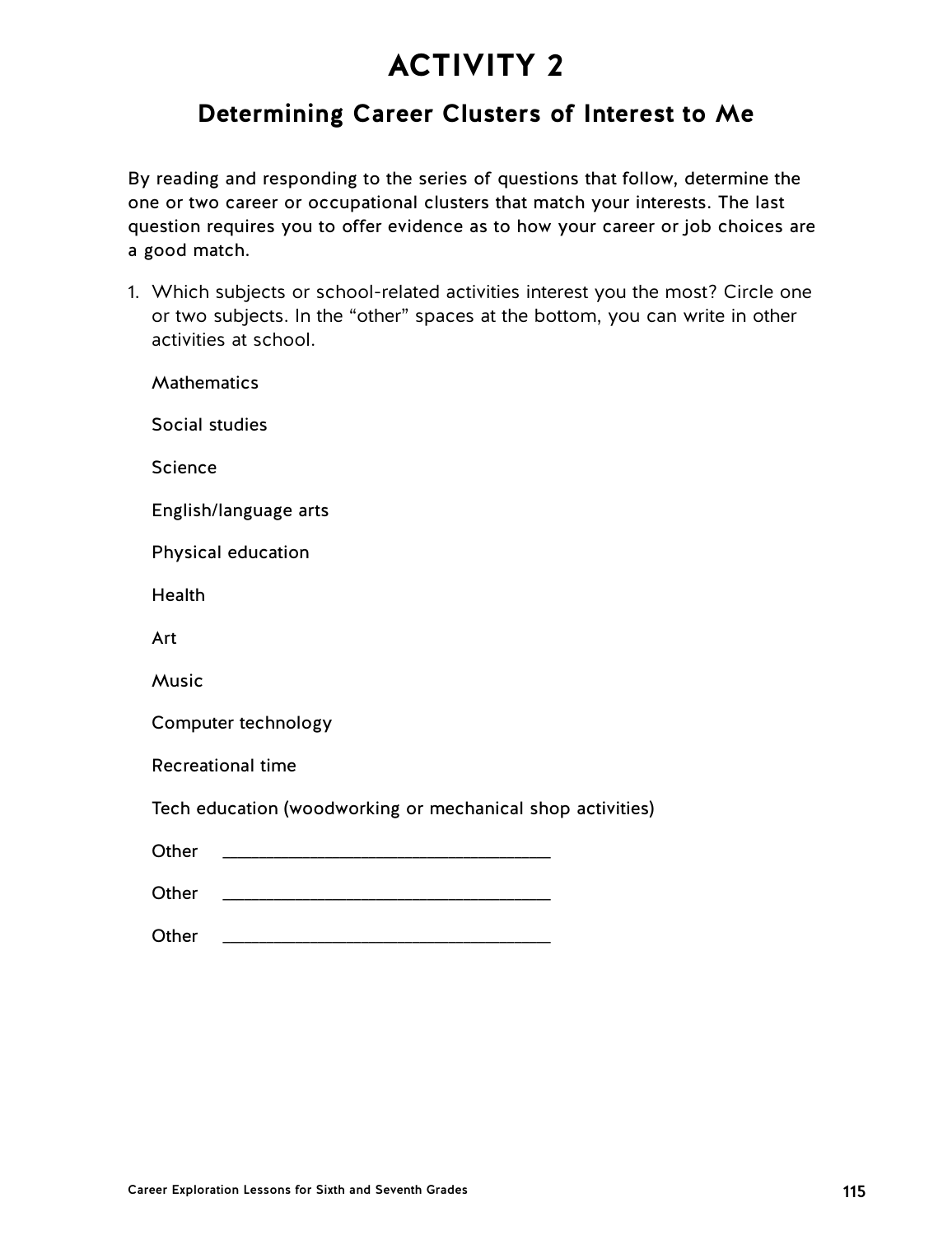2. Given the choice(s) in question one, now select the career or job options that relate to your interest based upon your favorite school-related activity. Circle or write in your job or career option.

Jobs for kids who like...

| <b>Related School Subjects</b> | <b>Job and Career Options</b> |
|--------------------------------|-------------------------------|
| Music/arts                     | Rock star                     |
|                                | Dancer                        |
|                                | Photographer                  |
|                                | Curator                       |
|                                | Cartoonist                    |
|                                | Disk jockey                   |
|                                |                               |
|                                |                               |
|                                |                               |
| Science                        | Pharmacist                    |
|                                | Chemist                       |
|                                | Doctor                        |
|                                | <b>Nurse</b>                  |
|                                | Pilot                         |
|                                | Computer repairer             |
|                                |                               |
|                                |                               |
|                                |                               |
|                                |                               |
| P.E./outdoors                  | Professional athlete          |
|                                | Recreational therapist        |
|                                | Carpenter                     |
|                                | Surveyor                      |
|                                | Zookeeper                     |
|                                |                               |
|                                |                               |
|                                |                               |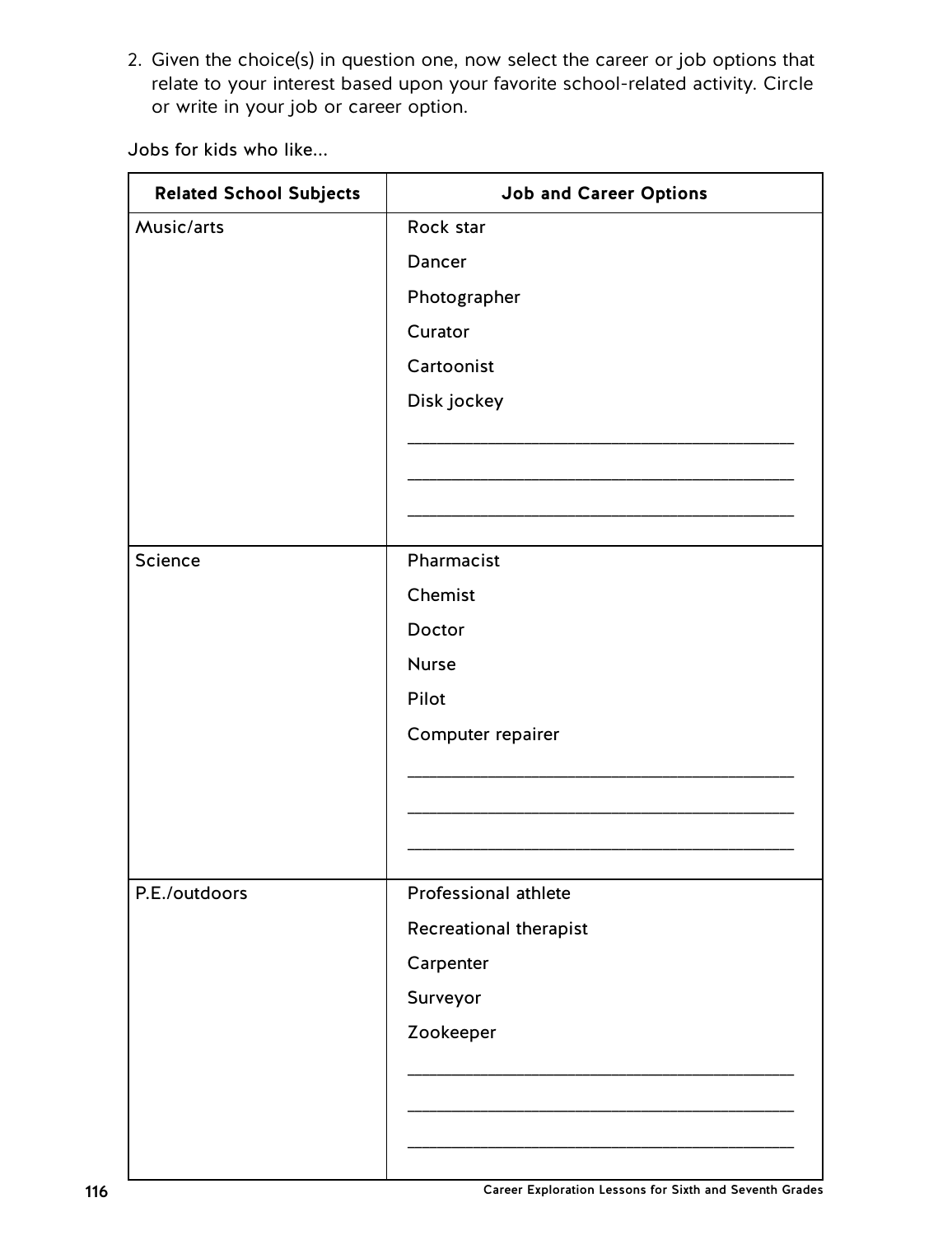| <b>Related School Subjects</b> | <b>Job and Career Options</b> |
|--------------------------------|-------------------------------|
| <b>Social studies</b>          | Lawyer                        |
|                                | Police officer                |
|                                | Politician                    |
|                                | Real estate agent             |
|                                | Urban planner                 |
|                                | Clergy                        |
|                                |                               |
|                                |                               |
|                                |                               |
| Reading                        | Reporter                      |
|                                | <b>Teacher</b>                |
|                                | Librarian                     |
|                                | <b>Secretary</b>              |
|                                | Writer                        |
|                                |                               |
|                                |                               |
|                                |                               |
|                                |                               |
| Math                           | <b>Engineer</b>               |
|                                | Accountant                    |
|                                | Cashier                       |
|                                | <b>Architect</b>              |
|                                | <b>Computer scientist</b>     |
|                                | Mechanic                      |
|                                |                               |
|                                |                               |
|                                |                               |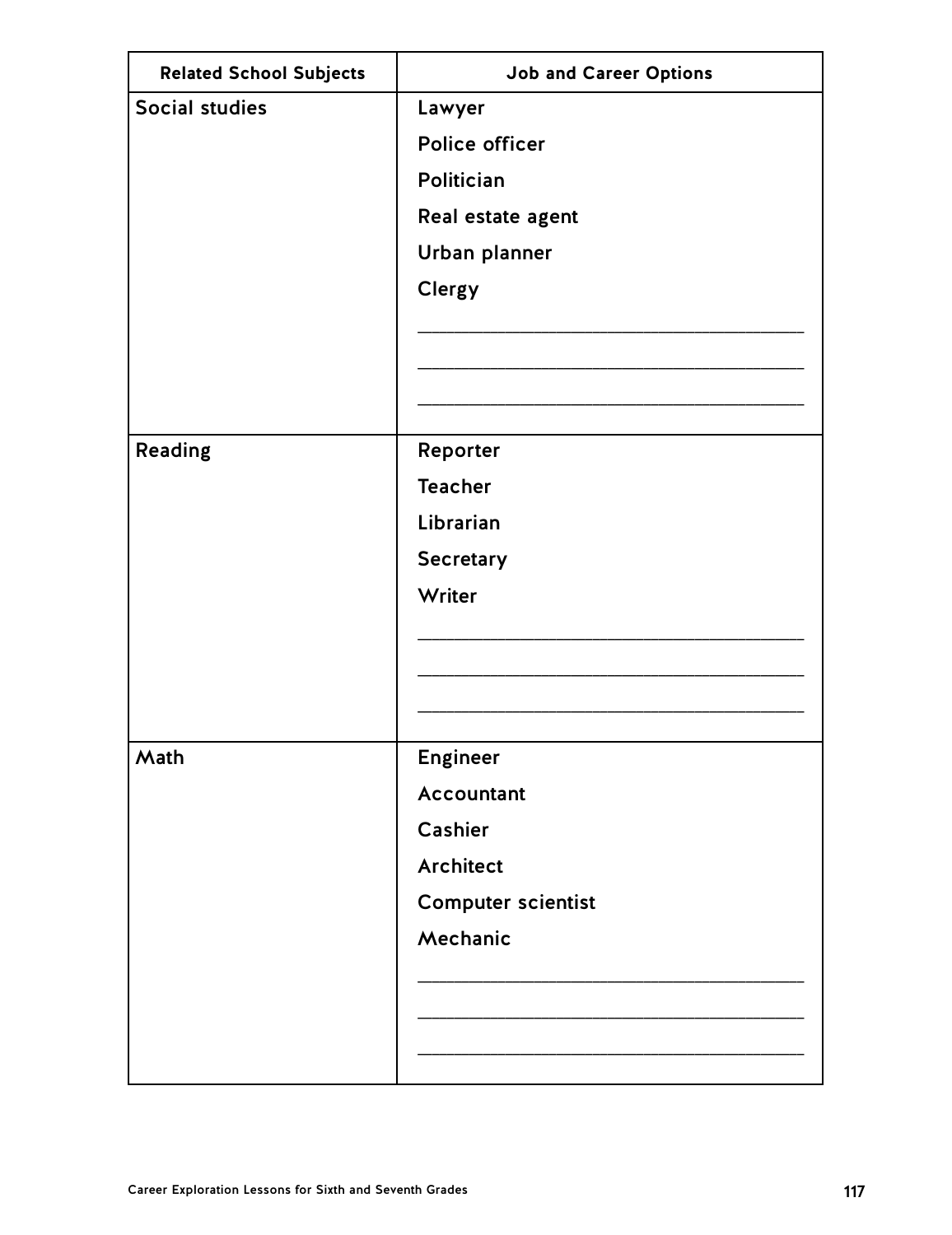3. Write a short paragraph to support your conclusions about your preferred school-related activity and your choice of job. In other words, describe how you know that this career or job choice fits you. (You might describe your grades in a subject, your interest in doing the kind of work activities in a subject, how you look forward to a particular class, or experiences you've had that are related to the career area.)

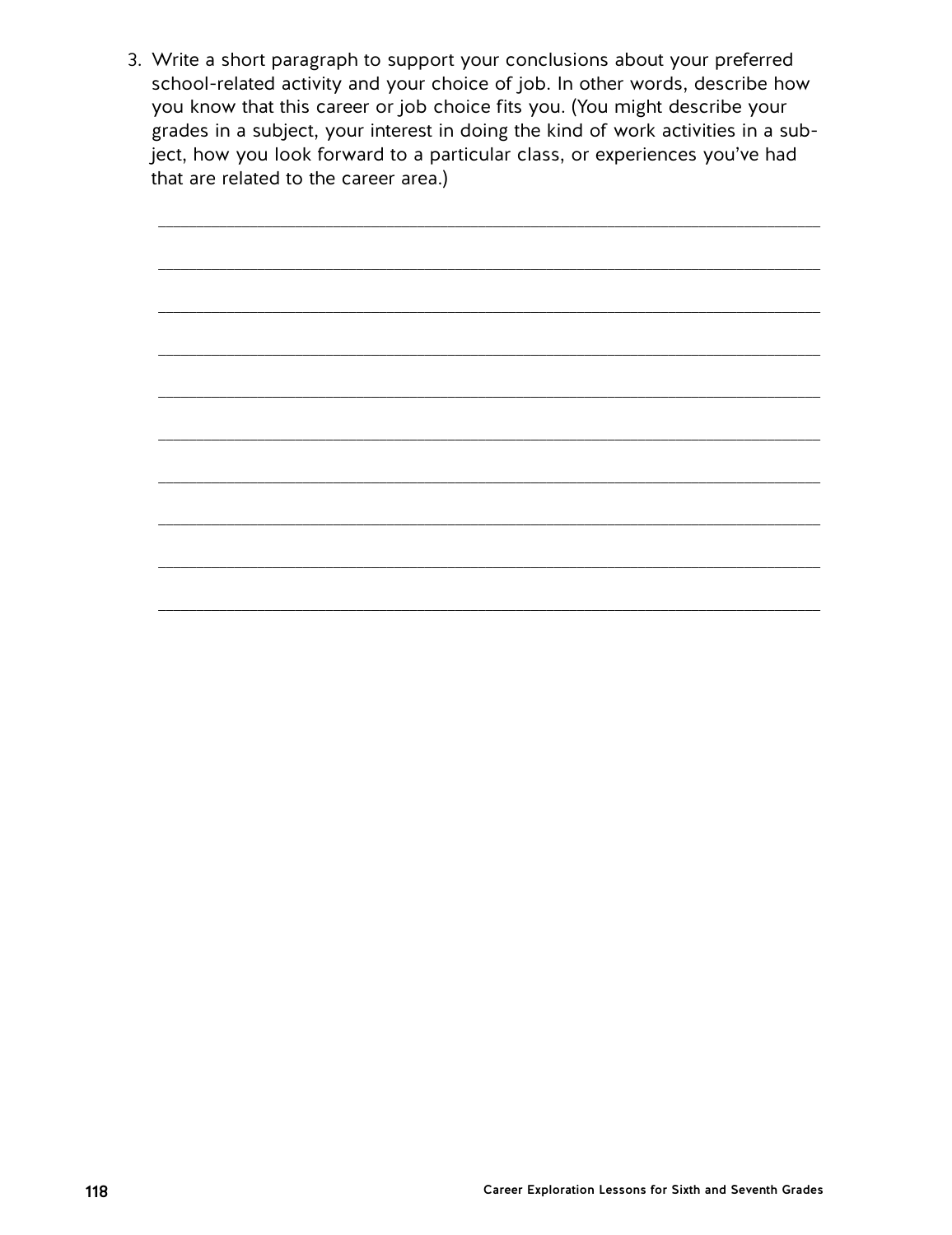### **New**

## **More Than the Minimum**

#### **Career Education Focus:**

- 1. Strengthening decision-making skills
- 2. Identifying cause/effect relationships

**Related Standards:** English/language arts

#### **Lesson Objectives:**

- 1. Debate the idea of "putting in more effort" to reach positive resolutions
- 2. Rewrite scenarios with negative outcomes
- 3. Complete a personal survey

**Materials:** Putting In More Effort worksheet, Personal Survey worksheet, pens and pencils

#### **Procedures:**

Explain to the group that when they begin a career, they have to make a decision similar to one they have to make in the classroom. They will have to decide whether to do the minimum needed to pass the class or keep their job, or whether to make an effort to excel. Give examples of how students can do more than the minimum to impress their teachers and employers, such as showing up early for work and volunteering for extra work.

Explain to the group how making an effort to excel in the classroom—and, in the future, in their careers—can be beneficial. Use examples such as studying to get higher grades, so that doing bad on one test won't hurt their grade as much, and being early to class to show the teacher how dedicated they are. Ask for volunteers to share examples of when they have put out extra effort and how they were rewarded.

**Activity 1:** Pass out the Putting In More Effort worksheet and have the students complete it. Students should read the scenario and then write an example of what the student could have done to have a more positive outcome. After the students have had time to complete the worksheet, ask for volunteers to share their answers and lead the students in a discussion about the different answers.

**Activity 2:** Pass out the Personal Survey worksheet and have the students complete it. Students should provide short answers that draw on their personal experiences. After the students have had time to complete the worksheet, ask for volunteers to share their answers and lead the students in a discussion about the different answers.

**Assessment:** Check to make sure all students have completed both worksheets with answers that demonstrate an understanding of the subject.

**Reflection:** Lead a class discussion on lessons learned. What is your least favorite subject in school? Appraise how you might need these skills in a future job.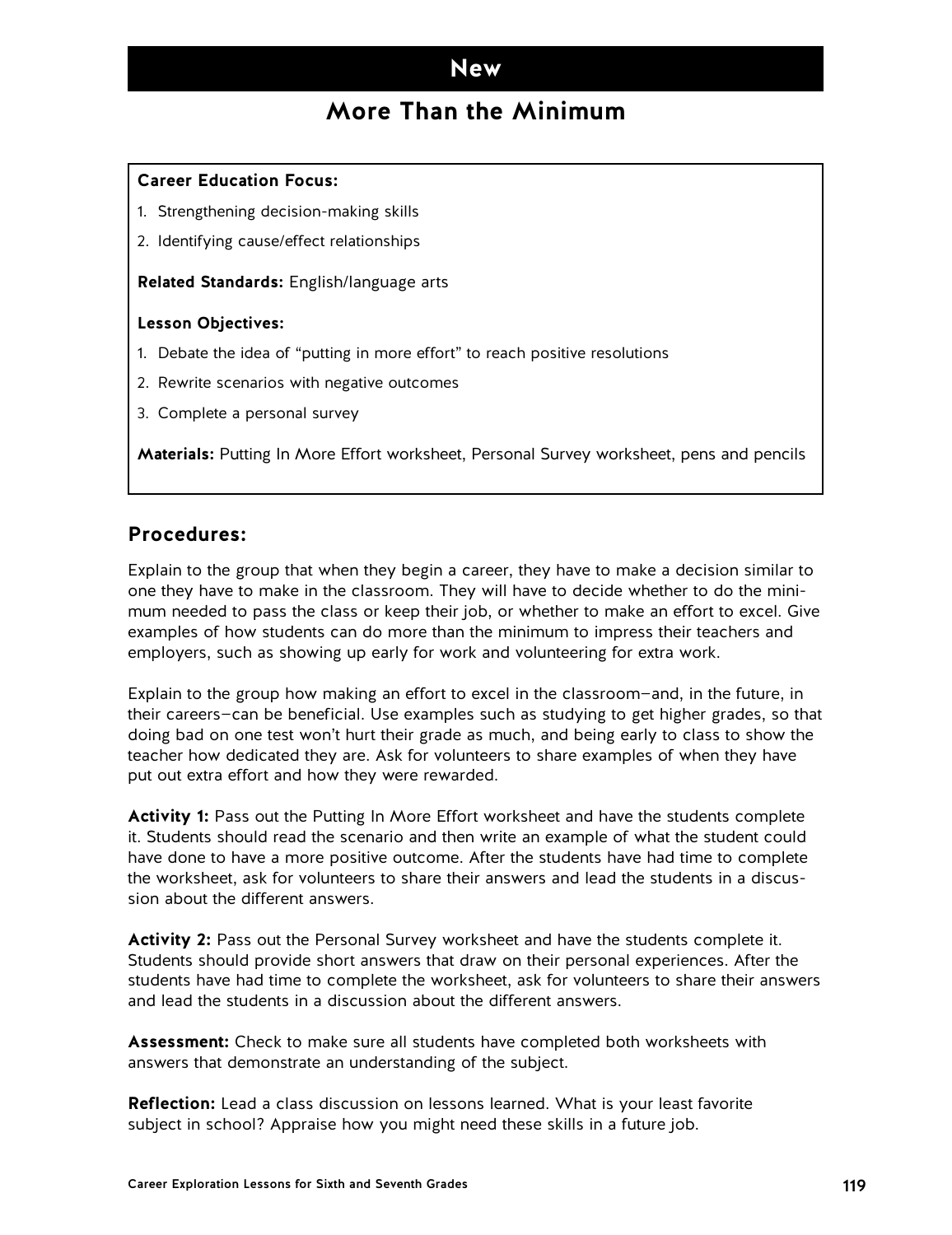## **Putting In More Effort**

Read the following scenarios and decide how the person could have put in more effort to reach a positive solution.

Charlie has never been very good at math. Some of his friends pick up on math concepts pretty easy, but Charlie always struggles with his math homework. He knows that as long as he gets at least a "C" in math, his parents won't ground him. He never goes to tutoring or asks his teacher for help. Charlie tries to do his homework, but he doesn't really understand and usually doesn't do very well. At the end of the year, Charlie has a "D" in math and his parents ground him for the entire summer.

How could Charlie have put in more effort and reached a more positive outcome?

\_\_\_\_\_\_\_\_\_\_\_\_\_\_\_\_\_\_\_\_\_\_\_\_\_\_\_\_\_\_\_\_\_\_\_\_\_\_\_\_\_\_\_\_\_\_\_\_\_\_\_\_\_\_\_\_\_\_\_\_\_\_\_\_\_\_\_\_\_\_\_\_\_\_\_\_\_\_\_\_\_\_\_\_\_\_\_\_\_\_\_\_\_\_\_

\_\_\_\_\_\_\_\_\_\_\_\_\_\_\_\_\_\_\_\_\_\_\_\_\_\_\_\_\_\_\_\_\_\_\_\_\_\_\_\_\_\_\_\_\_\_\_\_\_\_\_\_\_\_\_\_\_\_\_\_\_\_\_\_\_\_\_\_\_\_\_\_\_\_\_\_\_\_\_\_\_\_\_\_\_\_\_\_\_\_\_\_\_\_\_

\_\_\_\_\_\_\_\_\_\_\_\_\_\_\_\_\_\_\_\_\_\_\_\_\_\_\_\_\_\_\_\_\_\_\_\_\_\_\_\_\_\_\_\_\_\_\_\_\_\_\_\_\_\_\_\_\_\_\_\_\_\_\_\_\_\_\_\_\_\_\_\_\_\_\_\_\_\_\_\_\_\_\_\_\_\_\_\_\_\_\_\_\_\_\_

Claire likes playing basketball and really wants to join the team at school. She has never played for the school before, but has always had fun playing basketball with her friends and family. Claire's dad offered to get a basketball goal for their driveway and help her practice during the summer so she'll be ready for tryouts when school starts. She decides she would rather spend the summer hanging out with her friends than practicing. When school starts back, Claire isn't ready for tryouts and doesn't make the basketball team.

How could Claire have put in more effort and reached a more positive outcome?

\_\_\_\_\_\_\_\_\_\_\_\_\_\_\_\_\_\_\_\_\_\_\_\_\_\_\_\_\_\_\_\_\_\_\_\_\_\_\_\_\_\_\_\_\_\_\_\_\_\_\_\_\_\_\_\_\_\_\_\_\_\_\_\_\_\_\_\_\_\_\_\_\_\_\_\_\_\_\_\_\_\_\_\_\_\_\_\_\_\_\_\_\_\_\_

\_\_\_\_\_\_\_\_\_\_\_\_\_\_\_\_\_\_\_\_\_\_\_\_\_\_\_\_\_\_\_\_\_\_\_\_\_\_\_\_\_\_\_\_\_\_\_\_\_\_\_\_\_\_\_\_\_\_\_\_\_\_\_\_\_\_\_\_\_\_\_\_\_\_\_\_\_\_\_\_\_\_\_\_\_\_\_\_\_\_\_\_\_\_\_

\_\_\_\_\_\_\_\_\_\_\_\_\_\_\_\_\_\_\_\_\_\_\_\_\_\_\_\_\_\_\_\_\_\_\_\_\_\_\_\_\_\_\_\_\_\_\_\_\_\_\_\_\_\_\_\_\_\_\_\_\_\_\_\_\_\_\_\_\_\_\_\_\_\_\_\_\_\_\_\_\_\_\_\_\_\_\_\_\_\_\_\_\_\_\_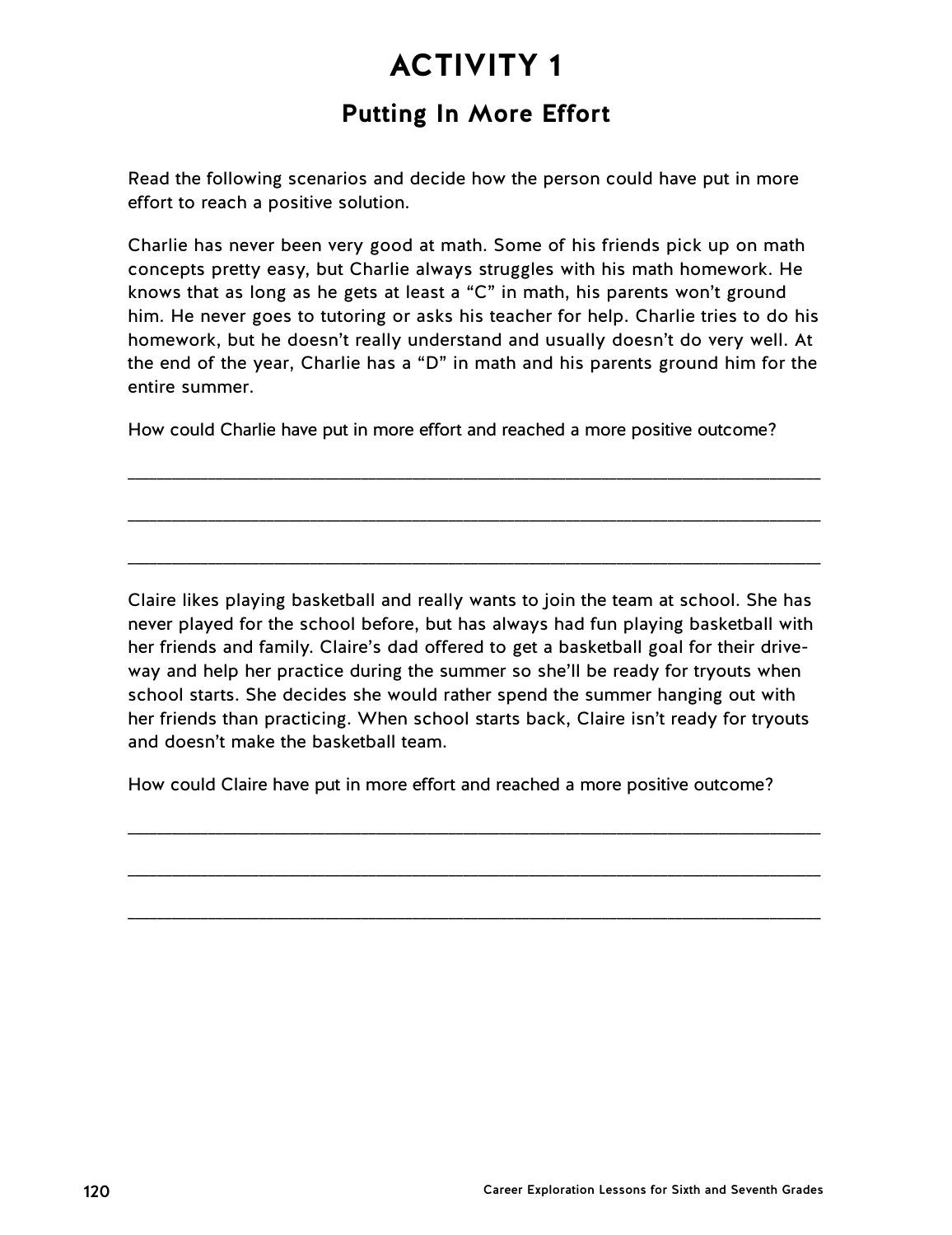## **Personal Survey**

Think of a time in your life when you made the decision to only do the minimum to resolve a problem. Explain what made you decide to only do the minimum and the consequences of your decision.

Think of a time in your life when you made the decision to put in more effort and go above the minimum to resolve a problem. Explain what made you decide to put in the extra effort and the consequences of your decision.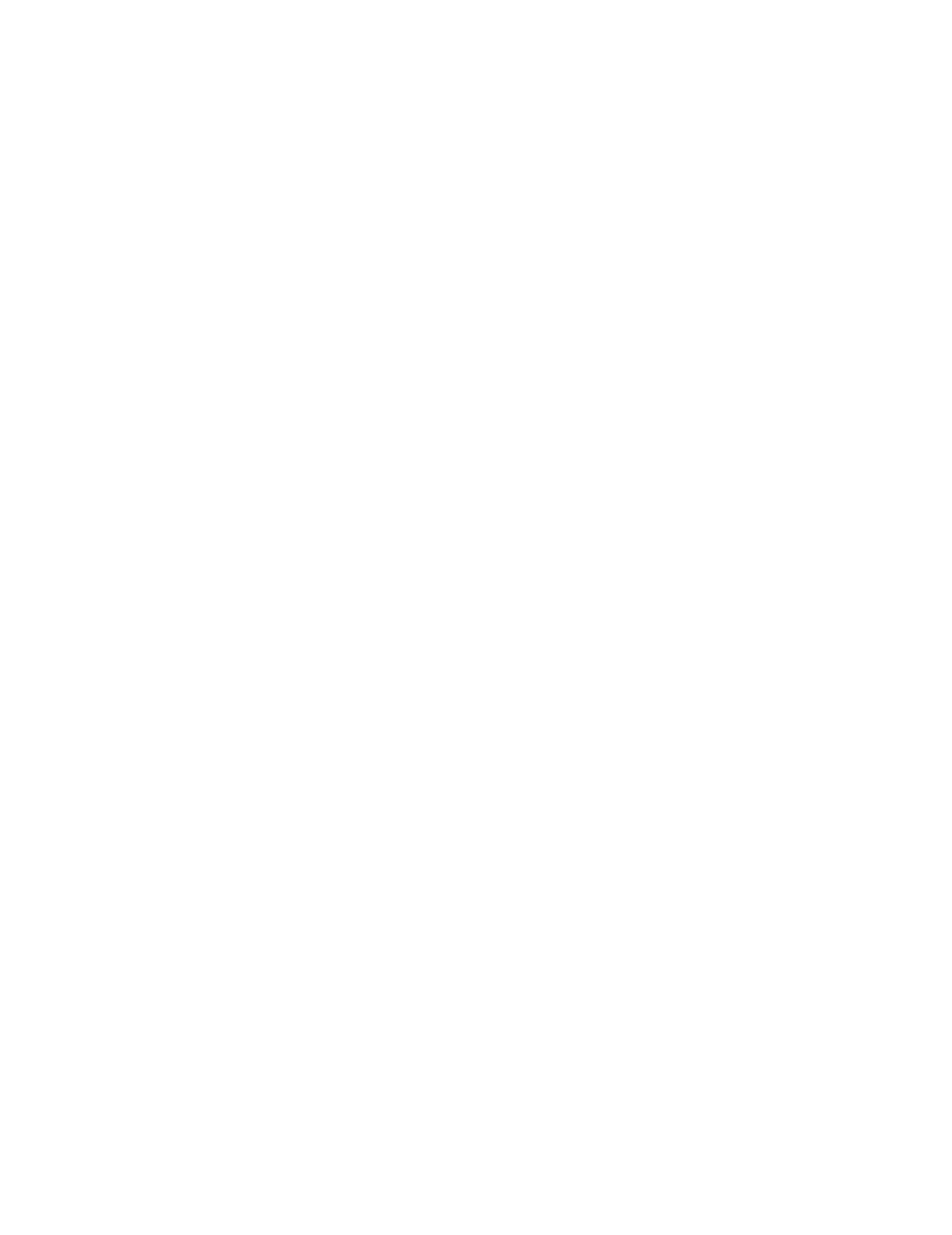### **New**

## **Office Etiquette**

#### **Career Education Focus:**

- 1. Developing awareness of expectations in the workplace
- 2. Developing appropriate behavior for the workplace

**Related Standards:** English/language arts

#### **Lesson Objectives:**

- 1. Discuss appropriate behavior for the workplace
- 2. Distinguish appropriate/inappropriate behavior for the workplace

**Materials:** Is It Good Etiquette worksheet, Right or Wrong worksheet, pens and pencils

#### **Procedures:**

Tell the students this lesson will explore behaviors that are and are not appropriate for the workplace. Ask students if they can think of behaviors that are not appropriate for an office setting.

Discuss the following office etiquette examples with the students:

- Do not use speakerphones or computer speakers if others can hear
- Avoid strong perfume or cologne
- Shower or bathe daily and arrive wearing a fresh change of clothing
- Avoid eating food with strong smells
- Do not gossip
- Do not excessively talk about your personal life unless asked
- Mind your own business
- Do not take anything from someone else's desk without permission
- Do not enter someone else's office or cubicle without permission
- Do not be loud and disruptive
- Always dress appropriately for your office
- Always be on time

**Activity 1:** Pass out the Is it Good Etiquette worksheet. Explain to students they are to read each statement and determine if it is appropriate behavior. If they believe it is good office etiquette they should place an X under yes. If not, they should place an X under no.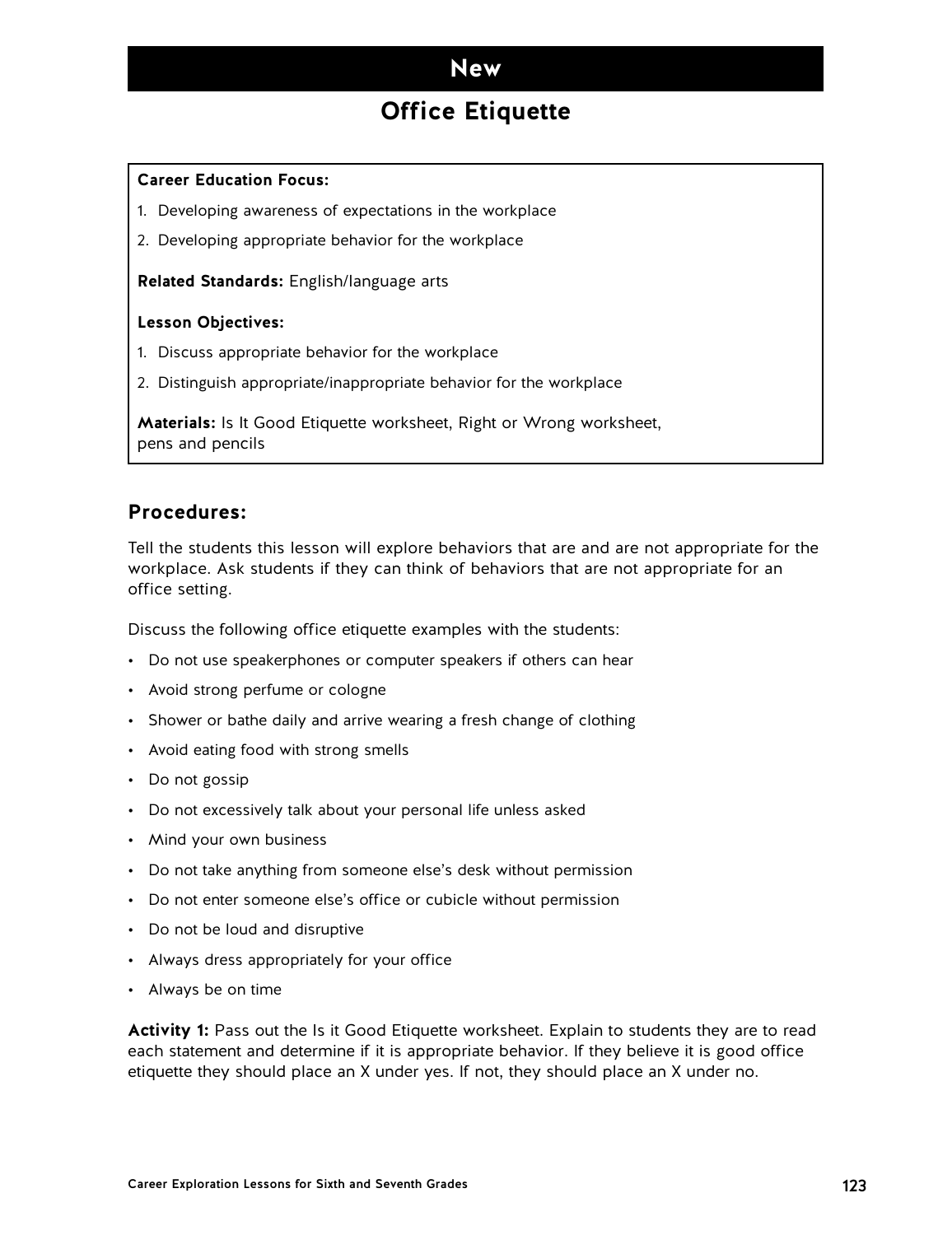**Activity 2:** Pass out the Right or Wrong worksheet. Explain to students they are to read each phrase and determine whether or not it is proper office etiquette. If they believe the phrase is appropriate for the office, they should circle it. After students have had time to complete the worksheet, discuss each statement with the students to make sure each student understands why the behaviors are or are not appropriate.

**Assessment:** Make sure all students have completed both worksheets thoroughly and accurately.

**Reflection:** Lead a class discussion on lessons learned. Generate a definition of etiquette. What makes office etiquette different?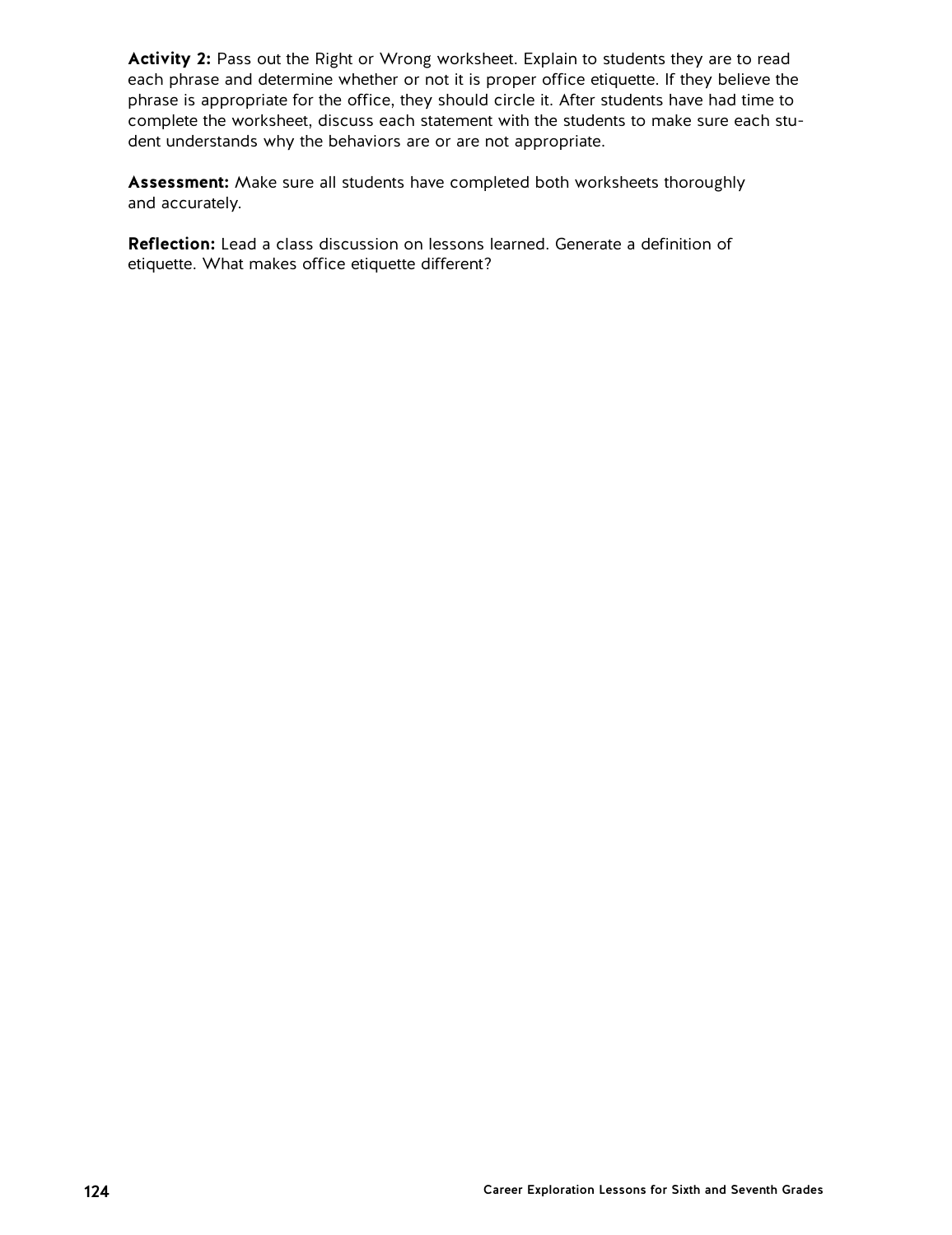## **Is It Good Etiquette**

Read the following statements and check yes if it is good office etiquette or no if it is not.

|                                                                                                                                                                                                                                               | <b>YES</b> | <b>NO</b> |
|-----------------------------------------------------------------------------------------------------------------------------------------------------------------------------------------------------------------------------------------------|------------|-----------|
| Your coworkers were talking about how much they enjoy music.<br>To give everyone a special treat, you turn your computer speakers<br>up loud enough for everyone to hear your music.                                                          |            |           |
| Yesterday was your birthday and one of your gifts was new<br>cologne. To make sure everyone will notice it, you wear a little<br>extra to work the next day.                                                                                  |            |           |
| You went to the gym before work and played basketball too<br>long. Unfortunately, this meant you didn't have time for a shower.                                                                                                               |            |           |
| You started a new diet that requires you to eat some foods with<br>very strong odors. Is it appropriate to eat this food at your desk?                                                                                                        |            |           |
| You overheard your coworker in the next cubicle talking on<br>the phone. She mentioned "getting a divorce," but you are<br>not sure if she is getting a divorce or someone else. The urge<br>to gossip about the phone conversation wins.     |            |           |
| One of your coworkers does not allow anyone in the office to<br>finish a personal story. She constantly interrupts the story to<br>make the conversation about her personal life.                                                             |            |           |
| The air conditioning in the office is broken again and you are<br>frustrated. You want to buy a bottle of water but you need<br>one more dime. You see one on a coworker's desk in the<br>cubicle next to yours so you decide to "borrow it." |            |           |
| Tomorrow is the first day of your vacation and you are<br>counting the minutes! You catch yourself talking and<br>laughing louder than usual.                                                                                                 |            |           |
| You overslept this morning, so you wore wrinkled clothing<br>to work.                                                                                                                                                                         |            |           |
| It doesn't matter how early you get up, you can't get to work<br>on time.                                                                                                                                                                     |            |           |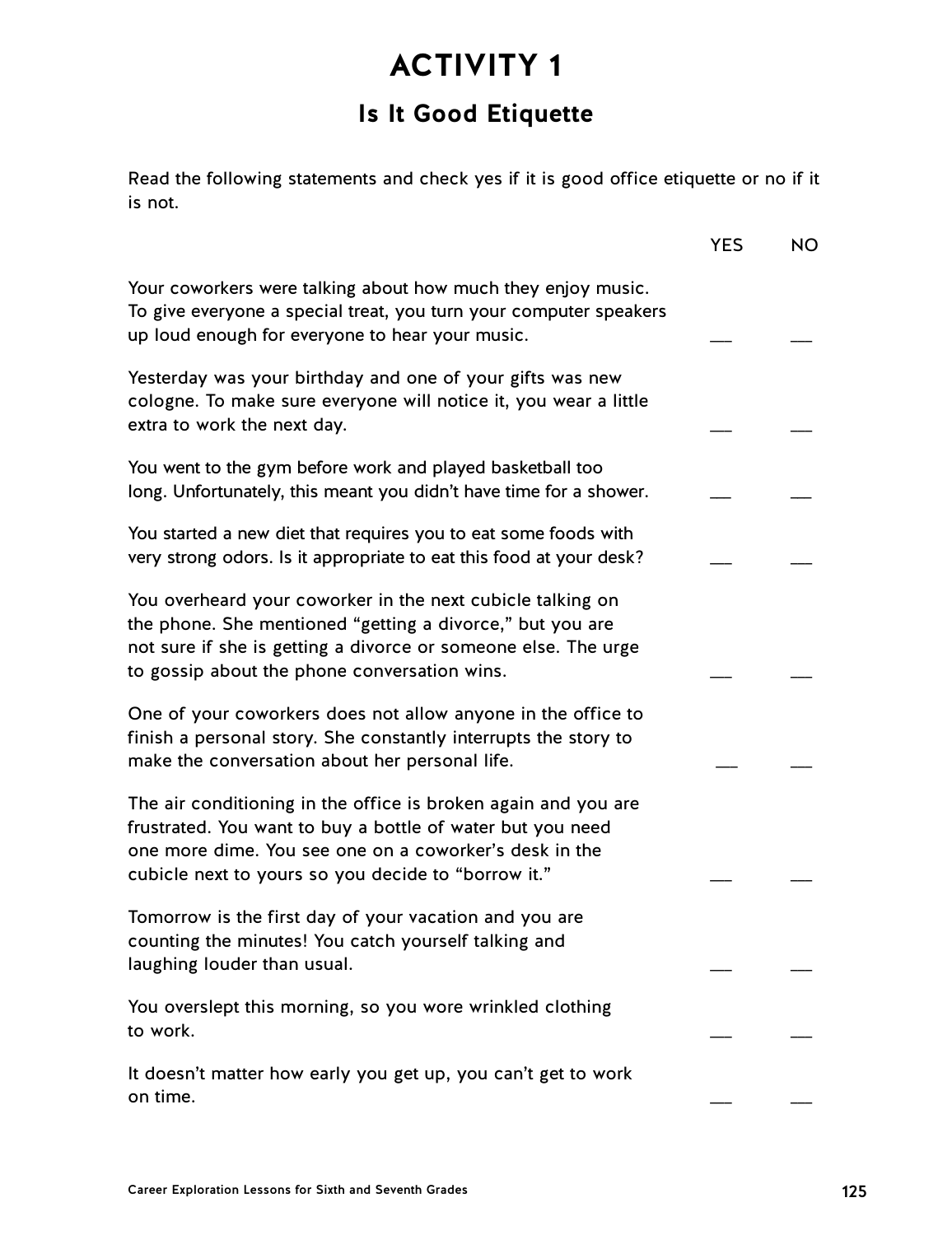## **Right or Wrong**

Read the following scenarios and circle the ones you think are examples of proper office etiquette.

- 1. Interrupting someone who is on the phone.
- 2. Calling your boss when you are going to be late.
- 3. Calling your friends during the day.
- 4. Listening to music through your speakers during the day.
- 5. Complaining to everyone else in the office.
- 6. Telling the office about how you spent your weekend.
- 7. Walking into your boss's office without being invited.
- 8. Wearing too much perfume.
- 9. Making fun of a coworker.
- 10. Talking on your speakerphone.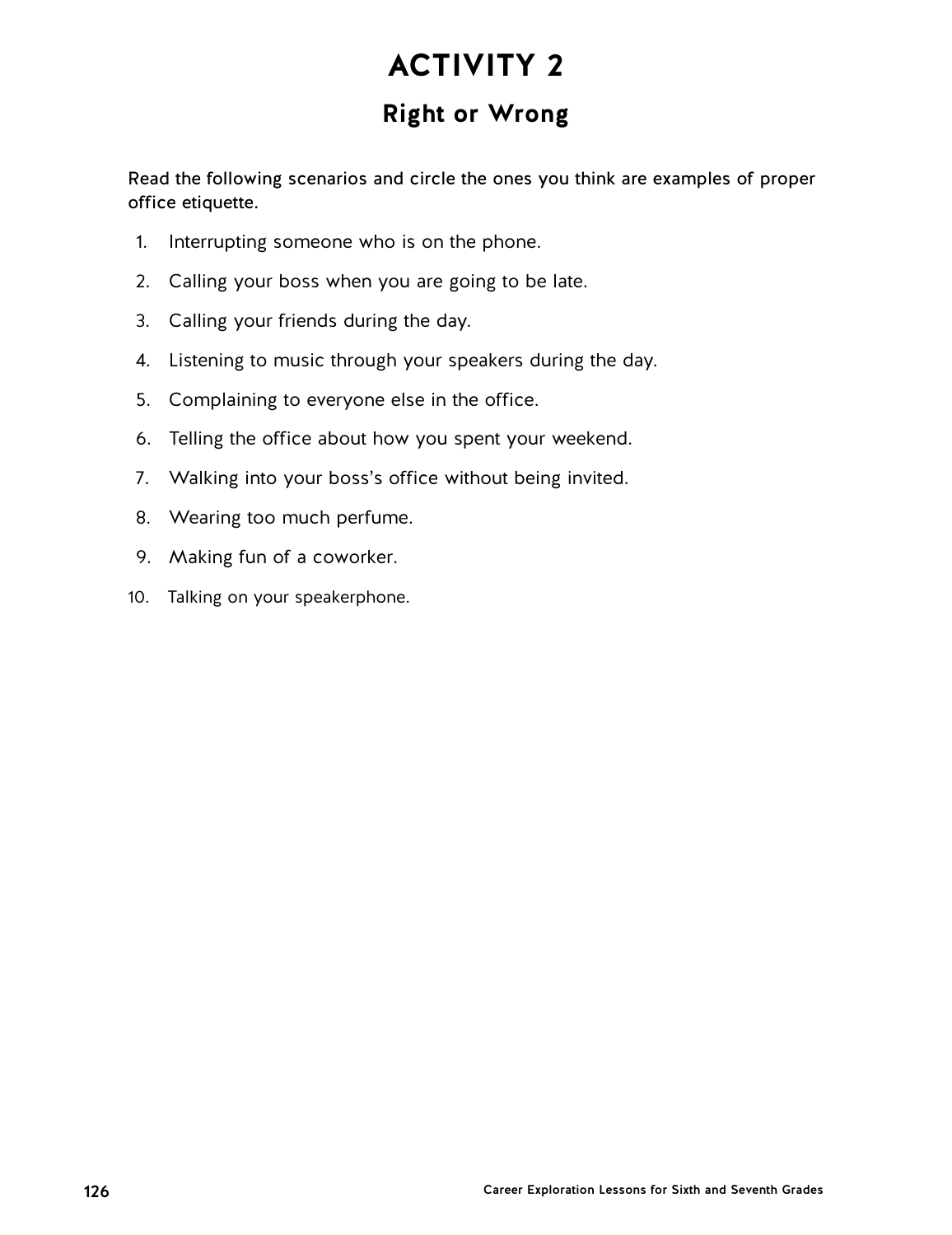### **New**

## **Organization in the Workplace**

#### **Career Education Focus:**

- 1. Identifying appropriate workplace behavior
- 2. Developing a professional work ethic

**Related Standards:** English/language arts

#### **Lesson Objectives:**

- 1. Examine ways to became organized in the workplace
- 2. Assess scenarios to determine ways to improve organization
- 3. Develop plans to become more organized

**Materials:** Improving Organization worksheet, Organization Survey worksheet, pens and pencils

#### **Procedures:**

Conduct a class discussion with the students about how to be organized in the workplace. Ask students if any of them have ever missed an appointment or lost an important piece of paper. Explain to students that it's important to stay organized in the workplace to show your boss and coworkers that you are a mature and responsible employee. Make sure students understand the difference between being neat and being organized—it doesn't matter whether your desk or office is clean if you don't know where anything is.

Discuss the following ways to stay organized in the workplace:

- Avoid clutter. Only keep items on your workspace that you use regularly. Keep other items in your desk or storage space.
- Keep your schedule updated every day. Choose one calendar and only use that one. If you try to use a paper calendar, one on your phone, and one on your computer, it will be more difficult to keep them synchronized.
- Clean your desk at the end of every day and every week. This will prevent clutter from building up.
- Always file paperwork under a specific file. Never use a "miscellaneous" folder, because you will forget what is filed there.
- Once a month, examine your organizational plan to see if any changes need to be made. Decide what works and what doesn't to became as organized and efficient as possible.

**Activity 1:** Pass out the Improving Organization worksheet. Explain to students they are to read the scenarios and form a plan to improve organization. Remind students there may be more than one right answer. After students have had enough time to complete the worksheet, conduct a class discussion about their answers. Allow time for students to share different ideas for each scenario.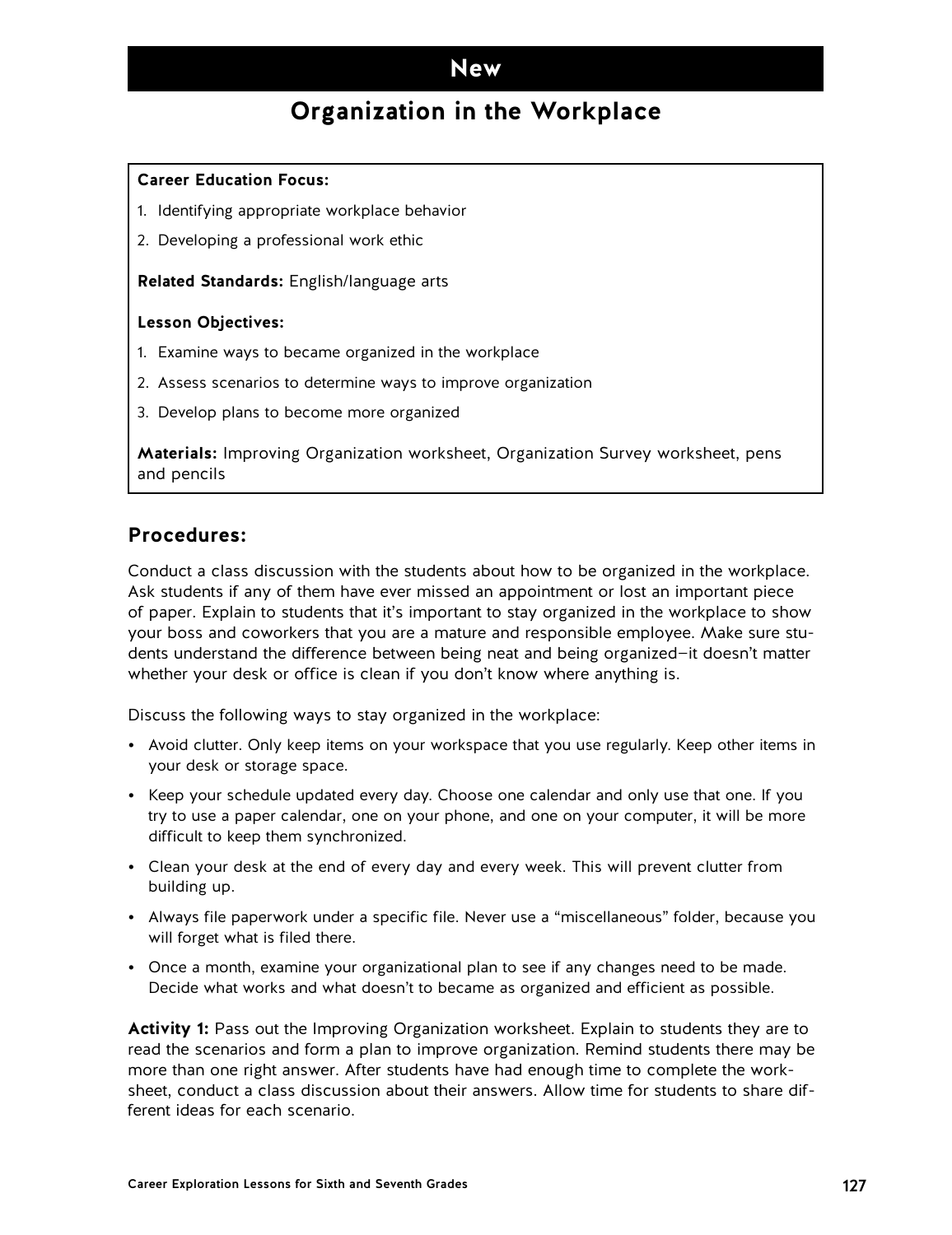**Activity 2:** Pass out the Organization Survey worksheet. Explain to students there are no right or wrong answers for this worksheet. They should answer each question honestly so they can understand how organized they are and what they can do to improve. After students have had enough time to complete the worksheet, ask for volunteers to share their answers with the class. Since the students' answers may be personal, they may not want to share.

**Assessment:** Make sure all students have completed both worksheets thoroughly and accurately.

**Reflection:** Lead a class discussion on lessons learned. Describe your locker. Describe your study space at home. What can you do to improve your organization?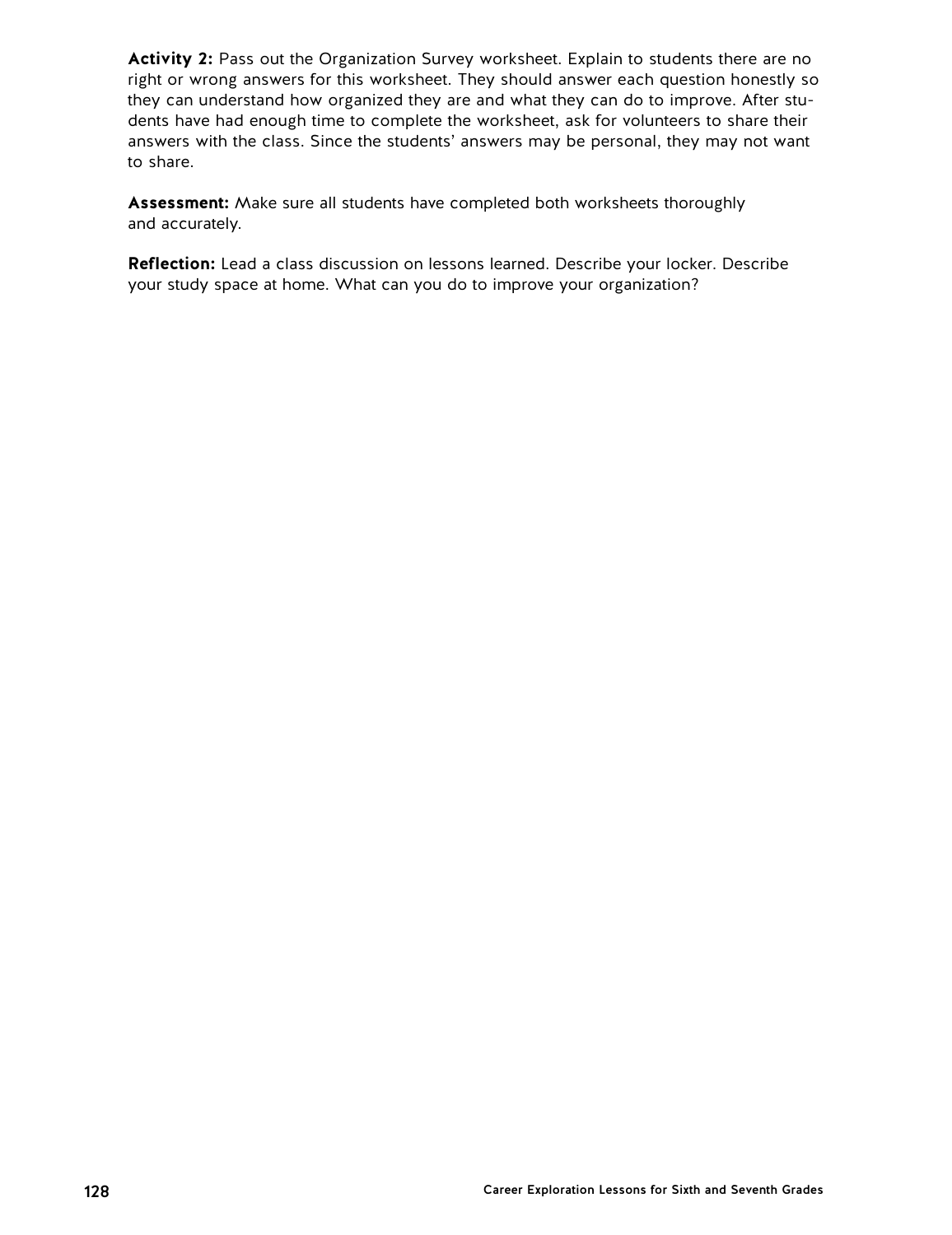## **Improving Organization**

\_\_\_\_\_\_\_\_\_\_\_\_\_\_\_\_\_\_\_\_\_\_\_\_\_\_\_\_\_\_\_\_\_\_\_\_\_\_\_\_\_\_\_\_\_\_\_\_\_\_\_\_\_\_\_\_\_\_\_\_\_\_\_\_\_\_\_\_\_\_\_\_\_\_\_\_\_\_\_\_\_\_\_\_\_\_\_\_\_\_\_\_\_\_\_

\_\_\_\_\_\_\_\_\_\_\_\_\_\_\_\_\_\_\_\_\_\_\_\_\_\_\_\_\_\_\_\_\_\_\_\_\_\_\_\_\_\_\_\_\_\_\_\_\_\_\_\_\_\_\_\_\_\_\_\_\_\_\_\_\_\_\_\_\_\_\_\_\_\_\_\_\_\_\_\_\_\_\_\_\_\_\_\_\_\_\_\_\_\_\_

\_\_\_\_\_\_\_\_\_\_\_\_\_\_\_\_\_\_\_\_\_\_\_\_\_\_\_\_\_\_\_\_\_\_\_\_\_\_\_\_\_\_\_\_\_\_\_\_\_\_\_\_\_\_\_\_\_\_\_\_\_\_\_\_\_\_\_\_\_\_\_\_\_\_\_\_\_\_\_\_\_\_\_\_\_\_\_\_\_\_\_\_\_\_\_

You often feel rushed while on the job. What can you do to avoid this feeling?

You frequently forget to take care of something important. How can this be fixed?

\_\_\_\_\_\_\_\_\_\_\_\_\_\_\_\_\_\_\_\_\_\_\_\_\_\_\_\_\_\_\_\_\_\_\_\_\_\_\_\_\_\_\_\_\_\_\_\_\_\_\_\_\_\_\_\_\_\_\_\_\_\_\_\_\_\_\_\_\_\_\_\_\_\_\_\_\_\_\_\_\_\_\_\_\_\_\_\_\_\_\_\_\_\_\_

\_\_\_\_\_\_\_\_\_\_\_\_\_\_\_\_\_\_\_\_\_\_\_\_\_\_\_\_\_\_\_\_\_\_\_\_\_\_\_\_\_\_\_\_\_\_\_\_\_\_\_\_\_\_\_\_\_\_\_\_\_\_\_\_\_\_\_\_\_\_\_\_\_\_\_\_\_\_\_\_\_\_\_\_\_\_\_\_\_\_\_\_\_\_\_

\_\_\_\_\_\_\_\_\_\_\_\_\_\_\_\_\_\_\_\_\_\_\_\_\_\_\_\_\_\_\_\_\_\_\_\_\_\_\_\_\_\_\_\_\_\_\_\_\_\_\_\_\_\_\_\_\_\_\_\_\_\_\_\_\_\_\_\_\_\_\_\_\_\_\_\_\_\_\_\_\_\_\_\_\_\_\_\_\_\_\_\_\_\_\_

\_\_\_\_\_\_\_\_\_\_\_\_\_\_\_\_\_\_\_\_\_\_\_\_\_\_\_\_\_\_\_\_\_\_\_\_\_\_\_\_\_\_\_\_\_\_\_\_\_\_\_\_\_\_\_\_\_\_\_\_\_\_\_\_\_\_\_\_\_\_\_\_\_\_\_\_\_\_\_\_\_\_\_\_\_\_\_\_\_\_\_\_\_\_\_

\_\_\_\_\_\_\_\_\_\_\_\_\_\_\_\_\_\_\_\_\_\_\_\_\_\_\_\_\_\_\_\_\_\_\_\_\_\_\_\_\_\_\_\_\_\_\_\_\_\_\_\_\_\_\_\_\_\_\_\_\_\_\_\_\_\_\_\_\_\_\_\_\_\_\_\_\_\_\_\_\_\_\_\_\_\_\_\_\_\_\_\_\_\_\_

\_\_\_\_\_\_\_\_\_\_\_\_\_\_\_\_\_\_\_\_\_\_\_\_\_\_\_\_\_\_\_\_\_\_\_\_\_\_\_\_\_\_\_\_\_\_\_\_\_\_\_\_\_\_\_\_\_\_\_\_\_\_\_\_\_\_\_\_\_\_\_\_\_\_\_\_\_\_\_\_\_\_\_\_\_\_\_\_\_\_\_\_\_\_\_

It takes forever to find the document you want on your computer. How can you speed up the search?

Whenever your boss asks you for a client's phone number or address, you have to spend several minutes searching while your boss watches. What can you do to be ready the next time your boss needs someone's contact information?

\_\_\_\_\_\_\_\_\_\_\_\_\_\_\_\_\_\_\_\_\_\_\_\_\_\_\_\_\_\_\_\_\_\_\_\_\_\_\_\_\_\_\_\_\_\_\_\_\_\_\_\_\_\_\_\_\_\_\_\_\_\_\_\_\_\_\_\_\_\_\_\_\_\_\_\_\_\_\_\_\_\_\_\_\_\_\_\_\_\_\_\_\_\_\_

\_\_\_\_\_\_\_\_\_\_\_\_\_\_\_\_\_\_\_\_\_\_\_\_\_\_\_\_\_\_\_\_\_\_\_\_\_\_\_\_\_\_\_\_\_\_\_\_\_\_\_\_\_\_\_\_\_\_\_\_\_\_\_\_\_\_\_\_\_\_\_\_\_\_\_\_\_\_\_\_\_\_\_\_\_\_\_\_\_\_\_\_\_\_\_

\_\_\_\_\_\_\_\_\_\_\_\_\_\_\_\_\_\_\_\_\_\_\_\_\_\_\_\_\_\_\_\_\_\_\_\_\_\_\_\_\_\_\_\_\_\_\_\_\_\_\_\_\_\_\_\_\_\_\_\_\_\_\_\_\_\_\_\_\_\_\_\_\_\_\_\_\_\_\_\_\_\_\_\_\_\_\_\_\_\_\_\_\_\_\_

Your boss has put you in charge of an important project, but every few days you have to ask your boss to repeat the directions. What can you do to remember the directions so you don't have to keep asking your boss?

\_\_\_\_\_\_\_\_\_\_\_\_\_\_\_\_\_\_\_\_\_\_\_\_\_\_\_\_\_\_\_\_\_\_\_\_\_\_\_\_\_\_\_\_\_\_\_\_\_\_\_\_\_\_\_\_\_\_\_\_\_\_\_\_\_\_\_\_\_\_\_\_\_\_\_\_\_\_\_\_\_\_\_\_\_\_\_\_\_\_\_\_\_\_\_

\_\_\_\_\_\_\_\_\_\_\_\_\_\_\_\_\_\_\_\_\_\_\_\_\_\_\_\_\_\_\_\_\_\_\_\_\_\_\_\_\_\_\_\_\_\_\_\_\_\_\_\_\_\_\_\_\_\_\_\_\_\_\_\_\_\_\_\_\_\_\_\_\_\_\_\_\_\_\_\_\_\_\_\_\_\_\_\_\_\_\_\_\_\_\_

\_\_\_\_\_\_\_\_\_\_\_\_\_\_\_\_\_\_\_\_\_\_\_\_\_\_\_\_\_\_\_\_\_\_\_\_\_\_\_\_\_\_\_\_\_\_\_\_\_\_\_\_\_\_\_\_\_\_\_\_\_\_\_\_\_\_\_\_\_\_\_\_\_\_\_\_\_\_\_\_\_\_\_\_\_\_\_\_\_\_\_\_\_\_\_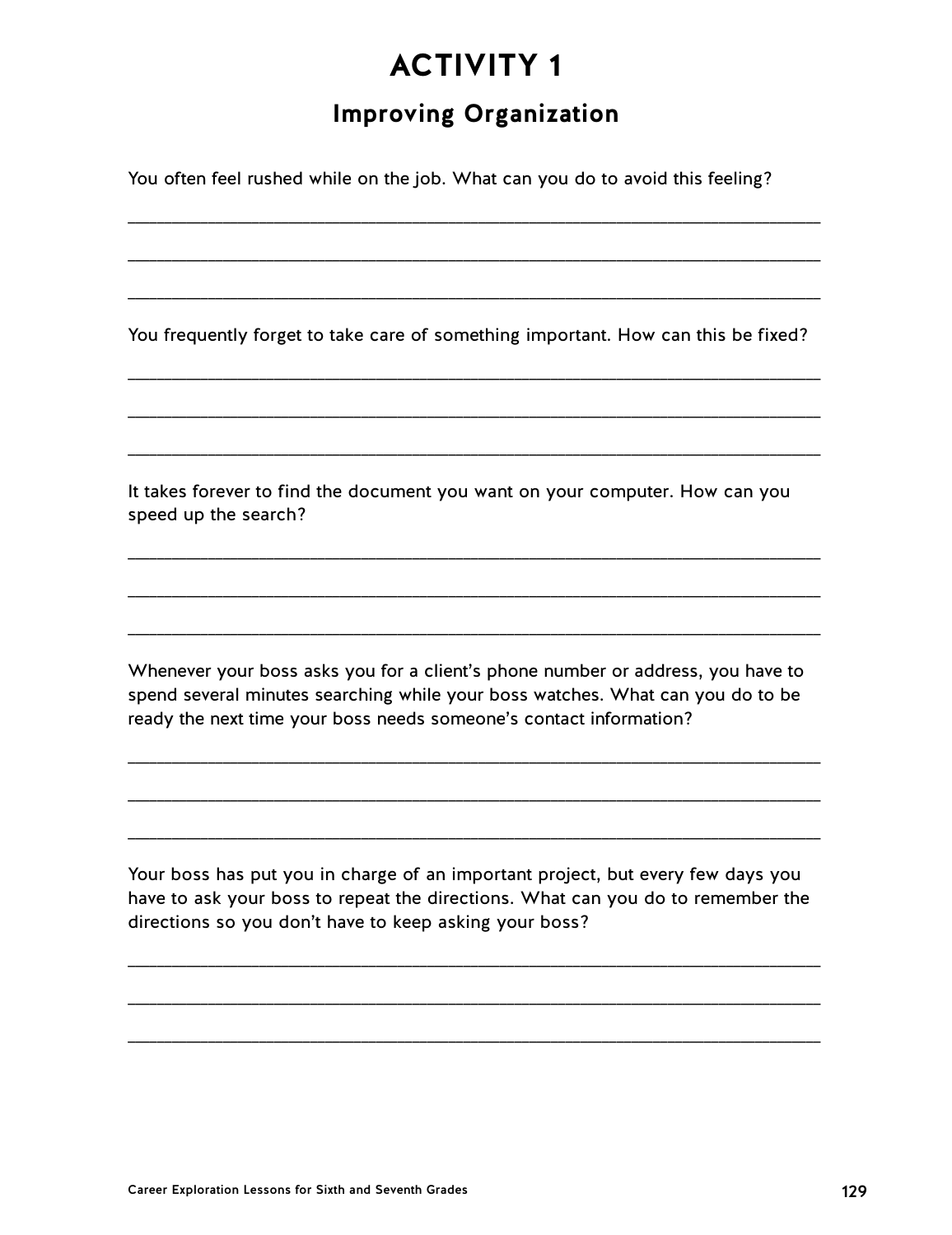## **Organization Survey**

On a scale of 1 to 10, how organized do you think you are? Why did you give yourself this rating?

Before this lesson, did you think you needed to become more organized? Why or why not? Did this lesson change your opinion?

Has being disorganized ever caused you to miss an event or not complete an assignment? What could you have done to be more organized in that situation?

What specific ideas for organization do you plan to start using in your daily life?

How can being organized benefit you right now, outside of school?

How can becoming organized now benefit you when you begin your career?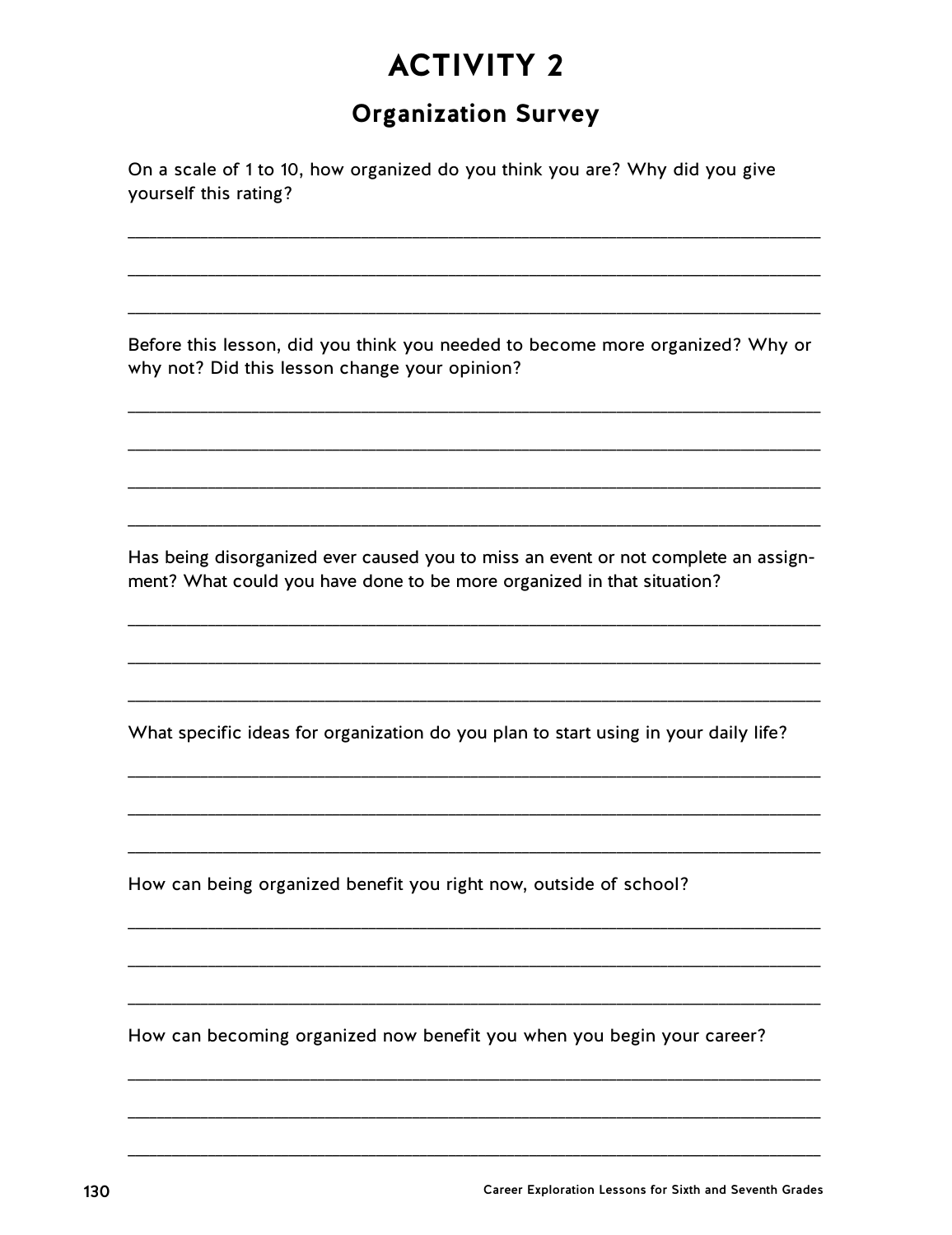### **New**

## **Overcoming Weaknesses**

#### **Career Education Focus:**

- 1. Identifying strengths and weaknesses to succeed in the workplace
- 2. Developing skills for the workplace

**Related Standards:** English/language arts

#### **Lesson Objectives:**

- 1. Recall how weaknesses affect the workplace
- 2. Communicate ways to turn weaknesses into strengths
- 3. Appraise weaknesses

**Materials:** Strengthening Weaknesses worksheet, Analyzing My Weaknesses worksheet, pens and pencils

#### **Procedures:**

Explain to students they will be discussing how to turn weaknesses into strengths. Tell the students that everyone has weaknesses, and it is important for them to learn how to overcome their weaknesses to succeed in the workplace.

Discuss the following steps to overcoming weaknesses:

- Identify what your weaknesses are
- Understand how these weaknesses can have a negative impact
- Identify ways to turn the weaknesses into strengths
- Start applying these changes
- Be open to constructive criticism
- Stay motivated and work hard, because change won't happen overnight

**Activity 1:** Pass out the Strengthening Weaknesses worksheet. Explain to students they are to come up with a way to turn each listed weakness into a strength. Once students have had time to complete the worksheet, discuss possible answers for each weakness with the group.

**Activity 2:** Pass out the Analyzing My Weaknesses worksheet. Explain to students they will journal about their weakness on this worksheet. After they list a weakness, they will then answer questions about that weakness. After students have had enough time to complete the worksheet, ask for volunteers to discuss their answers with the class. If students do not feel comfortable discussing their weaknesses with the class, begin the discussion by discussing one of your weaknesses and how you would have answered the questions on the worksheet.

**Assessment:** Make sure all students have completed both worksheets thoroughly and accurately.

**Reflection:** Lead a class discussion on lessons learned. What did you learn about yourself in this lesson? Are we judged by our weaknesses? The most important thing I learned in this lesson is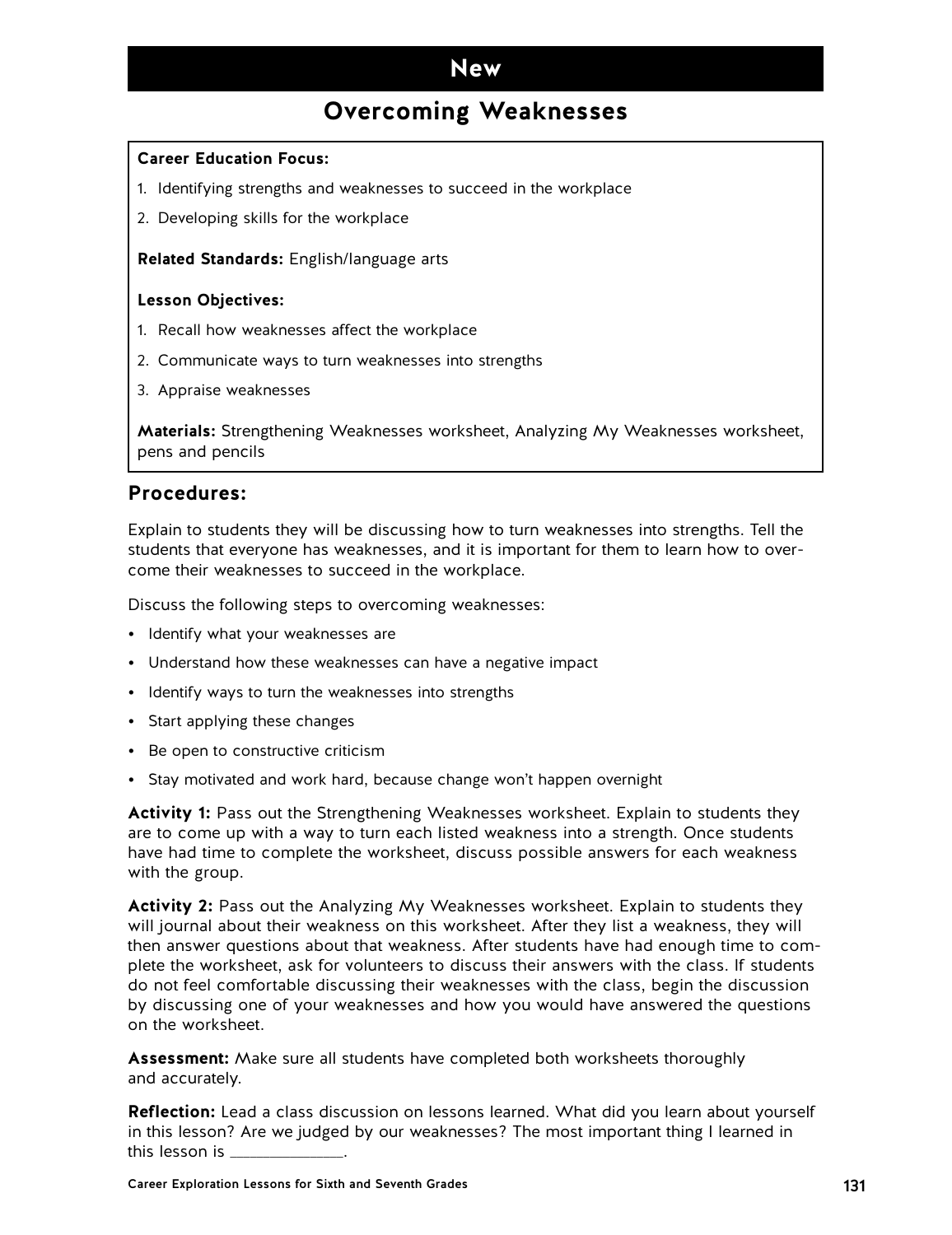## **Strengthening Weaknesses**

Read the following weaknesses and use the space provided to write what you could do to turn those weaknesses into strengths.

| Weakness                                                                      | <b>Strength</b> |
|-------------------------------------------------------------------------------|-----------------|
| I am always running late.                                                     |                 |
| I wait until the last minute to do<br>my homework.                            |                 |
| I failed an assignment instead of asking<br>for help.                         |                 |
| My feelings are hurt when someone<br>criticizes me.                           |                 |
| I sometimes lose my homework.                                                 |                 |
| I don't work well on group projects with<br>my classmates.                    |                 |
| I sometimes have a bad attitude with<br>my teachers and classmates.           |                 |
| I often lose my temper.                                                       |                 |
| I have to do things my way.                                                   |                 |
| I give up when an assignment becomes<br>too difficult.                        |                 |
| I am usually not open to doing things<br>differently than what I normally do. |                 |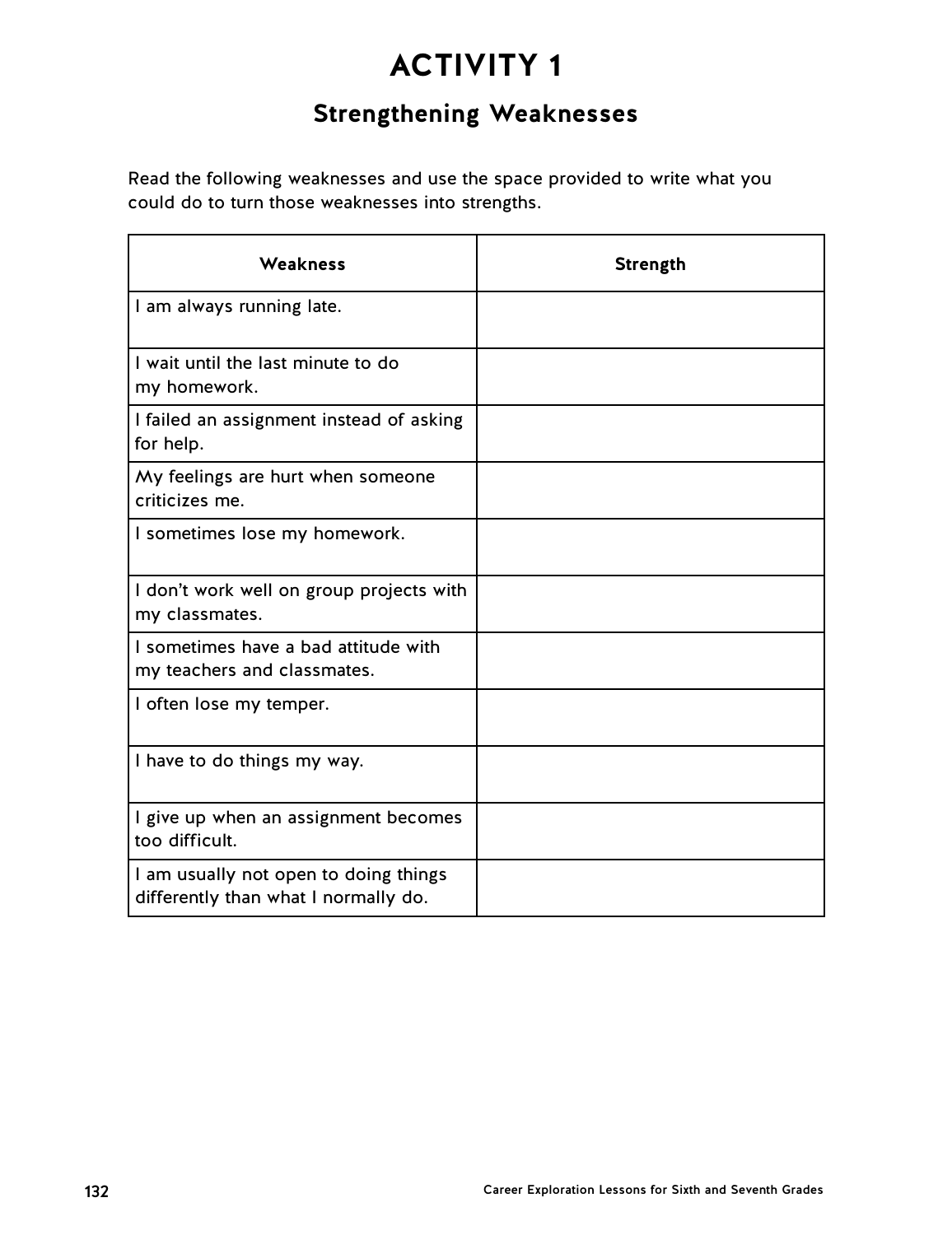## **Analyzing My Weaknesses**

My first weakness is The weakness could be a problem in the workplace, because I can work to improve this weakness by My second weakness is The weakness could be a problem in the workplace, because I can work to improve this weakness by My third weakness is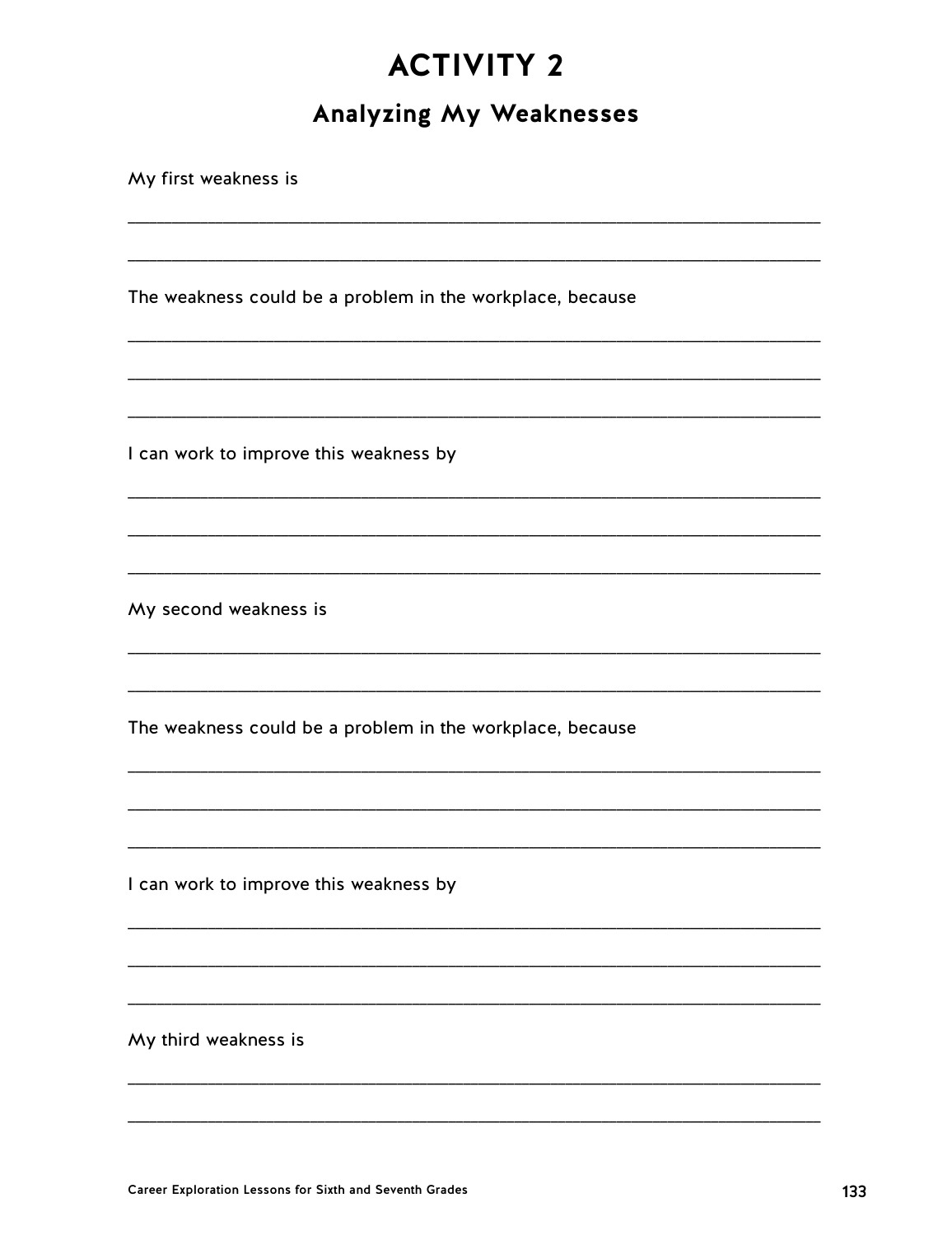The weakness could be a problem in the workplace because

I can work to improve this weakness by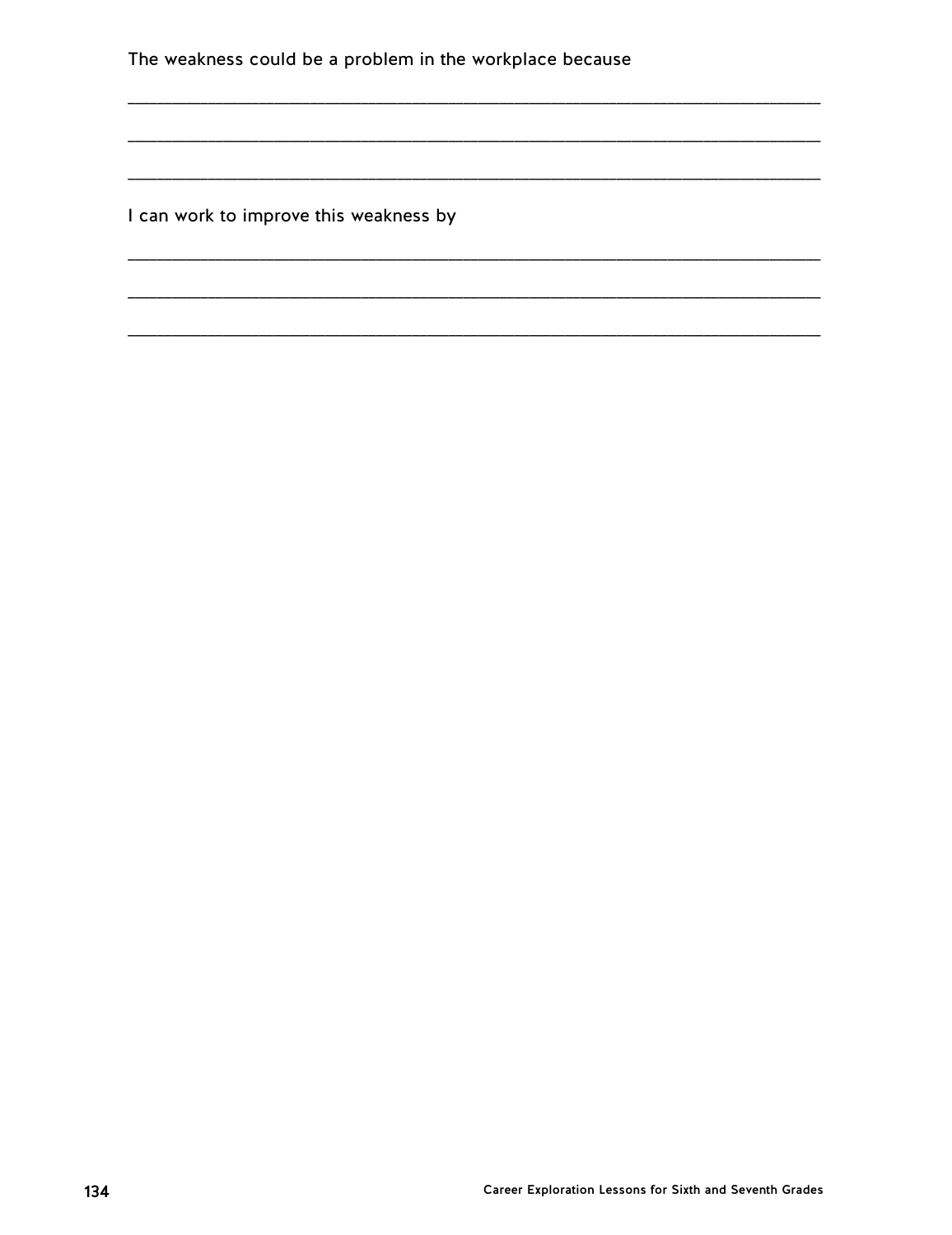### **New**

## **Personal and Professional Email Addresses**

#### **Career Education Focus:**

- 1. Identifying appropriate email addresses for the workplace
- 2. Developing professional communication standards
- 3. Developing appropriate behavior for the workplace

**Related Standards:** English/language arts, technology, social studies

#### **Lesson Objectives:**

- 1. Critique differences between personal and professional email addresses
- 2. Critique email addresses to see if they are professional
- 3. Compose personal and professional email addresses

**Materials:** Personal vs. Professional worksheet, Creating an Email Address worksheet, pens and pencils

### **Procedures:**

Conduct a class discussion about the difference between personal and professional email addresses. Conduct a class discussion about what is and is not appropriate when creating a professional email address.

Explain to students that today you are going to talk about how to create email addresses that are appropriate for the people you may be emailing. Ask the group to raise their hand if they already have an email address. Do not ask them to say their email address out loud.

Ask the students if they know what the difference is between a personal email address and a professional email address. Ask for examples of the different ways they might communicate using each type of email address. If necessary, provide examples such as using your personal email address to communicate with friends, classmates, and family. Explain that professional email addresses should be used to communicate not only with employers and coworkers, but also teachers and colleges.

**Activity 1:** Pass out the Personal vs. Professional worksheet and have students complete it. After giving students a few minutes to work individually, go over the correct answers with the group. Ask students after each answer if any of them disagree with the correct answer. Allow students to explain their answers. Explain to the students why the correct answer is a better choice.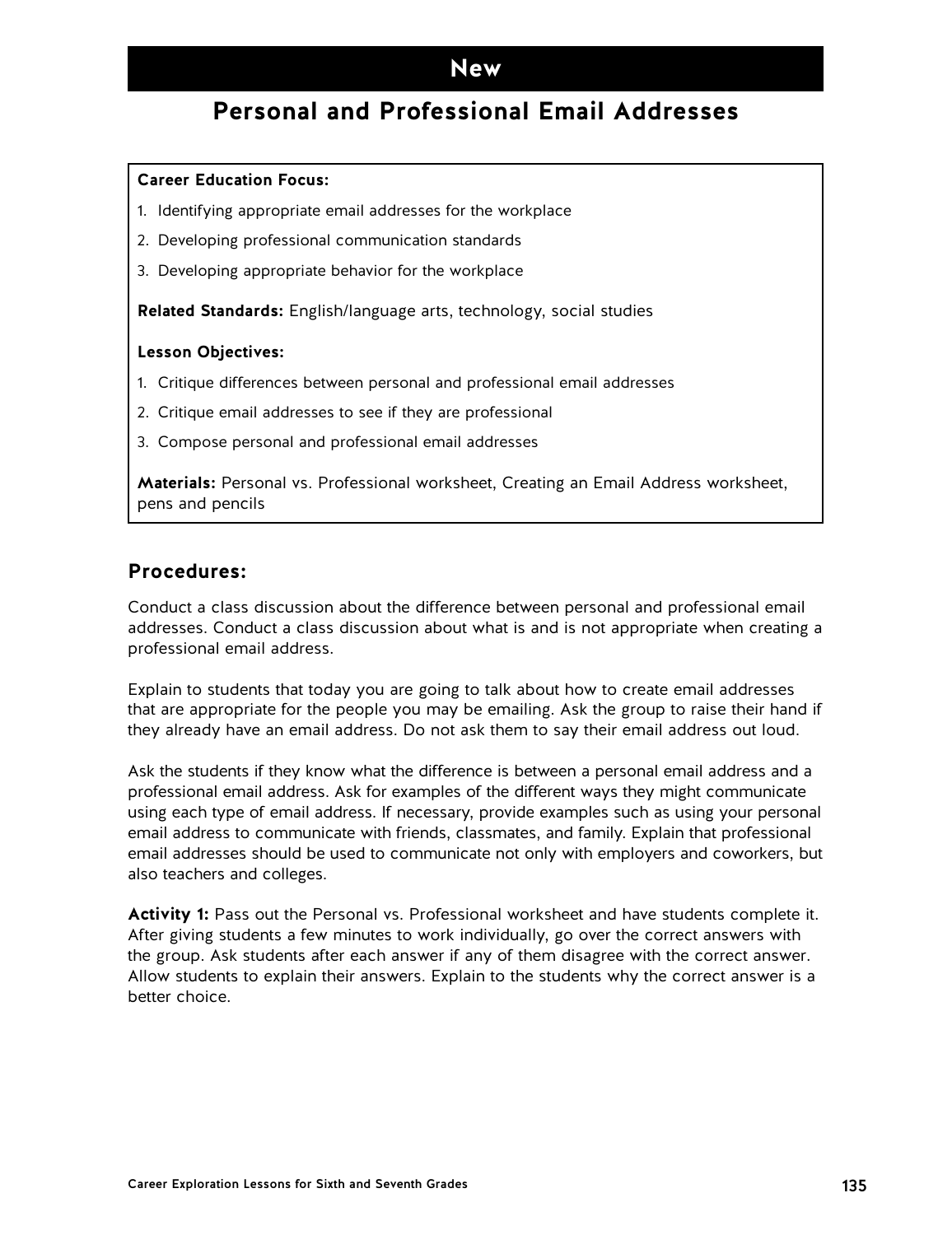**Activity 2:** Pass out the Create an Email Address worksheet and have students complete it. Students are to come up with personal and professional email addresses for the people given. Explain that some answers may be duplicates, but there is more than one right answer. After giving students a few minutes to work individually, lead a class discussion where students are given an opportunity to volunteer their answers for each question.

**Assessment:** Check to make sure all students have completed both worksheets. The Personal vs. Professional worksheet should be graded for accuracy. The Create an Email Address worksheet should be checked to make sure all students completed it with answers that demonstrate an understanding of the subject.

**Reflection:** Lead a class discussion on lessons learned. Think about your personal email address. What does it say about you? Is it something your coworkers need to know?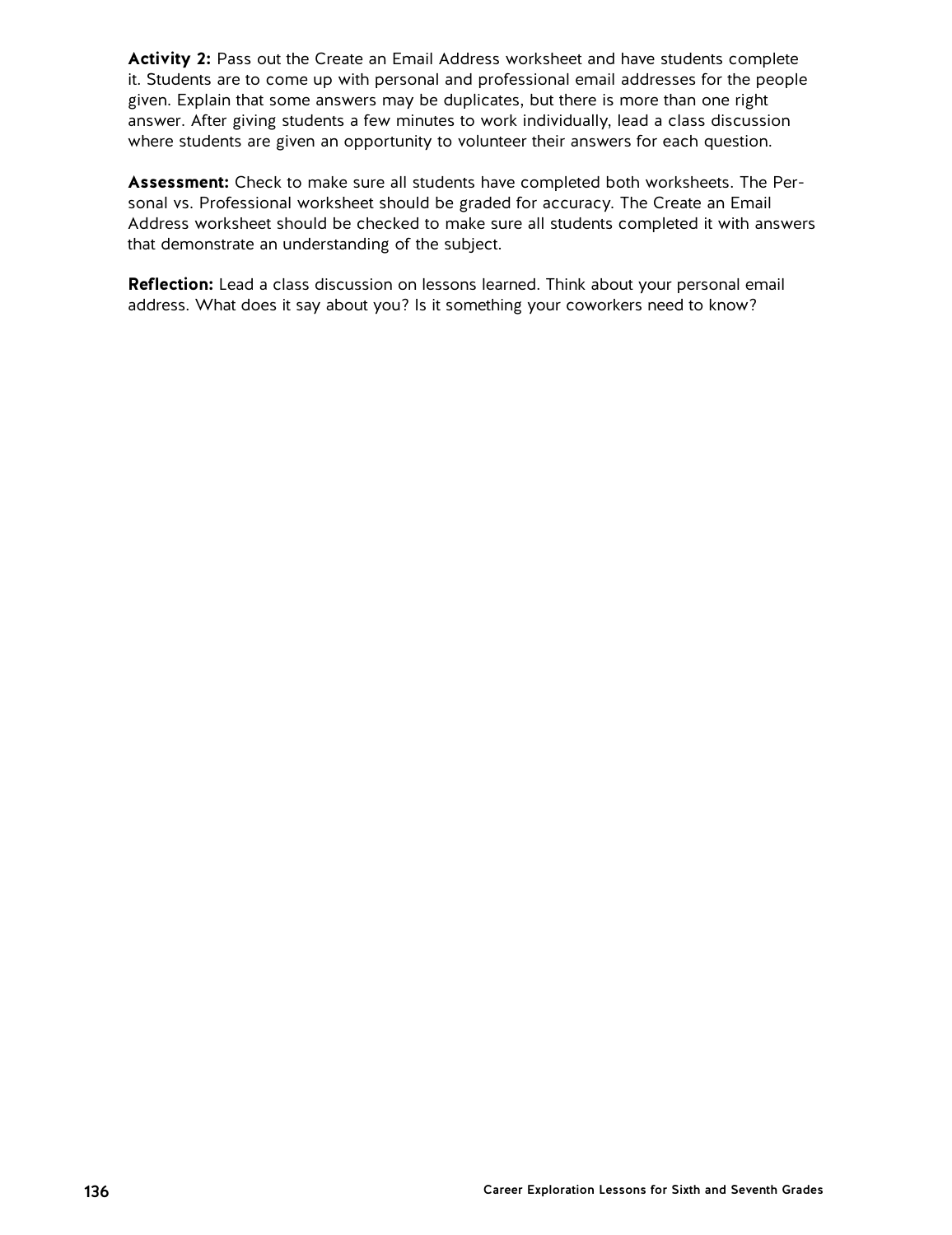## **Personal vs. Professional**

Looking at the email addresses below, circle whether each is a personal or professional email address.

| iloveanimals@    | Personal        | Professional        |
|------------------|-----------------|---------------------|
| john.doe@        | Personal        | <b>Professional</b> |
| mickey1994@      | Personal        | <b>Professional</b> |
| imafootballstar@ | Personal        | <b>Professional</b> |
| doe_john@        | Personal        | Professional        |
| ishopuntilidrop@ | Personal        | Professional        |
| janekdoe@        | Personal        | Professional        |
| blueeyes@        | Personal        | Professional        |
| iluvmountaindew@ | Personal        | Professional        |
| john76262@       | <b>Personal</b> | Professional        |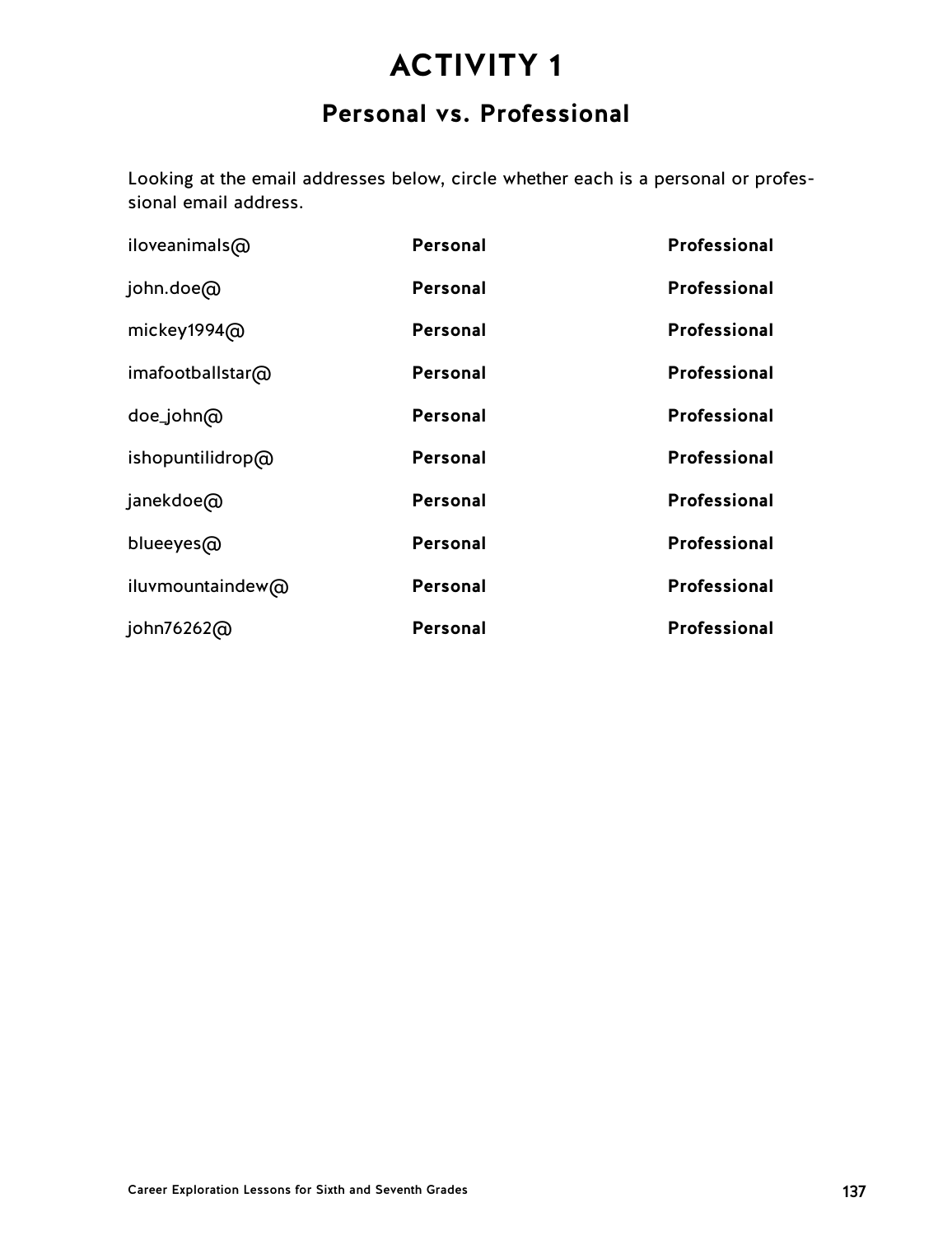## **Create an Email Address**

Use the facts listed below each of the following names to create a personal and a professional email address. Use your imagination and be creative.

- 1. George Washington
	- Favorite sport is baseball
	- Likes to read
	- Birthday is February 22, 1732

Personal Email Address \_\_\_\_\_\_\_\_\_\_\_\_\_\_\_\_\_\_\_\_\_\_\_\_\_\_\_\_\_\_\_\_\_\_\_\_\_\_\_\_\_\_\_\_\_\_\_\_\_\_\_\_\_

Professional Email Address \_\_\_\_\_\_\_\_\_\_\_\_\_\_\_\_\_\_\_\_\_\_\_\_\_\_\_\_\_\_\_\_\_\_\_\_\_\_\_\_\_\_\_\_\_\_\_\_

- 2. Thomas Jefferson
	- Likes to write
	- Is an artist
	- Lives in Charlottesville, VA, 22901

Personal Email Address \_\_\_\_\_\_\_\_\_\_\_\_\_\_\_\_\_\_\_\_\_\_\_\_\_\_\_\_\_\_\_\_\_\_\_\_\_\_\_\_\_\_\_\_\_\_\_\_\_\_\_\_\_

Professional Email Address \_\_\_\_\_\_\_\_\_\_\_\_\_\_\_\_\_\_\_\_\_\_\_\_\_\_\_\_\_\_\_\_\_\_\_\_\_\_\_\_\_\_\_\_\_\_\_\_

### 3. Abraham Lincoln

- Likes to go fishing
- Is very tall
- Is very friendly

| <b>Personal Email Address</b> |  |
|-------------------------------|--|
|-------------------------------|--|

### Professional Email Address \_\_\_\_\_\_\_\_\_\_\_\_\_\_\_\_\_\_\_\_\_\_\_\_\_\_\_\_\_\_\_\_\_\_\_\_\_\_\_\_\_\_\_\_\_\_\_\_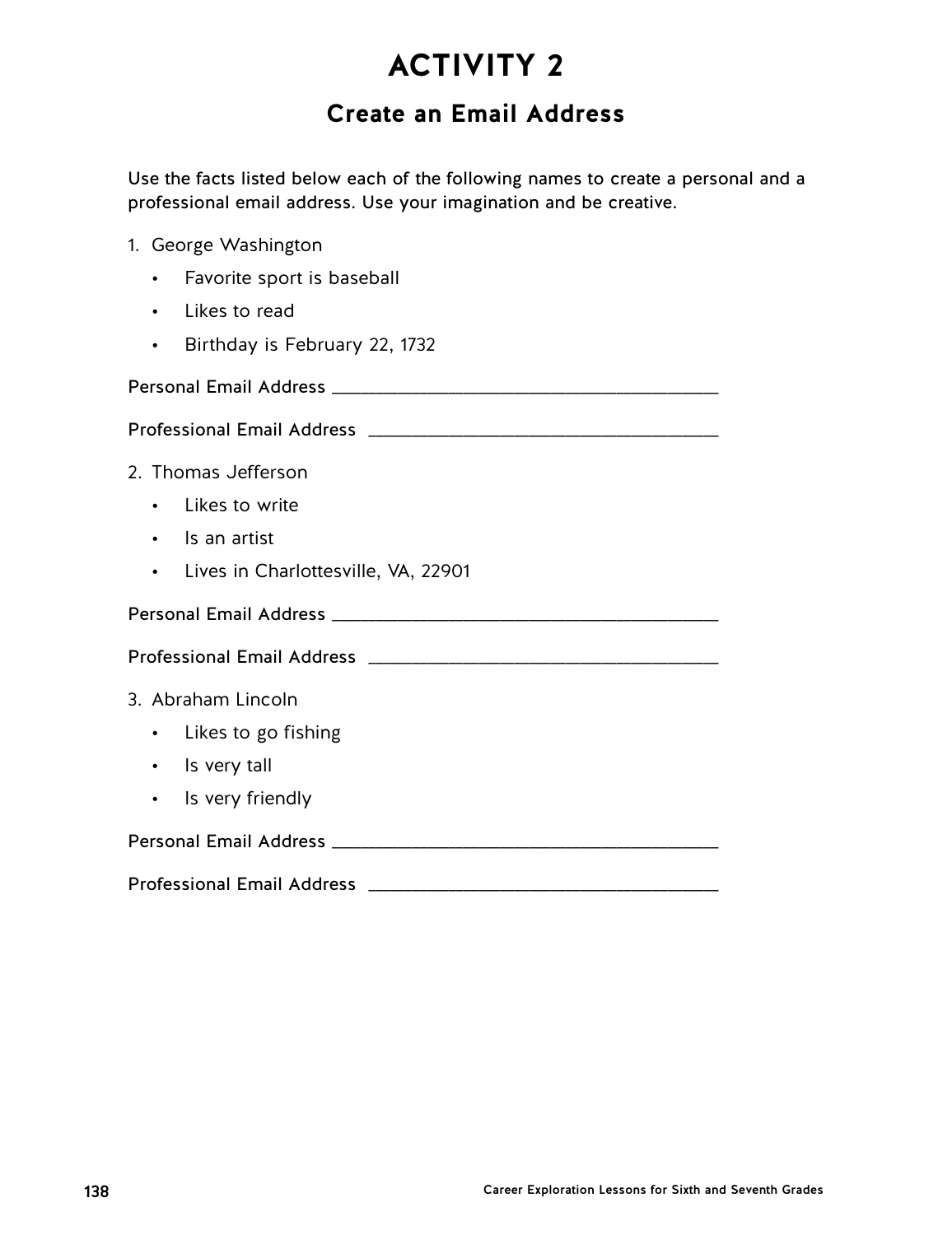## **Revised**

## **Personal Strengths**

#### **Career Education Focus:**

- 1. Identifying personal interests, abilities, and skills through assessment
- 2. Understanding the relationship between academic skills and personal interests, and related career considerations

**Related Standards:** Health, reading and language arts, social studies, character education

#### **Lesson Objectives:**

- 1. Complete Part I of an assessment to determine strengths and areas of interests
- 2. Complete Part II of an assessment to determine preferences and strengths in school subjects
- 3. Assess the results of the assessments to determine personal strengths and interests
- 4. Develop problem-solving skills and engage in decision-making

**Materials:** Getting to Know Myself worksheet

#### **Procedures:**

Tell students: "Today we're going to look at some descriptions of feelings and some traits associated with them. Knowing these feelings and traits can help you discover your personal strengths. It can also help you identify areas you can improve in your life. We all believe certain things about ourselves. These beliefs help make us who we are or who we believe ourselves to be. Sometimes we feel we are great; sometimes we feel we aren't good at anything. This outlook can make us feel better or worse. We can put ourselves down or build ourselves up. We learn to label ourselves and others as we learn labels from people and the world around us. If we believe the labels, we often start to act in ways that make the label true. We need to be careful of labels, especially negative ones. You can always change negative traits to positive ones by recognizing them, working hard, and making positive changes. Let's look at how we view ourselves."

**Activity 1:** Pass out the Getting to Know Myself worksheet and have students complete it. Have the students also complete the six summary questions. Allow eight minutes for the analysis and synthesis of the responses to the six summary questions.

**Activity 2:** Engage in class discussion of the summary questions. Invite the students to move around the classroom in order to organize in small groups based upon similar interests and strengths.

**Assessment:** Determine the extent to which each student has accurately summarized their responses to the two summary questions. Determine the extent to which the students have organized appropriately into small groups.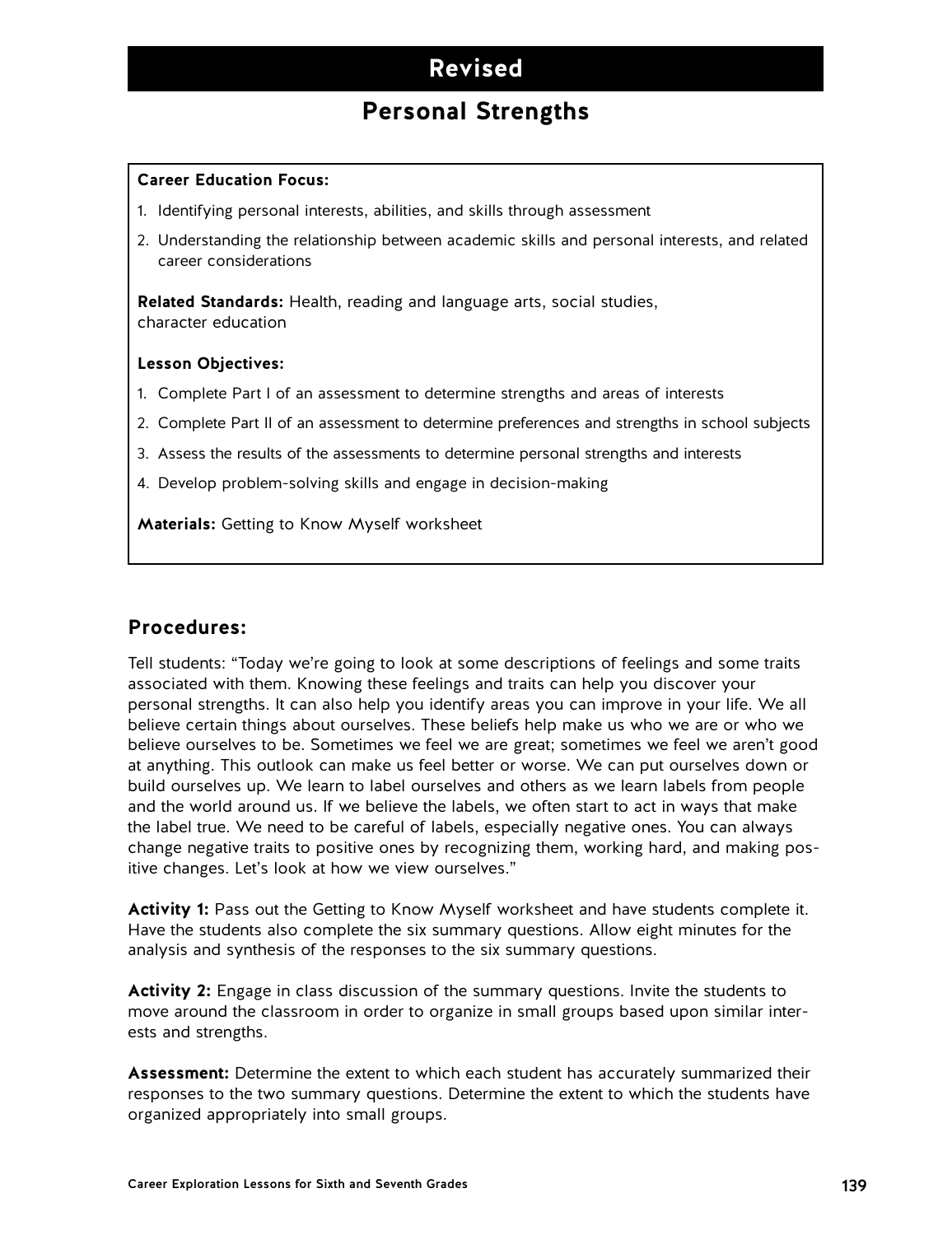## **Getting to Know Myself**

### **Part 1 My Personal Strengths and Interests**

Given the following list of statements, respond by indicating whether each statement is "like me" or "unlike me." Place an "X" in the appropriate column.

|                                             | Like Me               | <b>Unlike Me</b> |
|---------------------------------------------|-----------------------|------------------|
| I am shy.                                   |                       |                  |
| I am dependable.                            |                       |                  |
| I am easy to like.                          |                       |                  |
| I often worry.                              |                       |                  |
| I make up my mind easily.                   |                       |                  |
| I like to talk in front of the class.       |                       |                  |
| I get upset easily.                         |                       |                  |
| I often get discouraged at school.          |                       |                  |
| I am proud of my schoolwork.                |                       |                  |
| I am popular with my peers.                 |                       |                  |
| My parents usually<br>consider my feelings. |                       |                  |
| I usually succeed in most things.           | _____________________ |                  |
| My peers often pick on me.                  |                       |                  |
| My parents expect too much of me.           |                       |                  |
| I am often proud of myself.                 |                       |                  |
| I like to be alone.                         |                       |                  |
| I would like to do better in school.        |                       |                  |
| At home, people often ignore me.            |                       |                  |
| I like to be called on in school.           |                       |                  |
| I am easy to persuade.                      |                       |                  |
| I like to lead the group.                   |                       |                  |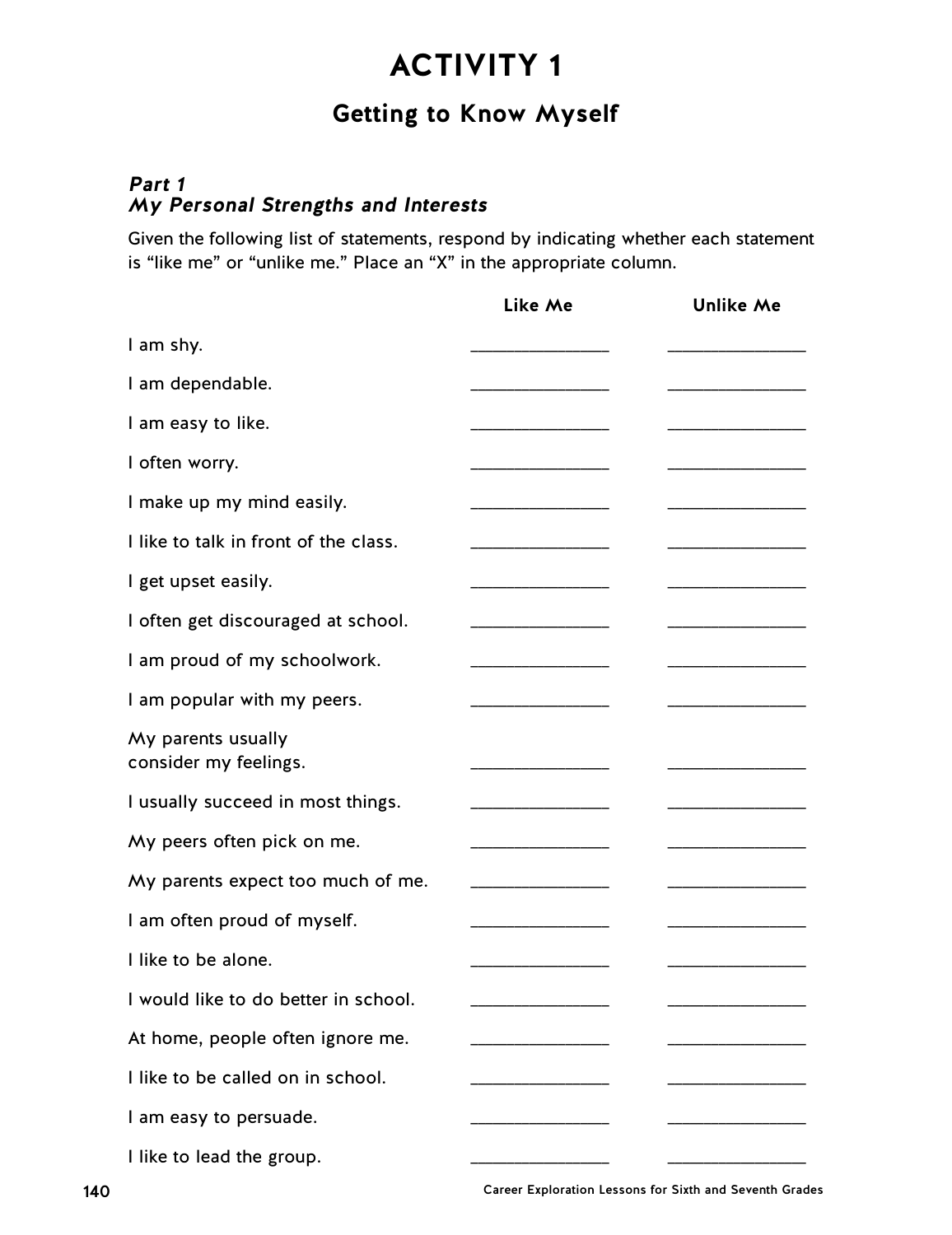### **Part II My Areas of Interests and Strengths in School**

Given the following list of statements, respond by indicating whether each statement is "like me" or "unlike me." Place an "X" in the appropriate column.

|                                                         | Like Me                       | <b>Unlike Me</b> |
|---------------------------------------------------------|-------------------------------|------------------|
| I like reading.                                         |                               |                  |
| I do well in reading.                                   |                               |                  |
| I like math.                                            |                               |                  |
| I do well in math.                                      |                               |                  |
| I like physical education.                              |                               |                  |
| I do well in physical education.                        |                               |                  |
| I like science.                                         |                               |                  |
| I do well in science.                                   | _____________________________ |                  |
| I like grammar and<br>language arts.                    |                               |                  |
| I do well in grammar and<br>language arts.              |                               |                  |
| I like social studies<br>(history and geography).       |                               |                  |
| I do well in social studies<br>(history and geography). |                               |                  |
| I like computers.                                       |                               |                  |
| I work well on computers.                               |                               |                  |
| I like health.                                          |                               |                  |
| I do well in health.                                    |                               |                  |
| I like art.                                             |                               |                  |
| I do well in art                                        |                               |                  |
| I like music.                                           |                               |                  |
| I do well in music.                                     |                               |                  |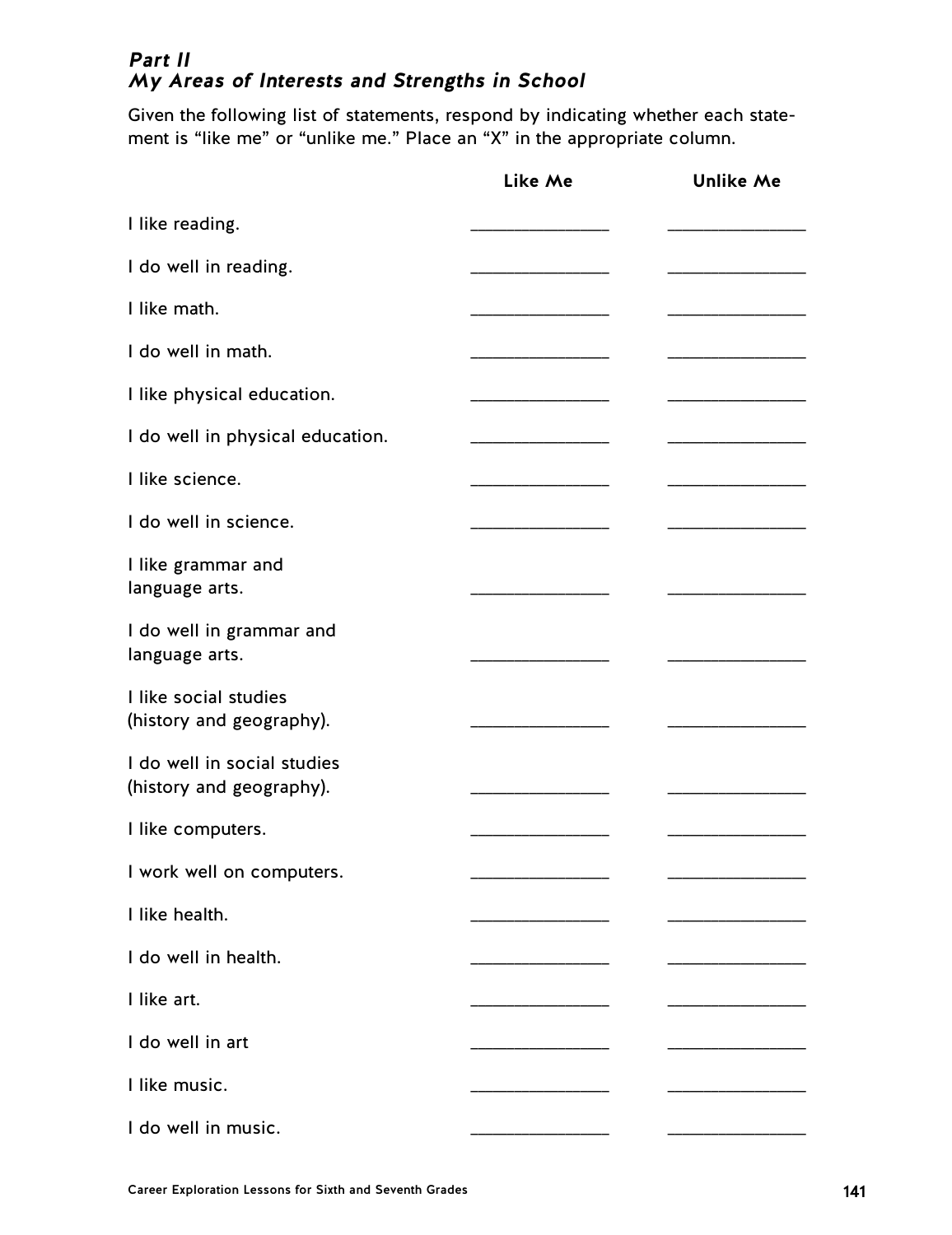### Summary:

| 1. My personal interests and strengths are:                              |  |
|--------------------------------------------------------------------------|--|
|                                                                          |  |
| 2. My interests and strengths in school are:                             |  |
|                                                                          |  |
| 3. Something I am proud of myself for being able to do well is:          |  |
|                                                                          |  |
| 4. Something I wish I could do better is:                                |  |
|                                                                          |  |
| 5. Something I want to accomplish in the next year is:                   |  |
|                                                                          |  |
| 6. Something I want to accomplish before I graduate from high school is: |  |
|                                                                          |  |
|                                                                          |  |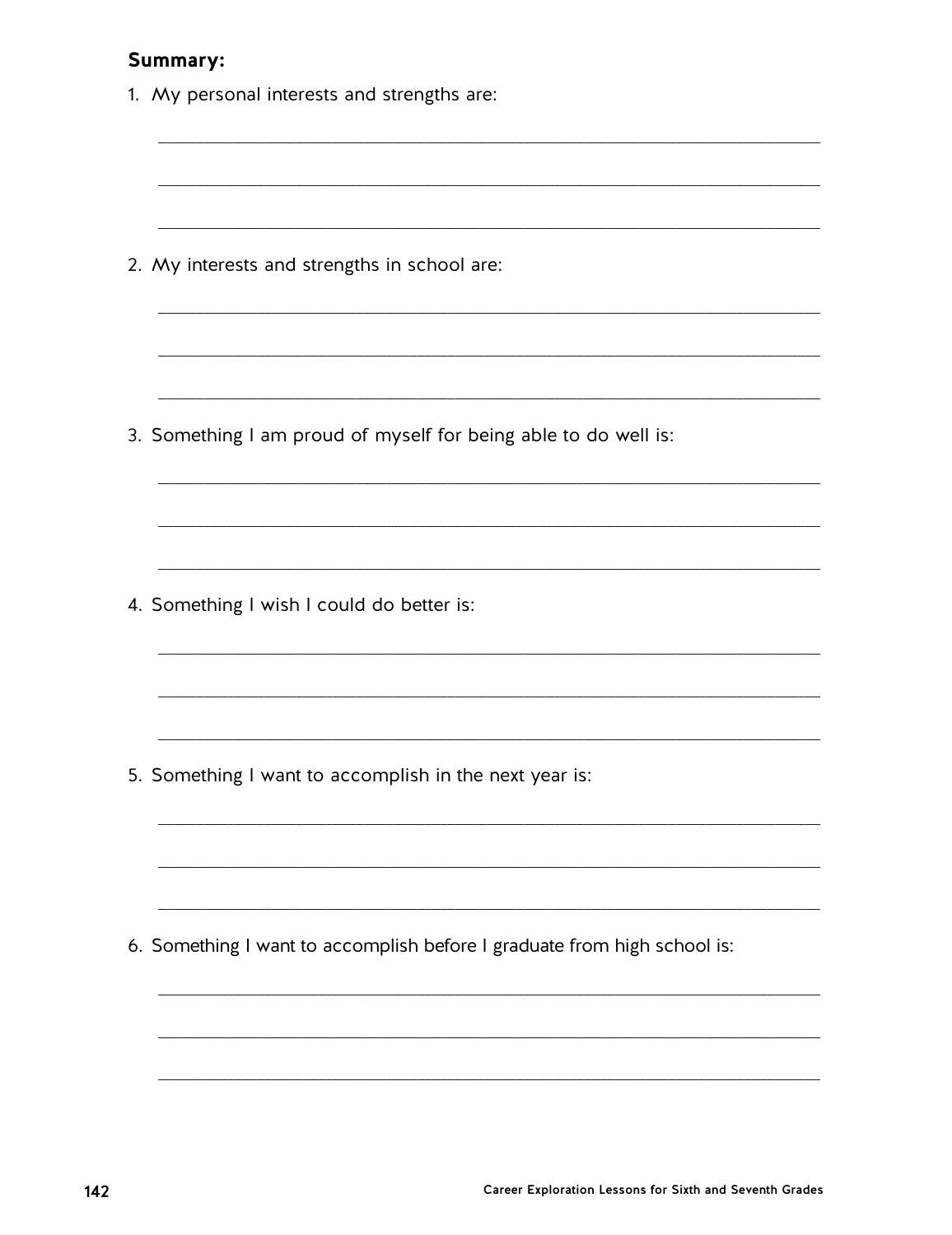### **New**

### **Resume Writing**

#### **Career Education Focus:**

- 1. Identifying skills for the workplace
- 2. Developing professional writing skills
- 3. Composing a resume

**Related Standards:** English/language arts, technology

#### **Lesson Objectives:**

- 1. Examine how to write a resume
- 2. Complete personal survey
- 3. Write a resume

**Materials:** Personal Survey worksheet, Resume Template worksheet, pens and pencils, computer access

#### **Procedures:**

Tell the students they will learn how to create their first resume. Ask the students to explain what they already know about resumes.

Discuss the following guidelines for creating a professional resume:

- Use a plain font and plain white or off-white paper
- Make sure all your contact information is current, including phone numbers, physical address, and email address
- Use a professional email address
- Never use false information
- List any volunteer activities or organizations
- List any coursework that relates to the potential job
- Always use proper language; never use slang
- Use "action verbs" to describe yourself and your skills

**Activity 1:** Pass out the Personal Survey worksheet. Explain to students that they will answer the questions about themselves and then use that information to write their first resume. After the students have had enough time to complete the worksheet, begin the next activity, Your First Resume.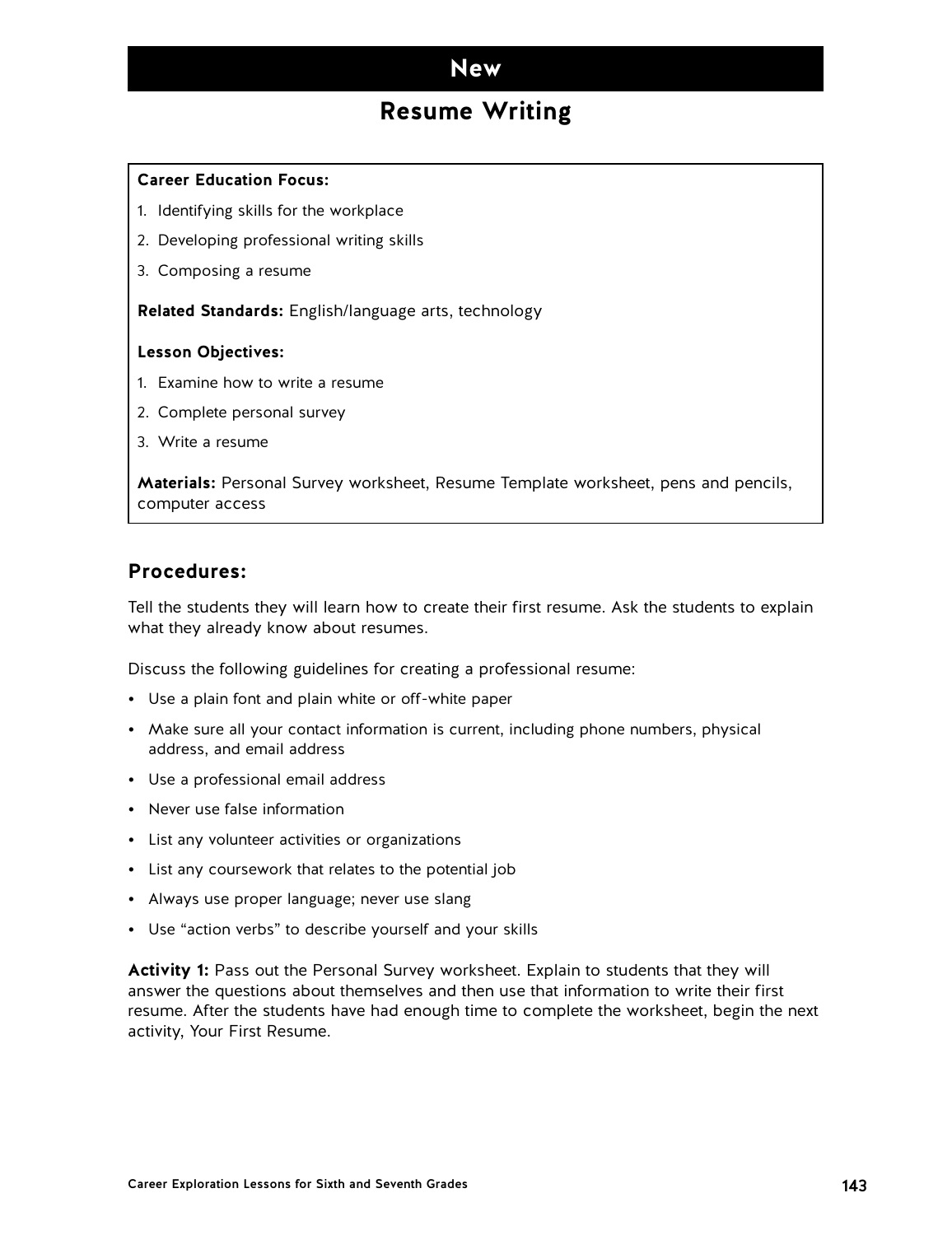**Activity 2:** Assign students to computers. Explain that they are going to use the information they have written in the Personal Survey worksheet to write their first resume. Guide students through the process of using the Resume Template worksheet. After students have had enough time to complete their resume, ask students to discuss what they have learned about writing resumes.

**Assessment:** Make sure all students have completed the Personal Survey worksheet. Make sure all students have created a resume in Microsoft Word.

**Reflection:** Lead a class discussion on lessons learned. What is the purpose of a resume? How can you make your resume stand out?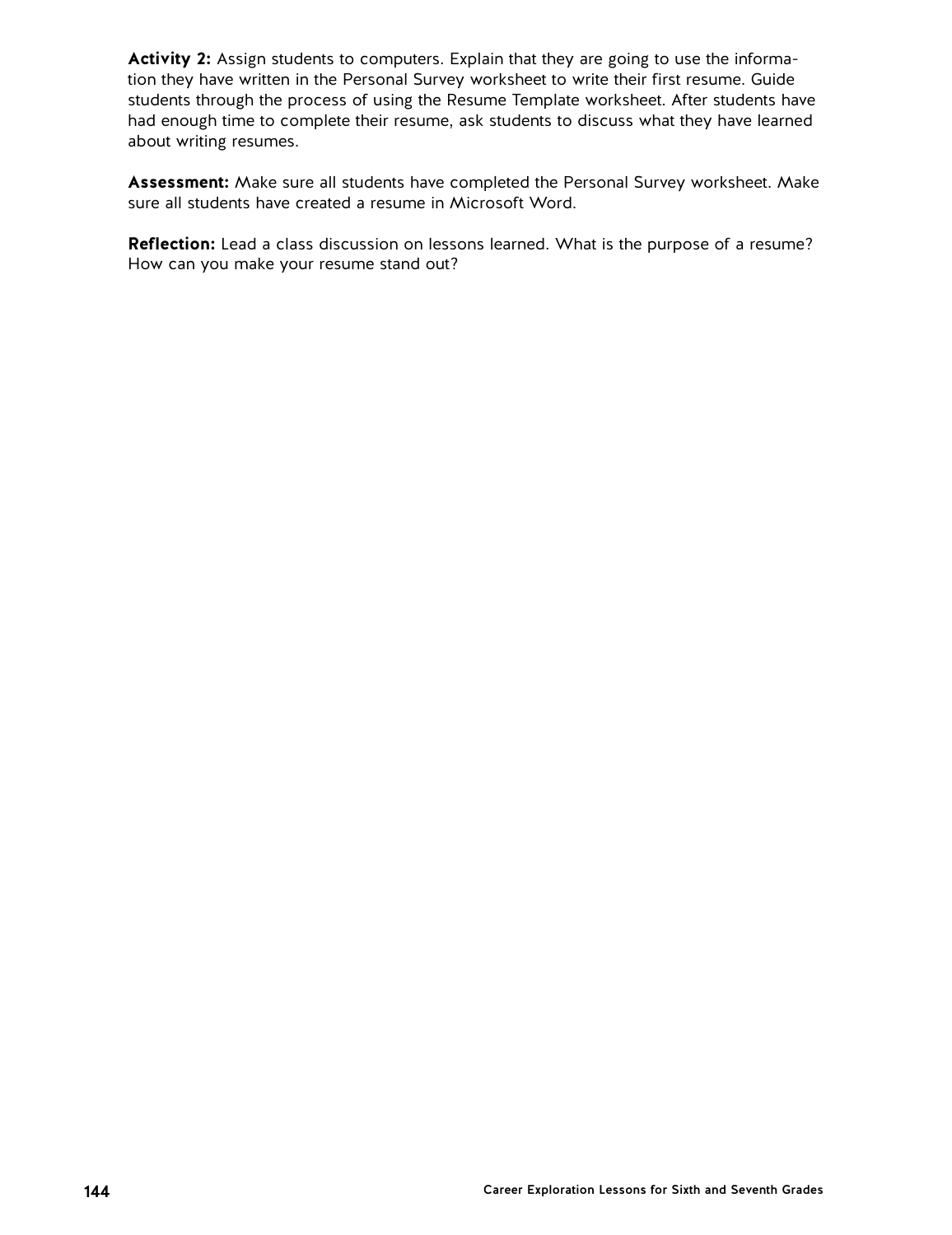## **Personal Survey**

Answer the following questions about yourself. This information will help you write your first resume.

 $\overline{\phantom{a}}$  ,  $\overline{\phantom{a}}$  ,  $\overline{\phantom{a}}$  ,  $\overline{\phantom{a}}$  ,  $\overline{\phantom{a}}$  ,  $\overline{\phantom{a}}$  ,  $\overline{\phantom{a}}$  ,  $\overline{\phantom{a}}$  ,  $\overline{\phantom{a}}$  ,  $\overline{\phantom{a}}$  ,  $\overline{\phantom{a}}$  ,  $\overline{\phantom{a}}$  ,  $\overline{\phantom{a}}$  ,  $\overline{\phantom{a}}$  ,  $\overline{\phantom{a}}$  ,  $\overline{\phantom{a}}$ 

\_\_\_\_\_\_\_\_\_\_\_\_\_\_\_\_\_\_\_\_\_\_\_\_\_\_\_\_\_\_\_\_\_\_\_\_\_\_\_\_\_\_\_\_\_\_\_\_\_\_\_\_\_\_\_\_\_\_\_\_\_\_\_\_\_\_\_\_\_\_\_\_\_\_\_\_\_\_\_\_\_\_\_\_\_

 $\_$  ,  $\_$  ,  $\_$  ,  $\_$  ,  $\_$  ,  $\_$  ,  $\_$  ,  $\_$  ,  $\_$  ,  $\_$  ,  $\_$  ,  $\_$  ,  $\_$  ,  $\_$  ,  $\_$  ,  $\_$  ,  $\_$  ,  $\_$  ,  $\_$  ,  $\_$  ,  $\_$  ,  $\_$  ,  $\_$  ,  $\_$  ,  $\_$  ,  $\_$  ,  $\_$  ,  $\_$  ,  $\_$  ,  $\_$  ,  $\_$  ,  $\_$  ,  $\_$  ,  $\_$  ,  $\_$  ,  $\_$  ,  $\_$  ,

 $\_$  ,  $\_$  ,  $\_$  ,  $\_$  ,  $\_$  ,  $\_$  ,  $\_$  ,  $\_$  ,  $\_$  ,  $\_$  ,  $\_$  ,  $\_$  ,  $\_$  ,  $\_$  ,  $\_$  ,  $\_$  ,  $\_$  ,  $\_$  ,  $\_$  ,  $\_$  ,  $\_$  ,  $\_$  ,  $\_$  ,  $\_$  ,  $\_$  ,  $\_$  ,  $\_$  ,  $\_$  ,  $\_$  ,  $\_$  ,  $\_$  ,  $\_$  ,  $\_$  ,  $\_$  ,  $\_$  ,  $\_$  ,  $\_$  ,

\_\_\_\_\_\_\_\_\_\_\_\_\_\_\_\_\_\_\_\_\_\_\_\_\_\_\_\_\_\_\_\_\_\_\_\_\_\_\_\_\_\_\_\_\_\_\_\_\_\_\_\_\_\_\_\_\_\_\_\_\_\_\_\_\_\_\_\_\_\_\_\_\_\_\_\_\_\_\_\_\_\_\_\_\_

 $\_$  ,  $\_$  ,  $\_$  ,  $\_$  ,  $\_$  ,  $\_$  ,  $\_$  ,  $\_$  ,  $\_$  ,  $\_$  ,  $\_$  ,  $\_$  ,  $\_$  ,  $\_$  ,  $\_$  ,  $\_$  ,  $\_$  ,  $\_$  ,  $\_$  ,  $\_$  ,  $\_$  ,  $\_$  ,  $\_$  ,  $\_$  ,  $\_$  ,  $\_$  ,  $\_$  ,  $\_$  ,  $\_$  ,  $\_$  ,  $\_$  ,  $\_$  ,  $\_$  ,  $\_$  ,  $\_$  ,  $\_$  ,  $\_$  ,

\_\_\_\_\_\_\_\_\_\_\_\_\_\_\_\_\_\_\_\_\_\_\_\_\_\_\_\_\_\_\_\_\_\_\_\_\_\_\_\_\_\_\_\_\_\_\_\_\_\_\_\_\_\_\_\_\_\_\_\_\_\_\_\_\_\_\_\_\_\_\_\_\_\_\_\_\_\_\_\_\_\_\_\_\_

 $\_$  ,  $\_$  ,  $\_$  ,  $\_$  ,  $\_$  ,  $\_$  ,  $\_$  ,  $\_$  ,  $\_$  ,  $\_$  ,  $\_$  ,  $\_$  ,  $\_$  ,  $\_$  ,  $\_$  ,  $\_$  ,  $\_$  ,  $\_$  ,  $\_$  ,  $\_$  ,  $\_$  ,  $\_$  ,  $\_$  ,  $\_$  ,  $\_$  ,  $\_$  ,  $\_$  ,  $\_$  ,  $\_$  ,  $\_$  ,  $\_$  ,  $\_$  ,  $\_$  ,  $\_$  ,  $\_$  ,  $\_$  ,  $\_$  ,

\_\_\_\_\_\_\_\_\_\_\_\_\_\_\_\_\_\_\_\_\_\_\_\_\_\_\_\_\_\_\_\_\_\_\_\_\_\_\_\_\_\_\_\_\_\_\_\_\_\_\_\_\_\_\_\_\_\_\_\_\_\_\_\_\_\_\_\_\_\_\_\_\_\_\_\_\_\_\_\_\_\_\_\_\_

\_\_\_\_\_\_\_\_\_\_\_\_\_\_\_\_\_\_\_\_\_\_\_\_\_\_\_\_\_\_\_\_\_\_\_\_\_\_\_\_\_\_\_\_\_\_\_\_\_\_\_\_\_\_\_\_\_\_\_\_\_\_\_\_\_\_\_\_\_\_\_\_\_\_\_\_\_\_\_\_\_\_\_\_\_

 $\_$  , and the set of the set of the set of the set of the set of the set of the set of the set of the set of the set of the set of the set of the set of the set of the set of the set of the set of the set of the set of th

- 1. What is your name?
- 2. What is your address?
- 3. What is your phone number?
- 4. What is your email address?
- 5. Write two sentences describing yourself and the kind of job that interests you.
- 6. Describe your skills and abilities.
- 7. List your extracurricular activities at school, such as clubs and athletics.
- 8. List any activities or organizations you participate in outside of school.
- 9. List any previous work or volunteer experience you may have.
- 10. List any awards or honors you have received.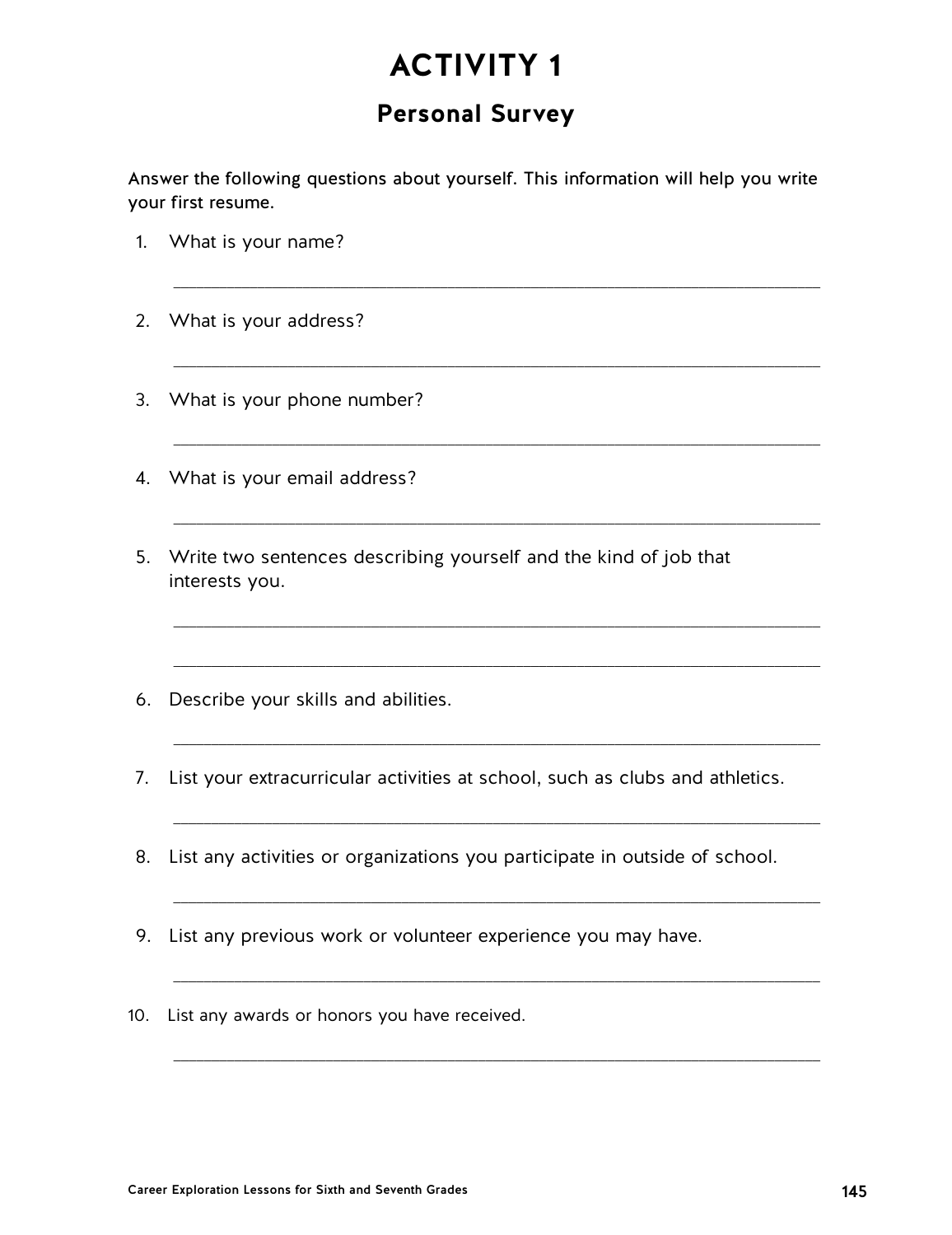## **Resume Template**

Begin this activity by opening Microsoft Word. Use the following example to create your resume. You should follow the outline below and use the information from Activity 1 to complete your resume.

\_\_\_\_\_\_\_\_\_\_\_\_\_\_\_\_\_\_\_\_\_\_\_\_\_\_\_\_\_\_\_\_\_\_\_\_\_\_\_\_\_\_\_\_\_\_\_\_\_\_\_\_\_\_\_\_\_\_\_\_\_\_\_\_\_\_\_\_\_\_\_\_\_\_\_\_\_\_\_\_\_\_\_\_\_\_\_\_\_\_\_\_\_\_\_\_\_\_\_\_\_\_\_\_

[ NAME ]

[ ADDRESS ]

[ CITY ], [ STATE ] [ ZIP ]

[ PHONE ]

[ EMAIL ]

### **Objective**

[Describe yourself and the type of job you are interested in.]

### **Skills**

- List skills and abilities
- List skills and abilities
- List skills and abilities
- List skills and abilities

### **Extracurricular Activities**

- List extracurricular activities in school
- List extracurricular activities in school
- List extracurricular activities in school

### **Organizations or Clubs**

- List activities or organizations you participate in outside of school
- List activities or organizations you participate in outside of school
- List activities or organizations you participate in outside of school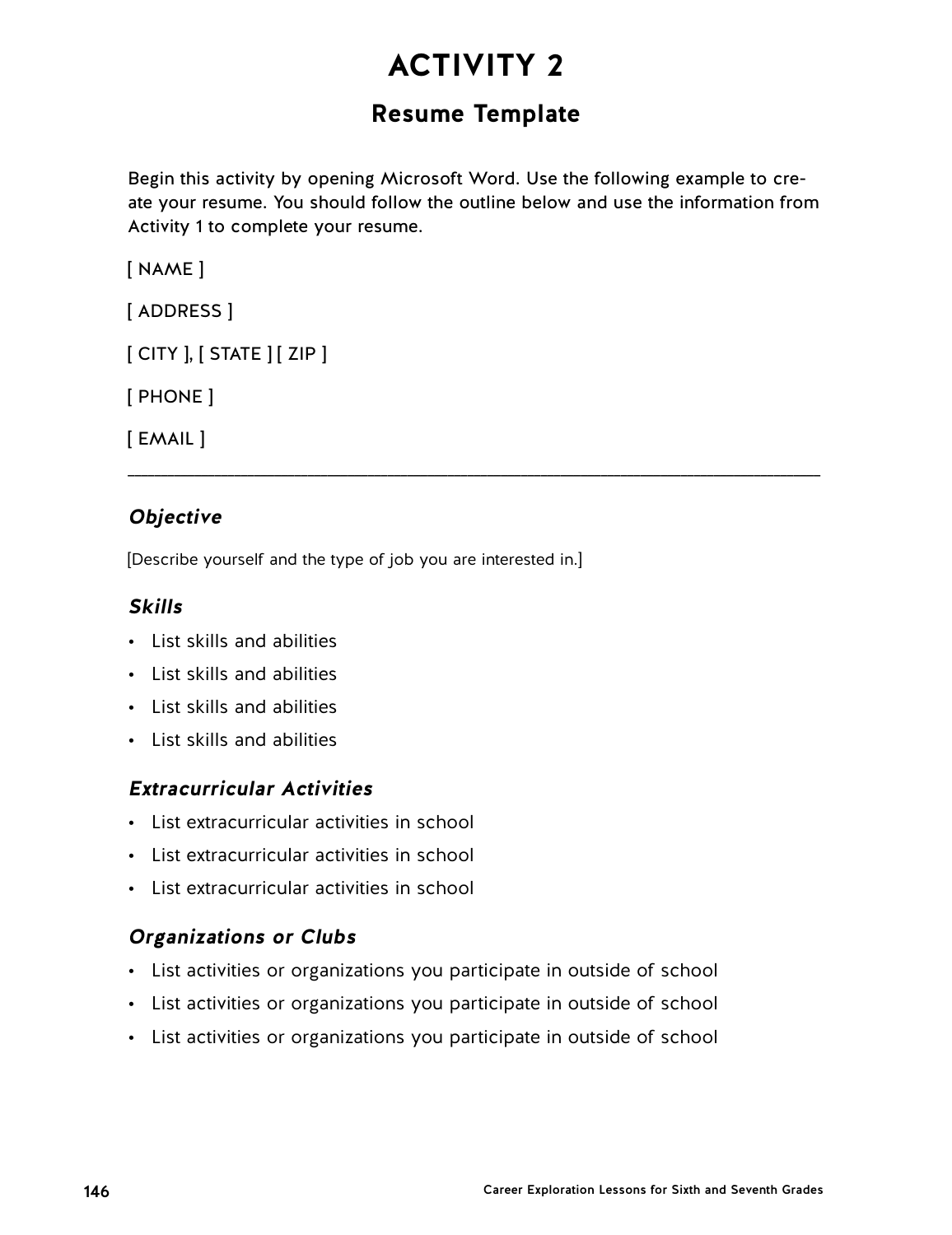### **Work or Volunteer Experience**

[ Name of Organization ]

[ Dates ]

[ Job Title ]

- [ Duties ]
- [ Duties ]
- [ Duties ]
- [ Duties ]

[ Name of Organization ]

[ Dates ]

[ Job Title ]

- [ Duties ]
- [ Duties ]
- [ Duties ]
- [ Duties ]

### **Awards or Honors**

- List award or honor
- List award or honor
- List award or honor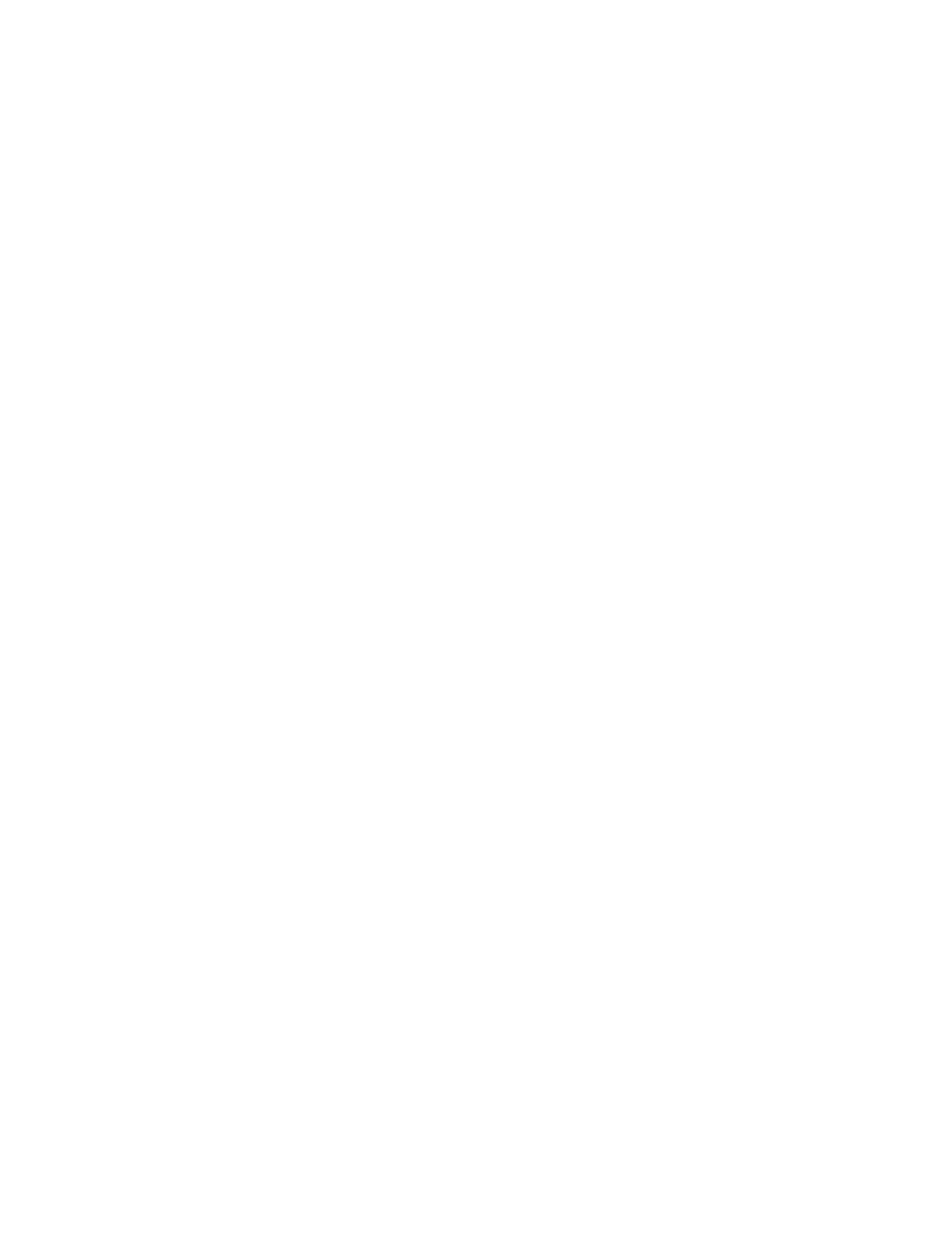## **Revised**

## **Self-Assessment of Skills and Abilities**

#### **Career Education Focus:**

- 1. Identifying personal interests, abilities, and skills through assessment
- 2. Demonstrating skills in decision making
- 3. Demonstrating critical thinking
- 4. Differentiating among personal qualities that are needed to obtain and retain jobs in specific career clusters
- 5. Describing the importance of academic and occupational skills to achievement in all career areas

**Related Standards:** English/language arts, social studies

#### **Lesson Objectives:**

- 1. The students will identify their individual skills and abilities through a self-assessment
- 2. Through critical analysis, each student will identify three career or job choices that correspond with their identified strengths
- 3. The students will conclude that their aptitudes are an important factor in determining their choice of vocation

**Materials:** Self-Assessment of Skills and Abilities worksheet

### **Procedures:**

Tell the students they are going to learn about assessing skills and abilities in themselves. Ask the students if any of them have ever participated in a talent show. If so, let them explain what a talent is and what they did during the talent show. Explain to the students that during this lesson they are going to learn about assessing skills and abilities in themselves.

Discuss the following points with the students:

- Define aptitude.
- What is an example of a skill you have?
- What is an example of a talent you have?
- How do skills and abilities influence your choice of a career or job?
- What can you do now to develop your skills and abilities in preparation for your future career or job choice?

**Activity 1:** Have students complete the Self-Assessment of Skills and Abilities worksheet.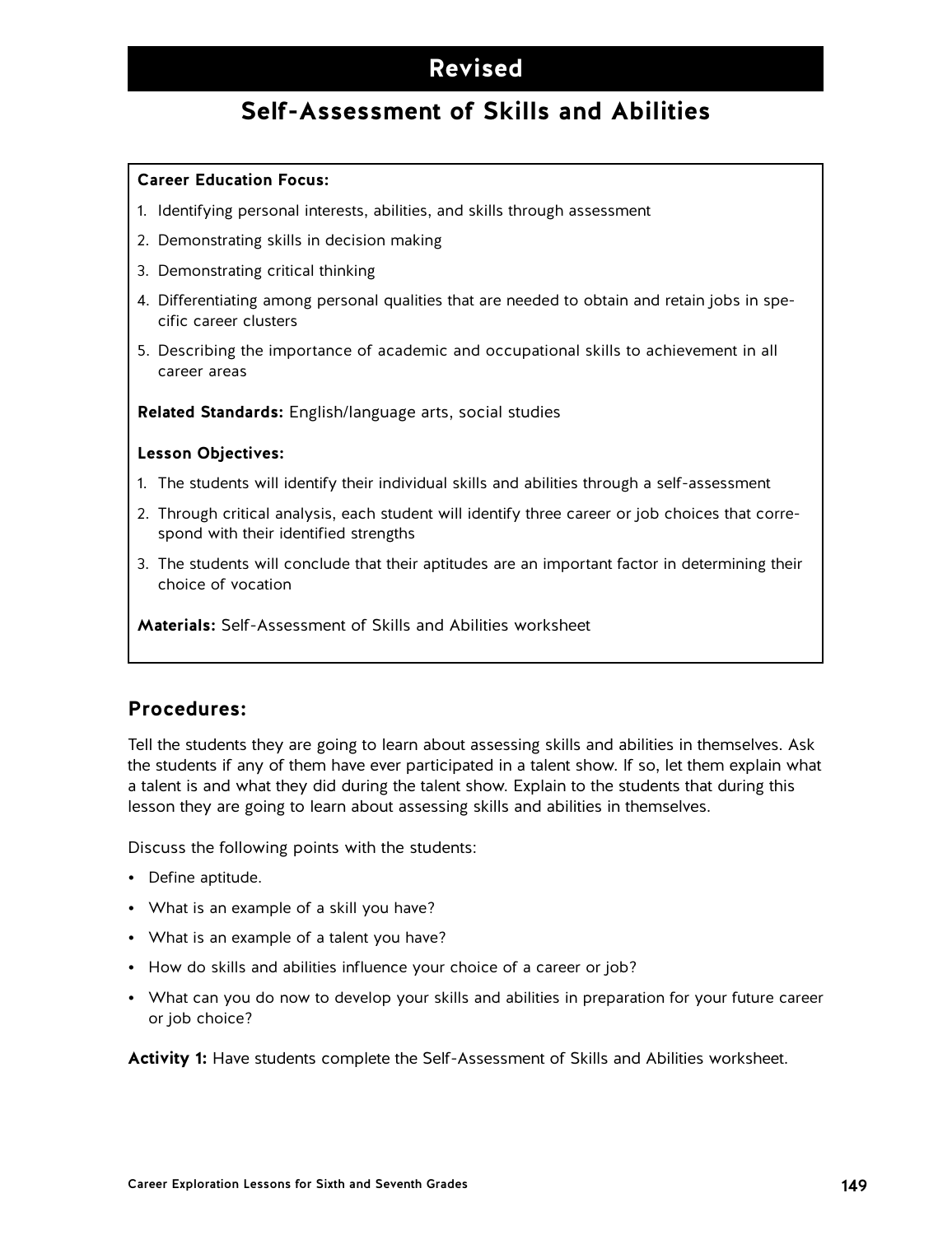**Activity 2:** Pass out the Skills and Career Matching worksheet. Explain to students they are to match the career to the correct skill description. Tell the students that each skill and career will only be used once.

The answers are:

- 1. c 2. d
- 3. e
- 4. b
- 5. g
- 6. i
- 7. h
- 8. f
- 9. a

**Reflection:** Lead a class discussion on lessons learned. Does everyone have the same skills and abilities? Do your skills and abilities match the careers in which you are interested?

**Resource Help:** Guidance counselors, career education counselors

**Assessment:** Grade the self-assessment for completeness and quality of answers. Review the self-assessment to determine if the career and job choices realistically correspond with the identified strengths of the student. Bonus points might be awarded for satisfactory completion of the learning task.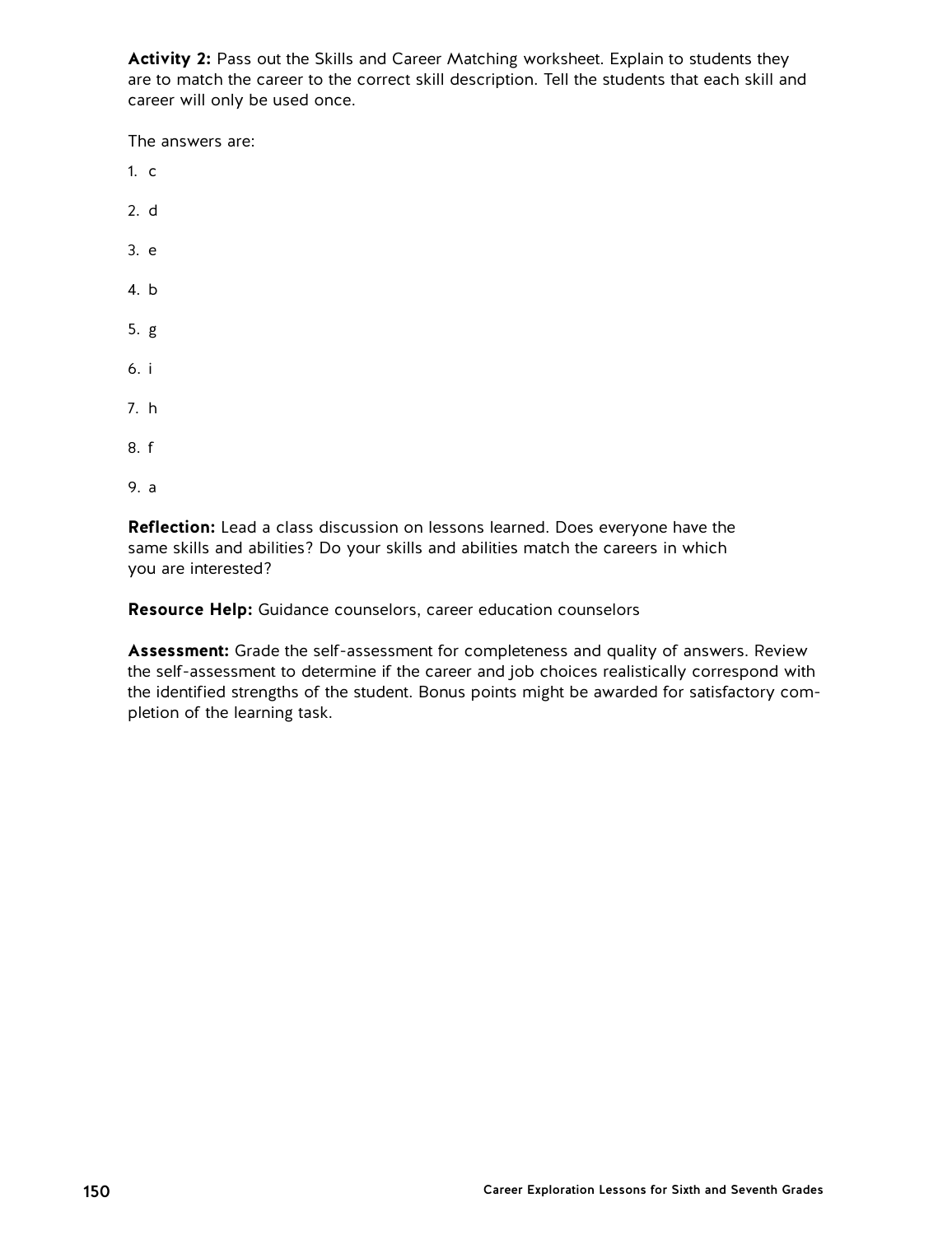## **Self-Assessment of Skills and Abilities**

Directions: For each aptitude, circle the number indicating your perception of your ability. Base your answers on your knowledge of your past performance in that area.

| <b>Skills and Abilities</b> | <b>Description</b>                                                                                                                                                             | Poor | Good           | <b>Very</b><br>Good |
|-----------------------------|--------------------------------------------------------------------------------------------------------------------------------------------------------------------------------|------|----------------|---------------------|
| General intelligence (G)    | Understands instructions<br>(orders, facts, and the<br>reasons for them). Able to<br>reason. Closely related to<br>school grades.                                              | 1    | $\overline{2}$ | 3                   |
| Verbal (V)                  | Understands the meaning of<br>words and ideas. Uses them<br>to communicate information<br>and ideas clearly.                                                                   | 1    | $\overline{2}$ | 3                   |
| Numerical (N)               | Does math quickly<br>and correctly.                                                                                                                                            | 1    | 2              | 3                   |
| Spatial (S)                 | Can look at flat drawings<br>and pictures and see them<br>in three dimensions (high,<br>wide, deep).                                                                           | 1    | 2              | 3                   |
| Form perception (P)         | Notices details in things or<br>pictures. Notices differences<br>in shape and color.                                                                                           | 1    | 2              | 3                   |
| Clerical perception (Q)     | Notices details and finds<br>mistakes in numbers, words<br>(spelling), and punctuation<br>in written materials, charts,<br>and tables. Avoids mistakes<br>when copying things. | 1    | 2              | 3                   |
| Motor coordination (K)      | Moves eyes, hands, and<br>fingers together to do a job<br>quickly and accurately.                                                                                              | 1    | 2              | 3                   |
| Finger dexterity (F)        | Moves the fingers to work<br>with small things quickly<br>and correctly.                                                                                                       | 1    | 2              | 3                   |
| Manual dexterity            | Moves the hands with<br>ease and skill. Uses the<br>hands in placing and<br>turning motions.                                                                                   | 1    | $\overline{2}$ | 3                   |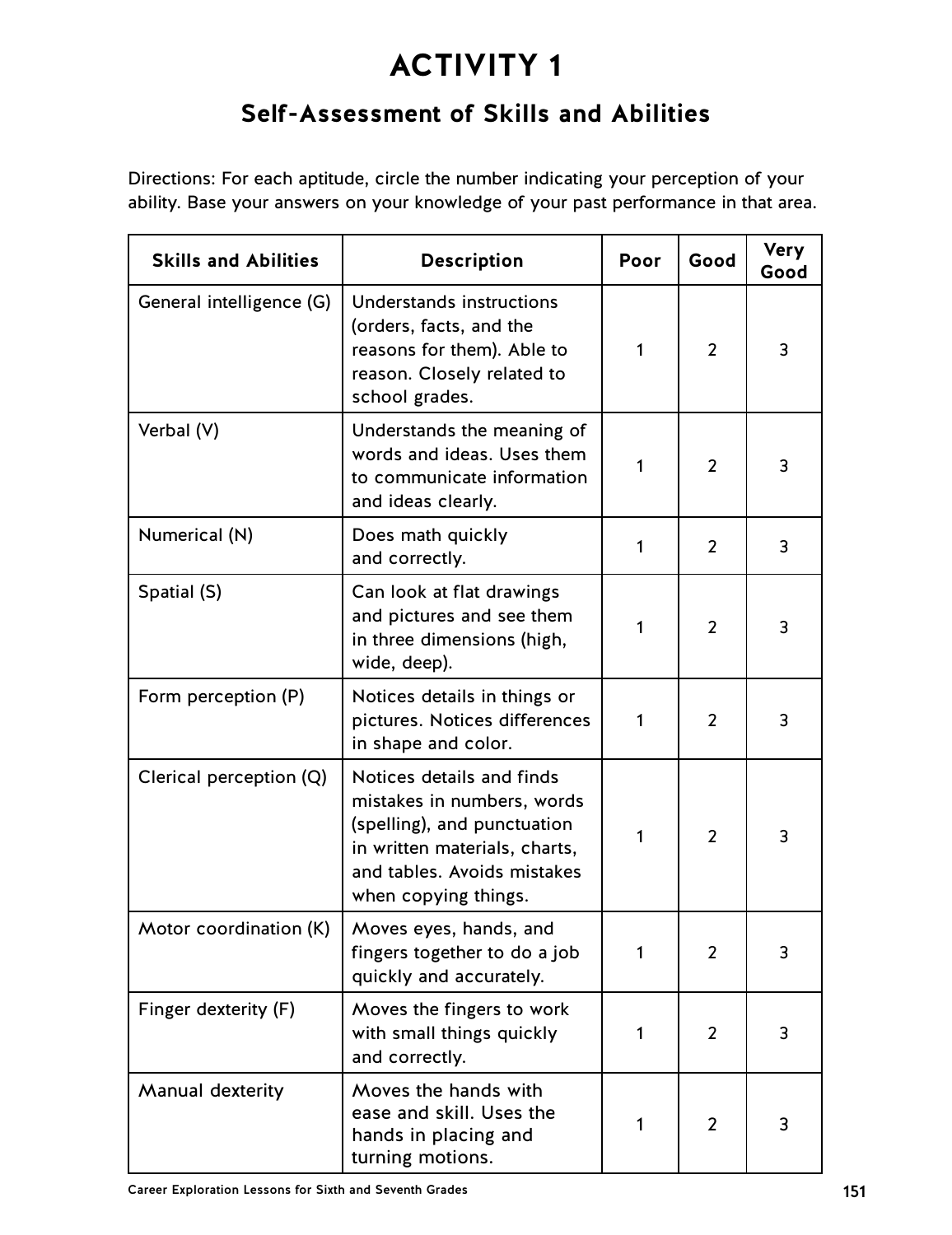On the basis of your self-assessment completed above, identify the skills and abilities that you noted as your strengths. These would be areas for which you rated yourself with a "3" rating.

| Skill/Ability |  |  |  |
|---------------|--|--|--|
|               |  |  |  |
|               |  |  |  |

Which career choices or jobs do you believe that you might be most suited for? Career or job choice no. 1:

Write a statement about why you made this career or job choice.

Career or job choice no. 2:

Write a statement about why you made this career or job choice.

Career or job choice no. 3:

Write a statement about why you made this career or job choice.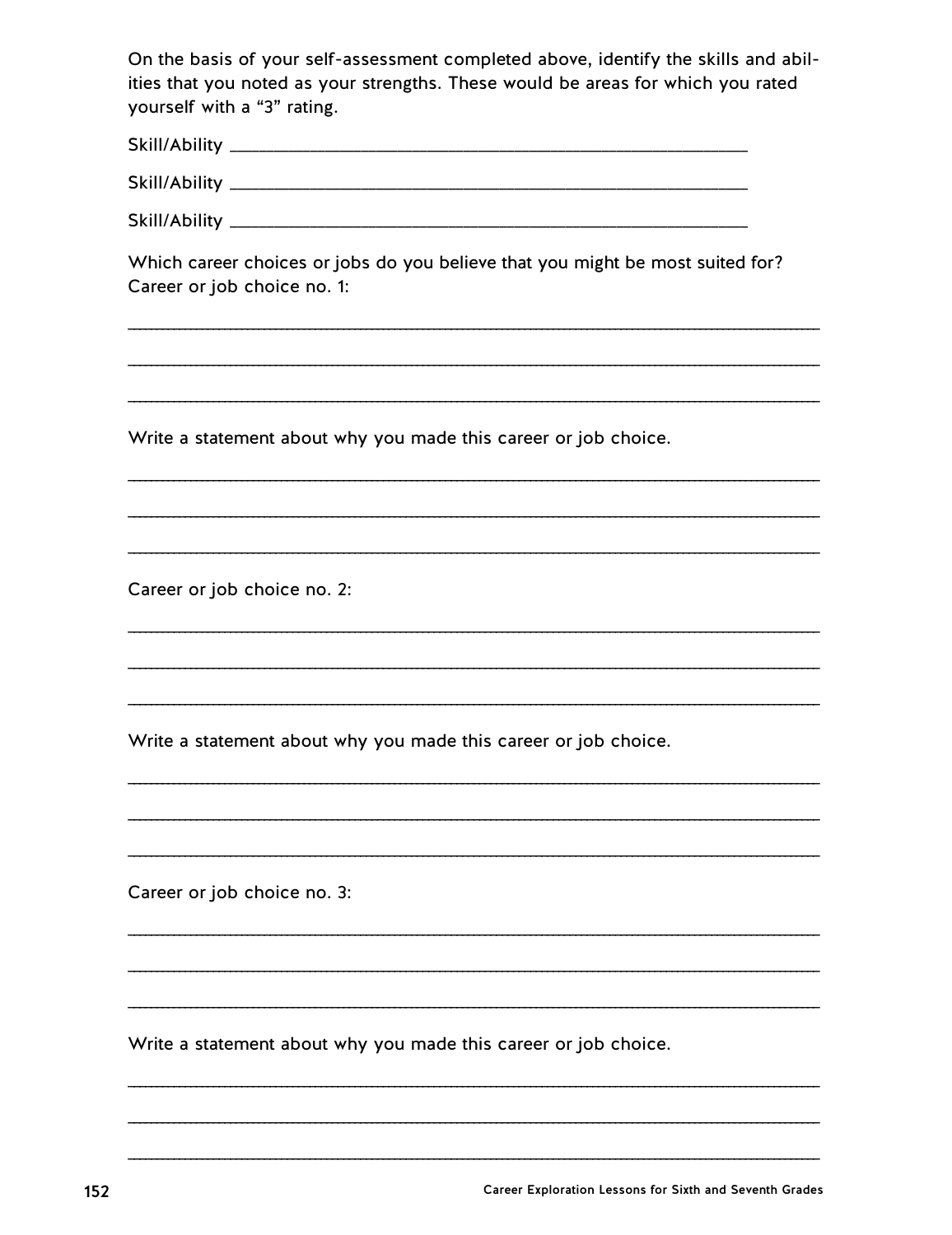## **Skills and Career Matching**

Match the Skills and Abilities category from the first activity to the career it best matches. You can only use each Skills and Abilities category once.

- 1. \_\_\_\_\_\_\_\_\_\_\_\_\_\_\_\_\_\_\_\_ Notices details in things or pictures. Notices differences in shapes and color.
- 2. \_\_\_\_\_\_\_\_\_\_\_\_\_\_\_\_\_\_\_ Moves the fingers to work with small things quickly and correctly.
- 3. \_\_\_\_\_\_\_\_\_\_\_\_\_\_\_\_\_\_\_\_ Notices details and finds mistakes in numbers, words (spelling), and punctuation in written materials, charts, and tables. Avoids mistakes when copying things.
- 4. \_\_\_\_\_\_\_\_\_\_\_\_\_\_\_\_\_\_\_\_ Can look at flat drawings and pictures and see them in three dimension (high, wide, deep).
- 5. \_\_\_\_\_\_\_\_\_\_\_\_\_\_\_\_\_\_\_\_ Moves the hands with ease and skill. Uses the hands in placing and turning motions.
- 6. \_\_\_\_\_\_\_\_\_\_\_\_\_\_\_\_\_\_\_\_ Understands instructions (orders, facts, and the reasons for them). Able to reason. Closely related to school grades.
- 7. \_\_\_\_\_\_\_\_\_\_\_\_\_\_\_\_\_\_\_\_ Moves eyes, hands, and fingers together to do a job quickly and accurately.
- 8. \_\_\_\_\_\_\_\_\_\_\_\_\_\_\_\_\_\_\_\_\_\_\_\_\_ Understands the meaning of words and ideas. Uses them to communicate information and ideas clearly.
- 9. \_\_\_\_\_\_\_\_\_\_\_\_\_\_\_\_\_\_\_\_\_\_ Does math quickly and correctly.
- a. accountant
- b. architect
- c. art critic
- d. computer technician
- e. editor
- f. lawyer
- g. mechanic
- h. surgeon
- i. teacher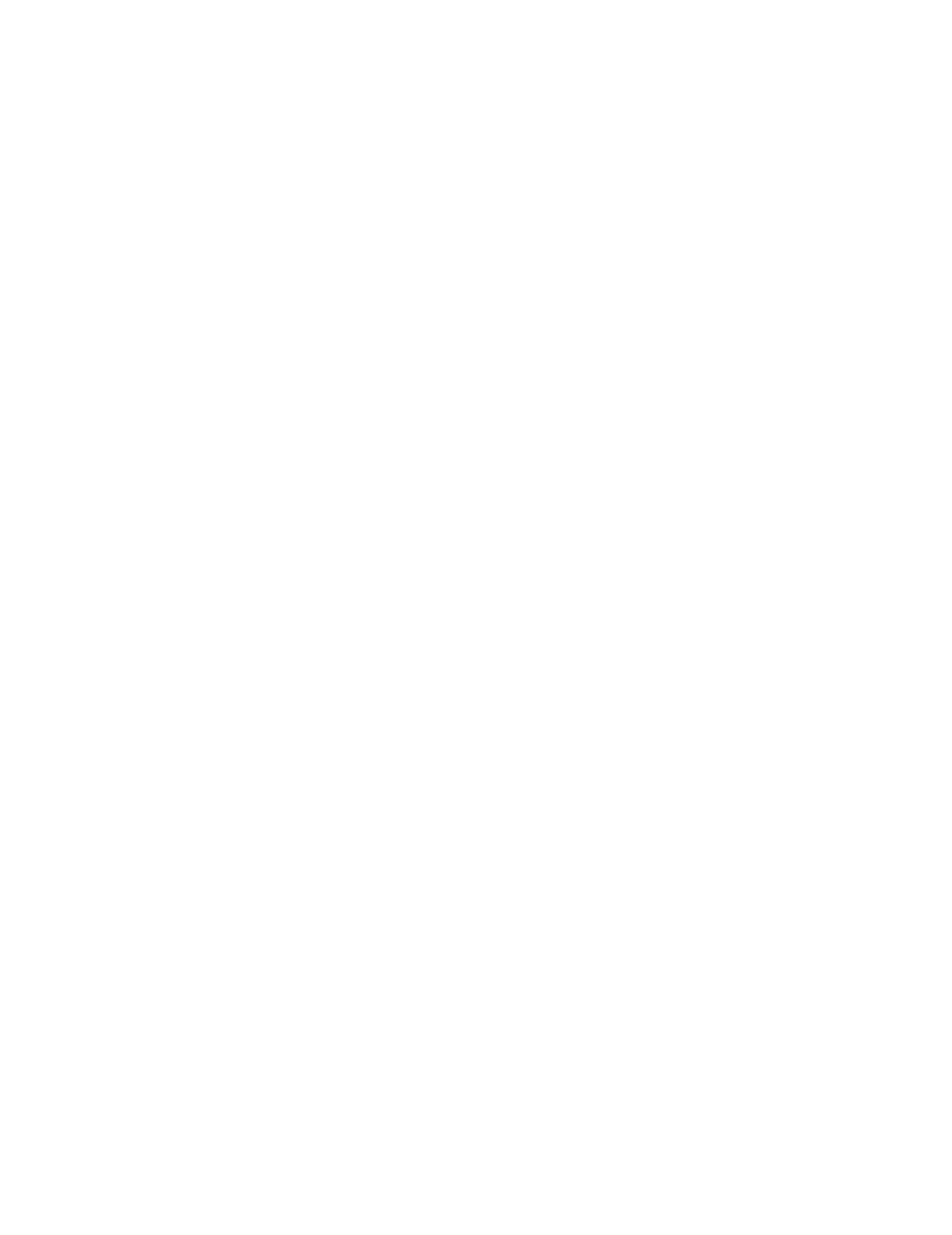### **New**

## **Telephone Etiquette**

#### **Career Education Focus:**

- 1. Developing awareness of expectations in the workplace
- 2. Identifying appropriate behavior for the workplace
- 3. Developing professional communication for the workplace

#### **Related Standards:** English/language arts

#### **Lesson Objectives:**

- 1. Discuss proper telephone etiquette
- 2. Reconstruct a telephone conversation
- 3. Interpret proper and improper telephone etiquette

**Materials:** Employee Phone Etiquette worksheet, Right or Wrong worksheet, pens and pencils

#### **Procedures:**

Tell the students this lesson will explore what is appropriate when talking to your friends on the phone and what is appropriate when using the telephone at work. Ask students if they can think of examples of something that would be appropriate when talking to a friend that would not be appropriate when talking to someone in the workplace.

Discuss the following phone etiquette examples with the students:

- Make sure you speak clearly
- Always identify yourself and your company
- Don't keep someone on hold too long. Offer to call someone back later rather than keeping that person on hold
- Always return phone calls promptly
- Never interrupt the person
- Do not make or receive personal calls at work without permission
- Do not eat or chew gum while talking on the phone
- Always use a pleasant and friendly voice
- Answer the phone promptly when it rings

**Activity 1:** Pass out the Employee Phone Etiquette worksheet. Explain to students that they should read the telephone conversation and use the space below to rewrite the conversation using proper telephone etiquette. After students have had enough time to complete the worksheet, ask for volunteers to explain what the store employee should have done differently. Ask for volunteers to reenact the correct conversation in front of the class.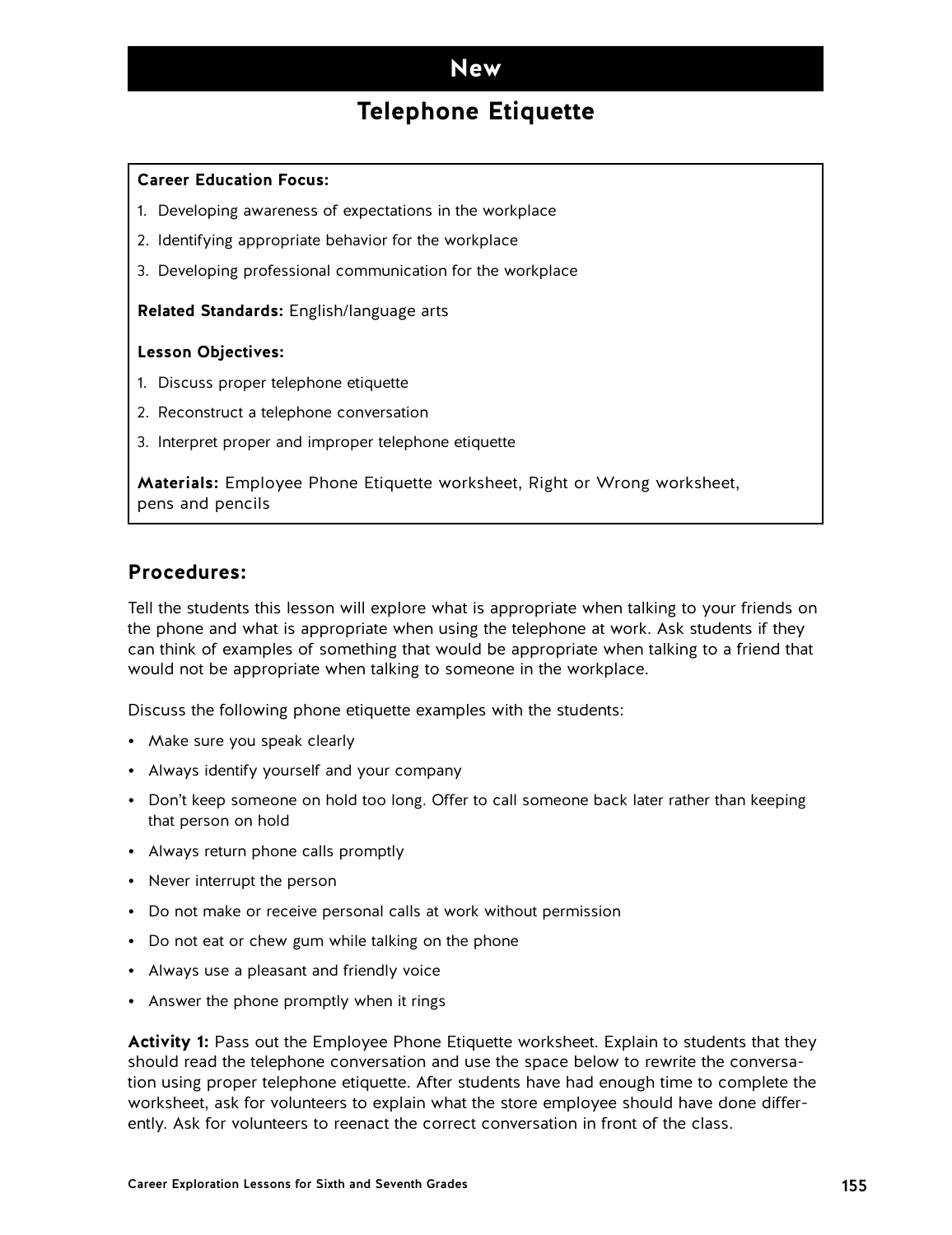**Activity 2:** Pass out the Right or Wrong worksheet. Explain to students they are to read each phrase and determine whether or not it is proper telephone etiquette for the workplace. If they believe the phrase is appropriate for the workplace, they should circle it. After students have had time to complete the worksheet, discuss each statement with the students to make sure each student understands why the behaviors are/are not appropriate.

**Assessment:** Make sure all students have completed both worksheets thoroughly and accurately.

**Reflection:** Lead a class discussion on lessons learned. Compare the different types of phone etiquette for home, job, and personal (cell) phones.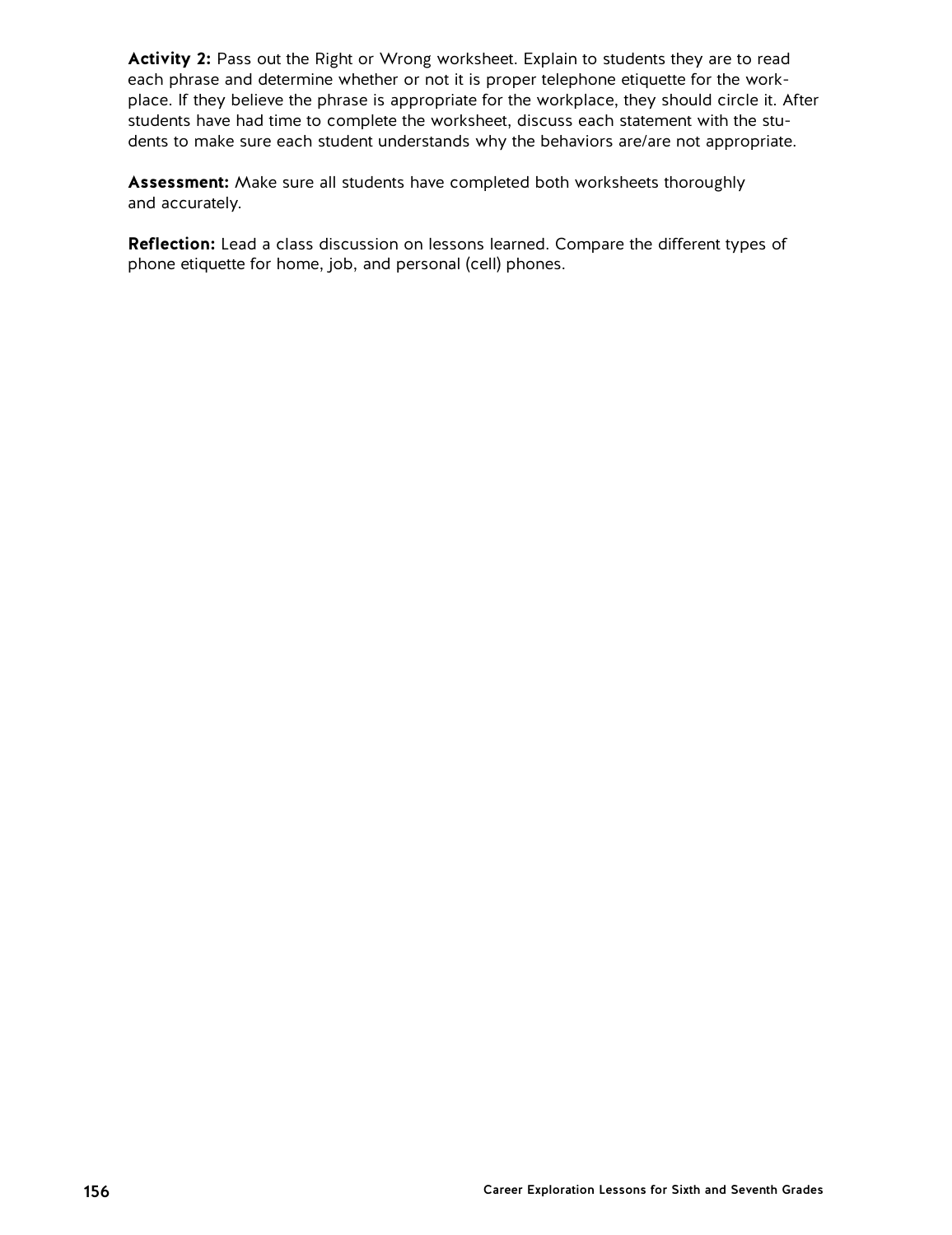## **Employee Phone Etiquette**

Read the following conversation that took place on the telephone between a customer and employee. Use the space below to rewrite the conversation using appropriate language and telephone manners.

Ms. Knowitall: "Hello?"

Mrs. Smith: "Hello. I bought a coat at your store yesterday and it doesn't fit."

Ms. Knowitall: "You should have tried it on before you bought it."

Mrs. Smith: "I just want to know if I can exchange it for a different size."

Ms. Knowitall: "I don't know. That isn't part of my job. I work in the office. You need to call someone who sells the coats."

 $\mathcal{L} = \{ \mathcal{L} = \{ \mathcal{L} = \mathcal{L} \} \cup \{ \mathcal{L} = \{ \mathcal{L} = \mathcal{L} \} \cup \{ \mathcal{L} = \{ \mathcal{L} = \mathcal{L} \} \cup \{ \mathcal{L} = \{ \mathcal{L} = \mathcal{L} \} \cup \{ \mathcal{L} = \{ \mathcal{L} = \mathcal{L} \} \cup \{ \mathcal{L} = \{ \mathcal{L} = \mathcal{L} \} \cup \{ \mathcal{L} = \{ \mathcal{L} = \mathcal{L} \} \cup \{ \mathcal{L} = \{ \mathcal{L}$ 

 $\mathcal{L} = \{ \mathcal{L} = \{ \mathcal{L} = \mathcal{L} \} \cup \{ \mathcal{L} = \{ \mathcal{L} = \mathcal{L} \} \cup \{ \mathcal{L} = \{ \mathcal{L} = \mathcal{L} \} \cup \{ \mathcal{L} = \{ \mathcal{L} = \mathcal{L} \} \cup \{ \mathcal{L} = \{ \mathcal{L} = \mathcal{L} \} \cup \{ \mathcal{L} = \{ \mathcal{L} = \mathcal{L} \} \cup \{ \mathcal{L} = \{ \mathcal{L} = \mathcal{L} \} \cup \{ \mathcal{L} = \{ \mathcal{L}$ 

 $\mathcal{L} = \{ \mathcal{L} = \{ \mathcal{L} = \mathcal{L} \} \cup \{ \mathcal{L} = \{ \mathcal{L} = \mathcal{L} \} \cup \{ \mathcal{L} = \{ \mathcal{L} = \mathcal{L} \} \cup \{ \mathcal{L} = \{ \mathcal{L} = \mathcal{L} \} \cup \{ \mathcal{L} = \{ \mathcal{L} = \mathcal{L} \} \cup \{ \mathcal{L} = \{ \mathcal{L} = \mathcal{L} \} \cup \{ \mathcal{L} = \{ \mathcal{L} = \mathcal{L} \} \cup \{ \mathcal{L} = \{ \mathcal{L}$ 

 $\mathcal{L} = \{ \mathcal{L} = \{ \mathcal{L} = \mathcal{L} \} \cup \{ \mathcal{L} = \{ \mathcal{L} = \mathcal{L} \} \cup \{ \mathcal{L} = \{ \mathcal{L} = \mathcal{L} \} \cup \{ \mathcal{L} = \{ \mathcal{L} = \mathcal{L} \} \cup \{ \mathcal{L} = \{ \mathcal{L} = \mathcal{L} \} \cup \{ \mathcal{L} = \{ \mathcal{L} = \mathcal{L} \} \cup \{ \mathcal{L} = \{ \mathcal{L} = \mathcal{L} \} \cup \{ \mathcal{L} = \{ \mathcal{L}$ 

 $\mathcal{L} = \{ \mathcal{L} = \{ \mathcal{L} = \mathcal{L} \} \cup \{ \mathcal{L} = \{ \mathcal{L} = \mathcal{L} \} \cup \{ \mathcal{L} = \{ \mathcal{L} = \mathcal{L} \} \cup \{ \mathcal{L} = \{ \mathcal{L} = \mathcal{L} \} \cup \{ \mathcal{L} = \{ \mathcal{L} = \mathcal{L} \} \cup \{ \mathcal{L} = \{ \mathcal{L} = \mathcal{L} \} \cup \{ \mathcal{L} = \{ \mathcal{L} = \mathcal{L} \} \cup \{ \mathcal{L} = \{ \mathcal{L}$ 

 $\mathcal{L} = \{ \mathcal{L} = \{ \mathcal{L} = \mathcal{L} \} \cup \{ \mathcal{L} = \{ \mathcal{L} = \mathcal{L} \} \cup \{ \mathcal{L} = \{ \mathcal{L} = \mathcal{L} \} \cup \{ \mathcal{L} = \{ \mathcal{L} = \mathcal{L} \} \cup \{ \mathcal{L} = \{ \mathcal{L} = \mathcal{L} \} \cup \{ \mathcal{L} = \{ \mathcal{L} = \mathcal{L} \} \cup \{ \mathcal{L} = \{ \mathcal{L} = \mathcal{L} \} \cup \{ \mathcal{L} = \{ \mathcal{L}$ 

 $\mathcal{L} = \{ \mathcal{L} = \{ \mathcal{L} = \mathcal{L} \} \cup \{ \mathcal{L} = \{ \mathcal{L} = \mathcal{L} \} \cup \{ \mathcal{L} = \{ \mathcal{L} = \mathcal{L} \} \cup \{ \mathcal{L} = \{ \mathcal{L} = \mathcal{L} \} \cup \{ \mathcal{L} = \{ \mathcal{L} = \mathcal{L} \} \cup \{ \mathcal{L} = \{ \mathcal{L} = \mathcal{L} \} \cup \{ \mathcal{L} = \{ \mathcal{L} = \mathcal{L} \} \cup \{ \mathcal{L} = \{ \mathcal{L}$ 

 $\mathcal{L} = \{ \mathcal{L} = \{ \mathcal{L} = \mathcal{L} \} \cup \{ \mathcal{L} = \{ \mathcal{L} = \mathcal{L} \} \cup \{ \mathcal{L} = \{ \mathcal{L} = \mathcal{L} \} \cup \{ \mathcal{L} = \{ \mathcal{L} = \mathcal{L} \} \cup \{ \mathcal{L} = \{ \mathcal{L} = \mathcal{L} \} \cup \{ \mathcal{L} = \{ \mathcal{L} = \mathcal{L} \} \cup \{ \mathcal{L} = \{ \mathcal{L} = \mathcal{L} \} \cup \{ \mathcal{L} = \{ \mathcal{L}$ 

 $\mathcal{L} = \{ \mathcal{L} = \{ \mathcal{L} = \mathcal{L} \} \cup \{ \mathcal{L} = \{ \mathcal{L} = \mathcal{L} \} \cup \{ \mathcal{L} = \{ \mathcal{L} = \mathcal{L} \} \cup \{ \mathcal{L} = \{ \mathcal{L} = \mathcal{L} \} \cup \{ \mathcal{L} = \{ \mathcal{L} = \mathcal{L} \} \cup \{ \mathcal{L} = \{ \mathcal{L} = \mathcal{L} \} \cup \{ \mathcal{L} = \{ \mathcal{L} = \mathcal{L} \} \cup \{ \mathcal{L} = \{ \mathcal{L}$ 

Mrs. Smith: "Can you ask someone?"

Ms. Knowitall: "It's time for my lunch. Call back later"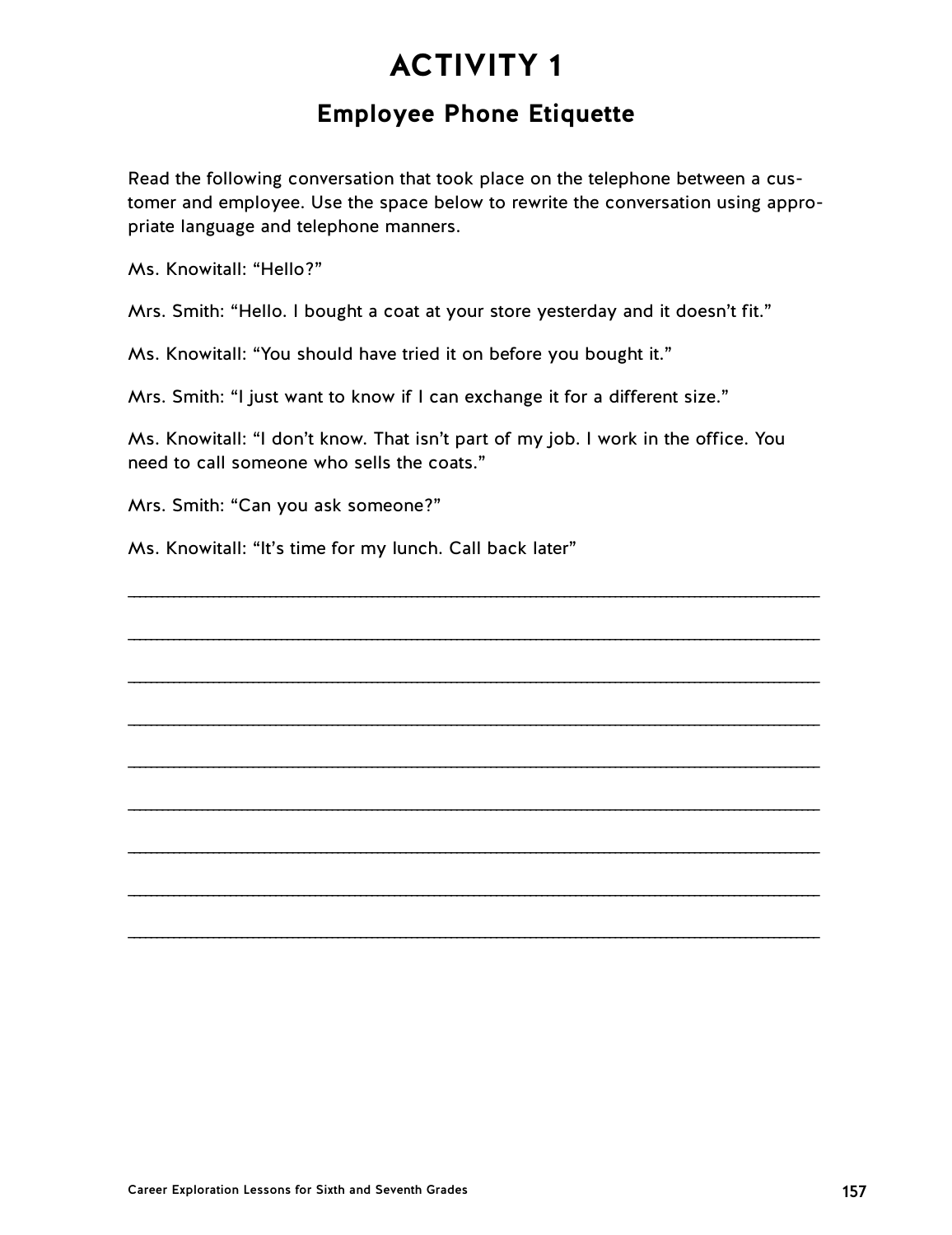# **ACTIVITY 2 Right or Wrong**

Read the following phrases and circle the ones you think are examples of proper telephone etiquette in the workplace.

Slamming the phone on the receiver when you hang up

Answering the phone before it rings more than three times

Spitting out your gum before you answer the phone

Waiting a couple of days before returning a missed call

Using slang

Identifying yourself and your company

Arguing with a caller

Answering the phone with a pleasant voice even if you're in a bad mood

Leaving someone on hold too long

Waiting until your lunch break to make a personal call

Calling someone very early in the morning or late at night

Rushing the caller to get off the phone

Helping the caller even if it isn't your job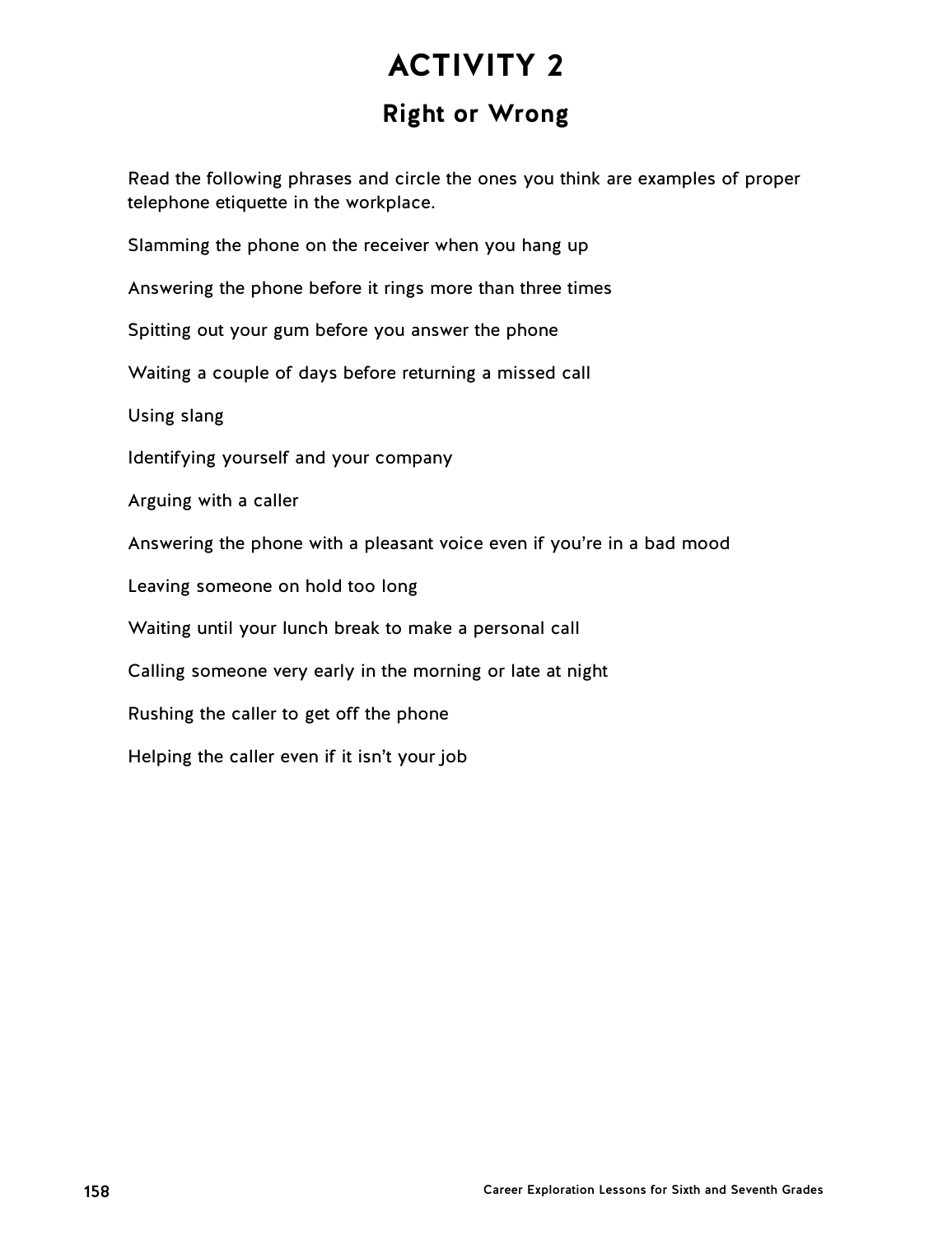## **Revised**

## **Time Management**

#### **Career Education Focus:**

- 1. Demonstrating skills in time management
- 2. Preparing for workplace readiness
- 3. Recognizing that time is a resource
- 4. Demonstrating responsible and appropriate use of time as a resource

**Related Standards:** English/language arts—writing; mathematics—measurement, calculations; social studies—activities of daily living

#### **Lesson Objectives:**

- 1. Recognize the importance of time management
- 2. Establish how to manage their time more effectively
- 3. Evaluate their use of time over a designated period of time

**Materials:** Log of Three Days of Daily Activities worksheet

#### **Procedures:**

Explain the kinds of activities that typically fit within each of the categories on the daily log. Instruct the students in the use of a clock or watch to determine the approximate beginning point for each activity and how to calculate the total amount of time spent within each category.

Explain to the class that the sequence of activities might be different within their lives and households. Each student should derive their best estimate of the amount of time spent within each category. Emphasize that it would be incorrect to exceed 24 hours within a day.

**Activity 1:** Using the Log of Three Days of Daily Activities worksheet, students should prepare a log of activities over a three-day period. They should analyze the activities according to broad categories such as work (schoolwork related), leisure (fun and relaxation), family (dinner, family communications, supportive activities), and rest time.

**Reflection:** To review the students' time management evaluations, conduct a class discussion about their effective use of time, effective planning for the use of time, and balance in the use of time between work and leisure activities.

**Assessment:** Collect the journal entries and record a grade for completeness. How do you use time effectively? How do you balance school, friends, and home activities?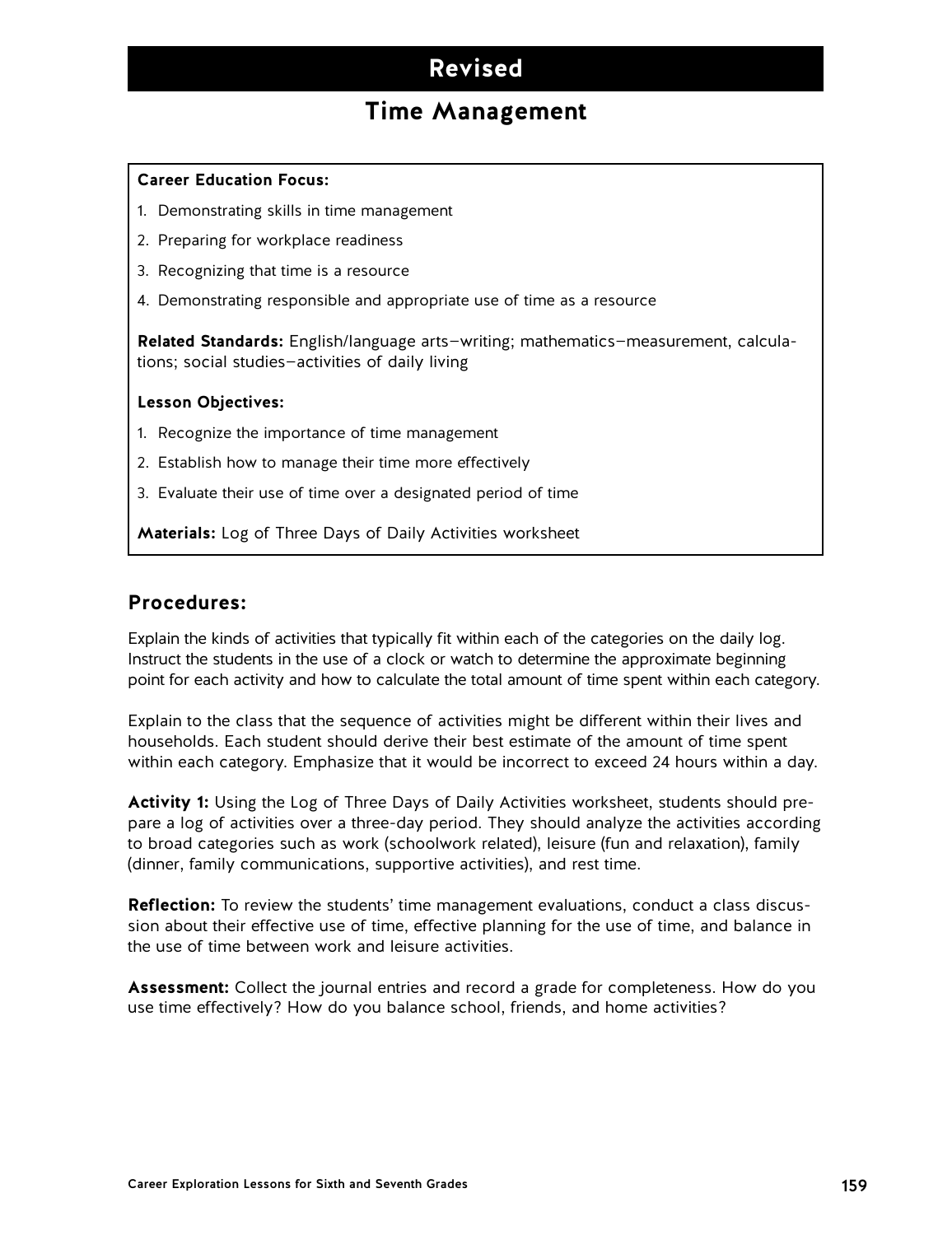# **ACTIVITY 1 Log of Three Days of Daily Activities**

### **Day 1**

| <b>Time</b>                    | <b>Activity</b>                | <b>Hours</b> | <b>Minutes</b> | <b>Notes</b> |
|--------------------------------|--------------------------------|--------------|----------------|--------------|
|                                | Get dressed in the morning     |              |                |              |
|                                | Travel to school               |              |                |              |
|                                | <b>Class activities</b>        |              |                |              |
|                                | Lunch                          |              |                |              |
|                                | Recess at school               |              |                |              |
|                                | Travel home from school        |              |                |              |
|                                | Rest and relaxation            |              |                |              |
|                                | Study and complete<br>homework |              |                |              |
|                                | Complete home chores           |              |                |              |
|                                | Family time                    |              |                |              |
|                                | <b>Dinner</b>                  |              |                |              |
|                                | Rest and relaxation            |              |                |              |
|                                | Sleep/bedtime                  |              |                |              |
| <b>Total amount</b><br>of time |                                |              |                |              |

### **Day 2**

| Time                | <b>Activity</b>            | <b>Hours</b> | <b>Minutes</b> | <b>Notes</b> |
|---------------------|----------------------------|--------------|----------------|--------------|
|                     | Get dressed in the morning |              |                |              |
|                     | Travel to school           |              |                |              |
|                     | <b>Class activities</b>    |              |                |              |
|                     | Lunch                      |              |                |              |
|                     | Recess at school           |              |                |              |
|                     | Travel home from school    |              |                |              |
|                     | Rest and relaxation        |              |                |              |
|                     | Study and complete         |              |                |              |
|                     | homework                   |              |                |              |
|                     | Complete home chores       |              |                |              |
|                     | Family time                |              |                |              |
|                     | <b>Dinner</b>              |              |                |              |
|                     | Rest and relaxation        |              |                |              |
|                     | Sleep/bedtime              |              |                |              |
| <b>Total amount</b> |                            |              |                |              |
| of time             |                            |              |                |              |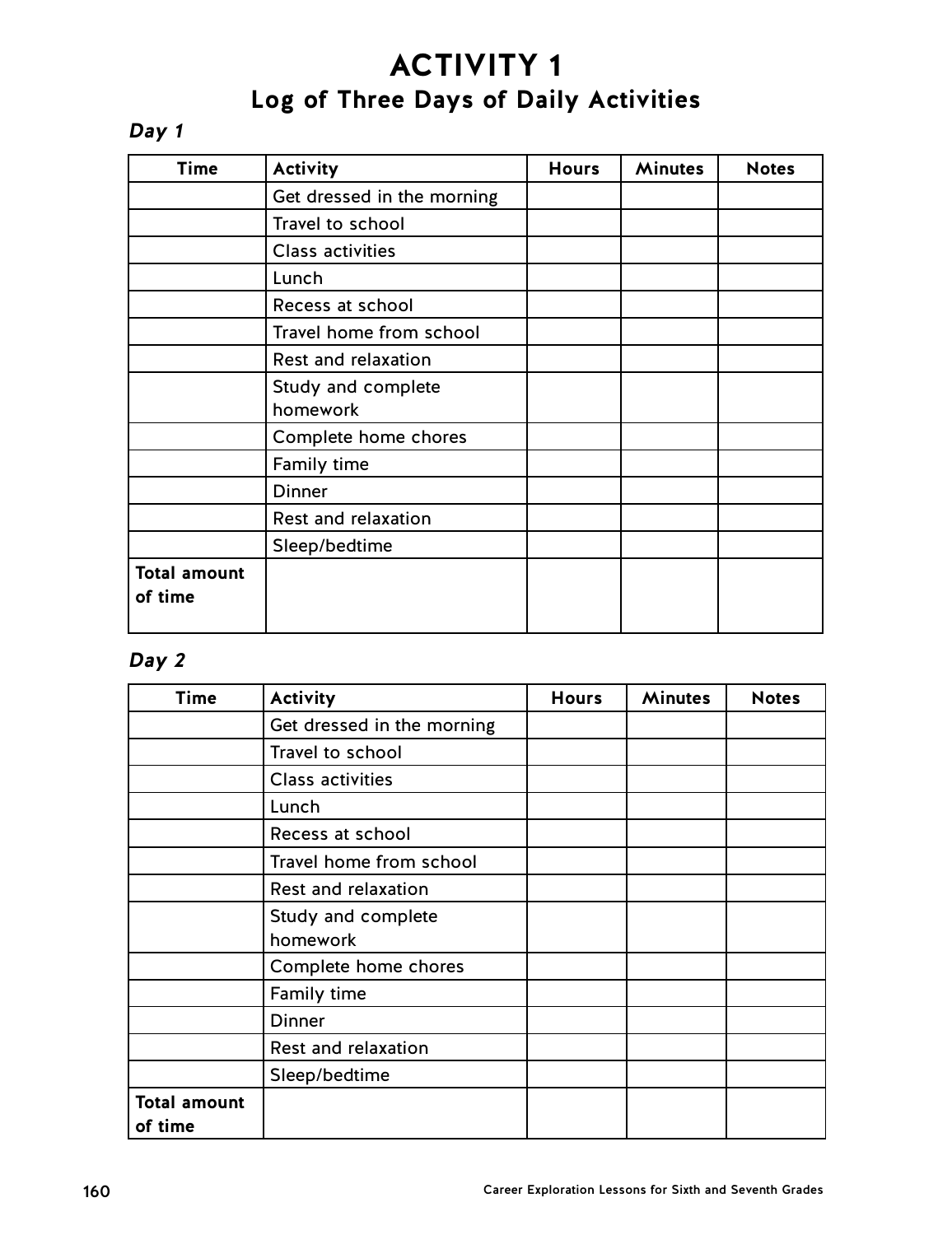**Day 3**

| Time                | <b>Activity</b>            | <b>Hours</b> | <b>Minutes</b> | <b>Notes</b> |
|---------------------|----------------------------|--------------|----------------|--------------|
|                     | Get dressed in the morning |              |                |              |
|                     | Travel to school           |              |                |              |
|                     | <b>Class activities</b>    |              |                |              |
|                     | Lunch                      |              |                |              |
|                     | Recess at school           |              |                |              |
|                     | Travel home from school    |              |                |              |
|                     | Rest and relaxation        |              |                |              |
|                     | Study and complete         |              |                |              |
|                     | homework                   |              |                |              |
|                     | Complete home chores       |              |                |              |
|                     | Family time                |              |                |              |
|                     | <b>Dinner</b>              |              |                |              |
|                     | Rest and relaxation        |              |                |              |
|                     | Sleep/bedtime              |              |                |              |
| <b>Total amount</b> |                            |              |                |              |
| of time             |                            |              |                |              |

Summary: Determine your response to each of the following questions.

### **Total time**

- 1. How many total hours are there in one full day? 2. How many total hours are there in three full days? 3. How many minutes are there in one full hour? 4. How many minutes are there in one full day?
- 5. How many total minutes are there in three full days?

### **In-school time**

- 1. How much time was spent during day one for class activities?
- 2. How much time was spent during all three days for class activities?

\_\_\_\_\_\_\_\_\_\_\_\_\_\_\_\_\_\_\_\_\_\_\_\_\_\_\_\_\_\_\_\_\_\_\_\_\_\_\_\_\_\_\_\_\_\_\_\_\_\_\_\_\_\_\_\_\_\_\_\_\_\_\_\_\_\_\_\_\_\_\_\_\_\_\_\_\_\_\_\_\_\_\_\_\_\_\_

\_\_\_\_\_\_\_\_\_\_\_\_\_\_\_\_\_\_\_\_\_\_\_\_\_\_\_\_\_\_\_\_\_\_\_\_\_\_\_\_\_\_\_\_\_\_\_\_\_\_\_\_\_\_\_\_\_\_\_\_\_\_\_\_\_\_\_\_\_\_\_\_\_\_\_\_\_\_\_\_\_\_\_\_\_\_\_

\_\_\_\_\_\_\_\_\_\_\_\_\_\_\_\_\_\_\_\_\_\_\_\_\_\_\_\_\_\_\_\_\_\_\_\_\_\_\_\_\_\_\_\_\_\_\_\_\_\_\_\_\_\_\_\_\_\_\_\_\_\_\_\_\_\_\_\_\_\_\_\_\_\_\_\_\_\_\_\_\_\_\_\_\_\_\_

3. How much time was spent for student and homework during the day?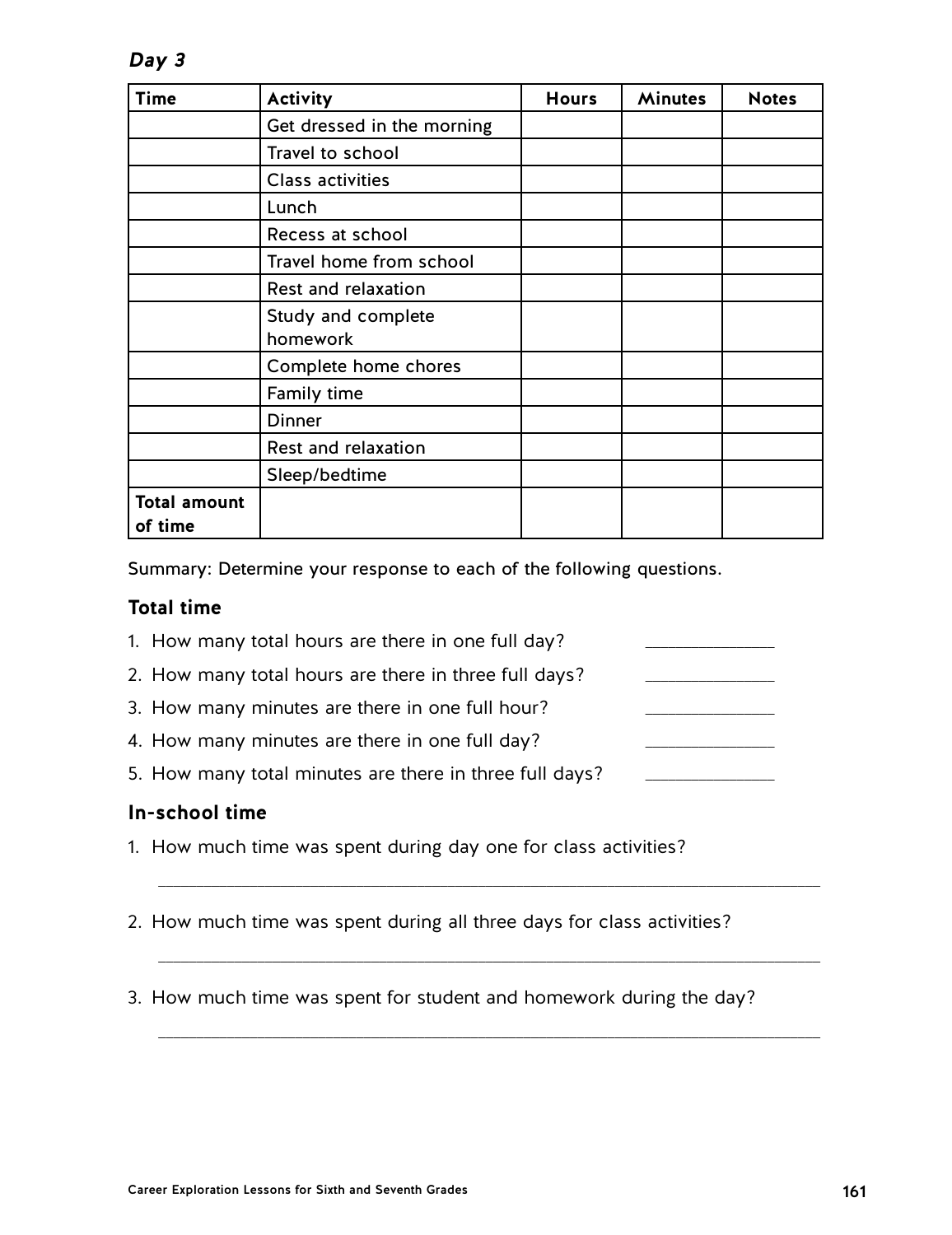### **Home study and chores**

- 1. How much time was spent during day one for home study?
- 2. How much time was spent during day two for home chores?
- 3. How much time was spent on studying and homework for your three days of record keeping?

\_\_\_\_\_\_\_\_\_\_\_\_\_\_\_\_\_\_\_\_\_\_\_\_\_\_\_\_\_\_\_\_\_\_\_\_\_\_\_\_\_\_\_\_\_\_\_\_\_\_\_\_\_\_\_\_\_\_\_\_\_\_\_\_\_\_\_\_\_\_\_\_\_\_\_\_\_\_\_\_\_\_\_\_

\_\_\_\_\_\_\_\_\_\_\_\_\_\_\_\_\_\_\_\_\_\_\_\_\_\_\_\_\_\_\_\_\_\_\_\_\_\_\_\_\_\_\_\_\_\_\_\_\_\_\_\_\_\_\_\_\_\_\_\_\_\_\_\_\_\_\_\_\_\_\_\_\_\_\_\_\_\_\_\_\_\_\_\_

\_\_\_\_\_\_\_\_\_\_\_\_\_\_\_\_\_\_\_\_\_\_\_\_\_\_\_\_\_\_\_\_\_\_\_\_\_\_\_\_\_\_\_\_\_\_\_\_\_\_\_\_\_\_\_\_\_\_\_\_\_\_\_\_\_\_\_\_\_\_\_\_\_\_\_\_\_\_\_\_\_\_\_\_

\_\_\_\_\_\_\_\_\_\_\_\_\_\_\_\_\_\_\_\_\_\_\_\_\_\_\_\_\_\_\_\_\_\_\_\_\_\_\_\_\_\_\_\_\_\_\_\_\_\_\_\_\_\_\_\_\_\_\_\_\_\_\_\_\_\_\_\_\_\_\_\_\_\_\_\_\_\_\_\_\_\_\_\_

4. What percent of your three days was spent on studying and homework?

### **Leisure time**

| 1. How much time was spent for leisure during day one?                                                                                                              |
|---------------------------------------------------------------------------------------------------------------------------------------------------------------------|
| 2. What percent of your three days was spent in leisure time?                                                                                                       |
| Sleep time                                                                                                                                                          |
| 1. How much time was spent for sleep on day two?                                                                                                                    |
| 2. What percent of your three days was spent sleeping?                                                                                                              |
| Evaluate your use of time                                                                                                                                           |
| 1. Over the three-day period, did you spend more time involved with in-school                                                                                       |
|                                                                                                                                                                     |
|                                                                                                                                                                     |
|                                                                                                                                                                     |
|                                                                                                                                                                     |
|                                                                                                                                                                     |
| 2. Over the three-day period, would you describe your amount of leisure time as<br>"too much," "just about right," or "too little" for you? _______________________ |
|                                                                                                                                                                     |
|                                                                                                                                                                     |
|                                                                                                                                                                     |
|                                                                                                                                                                     |
|                                                                                                                                                                     |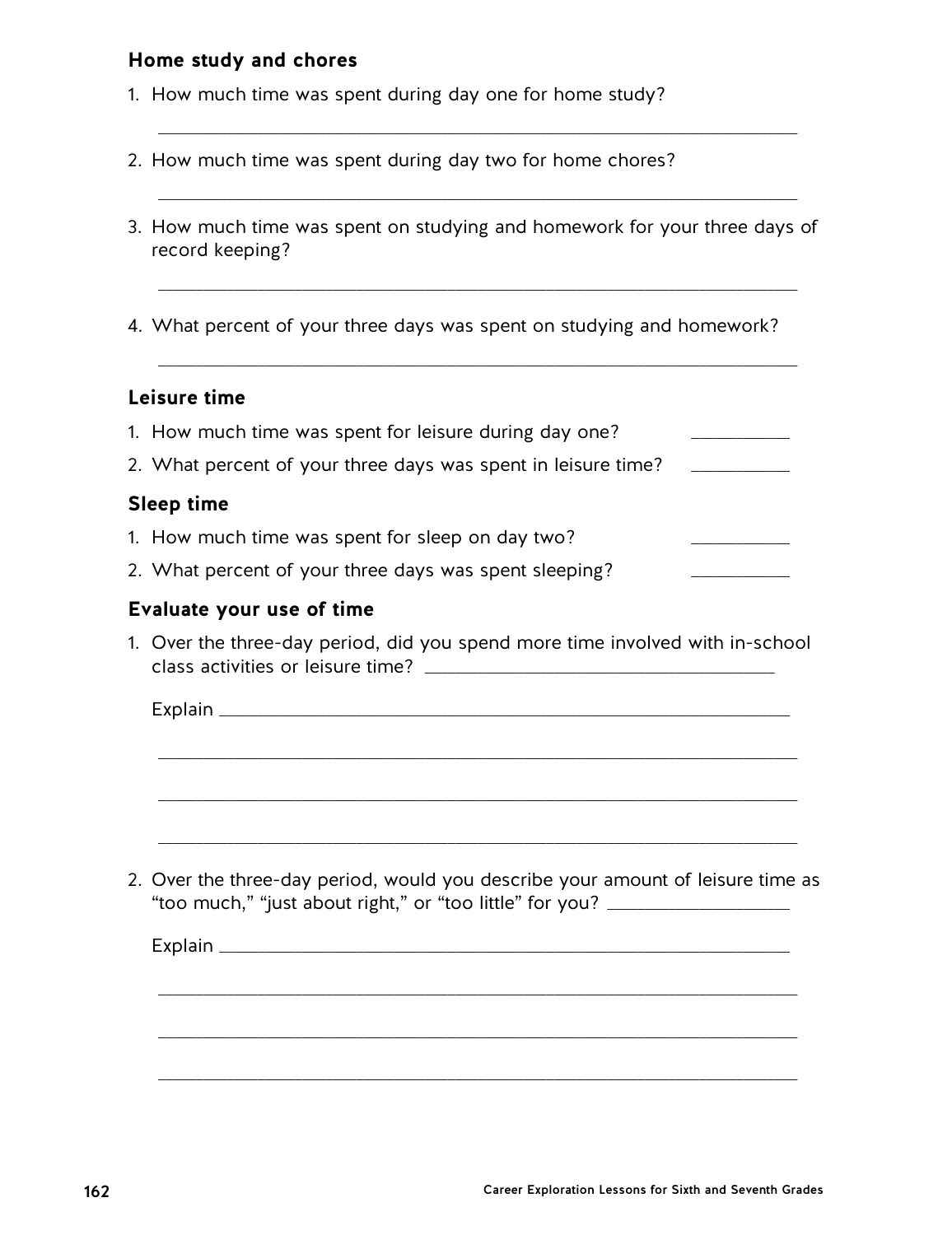|                 | 4. Describe the kind of home chores that you completed.<br>5. How might your home chores prepare you for work in a future career? |  |
|-----------------|-----------------------------------------------------------------------------------------------------------------------------------|--|
|                 |                                                                                                                                   |  |
|                 |                                                                                                                                   |  |
|                 |                                                                                                                                   |  |
|                 |                                                                                                                                   |  |
|                 |                                                                                                                                   |  |
|                 |                                                                                                                                   |  |
|                 | 6. After analyzing your time log, are there any activities that you think you spent<br>too much or not enough time on?            |  |
|                 |                                                                                                                                   |  |
| If so, explain. | 7. Did you make any changes to your routine during the three days?                                                                |  |
|                 |                                                                                                                                   |  |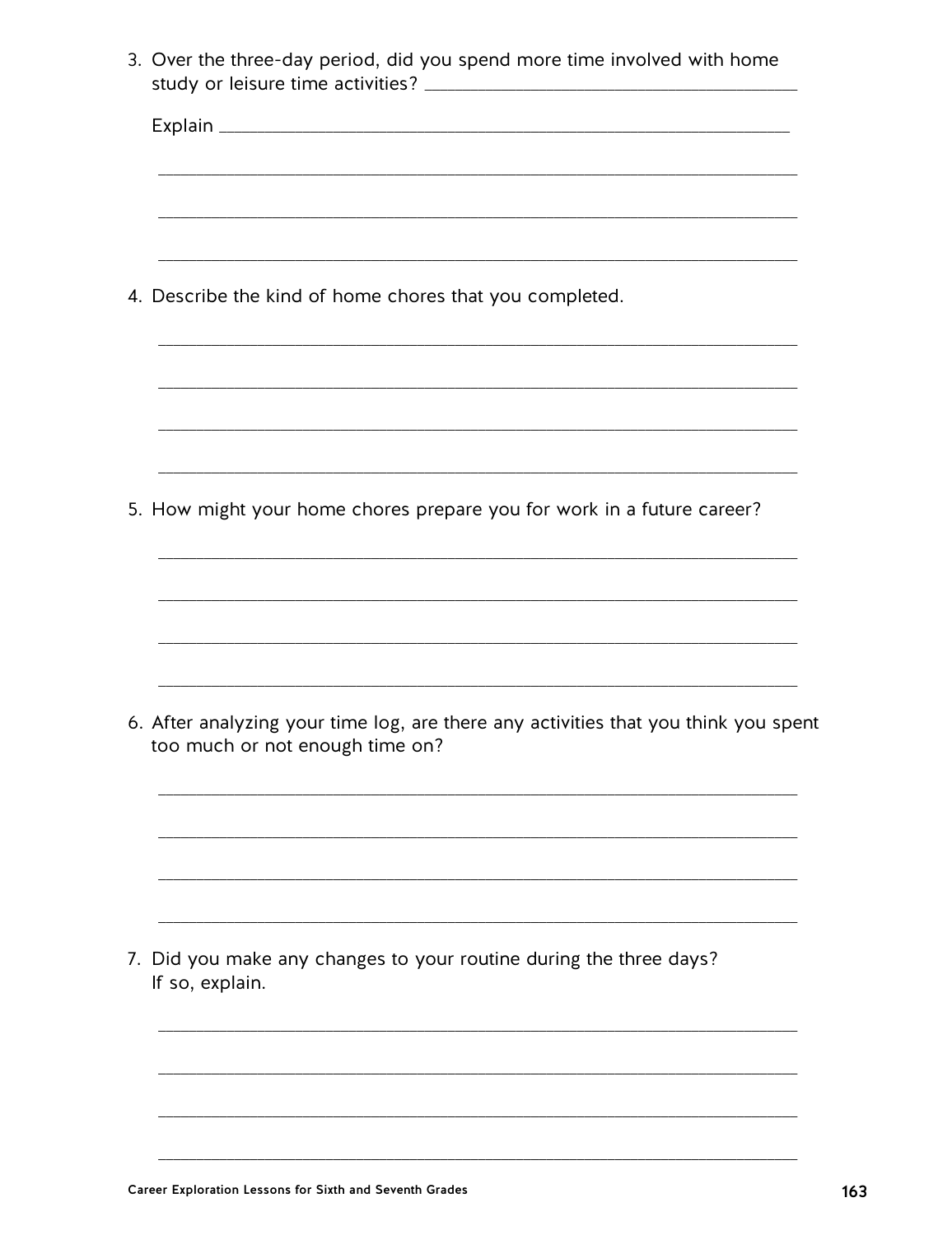8. What have you learned about your routine and how you spend your time? Were you surprised by the results of your time log?

\_\_\_\_\_\_\_\_\_\_\_\_\_\_\_\_\_\_\_\_\_\_\_\_\_\_\_\_\_\_\_\_\_\_\_\_\_\_\_\_\_\_\_\_\_\_\_\_\_\_\_\_\_\_\_\_\_\_\_\_\_\_\_\_\_\_\_\_\_\_\_\_\_\_\_\_\_\_\_\_\_\_\_\_

\_\_\_\_\_\_\_\_\_\_\_\_\_\_\_\_\_\_\_\_\_\_\_\_\_\_\_\_\_\_\_\_\_\_\_\_\_\_\_\_\_\_\_\_\_\_\_\_\_\_\_\_\_\_\_\_\_\_\_\_\_\_\_\_\_\_\_\_\_\_\_\_\_\_\_\_\_\_\_\_\_\_\_\_

\_\_\_\_\_\_\_\_\_\_\_\_\_\_\_\_\_\_\_\_\_\_\_\_\_\_\_\_\_\_\_\_\_\_\_\_\_\_\_\_\_\_\_\_\_\_\_\_\_\_\_\_\_\_\_\_\_\_\_\_\_\_\_\_\_\_\_\_\_\_\_\_\_\_\_\_\_\_\_\_\_\_\_\_

\_\_\_\_\_\_\_\_\_\_\_\_\_\_\_\_\_\_\_\_\_\_\_\_\_\_\_\_\_\_\_\_\_\_\_\_\_\_\_\_\_\_\_\_\_\_\_\_\_\_\_\_\_\_\_\_\_\_\_\_\_\_\_\_\_\_\_\_\_\_\_\_\_\_\_\_\_\_\_\_\_\_\_\_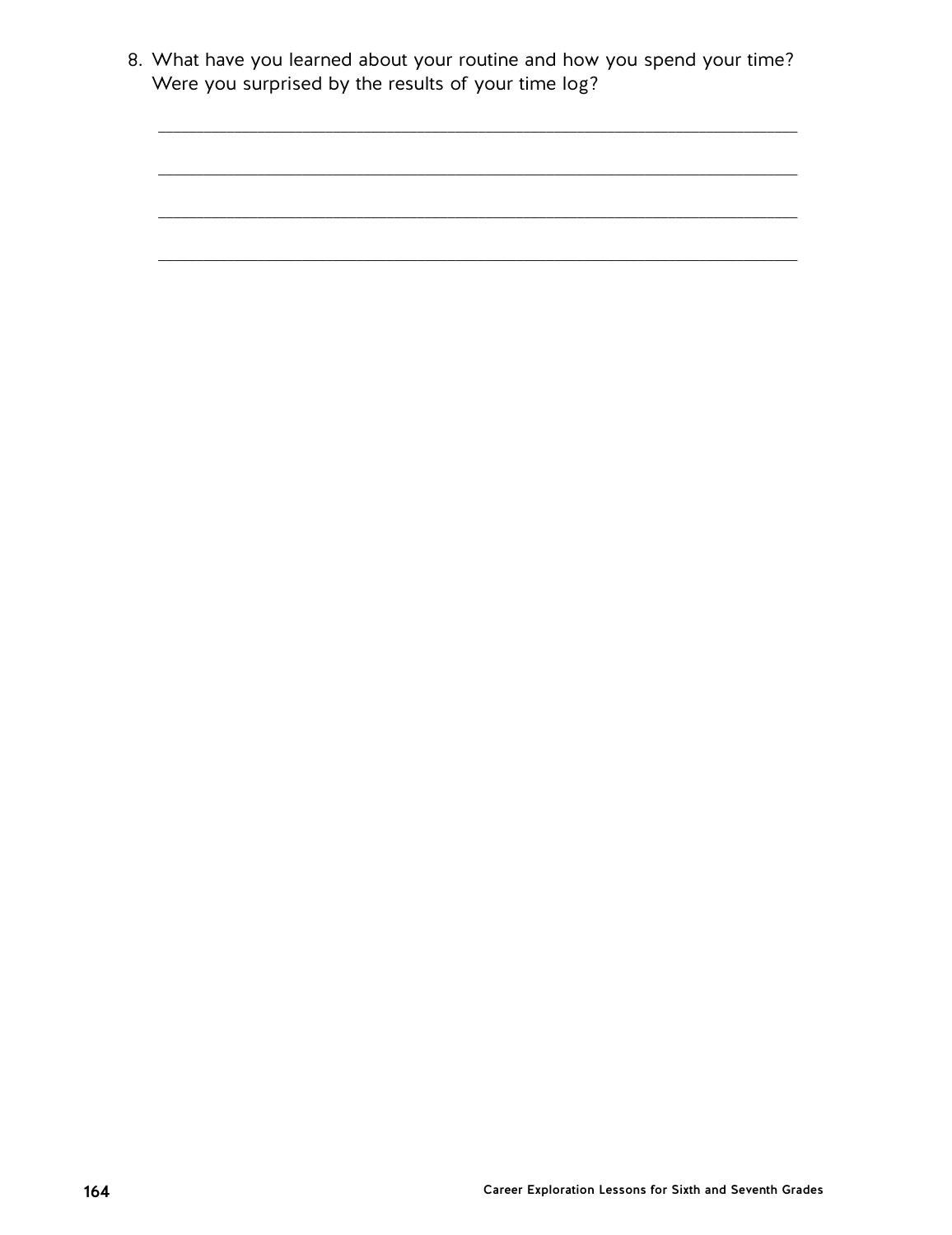### **New**

### **Tomorrow's Jobs**

#### **Career Education Focus:**

- 1. Identifying careers that will experience the most rapid growth
- 2. Reviewing median wages for jobs
- 3. Defining educational requirements for rapid growth jobs

**Related Standards:** English/language arts and social studies

#### **Lesson Objectives:**

- 1. Evaluate the Occupations with the Fastest Growth chart and select three that interest the students
- 2. Use the salary of one of the occupations the students selected and create a budget
- 3. Research classes that will apply to the career the students selected

**Materials:** Occupations with the Fastest Growth chart, Budget worksheet, Educational Plan worksheet, pens and pencils

#### **Procedures:**

Explain to the students that although employment is expected to increase, it will not be evenly distributed across all occupational groups. Changes in consumer demand, technology, and other factors will contribute to the change.

Inform the students that half of the occupations on the list are related to health care. Health care is experiencing rapid growth, due in large part to the aging baby boomer generation. As health care costs continue to rise, work is increasingly being delegated to lower-paid workers in order to cut costs. Tasks that were previously performed by doctors, nurses, dentists, or other health care professionals are increasingly being performed by physician assistants, medical assistants, dental hygienists, and physical therapist aides.

Advise students that post-secondary education continues to be a priority. Of the 20 fastest growing occupations, 12 are in the associate degree or higher category.

**Activity 1:** Pass out the Occupations with the Fastest Growth chart. Explain to students this worksheet will give them an idea of jobs with rapid growth in the next decade. Ask the students to read the chart and select three jobs they are interested in.

**Activity 2:** Distribute the budget template to the students. Ask the students to complete the sheet to the best of their ability. The students should then compare their monthly expenses to their monthly income and determine if their selected job can support the lifestyle they want.

**Activity 3:** Hand out the Educational Plan worksheet to students.

**Assessment:** Ensure that students have completed all activities.

**Reflection:** Lead a class discussion on lessons learned. What surprised you about Activity Chart 1? What surprised you about Activity Chart 2?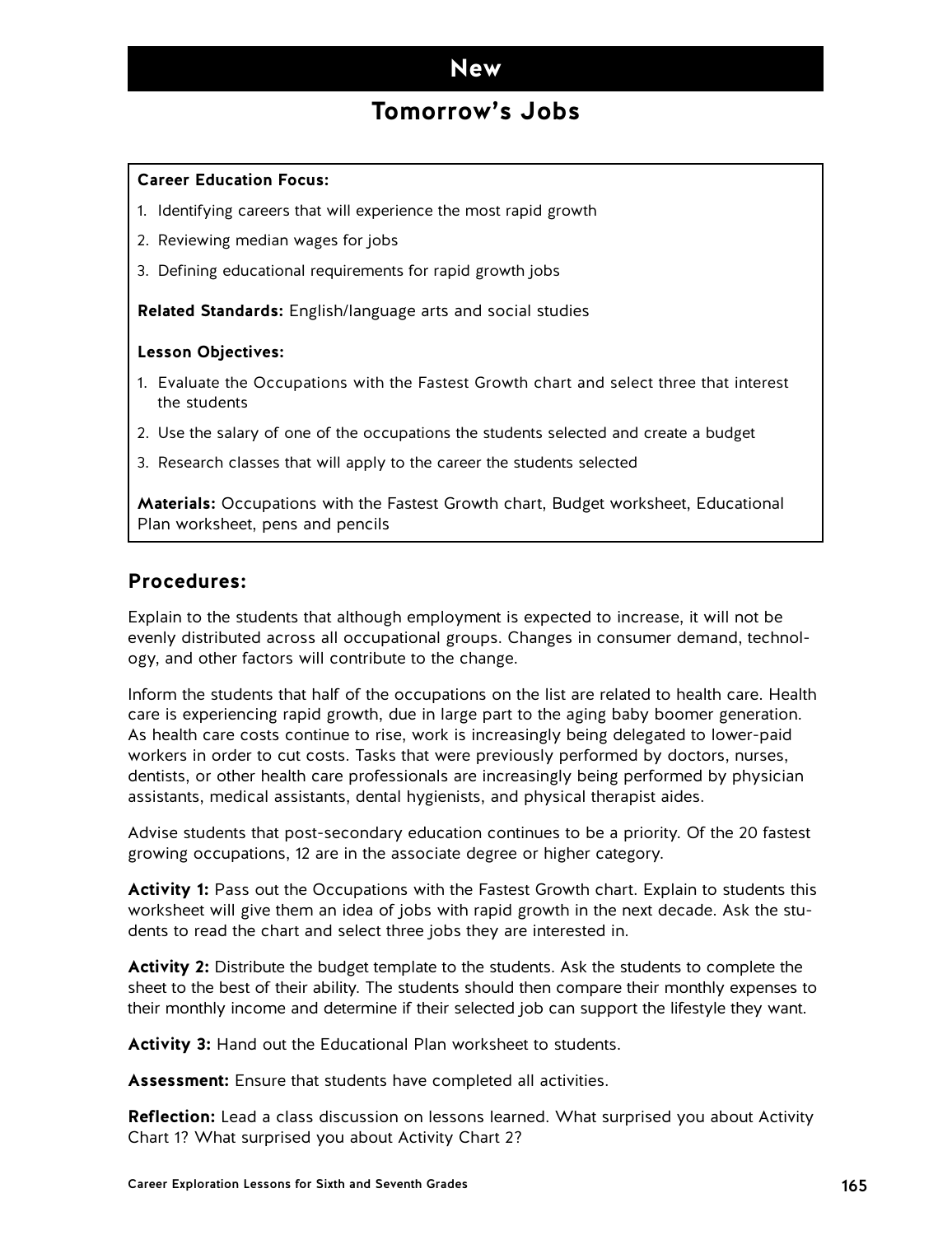## **Occupations with the Fastest Growth**

| <b>Occupations</b>                                        | <b>Percent</b><br>change | Number of<br>new jobs (in<br>thousands) | <b>Wages</b><br>(May 2008<br>median) | Education/<br>training                |
|-----------------------------------------------------------|--------------------------|-----------------------------------------|--------------------------------------|---------------------------------------|
| <b>Biomedical</b><br>engineers                            | 72                       | 11.6                                    | \$77,400                             | Bachelor's<br>degree                  |
| Network systems<br>and data<br>communications<br>analysts | 53                       | 155.8                                   | 71,100                               | Bachelor's<br>degree                  |
| Home health aides                                         | 50                       | 460.9                                   | 20,460                               | Short-term,<br>on-the-job<br>training |
| Personal and home<br>care aides                           | 46                       | 375.8                                   | 19,180                               | Short-term,<br>on-the-job<br>training |
| <b>Financial examiners</b>                                | 41                       | 11.1                                    | 70,930                               | Bachelor's<br>degree                  |
| Medical<br>scientists, except<br>epidemiologists          | 40                       | 44.2                                    | 72,590                               | Doctoral degree                       |
| Physician assistants                                      | 39                       | 29.2                                    | 81,230                               | Master's degree                       |
| Skin care specialists                                     | 38                       | 14.7                                    | 28,730                               | Postsecondary<br>vocational award     |
| <b>Biochemists and</b><br>biophysicists                   | 37                       | 8.7                                     | 82,840                               | Doctoral degree                       |
| <b>Athletic trainers</b>                                  | 37                       | 6.0                                     | 39,640                               | Bachelor's<br>degree                  |
| Physical therapist<br>aides                               | 36                       | 16.7                                    | 23,760                               | Short-term,<br>on-the-job<br>training |
| Dental hygienists                                         | 36                       | 62.9                                    | 66,570                               | Associate degree                      |
| Veterinary<br>technologists and<br>technicians            | 36                       | 28.5                                    | 28,900                               | Associate degree                      |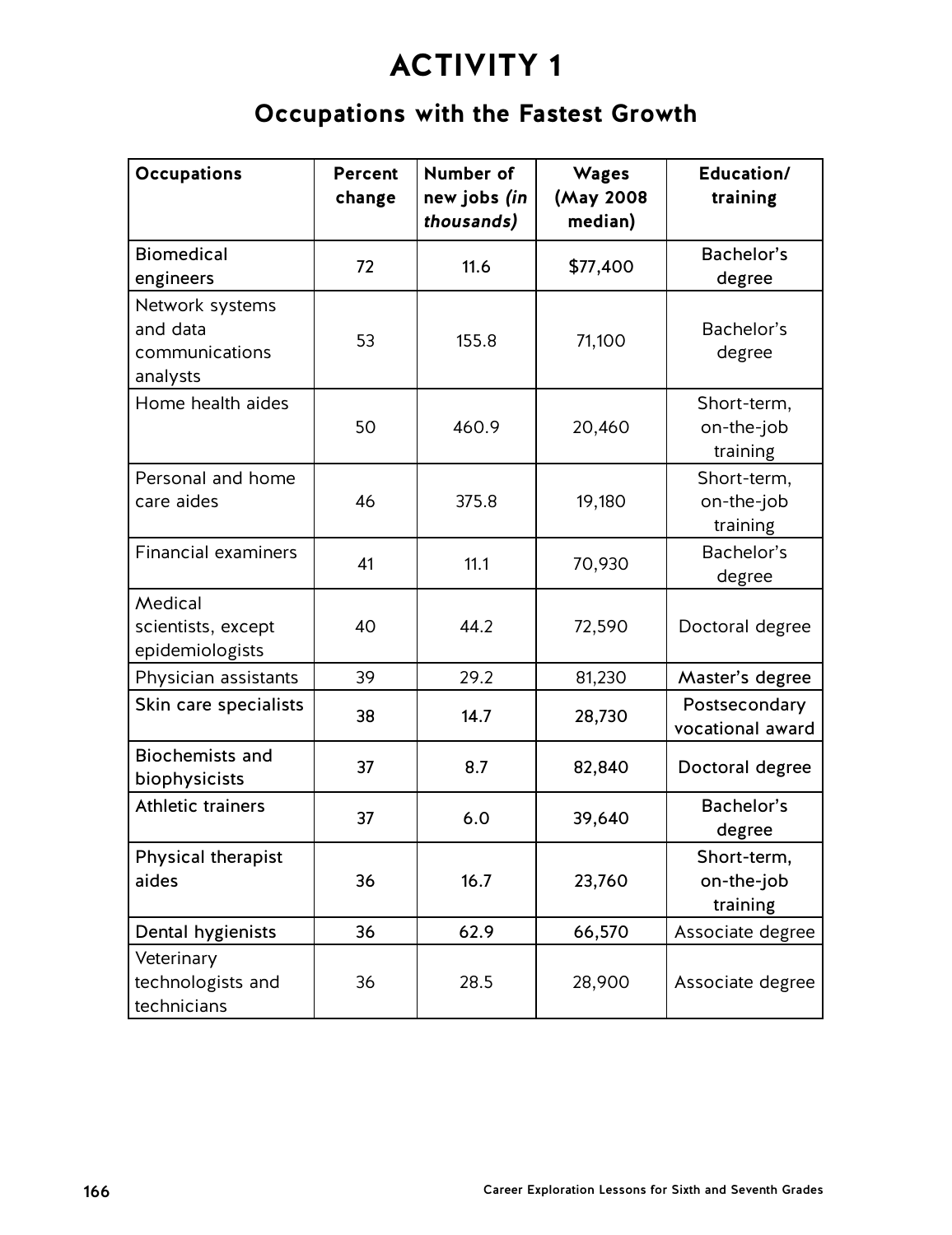| <b>Occupations</b>                                                                                          | <b>Percent</b><br>change | Number of<br>new jobs (in<br>thousands) | <b>Wages</b><br>(May 2008<br>median) | Education/<br>training                        |
|-------------------------------------------------------------------------------------------------------------|--------------------------|-----------------------------------------|--------------------------------------|-----------------------------------------------|
| Dental assistants                                                                                           | 36                       | 105.6                                   | 32,380                               | Moderate-term,<br>on-the-job<br>training      |
| Computer software<br>engineers,<br>applications                                                             | 34                       | 175.1                                   | 85,430                               | Bachelor's<br>degree                          |
| <b>Medical assistants</b>                                                                                   | 34                       | 163.9                                   | 28,300                               | Moderate-term,<br>on-the-job<br>training      |
| Physical therapist<br>assistants                                                                            | 33                       | 21.2                                    | 46,140                               | Associate degree                              |
| Veterinarians                                                                                               | 33                       | 19.7                                    | 79,050                               | <b>First professional</b><br>degree           |
| Self-enrichment<br>education teachers                                                                       | 32                       | 81.3                                    | 35,720                               | Work experience<br>in a related<br>occupation |
| Compliance<br>officers, except<br>agriculture,<br>construction, health<br>and safety, and<br>transportation | 31                       | 80.8                                    | 48,890                               | Long-term,<br>on-the-job<br>training          |

SOURCE: BLS Occupational Employment Statistics and Division of Occupational Outlook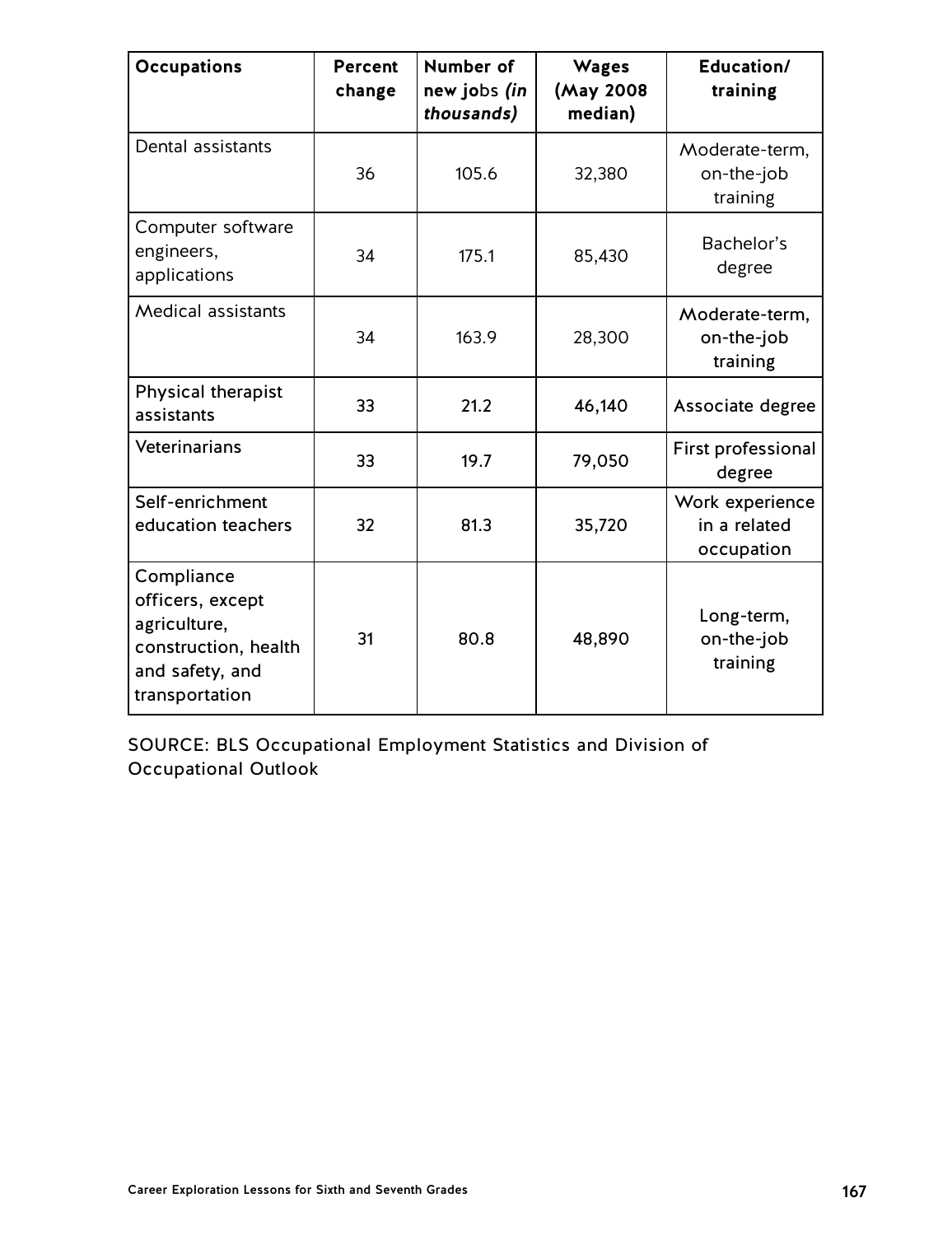## **Monthly Budget**

| <b>Budget Expenses</b>          |        |  |  |  |
|---------------------------------|--------|--|--|--|
| <b>Expense</b>                  | Amount |  |  |  |
| Books, magazines, newspapers    |        |  |  |  |
| Cable/satellite television      |        |  |  |  |
| Car insurance                   |        |  |  |  |
| Car payment                     |        |  |  |  |
| Cellular phone                  |        |  |  |  |
| <b>Charitable donations</b>     |        |  |  |  |
| Childcare                       |        |  |  |  |
| Clothing                        |        |  |  |  |
| Credit card payments            |        |  |  |  |
| Dental care                     |        |  |  |  |
| Dining out                      |        |  |  |  |
| Electricity and gas             |        |  |  |  |
| Garbage and recycling           |        |  |  |  |
| Gasoline                        |        |  |  |  |
| <b>Gifts</b>                    |        |  |  |  |
| <b>Groceries</b>                |        |  |  |  |
| <b>Health club</b>              |        |  |  |  |
| Health insurance                |        |  |  |  |
| Homeowner's/renter's insurance  |        |  |  |  |
| Household furnishings           |        |  |  |  |
| Life insurance                  |        |  |  |  |
| Membership fees                 |        |  |  |  |
| Miscellaneous                   |        |  |  |  |
| Movies and video rentals        |        |  |  |  |
| Music downloads                 |        |  |  |  |
| Online/internet service         |        |  |  |  |
| Other entertainment and leisure |        |  |  |  |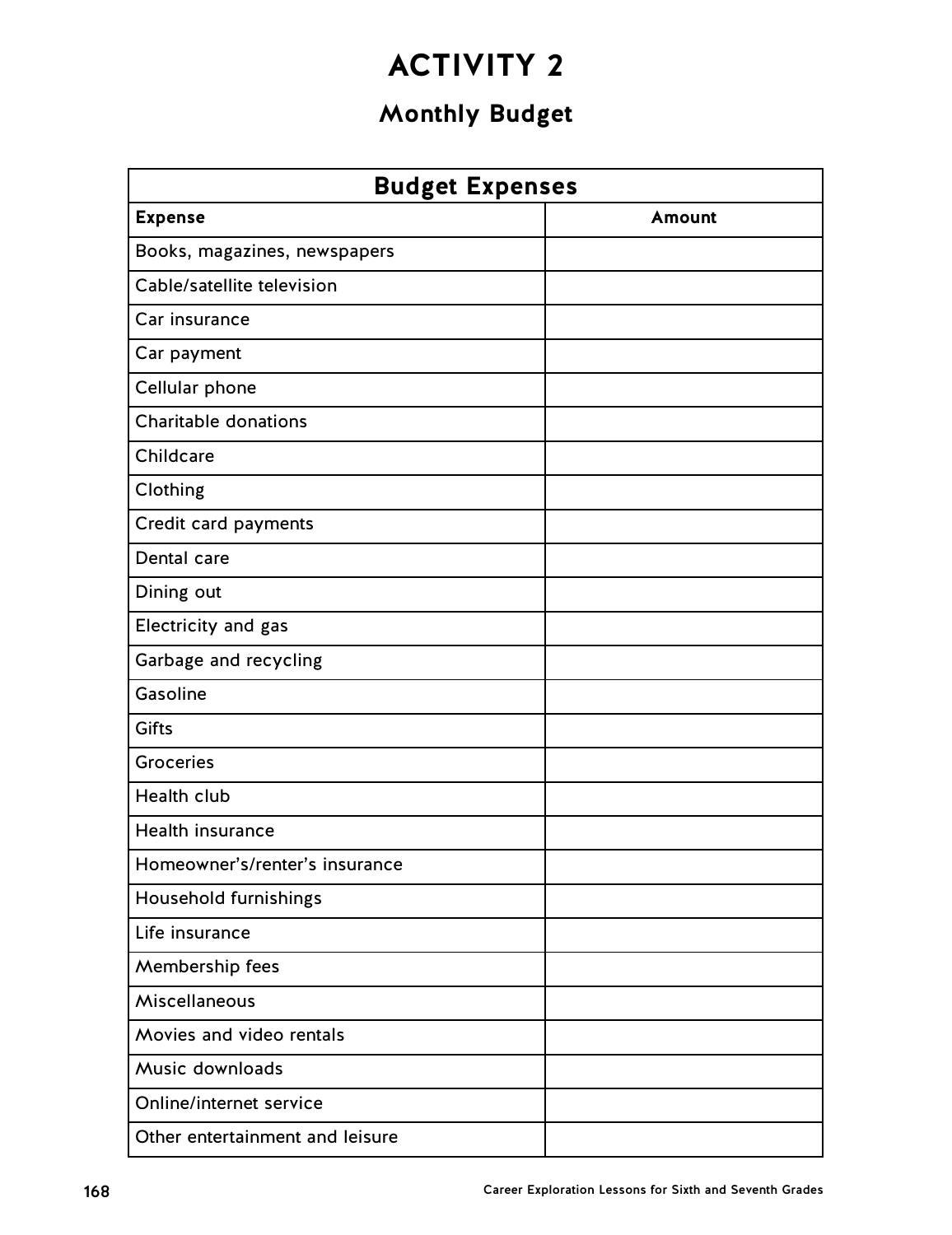| <b>Expense</b>                | Amount |
|-------------------------------|--------|
| Other utilities/bills         |        |
| Payroll taxes                 |        |
| Pet supplies and medical care |        |
| Public transportation         |        |
| Rent or house payment         |        |
| Sporting events               |        |
| DVDs and CDs                  |        |
| Telephone                     |        |
| Toys and games                |        |
| <b>Travel</b>                 |        |
| Water and sewer               |        |
| <b>Total Expenses</b>         |        |

Take your yearly salary and divide by 12. This is your monthly income before any taxes or expenses are taken out. List your monthly income below.

| Monthly income                              |  |
|---------------------------------------------|--|
| Monthly expenses (use the total from chart) |  |

Balance (subtract expenses from income)

If your balance is a negative number, then you spent more money than you earned!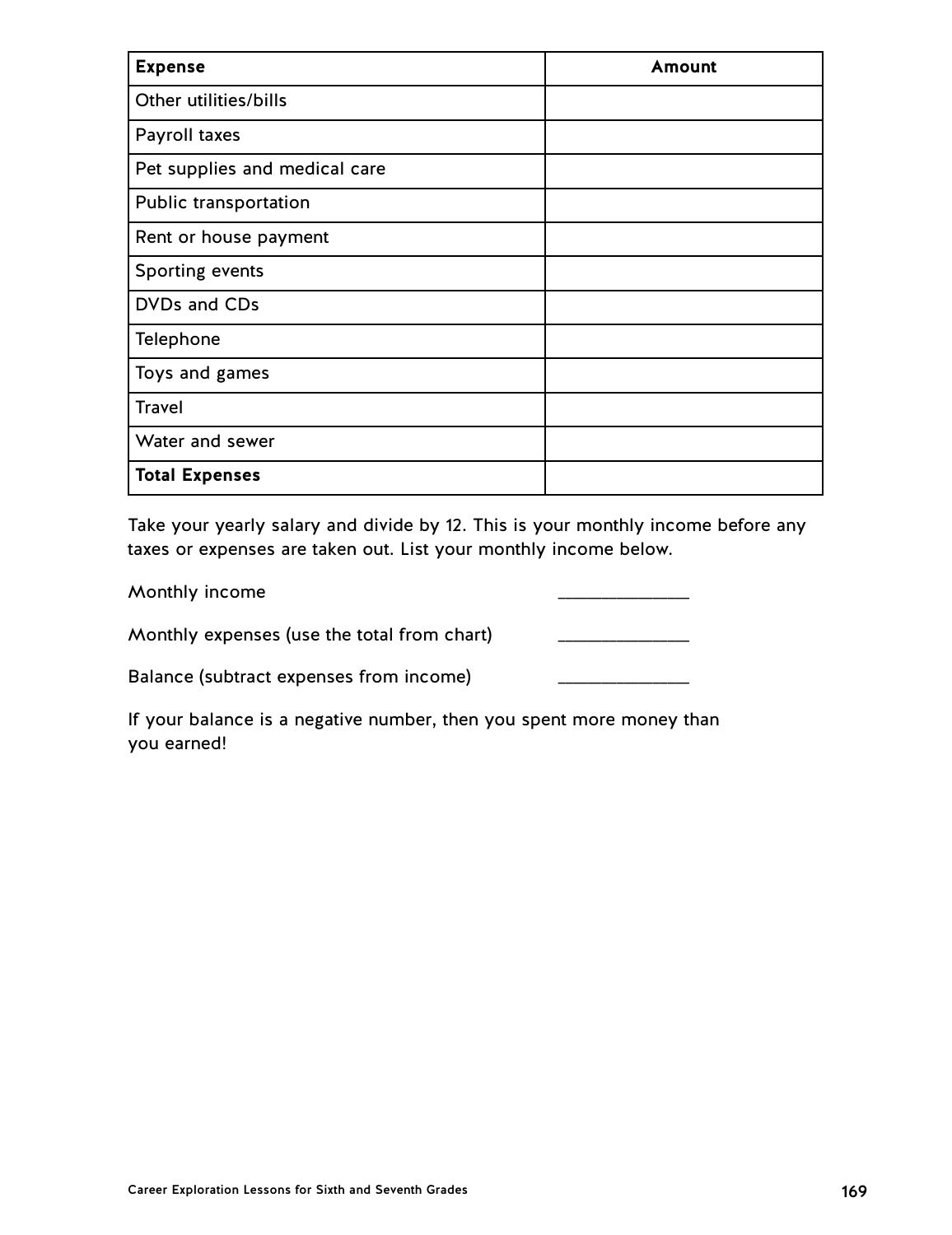## **Educational Plan**

List 15 classes that would benefit you in one of the three occupations you chose.

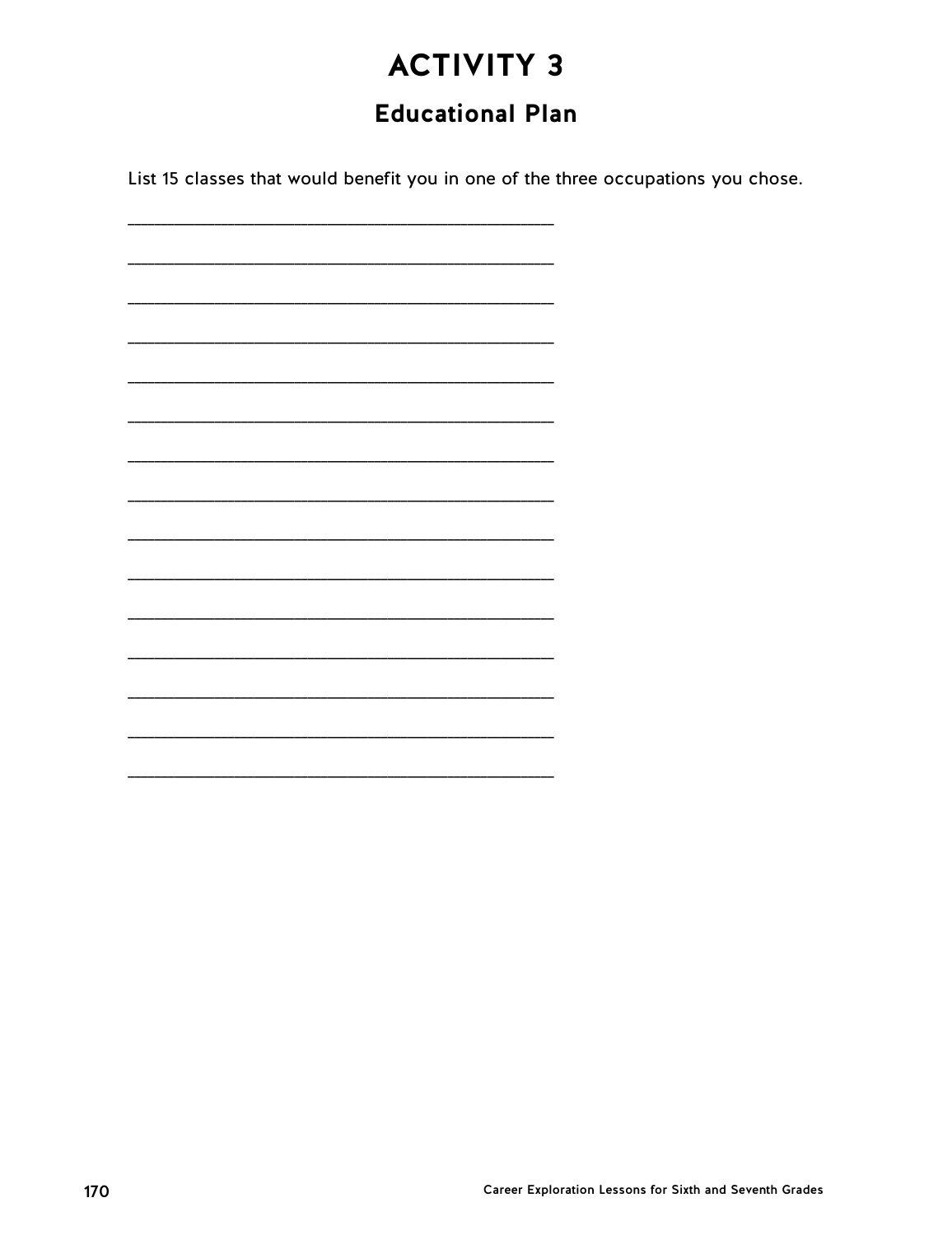### **New**

## **Understanding Benefits**

#### **Career Education Focus:**

- 1. Understanding how benefits work
- 2. Identifying non-financial forms of compensation

**Related Standards:** English/language arts, mathematics

#### **Lesson Objectives:**

- 1. Compare and contrast different types of benefits
- 2. Evaluate how important benefits are to them

**Materials:** Adding Benefits worksheet, Benefits and You worksheet, pens and pencils

#### **Procedures:**

Lead a class discussion about the different types of benefits that may be offered with different careers. Ask the students if they know what benefits are, and have them give examples. Explain to students that the value of benefits could add as much as 30 percent to the total amount of compensation for a job.

Discuss the following types of benefits with the students:

- Medical insurance
	- Discuss the different amounts of coverage. For example, what percentage of medical bills does the insurance cover?
- Dental insurance
- Vision insurance
- Vacation time
	- Discuss how much vacation is given at the start of employment and how often more vacation time is accrued.
- Paid holidays
	- Discuss typical holidays that are covered (Thanksgiving, Christmas, Independence Day, Memorial Day, Labor Day, and New Year's Day)
- Sick days
- Personal time

**Activity 1:** Pass out the Adding Benefits worksheet. Explain to students they will have to add up the various benefits for each job. They will then compare each job to decide which is the best one. After students have had time to complete the worksheet, lead a discussion about their results.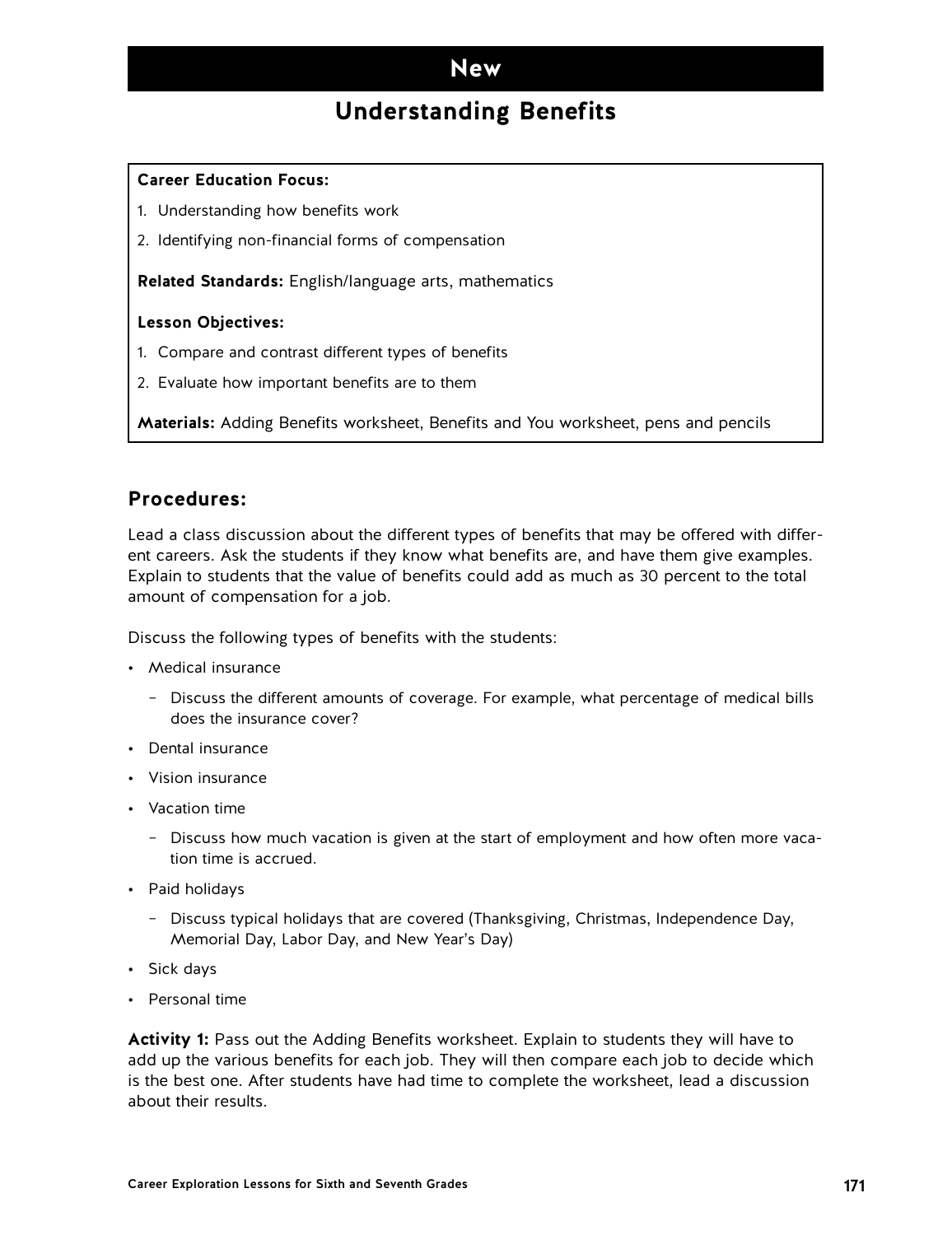**Activity 2:** Pass out the Benefits and You worksheet. Explain to students they will use the space provided to journal about how important each benefit would be to them. After students have had enough time to complete the worksheet, lead a class discussion about their opinions.

**Assessment:** Make sure all students have completed both worksheets thoroughly and accurately.

**Reflection:** Lead a class discussion on lessons learned. Raise your hand if you knew about these benefits before today's class. Which benefits are most important to you? Why?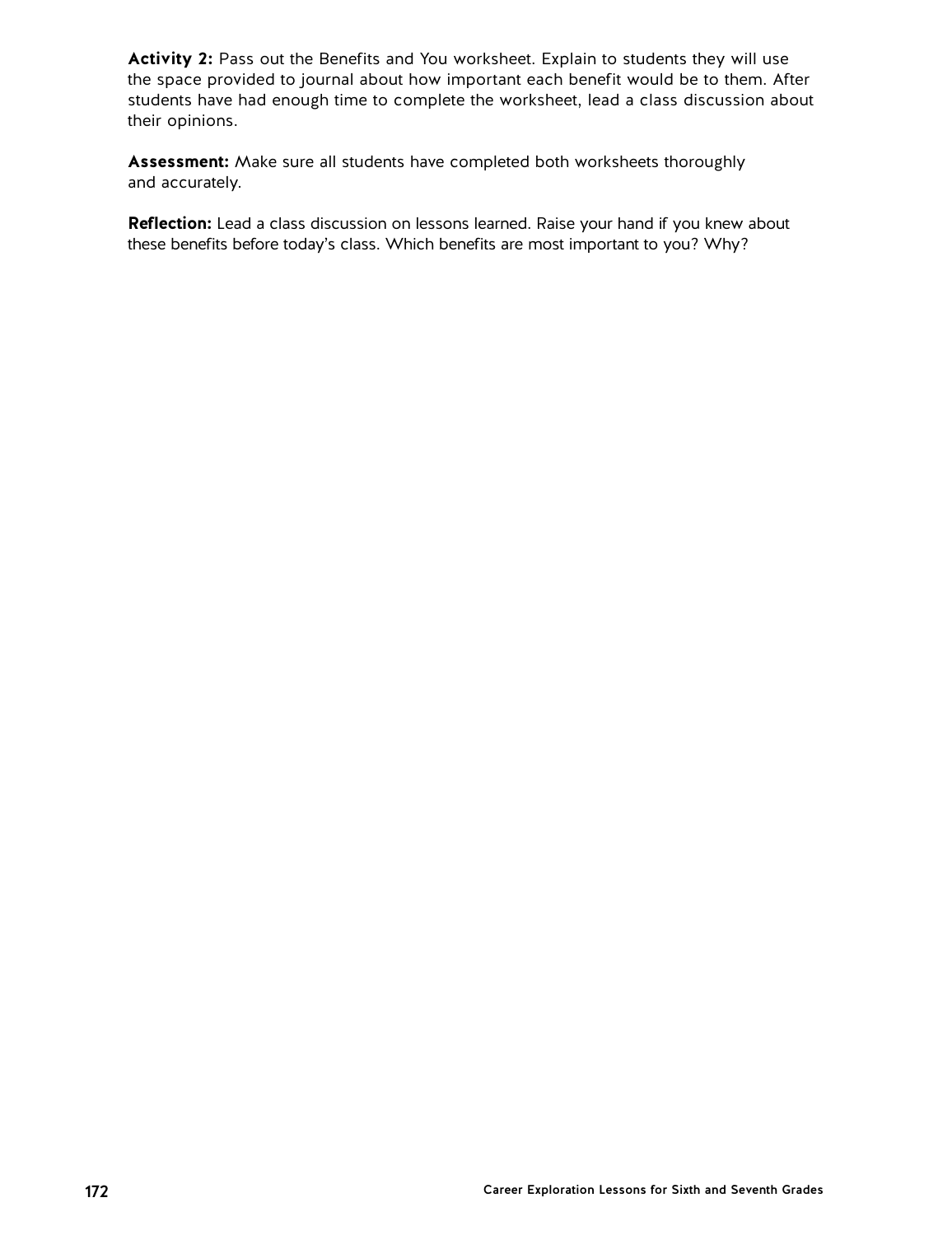## **Adding Benefits**

Chloe recently graduated from college and has been applying for several different jobs. She recently had interviews for two jobs. Using the information you are given in each scenario, determine which job would benefit her the most.

Job 1:

This job is with a local discount store. Because she recently graduated from college, her beginning salary is \$14 per hour. She works eight hours a day, five days a week, for a total of 40 hours per week. Below is a list of the benefits her employer provides her. Complete the calculations to determine how much her salary plus benefits will equal.

| 2,080 hours per year                                                          |                                                    |     |
|-------------------------------------------------------------------------------|----------------------------------------------------|-----|
| x \$14 per hour                                                               |                                                    |     |
| _________________________________ total salary                                |                                                    |     |
| 10 vacation days per year                                                     |                                                    |     |
| x \$112 daily salary                                                          |                                                    |     |
|                                                                               |                                                    |     |
| 5 personal days per year                                                      |                                                    |     |
| x \$112 daily salary                                                          |                                                    |     |
|                                                                               | __________________________ total personal benefits |     |
| 8 sick days per year                                                          |                                                    |     |
| x \$112 daily salary                                                          |                                                    |     |
| _________________________________ total sick days                             |                                                    |     |
|                                                                               |                                                    |     |
|                                                                               |                                                    |     |
| x 0.07                                                                        |                                                    |     |
| ________________________ retirement benefit                                   |                                                    |     |
| Annual salary                                                                 |                                                    |     |
| <b>Vacation benefits</b>                                                      |                                                    |     |
| <b>Personal benefits</b>                                                      |                                                    |     |
| Sick days                                                                     | _____________________________                      |     |
| <b>Retirement benefit</b>                                                     |                                                    |     |
| Life insurance<br>$+$ \$20,000                                                |                                                    |     |
| Total salary and benefits                                                     |                                                    |     |
| (add above fields)<br>Career Exploration Lessons for Sixth and Seventh Grades |                                                    | 173 |
|                                                                               |                                                    |     |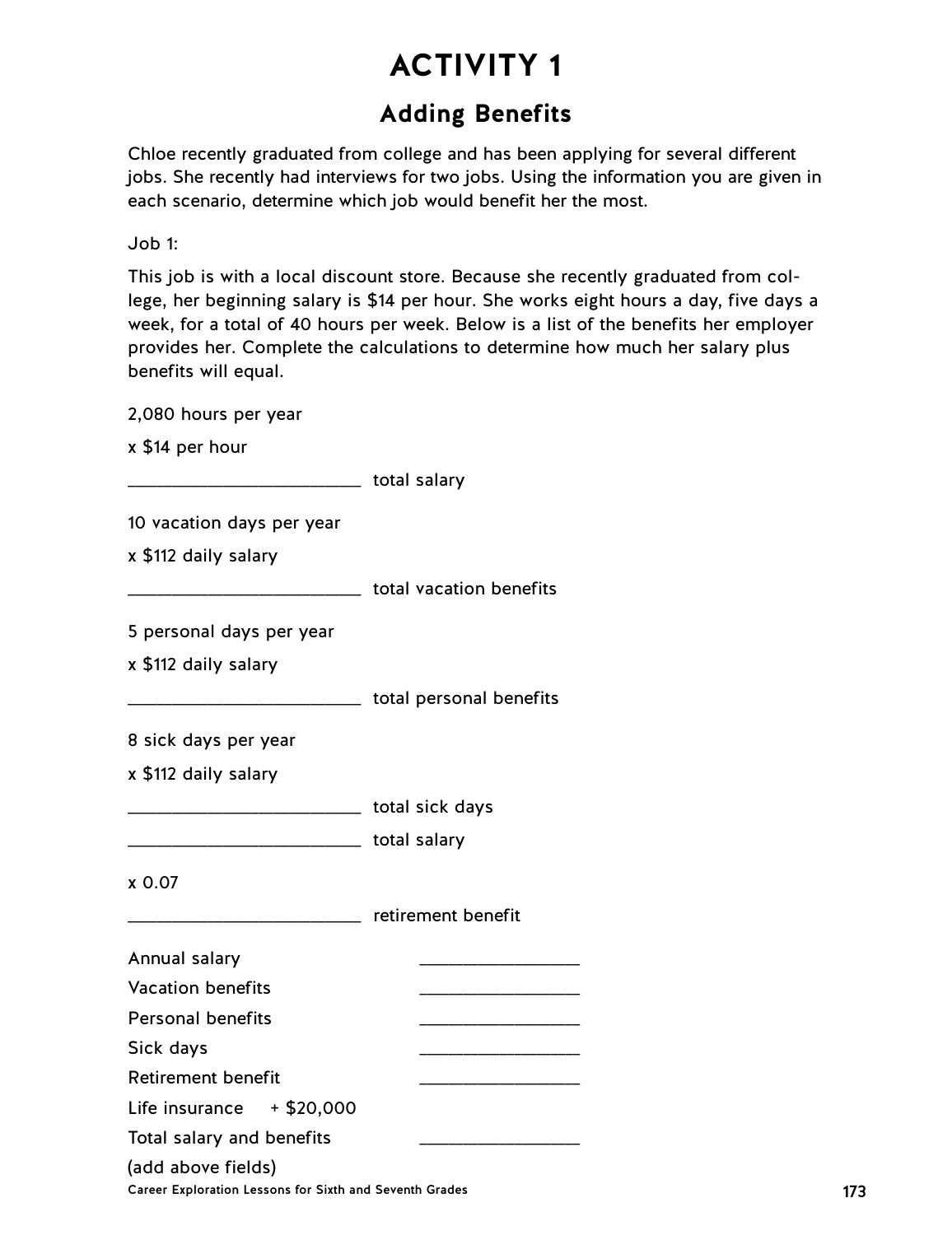#### Job 2:

This job is with a local manufacturing company. Although she recently graduated from college, her beginning salary will only be \$10 per hour. She will work eight hours a day, five days a week, for a total of 40 hours per week. She will also earn approximately 500 hours of overtime per year. Her hourly pay for overtime is \$15. Below is a list of the benefits her employer provides her. Complete the calculations to determine how much her salary plus benefits will equal.

2,080 hours per year x \$10 per hour worked \_\_\_\_\_\_\_\_\_\_\_\_\_\_\_\_\_\_\_\_\_\_\_\_\_\_\_\_\_\_\_ total salary 15 vacation days per year x \$80 daily salary total vacation benefits 5 personal days per year x \$80 daily salary total personal benefits 11 sick days per year x \$80 daily salary \_\_\_\_\_\_\_\_\_\_\_\_\_\_\_\_\_\_\_\_\_\_\_\_\_\_\_\_\_\_\_ total sick days total salary x 0.07 \_\_\_\_\_\_\_\_\_\_\_\_\_\_\_\_\_\_\_\_\_\_\_\_\_\_\_\_\_\_\_ retirement benefit 500 hours of overtime per year x \$15 overtime pay rate \_\_\_\_\_\_\_\_\_\_\_\_\_\_\_\_\_\_\_\_\_\_\_\_\_\_\_\_\_\_\_ overtime benefit Annual Salary \_\_\_\_\_\_\_\_\_\_\_\_\_\_\_\_\_\_\_\_\_\_ Vacation benefits \_\_\_\_\_\_\_\_\_\_\_\_\_\_\_\_\_\_\_\_\_\_ Personal benefits \_\_\_\_\_\_\_\_\_\_\_\_\_\_\_\_\_\_\_\_\_\_ Sick days Retirement benefit \_\_\_\_\_\_\_\_\_\_\_\_\_\_\_\_\_\_\_\_\_\_ Life insurance  $+ $5,000$ Overtime benefit \_\_\_\_\_\_\_\_\_\_\_\_\_\_\_\_\_\_\_\_\_\_ Total salary and benefits (add above fields)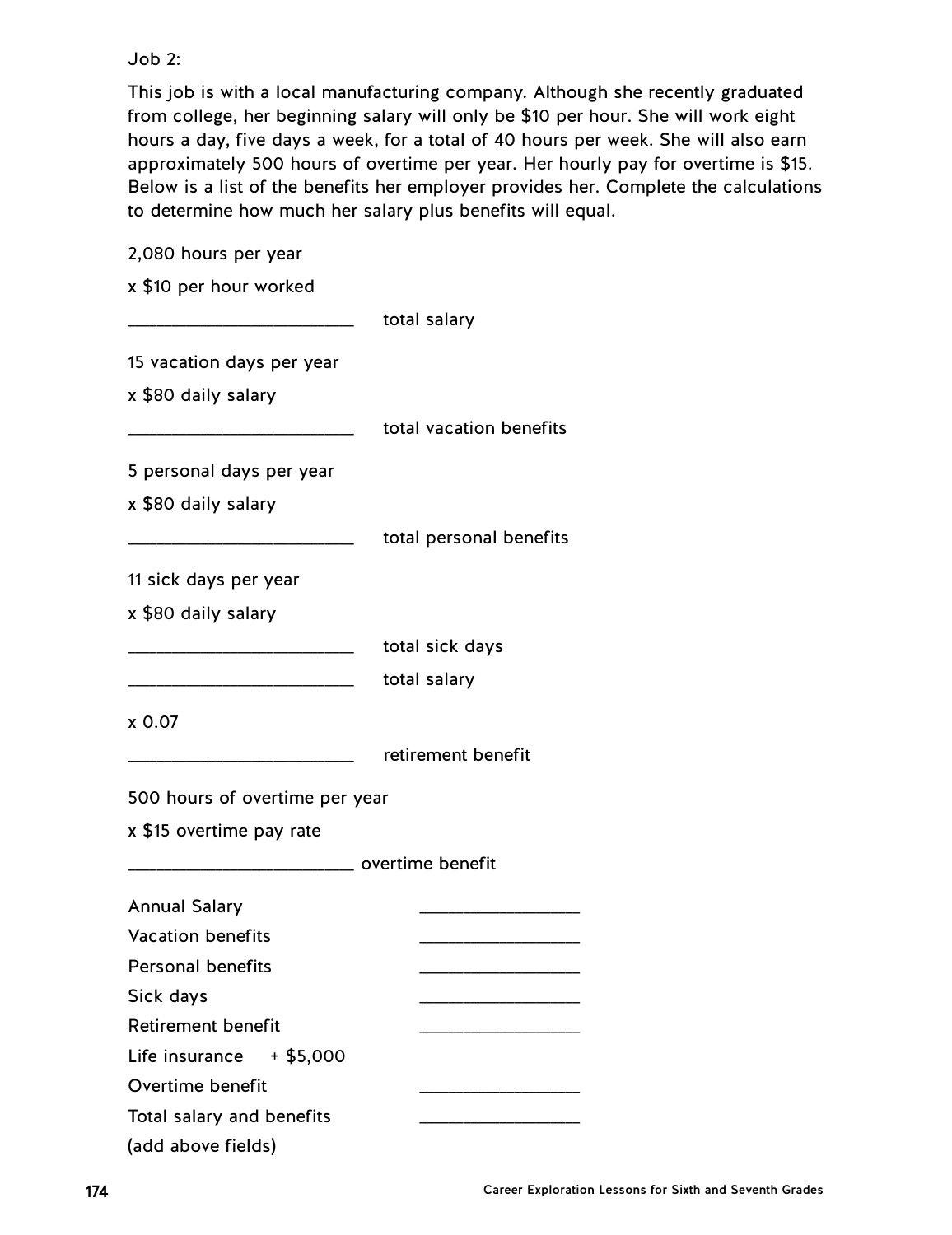## **Benefits and You**

Use the space provided to write how important each benefit is to you. Consider how having/not having this benefit could affect your decision to accept a job offer.

**Vacation Time Personal Days** Paid Sick Days Paid Holidays **Health Insurance** Are there any other benefits that are important to you that have not been discussed already?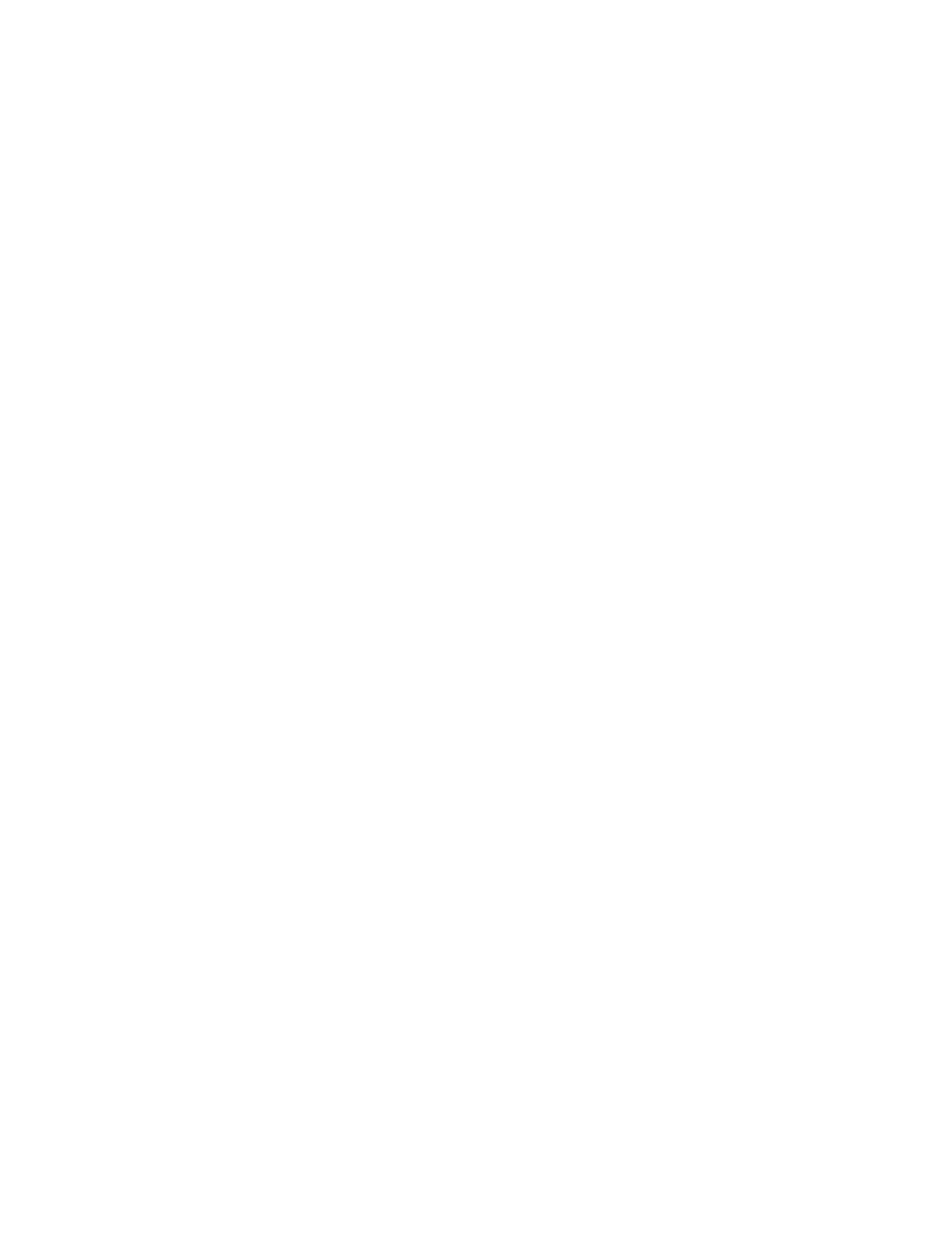### **New**

## **Where Do I Want To Be**

#### **Career Educations Focus:**

- 1. Preparing for the future
- 2. Listing short-term goals
- 3. Listing long-term goals

**Related Standards:** English/language arts, technology, social studies

#### **Lesson Objectives:**

- 1. Visualize their future career
- 2. Predict their goals for the next five years
- 3. Predict their goals for the next 20 years

**Materials:** Where Do I Want to Be In Five Years worksheet, Where Do I Want to Be In 20 Years worksheet, pens and pencils

#### **Procedures:**

Explain to the group that if there is something they want to happen in the future, they have to work to make it happen. They can't wait for it to happen to them; they have to make it happen. Part of having a successful future is thinking about exactly what you want your future to be.

Have the group close their eyes. Tell them you want them to picture themselves at their high school graduation. Tell them to think about anything they want to have accomplished by then. Tell them to think about where they see themselves going after graduation. Ask questions for the group to think about as they visualize their future. Topics to ask could include whether or not they are going to college, what college they are going to be attending, and what their major is going to be.

Ask for volunteers to share what they visualized for themselves. To start the discussion, use yourself as an example and share something that you want to have accomplished five years from now. Tell the group that you are never too old to plan for your future.

**Activity 1:** Pass out the Where Do I Want to Be In Five Years worksheet. Tell the students they are going to write down what they have just visualized for themselves. Explain that what they write down does not have to just be about school and their career. They should write down anything they feel is important to them to know about where they want to be in five years.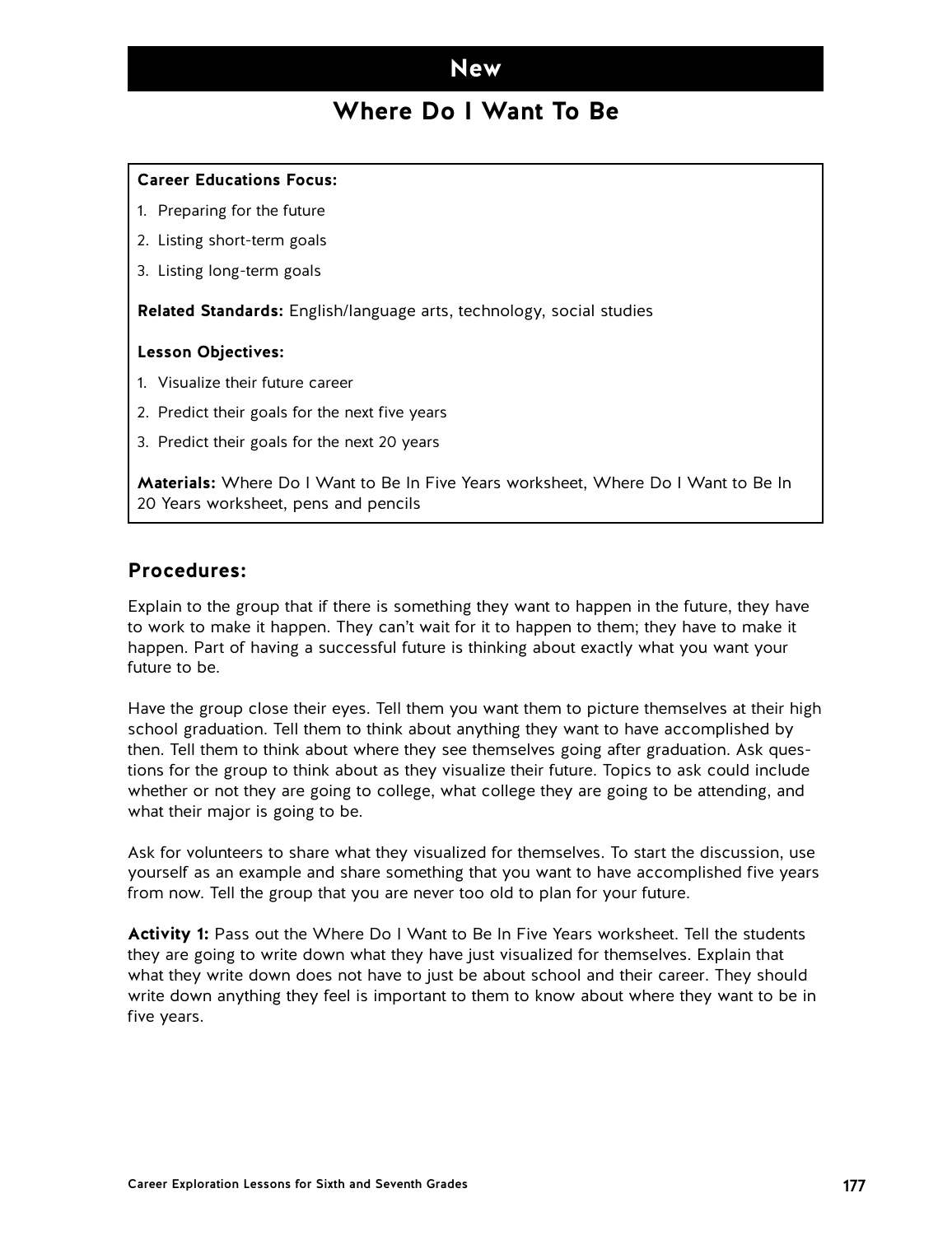**Activity 2:** Pass out the Where Do I Want to Be In 20 Years worksheet. Tell the students that now they are going to visualize even further into their future. Explain that since they are thinking so far ahead, it may be harder to visualize as many different things, but they should concentrate and try to think of at least a few different goals or accomplishments they want to have completed in the next 20 years. Again, remind them that these accomplishments do not have to be limited to academic and career goals.

**Assessment:** Check to make sure all students have completed both worksheets accurately and thoroughly.

**Reflection:** Lead a group discussion about lessons learned. Analyze the differences between your answers to Activity 1 and Activity 2. Why do you think there are different responses for different people?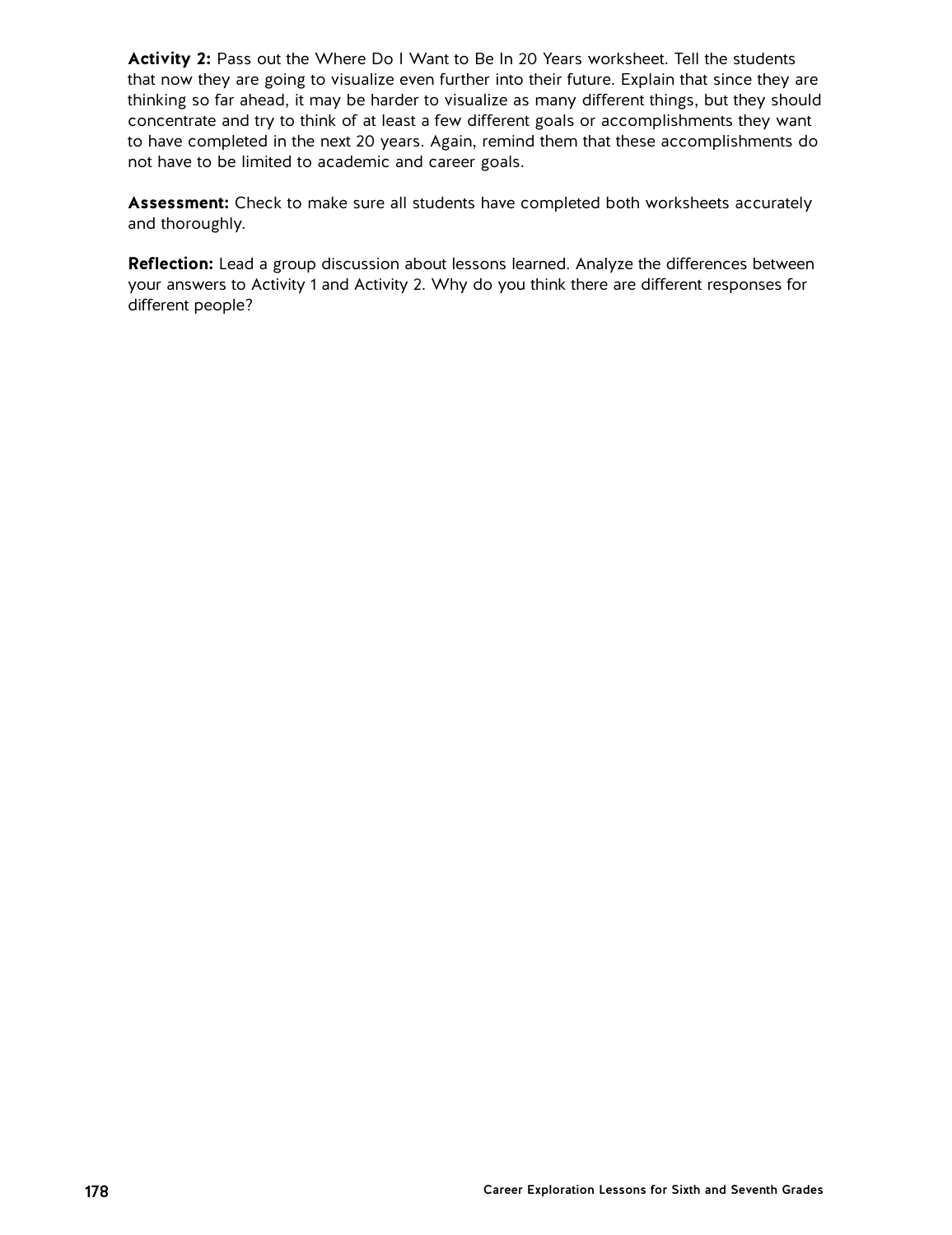## Where Do I Want to Be In Five Years

Think about where you want to be in five years. You will be almost ready to graduate from high school. Where will you go from there? Will you attend college or technical school? What career or major will you be pursuing? What changes will you have made? How will you be the same?

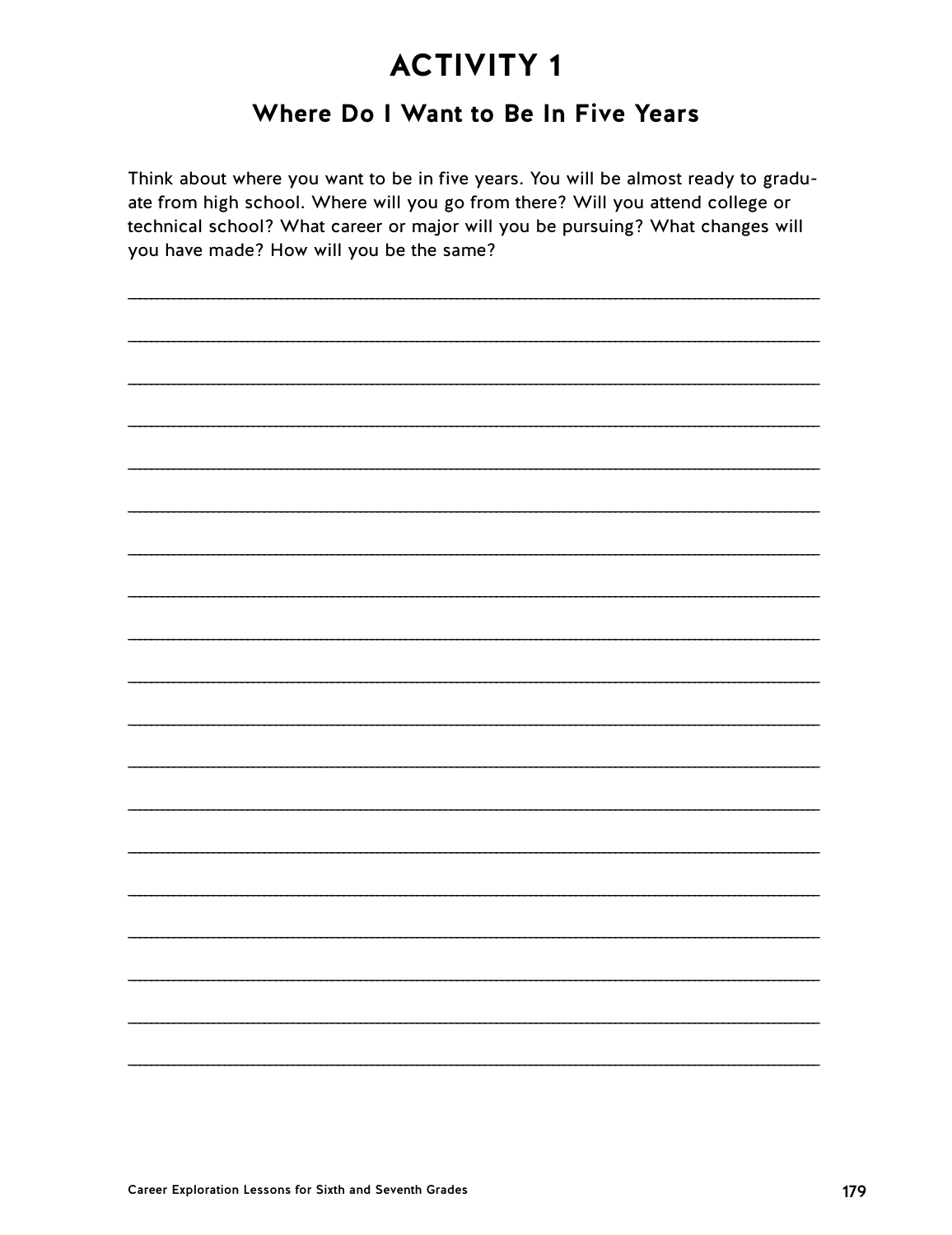## Where Do I Want to Be In 20 Years

Think about where you want to be in 20 years. What kind of a career do you want to have? Will you still live where you do now or do you want to move somewhere else? Do you want to get married? Do you want to have a family? What will be different about you in 20 years? What will have stayed the same about you?

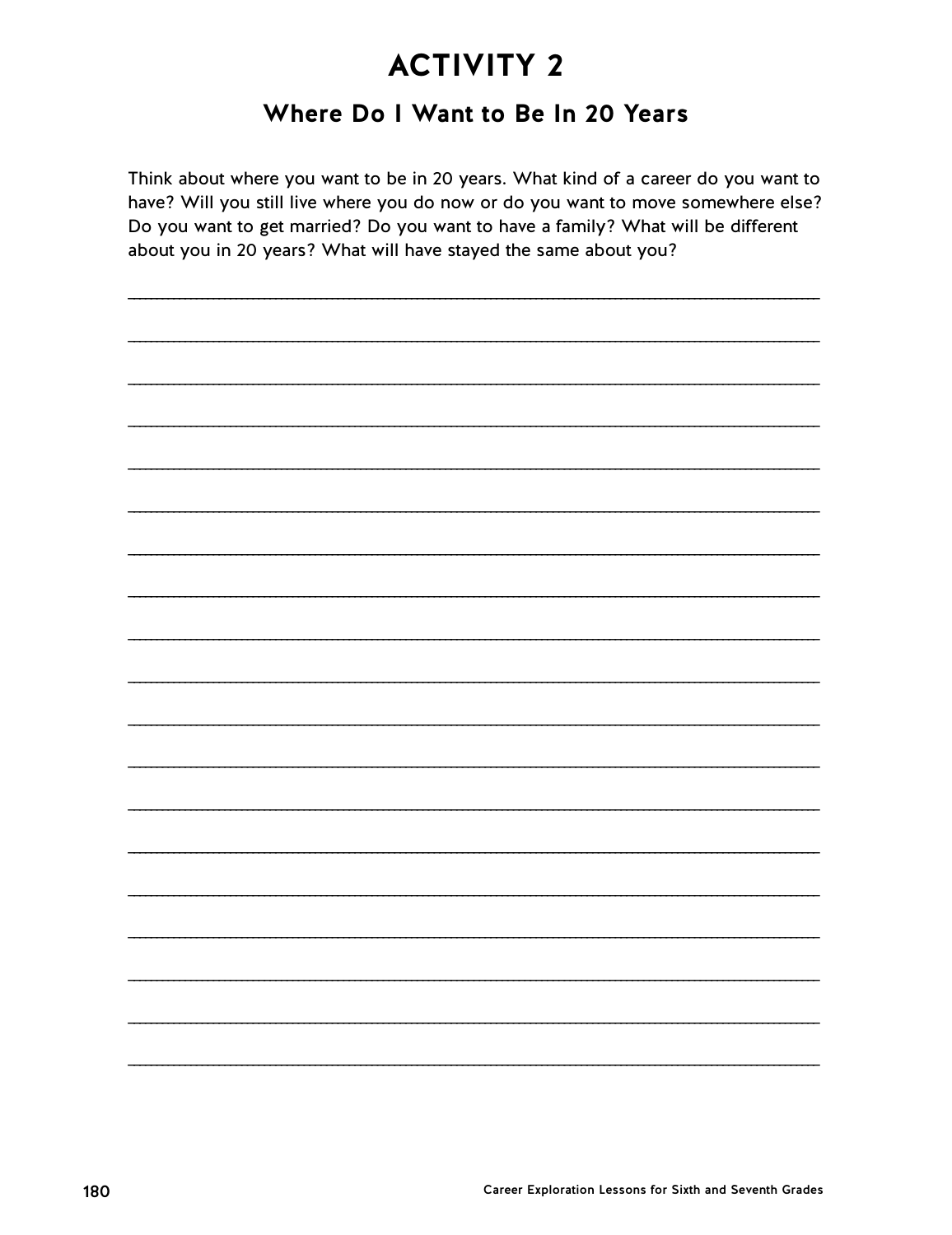### **New**

### **Writing Professional Emails**

#### **Career Education Focus:**

- 1. Developing professional communication standards
- 2. Developing appropriate behavior for the workplace
- 3. Strengthening editing skills

**Related Standards:** English/language arts, technology

#### **Lesson Objectives:**

- 1. Compare and contrast the differences between a casual and professional email
- 2. Rewrite a casual email to make it sound professional
- 3. Compose a professional email

**Materials:** Editing Email worksheet, Writing Professionally worksheet, pens and pencils, whiteboard or chalkboard if possible

### **Procedures:**

Conduct a class discussion about the differences between a casual and professional email. Conduct a class discussion about what is and is not appropriate when writing a professional email.

Explain to students that today you are going to talk about how to write a professional email. Ask the group for examples of what they think is and is not appropriate when writing a professional email.

Discuss the following guidelines for writing a professional email:

- Use a professional email address
- The subject line should let the recipient know what the email is about
- Always use proper grammar (capitalization, punctuation, correct spelling, etc.)
- Never use internet slang, racial or discriminating comments, or slurs
- Always take responsibility if asking for help or an extension

**Activity 1:** Pass out the Editing Email worksheet and have the students complete it. Explain to the students they are to rewrite the email provided so it looks professional. Give students a few minutes to complete it individually. Afterward, ask for volunteers to share a change they made to the email. If a chalkboard or whiteboard is available, the instructor may rewrite the email using information provided by the students.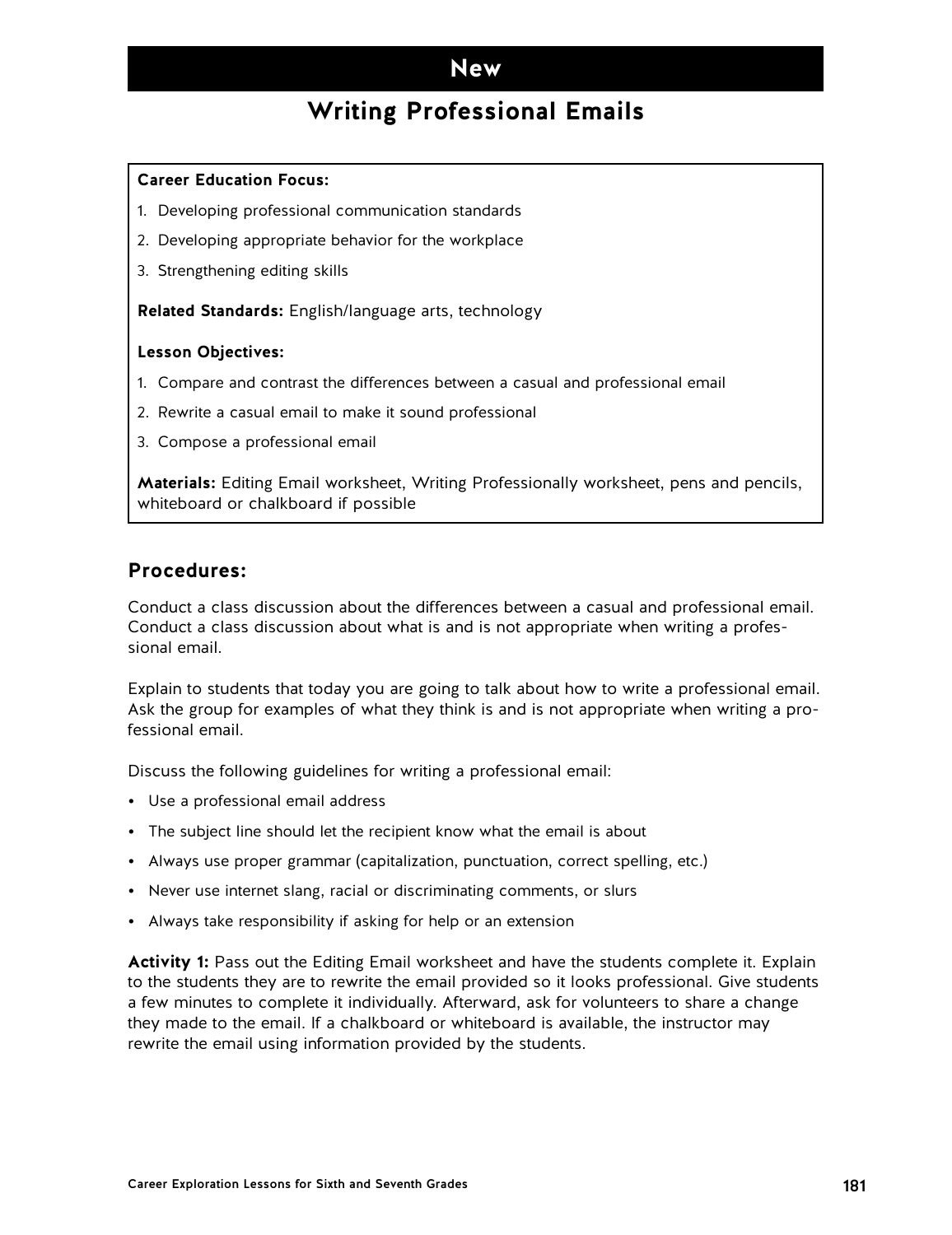**Activity 2:** Pass out the Writing Professionally worksheet and have the students complete it. Explain to the students they are to use the information provided to write a professional email to a teacher. Give students a few minutes to complete it individually. Afterward, ask for volunteers to read the emails they have written. Lead a discussion about the differences in the emails the students have written, keeping in mind there is more than one correct way to write the email.

**Assessment:** Check to make sure all students have completed both worksheets with answers that demonstrate an understanding of the subject.

**Reflection:** Lead a class discussion on lessons learned. Evaluate each email. How are they different? How are they the same?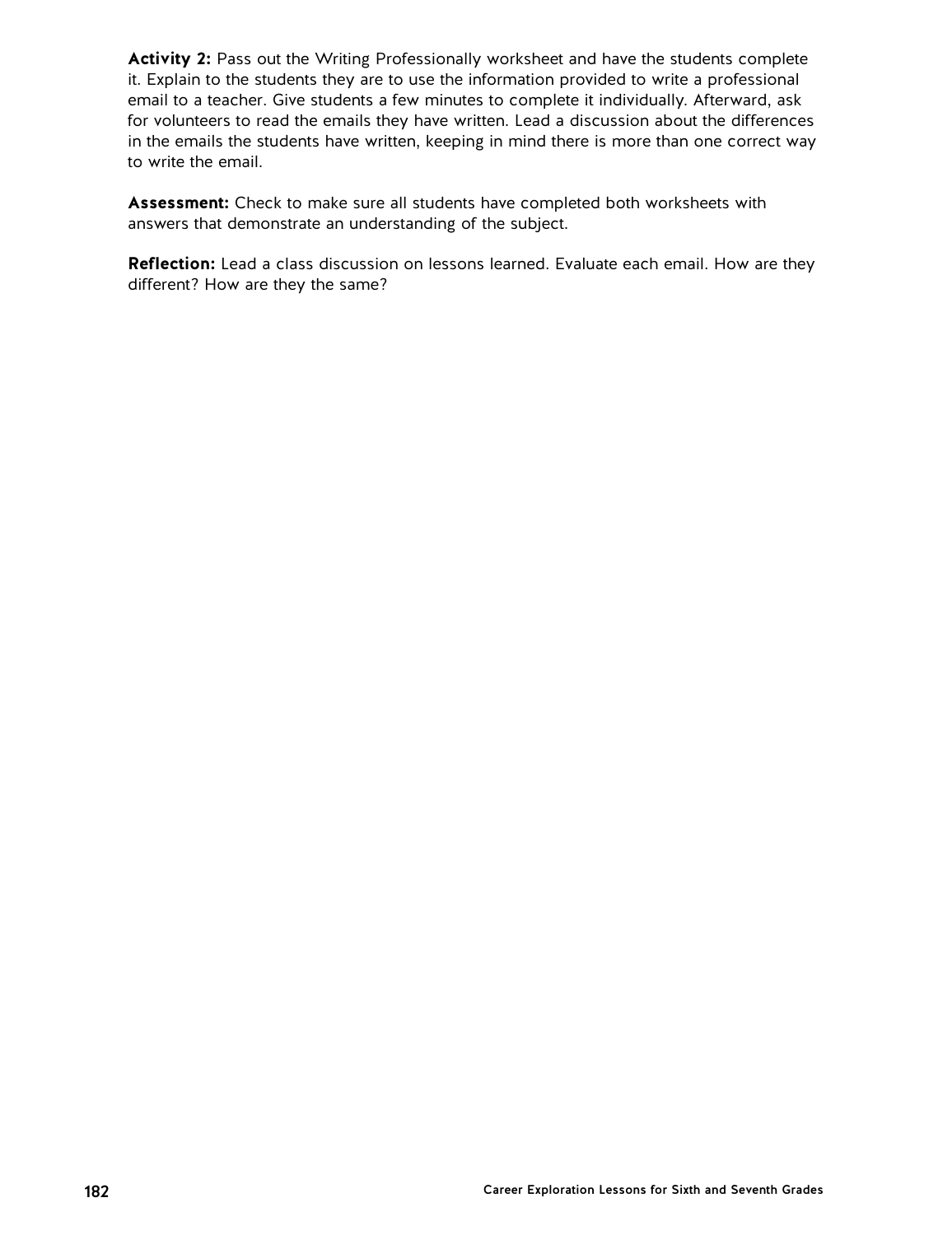## **Editing Email**

Read the following email written by a student to his teacher. Use the space below to rewrite the email to make it sound professional.

To: Dr. Jane Jones (jane.jones@college.edu)

From: bballsuperstar@email.com

Subject: hey

can u tell me what im supposed to do on number 7 on tha assignment???? i no how to do the first 6 but i cant figgure out 7. i paid attention in class on fri but i had a LONG weekend and forgot how to do it lol. pleeeeease help !!!

Johnny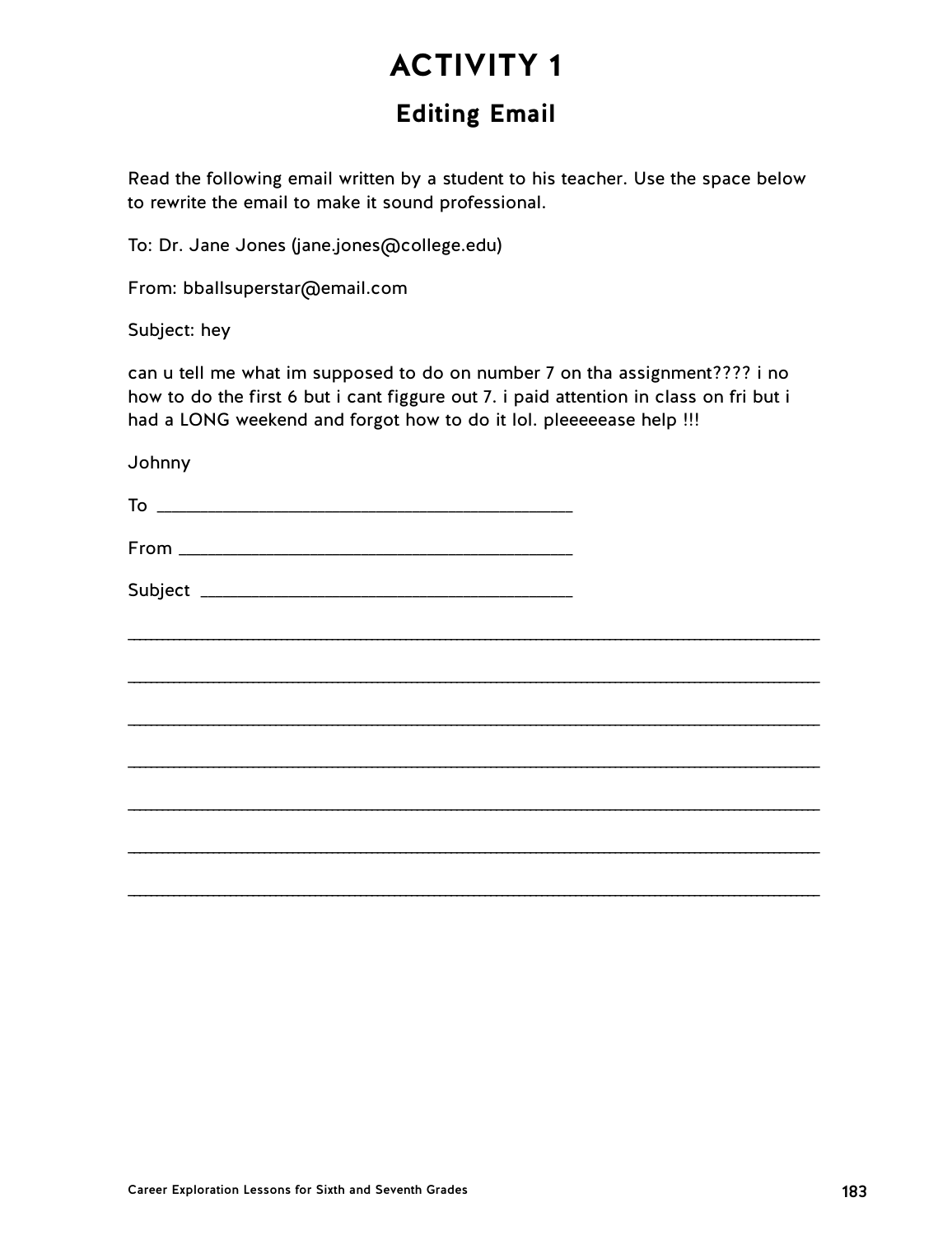### **Writing Professionally**

Use the information provided to write a professional email from a student to his teacher.

Robert Smith is a college student. He missed a math test last Friday because he overslept after working late the night before. He needs to email his teacher, Dr. Jane Jones, to find out if he can make up his test.

Robert has two email addresses—r.smith@college.edu, which was assigned to him by the college, and no1yankeesfan@email.com, which he has used since high school.

| To: jane.jones@college.edu |  |
|----------------------------|--|
| From                       |  |
| Subject                    |  |
|                            |  |
|                            |  |
|                            |  |
|                            |  |
|                            |  |
|                            |  |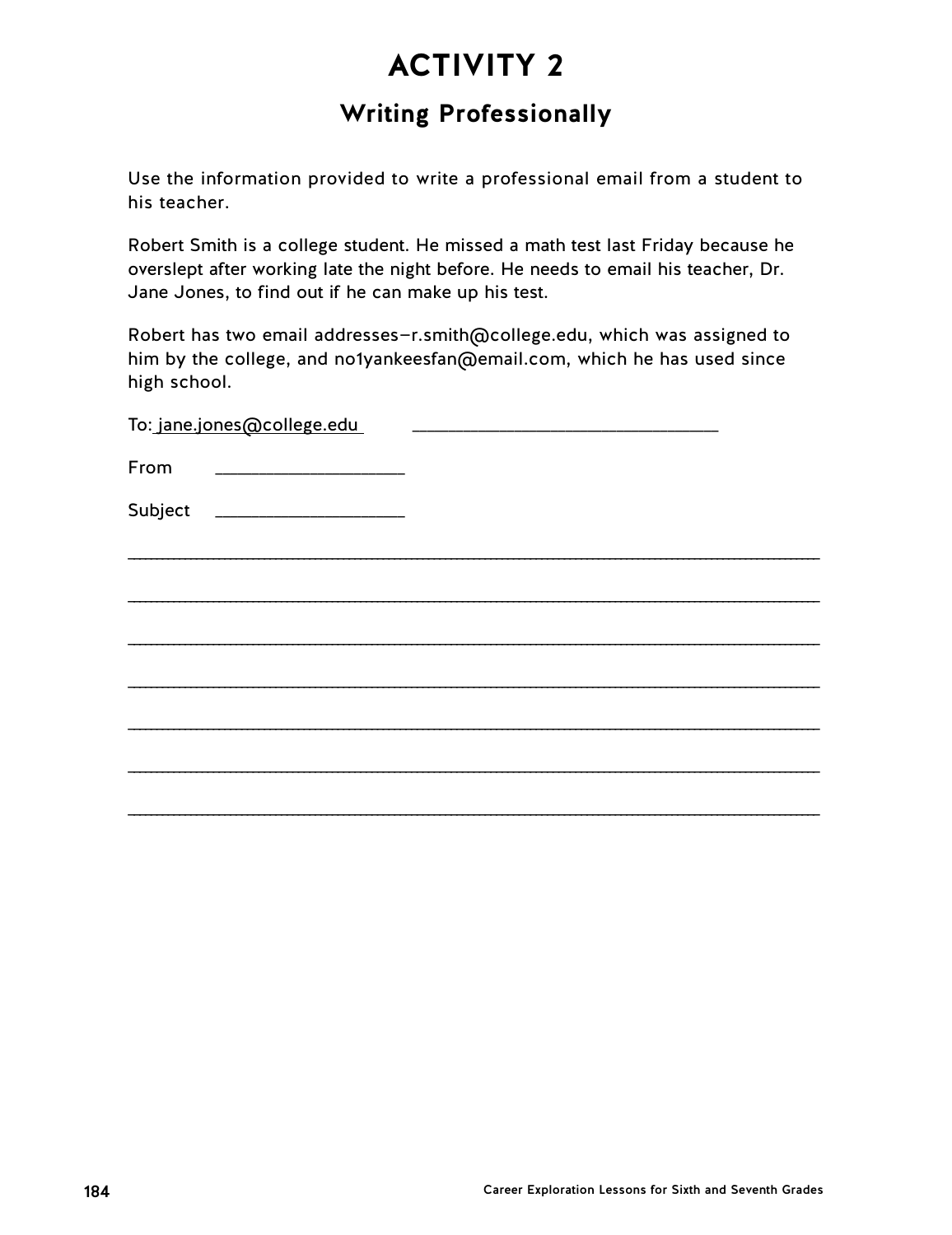### **New**

### **You Are Unique**

#### **Career Education Focus:**

- 1. Developing self-esteem for the workplace
- 2. Understanding diversity in the workplace
- 3. Exploring potential careers

**Related Standards:** English/language arts, technology, social studies

#### **Lesson Objectives:**

- 1. Defend their unique qualities
- 2. Explore their interests
- 3. Relate their interests and unique qualities to potential careers

**Materials:** Exploring Your Interests worksheet, I Am Unique Because... worksheet, pens and pencils

#### **Procedures:**

Conduct a class discussion about what it means to be unique. Give students an opportunity to explain what qualities they have that makes them unique. If students are not talking, give examples of what makes them unique to encourage them to actively participate. Explain that people are unique through their interests, personalities, or past experiences.

Explain to students that it is important to understand what their own interests and strengths are when it comes time to plan for their career. Students should experiment with their own interests now and find out what things they enjoy and are skilled at doing. Explain that once students find out what they excel at and have fun doing, then they can begin to explore careers related to that activity.

**Activity 1:** Pass out the Exploring Your Interests worksheet and have students complete it. Explain that one way to explore your interests and "test" a career is to volunteer. Students should follow the examples given and write at least four places they would be interested in volunteering in the left column. In the right column, they should write the reason they are interested in volunteering at that place. If they are interested in a career related to that business, they should write that also. Ask for volunteers to share their answers with the group.

**Activity 2:** Pass out the I Am Unique Because... worksheet and have students complete it. Explain that it's important to really know yourself before you decide on a career and that part of knowing yourself is knowing what sets you apart from your friends and classmates. Give students a few minutes to complete the paragraph individually. Ask for volunteers to share what they have written. If necessary to encourage the group to actively participate, share what you feel makes you unique.

**Assessment:** Check to make sure all students have completed both worksheets accurately and thoroughly.

**Reflection:** Lead a class discussion on lessons learned. What did you learn about yourself in this lesson? Could any of your interests lead to a career choice?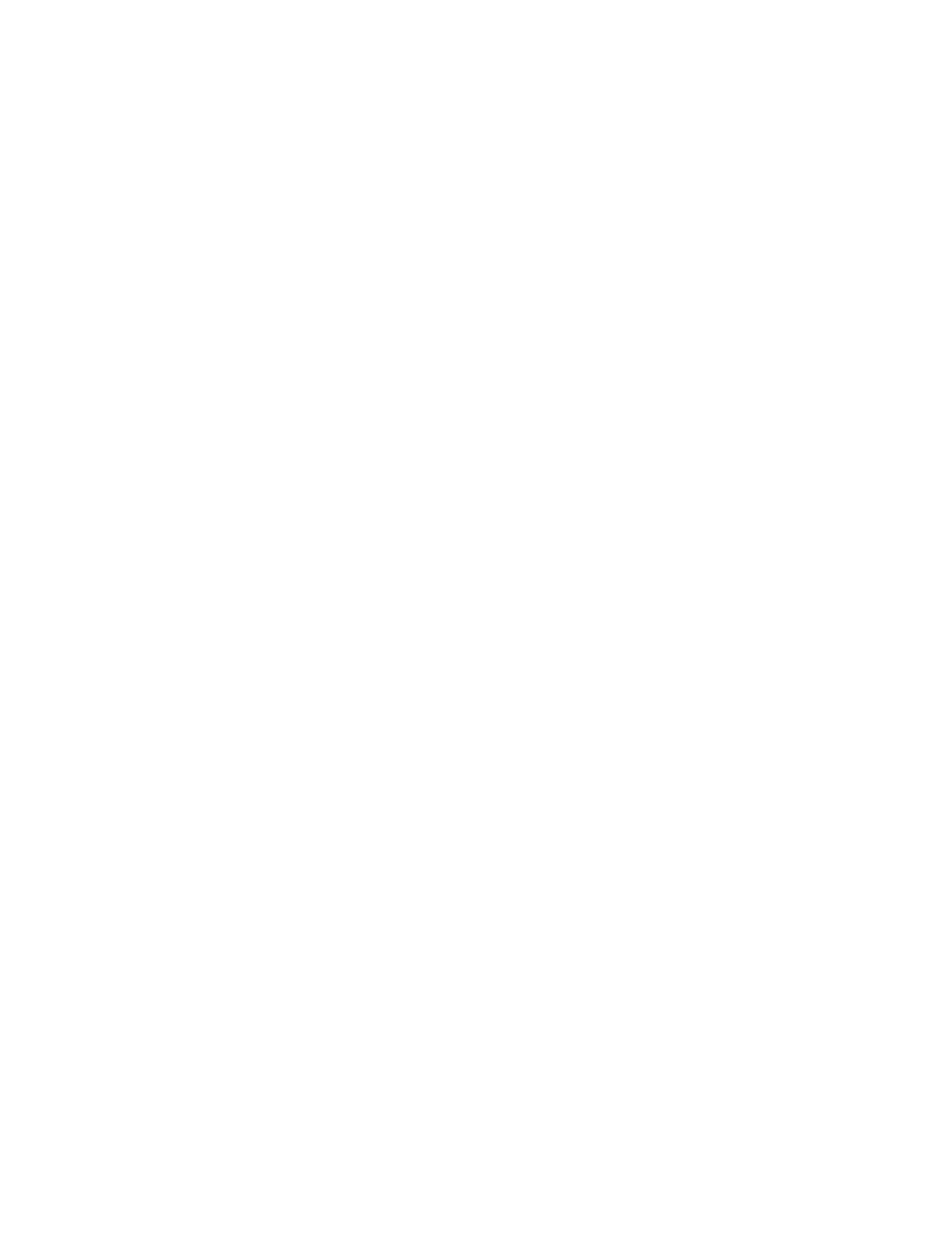## **Exploring Your Interests**

| I would like to volunteer at | <b>Because</b>                                          |
|------------------------------|---------------------------------------------------------|
| An animal shelter            | I love animals and want to be a vet                     |
| A nursing home               | I like caring for the elderly and want<br>to be a nurse |
|                              |                                                         |
|                              |                                                         |
|                              |                                                         |
|                              |                                                         |
|                              |                                                         |
|                              |                                                         |
|                              |                                                         |
|                              |                                                         |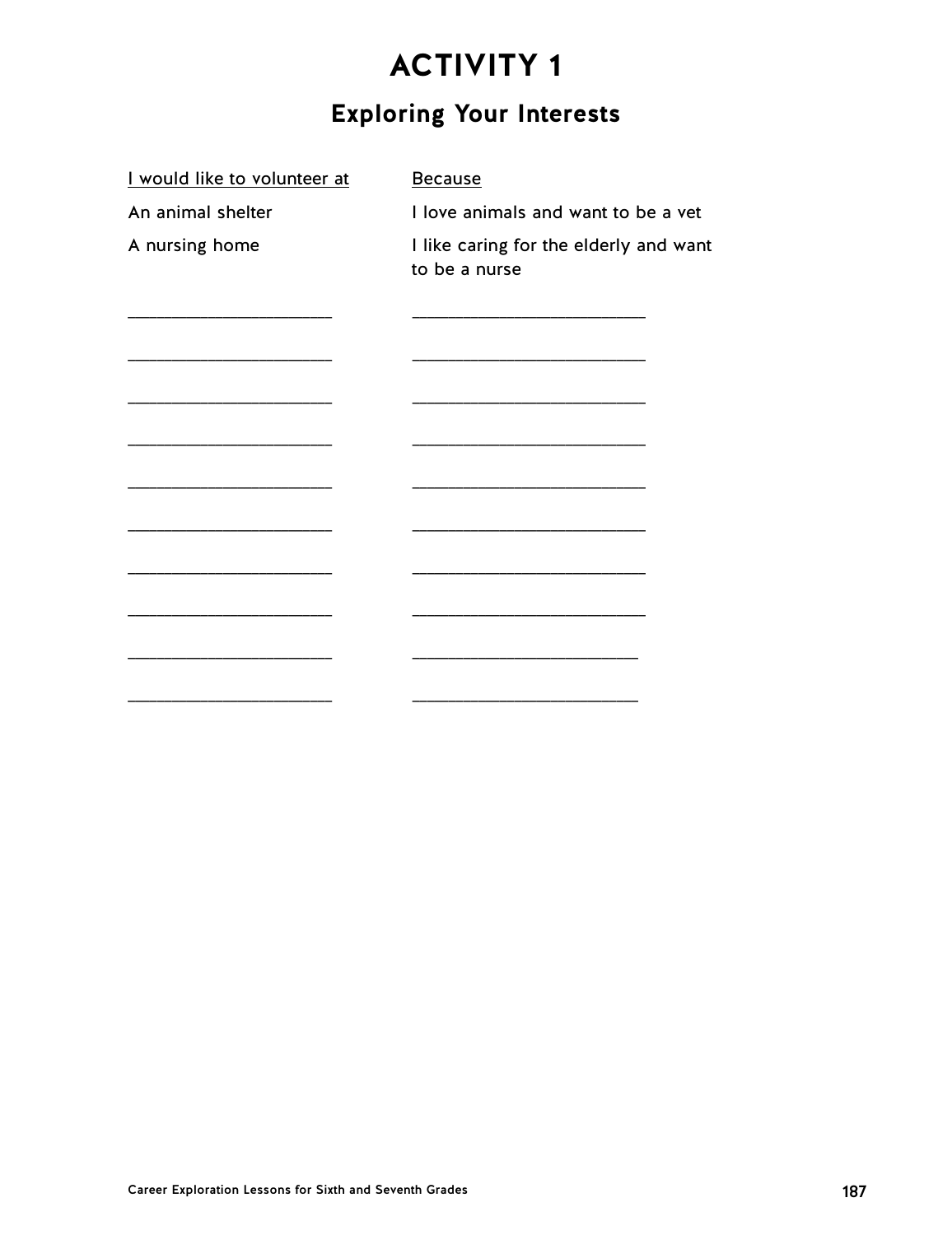## I Am Unique Because...

Complete the sentence and then write at least four more sentences to finish the paragraph.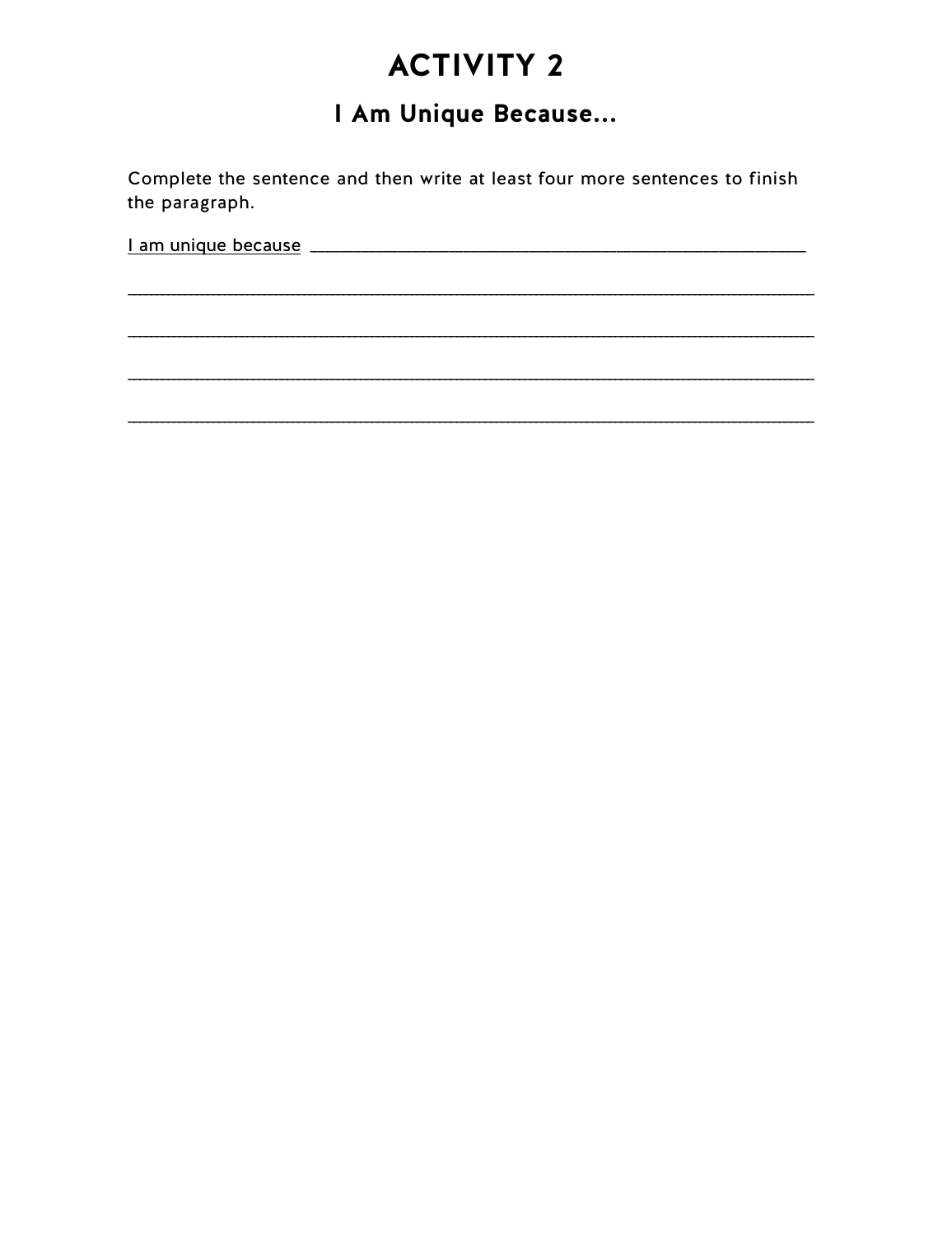### **New**

### **What Have You Learned**

#### **Career Education Focus:**

- 1. Identifying knowledge gained about career exploration
- 2. Identifying plans to continue career exploration

**Related Standards:** English/language arts

#### **Lesson Objectives:**

- 1. Express what the students have learned during the career exploration lessons
- 2. Compare and contrast students' current knowledge to previous knowledge about careers
- 3. Develop a plan to continue exploring future careers

**Materials:** Self-Survey worksheet, My Plan worksheet, pens and pencils

### **Procedures:**

Tell the students this is the last lesson. Lead a class discussion and have students share what they have learned about the following topics:

- Personal strengths
- What behavior is and is not appropriate in an office setting
- Interacting with coworkers
- Communicating professionally
- Choosing the right career
- Setting goals

Allow time for students to share with the rest of the class other information they have learned about career exploration. Ask for volunteers to share the following information with rest of the class:

- Careers they have become interested in after exploring them during this unit
- The most surprising thing they learned during this unit
- Their plans to continue career exploration on their own

**Activity 1:** Pass out the Self-Survey worksheet. Explain to students they are going to answer questions about themselves based on what they have learned. After students have had enough time to complete the worksheet, ask for volunteers to share what they have learned.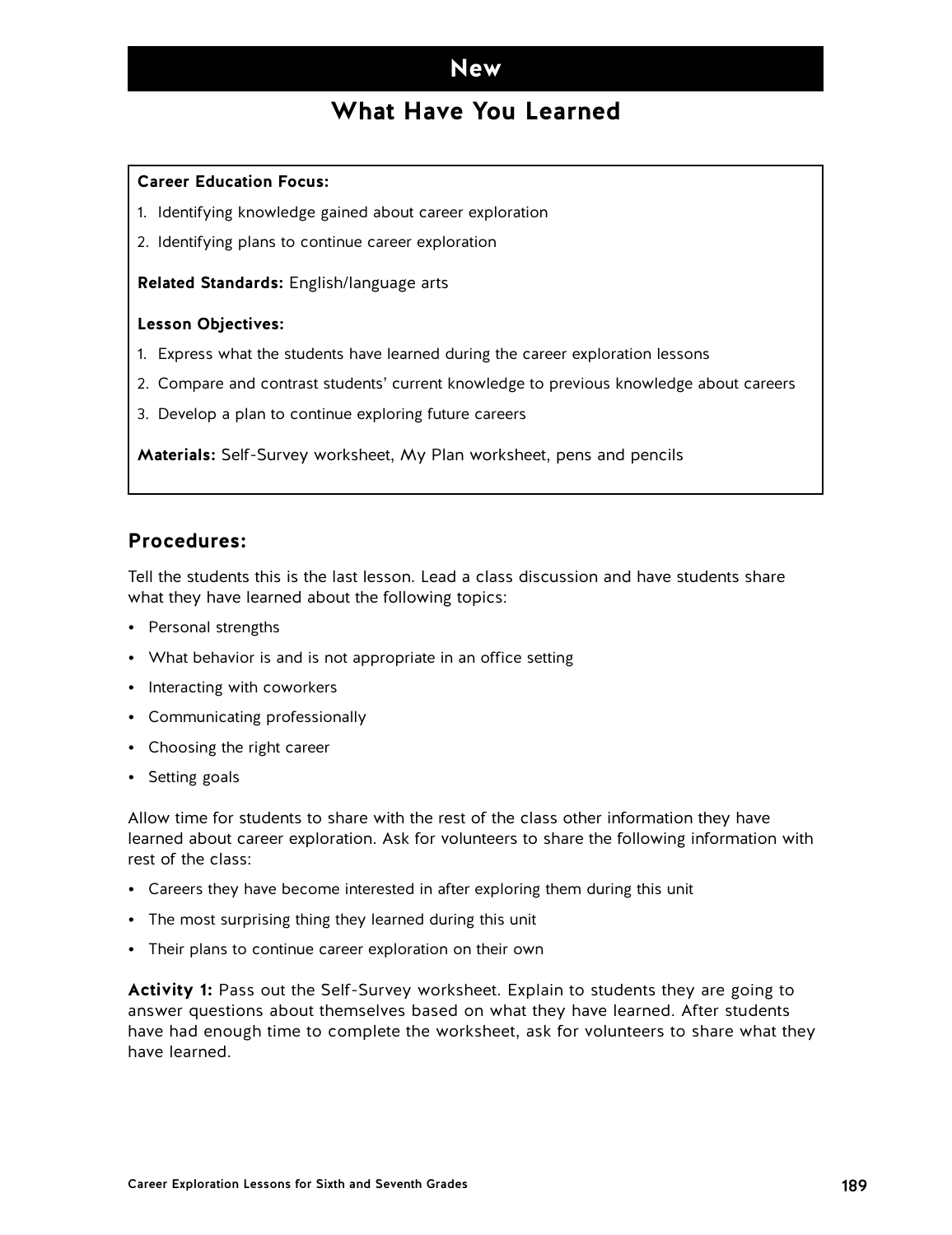**Activity 2:** Pass out the My Plan worksheet. Explain to students they are to come up with a plan to continue exploring careers that interests them. After students have had enough time to complete the worksheet, ask for volunteers to share their plans with the class.

**Assessment:** Make sure all students have completed both worksheets thoroughly and accurately.

**Reflection:** Lead a class discussion on lessons learned. How many of you have changed your career goals during this lesson? What made you change?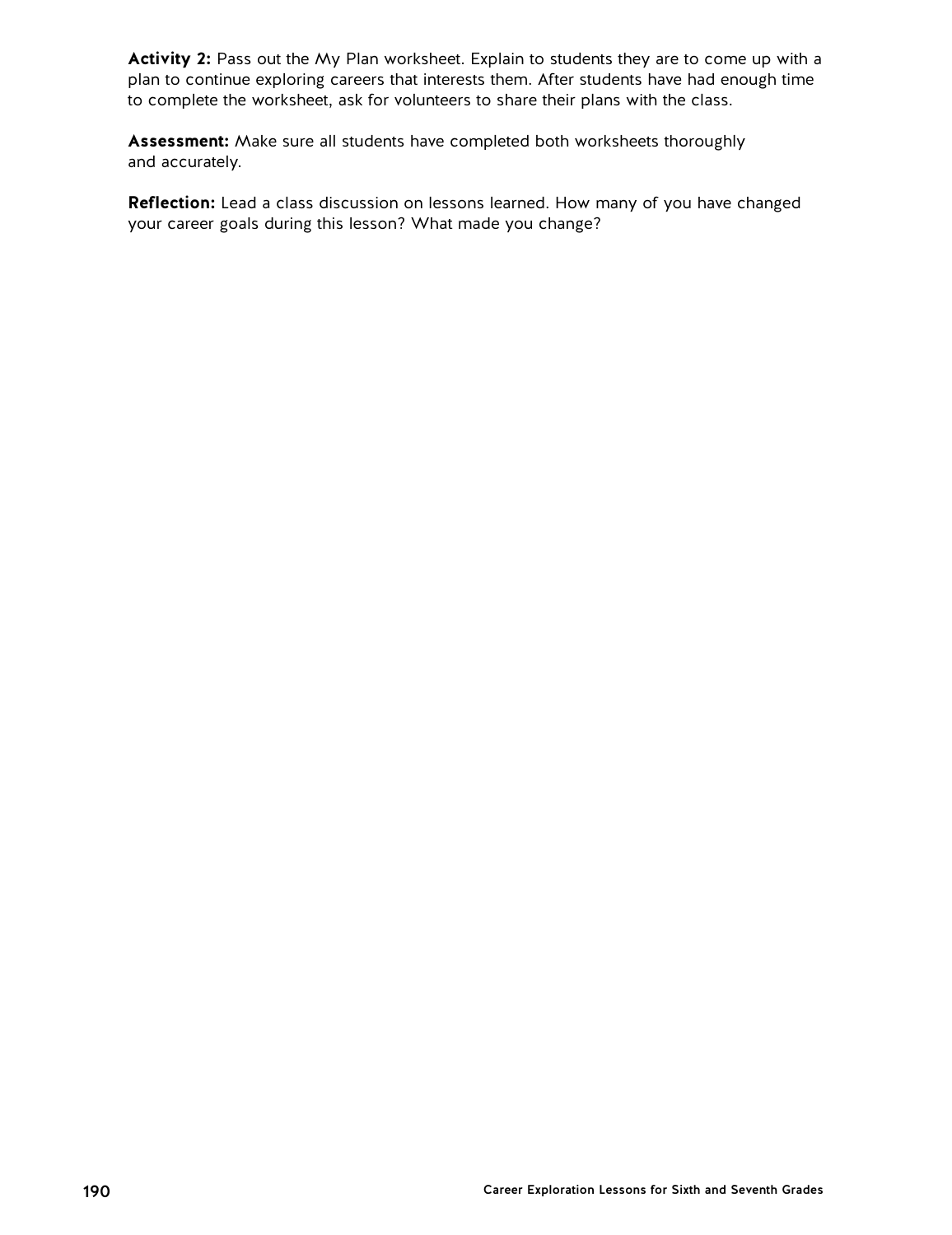### **Self-Survey**

1. What kind of careers are you interested in exploring? Have you changed your mind since you began learning about career exploration? 2. Why do these careers interest you? 3. What did you learn about these careers during these lessons? 4. What is the most important lesson you have learned about careers?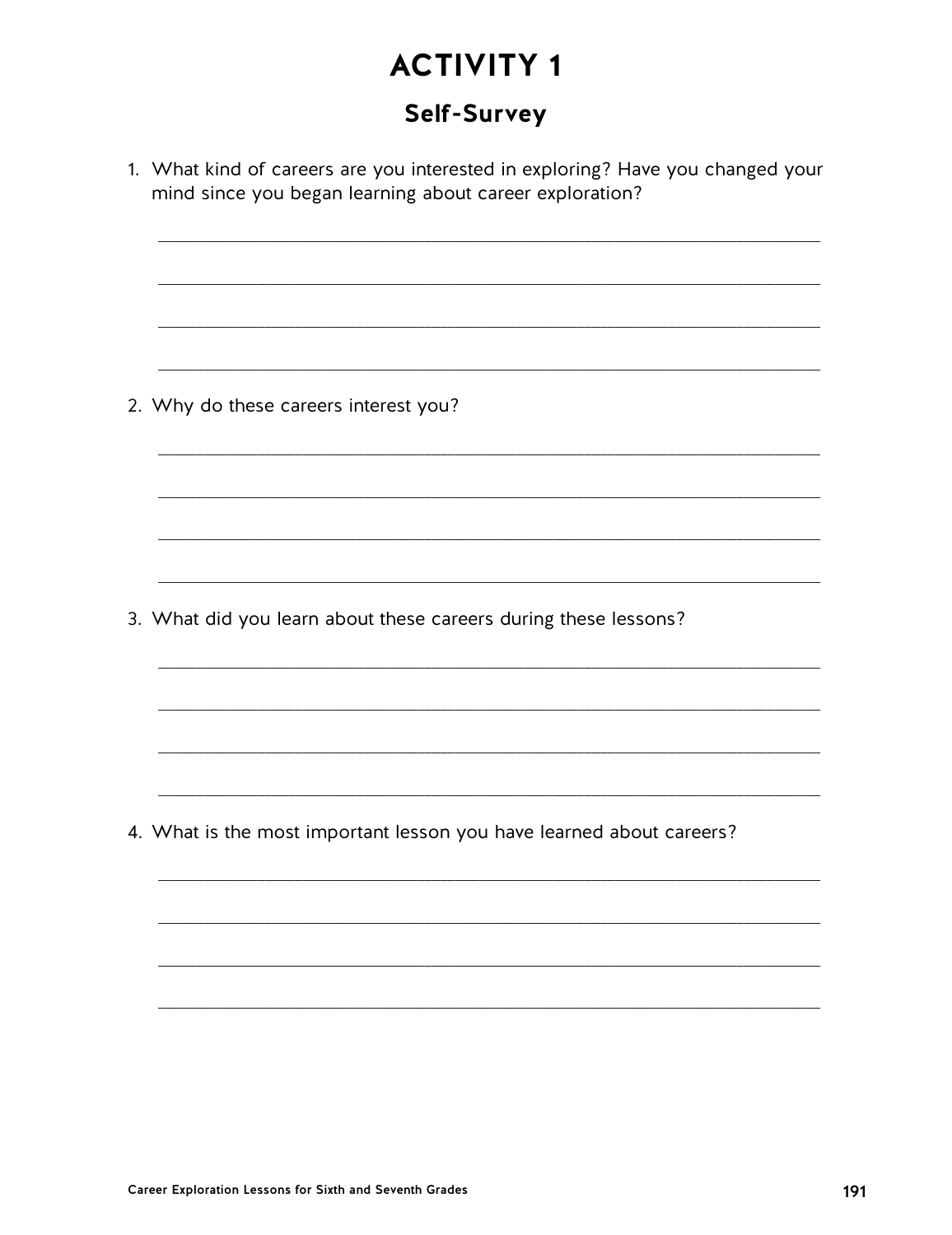## My Plan

1. How do you plan to continue exploring careers on your own? 2. What goals have you set for yourself regarding your future career plans? 3. Are there any questions that you still have about careers that were not answered? How will you find the answers?